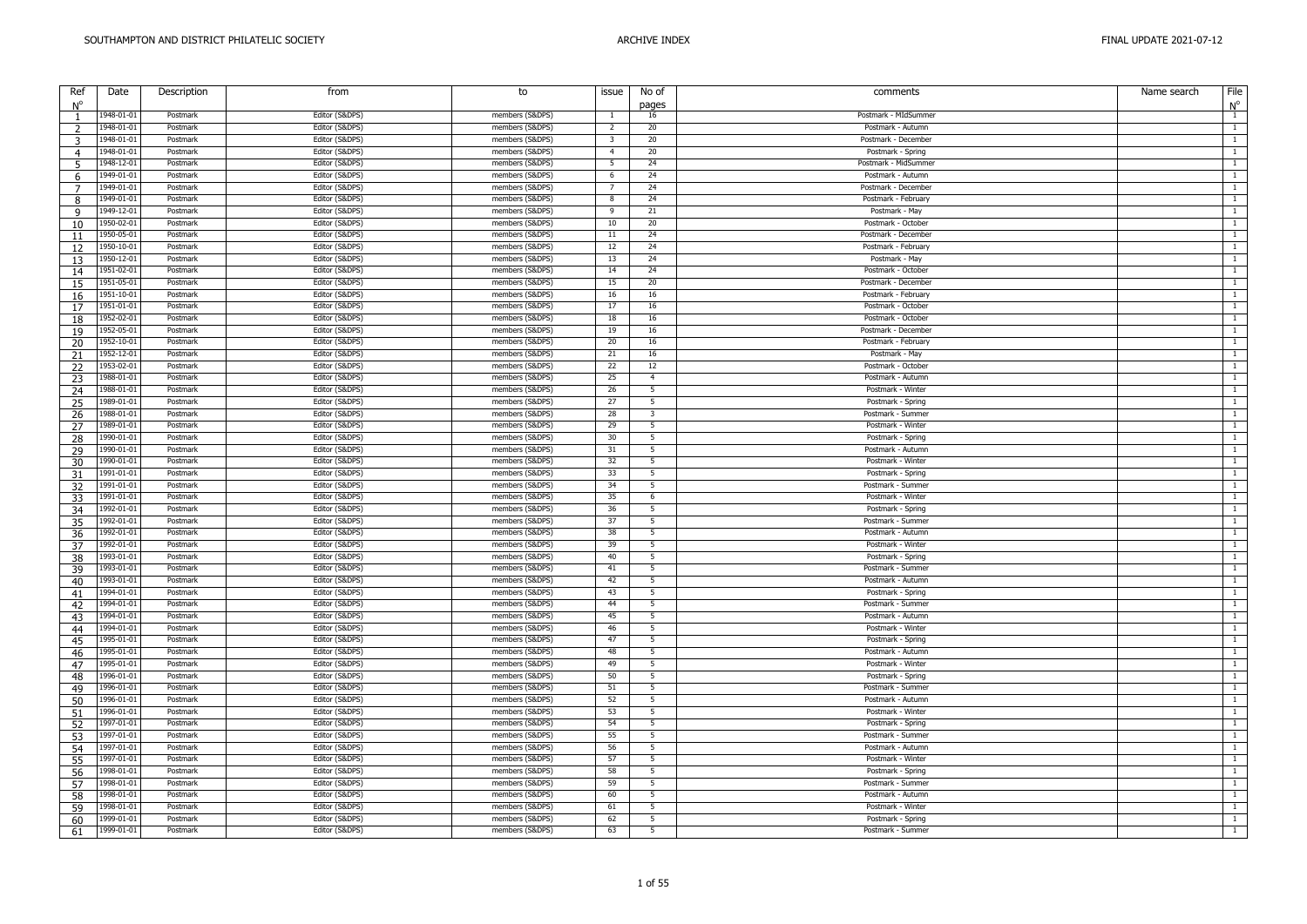| Ref         | Date                     | Description          | from                             | to                                 | issue    | No of          | comments                                                                                                                           | Name search | File              |
|-------------|--------------------------|----------------------|----------------------------------|------------------------------------|----------|----------------|------------------------------------------------------------------------------------------------------------------------------------|-------------|-------------------|
| $N^{\circ}$ |                          |                      |                                  |                                    |          | pages          |                                                                                                                                    |             | $N^{\circ}$       |
| 62          | 1999-01-01               | Postmark             | Editor (S&DPS)                   | members (S&DPS)                    | 64       | 5              | Postmark - Autumn                                                                                                                  |             | $\overline{1}$    |
| 63          | 1999-01-01               | Postmark             | Editor (S&DPS)                   | members (S&DPS)                    | 65       | 5              | Postmark - Winter                                                                                                                  |             | $\overline{1}$    |
| 64          | 2000-01-01               | Postmark             | Editor (S&DPS)                   | members (S&DPS)                    | 66       | 5              | Postmark - Spring                                                                                                                  |             | 1                 |
| 65          | 2000-01-01               | Postmark             | Editor (S&DPS)                   | members (S&DPS)                    | 67       | 5              | Postmark - Summer                                                                                                                  |             | $\overline{1}$    |
| 66          | 2000-01-01               | Postmark             | Editor (S&DPS)                   | members (S&DPS)                    | 68       | 5              | Postmark - Autumn                                                                                                                  |             | 1                 |
| 67          | 2000-01-01               | Postmark             | Editor (S&DPS)                   | members (S&DPS)                    | 69       | 5              | Postmark - Winter                                                                                                                  |             | $\overline{1}$    |
| 68          | 2001-01-01               | Postmark             | Editor (S&DPS)                   | members (S&DPS)                    | 70       | - 5            | Postmark - Spring                                                                                                                  |             | $\overline{1}$    |
| 69          | 2001-01-01               | Postmark             | Editor (S&DPS)                   | members (S&DPS)                    | 71       | 5              | Postmark - Summer                                                                                                                  |             | $\overline{1}$    |
| 70          | 2001-01-01               | Postmark             | Editor (S&DPS)                   | members (S&DPS)                    | 72       | 5              | Postmark - Autumn                                                                                                                  |             | $\mathbf{1}$      |
| 71          | 2001-01-01               | Postmark             | Editor (S&DPS)                   | members (S&DPS)                    | 73       | 5              | Postmark - Winter                                                                                                                  |             | $\overline{1}$    |
| 72          | 2002-01-01               | Postmark             | Editor (S&DPS)                   | members (S&DPS)                    | 74       | 5              | Postmark - Spring                                                                                                                  |             | 1                 |
| 73          | 2002-01-01               | Postmark             | Editor (S&DPS)                   | members (S&DPS)                    | 75       | 5              | Postmark - Summer                                                                                                                  |             | 1                 |
| 74          | 2002-01-01               | Postmark             | Editor (S&DPS)                   | members (S&DPS)                    | 76       | 5              | Postmark - Autumn                                                                                                                  |             | 1                 |
| 75          | 2002-01-01               | Postmark             | Editor (S&DPS)                   | members (S&DPS)                    | 77       | 5              | Postmark - Winter                                                                                                                  |             | 1                 |
| 76          | 2003-01-01               | Postmark             | Editor (S&DPS)                   | members (S&DPS)                    | 78       | $\overline{5}$ | Postmark - Spring                                                                                                                  |             | 1                 |
| 77          | 2003-01-01               | Postmark             | Editor (S&DPS)                   | members (S&DPS)                    | 79       | 5              | Postmark - Summer                                                                                                                  |             | 1                 |
| 78          | 2003-01-01               | Postmark             | Editor (S&DPS)                   | members (S&DPS)                    | 80       | 5              | Postmark - Autumn                                                                                                                  |             | $\mathbf{1}$      |
| 79          | 2003-01-01               | Postmark             | Editor (S&DPS)                   | members (S&DPS)                    | 81       | 5              | Postmark - Winter                                                                                                                  |             | $\mathbf{1}$      |
| 80          | 2004-01-01               | Postmark             | Editor (S&DPS)                   | members (S&DPS)                    | 82       | 5<br>5         | Postmark - Spring                                                                                                                  |             | $\mathbf{1}$      |
| 81          | 2004-01-01               | Postmark             | Editor (S&DPS)                   | members (S&DPS)                    | 83       |                | Postmark - Summer                                                                                                                  |             | $\mathbf{1}$      |
| 82          | 2004-01-01<br>2004-01-01 | Postmark             | Editor (S&DPS)<br>Editor (S&DPS) | members (S&DPS)                    | 84       | 5              | Postmark - Autumn                                                                                                                  |             | 1                 |
| 83          | 2005-01-01               | Postmark             | Editor (S&DPS)                   | members (S&DPS)<br>members (S&DPS) | 85<br>86 | 5<br>12        | Postmark - Summer                                                                                                                  |             | 1<br>$\mathbf{1}$ |
| 84          | 2005-01-01               | Postmark<br>Postmark | Editor (S&DPS)                   | members (S&DPS)                    | 87       | 5              | Postmark - Spring<br>Postmark - Summer                                                                                             |             | 1                 |
| 85          | 2005-01-01               | Postmark             | Editor (S&DPS)                   | members (S&DPS)                    | 88       | 5              | Postmark - Autumn                                                                                                                  |             | $\mathbf{1}$      |
| 86          | 2005-01-01               | Postmark             | Editor (S&DPS)                   | members (S&DPS)                    | 89       | - 5            | Postmark - Winter                                                                                                                  |             | 1                 |
| 87          | 2006-01-01               | Postmark             | Editor (S&DPS)                   | members (S&DPS)                    | 90       | - 5            | Postmark - Spring                                                                                                                  |             | 1                 |
| 88<br>89    | 2006-01-01               | Postmark             | Editor (S&DPS)                   | members (S&DPS)                    | 91       | 5              | Postmark - Autumn                                                                                                                  |             | $\overline{1}$    |
| 90          | 2006-01-01               | Postmark             | Editor (S&DPS)                   | members (S&DPS)                    | 91       | 9              | Postmark - Autumn - 1st Special Jubilee Edition                                                                                    |             | $\mathbf{1}$      |
| 91          | 2002-01-01               | <b>Society Rules</b> |                                  |                                    |          | 6              | Society Rules - 2002                                                                                                               |             | 1                 |
| 92          | 1994-05-01               | <b>Society Rules</b> |                                  |                                    |          | $\overline{4}$ | Society Rules - 1994                                                                                                               |             | $\overline{1}$    |
| 93          | 1986-01-01               | Society Rules        |                                  |                                    |          | 5              | Society Rules - 1986                                                                                                               |             | $\overline{1}$    |
| 94          | 1977-12-01               | Society Rules        |                                  |                                    |          | 5              | Society Rules - 1977                                                                                                               |             | 1                 |
| 95          | 1967-01-01               | Society Rules        |                                  |                                    |          | $\overline{7}$ | Society Rules - 1967                                                                                                               |             | $\mathbf{1}$      |
| 96          | 1959-01-01               | Society Rules        |                                  |                                    |          | $\overline{7}$ | Society Rules - 1959                                                                                                               |             | 1                 |
| 97          | 1950-03-01               | Society Rules        |                                  |                                    |          | $\overline{7}$ | Society Rules - 1950                                                                                                               |             | 1                 |
| 98          | 1958-01-01               | Programme            |                                  | All members (S&DPS)                |          | $\overline{4}$ | Programme - 1958                                                                                                                   |             | 1                 |
| 99          | 1978-01-01               | Programme            |                                  | All members (S&DPS)                |          | 2              | Programme - 1978                                                                                                                   |             | 1                 |
| 100         | 1979-01-01               | Programme            |                                  | All members (S&DPS)                |          | $\overline{2}$ | Programme - 1979                                                                                                                   |             | $\mathbf{1}$      |
| 101         | 1980-01-01               | Programme            |                                  | All members (S&DPS)                |          | $\overline{2}$ | Programme - 1980                                                                                                                   |             | 1                 |
| 102         | 1981-01-01               | Programme            |                                  | All members (S&DPS)                |          | 2              | Programme - 1981                                                                                                                   |             | $\mathbf{1}$      |
| 103         | 1984-01-01               | Programme            |                                  | All members (S&DPS)                |          | $\overline{2}$ | Programme - 1984                                                                                                                   |             | 1                 |
| 104         | 1985-01-01               | Programme            |                                  | All members (S&DPS)                |          | $\overline{2}$ | Programme - 1985                                                                                                                   |             | 1                 |
| 105         | 1986-01-01               | Programme            |                                  | All members (S&DPS)                |          | 2              | Programme - 1986                                                                                                                   |             | $\mathbf{1}$      |
| 106         | 1988-01-01               | Programme            |                                  | All members (S&DPS)                |          | $\overline{2}$ | Programme - 1988                                                                                                                   |             | $\overline{1}$    |
| 107         | 1989-01-01               | Programme            |                                  | All members (S&DPS)                |          | $\overline{2}$ | Programme - 1989                                                                                                                   |             | $\mathbf{1}$      |
| 108         | 1990-01-01               | Programme            |                                  | All members (S&DPS)                |          | $\overline{2}$ | Programme - 1990                                                                                                                   |             | $\overline{1}$    |
| 109         | 1991-01-01               | Programme            |                                  | All members (S&DPS)                |          | $\overline{2}$ | Programme - 1991                                                                                                                   |             | 1                 |
| 110         | 1992-01-01               | Programme            |                                  | All members (S&DPS)                |          | $\overline{2}$ | Programme - 1992                                                                                                                   |             | $\overline{1}$    |
| 111         | 1993-01-01               | Programme            |                                  | All members (S&DPS)                |          | $\overline{2}$ | Programme - 1993                                                                                                                   |             | $\mathbf{1}$      |
| 112         | 1994-01-01               | Programme            |                                  | All members (S&DPS)                |          | 2              | Programme - 1994                                                                                                                   |             | $\overline{1}$    |
| 113         | 1995-01-01               | Programme            |                                  | All members (S&DPS)                |          | $\overline{2}$ | Programme - 1995                                                                                                                   |             | $\mathbf{1}$      |
| 114         | 1982-12-31               | Accounts             | Treasurer (S&DPS)                |                                    |          | $\mathbf{1}$   | Balance Sheet - Year End 31st December 1982                                                                                        |             | $\overline{1}$    |
| 115         | 1982-12-31               | Accounts             | Treasurer (S&DPS)                |                                    |          | <sup>1</sup>   | Income & Expenditure Account - Year End 31st December 1982                                                                         |             | $2^{\circ}$       |
| 116         | 1982-01-01               | Congress Daily News  |                                  |                                    |          | $\overline{4}$ | 64 <sup>th</sup> BPF Congress, Southampton 1982                                                                                    |             | $\overline{2}$    |
| 117         | 1982-07-21               | Congress Daily News  |                                  |                                    |          | 6              | 64th BPF Congress, Southampton 1982                                                                                                |             | $\overline{2}$    |
| 118         | 1982-07-22               | Congress Daily News  |                                  |                                    |          | 6              | 64th BPF Congress, Southampton 1982                                                                                                |             | $\overline{2}$    |
| 119         | 1982-07-23               | Congress Daily News  |                                  |                                    |          | $\overline{2}$ | 64 <sup>th</sup> BPF Congress, Southampton 1982                                                                                    |             | $2^{\circ}$       |
| 120         | 1982-01-01               | Tickets              |                                  |                                    |          | $\overline{2}$ | 64th BPF Congress, Southampton 1982 - Banquet, Reception, Conducted Walking Tour Southampton Walls, Winchester Theatre<br>Tickets. |             | $\overline{2}$    |
| 121         | 1982-07-01               | Programme            |                                  |                                    |          | $\overline{1}$ | 64th BPF Congress, Southampton 1982                                                                                                |             | $\overline{2}$    |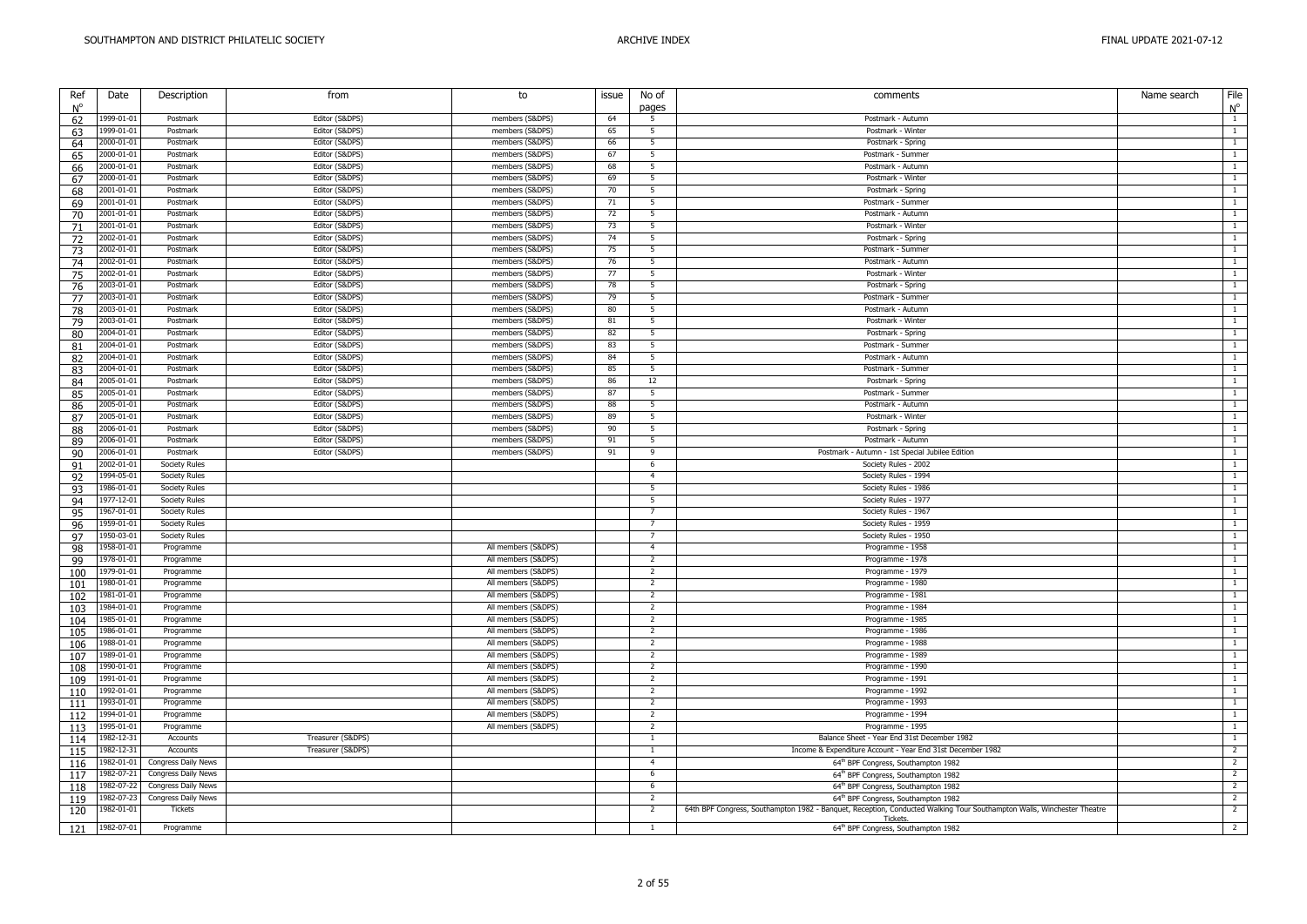| Ref | Date       | Description    | from                            | to                         | issue | No of                            | comments                                                                                                                      | Name search | File           |
|-----|------------|----------------|---------------------------------|----------------------------|-------|----------------------------------|-------------------------------------------------------------------------------------------------------------------------------|-------------|----------------|
| N°  |            |                |                                 |                            |       | pages                            |                                                                                                                               |             | $N^{\circ}$    |
| 122 | 1982-07-01 | Programme      |                                 |                            |       | 2                                | 64th BPF Congress, Southampton 1982 - Stamp exhibition                                                                        |             | $\overline{2}$ |
| 123 | 1982-05-11 | Minutes        | Committee Meeting (S&DPS)       |                            |       | $\overline{5}$                   | 64th BPF Congress, Southampton 1982 - of Congress Committee meeting                                                           |             | $\overline{2}$ |
| 124 | 1982-07-19 | Agenda         | Committee Meeting (S&DPS)       |                            |       | $\overline{1}$                   | 64 <sup>th</sup> BPF Congress, Southampton 1982 - Congress Committee meeting                                                  |             | $\overline{2}$ |
| 125 | 1982-02-09 | Minutes        | Committee Meeting (S&DPS)       |                            |       | $\overline{2}$                   | 64 <sup>th</sup> BPF Congress, Southampton 1982 - of Congress Committee meeting                                               |             | $\overline{2}$ |
| 126 | 1982-01-26 | Minutes        | Committee Meeting (S&DPS)       |                            |       | 3                                | 64th BPF Congress, Southampton 1982 - of Congress Committee meeting                                                           |             | $\overline{2}$ |
| 127 | 1981-11-24 | Minutes        | Committee Meeting (S&DPS)       |                            |       | $\overline{\mathbf{3}}$          | 64th BPF Congress, Southampton 1982 - of Congress Committee meeting                                                           |             | $\overline{2}$ |
| 128 | 1981-10-19 | Minutes        | Committee Meeting (Sub) (S&DPS) |                            |       | $\overline{2}$                   | 64th BPF Congress, Southampton 1982 - of Congress Committee meeting                                                           |             | $\overline{2}$ |
| 129 | 1981-09-22 | Minutes        | Committee Meeting (S&DPS)       |                            |       | 2                                | 64th BPF Congress, Southampton 1982 - of Congress Committee meeting                                                           |             | $\overline{2}$ |
| 130 | 1981-08-11 | Minutes        | Committee Meeting (S&DPS)       |                            |       | $\overline{2}$                   | 64th BPF Congress, Southampton 1982 - of Congress Committee meeting                                                           |             | $\overline{2}$ |
| 131 | 1981-05-12 | Minutes        | Committee Meeting (S&DPS)       |                            |       | 3                                | 64th BPF Congress, Southampton 1982 - of Congress Committee meeting                                                           |             | $\overline{2}$ |
| 132 | 1981-06-23 | Minutes        | Committee Meeting (S&DPS)       |                            |       | $\overline{2}$                   | 64th BPF Congress, Southampton 1982 - of Congress Committee meeting                                                           |             | $\overline{2}$ |
| 133 | 1982-04-28 | Minutes        | Committee Meeting (S&DPS)       |                            |       | $\overline{1}$                   | 64th BPF Congress, Southampton 1982 - of Congress Committee meeting                                                           |             | $\overline{2}$ |
| 134 | 1981-05-06 | Minutes        | Committee Meeting (S&DPS)       |                            |       | $\overline{1}$                   | 64th BPF Congress, Southampton 1982 - of Congress Committee meeting                                                           |             | $\overline{2}$ |
| 135 | 1981-03-10 | Minutes        | Committee Meeting (S&DPS)       |                            |       | -1                               | 64th BPF Congress, Southampton 1982 - of Congress Committee meeting                                                           |             | $\overline{2}$ |
| 136 | 1981-01-27 | Minutes        | Committee Meeting (S&DPS)       |                            |       | $\overline{1}$                   | 64th BPF Congress, Southampton 1982 - of Congress Committee meeting                                                           |             | $\overline{2}$ |
| 137 | 1980-11-11 | Minutes        | Committee Meeting (S&DPS)       |                            |       | $\overline{1}$                   | 64th BPF Congress, Southampton 1982 - of Congress Committee meeting                                                           |             | $\overline{2}$ |
| 138 | 1980-09-30 | Minutes        | Committee Meeting (S&DPS)       |                            |       | 2                                | 64th BPF Congress, Southampton 1982 - of Congress Committee meeting                                                           |             | $\overline{2}$ |
| 139 | 1980-07-31 | Minutes        | Committee Meeting (S&DPS)       |                            |       | 1                                | 64th BPF Congress, Southampton 1982 - of Congress Committee meeting                                                           |             | $\overline{2}$ |
| 140 | 1979-05-12 | Letter         | Simmonds (BPF)                  | Mockford (S&DPS)           |       | $\overline{2}$                   | 64th BPF Congress, Southampton 1982                                                                                           |             | $\overline{2}$ |
| 141 | 1981-01-21 | Accounts       | Treasurer (S&DPS)               | <b>Brown</b>               |       | $\overline{1}$                   | Insurance Renewal                                                                                                             |             | $\overline{2}$ |
| 142 | 1980-11-06 | Note           | Harris (S&DPS)                  | Committee Meetiing (S&DPS) |       | 6                                | 64 <sup>th</sup> BPF Congress, Southampton 1982 - Photocopy                                                                   |             | $\overline{2}$ |
|     | 1981-01-01 | Note           | Mockford - (S&DPS)              | AGM - S&DPS                |       | $\overline{1}$                   | 64th BPF Congress, Southampton 1982 - March / April - Undated                                                                 |             | $\overline{2}$ |
| 143 | 1979-09-27 |                | Simmonds (BPF)                  | Mockford (S&DPS)           |       |                                  |                                                                                                                               |             | $\overline{2}$ |
| 144 |            | Letter         |                                 |                            |       | $\mathbf{1}$                     | 64th BPF Congress, Southampton 1982                                                                                           |             |                |
| 145 | 1980-07-21 | Letter         | Mockford - (S&DPS)              | volunteers (SDPS)          |       | $\overline{1}$<br>$\overline{1}$ | 64th BPF Congress, Southampton 1982                                                                                           |             | $\overline{2}$ |
| 146 | 1981-03-16 | Letter         | Mockford - (S&DPS)              | Harris (S&DPS)             |       |                                  | 64th BPF Congress, Southampton 1982                                                                                           |             | $\overline{2}$ |
| 147 | 1981-03-22 | Letter         | Simmonds (BPF)                  | Mockford (S&DPS)           |       | $\overline{2}$                   | 64 <sup>th</sup> BPF Congress, Southampton 1982                                                                               |             | $\overline{2}$ |
| 148 | 1981-03-26 | Letter         | Mockford - (S&DPS)              | Harris (S&DPS)             |       | $\overline{1}$                   | 64th BPF Congress, Southampton 1982                                                                                           |             | $\overline{2}$ |
| 149 | 1981-03-28 | Letter         | Mockford - (S&DPS)              | Simmonds (BPF)             |       | 1                                | 64th BPF Congress, Southampton 1982 - withdrawal of offer                                                                     |             | $\overline{2}$ |
| 150 | 1981-03-31 | Letter         | Simmonds (BPF)                  | Mockford (S&DPS)           |       | -1                               | 64th BPF Congress, Southampton 1982                                                                                           |             | $\overline{2}$ |
| 151 | 1981-01-01 | Form           |                                 |                            |       | $\overline{1}$                   | 64th BPF Congress, Southampton 1982 - 1981 To 1982 - For commemorative booklets                                               |             | $\overline{2}$ |
| 152 | 1981-03-31 | Letter         | Mockford - (S&DPS)              | Simmonds (BPF)             |       | $\overline{1}$                   | 64th BPF Congress, Southampton 1982 - "on hold"                                                                               |             | $\overline{2}$ |
| 153 | 1981-04-01 | Letter         | Preece (S&DPS)                  | Mockford (S&DPS)           |       | $\mathbf{1}$                     | 64 <sup>th</sup> BPF Congress, Southampton 1982                                                                               |             | $\overline{2}$ |
| 154 | 1981-02-24 | Letter         | Goodman - Kay (BPS)             | Mockford (S&DPS)           |       | $\overline{1}$                   | 64th BPF Congress, Southampton 1982                                                                                           |             | $\overline{2}$ |
| 155 | 1981-05-07 | Letter         | Buckle - Wendy (S&DPS)          | Mockford (S&DPS)           |       | $\overline{1}$                   | 64th BPF Congress, Southampton 1982 - back on again                                                                           |             | $\overline{2}$ |
| 156 | 1981-03-13 | Letter         | Mockford - (S&DPS)              | Blake - Sid (S&DPS)        |       | 1                                | 64th BPF Congress, Southampton 1982                                                                                           |             | $\overline{2}$ |
| 157 | 1981-09-10 | Letter         | Simmonds (BPF)                  | Mockford (S&DPS)           |       | $\overline{1}$                   | 64th BPF Congress, Southampton 1982                                                                                           |             | $\overline{2}$ |
| 158 | 1982-01-01 | Booklet        |                                 |                            |       | $\overline{z}$                   | 64th BPF Congress, Southampton 1982                                                                                           |             | $\overline{2}$ |
| 159 | 1981-08-26 | Letter         | Simmonds (BPF)                  | Blake - Sid (S&DPS)        |       | $\overline{1}$                   | 64 <sup>th</sup> BPF Congress, Southampton 1982                                                                               |             | $\overline{2}$ |
| 160 | 1981-04-30 | Letter         | Buckle - Wendy (S&DPS)          | Harris (S&DPS)             |       |                                  | 64th BPF Congress, Southampton 1982                                                                                           |             | $\overline{2}$ |
| 161 | 1981-04-28 | Minutes        |                                 |                            |       | -1                               | 64th BPF Congress, Southampton 1982 - of Congress Committee meeting                                                           |             | $\overline{2}$ |
| 162 | 1981-11-26 | Letter         | Mockford - (S&DPS)              | Hollings / BPF             |       | $\overline{1}$                   | 64th BPF Congress, Southampton 1982                                                                                           |             | $\overline{2}$ |
| 163 | 1981-11-03 | Letter         | Hollings (BPF)                  | Mockford (S&DPS)           |       | $\overline{2}$                   | 64 <sup>th</sup> BPF Congress, Southampton 1982                                                                               |             | $\overline{2}$ |
| 164 | 1982-07-19 | Accounts       | Treasurer (S&DPS)               |                            |       | $\overline{2}$                   | 64th BPF Congress, Southampton 1982 - itinerary & costs final version                                                         |             | $\overline{2}$ |
| 165 | 1982-07-19 | Form           |                                 |                            |       | $\overline{1}$                   | 64th BPF Congress, Southampton 1982 - booking form final version                                                              |             | $\overline{2}$ |
| 166 | 1981-12-04 | Letter         | Pearce, C. J.                   | Harris (S&DPS)             |       | -1                               | Civic Reception agreed                                                                                                        |             | $\overline{2}$ |
| 167 | 1982-01-01 | <b>Tickets</b> |                                 |                            |       | $\overline{4}$                   | 64th BPF Congress, Southampton 1982 - Also Examples from the 62nd Congress in Cambridge & an invite to the Britush Philatelic |             | $\overline{2}$ |
|     |            |                |                                 |                            |       |                                  | Federation Congress in Guernsey 1981 - Draft - 13 items                                                                       |             |                |
| 168 | 1982-07-19 | Programme      |                                 |                            |       | $\overline{1}$                   | 64 <sup>th</sup> BPF Congress, Southampton 1982 - preliminary programme                                                       |             | $\overline{2}$ |
| 169 | 1981-12-09 | Letter         | Garland (BPF)                   | Harris (S&DPS)             |       | $\mathbf{1}$                     | 64th BPF Congress, Southampton 1982                                                                                           |             | $\overline{2}$ |
| 170 | 1981-12-15 | Letter         | O'Neill (LSU)                   | Harris (S&DPS)             |       | $\overline{1}$                   | 64 <sup>th</sup> BPF Congress, Southampton 1982                                                                               |             | $\overline{2}$ |
| 171 | 1981-12-07 | Letter         | Simmonds (BPF)                  | Harris (S&DPS)             |       | -1                               | 64th BPF Congress, Southampton 1982                                                                                           |             | $\overline{2}$ |
| 172 | 1981-12-01 | Letter         | Simmonds (BPF)                  | Harris (S&DPS)             |       | $\overline{1}$                   | 64 <sup>th</sup> BPF Congress, Southampton 1982                                                                               |             | $\overline{2}$ |
| 173 | 1981-12-05 | Letter         | Garland (BPF)                   | Harris (S&DPS)             |       | $\overline{1}$                   | 64th BPF Congress, Southampton 1982                                                                                           |             | $\overline{2}$ |
| 174 | 1981-11-18 | Letter         | Simmonds (BPF)                  | Harris (S&DPS)             |       | $\overline{1}$                   | 64 <sup>th</sup> BPF Congress, Southampton 1982                                                                               |             | $\overline{2}$ |
| 175 | 1982-01-01 | Letter         | Simmonds (BPF)                  | Mockford (S&DPS)           |       | 3                                | 64th BPF Congress, Southampton 1982                                                                                           |             | $\overline{2}$ |
| 176 | 1981-03-31 | Letter         | Mockford - (S&DPS)              | Simmonds (BPF)             |       | -1                               | 64 <sup>th</sup> BPF Congress, Southampton 1982                                                                               |             | $\overline{2}$ |
| 177 | 1982-01-01 | Article        | Harris (S&DPS)                  | Mockford (S&DPS)           |       | $\overline{5}$                   | 64th BPF Congress, Southampton 1982 - Bryan Hunt's paper                                                                      |             | $\overline{2}$ |
| 178 | 1982-07-19 | Accounts       |                                 |                            |       | $\overline{4}$                   | 64 <sup>th</sup> BPF Congress, Southampton 1982 - A3-folded itinerary, costs & booking                                        |             | $\overline{2}$ |
| 179 | 1982-07-19 | Form           | Mockford - (S&DPS)              | Blake - Sid (S&DPS)        |       | 5                                | 64th BPF Congress, Southampton 1982 - A3 booking form                                                                         |             | $\overline{2}$ |
| 180 | 1982-02-01 | Form           | Mockford - (S&DPS)              | members (S&DPS)            |       | $\overline{7}$                   | 64 <sup>th</sup> BPF Congress, Southampton 1982                                                                               |             | $\overline{2}$ |
| 181 | 1982-04-19 | Letter         | Sinfield (PDPS)                 | Mockford (S&DPS)           |       | -1                               | 64th BPF Congress, Southampton 1982                                                                                           |             | $\overline{2}$ |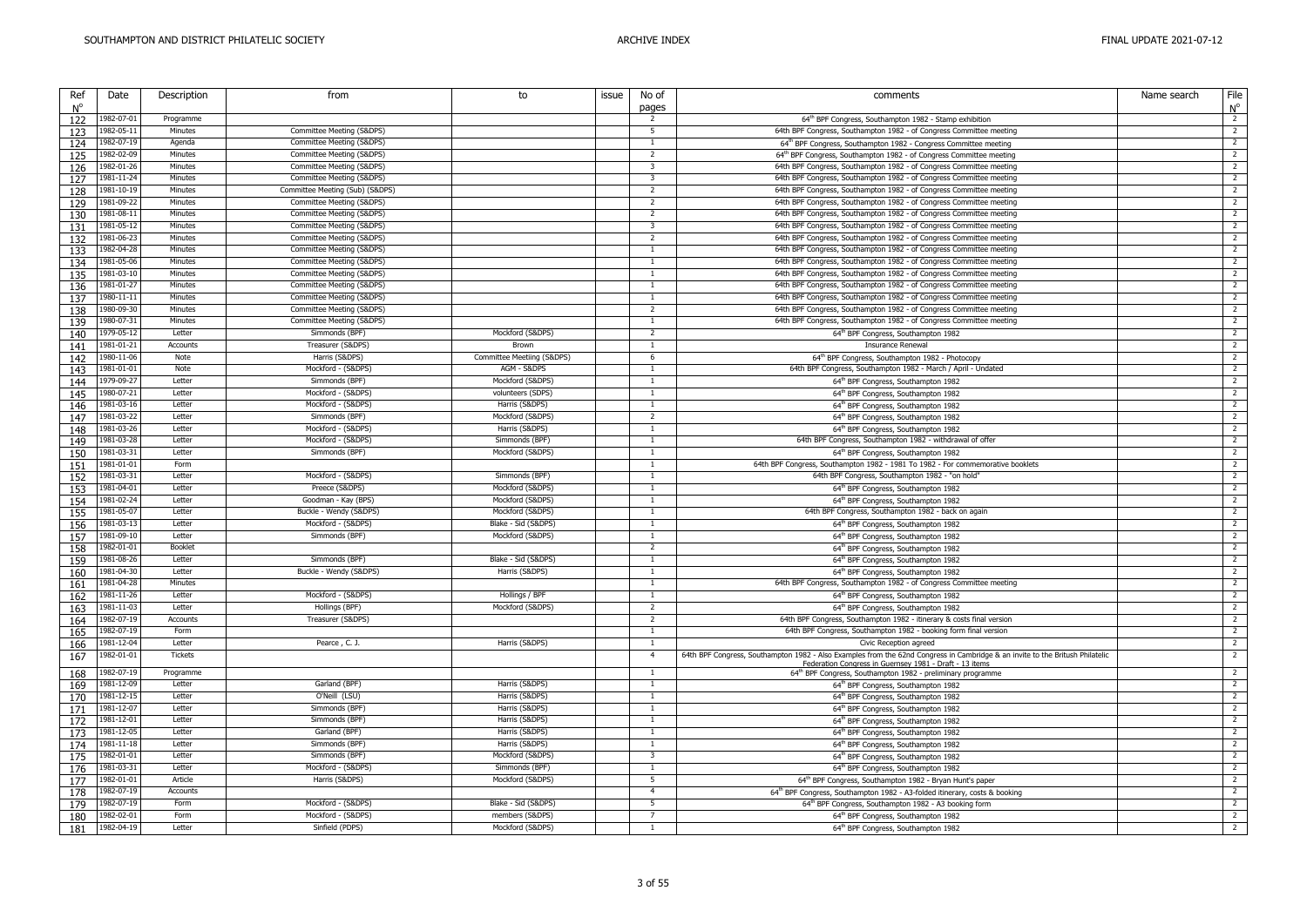| Ref         | Date       | Description                    | from                        | to                         | issue | No of                   | comments                                                                                                                  | Name search  | File                                                |
|-------------|------------|--------------------------------|-----------------------------|----------------------------|-------|-------------------------|---------------------------------------------------------------------------------------------------------------------------|--------------|-----------------------------------------------------|
| $N^{\circ}$ | 1982-01-01 | <b>Information Sheet</b>       |                             |                            |       | pages<br>$\overline{1}$ |                                                                                                                           |              | $N^{\circ}$<br>$\overline{2}$                       |
| 182         | 1982-05-11 | Agenda                         |                             |                            |       | 11                      | 64th BPF Congress, Southampton 1982                                                                                       |              | $\overline{2}$                                      |
| 183         | 1982-01-01 | List                           |                             |                            |       | $\overline{1}$          | 64 <sup>th</sup> BPF Congress, Southampton 1982 - for Congress Committee meeting + notes                                  |              | $\overline{2}$                                      |
| 184         | 1982-01-01 | List                           |                             |                            |       | $\overline{2}$          | 64 <sup>th</sup> BPF Congress, Southampton 1982 - top table seating draft                                                 |              | $\overline{2}$                                      |
| 185         | 1982-01-01 | List                           | Harris (S&DPS)              | Mockford (S&DPS)           |       | $\overline{7}$          | 64 <sup>th</sup> BPF Congress, Southampton 1982 - of committee members<br>64th BPF Congress, Southampton 1982 - Deligates |              | $\overline{2}$                                      |
| 186         | 1982-01-01 |                                |                             |                            |       | $\overline{\mathbf{3}}$ |                                                                                                                           |              | $\overline{2}$                                      |
| 187         | 1980-07-21 | Banquet<br>Letter              | Mockford - (S&DPS)          | Harris (S&DPS)             |       | $\overline{1}$          | 64th BPF Congress, Southampton 1982                                                                                       |              | $\overline{2}$                                      |
| 188         |            |                                |                             |                            |       |                         | 64th BPF Congress, Southampton 1982                                                                                       |              |                                                     |
| 189         | 1983-03-29 | Agenda                         |                             | Committee Meetiing (S&DPS) |       | $\overline{\mathbf{3}}$ | Agenda                                                                                                                    |              | $\overline{2}$                                      |
| 190         | 1982-01-01 | Programme                      |                             |                            |       | $\overline{1}$          | Programme - 1983 draft                                                                                                    |              | $\overline{2}$                                      |
| 191         | 1982-08-02 | Accounts                       | Treasurer (S&DPS)           |                            |       | -1                      | 64 <sup>th</sup> BPF Congress, Southampton 1982 - income & expenditure                                                    |              | $\overline{2}$                                      |
| 192         | 1982-01-01 | List                           |                             | members (S&DPS)            |       | $\overline{1}$          | Speakers for 1982                                                                                                         |              | $\overline{2}$                                      |
| 193         | 1982-07-24 | Letter                         | Harris (S&DPS)              | Mockford (S&DPS)           |       | $\overline{1}$          | 64th BPF Congress, Southampton 1982                                                                                       |              | $\overline{2}$                                      |
| 194         | 1982-07-01 | <b>Press Cutting</b>           | Southampton Evening Echo    |                            |       | -1                      | 64th BPF Congress, Southampton 1982 - "They'll value the stamps"                                                          |              | $\overline{2}$                                      |
| 195         | 1982-01-01 | List                           |                             |                            |       | $\overline{1}$          | 64 <sup>th</sup> BPF Congress, Southampton 1982- Congress committee                                                       |              | $\overline{2}$                                      |
| 196         | 1982-01-01 | Note                           | Simmonds (BPF)              |                            |       | -5                      | 64 <sup>th</sup> BPF Congress, Southampton 1982 - BPF guidance for organisers                                             |              | $\overline{2}$                                      |
| 197         | 1982-01-01 | Misc                           |                             |                            |       | 6                       | 64 <sup>th</sup> BPF Congress, Southampton 1982 - pink passes for 3 trips                                                 |              | $\overline{2}$                                      |
| 198         | 2019-06-18 | Catalogue                      | Bradshaw - Mel (S&DPS)      | members (S&DPS)            |       | $\overline{7}$          | Auction - Catalogue                                                                                                       |              | $\overline{2}$                                      |
| 199         | 1982-01-01 | Accounts                       | Brown (S&DPS)               |                            |       | -1                      | 64th BPF Congress, Southampton 1982 - "final version"                                                                     |              | $\overline{2}$                                      |
| 200         | 1982-07-23 | Banquet                        |                             |                            |       | $\overline{4}$          | 64th BPF Congress, Southampton 1982 - Menu                                                                                |              | $\overline{2}$                                      |
| 201         | 1982-01-01 | Artwork                        |                             |                            |       | $\overline{1}$          | 64 <sup>th</sup> BPF Congress, Southampton 1982                                                                           |              | $\overline{2}$                                      |
| 202         | 1982-08-01 | Letter                         | Simmonds (BPF)              | Mockford (S&DPS)           |       | -1                      | 64th BPF Congress, Southampton 1982                                                                                       |              | $\overline{2}$                                      |
| 203         | 1983-02-23 | Letter                         | Bradford - Münster PS       | Stockley - John (S&DPS)    |       | $\overline{3}$          | Munster Philatelic Society                                                                                                |              | $\overline{2}$                                      |
| 204         | 1982-01-01 | Note                           |                             |                            |       | $\overline{4}$          | 64th BPF Congress, Southampton 1982 - discussions with Polygon Hotel                                                      |              | $\overline{2}$                                      |
| 205         | 1981-05-15 | Accounts                       | Top Rank                    | Bryant                     |       | $\overline{1}$          | 64 <sup>th</sup> BPF Congress, Southampton 1982 - Booking invoice                                                         |              | $\overline{2}$                                      |
| 206         | 1982-07-13 | Minutes                        | Congress Committee meeting  |                            |       | $\overline{1}$          | 64th BPF Congress, Southampton 1982                                                                                       |              | $\overline{2}$                                      |
| 207         | 1982-07-19 | Agenda                         | Simmonds (BPF)              | Mockford (S&DPS)           |       | $\overline{1}$          | 64 <sup>th</sup> BPF Congress, Southampton 1982 - Congress Committee meeting                                              |              | $\overline{2}$                                      |
| 208         | 1982-01-01 | Menu                           |                             |                            |       | $\overline{1}$          | 64th BPF Congress, Southampton 1982 - Draft                                                                               |              | $\overline{2}$                                      |
| 209         | 1982-01-01 | Form                           |                             |                            |       | 1                       | 64th BPF Congress, Southampton 1982 - Mayoral request form                                                                |              | $\overline{2}$                                      |
| 210         | 1982-01-01 | Programme                      |                             |                            |       | $\overline{1}$          | 64th BPF Congress, Southampton 1982 - manuscript - Draft                                                                  |              | $\overline{2}$                                      |
| 211         | 1982-01-01 | Programme                      |                             |                            |       | 5                       | 64th BPF Congress, Southampton 1982 - typed - Draft                                                                       |              | $\overline{2}$                                      |
| 212         | 1982-01-01 | Note                           |                             |                            |       | $\overline{1}$          | 64th BPF Congress, Southampton 1982 - Information                                                                         |              | $\overline{2}$                                      |
| 213         | 1982-02-01 | Newsletter                     | Harris (S&DPS)              | members (S&DPS)            |       | 2                       | 64 <sup>th</sup> BPF Congress, Southampton 1982                                                                           |              | $\overline{2}$                                      |
|             | 1981-10-21 | Form                           |                             |                            |       | $\overline{1}$          | 64th BPF Congress, Southampton 1982 - prospectus & booking form - revised versions                                        |              | $\overline{2}$                                      |
| 214<br>215  | 1982-01-01 | Form                           |                             |                            |       | $\overline{2}$          | 64th BPF Congress, Southampton 1982 - early typed draft (Broadlands) - booking form                                       |              | $\overline{2}$                                      |
|             | 1982-01-01 | Form                           | Harris (S&DPS)              | S&DPS                      |       | $\overline{4}$          | 64th BPF Congress, Southampton 1982 - early typed draft (Broadlands)                                                      |              | $\overline{2}$                                      |
| 216         | 1982-01-01 | Form                           |                             |                            |       | $\overline{7}$          | 64th BPF Congress, Southampton 1982 - typed draft (Broadlands -> Mottisfont Abbey)                                        |              | $\overline{2}$                                      |
| 217         | 1982-01-01 | Form                           |                             |                            |       | q                       | 64th BPF Congress, Southampton 1982 - typed draft (Mottisfont Abbey)                                                      |              | $\overline{2}$                                      |
| 218         | 1982-02-01 | Press Cutting                  | Southampton Evening Echo    |                            |       | $\overline{1}$          | 64th BPF Congress, Southampton 1982 - Tom Bargate: "No need to translate" - Page 4                                        |              | $\overline{\mathbf{3}}$                             |
| 219         | 1982-07-22 | Press Cutting                  | Southampton Evening Echo    |                            |       | 1                       | 64th BPF Congress, Southampton 1982 - "How Postie Robert Licked the Argies" - Page 9.                                     |              | $\overline{\mathbf{3}}$                             |
| 220         | 1981-11-11 | Press Cutting                  | Stamp & Postal History News |                            |       | $\mathbf{1}$            | 64th BPF Congress, Southampton 1982 - What's On - National Events - Page 26                                               |              | $\overline{\mathbf{3}}$                             |
| 221         | 1981-09-01 |                                | <b>Stamps</b>               |                            |       | $\overline{1}$          | 64th BPF Congress, Southampton 1982 - Congress 1982 - Page 135                                                            |              |                                                     |
| 222         | 1981-06-23 | Press Cutting<br>Press Cutting | Southampton Evening Echo    |                            |       |                         | Bargate, Tom: Stamp Newspaper - Page 4                                                                                    | Bargate, Tom | $\overline{\phantom{a}}$<br>$\overline{\mathbf{3}}$ |
| 223         |            |                                |                             |                            |       | $\overline{1}$          |                                                                                                                           |              |                                                     |
| 224         | 1982-02-25 | Press Cutting                  | <b>Stamp Collecting</b>     |                            |       | -1                      | 64th BPF Congress, Southampton 1982 - BPF Congress - Page 553.                                                            |              | $\overline{\mathbf{3}}$<br>$\overline{\mathbf{3}}$  |
| 225         | 1982-01-21 | Press Cutting                  | Southampton Evening Echo    |                            |       | <sup>1</sup>            | 64th BPF Congress, Southampton 1982 - The stamp folk cometh - Page 4                                                      |              |                                                     |
| 226         | 1982-03-17 | <b>Press Cutting</b>           | Stamp & Postal History News |                            |       | $\overline{1}$          | 64th BPF Congress, Southampton 1982 - Distinguished Philatelists to Sign Roll at Congress - Pge 19                        |              | $\overline{\mathbf{3}}$                             |
| 227         | 1982-03-17 | Press Cutting                  | Stamp & Postal History News |                            |       | $\overline{1}$          | 64th BPF Congress, Southampton 1982 - Southampton Jubilee - Page 19                                                       |              | $\overline{3}$<br>$\overline{\mathbf{3}}$           |
| 228         | 1982-04-01 | Press Cutting                  | <b>Stamp Monthly</b>        |                            |       | 1                       | 64th BPF Congress, Southampton 1982- Here & There: BPF Congress 1982 - Page 39                                            |              |                                                     |
| 229         | 1982-04-01 | Press Cutting                  | Stamps                      |                            |       | -1<br>$\mathbf{1}$      | 64th BPF Congress, Southampton 1982 - Et cetera: 64 <sup>th</sup> BPF Congress - Page 115                                 |              | $\overline{\mathbf{3}}$                             |
| 230         | 1982-04-01 | Press Cutting                  | Stamp Magazine (The)        |                            |       |                         | 64th BPF Congress, Southampton 1982 - Keeping You Posted - Society News: Southampton Golden Jubilee - Page 61             |              | $\overline{\mathbf{3}}$                             |
| 231         | 1982-07-06 | Press Cutting                  | Southampton Evening Echo    |                            |       | $\overline{1}$          | 64th BPF Congress, Southampton 1982 - Tom Bargate: "They'll value the stamps" - Page 4                                    |              | $\overline{\mathbf{3}}$                             |
| 232         | 1982-05-25 | Press Cutting                  | Stamp & Postal History News |                            |       | -1                      | 64th BPF Congress, Southampton 1982 - Congress - late bookings - Page 19                                                  |              | $\overline{\mathbf{3}}$                             |
| 233         | 1982-07-07 | Press Cutting                  | Stamp & Postal History News |                            |       | -1                      | 64th BPF Congress, Southampton 1982 - Philately: announcement & programme - Page 19                                       |              | $\overline{\mathbf{3}}$                             |
| 234         | 1982-05-04 | Press Cutting                  | Southampton Evening Echo    |                            |       | $\overline{1}$          | Bargate, Tom: Stamps galore - Page 4 - S&DPS 50th Jubilee                                                                 | Bargate, Tom | $\overline{\mathbf{3}}$                             |
| 235         | 1982-03-31 | Press Cutting                  | Stamp & Postal History News |                            |       | $\overline{1}$          | 64th BPF Congress, Southampton 1982 - Time to Book for Southampton - Page 19                                              |              | $\overline{\mathbf{3}}$                             |
| 236         | 1982-08-18 | <b>Press Cutting</b>           | Stamp & Postal History News |                            |       | <sup>1</sup>            | 64th BPF Congress, Southampton 1982 - reports from Congress - Page 15                                                     |              | ند                                                  |
| 237         | 1982-07-15 | Press Cutting                  | Southampton Evening Echo    |                            |       | -1                      | 64th BPF Congress, Southampton 1982 - Tom Bargate: City's own stamps - Page 4                                             |              | $\overline{\mathbf{3}}$                             |
| 238         | 1982-08-04 | Press Cutting                  | Stamp & Postal History News |                            |       | <sup>1</sup>            | 64th BPF Congress, Southampton 1982 - Philately: Successful Congress at Southampton - Page 16                             |              | $\overline{\mathbf{3}}$                             |
| 239         | 1982-09-01 | Press Cutting                  | Stamps                      |                            |       | $\overline{1}$          | 64th BPF Congress, Southampton 1982 - Super Southampton - Page 115                                                        |              | $\overline{\mathbf{3}}$                             |
| 240         | 1982-07-28 | Press Cutting                  | Southampton Evening Echo    |                            |       | $\overline{1}$          | 64th BPF Congress, Southampton 1982 - Tom Bargate: Mr Conway was well known - Page 4                                      |              | $\overline{\mathbf{3}}$                             |
| 241         | 1981-01-01 | Misc                           | Simmonds (BPF)              | <b>BPF</b>                 |       | 6                       | 64th BPF Congress, Guernsey 1981 - congress notification                                                                  |              | $\overline{\mathbf{3}}$                             |
| 242         | 1980-01-01 | Misc                           | Sutcliffe - (BPF)           | <b>BPF</b>                 |       | 5                       | 64th BPF Congress, Guernsey 1981 - congress notification                                                                  |              | $\overline{\mathbf{3}}$                             |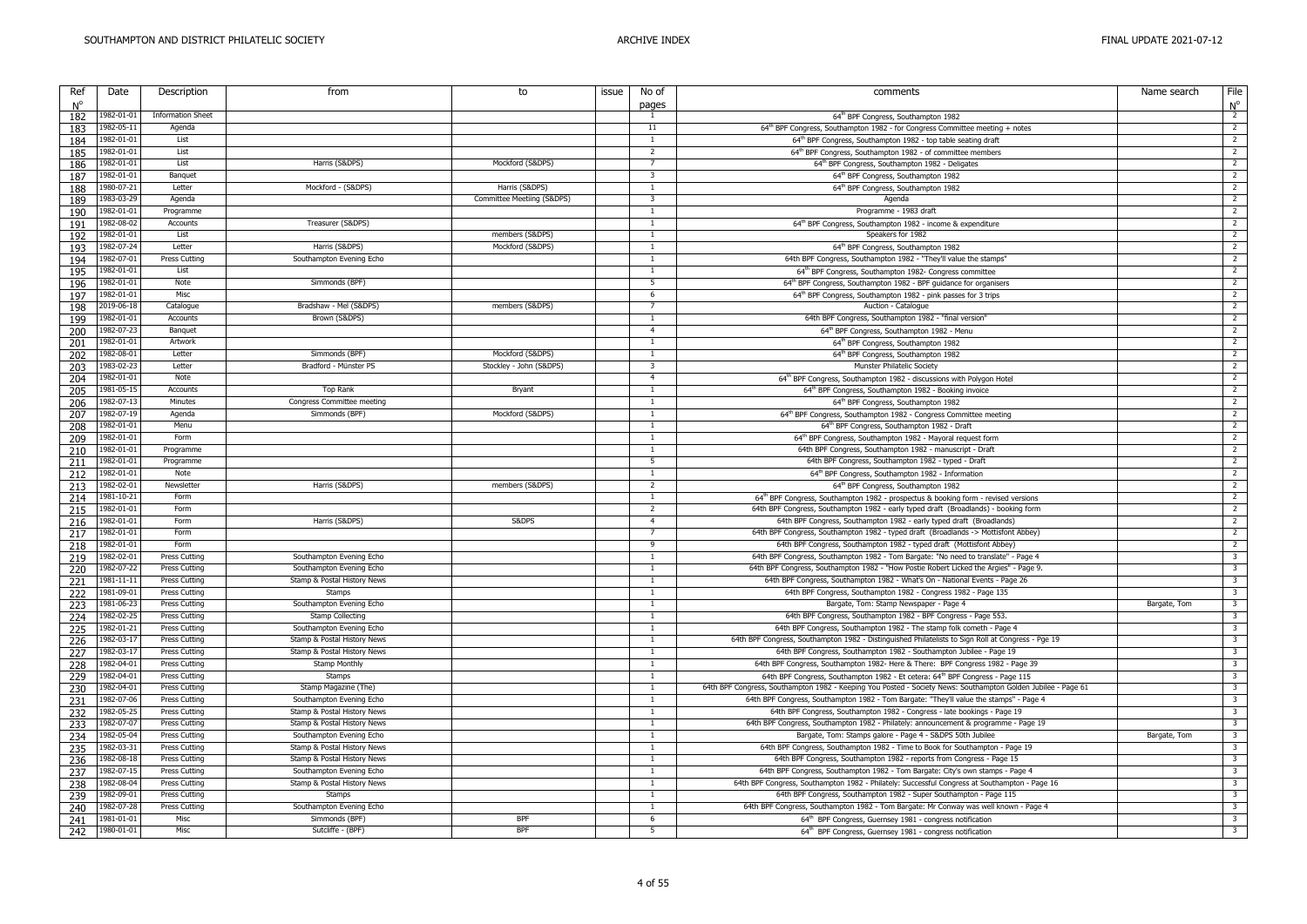| Ref | Date                     | Description   | from                       | to                                       | issue | No of<br>pages          | comments                                                  | Name search  | File<br>$N^{\circ}$                                |
|-----|--------------------------|---------------|----------------------------|------------------------------------------|-------|-------------------------|-----------------------------------------------------------|--------------|----------------------------------------------------|
| 243 | 1961-01-01               | Misc          |                            |                                          |       | -1                      | BPA Convention 1961 - tea ticket 3/6                      |              | $\overline{\mathbf{3}}$                            |
| 244 | 1961-01-01               | Form          | <b>BPA &amp; S&amp;DPS</b> |                                          |       | $\mathbf{1}$            | BPA Convention 1961 - draft invitation                    |              | $\overline{\mathbf{3}}$                            |
| 245 | 1961-10-21               | Programme     | <b>BPA</b>                 |                                          |       | $\overline{1}$          | BPA Convention 1961                                       |              | $\overline{\mathbf{3}}$                            |
| 246 | 1961-11-25               | Letter        | Goodman - Major (S&DPS)    | Worsell (BPA)                            |       | $\overline{1}$          | BPA Convention 1961                                       |              | $\overline{\mathbf{3}}$                            |
| 247 | 1961-11-23               | Letter        | Worsell (BPA)              | Goodman - Major (S&DPS)                  |       | $\overline{1}$          | <b>BPA Convention 1961</b>                                |              | $\overline{\mathbf{3}}$                            |
|     | 1961-10-31               | Letter        | Harmer                     | Goodman - Major (S&DPS)                  |       | $\mathbf{1}$            | BPA Convention 1961                                       |              | $\overline{\mathbf{3}}$                            |
| 248 | 1961-01-01               | Misc          |                            |                                          |       | $\overline{1}$          | BPA Convention 1961 - handwritten record of event         |              | $\overline{\mathbf{3}}$                            |
| 249 |                          |               | Worsell (BPA)              | Goodman - Major (S&DPS)                  |       | 1                       | BPA Convention 1961                                       |              | $\overline{\mathbf{3}}$                            |
| 250 | 1961-10-30               | Letter        | Worsell (BPA)              |                                          |       |                         | BPA Convention 1961                                       |              |                                                    |
| 251 | 1961-10-27               | Letter        |                            | Goodman - Major (S&DPS)                  |       | $\overline{1}$          |                                                           |              | $\overline{\mathbf{3}}$                            |
| 252 | 1961-10-26               | Letter        | Goodman - Major (S&DPS)    | The Mayor                                |       | $\mathbf{1}$            | BPA Convention 1961                                       |              | $\overline{\mathbf{3}}$                            |
| 253 | 1961-10-26               | Letter        | Goodman - Major (S&DPS)    | Worsell (BPA)                            |       | $\overline{1}$          | <b>BPA Convention 1961</b>                                |              | $\overline{\mathbf{3}}$                            |
| 254 | 1961-10-24               | Letter        | Goodman - Major (S&DPS)    |                                          |       | -1                      | BPA Convention 1961                                       |              | $\overline{\mathbf{3}}$                            |
| 255 | 1961-10-26               | Letter        | Goodman - Major (S&DPS)    | Jones / City archivist                   |       | $\overline{1}$          | BPA Convention 1961                                       |              | $\overline{\mathbf{3}}$                            |
| 256 | 1961-10-25               | Letter        | Treasurer (S&DPS)          | Goodman - Major (S&DPS)                  |       | $\overline{2}$          | BPA Convention 1961                                       |              | $\overline{\mathbf{3}}$                            |
| 257 | 1961-10-25               | Letter        | Goodman - Major (S&DPS)    | Worsell (BPA)                            |       | $\overline{2}$          | BPA Convention 1961                                       |              | $\overline{\mathbf{3}}$                            |
| 258 | 1961-10-11               | Letter        | Paton (Colonel)            | Bryant                                   |       | 2                       | BPA Convention 1961                                       |              | $\overline{\mathbf{3}}$                            |
| 259 | 1961-01-01               | List          |                            |                                          |       | $\overline{1}$          | BPA Convention 1961 - Mayoral reception list              |              | $\overline{\mathbf{3}}$                            |
| 260 | 1961-01-01               | Press Cutting | Philately                  |                                          |       | $\overline{1}$          | BPA Convention 1961 - 9th & 10th - Joint Event - Page 159 |              | $\overline{\mathbf{3}}$                            |
| 261 | 1961-10-18               | Letter        | Mayor (The)                | Goodman - Major (S&DPS)                  |       | $\overline{1}$          | BPA Convention 1961                                       |              | $\overline{\mathbf{3}}$                            |
| 262 | 1961-10-18               | Letter        | Goodman - Major (S&DPS)    | Worsell (BPA)                            |       | 1                       | BPA Convention 1961                                       |              | $\overline{\mathbf{3}}$                            |
| 263 | 1961-10-18               | Letter        | Worsell (BPA)              | Goodman - Major (S&DPS)                  |       | $\mathbf{1}$            | <b>BPA Convention 1961</b>                                |              | $\overline{\mathbf{3}}$                            |
| 264 | 1961-10-17               | Letter        | Goodman - Major (S&DPS)    | The Mayor                                |       | $\overline{1}$          | <b>BPA Convention 1961</b>                                |              | $\overline{\mathbf{3}}$                            |
| 265 | 1961-10-17               | Letter        | Goodman - Major (S&DPS)    | Worsell (BPA)                            |       | $\overline{2}$          | BPA Convention 1961                                       |              | $\overline{\mathbf{3}}$                            |
| 266 | 1961-10-17               | Letter        | Worsell (BPA)              | Goodman - Major (S&DPS)                  |       | 2                       | <b>BPA Convention 1961</b>                                |              | $\overline{\mathbf{3}}$                            |
| 267 | 1961-10-16               | Letter        | City archivist - Jones     | Goodman - Major (S&DPS)                  |       | $\overline{1}$          | BPA Convention 1961                                       |              | $\overline{\mathbf{3}}$                            |
| 268 | 1961-10-16               | Letter        | Worsell (BPA)              | Goodman - Major (S&DPS)                  |       | $\overline{\mathbf{3}}$ | <b>BPA Convention 1961</b>                                |              | $\overline{\mathbf{3}}$                            |
| 269 | 1961-10-14               | Letter        | Goodman - Major (S&DPS)    | Jones / City archivist                   |       | $\overline{2}$          | BPA Convention 1961                                       |              | $\overline{\mathbf{3}}$                            |
| 270 | 1961-10-14               | Letter        | Royal Hotel, Southampton   | Goodman - Major (S&DPS)                  |       | $\overline{1}$          | BPA Convention 1961                                       |              | $\overline{\mathbf{3}}$                            |
| 271 | 1961-10-11               | Letter        | Goodman - Major (S&DPS)    | Worsell (BPA)                            |       | $\overline{2}$          | <b>BPA Convention 1961</b>                                |              | $\overline{\mathbf{3}}$                            |
| 272 | 1961-10-11               | Letter        | Hammond (S&DPS)            | Goodman - Major (S&DPS)                  |       | $\overline{1}$          | <b>BPA Convention 1961</b>                                |              | $\overline{\mathbf{3}}$                            |
| 273 | 1961-10-09               | Letter        | Worsell (BPA)              | Goodman - Major (S&DPS)                  |       | 1                       | BPA Convention 1961                                       |              | $\overline{\mathbf{3}}$                            |
| 274 | 1961-10-08               | Letter        | Goodman - Major (S&DPS)    | Hammond (S&DPS)                          |       | $\overline{1}$          | BPA Convention 1961                                       |              | $\overline{\mathbf{3}}$                            |
|     | 1961-10-08               | Letter        | Goodman - Major (S&DPS)    | Coasby (P&DPS)                           |       | $\mathbf{1}$            | BPA Convention 1961                                       |              | $\overline{\mathbf{3}}$                            |
| 275 | 1961-10-08               | Letter        | Goodman - Major (S&DPS)    | Royal Hotel, Soton                       |       | $\overline{1}$          | BPA Convention 1961                                       |              | $\overline{\mathbf{3}}$                            |
| 276 | 1961-10-06               | Letter        | Coasby (P&DPS)             | Goodman - Major (S&DPS)                  |       | 1                       | BPA Convention 1961                                       |              | $\overline{\mathbf{3}}$                            |
| 277 |                          |               | Worsell (BPA)              |                                          |       |                         | BPA Convention 1961                                       |              |                                                    |
| 278 | 1961-10-04<br>1961-10-03 | Letter        | Goodman - Major (S&DPS)    | Goodman - Major (S&DPS)                  |       | -1<br>$\overline{1}$    | <b>BPA Convention 1961</b>                                |              | $\overline{\mathbf{3}}$<br>$\overline{\mathbf{3}}$ |
| 279 |                          | Letter        |                            | Philip                                   |       |                         | <b>BPA Convention 1961</b>                                |              |                                                    |
| 280 | 1961-10-02               | Letter        | Worsell (BPA)              | Goodman - Major (S&DPS)<br>Worsell (BPA) |       | 5<br>$\overline{a}$     | BPA Convention 1961                                       |              | $\overline{\mathbf{3}}$                            |
| 281 | 1961-10-01               | Letter        | Goodman - Major (S&DPS)    |                                          |       |                         |                                                           |              | $\overline{\mathbf{3}}$                            |
| 282 | 1961-09-23               | Letter        | Goodman - Major (S&DPS)    | Worsell (BPA)                            |       | $\overline{\mathbf{3}}$ | <b>BPA Convention 1961</b>                                |              | $\overline{\mathbf{3}}$                            |
| 283 | 1961-09-01               | Letter        | Worsell (BPA)              | Goodman - Major (S&DPS)                  |       | $\overline{2}$          | <b>BPA Convention 1961</b>                                |              | $\overline{\mathbf{3}}$                            |
| 284 | 1961-08-30               | Letter        | Goodman - Major (S&DPS)    | Worsell (BPA)                            |       | $\overline{\mathbf{3}}$ | BPA Convention 1961                                       |              | $\overline{\mathbf{3}}$                            |
| 285 | 1961-08-23               | Letter        | Worsell (BPA)              | Goodman - Major (S&DPS)                  |       | $\overline{2}$          | BPA Convention 1961                                       |              | $\overline{\mathbf{3}}$                            |
| 286 | 1961-08-18               | Letter        | Worsell (BPA)              | Goodman - Major (S&DPS)                  |       | $\overline{2}$          | BPA Convention 1961                                       |              | $\overline{\mathbf{3}}$                            |
| 287 | 1961-07-11               | Letter        | Royal Hotel, Southampton   | Goodman - Major (S&DPS)                  |       | $\overline{1}$          | BPA Convention 1961                                       |              | $\overline{\mathbf{3}}$                            |
| 288 | 1961-07-08               | Letter        | Goodman - Major (S&DPS)    | Royal Hotel, Soton                       |       | $\overline{2}$          | <b>BPA Convention 1961</b>                                |              | $\overline{\mathbf{3}}$                            |
| 289 | 1961-07-04               | Letter        | Worsell (BPA)              | Goodman - Major (S&DPS)                  |       | $\overline{1}$          | <b>BPA Convention 1961</b>                                |              | $\overline{\mathbf{3}}$                            |
| 290 | 1961-06-23               | Letter        | Worsell (BPA)              | Goodman - Major (S&DPS)                  |       | $\overline{1}$          | BPA Convention 1961                                       |              | $\overline{\mathbf{3}}$                            |
| 291 | 1961-06-21               | Letter        | Worsell (BPA)              | Goodman - Major (S&DPS)                  |       | $\overline{\mathbf{3}}$ | BPA Convention 1961                                       |              | $\overline{\mathbf{3}}$                            |
| 292 | 1961-06-17               | Letter        | Goodman - Major (S&DPS)    | Worsell (BPA)                            |       | $\overline{\mathbf{3}}$ | <b>BPA Convention 1961</b>                                |              | $\overline{\mathbf{3}}$                            |
| 293 | 1961-06-15               | Letter        | Worsell (BPA)              | Goodman - Major (S&DPS)                  |       | $\overline{1}$          | BPA Convention 1961                                       |              | $\overline{\mathbf{3}}$                            |
| 294 | 1961-06-08               | Letter        | Goodman - Major (S&DPS)    | The Mayor                                |       | $\overline{2}$          | BPA Convention 1961                                       |              | $\overline{\mathbf{3}}$                            |
| 295 | 1961-06-01               | Letter        | Mayor (The)                | Goodman - Major (S&DPS)                  |       | -1                      | BPA Convention 1961                                       |              | $\overline{\mathbf{3}}$                            |
| 296 | 1961-05-29               | Letter        | Mayor (The)                | Goodman - Major (S&DPS)                  |       | 2                       | BPA Convention 1961                                       |              | $\overline{\mathbf{3}}$                            |
| 297 | 1961-04-11               | Letter        | Worsell (BPA)              | Goodman - Major (S&DPS)                  |       | $\overline{1}$          | BPA Convention 1961                                       |              | $\overline{\mathbf{3}}$                            |
| 298 | 1961-04-08               | Letter        | Goodman - Major (S&DPS)    | Worsell (BPA)                            |       | $\overline{1}$          | BPA Convention 1961                                       |              | $\overline{\mathbf{3}}$                            |
| 299 | 1961-04-04               | Letter        | Worsell (BPA)              | Goodman - Major (S&DPS)                  |       | $\overline{2}$          | BPA Convention 1961                                       |              | $\overline{\mathbf{3}}$                            |
| 300 | 1961-04-03               | Letter        | Goodman - Major (S&DPS)    | Worsell (BPA)                            |       | 5                       | <b>BPA Convention 1961</b>                                |              | $\overline{\mathbf{3}}$                            |
| 301 | 1961-03-25               | Letter        | Bryant (S&DPS)             | Goodman - Major (S&DPS)                  |       | $\overline{2}$          | BPA Convention 1961                                       |              | $\overline{\mathbf{3}}$                            |
| 302 | 1961-03-09               | Letter        | Worsell (BPA)              | Brvant                                   |       | 3                       | BPA Convention 1961                                       |              | $\overline{\mathbf{3}}$                            |
| 303 | 1951-05-01               | Certificate   | S&DPS                      | Gandy (S&DPS)                            |       | 1                       | Sharman Medal - Certificate                               | Gandy, J. S. | $\overline{\mathbf{3}}$                            |
|     |                          |               |                            |                                          |       |                         |                                                           |              |                                                    |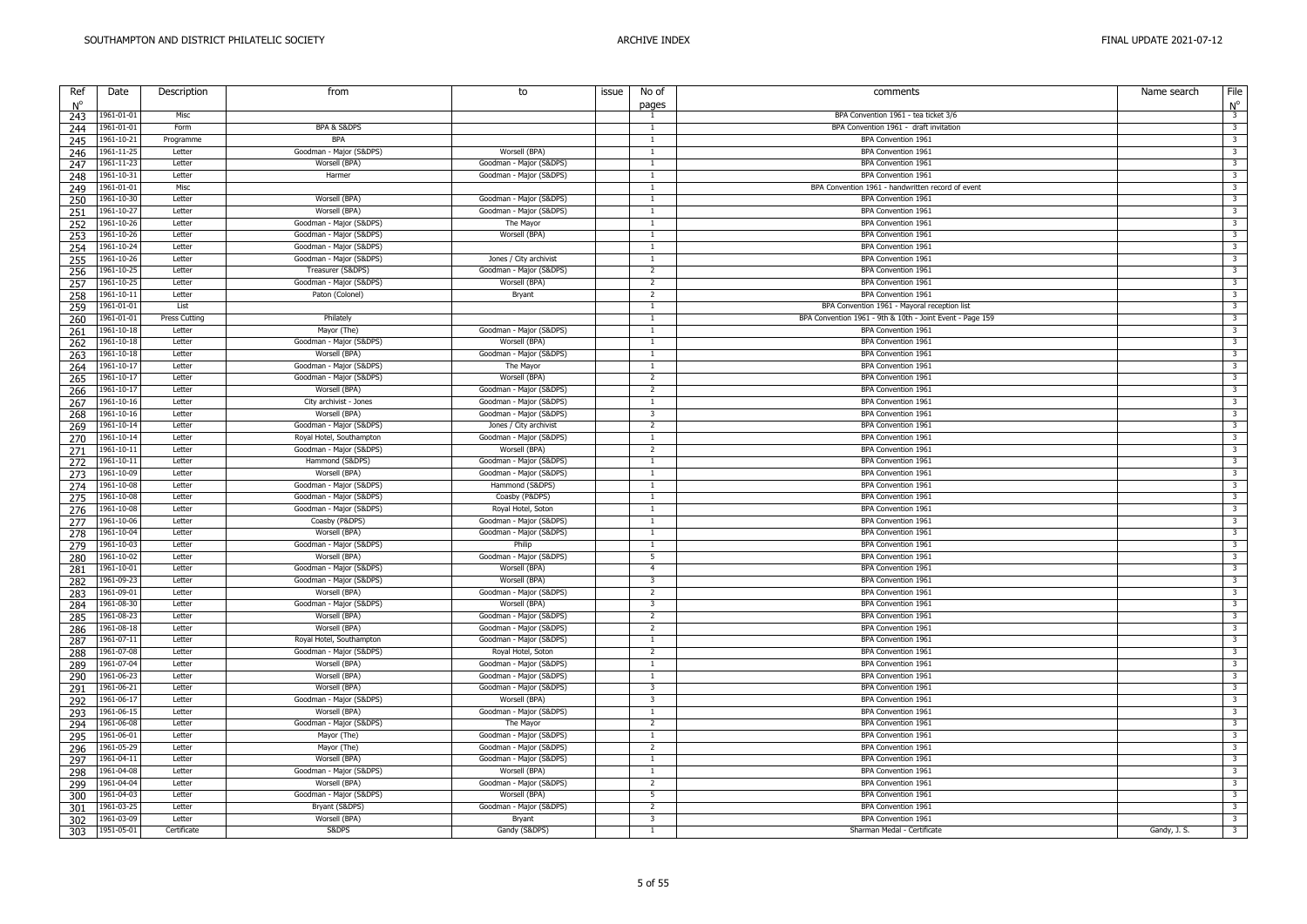| Ref<br>$N^{\circ}$ | Date       | Description   | from                      | to<br>issue                         | No of<br>pages          | comments                                                      | Name search  | File<br>$N^{\circ}$     |
|--------------------|------------|---------------|---------------------------|-------------------------------------|-------------------------|---------------------------------------------------------------|--------------|-------------------------|
| 304                | 1954-06-01 | Certificate   | S&DPS                     | Gandy (S&DPS)                       | -1                      | Sharman Medal - Certificate                                   | Gandy, J. S. | $\overline{\mathbf{3}}$ |
| 305                | 1958-01-01 | Certificate   | S&DPS                     | Gandy (S&DPS)                       | <sup>1</sup>            | Sharman Medal - Certificate                                   | Gandy, J. S. | $\overline{\mathbf{3}}$ |
| 306                | 1959-01-01 | Certificate   | S&DPS                     | Gandy (S&DPS)                       | <sup>1</sup>            | Fassnidge Award - Certificate                                 | Gandy, J. S. | $\overline{\mathbf{3}}$ |
| 307                | 1961-01-01 | Certificate   | S&DPS                     | Gandy (S&DPS)                       | $\mathbf{1}$            | Fassnidge Award - Certificate                                 | Gandy, J. S. | $\overline{\mathbf{3}}$ |
| 308                | 1962-02-01 | Certificate   | S&DPS                     | Gandy (S&DPS)                       | $\overline{1}$          | Adams Cup - Certificate                                       | Gandy, R. L. | $\overline{\mathbf{3}}$ |
| 309                | 1962-02-01 | Certificate   | S&DPS                     | Gandy (S&DPS)                       | <sup>1</sup>            | Sharman Medal - Certificate                                   | Gandy, R. L. | $\overline{\mathbf{3}}$ |
| 310                | 1963-02-01 | Certificate   | S&DPS                     | Gandy (S&DPS)                       | 1                       | Fassnidge Award - Certificate                                 | Gandy, R. L. | $\overline{\mathbf{3}}$ |
| 311                | 0000-00-00 | Certificate   | S&DPS                     |                                     | $\overline{1}$          | Certificate - Blank                                           |              | $\overline{\mathbf{3}}$ |
| 312                | 1966-01-01 | Certificate   | S&DPS                     | Gandy (S&DPS)                       | 1                       | Fassnidge Award - Certificate                                 | Gandy (Mrs)  | $\overline{\mathbf{3}}$ |
|                    | 1967-01-01 | Certificate   | S&DPS                     | Gandy (S&DPS)                       | -1                      | Fassnidge Award - Certificate                                 | Gandy (Mrs)  | $\overline{\mathbf{3}}$ |
| 313<br>314         | 1968-01-01 | Certificate   | S&DPS                     | Gandy (S&DPS)                       | $\overline{1}$          | Fassnidge Award - Certificate                                 | Gandy, R. L. | $\overline{\mathbf{3}}$ |
| 315                | 1969-01-01 | Certificate   | S&DPS                     | Gandy (S&DPS)                       | 1                       | Sharman Medal - Certificate                                   | Gandy, J. S. | $\overline{\mathbf{3}}$ |
| 316                | 1996-01-01 | Programme     |                           | All members (S&DPS)                 | $\overline{2}$          | Programme - 1996                                              |              | $\overline{\mathbf{3}}$ |
| 317                | 1997-01-01 | Programme     |                           | All members (S&DPS)                 | $\overline{2}$          | Programme - 1997                                              |              | $\overline{\mathbf{3}}$ |
|                    | 1998-01-01 | Programme     |                           | All members (S&DPS)                 | $\overline{2}$          | Programme - 1998                                              |              | $\overline{\mathbf{3}}$ |
| 318                | 1999-01-01 | Programme     |                           | All members (S&DPS)                 | 2                       | Programme - 1999                                              |              | $\overline{\mathbf{3}}$ |
| 319                | 2000-01-01 | Programme     |                           | All members (S&DPS)                 | $\overline{2}$          | Programme - 2000                                              |              | $\overline{\mathbf{3}}$ |
| 320                | 2001-01-01 | Programme     |                           | All members (S&DPS)                 | $\overline{2}$          | Programme - 2001                                              |              | $\overline{\mathbf{3}}$ |
| 321                | 2002-01-01 | Programme     |                           | All members (S&DPS)                 | 2                       | Programme - 2002                                              |              | $\overline{\mathbf{3}}$ |
| 322                |            |               |                           |                                     |                         |                                                               |              |                         |
| 323                | 1974-01-01 | Programme     |                           | All members (S&DPS)                 | $\overline{\mathbf{3}}$ | Programme - 1974 to 1975                                      |              | $\overline{\mathbf{3}}$ |
| 324                | 1972-01-01 | Programme     |                           | All members (S&DPS)                 | $\overline{1}$          | Programme - September 1972 To June 1973                       |              | $\overline{\mathbf{3}}$ |
| 325                | 1972-01-01 | Programme     |                           | All members (S&DPS)                 | $\overline{2}$          | Programme - April To June 1972                                |              | $\overline{\mathbf{3}}$ |
| 326                | 1972-01-01 | Programme     |                           | All members (S&DPS)                 | $\overline{2}$          | Programme - January To March 1972                             |              | $\overline{\mathbf{3}}$ |
| 327                | 1971-01-01 | Programme     |                           | All members (S&DPS)                 | $\overline{2}$          | Programme - September 1971 To June 1972                       |              | $\overline{\mathbf{3}}$ |
| 328                | 1971-01-01 | Programme     |                           | members (S&DPS)                     | $\overline{2}$          | Christmas                                                     |              | $\overline{\mathbf{3}}$ |
| 329                | 1971-01-01 | Programme     |                           | All members (S&DPS)                 | $\overline{2}$          | Programme - January 1971 To March 1971                        |              | $\overline{\mathbf{3}}$ |
| 330                | 1970-01-01 | Programme     |                           | All members (S&DPS)                 | 4                       | Programme - 1970                                              |              | $\overline{\mathbf{3}}$ |
| 331                | 1970-01-06 | Programme     |                           | members (S&DPS)                     | $\overline{4}$          | An Auction Sale of Stamps                                     |              | $\overline{\mathbf{3}}$ |
| 332                | 1969-09-02 | Programme     |                           | All members (S&DPS)                 | $\overline{4}$          | Programme - 1969                                              |              | $\overline{\mathbf{3}}$ |
|                    |            | Programme     |                           | All members (S&DPS)                 | $\overline{4}$          | Programme - September 1967 To June 1968                       |              | $\overline{\mathbf{3}}$ |
| 333                | 1967-09-05 |               |                           |                                     |                         |                                                               |              |                         |
| 334                | 1968-09-03 | Programme     |                           | All members (S&DPS)                 | $\overline{4}$          | Programme - September 1968 To June 1969                       |              | $\overline{\mathbf{3}}$ |
| 335                | 2020-07-01 | Article       | Haque - Brian (S&DPS)     | Gerrard - Steve (Archivist) (S&DPS) | 2                       | Stamp Collector                                               |              | $\overline{4}$          |
| 336                | 0000-00-00 | Publication   | Dorrington - John (S&DPS) |                                     | 22                      | Southampton & District Philatelic Society - Master Amendments |              | $\overline{4}$          |
| 337                | 2000-01-29 | Letter        | Berridge - John (S&DPS)   | Hunt - Brian (S&DPS)                | $\overline{1}$          | Into the New Millenium                                        |              | 4                       |
| 338                | 2000-01-01 | Letter        | Hunt - Brain (S&DPS)      | Berridge - John (Editor) (S&DPS)    | 2                       | Into the New Millenium                                        |              | 4                       |
| 339                | 0000-00-00 | Letter        | Cooke / HCC archivist     | Warren (S&DPS)                      | <sup>1</sup>            | Into the New Millenium                                        |              | $\overline{4}$          |
| 340                | 1999-12-01 | Memo          | Autoprint                 |                                     | 1                       | Into the New Millenium                                        |              | $\overline{4}$          |
| 341                | 1999-11-16 | Letter        | Berridge - John (S&DPS)   |                                     | $\overline{1}$          | Into the New Millenium                                        |              | $\overline{4}$          |
| 342                | 1999-10-01 | Memo          | Berridge - John (S&DPS)   |                                     | $\overline{1}$          | Into the New Millenium                                        |              | $\overline{4}$          |
| 343                | 1999-09-27 | Letter        | Langford - Autoprint      |                                     | $\mathbf{1}$            | Into the New Millenium                                        |              | 4                       |
| 344                | 2000-03-01 | Press Cutting | Gibbons Stamp Monthly     |                                     | -1                      | Into the New Millenium                                        |              | 4                       |
| 345                | 2000-02-01 | Letter        | Stockley - John (S&DPS)   | Luscombe (BPS)                      | $\overline{1}$          | Into the New Millenium                                        |              | $\overline{4}$          |
| 346                | 2000-02-01 | Letter        | Stockley - John (S&DPS)   | John Hansford Gallery               | 1                       | Into the New Millenium                                        |              | $\overline{4}$          |
| 347                | 2000-01-27 | Letter        | Lindley (RPSL)            | Berridge - John (Editor) (S&DPS)    | $\overline{1}$          | Into the New Millenium                                        |              | $\overline{4}$          |
| 348                | 2000-01-12 | Letter        | Berridge - John (S&DPS)   | <b>RPSL</b>                         | <sup>1</sup>            | Into the New Millenium                                        |              | $\overline{4}$          |
| 349                | 2000-01-14 | Letter        | Beech - B. L.             | Berridge - John (Editor) (S&DPS)    | 1                       | Into the New Millenium                                        |              | 4                       |
| 350                | 2000-01-05 | Letter        | Warren (S&DPS)            | West / Stamp magazine               | $\overline{1}$          | Into the New Millenium                                        |              | $\overline{4}$          |
| 351                | 2000-01-05 | Letter        | Warren (S&DPS)            | Jefferies / Gibbons Stamp Monthly   | $\overline{1}$          | Into the New Millenium                                        |              | $\overline{4}$          |
| 352                | 2000-01-05 | Letter        | Berridge - John (S&DPS)   | Hammonds (ABPS)                     | -1                      | Into the New Millenium                                        |              | $\overline{4}$          |
| 353                | 2000-01-05 | Letter        | Berridge - John (S&DPS)   | Campbell - John (HPF)               | $\overline{1}$          | Into the New Millenium                                        |              | $\overline{4}$          |
| 354                | 2000-01-05 | Letter        | Warren (S&DPS)            | Archivist / Soton City C            | 1                       | Into the New Millenium                                        |              | $\overline{4}$          |
| 355                | 2000-01-05 | Letter        | Warren (S&DPS)            | Archivist / Hampshire County C      | -1                      | Into the New Millenium                                        |              | $\overline{4}$          |
| 356                | 1999-00-00 | Booklet       |                           |                                     | 17                      | Into the New Millenium - Amendments                           |              | $\overline{4}$          |
| 357                | 1999-08-20 | Letter        | Stockley - John (S&DPS)   | Berridge - John (Editor) (S&DPS)    | 2                       | Into the New Millenium                                        |              | $\overline{4}$          |
| 358                | 0000-00-00 |               |                           |                                     | 5                       | Into the Third Millenium                                      |              | $\overline{4}$          |
| 359                | 1999-01-01 |               |                           |                                     | 6                       | Into the New Millenium                                        |              | $\overline{4}$          |
| 360                | 1976-11-27 | Catalogue     |                           | members (S&DPS)                     | 11                      | Auction - Catalogue                                           |              | 4                       |
| 361                | 1974-11-23 | Catalogue     |                           | members (S&DPS)                     | 13                      | Auction - Catalogue                                           |              | $\overline{4}$          |
| 362                | 1973-11-24 | Catalogue     |                           | members (S&DPS)                     | 11                      | Auction - Catalogue                                           |              | $\overline{4}$          |
| 363                | 1972-11-25 | Catalogue     |                           | members (S&DPS)                     | 10                      | Auction - Catalogue                                           |              | $\overline{4}$          |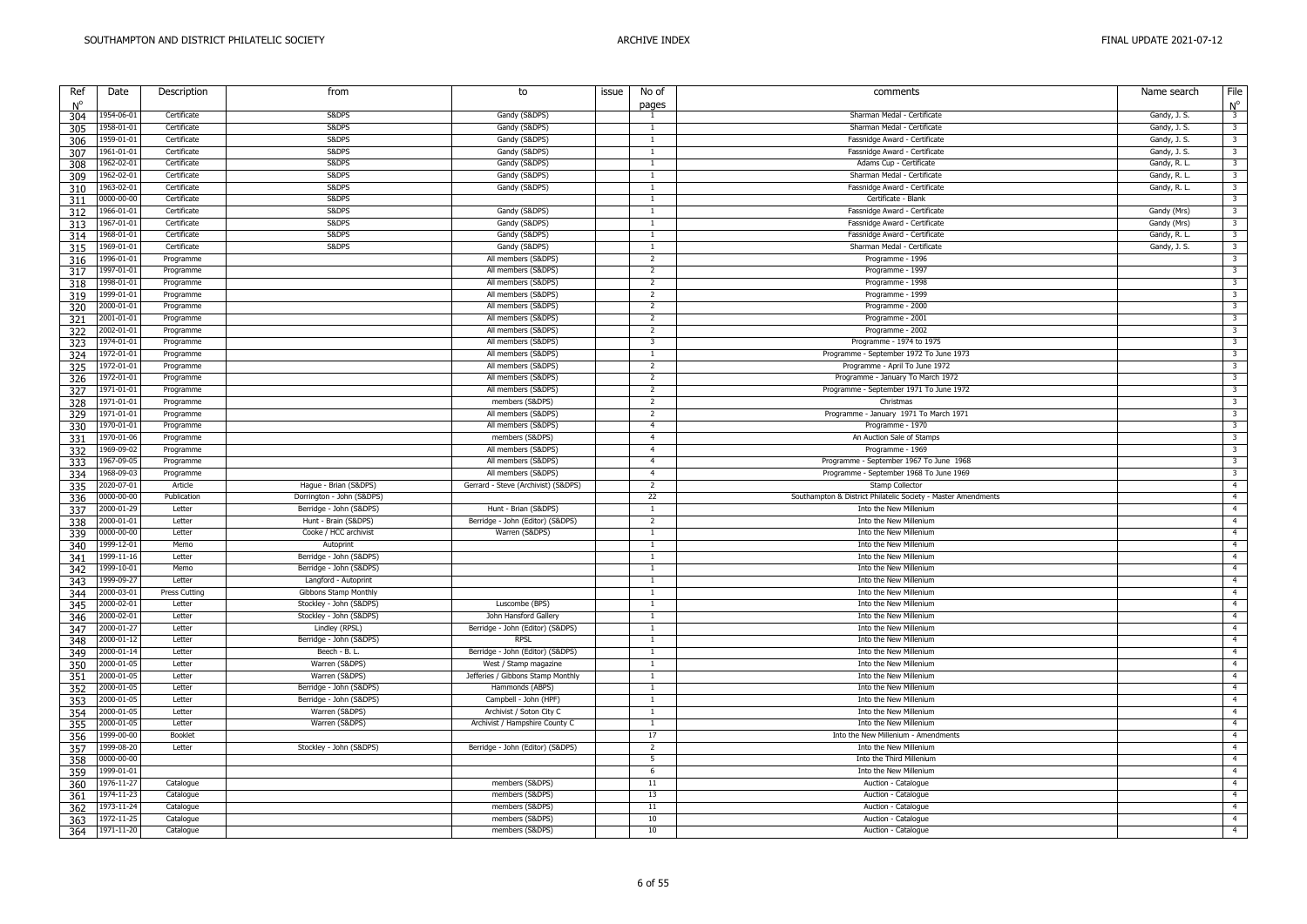| Ref<br>$N^{\circ}$ | Date       | Description    | from                       | to                         | issue | No of<br>pages           | comments                                                                                     | Name search                | File<br>$N^{\circ}$      |
|--------------------|------------|----------------|----------------------------|----------------------------|-------|--------------------------|----------------------------------------------------------------------------------------------|----------------------------|--------------------------|
| 365                | 1966-11-12 | Catalogue      |                            | members (S&DPS)            |       | 11                       | Auction - Catalogue                                                                          |                            | $\overline{4}$           |
| 366                | 1965-11-13 | Catalogue      |                            | members (S&DPS)            |       | -9                       | Auction - Catalogue                                                                          |                            | $\overline{4}$           |
| 367                | 1964-11-21 | Catalogue      |                            | members (S&DPS)            |       | 9                        | Auction - Catalogue                                                                          |                            | $\overline{4}$           |
| 368                | 1963-11-23 | Catalogue      |                            | members (S&DPS)            |       | 11                       | Auction - Catalogue                                                                          |                            | $\overline{4}$           |
| 369                | 1962-11-24 | Catalogue      |                            | members (S&DPS)            |       | 6                        | Auction - Catalogue                                                                          |                            | $\overline{4}$           |
| 370                | 1961-01-01 | Catalogue      |                            |                            |       | 3                        | library list                                                                                 |                            | $\overline{4}$           |
| 371                | 2003-01-01 | Catalogue      |                            |                            |       | $\overline{7}$           | library list                                                                                 |                            | $\overline{4}$           |
| 372                | 2017-01-03 | Minutes        |                            | Ordinary Meeting (S&DPS)   |       | $\overline{2}$           | Speakers: Batty, Mike (History of Post Office No. 85) & Dorrington, John (85 years of S&DPS) | Batty, Mikie & Dorrington, | $\overline{4}$           |
|                    |            |                |                            |                            |       |                          |                                                                                              | <u>John</u>                |                          |
| 373                | 2017-02-07 | Minutes        |                            | Ordinary Meeting (S&DPS)   |       | 2                        | Speaker: Buckle, Wendy - Latvia 1745 - 1945                                                  | Buckle, Wendy              | $\overline{4}$           |
| 374                | 2017-02-21 | Minutes        |                            | Ordinary Meeting (S&DPS)   |       | $\overline{2}$           | Letter P                                                                                     |                            | $\overline{4}$           |
| 375                | 2017-03-07 | Minutes        |                            | Ordinary Meeting (S&DPS)   |       | $\overline{2}$           | Speaker: Colin Tabeart - 19th Century Australian & New Zealand Mail                          | Tabeart, Colin             | $\overline{4}$           |
| 376                | 1967-08-01 | List           | S&DPS                      |                            |       | $\overline{1}$           | List of members                                                                              |                            | 5 <sub>5</sub>           |
| 377                | 1966-12-01 | List           | S&DPS                      |                            |       | $\overline{1}$           | List of members                                                                              |                            | 5                        |
| 378                | 1966-03-01 | List           | S&DPS                      |                            |       | $\overline{1}$           | List of members                                                                              |                            | $\overline{5}$           |
| 379                | 1964-10-01 | List           | S&DPS                      |                            |       | -1                       | List of members                                                                              |                            | $5\overline{)}$          |
| 380                | 1965-08-01 | List           | S&DPS                      |                            |       | $\overline{1}$           | List of members                                                                              |                            | $5\overline{5}$          |
| 381                | 1964-09-01 | List           | S&DPS                      |                            |       | $\overline{1}$           | List of members                                                                              |                            | 5 <sup>5</sup>           |
| 382                | 1962-10-01 | List           | S&DPS                      |                            |       | 1                        | List of members                                                                              |                            | 5 <sub>5</sub>           |
| 383                | 1962-06-01 | List           | S&DPS                      |                            |       | $\overline{1}$           | List of members                                                                              |                            | $5^{\circ}$              |
| 384                | 1961-02-01 | List           | S&DPS                      |                            |       | $\mathbf{1}$             | List of members                                                                              |                            | $5\overline{5}$          |
| 385                | 1959-12-01 | List           | S&DPS                      |                            |       | $\overline{1}$           | List of members                                                                              |                            | 5                        |
| 386                | 1959-04-01 | List           | S&DPS                      |                            |       | 1                        | List of members                                                                              |                            | $\overline{5}$           |
| 387                | 1958-11-01 | List           | S&DPS                      |                            |       | $\overline{1}$           | List of members                                                                              |                            | $\overline{5}$           |
| 388                | 1958-06-01 | List           | S&DPS                      |                            |       | $\overline{1}$           | List of members                                                                              |                            | $5\overline{5}$          |
| 389                | 1958-01-01 | List           | S&DPS                      |                            |       | $\overline{1}$           | List of members                                                                              |                            | 5                        |
| 390                | 1956-12-01 | List           | S&DPS                      |                            |       | 1                        | List of members                                                                              |                            | 5 <sup>5</sup>           |
| 391                | 1956-05-01 | List           | S&DPS                      |                            |       | $\overline{1}$           | List of members                                                                              |                            | $\overline{5}$           |
| 392                | 1955-11-01 | List           | S&DPS                      |                            |       | $\overline{1}$           | List of members                                                                              |                            | $5\overline{5}$          |
| 393                | 1955-06-01 | List           | S&DPS                      |                            |       | $\overline{1}$           | List of members                                                                              |                            | 5 <sub>5</sub>           |
| 394                | 1955-01-01 | List           | S&DPS                      |                            |       | 1                        | List of members                                                                              |                            | 5 <sup>5</sup>           |
| 395                | 1963-08-01 | List           | S&DPS                      |                            |       | 1                        | List of members                                                                              |                            | 5                        |
| 396                | 1951-01-01 | List           |                            |                            |       | $\mathbf{R}$             | List of members                                                                              |                            | $\overline{5}$           |
| 397                | 1970-01-01 | Form           | Cupper                     |                            |       | $\mathbf{1}$             | Membership Application - P. J. Cupper                                                        | Cupper, P. J.              | 5 <sub>5</sub>           |
| 398                | 1970-01-01 | Form           | Ediss                      |                            |       | $\overline{1}$           | Membership Application - A. T. Ediss                                                         | Eddis. A. T.               | $5^{\circ}$              |
| 399                | 1970-01-01 | Form           | Wilkins                    |                            |       | $\overline{1}$           | Membership Application - Ian Granville Wilkins                                               | Wilkins, Ian. Granville    | $\overline{5}$           |
| 400                | 2000-04-27 | Press Cutting  | Southampton Evening Echo   |                            |       | -1                       | AGM - 68th                                                                                   |                            | $5^{\circ}$              |
| 401                | 2000-11-17 | Press Cutting  | Southampton Evening Echo   |                            |       | $\overline{1}$           | Whirlwind month for stamp fans - Page 6                                                      |                            | 5 <sup>5</sup>           |
| 402                | 1999-12-01 | <b>Booklet</b> |                            |                            |       | 19                       | Into the third MIllenium                                                                     | Dorrington, John           | $5^{\circ}$              |
| 403                | 2000-01-01 | Certificate    | Glasgow 2000               | S&DPS                      |       | <sup>1</sup>             | Award - Bronze Medal                                                                         |                            | 5 <sub>5</sub>           |
| 404                | 2000-01-01 | Booklet        | Glasgow 2000               |                            |       | $\overline{\phantom{a}}$ | Competition - Society awards                                                                 |                            | $5^{\circ}$              |
| 405                | 2000-01-01 | Form           | Glasgow 2000               | S&DPS                      |       | $\mathbf{1}$             | Judging slip                                                                                 |                            | 5                        |
| 406                | 2000-10-21 | Dinner         |                            |                            |       | $\overline{4}$           | Signed Millenium menu                                                                        |                            | $5^{\circ}$              |
| 407                | 2017-04-04 | Minutes        |                            | Ordinary Meeting (S&DPS)   |       | $\overline{2}$           | Speaker: Michael Elliott - Finland at War                                                    | Elliott, Michael           | 5 <sub>5</sub>           |
| 408                | 2017-05-02 | Minutes        |                            | Ordinary Meeting (S&DPS)   |       | $\overline{2}$           | Speaker: Michael Sefi - the Royal Collection                                                 | Sefi, Michael              | $\overline{\phantom{0}}$ |
| 409                | 2000-11-01 | Letter         | Hunt - Brain (S&DPS)       | S&DPS                      |       | 21                       | Display - flying boats / Southampton                                                         |                            | 5 <sub>5</sub>           |
| 410                | 1960-06-01 | List           |                            |                            |       | $\overline{1}$           | New Members                                                                                  |                            | $5^{\circ}$              |
| 411                | 2000-10-07 | Auction        | S&DPS                      | S&DPS                      |       | 10                       | Millenium colour cover                                                                       |                            | $5\overline{)}$          |
| 412                | 0000-00-00 | Article        |                            |                            |       | $\overline{1}$           | First Weekly Airmail service between USA & UK                                                |                            | 5                        |
| 413                | 2000-10-10 | Press Cutting  | Southampton Evening Echo   |                            |       | 1                        | Auction - Millenium                                                                          |                            | 5 <sub>5</sub>           |
| 414                | 2004-09-14 | Programme      | Cruttenden - Brian (S&DPS) | Committee Meetiing (S&DPS) |       | <sup>1</sup>             | Programme - 2005 - Proposed                                                                  |                            | 5                        |
| 415                | 2004-09-14 | Agenda         |                            | Committee Meetiing (S&DPS) |       | $\overline{1}$           | Agenda                                                                                       |                            | $5\overline{)}$          |
| 416                | 2004-03-23 | Minutes        |                            | Committee Meetiing (S&DPS) |       | $\overline{\mathbf{3}}$  | <b>Committee Meeting</b>                                                                     |                            | $5\overline{)}$          |
| 417                | 2003-09-23 | Accounts       | Treasurer (S&DPS)          | Committee Meetiing (S&DPS) |       | <sup>1</sup>             | Budget - 2003 - Interim Review                                                               |                            | $5\overline{5}$          |
| 418                | 2003-09-23 | Accounts       | Treasurer (S&DPS)          | Committee Meetiing (S&DPS) |       | 1                        | Budget - 2003 - Notes on Finance                                                             |                            | $5^{\circ}$              |
| 419                | 2003-09-23 | Minutes        | Secretary (S&DPS)          | Committee Meetiing (S&DPS) |       | $\overline{\mathbf{3}}$  | <b>Committee Meeting</b>                                                                     |                            | 5 <sub>5</sub>           |
| 420                | 2003-02-25 | Minutes        | Secretary (S&DPS)          | Committee Meetiing (S&DPS) |       | $\overline{\mathbf{3}}$  | <b>Committee Meeting</b>                                                                     |                            | $\overline{5}$           |
| 421                | 2003-01-21 | Minutes        | Secretary (S&DPS)          | Committee Meetiing (S&DPS) |       | $\overline{2}$           | <b>Committee Meeting</b>                                                                     |                            | $5\overline{)}$          |
| 422                | 2002-09-24 | Minutes        | Secretary (S&DPS)          | Committee Meetiing (S&DPS) |       | $\overline{\mathbf{3}}$  | <b>Committee Meeting</b>                                                                     |                            | 5 <sup>5</sup>           |
| 423                | 2002-02-26 | Minutes        | Secretary (S&DPS)          | Committee Meetiing (S&DPS) |       | $\overline{\mathbf{3}}$  | <b>Committee Meeting</b>                                                                     |                            | 5                        |
| 424                | 2001-09-25 | Minutes        | Secretary (S&DPS)          | Committee Meetiing (S&DPS) |       |                          | <b>Committee Meeting</b>                                                                     |                            | $5\overline{)}$          |
|                    |            |                |                            |                            |       |                          |                                                                                              |                            |                          |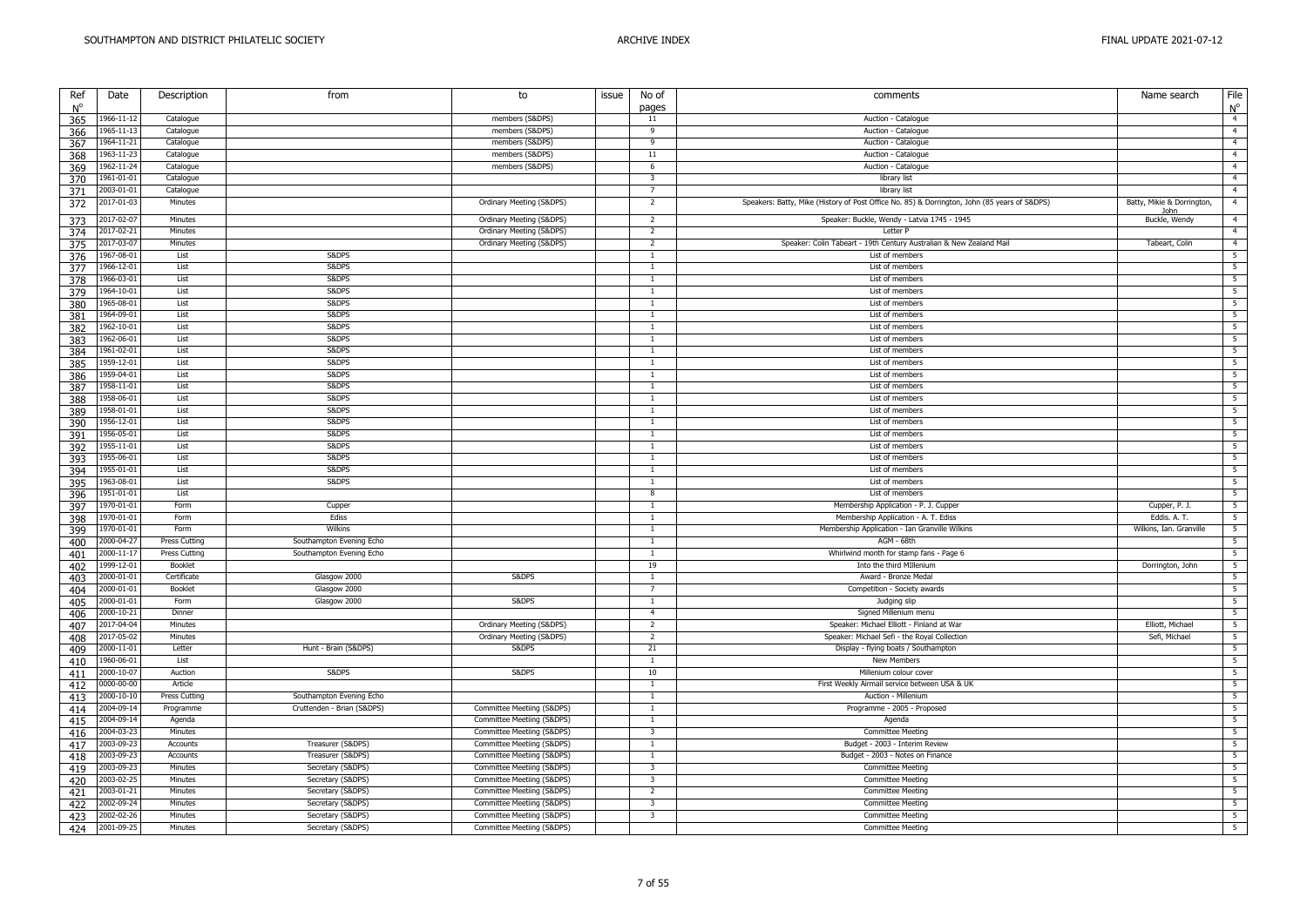| Ref<br>$N^{\circ}$ | Date             | Description          | from                                            | to                               | No of<br>issue<br>pages | comments                                                                                    | Name search                     | File<br>$N^{\circ}$ |
|--------------------|------------------|----------------------|-------------------------------------------------|----------------------------------|-------------------------|---------------------------------------------------------------------------------------------|---------------------------------|---------------------|
| 425                | 2001-06-18       | Letter               | Dorrington - John (S&DPS)                       | Committee Meetiing (S&DPS)       | <sup>2</sup>            | Budget - 2001                                                                               |                                 | 5 <sub>1</sub>      |
| 426                | 2001-02-27       | Minutes              |                                                 | Committee Meetiing (S&DPS)       | $\overline{2}$          | <b>Committee Meeting</b>                                                                    |                                 | 5                   |
| 427                | 2000-09-26       | Minutes              | Secretary (S&DPS)                               | Committee Meetiing (S&DPS)       | $\overline{2}$          | <b>Committee Meeting</b>                                                                    |                                 | 5 <sub>5</sub>      |
| 428                | 2000-04-18       | Report               | Warren (S&DPS)                                  | S&DPS                            | $\overline{1}$          | Chairman's report                                                                           |                                 | $\overline{5}$      |
| 429                | 2000-04-01       | Report               | Dorrington - John (S&DPS)                       | members (S&DPS)                  | $\overline{2}$          | Treasurer's Report April 2000                                                               |                                 | $\overline{5}$      |
| 430                | 1999-11-23       | Minutes              |                                                 | Committee Meetiing (S&DPS)       | 3                       | <b>Committee Meeting</b>                                                                    |                                 | 5 <sub>1</sub>      |
| 431                | 1999-09-28       | Minutes              |                                                 | Committee Meetiing (S&DPS)       | $\overline{\mathbf{3}}$ | <b>Committee Meeting</b>                                                                    |                                 | 5 <sub>5</sub>      |
| 432                | 1999-03-23       | Minutes              |                                                 | Committee Meetiing (S&DPS)       | $\overline{2}$          | <b>Committee Meeting</b>                                                                    |                                 | 5                   |
| 433                | 1999-02-09       | Minutes              |                                                 | Committee Meetiing (S&DPS)       | $\overline{2}$          | <b>Committee Meeting</b>                                                                    |                                 | 5                   |
|                    | 1998-09-22       | Minutes              |                                                 | Committee Meetiing (S&DPS)       | 1                       | <b>Committee Meeting</b>                                                                    |                                 | 5                   |
| 434                | 1998-03-11       | Minutes              |                                                 | Committee Meetiing (S&DPS)       | $\overline{2}$          | <b>Committee Meeting</b>                                                                    |                                 | 5 <sub>5</sub>      |
| 435                | 1997-09-23       | Minutes              |                                                 | Committee Meetiing (S&DPS)       | $\overline{2}$          | <b>Committee Meeting</b>                                                                    |                                 | 5 <sub>1</sub>      |
| 436                | 1997-03-24       | Minutes              |                                                 | Committee Meetiing (S&DPS)       | $\overline{2}$          | <b>Committee Meeting</b>                                                                    |                                 | 5                   |
| 437                | 1996-09-24       |                      |                                                 |                                  |                         |                                                                                             |                                 |                     |
| 438                |                  | Minutes              |                                                 | Committee Meetiing (S&DPS)       | $\overline{2}$          | <b>Committee Meeting</b>                                                                    |                                 | 5                   |
| 439                | 1996-01-23       | Minutes              |                                                 | Committee Meetiing (S&DPS)       | $\overline{\mathbf{3}}$ | <b>Committee Meeting</b>                                                                    |                                 | 5                   |
| 440                | 1995-09-26       | Minutes              |                                                 | Committee Meetiing (S&DPS)       | $\overline{2}$          | <b>Committee Meeting</b>                                                                    |                                 | $\overline{5}$      |
| 441                | 1995-03-28       | Minutes              |                                                 | Committee Meetiing (S&DPS)       | $\overline{2}$          | <b>Committee Meeting</b>                                                                    |                                 | 5                   |
| 442                | 1995-01-24       | Minutes              | S&DPS                                           | Committee Meetiing (S&DPS)       | $\overline{2}$          | <b>Committee Meeting</b>                                                                    |                                 | 5 <sub>1</sub>      |
| 443                | 0000-00-00       | Logo                 | S&DPS                                           |                                  | $\overline{1}$          | on card                                                                                     |                                 | 5                   |
| 444                | 0000-00-00       | Logo                 | S&DPS                                           |                                  | 1                       | on A4 paper                                                                                 |                                 | 5 <sup>5</sup>      |
| 445                | 0000-00-00       | Logo                 | S&DPS                                           |                                  | <sup>1</sup>            | on A4 paper                                                                                 |                                 | 5                   |
| 446                | 0000-00-00       | Certificate          | S&DPS                                           |                                  | $\overline{1}$          | Certificate - Blank                                                                         |                                 | 5                   |
| 447                | $0000 - 00 - 00$ | Certificate          | S&DPS                                           |                                  | $\overline{1}$          | life membership - 2 copies                                                                  |                                 | 5                   |
| 448                | 0000-00-00       | Certificate          | S&DPS                                           | Gandy (S&DPS)                    | $\overline{1}$          | life membership - unsigned or dated                                                         | Gandy, Rene (Mrs)               | 5                   |
| 449                | 1985-04-11       | Certificate          | S&DPS                                           | Mockford (S&DPS)                 | 1                       | life membership                                                                             | Mockford, Ronald                | $5\overline{)}$     |
| 450                | 1590-00-00       | List                 | Dorrington - John (S&DPS)                       | S&DPS                            | $\overline{2}$          | Southampton connections - 1590 To 2002                                                      |                                 | 5                   |
| 451                | 0000-00-00       | Award                | Dorrington - John (S&DPS)                       | Batty - Mike (Archivist) (S&DPS) | 1                       | Members - Signed                                                                            |                                 | 5                   |
| 452                | 2004-06-25       | Certificate          | <b>BPT 2003</b>                                 | S&DPS                            | $\mathbf{1}$            | Rowland Hill Awards                                                                         |                                 | 5 <sup>5</sup>      |
| 453                | 2004-03-18       | Booklet              | <b>BPT</b>                                      |                                  | $\overline{4}$          | Rowland Hill Awards - Menu                                                                  |                                 | 5                   |
| 454                | 1993-04-06       | Certificate          | S&DPS                                           | Findley (S&DPS)                  | $\overline{1}$          | Adams Cup - Certificate                                                                     | Findley, Philip                 | $\overline{5}$      |
| 455                | 1982-07-01       | Handbook             | <b>BPF</b>                                      |                                  | 16                      | Southampton 1982 - 20th To 23rd July                                                        |                                 | 5                   |
| 456                | 2017-05-16       | Minutes              |                                                 | Ordinary Meeting (S&DPS)         | 1                       | 85th Anniversary Society Social                                                             |                                 | 5                   |
|                    | 2017-05-20       | Minutes              |                                                 | <b>Ordinary Meeting</b>          | $\overline{2}$          | Speakers: The British Air Mail Society                                                      | <b>British Air Mail Society</b> | 5                   |
| 457                | 1982-07-19       | Programme            |                                                 |                                  | $\overline{1}$          | Preliminary Programme                                                                       |                                 | 5 <sub>5</sub>      |
| 458                | 1982-07-19       | Programme            |                                                 |                                  | $\overline{1}$          | Speakers at BPF Congress                                                                    |                                 | 5                   |
| 459                | 1982-07-19       | Form                 |                                                 |                                  | 1                       |                                                                                             |                                 | 5                   |
| 460                |                  |                      |                                                 |                                  |                         | 64th BPF Congress - Order Form for Covers/Souvenirs                                         |                                 | 5                   |
| 461                | 1982-07-19       | Letter               |                                                 |                                  | $\overline{4}$          | 64th BPF Congress, Southampton 1982                                                         |                                 |                     |
| 462                | 1982-07-19       | Artwork              |                                                 |                                  | $\overline{1}$          | 64th BPF Congress, Southampton 1982 - Artwork                                               |                                 | 5                   |
| 463                | 1982-07-19       | Press Cutting        | S&DPS                                           |                                  | $\mathbf{1}$            | 64th BPF Congress, Southampton 1982 - The stamp folk cometh                                 |                                 | 5                   |
| 464                | 1982-07-19       | Exhibition           |                                                 |                                  | $\overline{2}$          | 64th BPF Congress - Exhibition Southampton Central Library                                  |                                 | 5                   |
| 465                | 1982-07-19       | Exhibition           |                                                 |                                  | $\overline{2}$          | 64th BPF Congress - Introduction                                                            |                                 | 5                   |
| 466                | 1982-07-19       | Letter               | Harris, Margaret (Organising Secretary) (S&DPS) |                                  | $\overline{2}$          | Letter                                                                                      |                                 | $\overline{5}$      |
| 467                | 1982-07-19       | Newsletter           |                                                 |                                  | $\overline{4}$          | 64th BPF Newsheet                                                                           |                                 | 5                   |
| 468                | 1982-07-21       | Newsletter           |                                                 |                                  | 6                       | 64th BPF Newsheet                                                                           |                                 | $\overline{5}$      |
| 469                | 1982-07-22       | Newsletter           |                                                 |                                  | -6                      | 64th BPF Newsheet                                                                           |                                 | $5^{\circ}$         |
| 470                | 1982-07-23       | Newsletter           |                                                 |                                  | $\overline{2}$          | 64th BPF Newsheet                                                                           |                                 | 5                   |
| 471                | 1981-11-10       | Press Cutting        | Stamp & Postal History News                     |                                  | $\mathbf{1}$            | 64th BPF Congress, Southampton 1982 - Plan now for Congress 1982                            |                                 | $\overline{5}$      |
| 472                | 1982-04-01       | <b>Press Cutting</b> | Stamp Magazine                                  |                                  | 1                       | Society News: Southampton Golden Jubilee - Page 61                                          |                                 | 5 <sub>5</sub>      |
| 473                | 1982-07-23       | Misc                 |                                                 |                                  | $\overline{1}$          | Invite Card to Banquet at Top Rank Suite                                                    |                                 | 5                   |
| 474                | 1982-07-20       | Misc                 |                                                 |                                  | $\mathbf{1}$            | Invite Card to Reception at Art Gallery                                                     |                                 | 5                   |
| 475                | 1982-07-20       | Misc                 |                                                 |                                  | $\overline{1}$          | 64th BPF Congress, Southampton 1982 - Boat Trip on Solent Ticket                            |                                 | 5 <sub>5</sub>      |
| 476                | 1982-07-20       | Misc                 |                                                 |                                  | $\overline{1}$          | 64th BPF Congress, Southampton 1982 - Bus Tour of Southampton Ticket                        |                                 | $\overline{5}$      |
| 477                | 1982-07-22       | Misc                 |                                                 |                                  | 1                       | 64th BPF Congress, Southampton 1982 - Conducted Walking Tour of Medieval Southampton Ticket |                                 | 5 <sub>1</sub>      |
| 478                | 1982-07-21       | Misc                 |                                                 |                                  | $\overline{1}$          | 64th BPF Congress, Southampton 1982 - Marwell Wildlife Park Ticket                          |                                 | 5                   |
| 479                | 1982-07-22       | Misc                 |                                                 |                                  | 1                       | 64th BPF Congress, Southampton 1982 - Mottisfont Abbey Visit Ticket                         |                                 | 5 <sub>5</sub>      |
| 480                | 1982-07-29       | Misc                 |                                                 |                                  | $\overline{1}$          | 64th BPF Congress, Southampton 1982 - P.O. Sorting Office Visit Ticket                      |                                 | 5                   |
| 481                | 1982-07-21       | Misc                 |                                                 |                                  | $\overline{1}$          | 64th BPF Congress, Southampton 1982 - Theatre Royal, Winchester Ticket                      |                                 | 5                   |
| 482                | 1982-01-01       | Artwork              | S&DPS                                           |                                  | 1                       | 64th BPF Congress, Southampton 1982 - photocopied - negatives of logos                      |                                 | 5                   |
| 483                | 1982-05-12       | Artwork              | S&DPS                                           |                                  | 1                       | Artwork - Draft                                                                             |                                 | 5                   |
| 484                | 2017-07-04       | Minutes              | Bradshaw - Mel (S&DPS)                          | Ordinary Meetiing (S&DPS)        | $\overline{2}$          | Speaker: Bosworth, Tony. - 1936 Olympics.                                                   | Bosworth, Tony                  | 5                   |
| 485                | 1982-07-23       | Menu                 | banquet                                         |                                  | $\overline{2}$          | 64 <sup>th</sup> BPF Congress, Southampton 1982                                             |                                 | 5                   |
|                    |                  |                      |                                                 |                                  |                         |                                                                                             |                                 |                     |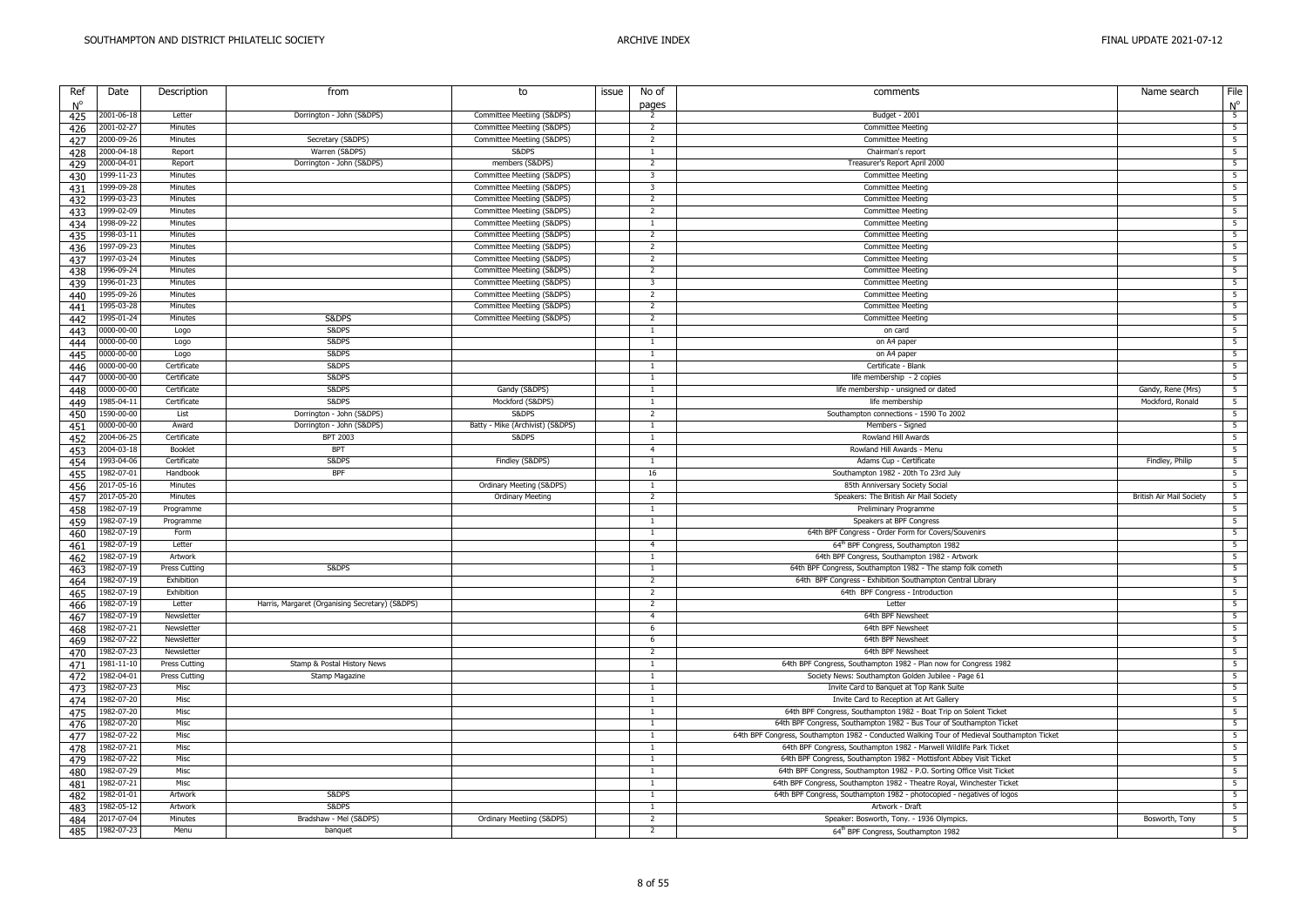| Ref<br>$N^{\circ}$ | Date       | Description              | from                                | to            | issue | No of<br>pages          | Name search<br>comments                                                         | File<br>$N^{\circ}$      |
|--------------------|------------|--------------------------|-------------------------------------|---------------|-------|-------------------------|---------------------------------------------------------------------------------|--------------------------|
| 486                | 1982-07-23 | Menu                     | banquet                             |               |       | $\overline{1}$          | 64th BPF Congress, Southampton 1982 - photocopied - signed menu                 | $\overline{5}$           |
| 487                | 1982-07-01 | Programme                | S&DPS                               |               |       | $\overline{4}$          | 64th BPF Congress, Southampton 1982                                             | $\overline{\phantom{0}}$ |
| 488                | 1952-05-01 | Programme                | PCofGB                              |               |       | -3                      | 34th Congress of GB - 20th To 24th May - pink                                   | 5 <sub>5</sub>           |
|                    | 1952-05-01 | Logo                     | PCofGB                              |               |       | $\overline{1}$          | 34th Congress of GB - 20th To 24th May - photograph                             | 5                        |
| 489<br>490         | 1952-05-01 | Misc                     | PCofGB                              | HM The Queen  |       | 1                       | 34th Congress of GB - 20th To 24th May - loyal message                          | 5 <sup>5</sup>           |
|                    | 1952-05-01 | Artwork                  | Bryant (S&DPS)                      |               |       | 2                       | 34th Congress of GB - 20th To 24th May - photocopied - original pencil sketch   | $\overline{5}$           |
| 491                | 1952-05-01 | Artwork                  | Bryant (S&DPS)                      |               |       | $\overline{1}$          | 34th Congress of GB - 20th To 24th May - photocopied - final pen and ink sketch | $\overline{\phantom{0}}$ |
| 492                | 1952-05-01 | Misc                     | Bryant (S&DPS)                      |               |       | $\overline{1}$          | 34th Congress of GB - 20th To 24th May - pull from the block & the cancellation | 6                        |
| 493                | 1952-05-23 | Menu                     |                                     |               |       | $\overline{2}$          | 34th Congress of GB                                                             | 6                        |
| 494                |            |                          | banquet                             |               |       |                         |                                                                                 |                          |
| 495                | 1982-07-23 | Menu                     |                                     |               |       | 2                       | 64th BPF Congress Signed Menu                                                   | 6                        |
| 496                | 1952-05-20 | Invitation               | Mayor (The)                         | Gandy (S&DPS) |       | $\overline{1}$          | 34th Congress of GB - Civic reception & ball                                    | 6                        |
| 497                | 1952-01-01 | MIsc                     |                                     |               |       | $\overline{4}$          | 34th Congress of GB - 20th To 24th May - Roll of Distinguished Philatelists     | 6                        |
| 498                | 1952-01-12 | Press Cutting            | Southampton Evening Echo            |               |       | $\mathbf{1}$            | 34th Congress of GB - 20th To 24th May - So'ton plans for Philatelic Congress   | 6                        |
| 499                | 1952-02-01 | Press Cutting            | <b>Stamp Collecting</b>             |               |       | -1                      | 34th Congress of GB - Southampton congress envelopes                            | 6                        |
| 500                | 1952-02-22 | Press Cutting            | <b>Stamp Collecting</b>             |               |       | $\mathbf{1}$            | 34th Congress of GB - Southampton congress envelopes                            | 6                        |
| 501                | 1952-02-01 | Press Cutting            | Philately                           |               |       | $\overline{1}$          | 34th Congress of GB - This year's congress                                      | 6                        |
| 502                | 1952-02-01 | Press Cutting            | Stamp Magazine                      |               |       | -1                      | 34th Congress of GB - Congress covers                                           | 6                        |
| 503                | 1952-02-15 | Press Cutting            | Philatelic Magazine                 |               |       | $\overline{1}$          | 34th Congress of GB - Souvenir envelopes                                        | $6\overline{6}$          |
| 504                | 1952-02-16 | Press Cutting            | Stamps                              |               |       | 1                       | 34th Congress of GB - Britain congress covers                                   | 6                        |
| 505                | 1952-03-07 | Press Cutting            | <b>Stamp Collecting</b>             |               |       | -1                      | 34th Congress of GB - Congress covers                                           | 6                        |
| 506                | 1952-03-21 | <b>Press Cutting</b>     | <b>Stamp Collecting</b>             |               |       | $\overline{1}$          | 34th Congress of GB - Weigh anchor & come to congress                           | 6                        |
| 507                | 1952-03-22 | Press Cutting            | Stamp Collector's Magazine (The)    |               |       | -1                      | 34th Congress of GB - note from American journal about cancellation             | 6                        |
| 508                | 1952-03-08 | <b>Press Cutting</b>     | Stamp Collectors' Fortnightly (The) |               |       | $\overline{1}$          | 34th Congress of GB - Congress design                                           | 6                        |
| 509                | 1952-04-05 | Press Cutting            | Stamps                              |               |       | $\overline{1}$          | 34th Congress of GB - PCofGB                                                    | 6                        |
| 510                | 1952-04-05 | Press Cutting            | Stamp Collectors' Fortnightly (The) |               |       | $\overline{1}$          | 34th Congress of GB - between ourselves                                         | 6                        |
| 511                | 1952-03-01 | Press Cutting            | Stamp Lover (The)                   |               |       | $\mathbf{1}$            | 34th Congress of GB - congress envelopes                                        | 6                        |
| 512                | 1952-04-12 | Press Cutting            | Stamps                              |               |       | 1                       | 34th Congress of GB - cachet                                                    | 6                        |
| 513                | 1952-04-12 | Press Cutting            | Stamps                              |               |       | $\mathbf{1}$            | 34th Congress of GB - PCofGB                                                    | 6                        |
| 514                | 1952-04-14 | <b>Press Cutting</b>     | Linn's Weekly Stamp News            |               |       | $\overline{1}$          | 34th Congress of GB - Southampton as the gateway to England                     | 6                        |
| 515                | 1952-04-14 | Press Cutting            | Linn's Weekly Stamp News            |               |       | $\overline{1}$          | 34th Congress of GB - British congress at Southampton in May                    | 6                        |
| 516                | 1952-04-24 | Press Cutting            | Southampton Evening Echo            |               |       | -1                      | 34th Congress of GB - Southampton is the stamping ground                        | 6                        |
| 517                | 1952-05-02 | Press Cutting            | <b>Stamp Collecting</b>             |               |       | -1                      | 34th Congress of GB - Joan Gilbert is coming to congress                        | 6                        |
|                    | 1952-05-09 | <b>Press Cutting</b>     | Stamp Collecting                    |               |       | $\overline{1}$          | 34th Congress of GB - congress year book                                        | 6                        |
| 518                | 1952-05-09 | Press Cutting            | Southampton Evening Echo            |               |       | $\overline{1}$          | 34th Congress of GB - Stamp-men's congress                                      | 6                        |
| 519                | 1952-05-01 | <b>Press Cutting</b>     | Gibbons Stamp Monthly               |               |       | $\mathbf{1}$            | 34th Congress of GB - the Philatelic Congress & RDP                             | $6\overline{6}$          |
| 520                | 1952-05-14 | Press Cutting            | Southampton Evening Echo            |               |       | $\overline{1}$          | 34th Congress of GB - cancellation                                              | 6                        |
| 521                | 1952-05-16 | Press Cutting            | <b>Stamp Collecting</b>             |               |       | $\mathbf{1}$            | 34th Congress of GB - all set for congress                                      | 6                        |
| 522                | 1952-01-01 | Press Cutting            | Whitfield King & Co's Bulletin      |               |       | $\overline{1}$          | 34th Congress of GB - May                                                       | 6                        |
| 523                | 1952-05-10 | Press Cutting            | <b>Weekly Philatelic Gossip</b>     |               |       | -1                      | 34th Congress of GB - cachet column - Pge 113                                   | 6                        |
| 524                | 1952-05-17 |                          |                                     |               |       | 5 <sup>5</sup>          |                                                                                 |                          |
| 525                |            | Magazine                 | <b>Stamp Collectors</b>             |               |       |                         | 34th Congress of GB - front cover, p147-p151, p157                              | $6\overline{6}$          |
| 526                | 1952-05-20 | Press Cutting            | Southampton Evening Echo            |               |       | 1                       | 34th Congress of GB - gateway welcome to philatelists                           | 6                        |
| 527                | 1952-05-21 | Press Cutting            | Southampton Evening Echo            |               |       | -1                      | 34th Congress of GB - philatelists meet in Southampton - Page 12                | 6                        |
| 528                | 1952-05-21 | <b>Press Cutting</b>     | Southampton Evening Echo            |               |       | $\overline{1}$          | 34th Congress of GB - congress pstmark, Mayor's First                           | 6                        |
| 529                | 1952-05-22 | Press Cutting            | Southampton Evening Echo            |               |       | $\overline{1}$          | 34th Congress of GB - stamp collecting by country or subject                    | 6                        |
| 530                | 1952-05-24 | <b>Press Cutting</b>     | Southampton Evening Echo            |               |       | $\overline{1}$          | 34th Congress of GB - philatelists found fellowship in So'ton congress          | 6                        |
| 531                | 1952-05-30 | Press Cutting            | Stamp Collecting                    |               |       | $\overline{\mathbf{3}}$ | 34th Congress of GB - congress day by day - Page 307                            | 6                        |
| 532                | 1952-05-31 | Press Cutting            | Stamp Collectors' Fortnightly (The) |               |       | $\overline{1}$          | 34th Congress of GB - congress diary - Page 176                                 | 6                        |
| 533                | 1952-06-06 | Press Cutting            | Philatelic Magazine                 |               |       | $\overline{2}$          | 34th Congress of GB - down to the sea for congress - Page 452 & 453             | 6                        |
| 534                | 1952-06-14 | Press Cutting            | Stamp Collector's Fortnightly       |               |       | $\overline{2}$          | Congress Diary                                                                  | 6                        |
| 535                | 1952-05-07 | <b>Information Sheet</b> | S&DPS                               |               |       | $\overline{1}$          | 34th Congress of GB - New Forest Tour                                           | $6\overline{6}$          |
| 536                | 1952-05-20 | Congress News            | S&DPS                               |               |       | $\overline{7}$          | 34th Congress of GB                                                             | 6                        |
| 537                | 1952-05-21 | Congress News            | S&DPS                               |               |       | $\overline{4}$          | 34th Congress of GB                                                             | 6                        |
| 538                | 1952-05-22 | <b>Congress News</b>     | S&DPS                               |               |       | $\overline{4}$          | 34th Congress of GB                                                             | 6                        |
| 539                | 1952-05-23 | Congress News            | S&DPS                               |               |       | $\overline{\mathbf{3}}$ | 34th Congress of GB                                                             | 6                        |
| 540                | 1982-01-01 | Press Cutting            | Stamp Magazine (The)                |               |       | $\mathbf{1}$            | 64th BPF Congress, Southampton 1982 - Southampton Golden Jubilee                | 6                        |
| 541                | 1981-01-01 | Artwork                  | Payne (S&DPS)                       | S&DPS         |       | $\overline{1}$          | 64th BPF Congress, Southampton 1982 - design sketches                           | 6                        |
| 542                | 1981-01-01 | Artwork                  | Payne (S&DPS)                       | S&DPS         |       | $\overline{1}$          | 64th BPF Congress, Southampton 1982 - design sketches                           | 6                        |
| 543                | 1981-01-01 | Artwork                  | Payne (S&DPS)                       | S&DPS         |       | 1                       | Golden Jubilee - design sketches                                                | 6                        |
| 544                | 1981-01-01 | Artwork                  | Payne (S&DPS)                       | S&DPS         |       | $\mathbf{1}$            | Golden Jubilee - design sketches                                                | 6                        |
| 545                | 1981-01-01 | Artwork                  | Payne (S&DPS)                       | S&DPS         |       | $\overline{1}$          | Golden Jubilee - design sketches                                                | 6                        |
| 546                | 1981-01-01 | Artwork                  | Payne (S&DPS)                       | S&DPS         |       | -1                      | Golden Jubilee - design sketches                                                | $6\overline{6}$          |
|                    |            |                          |                                     |               |       |                         |                                                                                 |                          |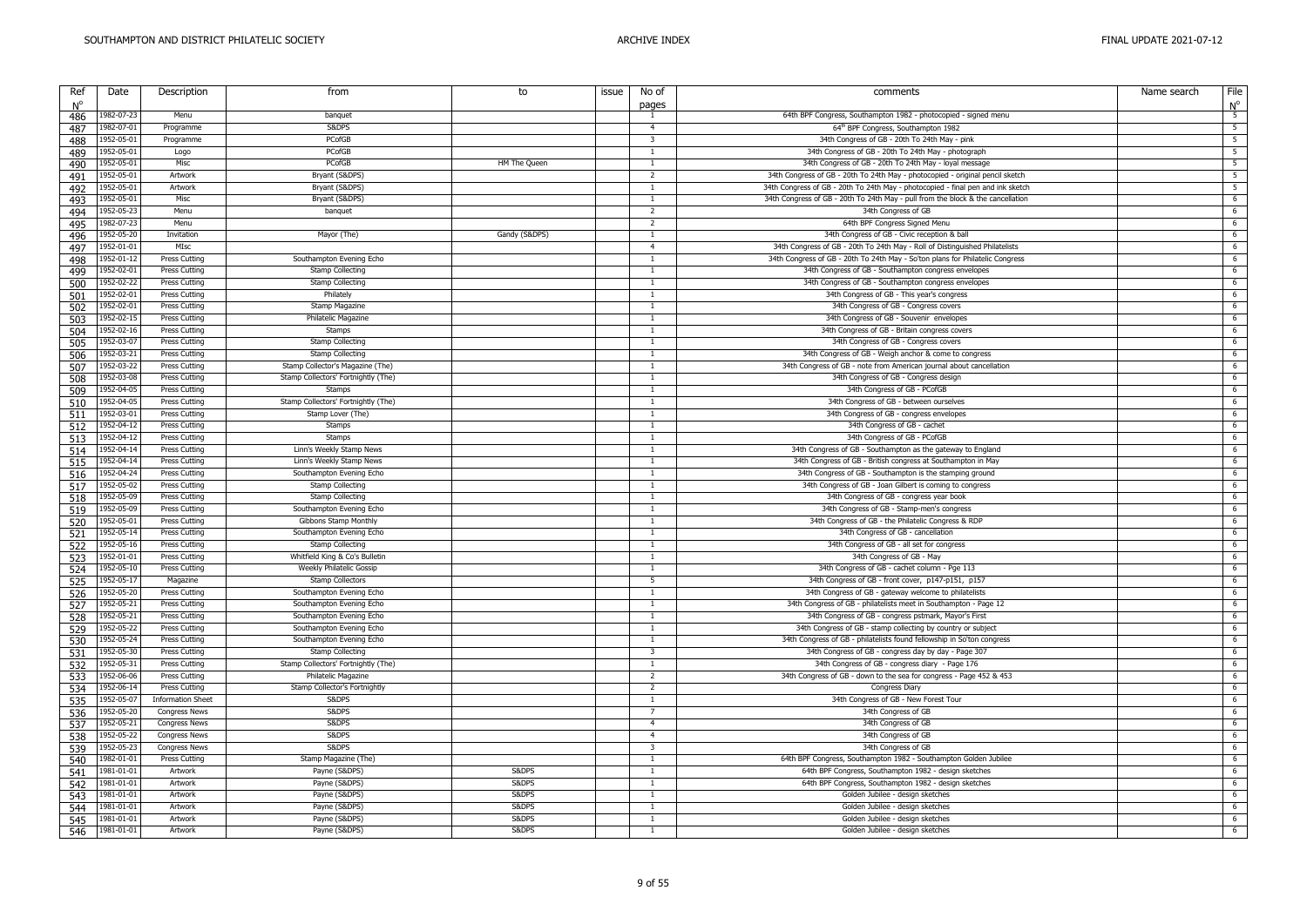| Ref        | Date       | Description          | from                     | to                               | issue | No of                   | comments                                                                         | Name search               | File            |
|------------|------------|----------------------|--------------------------|----------------------------------|-------|-------------------------|----------------------------------------------------------------------------------|---------------------------|-----------------|
| N°         |            |                      |                          |                                  |       | pages                   |                                                                                  |                           | $N^{\circ}$     |
| 547        | 1981-01-01 | Artwork              | Payne (S&DPS)            | S&DPS                            |       | $\overline{1}$          | 64th BPF Congress, Southampton 1982 - design sketches                            |                           | $6\overline{6}$ |
| 548        | 1981-08-20 | Letter               | Harris (S&DPS)           | Payne (S&DPS)                    |       | 2                       | 64th BPF Congress, Southampton 1982                                              |                           | 6               |
| 549        | 1981-08-20 | Letter               | Harris (S&DPS)           | Payne (S&DPS)                    |       | -1                      | 64th BPF Congress, Southampton 1982 - photocopied                                |                           | 6               |
| 550        | 1981-01-01 | Artwork              | Payne (S&DPS)            | S&DPS                            |       | $\overline{1}$          | 64th BPF Congress, Southampton 1982 - design sketches                            |                           | 6               |
| 551        | 1981-01-01 | Artwork              | Payne (S&DPS)            | S&DPS                            |       |                         | 64th BPF Congress, Southampton 1982 - design sketches                            |                           | 6               |
| 552        | 1981-01-01 | Artwork              | Payne (S&DPS)            | S&DPS                            |       | -1                      | 64th BPF Congress, Southampton 1982 - design sketches                            |                           | 6               |
| 553        | 1981-01-01 | Artwork              | Payne (S&DPS)            | S&DPS                            |       | $\overline{1}$          | Golden Jubilee                                                                   |                           | $6\overline{6}$ |
| 554        | 1981-01-01 | Artwork              | Payne (S&DPS)            | S&DPS                            |       | $\overline{1}$          | Golden Jubilee                                                                   |                           | 6               |
| 555        | 1981-01-01 | Artwork              | Payne (S&DPS)            | S&DPS                            |       | $\overline{1}$          | Golden Jubilee                                                                   |                           | 6               |
| 556        | 1981-01-01 | Artwork              | Payne (S&DPS)            | S&DPS                            |       | $\overline{1}$          | Golden Jubilee                                                                   |                           | 6               |
| 557        | 2017-07-18 | Minutes              | Bradshaw - Mel (S&DPS)   | Ordinary Meetiing (S&DPS)        |       | 2                       | Letter Q - Society Competition Evening                                           |                           | $6\phantom{.0}$ |
| 558        | 1981-01-01 | Artwork              | Payne (S&DPS)            | S&DPS                            |       | $\overline{1}$          | 64th BPF Congress, Southampton 1982 - negatives for covers & stamp booklets      |                           | 6               |
| 559        | 2017-08-01 | Minutes              | Bradshaw - Mel (S&DPS)   | Ordinary Meetiing (S&DPS)        |       |                         | Speaker: Spicer, Eddie - German catapult Mail of the North Atlantic              | Spicer, Eddie             | $6\overline{6}$ |
| 560        | 2017-09-05 | Minutes              | Bradshaw - Mel (S&DPS)   | Ordinary Meetiing (S&DPS)        |       | $\overline{2}$          | Speaker: Wingate, Peter. - East African Airmails & Beyond                        | Wingate, Peter            | 6               |
| 561        | 2017-09-19 | Minutes              | Bradshaw - Mel (S&DPS)   | Ordinary Meetiing (S&DPS)        |       | $\overline{2}$          | Speakers: Southampton Postcard Club                                              | Southampton Postcard Club | 6               |
| 562        | 2017-10-03 | Minutes              | Bradshaw - Mel (S&DPS)   | Ordinary Meetiing (S&DPS)        |       | $\overline{2}$          | Speaker: Montgomery, Malcolm. - Southampton at the Centre of the World.          | Montgomery, Malcolm.      | 6               |
| 563        | 0000-00-00 | Note                 | S&DPS                    |                                  |       | $\overline{1}$          | A collection is born                                                             |                           | 6               |
| 564        | 0000-00-00 | Logo                 |                          |                                  |       | $\overline{1}$          | photocopied                                                                      |                           | $6\overline{6}$ |
| 565        | 1958-04-29 | Press Cutting        | Southampton Evening Echo |                                  |       |                         | Southampton postal history depicted in one-day exhibition                        |                           | $6\overline{6}$ |
|            | 0000-00-00 | Artwork              |                          |                                  |       | $\overline{1}$          | A Postal History Collection of S&D                                               |                           | 6               |
| 566        | 0000-00-00 | Artwork              |                          |                                  |       | $\overline{1}$          | A Postal History Collection of S&DPS - sketch for 34th PCofGB                    |                           | 6               |
| 567        |            |                      |                          |                                  |       | $\overline{1}$          |                                                                                  |                           |                 |
| 568        | 1994-11-21 | Letter               | Lowe - Robson (S&DPS)    | Berridge - John (Editor) (S&DPS) |       | $\overline{1}$          | A Postal History Collection of S&DPS - note about Phyllis Goodman                | Godman, Phyllis           | $6\phantom{.0}$ |
| 569        | 1995-04-04 | Letter               | Hunt - Brain (S&DPS)     | Berridge - John (Editor) (S&DPS) |       |                         | A Postal History Collection of S&D                                               |                           | 6               |
| 570        | 1995-10-10 | Letter               | Hunt - Brain (S&DPS)     | Berridge - John (Editor) (S&DPS) |       |                         | Lowe, Robson (S&DPS) & Adams, Geoffrey                                           | Lowe, Robson              | 6               |
| 571        | 1995-10-04 | Letter               | Lowe - Robson (S&DPS)    | Berridge - John (Editor) (S&DPS) |       | -1                      | Letter                                                                           |                           | 6               |
| 572        | 1995-04-12 | Letter               | Lowe - Robson (S&DPS)    | Berridge - John (Editor) (S&DPS) |       | $\overline{1}$          | Letter                                                                           |                           | 6               |
| 573        | 1995-03-28 | Letter               | Berridge - John (S&DPS)  | Lowe - Robson (S&DPS)            |       |                         | A Postal History Collection of S&D                                               |                           | $6\overline{6}$ |
| 574        | 1995-03-31 | Letter               | Goodman - Phyl           | Berridge - John (Editor) (S&DPS) |       | $\overline{1}$          | A Postal History Collection of S&D                                               |                           | 6               |
| 575        | 1995-03-28 | Letter               | Berridge - John (S&DPS)  | Goodman - Major (S&DPS)          |       | $\overline{1}$          | A Postal History Collection of S&D                                               |                           | 6               |
| 576        | 1995-02-27 | Letter               | Lowe - Robson (S&DPS)    | Berridge - John (Editor) (S&DPS) |       | $\overline{1}$          | A Postal History Collection of S&D                                               |                           | $6\overline{6}$ |
| 577        | 1995-01-06 | Letter               | Lowe - Robson (S&DPS)    | Berridge - John (Editor) (S&DPS) |       |                         | A Postal History Collection of S&D                                               |                           | 6               |
| 578        | 1994-11-30 | Letter               | Lowe - Robson (S&DPS)    | Berridge - John (Editor) (S&DPS) |       | $\overline{1}$          | A Postal History Collection of S&D                                               |                           | 6               |
| 579        | 1994-11-22 | Letter               | Lowe - Robson (S&DPS)    | Berridge - John (Editor) (S&DPS) |       | -1                      | A Postal History Collection of S&D                                               |                           | $6\overline{6}$ |
| 580        | 1821-00-00 | Photocopy            |                          |                                  |       | 65                      | A Postal History Collection of S&DPS - extracts of The Southampton Guide of 1821 | Hunt, John                | $\overline{7}$  |
| 581        | 1982-01-01 | Print                |                          |                                  |       |                         | Hunt, John - Southampton Docks Post Office                                       | Hunt, John                | $\overline{7}$  |
| 582        | 1949-08-31 | Press Cutting        | Southampton Evening Echo |                                  |       | 3                       | stamp collecting is flourishing in Southampton                                   |                           | $7\overline{ }$ |
| 583        | 1951-01-01 | Brochure             | S&DPS                    |                                  |       | 20                      | Postal history & stamp exhibition - 25th August To 2nd September                 |                           | $\overline{7}$  |
| 584        | 1971-12-07 | Note                 | S&DPS                    |                                  |       | $\overline{\mathbf{3}}$ | for a display - history of Southampton postmarks                                 |                           | $\overline{7}$  |
| 585        | 1958-11-29 | Press Cutting        | Southampton Evening Echo |                                  |       | 1                       | Prominent Soton architect dies - Gordon Thorne (S&DPS)                           | Thorne, Gordon. L.        | $7\overline{ }$ |
| 586        | 1967-01-01 | Press Cutting        | Southampton Evening Echo |                                  |       | $\overline{1}$          | Penny Blacks win trophy for Soton collector                                      |                           | $\overline{7}$  |
| 587        | 1950-01-01 | Press Cutting        | Southampton Evening Echo |                                  |       | $\overline{1}$          | do you collect stamps?                                                           |                           | $\overline{7}$  |
| 588        | 1961-01-01 | Press Cutting        | Southampton Evening Echo |                                  |       | $\overline{1}$          | Philatelic society contest                                                       |                           | $\overline{7}$  |
| 589        | 1972-05-11 | Press Cutting        | Southampton Evening Echo |                                  |       | $\overline{1}$          | Death of S&DPS Librarian Herbert Groves                                          | Groves, Herbert           | $\overline{7}$  |
| 590        | 1973-12-12 | Leaflet              |                          |                                  |       | 2                       | Goodman, John (S&DPS) - Memorial service                                         | Goodman, John             | $7\overline{ }$ |
| 591        | 0000-00-00 | <b>Press Cutting</b> | Southampton Evening Echo |                                  |       | $\overline{1}$          | Major shows collection                                                           |                           | $\overline{7}$  |
| 592        | 0000-00-00 | Press Cutting        | Southampton Evening Echo |                                  |       | $\overline{1}$          | Banking story told in stamps                                                     |                           | $\overline{7}$  |
|            | 0000-00-00 | Press Cutting        | Southampton Evening Echo |                                  |       | $\overline{1}$          | unique stamps in a Soton display                                                 |                           | $\overline{7}$  |
| 593<br>594 | 0000-00-00 | Press Cutting        | Southampton Evening Echo |                                  |       | $\overline{1}$          | Stamps from the Spanish                                                          |                           | $\overline{7}$  |
|            | 0000-00-00 | Press Cutting        | Southampton Evening Echo |                                  |       | $\mathbf{1}$            | Southampton postal history                                                       |                           | $\overline{7}$  |
| 595        | 0000-00-00 |                      |                          |                                  |       | $\overline{1}$          |                                                                                  |                           | $\overline{7}$  |
| 596        |            | Press Cutting        | Southampton Evening Echo |                                  |       | $\overline{1}$          | group told of airmail services                                                   |                           | 7               |
| 597        | 0000-00-00 | <b>Press Cutting</b> | Southampton Evening Echo |                                  |       |                         | founder member retires - Dr. Havers                                              | Havers (Dr.)              |                 |
| 598        | 0000-00-00 | Press Cutting        | Southampton Evening Echo |                                  |       | $\overline{1}$          | early island stamps                                                              |                           | $\overline{7}$  |
| 599        | 0000-00-00 | Press Cutting        | Southampton Evening Echo |                                  |       | $\overline{1}$          | Postal history theme                                                             |                           | $\overline{7}$  |
| 600        | 0000-00-00 | Press Cutting        | Southampton Evening Echo |                                  |       |                         | Southampton Philatelic Society                                                   |                           | $\overline{7}$  |
| 601        | 0000-00-00 | <b>Press Cutting</b> |                          |                                  |       | -1                      | stamps from down under                                                           |                           | $\overline{7}$  |
| 602        | 1992-01-01 | Report               | S&DPS                    |                                  |       | $\overline{z}$          | Diamond Jubilee - report of founding & of 1992 events                            |                           | $\overline{7}$  |
| 603        | 2000-10-01 | Report               | Galante / Le Havre       | S&DPS                            |       | $\overline{2}$          | for Postmark                                                                     |                           | $\overline{7}$  |
| 604        | 2002-05-10 | Cancellations        |                          |                                  |       |                         | University of Southampton Golden Jubilee - photocopied                           |                           | $\overline{7}$  |
| 605        | 2002-11-01 | Magazine             |                          |                                  |       | $\overline{1}$          | Stanley Gibbons Magazine - British Amphilex Awards                               | Drysdall, Alan            | $\overline{7}$  |
| 606        | 2001-05-07 | Press Cutting        | Southampton Evening Echo |                                  |       |                         | John stands down after 19 years                                                  | Stockley, John            | $\overline{7}$  |
| 607        | 2003-02-12 | Press Cutting        | Southampton Evening Echo |                                  |       |                         | The Post in Southampton - review of Bryan Hunt's book (S&DPS)                    | Hunt, Bryan               | $7^{\circ}$     |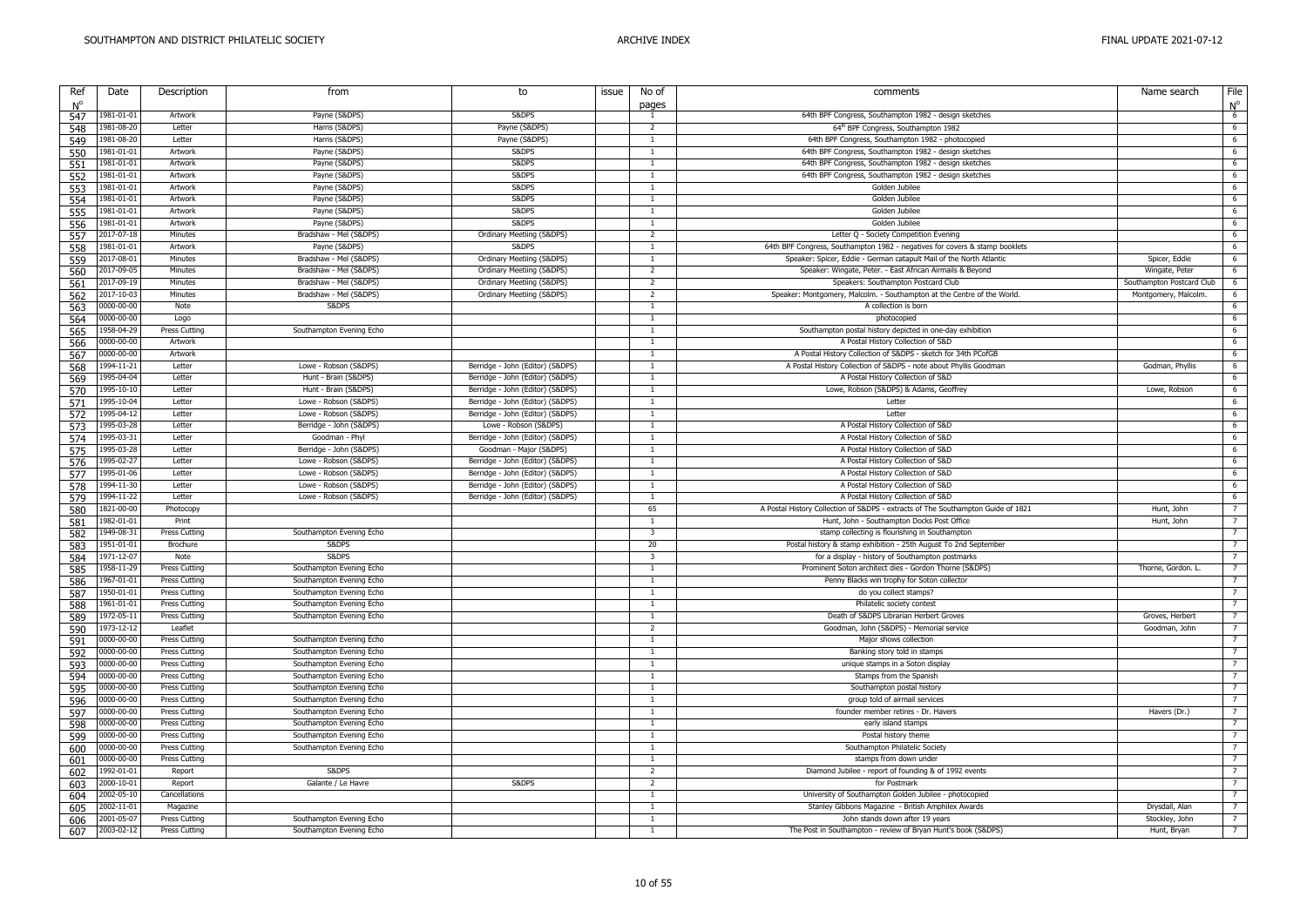| Ref         | Date       | Description          | from                               | to                               | issue | No of                    | comments                                                               | Name search      | File            |
|-------------|------------|----------------------|------------------------------------|----------------------------------|-------|--------------------------|------------------------------------------------------------------------|------------------|-----------------|
| $N^{\circ}$ |            |                      |                                    |                                  |       | pages                    |                                                                        |                  | $N^{\circ}$     |
| 608         | 2002-08-29 | Press Cutting        | Southampton Evening Echo           |                                  |       | $\overline{1}$           | Harris, Margaret (S&DPS) tributes (deceased)                           | Harris, Margaret | $7\overline{ }$ |
| 609         | 2002-12-01 | Magazine             | Gibbons Stamp Monthly              |                                  |       | $\overline{1}$           | HAMPEX - SDP&S win Howard White Trophy                                 |                  | $\overline{7}$  |
| 610         | 2003-11-24 | Agenda               |                                    |                                  |       | $\overline{2}$           | Postal history collection inventory on reverse                         |                  | $\overline{7}$  |
| 611         | 2003-01-01 | Programme            | S&DPS                              | All Members (S&DPS)              |       | $\overline{2}$           | Programme - 2003                                                       |                  | 7               |
| 612         | 2004-01-01 | Archives             | Dorrington - John (S&DPS)          | members (S&DPS)                  |       | $\overline{2}$           | Archive inventory - draft copy                                         |                  | $\overline{7}$  |
| 613         | 1989-01-01 | Brochure             | Lowe - Robson (S&DPS)              |                                  |       | 2                        | 19897                                                                  |                  | $\overline{7}$  |
| 614         | 1988-11-17 | Letter               | Hunt - Brain (S&DPS)               | Blake - Sid (S&DPS)              |       | $\overline{1}$           | Lowe, Robson (S&DPS) - note re-                                        | Lowe, Robson     | $7\overline{ }$ |
| 615         | 1998-12-03 | Letter               | Stockley - John (S&DPS)            | Greig (S&DPS)                    |       |                          | Lowe, Robson (S&DPS) - life membership certificate                     | Lowe, Robson     | $7\overline{ }$ |
| 616         | 1985-05-04 | Certificate          | S&DPS                              | Lowe - Robson (S&DPS)            |       | 1                        | life membership - returned to archive following Robbie's death (S&DPS) | Lowe, Robson     | 7               |
| 617         | 1997-10-01 | Press Cutting        | <b>ABPS News</b>                   |                                  |       | $\overline{1}$           | Lowe, Robson (S&DPS) - Obitury                                         | Lowe, Robson     | $\overline{7}$  |
| 618         | 1997-09-06 | Press Cutting        | Times                              |                                  |       | $\overline{1}$           | Lowe, Robson (S&DPS) - Obitury                                         | Lowe, Robson     | $\overline{7}$  |
| 619         | 1997-01-01 | <b>Press Cutting</b> | The Philatelist and PJGB           |                                  |       | $\overline{2}$           | Lowe, Robson (S&DPS) - Obitury                                         | Lowe, Robson     | $\overline{7}$  |
| 620         | 1997-10-01 | Press Cutting        | Stamp Magazine                     |                                  |       | $\overline{1}$           | Lowe, Robson (S&DPS) - Obitury                                         | Lowe, Robson     | $\overline{7}$  |
| 621         | 1997-10-01 | Press Cutting        | Gibbons Stamp Monthly              |                                  |       | -1                       | Lowe, Robson (S&DPS) - Obitury                                         | Lowe, Robson     | $\overline{7}$  |
| 622         | 1997-10-01 | Press Cutting        | <b>ABPS News</b>                   |                                  |       | $\overline{1}$           | Lowe, Robson (S&DPS) - Obitury                                         | Lowe, Robson     | $\overline{7}$  |
| 623         | 1997-11-01 | Press Cutting        | <b>British Philatelic Bulletin</b> |                                  |       |                          | Lowe, Robson (S&DPS) - Obitury                                         | Lowe, Robson     | $\overline{7}$  |
| 624         | 1997-09-13 | Press Cutting        | Daily Telegraph ?                  |                                  |       | $\overline{2}$           | Lowe, Robson (S&DPS) - Obitury                                         | Lowe, Robson     | $\overline{7}$  |
| 625         | 1996-12-01 | Letter               | Lowe - Robson (S&DPS)              | Berridge - John (Editor) (S&DPS) |       | $\overline{1}$           | Lowe, Robson (S&DPS) - Christmas 1996                                  | Lowe, Robson     | 7               |
| 626         | 1996-05-08 | Letter               | Lowe - Robson (S&DPS)              | Berridge - John (Editor) (S&DPS) |       |                          | Lowe, Robson (S&DPS) - Letter response to 5th May                      | Lowe, Robson     | $\overline{7}$  |
| 627         | 1996-05-05 | Letter               | Berridge - John (S&DPS)            | Lowe - Robson (S&DPS)            |       | $\overline{1}$           | Lowe, Robson (S&DPS) - Letter from John Berridge - (S&DPS)             | Lowe, Robson     | 7               |
| 628         | 1995-01-01 | Letter               | Lowe - Robson (S&DPS)              | Berridge - John (Editor) (S&DPS) |       | $\overline{\phantom{a}}$ | Christmas - cartoon on reverse                                         |                  | $\overline{7}$  |
| 629         | 1995-10-19 | Letter               | Lowe - Robson (S&DPS)              | Berridge - John (Editor) (S&DPS) |       | $\overline{1}$           | Lowe, Robson (S&DPS) - Letter to John Berridge - (S&DPS)               | Lowe, Robson     | $7\overline{ }$ |
| 630         | 1994-01-01 | Letter               | Lowe - Robson (S&DPS)              | Berridge - John (Editor) (S&DPS) |       | $\overline{1}$           | Lowe, Robson (S&DPS) - Christmas                                       | Lowe, Robson     | $\overline{7}$  |
| 631         | 1994-01-12 | Letter               | Lowe - Robson (S&DPS)              | Berridge - John (Editor) (S&DPS) |       |                          | Lowe, Robson (S&DPS) - Letter to John Berridge - (S&DPS)               | Lowe, Robson     | $\overline{7}$  |
| 632         | 1994-01-05 | Letter               | Lowe - Robson (S&DPS)              | Berridge - John (Editor) (S&DPS) |       | $\overline{1}$           | Lowe, Robson (S&DPS) - Letter to John Berridge - (S&DPS)               | Lowe, Robson     | $7\overline{ }$ |
| 633         | 1993-01-01 | Letter               | Lowe - Robson (S&DPS)              | Berridge - John (Editor) (S&DPS) |       | $\overline{1}$           | Lowe, Robson (S&DPS) - Christmas 1993                                  | Lowe, Robson     | $\overline{7}$  |
| 634         | 1993-09-28 | Letter               | Berridge - John (S&DPS)            | Lowe - Robson (S&DPS)            |       |                          | Berridge, John (S&DPS) - Letter to Lowe, Robson                        | Berridge, John.  | $\overline{7}$  |
| 635         | 0000-00-00 | Note                 | S&DPS                              |                                  |       | $\overline{1}$           | visit to Christie's                                                    |                  | 7               |
| 636         | 1993-09-09 | Note                 | Lowe - Robson (S&DPS)              | S&DPS                            |       | $\overline{4}$           | for a display - S&DPS meeting at Christie's 26 Sep 1993                | Lowe, Robson     | $\overline{7}$  |
| 637         | 1993-08-05 | Letter               | Lowe - Robson (S&DPS)              | Berridge - John (Editor) (S&DPS) |       | $\overline{1}$           | Lowe, Robson (S&DPS) - Letter                                          | Lowe, Robson     | $7\overline{ }$ |
| 638         | 1993-07-28 | Letter               | Lowe - Robson (S&DPS)              | Berridge - John (Editor) (S&DPS) |       | <sup>1</sup>             | Lowe, Robson (S&DPS) - Letter                                          | Lowe, Robson     | 7               |
| 639         | 1993-07-22 | Letter               | Berridge - John (S&DPS)            | Lowe - Robson (S&DPS)            |       | $\overline{1}$           | Berridge, John (S&DPS) - Letter to Lowe, Robson                        | Berridge, John.  | $\overline{7}$  |
| 640         | 1993-07-15 | Letter               | Lowe - Robson (S&DPS)              | Berridge - John (Editor) (S&DPS) |       | $\overline{1}$           | Lowe, Robson (S&DPS) - Letter to John Berridge - (S&DPS)               | Lowe, Robson     | 7               |
| 641         | 1993-01-01 | Form                 | Dorrington - John (S&DPS)          | members (S&DPS)                  |       | $\overline{1}$           | July / August - S&DPS meeting at Christie's 26 Sep 1993 - booking form |                  | $\overline{7}$  |
| 642         | 1992-01-01 | Letter               | Lowe - Robson (S&DPS)              | Berridge - John (Editor) (S&DPS) |       | $\overline{2}$           | Lowe, Robson (S&DPS) - Letter to John Berridge - (S&DPS)               | Lowe, Robson     | $\overline{7}$  |
| 643         | 1992-11-25 | Letter               | Lowe - Robson (S&DPS)              | Berridge - John (Editor) (S&DPS) |       | $\overline{1}$           | Lowe, Robson (S&DPS) - Letter to John Berridge - (S&DPS)               | Lowe, Robson     | $7\overline{ }$ |
| 644         | 1992-10-08 | Letter               | Berridge - John (S&DPS)            | Lowe - Robson (S&DPS)            |       | $\overline{1}$           | Berridge, John (S&DPS) - Letter to Lowe, Robson                        | Berridge, John.  | $\overline{7}$  |
| 645         | 1992-09-24 | Letter               | Lowe - Robson (S&DPS)              | Berridge - John (Editor) (S&DPS) |       |                          | Lowe, Robson (S&DPS) - Letter to John Berridge - (S&DPS)               | Lowe, Robson     | $\overline{7}$  |
| 646         | 1992-09-18 | Letter               | Lowe - Robson (S&DPS)              | Berridge - John (Editor) (S&DPS) |       | $\overline{1}$           | Lowe, Robson (S&DPS) - Letter to John Berridge - (S&DPS)               | Lowe, Robson     | $\overline{7}$  |
| 647         | 1992-09-17 | Letter               | Lowe - Robson (S&DPS)              | Berridge - John (Editor) (S&DPS) |       | $\overline{1}$           | Lowe, Robson (S&DPS) - Letter to John Berridge - (S&DPS)               | Lowe, Robson     | $\overline{7}$  |
| 648         | 1992-01-20 | Letter               | Lowe - Robson (S&DPS)              | Berridge - John (Editor) (S&DPS) |       | $\overline{1}$           | Lowe, Robson (S&DPS) - Letter to John Berridge - (S&DPS)               | Lowe, Robson     | $7\overline{ }$ |
| 649         | 1992-01-12 | Letter               | Berridge - John (S&DPS)            | Lowe - Robson (S&DPS)            |       | $\overline{1}$           | Berridge, John (S&DPS) - Letter to Lowe, Robson                        | Berridge, John.  | $7^{\circ}$     |
| 650         | 1991-12-10 | Letter               | Lowe - Robson (S&DPS)              | Berridge - John (Editor) (S&DPS) |       | $\overline{2}$           | Lowe, Robson (S&DPS) - Letter to John Berridge - (S&DPS)               | Lowe, Robson     | $\overline{7}$  |
| 651         | 1991-06-05 | Letter               | Berridge - John (S&DPS)            | Lowe - Robson (S&DPS)            |       | $\overline{1}$           | Berridge, John (S&DPS) - Letter to Lowe, Robson                        | Berridge, John.  | 7               |
| 652         | 1991-06-07 | Letter               | Lowe - Robson (S&DPS)              | Berridge - John (Editor) (S&DPS) |       | $\overline{1}$           | Lowe, Robson (S&DPS) - Letter to John Berridge - (S&DPS)               | Lowe, Robson     | $\overline{7}$  |
| 653         | 1990-01-01 | Letter               | Lowe - Robson (S&DPS)              | Berridge - John (Editor) (S&DPS) |       | $\overline{2}$           | Lowe, Robson (S&DPS) - Letter to John Berridge - (S&DPS)               | Lowe, Robson     | $\overline{7}$  |
| 654         | 1990-05-01 | Letter               | Lowe - Robson (S&DPS)              | members (S&DPS)                  |       | $\overline{1}$           | Lowe, Robson (S&DPS) - unable to be present in person                  | Lowe, Robson     | $7\overline{ }$ |
| 655         | 1990-05-01 | Note                 | Lowe - Robson (S&DPS)              | S&DPS                            |       | 10                       | Berridge, John (S&DPS) - for a display - to be presented by            | Berridge, John.  | $7\overline{ }$ |
| 656         | 1990-03-07 | Letter               | Lowe - Robson (S&DPS)              | Berridge - John (Editor) (S&DPS) |       | $\overline{1}$           | Lowe, Robson (S&DPS) - Letter to John Berridge - (S&DPS)               | Lowe, Robson     | $\overline{7}$  |
| 657         | 1990-03-02 | Letter               | Berridge - John (S&DPS)            | Lowe - Robson (S&DPS)            |       | 1                        | Berridge, John (S&DPS) - Letter to Lowe, Robson                        | Berridge, John.  | 7               |
| 658         | 1990-01-15 | Letter               | Berridge - John (S&DPS)            | Lowe - Robson (S&DPS)            |       | $\overline{1}$           | Berridge, John (S&DPS) - Letter to Lowe, Robson                        | Berridge, John.  | $\overline{7}$  |
| 659         | 1989-12-27 | Letter               | Lowe - Robson (S&DPS)              | Berridge - John (Editor) (S&DPS) |       | $\overline{1}$           | Lowe, Robson (S&DPS) - Letter to John Berridge - (S&DPS)               | Lowe, Robson     | 7               |
| 660         | 1989-01-01 | Letter               | Lowe - Robson (S&DPS)              | Berridge - John (Editor) (S&DPS) |       | $\overline{2}$           | Christmas - ref to the auctions of Heroditus                           |                  | $7\overline{ }$ |
| 661         | 1989-10-30 | Letter               | Lowe - Robson (S&DPS)              | Berridge - John (Editor) (S&DPS) |       | $\overline{1}$           | Lowe, Robson (S&DPS) - Letter to John Berridge - (S&DPS)               | Lowe, Robson     | $\overline{7}$  |
| 662         | 1989-10-27 | Letter               | Berridge - John (S&DPS)            | Lowe - Robson (S&DPS)            |       | $\overline{1}$           | Berridge, John (S&DPS) - Letter to Lowe, Robson                        | Berridge, John.  | $\overline{7}$  |
| 663         | 1989-10-04 | Letter               | Warren / Christie's                | Saunders (S&DPS)                 |       | $\overline{1}$           | Warre, Janet to Sanders, M. T.                                         | Warre, Janet     | $\overline{7}$  |
| 664         | 1988-01-01 | Letter               | Lowe - Robson (S&DPS)              | Berridge - John (Editor) (S&DPS) |       | $\overline{2}$           | Lowe, Robson. (S&DPS) - Christmas 1998                                 | Lowe, Robson     | $\overline{7}$  |
| 665         | 1988-11-24 | Letter               | Lowe - Robson (S&DPS)              | Berridge - John (Editor) (S&DPS) |       | $\overline{1}$           | Lowe, Robson Lowe, Robson. (S&DPS) - Letter to John Berridge           | Lowe, Robson     | 7               |
| 666         | 1988-11-15 | Letter               | Berridge - John (S&DPS)            | Lowe - Robson (S&DPS)            |       | $\overline{1}$           | Berridge, John (S&DPS) - Letter to Lowe, Robson                        | Berridge, John.  | $\overline{7}$  |
| 667         | 1988-07-28 | Letter               | Lowe - Robson (S&DPS)              | Berridge - John (Editor) (S&DPS) |       | $\overline{1}$           | Lowe, Robson Lowe, Robson. (S&DPS) - Letter to John Berridge           | Lowe, Robson     | 7               |
| 668         | 0000-00-00 | Note                 | Berridge - John (S&DPS)            |                                  |       | $\overline{1}$           | Lowe, Robson His association with S&DPS during his lifetime            | Lowe, Robson     | 7               |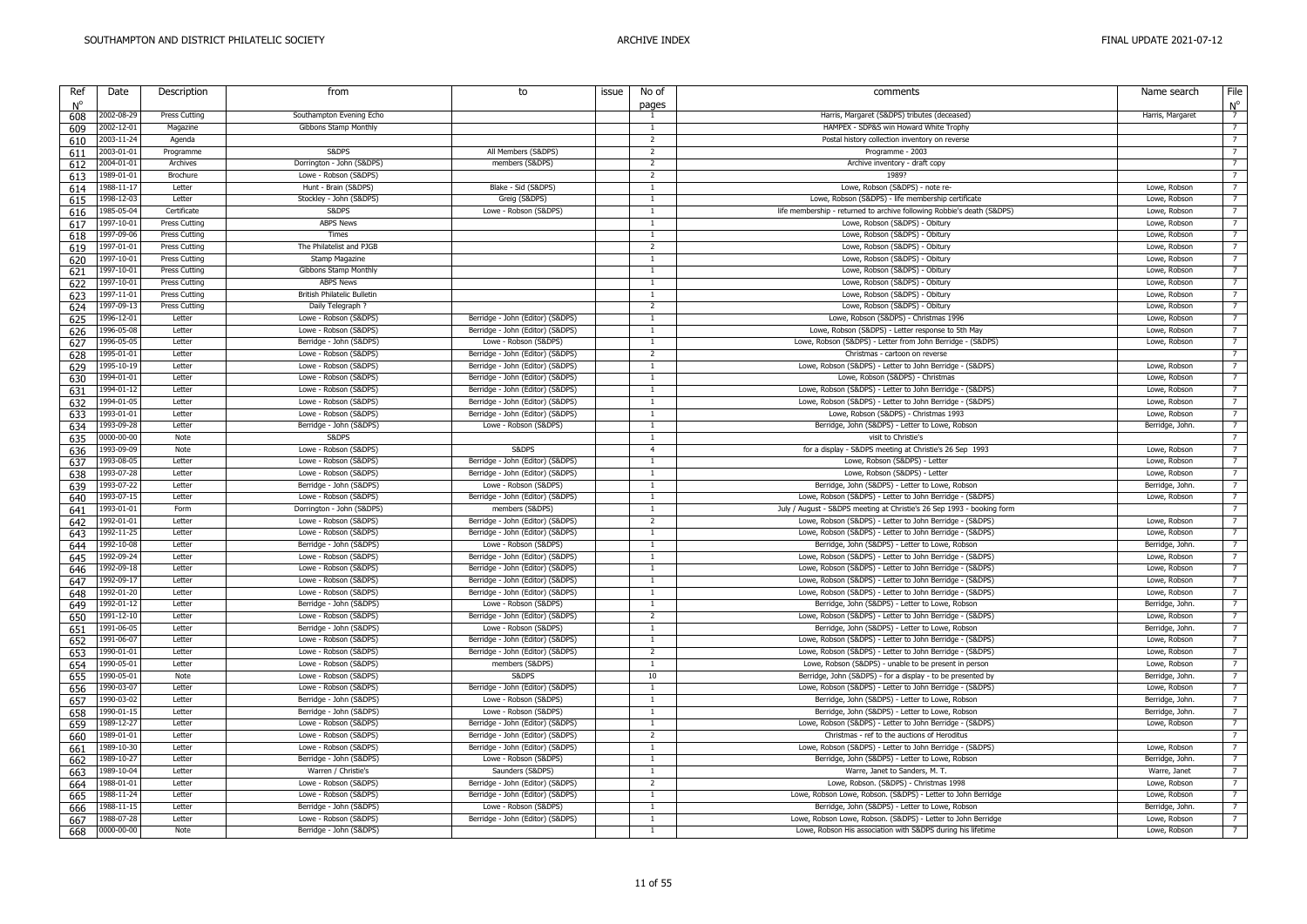| Ref         | Date       | Description          | from                               | to                   | issue | No of          | comments                                                                                           | Name search        | File                    |
|-------------|------------|----------------------|------------------------------------|----------------------|-------|----------------|----------------------------------------------------------------------------------------------------|--------------------|-------------------------|
| $N^{\circ}$ |            |                      |                                    |                      |       | pages          |                                                                                                    |                    | $\frac{N^{\circ}}{7}$   |
| 669         | 0000-00-00 | Leaflet              | Lowe - Robson (S&DPS)              |                      |       | $\overline{4}$ | Encyclopædia of British Empire Stamps - contents Vol 2                                             |                    |                         |
| 670         | 1853-00-00 | Photocopy            |                                    |                      |       | 9              | Government directory - Southampton Post Office - Page 68 & 69                                      |                    | 8                       |
| 671         | 1768-00-00 | Photocopy            |                                    |                      |       | -3             | post and stage coaches - Page 56 & 57                                                              |                    | $\overline{8}$          |
| 672         | 1781-00-00 | Photocopy            |                                    |                      |       | $\overline{7}$ | Southampton Guide - stage coaches and post - Page 84 & 85                                          |                    | 8                       |
| 673         | 1719-00-00 | Note                 |                                    |                      |       | $\overline{2}$ | handwritten - SENEX - London to Southampton                                                        |                    | 8                       |
| 674         | 1778-00-00 | Note                 |                                    |                      |       | $\overline{1}$ | handwritten - Paterson's Roads - Southampton distances - Page 31 & 32 - 4th Edition                |                    | 8                       |
| 675         | 1803-00-00 | Photocopy            |                                    |                      |       | 3              | Paterson's Roads - map & introduction                                                              |                    | 8                       |
| 676         | 1803-00-00 | Photocopy            |                                    |                      |       | -9             | Paterson's Roads - postage rates - Page 893                                                        |                    | 8                       |
| 677         | 1821-00-00 | Photocopy            |                                    |                      |       | -6             | Southampton Guide - Page 106 To 115                                                                |                    | 8                       |
| 678         | 0000-00-00 | Photocopy            |                                    |                      |       | $\overline{1}$ | undated Visitors guide to southampton - Page 31                                                    |                    | 8                       |
| 679         | 1822-00-00 | Note                 |                                    |                      |       | - 6            | written - Cary's Traveller's Companion                                                             |                    | 8                       |
| 680         | 0000-00-00 | Photocopy            | Hampshire Independent - Reprint in |                      |       | $\overline{4}$ | Hampshire Mails, by AE Trout - Cary's New Itinerary                                                | Trout, A. E.       | $\overline{\mathbf{8}}$ |
| 681         | 0000-00-00 | Photocopy            |                                    |                      |       | $\mathbf{1}$   | Cox's Hampshire - Morden map                                                                       |                    | $\overline{\mathbf{8}}$ |
| 682         | 0000-00-00 | Print                |                                    |                      |       | $\overline{1}$ | Southampton coach - Reprint                                                                        |                    | 8                       |
| 683         | 0000-00-00 | Photocopy            |                                    |                      |       | $\overline{1}$ | Hampshire roads - map & introduction                                                               |                    | 8                       |
| 684         | 1842-00-00 | Photocopy            |                                    |                      |       | $\overline{1}$ | plan of Southampton                                                                                |                    | 8                       |
| 685         | 0000-00-00 | Photocopy            | Hampshire Independent - Reprint in |                      |       | 2              | Hampshire Mails, by AE Trout                                                                       | Trout, A. E.       | $\overline{\mathbf{8}}$ |
| 686         | 1975-09-01 | Article              | PJofGB                             |                      |       | 10             | Mail to the East 1869-1875 - by RI Johnson - Page 56 to 64                                         | Johnson, R, I.     | 8                       |
| 687         | 0000-00-00 | Calendar             | <b>Birkin</b>                      |                      |       | $\overline{1}$ | A Postal Historian's ""Perpetual" Calendar                                                         | Sandell, Elsie     | 8                       |
| 688         | 1962-01-01 | Press Cutting        | Southampton Evening Echo           |                      |       | $\overline{2}$ | Sandell, Elsie: Post-Haste in Southampton                                                          | Sandell, Elsie     | 8                       |
| 689         | 1856-06-00 | Extracts             |                                    |                      |       | 11             | Private ledger of the Southampton Head postmaster - DZ42 in Southampton City Archive - Typed       |                    | $\overline{\mathbf{8}}$ |
|             | 1609-00-00 | Extracts             |                                    |                      |       | 2              | from PO records Accounts - 1609 To 1991 - Postmasters - Typed                                      |                    | 8                       |
| 690         | 1843-00-00 | Photocopy            |                                    |                      |       | 10             | PO Directory for Southampton - p153-156                                                            |                    | 8                       |
| 691         |            |                      |                                    |                      |       |                |                                                                                                    |                    |                         |
| 692         | 1908-10-26 | Photocopy            |                                    |                      |       | $\overline{1}$ | mobile boxes                                                                                       |                    | 8                       |
| 693         | 1910-01-01 | List                 |                                    |                      |       | $\overline{1}$ | sub-offices                                                                                        |                    | $\overline{\mathbf{8}}$ |
| 694         | 1866-01-01 | List                 |                                    |                      |       | -1             | Sharps Almanac - situation of letter-boxes - Typed                                                 |                    | 8                       |
| 695         | 1781-00-00 | Photocopy            |                                    |                      |       | -3             | Ford's Southampton Guide - p83-P84, P96-p97 & P98 & p99                                            |                    | 8                       |
| 696         | 0000-00-00 | Illustrations        |                                    |                      |       | 2              | Mail Coach Lymington-Poole - colour                                                                |                    | 8                       |
| 697         | 1784-00-00 | Note                 |                                    |                      |       | $\mathbf{1}$   | The mail coach era - 1784 To 1846 -Typed                                                           |                    | 8                       |
| 698         | 1969-04-22 | Press Cutting        | Southampton Evening Echo           |                      |       | -1             | The ad' boys cover the mails - p4                                                                  |                    | 8                       |
| 699         | 1957-05-06 | Note                 | Southampton Evening Echo           |                      |       | $\overline{2}$ | from the article by Elsie Sandell - From the days of clattering hooves -typed                      | Sandell, Elsie     | $\overline{\mathbf{8}}$ |
| 700         | 1973-03-13 | Note                 | Goodman - Major (S&DPS)            |                      |       | 6              | Southampton PO in the 19th centuary - Typed                                                        |                    | 8                       |
| 701         | 1972-10-01 | Press Cutting        | Postal History International       |                      |       | $\overline{2}$ | forwarding agents to Guernsey - photocopied                                                        |                    | $\overline{\mathbf{8}}$ |
| 702         | 1962-01-12 | Press Cutting        | Southampton Evening Echo           |                      |       | $\overline{1}$ | Sandell, Elsie - Post haste in Southampton article - photocopied                                   | Sandell, Elsie     | $\overline{\mathbf{8}}$ |
| 703         | 1975-04-14 | Letter               | Lowe - Robson (S&DPS)              | Hunt - Brian (S&DPS) |       | $\overline{2}$ | Hunt, Bryan (S&DPS) - Southampton dates - re- A. E. Trout, Hants & Dorset postal history collector | Hunt, Bryan        | $\overline{\mathbf{8}}$ |
| 704         | 1811-00-00 | Note                 | Hunt - Brain (S&DPS)               |                      |       | 2              | Hunt, Bryan (S&DPS) - Southampton dates - A. E. Trout material - Typed                             | Hunt, Bryan        | $\overline{8}$          |
| 705         | 1975-03-16 | Press Cutting        |                                    |                      |       | 1              | Hunt, Bryan (S&DPS) - Southampton dates - postal rates                                             | Hunt, Bryan        | $\overline{\mathbf{8}}$ |
| 706         | 0000-00-00 | Note                 | Hunt - Brain (S&DPS)               |                      |       | $\overline{2}$ | Southampton Post office - Typed                                                                    |                    | 8                       |
| 707         | 0000-00-00 | Note                 | Hunt - Brain (S&DPS)               |                      |       | $\overline{1}$ | Southampton & Channel Islands Communications 1794-1850                                             |                    | 8                       |
| 708         | 0000-00-00 | Press Cutting        | Hunt - Brain (S&DPS)               |                      |       | $\overline{1}$ | Post haste in Southampton                                                                          |                    | 8                       |
| 709         | 0000-00-00 | Photocopy            | Hunt - Brain (S&DPS)               |                      |       | -1             | Letters to Guernsey, from vol13 - Mrs Watson, postmistress of Guernsey, 1794                       | Watson (Mrs)       | $\overline{\mathbf{8}}$ |
| 710         | 1987-08-20 | Press Cutting        | Stamp World                        |                      |       | 2              | Jersey & Guernsey - Islander column - p28                                                          |                    | 8                       |
| 711         | 1976-12-31 | <b>Press Cutting</b> | Southampton Evening Echo           |                      |       | $\overline{1}$ | flying boats / Southampton                                                                         |                    | $\overline{\mathbf{8}}$ |
| 712         | 1817-08-08 | Note                 | Hunt - Brain (S&DPS)               |                      |       | $\overline{1}$ | extracts from a letter - Le Havre to Ledbury - Typed                                               |                    | 8                       |
| 713         | 1804-03-04 | Note                 | Hunt - Brain (S&DPS)               |                      |       | $\overline{1}$ | from PMG reports - Southampon - Fareham postal communications - Typed                              |                    | 8                       |
| 714         | 0000-00-00 | Note                 | Hunt - Brain (S&DPS)               |                      |       | -1             | Posts to Beaulieu - Typed - 1806 - Vol. 13                                                         |                    | 8                       |
| 715         | 1806-01-08 | Photocopy            | Hunt - Brain (S&DPS)               |                      |       | $\overline{1}$ | from Beaulieu                                                                                      |                    | 8                       |
| 716         | 1751-05-17 | Photocopy            | Hunt - Brain (S&DPS)               |                      |       | $\overline{2}$ | Vesey, Ann - Postmistress for Southampton                                                          | Vesey, Anne        | 8                       |
| 717         | 1805-12-21 | Note                 | Hunt - Brain (S&DPS)               |                      |       | $\overline{1}$ | letter & photocopy of cover - from Mrs Beare, postmistress for Southampton - Typed - Vol. 13       | Beare (Mrs)        | 8                       |
| 718         | 1805-12-21 | Photocopy            | Hunt - Brain (S&DPS)               |                      |       | $\overline{1}$ | Contents of letter - from Mrs Beare, postmistress for Southampton - Vol. 13                        | Beare (Mrs)        | $\overline{8}$          |
| 719         | 0000-00-00 | Note                 | Hunt - Brain (S&DPS)               |                      |       | -1             | Posts to Beaulieu - Typed - Vol. 13                                                                |                    | 8                       |
| 720         | 0000-00-00 | Photocopy            | Hunt - Brain (S&DPS)               |                      |       | $\overline{1}$ | Posts to Hythe, Fawley & Beaulieu - Southampton dates - Vol. 13                                    |                    | 8                       |
|             | 0000-00-00 | Note                 | Hunt - Brain (S&DPS)               |                      |       | -1             | extracts from: "Carrying British Mail Overseas" - Typed - Vol. 13                                  |                    | $\overline{8}$          |
| 721         | 0000-00-00 | Note                 | Hunt - Brain (S&DPS)               |                      |       | $\overline{1}$ | extracts from: "Carrying British Mail Overseas" - Typed - Vol. 13                                  |                    | $\overline{8}$          |
| 722         | 1840-00-00 | Photocopy            | Hunt - Brain (S&DPS)               |                      |       | $\overline{1}$ | P&O Steamship Co - India                                                                           |                    | 8                       |
| 723         |            |                      |                                    |                      |       | $\overline{1}$ |                                                                                                    |                    | $\overline{\mathbf{8}}$ |
| 724         | 1971-02-01 | Press Cutting        | Hunt - Brain (S&DPS)               |                      |       |                | The Indian Mails - article by CNM Blair - p325                                                     |                    |                         |
| 725         | 1971-10-02 | Note                 | Hunt - Brain (S&DPS)               |                      |       | -1             | The South Western Travelling Post Office - note of a display by C Mackenzie Smith to S&DPS - Typed | Mackenzie Smith, C | 8                       |
| 726         | 0000-00-00 | Note                 | Hunt - Brain (S&DPS)               |                      |       | $\overline{1}$ | GPO cash books & general accounts - Typed                                                          |                    | 8                       |
| 727         | 1985-06-09 | Note                 | Hunt - Brain (S&DPS)               |                      |       | $\overline{1}$ | trans-Atlantic mails - Handwritten                                                                 |                    | 8                       |
| 728         | 0000-00-00 | Note                 | Hunt - Brain (S&DPS)               |                      |       | 1              | Calshot, Twyford - Handwritten                                                                     |                    | 8                       |
| 729         | 0000-00-00 | Note                 |                                    |                      |       | $\overline{1}$ | Provincial Penny Post                                                                              |                    | $\overline{9}$          |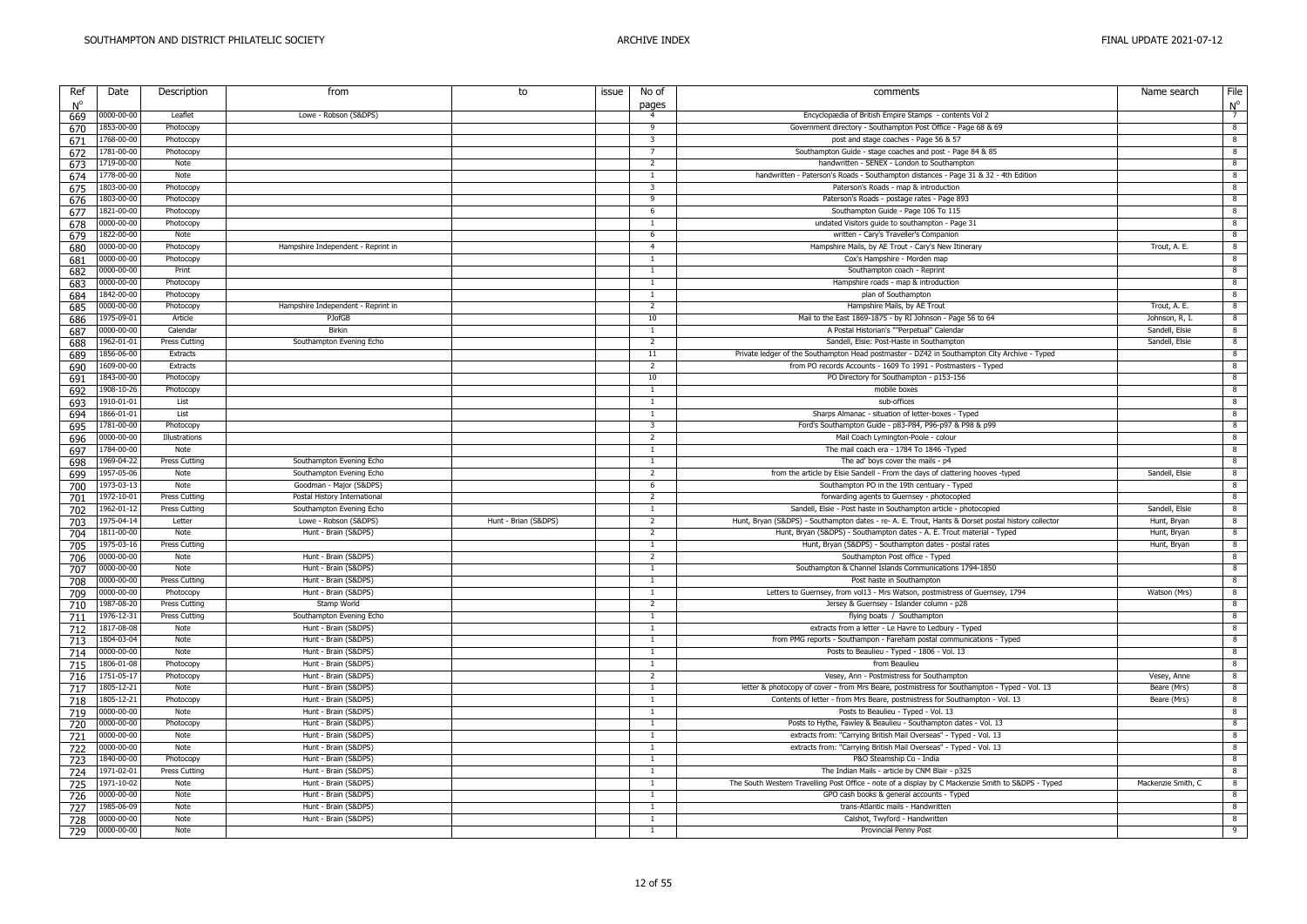| Ref | Date       | Description          | from                          | to                                  | issue | No of          | comments                                                                           | Name search              | File                          |
|-----|------------|----------------------|-------------------------------|-------------------------------------|-------|----------------|------------------------------------------------------------------------------------|--------------------------|-------------------------------|
| 730 | 2017-10-17 | Minutes              | Bradshaw - Mel (S&DPS)        | Ordinary Meetiing (S&DPS)           |       | pages<br>2     | 15 Sheets in 5 Minutes                                                             |                          | $N^{\circ}$<br>$\overline{9}$ |
|     | 2017-11-07 | Minutes              | Bradshaw - Mel (S&DPS)        | Ordinary Meetiing (S&DPS)           |       | $\overline{2}$ | Presidents Evening - 85 Theme.                                                     |                          | $\overline{9}$                |
| 731 | 2017-11-21 |                      | Bradshaw - Mel (S&DPS)        | Ordinary Meetiing (S&DPS)           |       | 2              | Social Evening & "17x5=85"                                                         |                          | 9                             |
| 732 | 2017-12-05 | Minutes<br>Minutes   | Bradshaw - Mel (S&DPS)        | Ordinary Meetiing (S&DPS)           |       | $\overline{1}$ | Speaker: Davies, John. - The 1890 Penny Postage Jubilee                            | Davies, John             | 9                             |
| 733 | 2018-01-02 |                      | Bradshaw - Mel (S&DPS)        | Ordinary Meetiing (S&DPS)           |       | $\overline{1}$ | Society's Collection - Curator's Choice.                                           |                          | 9                             |
| 734 |            | Minutes              |                               |                                     |       |                |                                                                                    |                          |                               |
| 735 | 0000-00-00 | Press Cutting        | Southampton Evening Echo      |                                     |       | $\mathbf{1}$   | Strike Post - Southampton                                                          |                          | $\overline{9}$                |
| 736 | 0000-00-00 | Press Cutting        | Southampton Evening Echo      |                                     |       | $\overline{1}$ | Strike Post - Stamps for                                                           |                          | $\overline{9}$                |
| 737 | 0000-00-00 | Press Cutting        | Southampton Evening Echo      |                                     |       | $\mathbf{1}$   | Strike Post - Southampton                                                          |                          | 9                             |
| 738 | 0000-00-00 | Press Cutting        | Southampton Evening Echo      |                                     |       | $\overline{1}$ | Strike Post - Courier taking letters to France                                     |                          | 9                             |
| 739 | 1971-01-26 | Press Cutting        | Southampton Evening Echo      |                                     |       | -1             | Strike Post - They won't handle more post                                          |                          | $\overline{9}$                |
| 740 | 2018-02-06 | Minutes              | Bradshaw - Mel (S&DPS)        | Ordinary Meetiing (S&DPS)           |       | $\overline{z}$ | Speakers: Waterlooville PS                                                         | Waterlooville PS         | $\overline{9}$                |
| 741 | 2018-02-20 | Minutes              | Bradshaw - Mel (S&DPS)        | Ordinary Meetiing (S&DPS)           |       | $\overline{1}$ | Members Competiton & Bourse                                                        |                          | 9                             |
| 742 | 2018-03-06 | Minutes              | Bradshaw - Mel (S&DPS)        | Ordinary Meetiing (S&DPS)           |       | 1              | Speakers: Buckle, Wendy. & Wheeler, Chris - Buying & Selling Electronically        | Buckle, Wendy            | 9                             |
| 743 | 2018-04-03 | Minutes              | Bradshaw - Mel (S&DPS)        | Ordinary Meetiing (S&DPS)           |       | $\overline{1}$ | Speaker: Hickey, Tony. - Austria & Anschluss (Part 2)                              | Hickey, Tony             | $\overline{9}$                |
| 744 | 2019-05-07 | Minutes              | Bradshaw - Mel (S&DPS)        | Ordinary Meetiing (S&DPS)           |       | $\overline{2}$ | Speaker: Burn, Sue. - Smithy & his bus                                             | Burn, Sue                | و                             |
| 745 | 2016-04-18 | Minutes              | Bradshaw - Mel (S&DPS)        | Gerrard - Steve (Archivist) (S&DPS) |       | 3              | AGM - 81st                                                                         |                          | $\overline{9}$                |
| 746 | 2016-12-31 | Accounts             | Treasurer (S&DPS)             | Gerrard - Steve (Archivist) (S&DPS) |       | -1             | Balance Sheet - Year End 31st December 2016                                        |                          | 9                             |
| 747 | 2016-12-31 | Accounts             | Treasurer (S&DPS)             | Gerrard - Steve (Archivist) (S&DPS) |       | $\overline{1}$ | Revenue Account - Year End - 31st December 2016                                    |                          | 9                             |
| 748 | 2017-05-20 | Programme            | Bradshaw - Mel (S&DPS)        | Gerrard - Steve (Archivist) (S&DPS) |       | $\overline{2}$ | British Air Mail Society - Joint Meeting with                                      | British Air Mail Society | 9                             |
| 749 | 2017-07-21 | Email                | Jones - Julian (S&DPS)        | Arnold - Paul (secretary) (S&DPS)   |       | -1             | Thanks for putting frames etc up for judging at Society Competition night          |                          | 9                             |
| 750 | 2017-07-19 | Email                | Jones - Julian (S&DPS)        | Chard - Kevin (S&DPS)               |       | $\overline{1}$ | Results attached for Competition Evening                                           |                          | 9                             |
| 751 | 1971-01-01 | Article              |                               |                                     |       | $\overline{2}$ | Strike Mail - Inland Letter Services                                               |                          | 9                             |
|     | 1971-01-01 | Article              |                               |                                     |       | $\overline{2}$ | Strike Mail - Exporters Letter Service                                             |                          | 9                             |
| 752 | 1971-03-24 | Press Cutting        | Southampton Evening Echo      |                                     |       | $\overline{1}$ | P.O. Probe                                                                         |                          | 9                             |
| 753 | 1971-01-21 | Press Cutting        |                               |                                     |       | $\overline{1}$ | Soton Post 'Run'                                                                   |                          | 9                             |
| 754 |            |                      | Southampton Evening Echo      |                                     |       | $\overline{1}$ |                                                                                    |                          |                               |
| 755 | 1971-01-01 | Press Cutting        | Southampton Evening Echo      |                                     |       |                | Postal Scandal                                                                     |                          | 9                             |
| 756 | 1971-01-01 | Press Cutting        | Southampton Evening Echo      |                                     |       | 1              | First Nation to break postal Strike                                                |                          | -9                            |
| 757 | 1971-01-01 | Press Cutting        |                               |                                     |       | -1             | Malawi post office - mail to England                                               |                          | 9                             |
| 758 | 1971-02-03 | <b>Press Cutting</b> | Daily Mirror                  |                                     |       | $\overline{1}$ | Hunt, Bryan (S&DPS) - Postal Strike 1971 - stamp of true genius                    | Hunt, Brvan              | -9                            |
| 759 | 1971-01-01 | Press Cutting        | Daily Mirror                  |                                     |       | $\overline{1}$ | Hunt, Bryan (S&DPS) - Postal Strike 1971 - February - we'll stick it out           | Hunt, Bryan              | 9                             |
| 760 | 1971-01-15 | <b>Press Cutting</b> | Daily Mirror                  |                                     |       | $\overline{2}$ | Hunt, Bryan (S&DPS) - Postal Strike 1971 - strike call - p1 & back page            | Hunt, Bryan              | 9                             |
| 761 | 1971-03-25 | Press Cutting        | Sun (The) (Australia)         |                                     |       | $\overline{1}$ | Hunt, Bryan (S&DPS) - Postal Strike 1971 - ban on mail by courier                  | Hunt, Bryan              | $\overline{9}$                |
| 762 | 1971-01-31 | Press Cutting        | Sunday Mirror                 |                                     |       | 1              | Hunt, Bryan (S&DPS) - Postal Strike 1971 - Peace talks - p1                        | Hunt, Bryan              | 9                             |
| 763 | 1971-02-01 | Press Cutting        | Daily Mirror                  |                                     |       | $\overline{1}$ | Hunt, Bryan (S&DPS) - Postal Strike 1971 - Post peace bid - p24                    | Hunt, Bryan              | 9                             |
| 764 | 1971-02-02 | Press Cutting        | Daily Mirror                  |                                     |       | $\overline{1}$ | Hunt, Bryan (S&DPS) - Postal Strike 1971 - Detectives guard post strike chief - p2 | Hunt, Bryan              | -9                            |
| 765 | 1971-03-06 | Press Cutting        | Daily Mirror                  |                                     |       | -1             | Hunt, Bryan (S&DPS) - Postal Strike 1971 - post workers in early vote - p2         | Hunt, Bryan              | 9                             |
| 766 | 1971-01-30 | Press Cutting        | Daily Mirror                  |                                     |       | $\overline{1}$ | Hunt, Bryan (S&DPS) - Postal Strike 1971 - TUC bid to end post deadlock - p24      | Hunt, Bryan              | و                             |
| 767 | 1955-05-13 | Letter               | Evans / Philately             | Allum                               |       | $\overline{1}$ | British Philatelic Association Ltd                                                 |                          | 9                             |
| 768 | 1953-09-01 | Minutes              | Secretary (S&DPS)             | Ordinary Meeting (S&DPS)            |       | $\overline{2}$ | <b>Ordinary Meeting</b>                                                            |                          | 9                             |
| 769 | 1953-11-03 | Minutes              | Secretary (S&DPS)             | Committee Meetiing (S&DPS)          |       | $\overline{1}$ | <b>Committee Meeting</b>                                                           |                          | 9                             |
| 770 | 1953-11-24 | Minutes              | Secretary (S&DPS)             | Ordinary Meeting (S&DPS)            |       | $\overline{2}$ | <b>Committee Meeting</b>                                                           |                          | 9                             |
| 771 | 1953-12-01 | Minutes              | Secretary (S&DPS)             | Committee Meetiing (S&DPS)          |       | $\overline{2}$ | <b>Committee Meeting</b>                                                           |                          | 9                             |
| 772 | 1954-01-05 | Minutes              | Secretary (S&DPS)             | Ordinary Meeting (S&DPS)            |       | $\overline{1}$ | AGM                                                                                |                          | 9                             |
| 773 | 1954-01-05 | Minutes              | Secretary (S&DPS)             | AGM (S&DPS)                         |       | 3              | AGM                                                                                |                          | $\overline{9}$                |
| 774 | 1954-01-05 | Minutes              | Secretary (S&DPS)             | AGM (S&DPS)                         |       | 2              | officer's report                                                                   |                          | و                             |
| 775 | 1954-01-05 | Report               | President (S&DPS)             | AGM (S&DPS)                         |       | 2              | President's report                                                                 |                          | $\overline{9}$                |
| 776 | 1954-01-05 | Report               | Librarian (S&DPS)             | AGM (S&DPS)                         |       | -1             | Librarian's Report                                                                 |                          | و                             |
| 777 | 1953-12-31 | Agenda               | Lyon Walters, W. (S&DPS)      | Bryant (Secretary) (S&DPS)          |       | $\overline{1}$ | Agenda Addition                                                                    |                          | 9                             |
|     | 1954-01-05 | Accounts             | Packet Superintendent (S&DPS) | AGM (S&DPS)                         |       | $\overline{1}$ | Packet Secretary's Report                                                          |                          | $\overline{9}$                |
| 778 | 1954-02-02 |                      | Secretary (S&DPS)             |                                     |       | $\overline{1}$ | AGM                                                                                |                          | $\overline{9}$                |
| 779 |            | Minutes              |                               | Ordinary Meeting (S&DPS)            |       | $\overline{2}$ |                                                                                    |                          | 9                             |
| 780 | 1954-02-23 | Minutes              | Secretary (S&DPS)             | Committee Meetiing (S&DPS)          |       |                | <b>Committee Meeting</b>                                                           |                          |                               |
| 781 | 1954-03-02 | Minutes              | Secretary (S&DPS)             | Ordinary Meeting (S&DPS)            |       | $\overline{1}$ | <b>Committee Meeting</b>                                                           |                          | 9                             |
| 782 | 1954-04-06 | Minutes              | Secretary (S&DPS)             | Ordinary Meeting (S&DPS)            |       | -1             | <b>Ordinary Meeting</b>                                                            |                          | 9                             |
| 783 | 1954-05-04 | Minutes              | Secretary (S&DPS)             | Ordinary Meeting (S&DPS)            |       | $\overline{1}$ | <b>Ordinary Meeting</b>                                                            |                          | $\overline{9}$                |
| 784 | 1954-06-08 | Minutes              | Secretary (S&DPS)             | Committee Meetiing (S&DPS)          |       | $\overline{2}$ | <b>Committee Meeting</b>                                                           |                          | $\overline{9}$                |
| 785 | 1954-06-10 | Minutes              | Secretary (S&DPS)             | Ordinary Meeting (S&DPS)            |       | -1             | <b>Ordinary Meeting</b>                                                            |                          | $\overline{9}$                |
| 786 | 1954-09-07 | Minutes              | Secretary (S&DPS)             | Ordinary Meeting (S&DPS)            |       | $\overline{2}$ | <b>Ordinary Meeting</b>                                                            |                          | $\overline{9}$                |
| 787 | 1954-09-14 | Minutes              | Secretary (S&DPS)             | Committee Meetiing (S&DPS)          |       | $\overline{2}$ | <b>Committee Meeting</b>                                                           |                          | $\overline{9}$                |
| 788 | 1954-10-02 | Minutes              | Secretary (S&DPS)             | Committee Meetiing (S&DPS)          |       | $\overline{1}$ | <b>Committee Meeting</b>                                                           |                          | $\overline{9}$                |
| 789 | 1954-11-02 | Minutes              | Secretary (S&DPS)             | Ordinary Meeting (S&DPS)            |       | $\overline{2}$ | <b>Ordinary Meeting</b>                                                            |                          | $\overline{9}$                |
| 790 | 1954-11-09 | Minutes              | Secretary (S&DPS)             | Ordinary Meeting (S&DPS)            |       | $\overline{2}$ | <b>Committee Meeting</b>                                                           |                          | 9                             |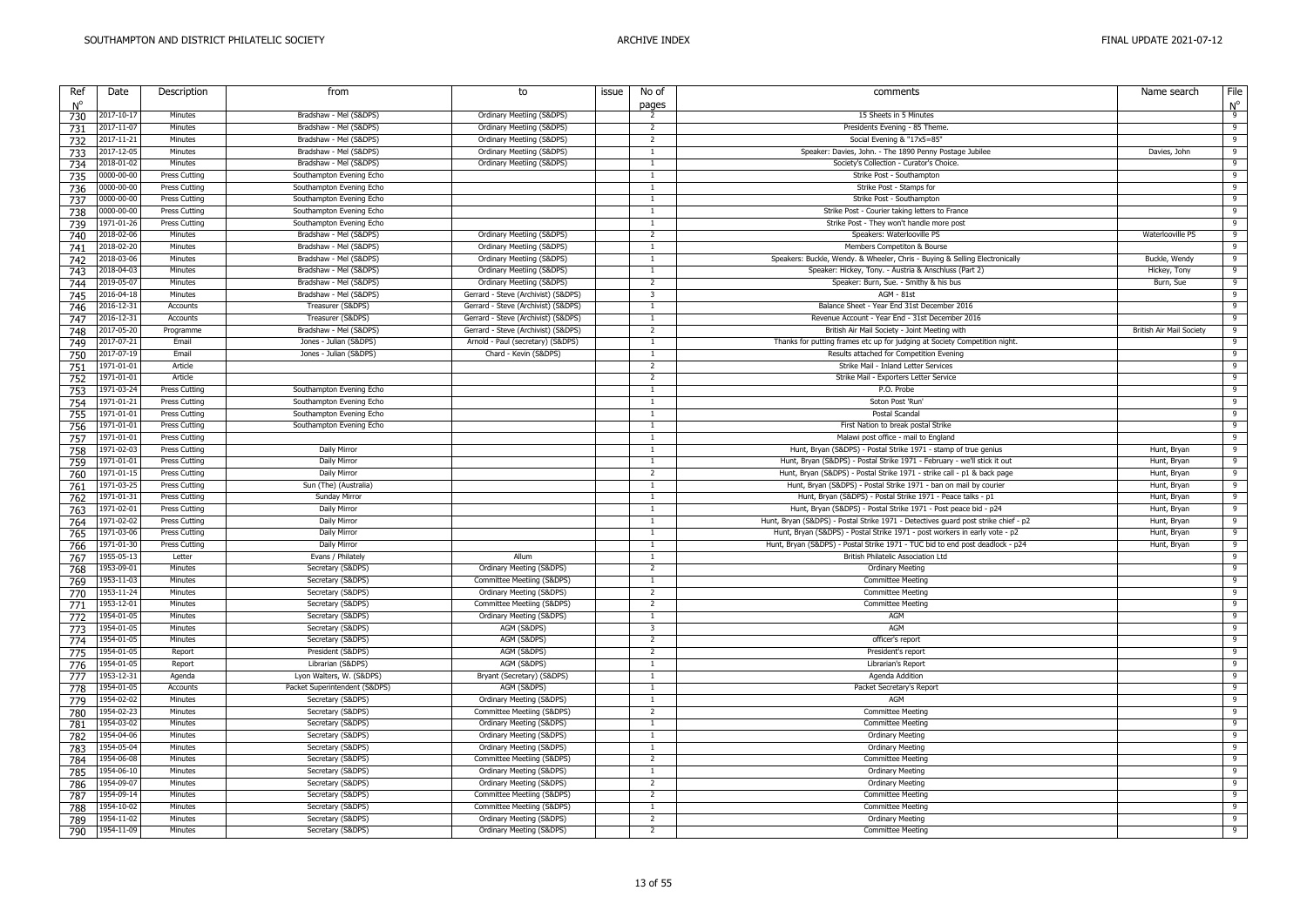| Ref         | Date                     | Description          | from                                               | to                                        | issue | No of                            | comments                                                                                       | Name search               | File                |
|-------------|--------------------------|----------------------|----------------------------------------------------|-------------------------------------------|-------|----------------------------------|------------------------------------------------------------------------------------------------|---------------------------|---------------------|
| $N^{\circ}$ |                          |                      |                                                    |                                           |       | pages                            |                                                                                                |                           | $N^{\circ}$         |
| 791         | 1954-12-07               | Minutes              | Secretary (S&DPS)                                  | Ordinary Meeting (S&DPS)                  |       | $\overline{1}$                   | Speaker: Sanders, J - Robbery of Cape of Good Hope Stamps from Lt. Col. Hall.                  | Sanders, J.               | 9                   |
| 792         | 1955-01-04               | Minutes              | Secretary (S&DPS)                                  | AGM (S&DPS)                               |       | 2                                | AGM                                                                                            |                           | $\overline{9}$      |
| 793         | 1955-01-04               | Report               | President (S&DPS)                                  | AGM (S&DPS)                               |       | $\overline{2}$                   | President's Report                                                                             |                           | $\overline{9}$      |
| 794         | 1955-01-04               | Report               | Librarian (S&DPS)                                  | AGM (S&DPS)                               |       | $\overline{1}$                   | Librarian's Report                                                                             |                           | 9                   |
| 795         | 1955-01-04               | Report               | Packet Superintendent (S&DPS)                      | AGM (S&DPS)                               |       |                                  | Packet Officer's Report                                                                        |                           | 9                   |
| 796         | 1955-01-04               | Accounts             | Treasurer (S&DPS)                                  | AGM (S&DPS)                               |       | 2                                | Balance Sheet - Year End 31st December 1954                                                    |                           | 9                   |
| 797         | 1955-01-04               | Accounts             | Treasurer (S&DPS)                                  | AGM (S&DPS)                               |       | $\overline{z}$                   | Income & Expenditure Account - Year End 31st December 1954                                     |                           | $\overline{9}$      |
| 798         | 1955-02-01               | Minutes              | Secretary (S&DPS)                                  | Ordinary Meeting (S&DPS)                  |       |                                  | AGM                                                                                            |                           | 9                   |
| 799         | 1955-02-22               | Minutes              | Secretary (S&DPS)                                  | Committee Meetiing (S&DPS)                |       | $\overline{2}$                   | <b>Committee Meeting</b>                                                                       |                           | 9                   |
| 800         | 1955-03-01               | Minutes              | Secretary (S&DPS)                                  | Ordinary Meeting (S&DPS)                  |       | $\overline{1}$                   | Committee Meeting                                                                              |                           | $\overline{9}$      |
| 801         | 1955-04-05               | Minutes              | Secretary (S&DPS)                                  | Ordinary Meeting (S&DPS)                  |       | $\overline{1}$                   | Speaker: Rang, C - Varities                                                                    | Rang, C.                  | 9                   |
| 802         | 1955-05-03               | Minutes              | Secretary (S&DPS)                                  | Ordinary Meeting (S&DPS)                  |       | $\overline{1}$                   | Speaker: Edwards, T. J. - Principles of Stamp Valuation                                        | Edwards, T. J.            | 9                   |
| 803         | 1955-06-07               | Minutes              | Secretary (S&DPS)                                  | Ordinary Meeting (S&DPS)                  |       | $\overline{2}$                   | <b>Competition Evening</b>                                                                     |                           | -9                  |
| 804         | 1955-06-21               | Minutes              | Secretary (S&DPS)                                  | Committee Meetiing (S&DPS)                |       | $\overline{2}$<br>$\overline{1}$ | <b>Committee Meeting</b>                                                                       |                           | 9<br>9              |
| 805         | 1955-09-05               | Minutes              | Secretary (S&DPS)                                  | Ordinary Meeting (S&DPS)                  |       |                                  | Speaker: Craven, Hadfield - O.H.M.S.                                                           | Craven, Hadfield          |                     |
| 806         | 1955-10-25               | Minutes              | Secretary (S&DPS)                                  | Committee Meetiing (S&DPS)                |       | $\overline{2}$                   | <b>Committee Meeting</b>                                                                       |                           | 9                   |
| 807         | 1955-12-06<br>1955-11-01 | Minutes              | Secretary (S&DPS)                                  | Ordinary Meeting (S&DPS)                  |       | -1<br>$\overline{1}$             | Speaker: Filed, F. J. - From Pigeon Post To Rocket Post                                        | Field, Francis, J.        | 9<br>$\overline{9}$ |
| 808         | 1956-01-03               | Minutes<br>Minutes   | Secretary (S&DPS)                                  | Ordinary Meeting (S&DPS)                  |       | $\overline{1}$                   | Speaker: Beaumont, Major K.M. - King George v                                                  | Beaumont, K. M. (Major)   | 9                   |
| 809         |                          |                      | Secretary (S&DPS)                                  | Ordinary Meeting (S&DPS)                  |       | $\overline{2}$                   | Speaker: Newport, O. W. - The German Occupation of the Channel Islands                         | Newport, O, W.            |                     |
| 810         | 1956-01-21<br>1956-02-07 | Minutes<br>Minutes   | Secretary (S&DPS)                                  | Committee Meetiing (S&DPS)<br>AGM (S&DPS) |       | $\overline{\mathbf{3}}$          | <b>Committee Meeting</b><br>AGM                                                                |                           | 9<br>9              |
| 811         |                          |                      | Secretary (S&DPS)                                  |                                           |       | $\overline{1}$                   |                                                                                                |                           |                     |
| 812         | 1956-02-07<br>1956-02-07 | Accounts<br>Accounts | Packet Superintendent (S&DPS)<br>Librarian (S&DPS) | AGM (S&DPS)<br>AGM (S&DPS)                |       | $\overline{1}$                   | Packet Superintendant Report - 1956 - Accounts<br>Lbrarian's report                            |                           | 9<br>9              |
| 813         |                          |                      |                                                    | AGM (S&DPS)                               |       | $\overline{2}$                   |                                                                                                |                           | 9                   |
| 814         | 1956-02-07<br>1955-04-01 | Report<br>Accounts   | President's (S&DPS)<br>Librarian (S&DPS)           | AGM (S&DPS)                               |       | $\overline{1}$                   | President's report<br>Librarian's Report                                                       |                           | 9                   |
| 815         | 1956-02-07               | Accounts             | Treasurer (S&DPS)                                  | AGM (S&DPS)                               |       | 2                                | Balance Sheet - Year End 31st December 1955                                                    |                           | 9                   |
| 816         | 1956-02-07               | Accounts             | Treasurer (S&DPS)                                  | AGM (S&DPS)                               |       | $\overline{2}$                   | Income & Expenditure Account - Year End 31st December 1955                                     |                           | 9                   |
| 817         | 1956-03-06               | Minutes              | Secretary (S&DPS)                                  | Ordinary Meeting (S&DPS)                  |       | <sup>1</sup>                     | Speaker: Lee, W. E. - Canada Pence Issues                                                      | Lee, W. E.                | 9                   |
| 818         | 1956-04-03               | Minutes              | Secretary (S&DPS)                                  | Ordinary Meeting (S&DPS)                  |       | $\overline{1}$                   | Speaker: Roddis, W. S. - Newfoundland & Labrador                                               | Roddis, W. S.             | 9                   |
| 819         | 1956-05-01               | Minutes              | Secretary (S&DPS)                                  | Ordinary Meeting (S&DPS)                  |       | $\overline{1}$                   | Speaker: Robertson, Alan - History of Ship Letters                                             | Robertson, Alan           | 9                   |
| 820         | 1956-05-22               | Minutes              | Secretary (S&DPS)                                  | Committee Meetiing (S&DPS)                |       | $\overline{1}$                   | <b>Committee Meeting</b>                                                                       |                           | 9                   |
| 821<br>822  | 1956-06-05               | Minutes              | Secretary (S&DPS)                                  | Ordinary Meeting (S&DPS)                  |       | $\overline{1}$                   | <b>Competition Awards</b>                                                                      |                           | $\overline{9}$      |
| 823         | 1956-09-04               | Minutes              | Secretary (S&DPS)                                  | Ordinary Meeting (S&DPS)                  |       | 2                                | Speaker: Emmons, Robert - Early US Postal History                                              | Emmons, Robert            | 9                   |
| 824         | 1956-09-25               | Minutes              | Secretary (S&DPS)                                  | Committee Meetiing (S&DPS)                |       | $\overline{\mathbf{3}}$          | <b>Committee Meeting</b>                                                                       |                           | $\overline{9}$      |
| 825         | 1956-10-02               | Minutes              | Secretary (S&DPS)                                  | Ordinary Meeting (S&DPS)                  |       | $\overline{2}$                   | Speaker: Bailey, G. P. - Ceylon                                                                | Bailey, G. P.             | 9                   |
| 826         | 1956-11-06               | Minutes              | Secretary (S&DPS)                                  | Ordinary Meeting (S&DPS)                  |       | $\overline{2}$                   | Speaker: Godden, Stanley. - Europe                                                             | Godden, Stanley           | 9                   |
| 827         | 1956-12-04               | Minutes              | Secretary (S&DPS)                                  | Ordinary Meeting (S&DPS)                  |       | $\overline{1}$                   | Speaker: Chandler, G. W. - British West Indies                                                 | Chandler, G. W.           | 9                   |
| 828         | 1957-01-22               | Minutes              | Secretary (S&DPS)                                  | Ordinary Meeting (S&DPS)                  |       | $\overline{1}$                   | Speaker: Sheraton, R. F. - USA.                                                                | Sheraton, R. F.           | $\overline{9}$      |
| 829         | 1957-01-29               | Minutes              | Secretary (S&DPS)                                  | Committee Meetiing (S&DPS)                |       | $\overline{2}$                   | <b>Committee Meeting</b>                                                                       |                           | 9                   |
| 830         | 1957-02-05               | Minutes              | Secretary (S&DPS)                                  | AGM (S&DPS)                               |       | -5                               | AGM                                                                                            |                           | 9                   |
| 831         | 1957-02-05               | Report               | President (S&DPS)                                  | AGM (S&DPS)                               |       | $\overline{1}$                   | President's Report                                                                             |                           | 9                   |
| 832         | 1956-12-31               | Letter               | Thorne, Gordon. L.                                 | Bryant, Herbert                           |       | $\overline{1}$                   | Resignation of member                                                                          | Thorne, Gordon, L.        | 9                   |
| 833         | 1957-02-05               | Accounts             | Treasurer (S&DPS)                                  | AGM - S&DPS                               |       | $\overline{2}$                   | Balance Sheet - Year End 31st December 1956                                                    |                           | 9                   |
| 834         | 1957-02-05               | Accounts             | Treasurer (S&DPS)                                  | AGM - S&DPS                               |       | 2                                | Income & Expenditure Account - Year End 31st December 1956                                     |                           | $\overline{9}$      |
| 835         | 1957-03-05               | Minutes              | Secretary (S&DPS)                                  | Ordinary Meeting (S&DPS)                  |       | $\overline{1}$                   | Speaker: Bishop, E. W. - Samps of France                                                       | Bishop, E. W.             | 9                   |
| 836         | 1957-04-02               | Minutes              | Secretary (S&DPS)                                  | Ordinary Meeting (S&DPS)                  |       | $\overline{1}$                   | Speaker: Ireland, John. - Modern European Countries                                            | Ireland, John             | 9                   |
| 837         | 1957-05-07               | Minutes              | Secretary (S&DPS)                                  | Ordinary Meeting (S&DPS)                  |       | $\overline{1}$                   | Speaker: Harmer, R. H. - Rare stamps                                                           | Harmer, R. H.             | 9                   |
| 838         | 1957-06-04               | Minutes              | Secretary (S&DPS)                                  | Ordinary Meeting (S&DPS)                  |       | $\overline{1}$                   | Speaker: Wallace, H. J. - Forgery Detection by Coloured Photography                            | Wallace, H. J.            | $\overline{9}$      |
| 839         | 1957-06-25               | Minutes              | Secretary (S&DPS)                                  | Committee Meetiing (S&DPS)                |       | 2                                | <b>Committee Meeting</b>                                                                       |                           | 9                   |
| 840         | 1957-09-03               | Minutes              | Secretary (S&DPS)                                  | Ordinary Meeting (S&DPS)                  |       | $\overline{2}$                   | Speaker: Goodman (Major). (S&DPS) - Society's Postal History Collection                        | Goodman (Major)           | 9                   |
| 841         | 1957-10-01               | Minutes              | Secretary (S&DPS)                                  | Ordinary Meeting (S&DPS)                  |       | $\overline{2}$                   | Speakers: Thorne, M. & Miss Titford - Austria, Bavaria, Bahamas, Brazil & St.Kitts.            | Thorne, M.                | 9                   |
| 842         | 1957-11-05               | Minutes              | Secretary (S&DPS)                                  | Ordinary Meeting (S&DPS)                  |       | $\overline{2}$                   | Speaker: Rogers-Tillstone, B. (Capt.) - Edwardian, Georgian & Elizabethan Stamps of 20Century. | Rogers-Tilstone, B (Capt) | 9                   |
| 843         | 1957-12-03               | Minutes              | Secretary (S&DPS)                                  | Ordinary Meeting (S&DPS)                  |       | 2                                | Speaker: Adams, G. T. - Early GB Illustrated                                                   | Adams, G. T.              | 9                   |
| 844         | 1958-01-07               | Minutes              | Secretary (S&DPS)                                  | Ordinary Meeting (S&DPS)                  |       | $\overline{2}$                   | <b>Competition Evening</b>                                                                     |                           | 9                   |
| 845         | 1958-01-14               | Minutes              | Secretary (S&DPS)                                  | Committee Meetiing (S&DPS)                |       | $\overline{\mathbf{3}}$          | <b>Committee Meeting</b>                                                                       |                           | 9                   |
| 846         | 1958-02-04               | Minutes              | Secretary (S&DPS)                                  | AGM (S&DPS)                               |       | $\overline{a}$                   | AGM                                                                                            |                           | $\overline{9}$      |
| 847         | 1958-02-04               | Report               | President (S&DPS)                                  | AGM (S&DPS)                               |       |                                  | President's report                                                                             |                           | 9                   |
| 848         | 1958-02-04               | Accounts             | Librarian (S&DPS)                                  | AGM (S&DPS)                               |       |                                  | Librarian Report - Library Accounts 1957                                                       |                           | 9                   |
| 849         | 1958-02-04               | Accounts             | Treasurer (S&DPS)                                  | AGM (S&DPS)                               |       | 2                                | Balance Sheet - Year End 31st December 1957                                                    |                           | 9                   |
| 850         | 1958-02-04               | Accounts             | Treasurer (S&DPS)                                  | AGM (S&DPS)                               |       | $\overline{2}$                   | Income & Expenditure Account - Year End 31st December 1957                                     |                           | $\overline{9}$      |
| 851         | 1958-03-04               | Minutes              | Secretary (S&DPS)                                  | Ordinary Meeting (S&DPS)                  |       |                                  | Speaker: Lowe, Robson (S&DPS) - Forgeries.                                                     | Lowe, Robson              | 9                   |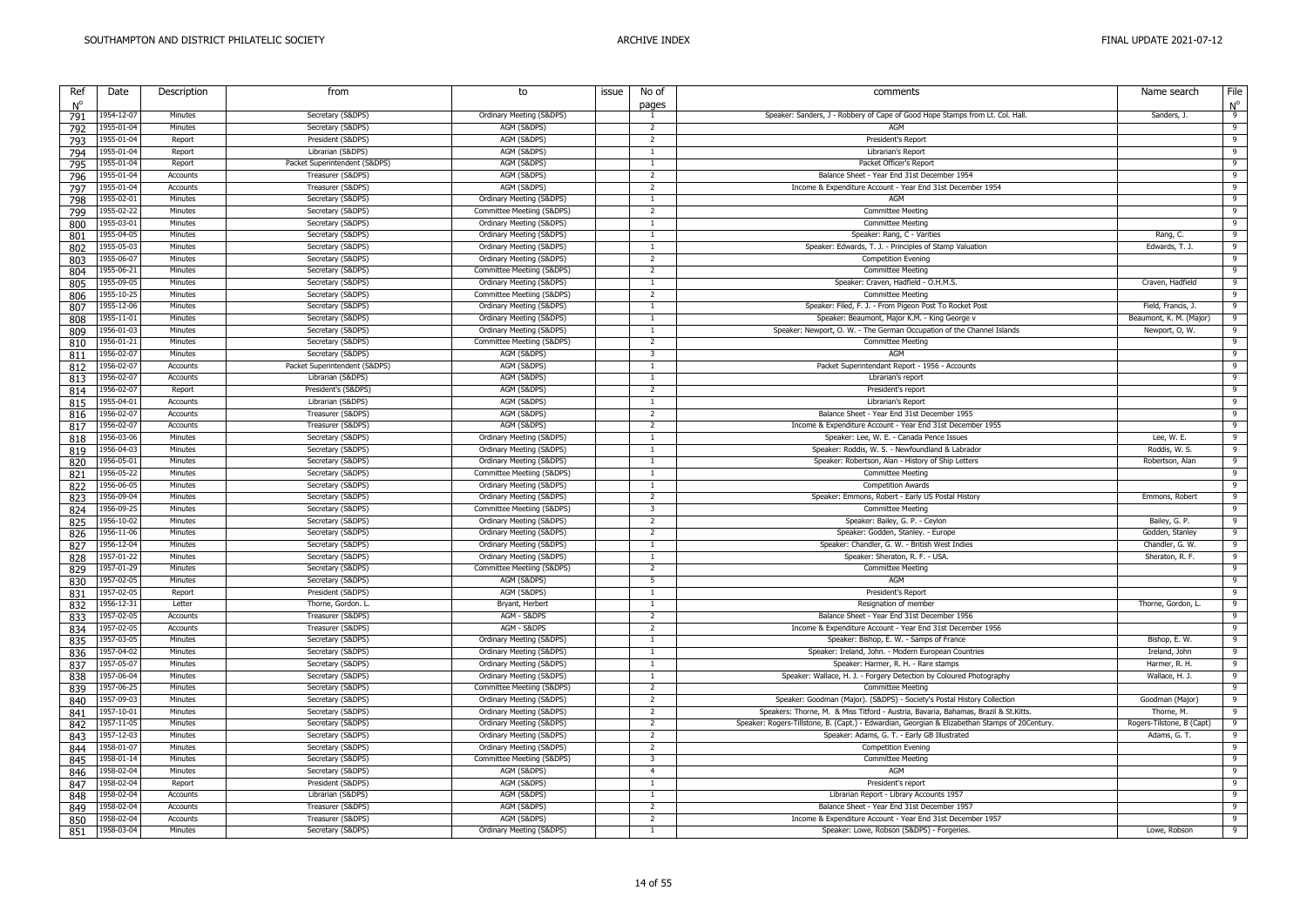| Ref        | Date                     | Description        | from                                   | to                                                     | issue | No of<br>pages          | comments                                                                    | Name search           | File<br>$N^{\circ}$ |
|------------|--------------------------|--------------------|----------------------------------------|--------------------------------------------------------|-------|-------------------------|-----------------------------------------------------------------------------|-----------------------|---------------------|
| 852        | 1958-03-25               | Minutes            | Secretary (S&DPS)                      | Committee Meetiing (S&DPS)                             |       | $\overline{2}$          | Committee Meeting                                                           |                       | 9                   |
| 853        | 1958-04-01               | Minutes            | Secretary (S&DPS)                      | Ordinary Meeting (S&DPS)                               |       | 1                       | Speakers: Baring (S&DPS) & Whittington (S&DPS).                             | Baring & Whittington. | 9                   |
| 854        | 1958-04-22               | Minutes            | Secretary (S&DPS)                      | Committee Meetiing (S&DPS)                             |       | $\overline{2}$          | <b>Committee Meeting</b>                                                    |                       | 9                   |
| 855        | 1958-05-06               | Minutes            | Secretary (S&DPS)                      | Ordinary Meeting (S&DPS)                               |       | $\overline{2}$          | Speaker: Havers, (Dr.) (S&DPS) - Stamp Collecting Explained                 | Havers (Dr.)          | 9                   |
| 856        | 1958-06-03               | Minutes            | Secretary (S&DPS)                      | Ordinary Meeting (S&DPS)                               |       | $\overline{2}$          | Speaker: Erskine, G. B. - Stamps of New Zealand                             | Erskine, G. B.        | 9                   |
| 857        | 1958-06-11               | Minutes            | Secretary (S&DPS)                      | Committee Meetiing (S&DPS)                             |       | $\overline{2}$          | <b>Committee Meeting</b>                                                    |                       | 9                   |
| 858        | 1958-09-02               | Minutes            | Secretary (S&DPS)                      | Ordinary Meeting (S&DPS)                               |       | $\overline{2}$          | Speaker: Chapman, Kenneth. - More informal Philately.                       | Chapman, Kenneth      | 9                   |
|            | 1958-10-07               | Minutes            | Secretary (S&DPS)                      | Ordinary Meeting (S&DPS)                               |       | $\overline{2}$          | Speaker: Stevenson (Councillor) - New Foundland & Bermuda                   | Stevenson (Councilor) | 9                   |
| 859        | 1958-10-14               | Minutes            | Secretary (S&DPS)                      | Committee Meetiing (S&DPS)                             |       | $\overline{2}$          | <b>Committee Meeting</b>                                                    |                       | 9                   |
| 860        | 1958-11-04               | Minutes            | Secretary (S&DPS)                      | Ordinary Meeting (S&DPS)                               |       | $\overline{2}$          | Speaker: Gandy (Mr) - A Philitalic Slant on his Job                         | Gandy (Mr)            | 9                   |
| 861        | 1958-12-02               | Minutes            | Secretary (S&DPS)                      | Ordinary Meeting (S&DPS)                               |       | 2                       | Speaker: Forrest, John - Queens of England & Postage Stamps                 | Forrest, John         | 9                   |
| 862        | 1959-01-06               | Minutes            | Secretary (S&DPS)                      | Ordinary Meeting (S&DPS)                               |       | $\overline{2}$          | <b>Competition Evening</b>                                                  |                       | 9                   |
| 863        | 1959-01-27               | Minutes            | Secretary (S&DPS)                      | Committee Meetiing (S&DPS)                             |       | 3                       | <b>Committee Meeting</b>                                                    |                       | 9                   |
| 864        | 1959-02-03               |                    |                                        |                                                        |       | -3                      | AGM                                                                         |                       |                     |
| 865        | 1959-02-03               | Minutes<br>Report  | Secretary (S&DPS)<br>Chairman (S&DPS)  | AGM (S&DPS)<br>AGM (S&DPS)                             |       | $\overline{2}$          | Chairman's report                                                           |                       | 9<br>9              |
| 866        |                          |                    |                                        |                                                        |       |                         |                                                                             |                       |                     |
| 867        | 1959-02-03               | Accounts           | Librarian (S&DPS)                      | AGM (S&DPS)                                            |       | 1                       | Librarian Report - Library Accounts 1958                                    |                       | 9                   |
| 868        | 1959-02-03               | Report             |                                        | AGM (S&DPS)                                            |       | 1                       | The Adam's Cup                                                              |                       | 9                   |
| 869        | 1959-02-03               | Accounts           | Treasurer (S&DPS)                      | AGM (S&DPS)                                            |       | $\overline{2}$          | Balance Sheet - Year End 31st December 1958                                 |                       | 9                   |
| 870        | 1959-02-03               | Accounts           | Treasurer (S&DPS)                      | AGM (S&DPS)                                            |       | $\overline{2}$          | Income & Expenditure Account - Year End 31st December 1958                  |                       | $\overline{9}$      |
| 871        | 1959-03-03               | Minutes            | Secretary (S&DPS)                      | Ordinary Meeting (S&DPS)                               |       | $\overline{1}$          | Speaker: Watson, J. - The Gibbons Story                                     | Watson, J.            | 9                   |
| 872        | 1959-03-23               | Minutes            | Secretary (S&DPS)                      | Committee Meetiing (S&DPS)                             |       | $\overline{2}$          | <b>Committee Meeting</b>                                                    |                       | 9                   |
| 873        | 1959-04-07               | Minutes            | Secretary (S&DPS)                      | Ordinary Meeting (S&DPS)                               |       | 2                       | Speaker: Goodman (Major). (S&DPS) - Early European Stamps                   | Goodman (Major)       | 9                   |
| 874        | 1959-05-05               | Minutes            | Secretary (S&DPS)                      | Ordinary Meeting (S&DPS)                               |       | <sup>1</sup>            | Speaker: Adams, G. T. - Stamp Varietiies                                    | Adams, G. T.          | 9                   |
| 875        | 1959-05-05               | Form               |                                        | Ordinary Meeting (S&DPS)                               |       | $\overline{1}$          | Adams Cup - Voting Paper                                                    |                       | 9                   |
| 876        | 1959-06-02               | Minutes            | Secretary (S&DPS)                      | Ordinary Meeting (S&DPS)                               |       | <sup>1</sup>            | Speaker: Dalwick, R. E. R. - Conquests of the Air                           | Dalwick, R. E. R.     | 9                   |
| 877        | 1959-06-16               | Minutes            | Secretary (S&DPS)                      | Committee Meetiing (S&DPS)                             |       | $\overline{3}$          | <b>Committee Meeting</b>                                                    |                       | $\overline{9}$      |
| 878        | 1959-07-21               | Minutes            | Secretary (S&DPS)                      | Committee Meetiing (S&DPS)                             |       | $\overline{2}$          | <b>Committee Meeting</b>                                                    |                       | 9                   |
| 879        | 1959-09-01               | Minutes            | Secretary (S&DPS)                      | Ordinary Meeting (S&DPS)                               |       | $\overline{1}$          | Speaker: Ash, I. - Australia                                                | Ash, I.               | 9                   |
| 880        | 1959-09-08               | Minutes            | Secretary (S&DPS)                      | Committee Meetiing (S&DPS)                             |       | $\overline{2}$          | <b>Committee Meeting</b>                                                    |                       | 9                   |
| 881        | 1959-10-06               | Minutes            | Secretary (S&DPS)                      | Ordinary Meeting (S&DPS)                               |       | $\overline{2}$          | Speaker: Society Pesident (SDPS) - Varied collection                        |                       | 9                   |
| 882        | 1959-11-03               | Minutes            | Secretary (S&DPS)                      | Ordinary Meeting (S&DPS)                               |       | $\overline{1}$          | Speaker: Alcock, Ronald, C. - British Cancellations & Stamp Varities        | Alcock, Ronald, C.    | 9                   |
| 883        | 1959-12-01               | Minutes            | Secretary (S&DPS)                      | Ordinary Meeting (S&DPS)                               |       | 1                       | Speaker: Eagar, Desmond - All Sorts or Queer Things                         | Eager, Desmond        | 9                   |
| 884        | 1959-12-08               | Minutes            | Secretary (S&DPS)                      | Committee Meetiing (S&DPS)                             |       | $\overline{2}$          | <b>Committee Meeting</b>                                                    |                       | 9                   |
| 885        | 1960-01-05               | Minutes            | Secretary (S&DPS)                      | Ordinary Meeting (S&DPS)                               |       | $\overline{2}$          | Competition - Annual                                                        |                       | 9                   |
| 886        | 1960-01-26               | Minutes            | Secretary (S&DPS)                      | Committee Meetiing (S&DPS)                             |       | $\overline{2}$          | <b>Committee Meeting</b>                                                    |                       | 9                   |
| 887        | 1960-02-02               | Minutes            | Secretary (S&DPS)                      | AGM (S&DPS)                                            |       | $\overline{\mathbf{3}}$ | AGM                                                                         |                       | 9                   |
| 888        | 1960-02-02               | Accounts           | Librarian (S&DPS)                      | AGM (S&DPS)                                            |       | $\overline{1}$          | Librarian Report - Library Accounts 1959                                    |                       | 9                   |
| 889        | 1960-02-02               | Report             | Packet Officer (S&DPS)                 | AGM (S&DPS)                                            |       | $\overline{2}$          | Packet Officer                                                              |                       | 9                   |
| 890        | 1960-02-02               | Accounts           | Treasurer (S&DPS)                      | AGM (S&DPS)                                            |       | 2                       | Balance Sheet - Year End 31st December 1959                                 |                       | 9                   |
| 891        | 1960-02-02               | Accounts           | Treasurer (S&DPS)                      | AGM (S&DPS)                                            |       | $\overline{2}$          | Income & Expenditure Account - Year End 31st December 1959                  |                       | 9                   |
| 892        | 1960-03-01               | Minutes            | Secretary (S&DPS)                      | Ordinary Meeting (S&DPS)                               |       | 2                       | Speaker: Lowe, Robson (S&DPS) - 1960 Stamp Exhibition                       | Lowe, Robson          | 9                   |
| 893        | 1960-03-08               | Minutes            | Secretary (S&DPS)                      | Committee Meetiing (S&DPS)                             |       | <sup>1</sup>            | Committee Meeting                                                           |                       | 9                   |
| 894        | 1960-04-05               | Minutes            | Secretary (S&DPS)                      | Ordinary Meeting (S&DPS)                               |       | $\overline{2}$          | Speakers: Bournemouth Philatelic Society.                                   | Bournemouth PS.       | 9                   |
| 895        | 1960-05-03               | Minutes            | Secretary (S&DPS)                      | Ordinary Meeting (S&DPS)                               |       | $\overline{1}$          | Speaker: Manning, K. J. O. - Nevis & St.Christopher                         | Manning, K, J, O.     | 9                   |
| 896        | 1960-05-24               | Minutes            | Secretary (S&DPS)                      | Committee Meetiing (S&DPS)                             |       | $\overline{1}$          | <b>Committee Meeting</b>                                                    |                       | 9                   |
| 897        | 1960-06-07               | Minutes            | Secretary (S&DPS)                      | Ordinary Meeting (S&DPS)                               |       | $\overline{1}$          | Speaker: Baker, E. C. - Post Office Transport through the Ages              | Baker, E. C.          | 9                   |
| 898        | 1960-09-06               | Minutes            | Secretary (S&DPS)                      | Ordinary Meeting (S&DPS)                               |       | -1                      | Speaker: Sinfield, C. A. (Inst. Lt. Cdr.) RN - Postal History of Portsmouth | Sinfield, C. A. (RN)  | 9                   |
| 899        | 1960-10-04               | Minutes            | Secretary (S&DPS)                      | Ordinary Meeting (S&DPS)                               |       | $\overline{1}$          | Speaker: Harmer, Cyril - Metz Balloon Post & Great Barrier Pigeon Post      | Harmer, Cyril         | 9                   |
| 900        | 1960-11-08               | Minutes            | Secretary (S&DPS)                      | Ordinary Meeting (S&DPS)                               |       | $\overline{1}$          | Speaker: Baresch, Leo. - Old European Stamps.                               | Baresch, Leo          | 9                   |
| 901        | 1960-11-22               | Minutes            | Secretary (S&DPS)                      | Committee Meetiing (S&DPS)                             |       | $\overline{2}$          | <b>Committee Meeting</b>                                                    |                       | 9                   |
| 902        | 1960-12-06               | Minutes            | Secretary (S&DPS)                      | Ordinary Meeting (S&DPS)                               |       | $\overline{1}$          | Speaker: Barrell, D. (S&DPS) - Construction & use                           | Barrell, D.           | 9                   |
| 903        | 1961-01-03               | Minutes            | Secretary (S&DPS)                      | Ordinary Meeting (S&DPS)                               |       | 2                       | Competition - Annual                                                        |                       | 9                   |
|            | 1961-01-31               | Minutes            | Secretary (S&DPS)                      | Committee Meetiing (S&DPS)                             |       | $\overline{2}$          | <b>Committee Meeting</b>                                                    |                       | 10                  |
| 904<br>905 | 1961-02-06               | Minutes            | Secretary (S&DPS)                      | AGM (S&DPS)                                            |       | $\overline{4}$          | AGM                                                                         |                       | 10                  |
|            | 1961-02-06               | Accounts           | Librarian (S&DPS)                      | AGM (S&DPS)                                            |       | <sup>1</sup>            | Librarian Report - Library Accounts 1961                                    |                       | 10                  |
| 906<br>907 | 1961-02-06               | Report             | Packet Superintendent (S&DPS)          | AGM (S&DPS)                                            |       | $\overline{1}$          | Packet Superintendent's Report - 1961 - Report                              |                       | 10                  |
|            | 1961-02-06               | Accounts           | Treasurer (S&DPS)                      | AGM (S&DPS)                                            |       | $\overline{2}$          | Balance Sheet - Year End 31st December 1960                                 |                       | 10                  |
| 908<br>909 |                          | Accounts           | Treasurer (S&DPS)                      | AGM (S&DPS)                                            |       | $\overline{2}$          | Income & Expenditure Account - Year End 31st December 1960                  |                       | 10                  |
|            |                          |                    |                                        |                                                        |       |                         |                                                                             |                       |                     |
|            | 1961-02-06               |                    |                                        |                                                        |       |                         |                                                                             |                       |                     |
| 910        | 1961-03-07               | Minutes            | Secretary (S&DPS)                      | Ordinary Meeting (S&DPS)                               |       | $\overline{2}$          | Speaker: Loader (Mrs) - B.P.A.                                              | Loader (Mrs)          | 10                  |
| 911<br>912 | 1961-03-28<br>1961-04-18 | Minutes<br>Minutes | Secretary (S&DPS)<br>Secretary (S&DPS) | Committee Meetiing (S&DPS)<br>Ordinary Meeting (S&DPS) |       | 3<br>$\overline{2}$     | <b>Committee Meeting</b><br>Speaker: Hopkins (Major). - Forgeries           | Hopkin (Major)        | 10<br>10            |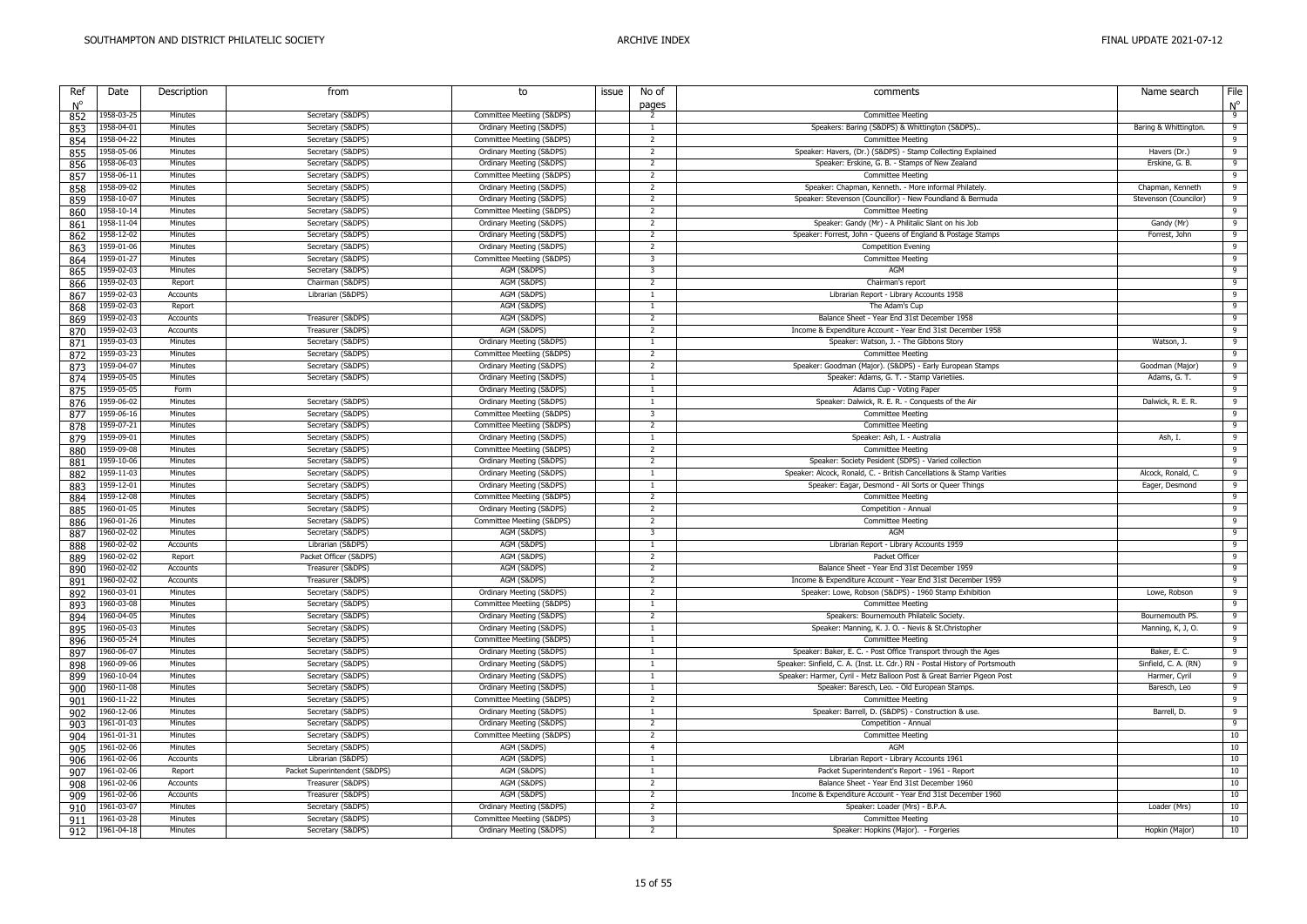| Ref<br>$N^{\circ}$ | Date       | Description        | from                          | to                         | issue | No of<br>pages                 | comments                                                                       | Name search                | File                   |
|--------------------|------------|--------------------|-------------------------------|----------------------------|-------|--------------------------------|--------------------------------------------------------------------------------|----------------------------|------------------------|
| 913                | 1961-05-02 | Minutes            | Secretary (S&DPS)             | Ordinary Meeting (S&DPS)   |       | -1                             | 5 Sheets in 5 Minutes.                                                         |                            | $\frac{N^{\circ}}{10}$ |
| 914                | 1961-05-30 | Minutes            | Secretary (S&DPS)             | Committee Meetiing (S&DPS) |       | $\mathbf{R}$                   | Committee Meeting                                                              |                            | 10                     |
| 915                | 1961-06-06 | Minutes            | Secretary (S&DPS)             | Ordinary Meeting (S&DPS)   |       | $\overline{2}$                 | Speakers: Winchester & District Philatelic Society.                            | Winchester DPS             | 10                     |
| 916                | 1961-09-05 | Minutes            | Secretary (S&DPS)             | Ordinary Meeting (S&DPS)   |       | 2                              | Speaker: Watkins, James. - Stanley Gibbons reference collection.               | Watkins, James             | 10                     |
| 917                | 1961-09-26 | Minutes            | Secretary (S&DPS)             | Committee Meetiing (S&DPS) |       | $\overline{1}$                 | <b>Committee Meeting</b>                                                       |                            | 10                     |
| 918                | 1961-10-03 | Minutes            | Secretary (S&DPS)             | Ordinary Meeting (S&DPS)   |       | 2                              | Speaker: Hire (Brigadier) - Covers with Military connections.                  | Hire (Brigadier)           | 10                     |
|                    | 1961-10-10 | Minutes            | Secretary (S&DPS)             | Committee Meetiing (S&DPS) |       | $\overline{1}$                 | Committee Meeting                                                              |                            | 10                     |
| 919                | 1961-11-07 | Minutes            | Secretary (S&DPS)             | Ordinary Meeting (S&DPS)   |       | 1                              | Speaker: Lowe, Robson (S&DPS) - Lady Philately's Lover.                        | Lowe, Robson               | 10                     |
| 920                |            |                    |                               |                            |       |                                |                                                                                |                            |                        |
| 921                | 1961-12-05 | Minutes<br>Minutes | Secretary (S&DPS)             | Ordinary Meeting (S&DPS)   |       | $\overline{1}$<br>2            | Speaker: Harris, J. C. - New Foundland.                                        | Harris, J. C.              | 10                     |
| 922                | 1962-01-02 |                    | Secretary (S&DPS)             | Ordinary Meeting (S&DPS)   |       |                                | Competition - Annual                                                           |                            | 10                     |
| 923                | 1962-01-03 | Minutes            | Secretary (S&DPS)             | Committee Meetiing (S&DPS) |       | $\overline{2}$                 | <b>Committee Meeting</b>                                                       |                            | 10                     |
| 924                | 1962-02-07 | Minutes            | Secretary (S&DPS)             | AGM (S&DPS)                |       | $\overline{4}$                 | AGM                                                                            |                            | 10                     |
| 925                | 1962-02-07 | Accounts           | Treasurer (S&DPS)             | AGM (S&DPS)                |       | $\overline{1}$                 | Statement of Accounts 1961                                                     |                            | 10                     |
| 926                | 1962-02-07 | Accounts           | Packet Superintendent (S&DPS) | AGM (S&DPS)                |       | $\mathbf{1}$                   | Packet Superintendent's Report - 1962 - Accounts                               |                            | 10                     |
| 927                | 1962-02-07 | Report             | President (S&DPS)             | AGM (S&DPS)                |       | 2                              | President's Report                                                             |                            | 10                     |
| 928                | 1962-02-07 | Accounts           | Treasurer (S&DPS)             | AGM (S&DPS)                |       | 2                              | Balance Sheet - Year End 31st December 1961                                    |                            | 10                     |
| 929                | 1962-02-07 | Accounts           | Treasurer (S&DPS)             | AGM (S&DPS)                |       | 2                              | Income & Expenditure Account - Year End 31st December 1961                     |                            | 10                     |
| 930                | 1962-03-06 | Minutes            | Secretary (S&DPS)             | Ordinary Meeting (S&DPS)   |       | $\overline{1}$                 | Speaker: Sanders, J. (S&DPS) - Australian Commonwealth.                        | Sanders, 1                 | 10                     |
| 931                | 1962-03-27 | Minutes            | Secretary (S&DPS)             | Committee Meetiing (S&DPS) |       | $\overline{2}$                 | Committee Meeting                                                              |                            | 10                     |
| 932                | 1962-04-03 | Minutes            | Secretary (S&DPS)             | Ordinary Meeting (S&DPS)   |       | $\overline{2}$                 | Speakers: Esso & Ordnance Survey Office Philatelic Societies                   | Esso & Ordnance Survey PS. | 10                     |
| 933                | 1962-05-01 | Minutes            | Secretary (S&DPS)             | Ordinary Meeting (S&DPS)   |       | $\overline{1}$                 | Speaker: Allum, R. G. - A West Country Find 1746 - 1846                        | Allum, R. G.               | 10                     |
| 934                | 1962-06-05 | Minutes            | Secretary (S&DPS)             | Ordinary Meeting (S&DPS)   |       | $\mathbf{1}$                   | 5 Sheets in 5 Minutes.                                                         |                            | 10 <sup>10</sup>       |
| 935                | 1962-07-03 | Minutes            | Secretary (S&DPS)             | Committee Meetiing (S&DPS) |       | 2                              | <b>Committee Meeting</b>                                                       |                            | 10                     |
| 936                | 1962-09-04 | Minutes            | Secretary (S&DPS)             | Ordinary Meeting (S&DPS)   |       | 2                              | Speakers: Salisbury Philatelic Society                                         | Salisbury PS               | 10                     |
| 937                | 1962-10-02 | Minutes            | Secretary (S&DPS)             | Ordinary Meeting (S&DPS)   |       | $\overline{1}$                 | Speaker: Coomer, F. J. - Egypt                                                 | Coomer, F. J.              | 10                     |
| 938                | 1962-11-06 | Minutes            | Secretary (S&DPS)             | Ordinary Meeting (S&DPS)   |       | $\overline{1}$                 | Speaker: Rogers-Tillstone (Capt.) R.N.- Victorian Surface Printed Issues of GB | Rogers-Tilstone, B (Capt)  | 10                     |
| 939                | 1962-12-11 | Minutes            | Secretary (S&DPS)             | Ordinary Meeting (S&DPS)   |       | -1                             | Speaker: Eagar, Desmond - Sublime to the Ridiculous.                           | Eager, Desmond             | 10                     |
| 940                | 1963-01-01 | Minutes            | Secretary (S&DPS)             | Ordinary Meeting (S&DPS)   |       | -1                             | Philatelic Quiz                                                                |                            | 10                     |
|                    | 1963-01-22 | Minutes            | Secretary (S&DPS)             | Committee Meetiing (S&DPS) |       | $\overline{2}$                 | <b>Committee Meeting</b>                                                       |                            | 10                     |
| 941                | 1963-02-12 | Minutes            | Secretary (S&DPS)             | AGM (S&DPS)                |       | -5                             | AGM                                                                            |                            | 10                     |
| 942                | 1962-12-31 |                    |                               |                            |       |                                |                                                                                |                            | 10                     |
| 943                |            | Accounts           | Librarian (S&DPS)             | AGM (S&DPS)                |       | -1                             | Librarian's Report                                                             |                            |                        |
| 944                | 1962-12-31 | Report             | Packet Superintendent (S&DPS) | AGM (S&DPS)                |       | <sup>1</sup><br>$\overline{2}$ | Packet Superintendent's Report - 1962 - Report                                 |                            | 10                     |
| 945                | 1963-02-12 | Report             | President (S&DPS)             | AGM (S&DPS)                |       |                                | President's Report                                                             |                            | 10                     |
| 946                | 1963-02-12 | Accounts           | Treasurer (S&DPS)             | AGM (S&DPS)                |       | $\overline{2}$                 | Balance Sheet - Year End 31st December 1962                                    |                            | 10                     |
| 947                | 1963-02-12 | Accounts           | Treasurer (S&DPS)             | AGM (S&DPS)                |       | 2                              | Income & Expenditure Account - Year End 31st December 1962                     |                            | 10                     |
| 948                | 1963-03-12 | Minutes            | Secretary (S&DPS)             | Ordinary Meeting (S&DPS)   |       | $\overline{1}$                 | Speaker: Barrell, D (S&DPS) - Competition Entries.                             | Barrell, D.                | 10                     |
| 949                | 1963-04-09 | Minutes            | Secretary (S&DPS)             | Ordinary Meeting (S&DPS)   |       | $\mathbf{1}$                   | 5 Sheets in 5 Minutes.                                                         |                            | 10                     |
| 950                | 1963-05-07 | Minutes            | Secretary (S&DPS)             | Ordinary Meeting (S&DPS)   |       | $\overline{1}$                 | Speaker: Roberts, V. B. - Mauritius                                            | Roberts, V. B.             | 10                     |
| 951                | 1963-06-04 | Minutes            | Secretary (S&DPS)             | Ordinary Meeting (S&DPS)   |       | 1                              | Speaker: Godden, Frank. A. - Sailors & Soldiers Letters                        | Godden, Frank, A.          | 10                     |
| 952                | 1963-06-18 | Minutes            | Secretary (S&DPS)             | Committee Meetiing (S&DPS) |       | $\overline{1}$                 | <b>Committee Meeting</b>                                                       |                            | 10                     |
| 953                | 1963-09-03 | Minutes            | Secretary (S&DPS)             | Ordinary Meeting (S&DPS)   |       | $\overline{1}$                 | Speakers: Worthing Society.                                                    | <b>Worthing Society</b>    | 10                     |
| 954                | 1963-09-24 | Minutes            | Secretary (S&DPS)             | Committee Meetiing (S&DPS) |       | $\overline{2}$                 | <b>Committee Meeting</b>                                                       |                            | 10                     |
| 955                | 1963-10-01 | Minutes            | Secretary (S&DPS)             | Ordinary Meeting (S&DPS)   |       | $\overline{2}$                 | Speaker: Anthony, K. - Stamps with a Story.                                    | Anthony, K.                | 10                     |
| 956                | 1963-11-05 | Minutes            | Secretary (S&DPS)             | Ordinary Meeting (S&DPS)   |       | -1                             | Speaker: Lowe, Robson (S&DPS) - Highlights of the Burrus Collection.           | Lowe, Robson               | 10                     |
| 957                | 1963-12-03 | Minutes            | Secretary (S&DPS)             | Ordinary Meeting (S&DPS)   |       | $\overline{1}$                 | Speaker: Dickson, E. P. (Colonel) - Overprints                                 | Dickson, E. P.             | 10                     |
| 958                | 1963-01-07 | Minutes            | Secretary (S&DPS)             | Ordinary Meeting (S&DPS)   |       | 2                              | Competition - Annual                                                           |                            | 10                     |
| 959                | 1964-01-28 | Minutes            | Secretary (S&DPS)             | Committee Meetiing (S&DPS) |       | 2                              | <b>Committee Meeting</b>                                                       |                            | 10                     |
| 960                | 1964-02-04 | Minutes            | Secretary (S&DPS)             | AGM (S&DPS)                |       | $\overline{4}$                 | AGM                                                                            |                            | 10                     |
| 961                | 1964-02-04 | Report             | President (S&DPS)             | AGM (S&DPS)                |       | $\overline{1}$                 | President's Report - Pages missing                                             |                            | 10                     |
| 962                | 1964-02-04 | Accounts           | Librarian (S&DPS)             | AGM (S&DPS)                |       | 1                              | Librarian Report - Library Accounts 1963                                       |                            | 10                     |
| 963                | 1964-02-04 | Accounts           | Treasurer (S&DPS)             | AGM (S&DPS)                |       | 2                              | Balance Sheet - Year End 31st December 1963                                    |                            | 10                     |
| 964                | 1964-02-04 | Accounts           | Treasurer (S&DPS)             | AGM (S&DPS)                |       | $\overline{2}$                 | Income & Expenditure Account - Year End 31st December 1963                     |                            | 10                     |
| 965                | 1964-03-03 | Minutes            | Secretary (S&DPS)             | Ordinary Meeting (S&DPS)   |       | $\overline{1}$                 | Speaker: Wheeler, R.A. - Tibet.                                                | Wheeler, R. A.             | 10                     |
| 966                | 1964-04-07 | Minutes            | Secretary (S&DPS)             | Ordinary Meeting (S&DPS)   |       | 1                              | Speaker: Michael, A. L. - Stanley Gibbons Reference Collection.                | Michael, A. L.             | 10                     |
| 967                | 1964-04-28 | Minutes            | Secretary (S&DPS)             | Committee Meetiing (S&DPS) |       | $\mathbf{3}$                   | <b>Committee Meeting</b>                                                       |                            | 10                     |
| 968                | 1964-05-05 | Minutes            | Secretary (S&DPS)             | Ordinary Meeting (S&DPS)   |       | 2                              | Speakers: Metropolitan Police Philatelic Society.                              | Metropolitan Police PS.    | 10                     |
| 969                | 1964-06-02 | Minutes            | Secretary (S&DPS)             | Ordinary Meeting (S&DPS)   |       | 1                              | 5 Sheets in 5 Minutes.                                                         |                            | 10                     |
| 970                | 1964-06-30 | Minutes            | Secretary (S&DPS)             | Committee Meetiing (S&DPS) |       | 2                              | <b>Committee Meeting</b>                                                       |                            | 10                     |
| 971                | 1964-09-01 | Minutes            | Secretary (S&DPS)             | Ordinary Meeting (S&DPS)   |       | 2                              | Speaker: Samuel, Marcus. - Specimen Stamps.                                    | Samuel, Marcus             | 10                     |
| 972                | 1964-10-06 | Minutes            | Secretary (S&DPS)             | Ordinary Meeting (S&DPS)   |       | $\overline{2}$                 | Speaker: Bridgmore Brown, G (Commander) R.N.R. - Bermuda.                      | Brigmore Brown, G (RN)     | 10                     |
|                    | 1964-10-27 | Minutes            | Secretary (S&DPS)             | Committee Meetiing (S&DPS) |       | 2                              | <b>Committee Meeting</b>                                                       |                            | 10                     |
| 973                |            |                    |                               |                            |       |                                |                                                                                |                            |                        |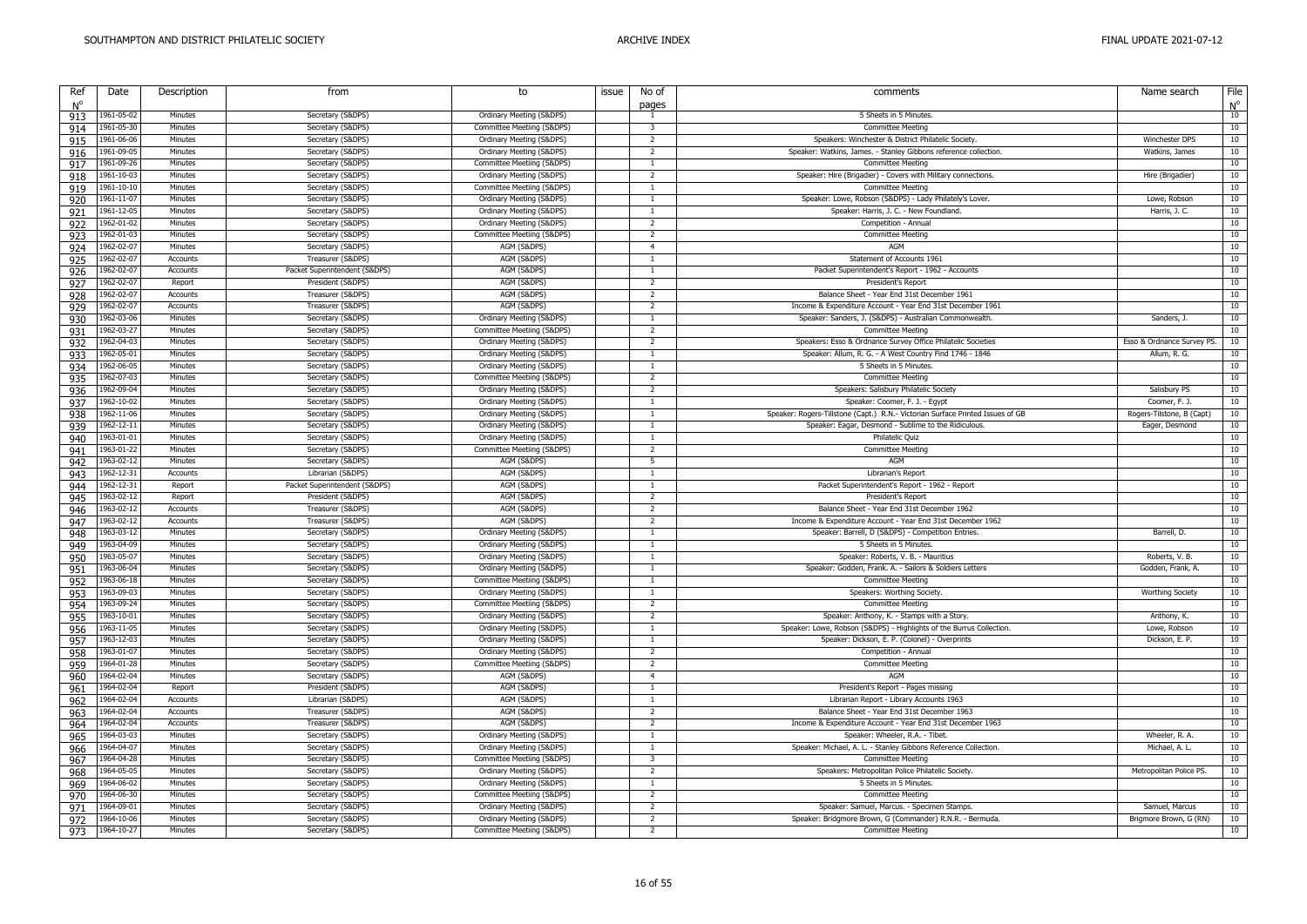| Ref<br>$N^{\circ}$ | Date       | Description | from                          | to                         | issue | No of<br>pages | comments                                                            | Name search         | File<br>$N^{\circ}$ |
|--------------------|------------|-------------|-------------------------------|----------------------------|-------|----------------|---------------------------------------------------------------------|---------------------|---------------------|
| 974                | 1964-11-03 | Minutes     | Secretary (S&DPS)             | Ordinary Meeting (S&DPS)   |       | <sup>1</sup>   | Speaker: Huggins, Alan (Dr.) - Non-Adhesive postage stamps of GB    | Huggins, Alan (Dr)  | 10                  |
| 975                | 1964-12-01 | Minutes     | Secretary (S&DPS)             | Ordinary Meeting (S&DPS)   |       | $\overline{1}$ | Speaker: Toms A.- Sarawak & Brunei.                                 | Toms, A.            | 10                  |
| 976                | 1965-01-05 | Minutes     | Secretary (S&DPS)             | Ordinary Meeting (S&DPS)   |       | $\overline{1}$ | Competition - Annual                                                |                     | 10                  |
| 977                | 1965-02-02 | Minutes     | Secretary (S&DPS)             | AGM (S&DPS)                |       | $\overline{4}$ | AGM                                                                 |                     | 10                  |
|                    | 1965-02-02 | Report      | President (S&DPS)             | AGM (S&DPS)                |       | $\overline{1}$ | President's report                                                  |                     | 10                  |
| 978                | 1965-02-02 | Report      | Packet Superintendent (S&DPS) | AGM (S&DPS)                |       | $\overline{1}$ | Packet Superintendents Report - 1965 - Report                       |                     | 10                  |
| 979                |            |             |                               |                            |       | $\overline{1}$ |                                                                     |                     | 10                  |
| 980                | 1965-02-02 | Accounts    | Packet Superintendent (S&DPS) | AGM (S&DPS)                |       |                | Packet Superintendent's Report - 1965 - Accounts                    |                     |                     |
| 981                | 1964-02-02 | Report      | President (S&DPS)             | AGM (S&DPS)                |       |                | President's Report                                                  |                     | 10                  |
| 982                | 1965-02-02 | Report      | Packet Superintendent (S&DPS) | AGM (S&DPS)                |       | $\overline{1}$ | Packet Superintendents Report - 1966 - Report                       |                     | 10                  |
| 983                | 1965-02-02 | Accounts    | Librarian (S&DPS)             | AGM (S&DPS)                |       | $\overline{1}$ | Librarian Report - Library accounts 1964                            |                     | 10                  |
| 984                | 1965-02-02 | Accounts    | Treasurer (S&DPS)             | AGM (S&DPS)                |       | 2              | Balance Sheet - Year End 31st December 1964                         |                     | 10                  |
| 985                | 1965-02-02 | Accounts    | Treasurer (S&DPS)             | AGM (S&DPS)                |       | 2              | Income & Expenditure Account - Year End 31st December 1964          |                     | 10                  |
| 986                | 1965-03-02 | Minutes     | Secretary (S&DPS)             | Ordinary Meeting (S&DPS)   |       | $\overline{1}$ | Speaker: Lee, W.E. - Canadia                                        | Lee, $W.E.$         | 10                  |
| 987                | 1965-04-06 | Minutes     | Secretary (S&DPS)             | Ordinary Meeting (S&DPS)   |       | -1             | 5 Sheets in 5 Minutes.                                              |                     | 10                  |
| 988                | 1965-05-04 | Minutes     | Secretary (S&DPS)             | Ordinary Meeting (S&DPS)   |       |                | Speaker: Adams (S&DPS) - Varities of Commonwealth                   | Adams               | 10                  |
| 989                | 1965-05-11 | Minutes     | Secretary (S&DPS)             | Committee Meetiing (S&DPS) |       | $\overline{2}$ | <b>Committee Meeting</b>                                            |                     | 10                  |
| 990                | 1965-06-01 | Minutes     | Secretary (S&DPS)             | Ordinary Meeting (S&DPS)   |       | -1             | Speaker: Chapman, Kenneth. - Informal Philately - Up to Date.       | Chapman, Kenneth    | 10                  |
| 991                | 1965-06-29 | Minutes     | Secretary (S&DPS)             | Committee Meetiing (S&DPS) |       | $\overline{2}$ | <b>Committee Meeting</b>                                            |                     | 10                  |
| 992                | 1965-09-07 | Minutes     | Secretary (S&DPS)             | Ordinary Meeting (S&DPS)   |       |                | Speakers: Society Visiting Team Will Entertain. (SDPS)              |                     | 10                  |
|                    | 1965-10-05 | Minutes     | Secretary (S&DPS)             | Ordinary Meeting (S&DPS)   |       | $\overline{1}$ | Speaker: Agabeg - New Zealand.                                      | Agabeg              | 10                  |
| 993                | 1965-11-02 | Minutes     | Secretary (S&DPS)             | Ordinary Meeting (S&DPS)   |       | $\overline{1}$ | Speaker: Eagar, Desmond - Cinderella Issues.                        | Eager, Desmond      | 10                  |
| 994                |            |             |                               |                            |       |                |                                                                     |                     |                     |
| 995                | 1965-12-07 | Minutes     | Secretary (S&DPS)             | Ordinary Meeting (S&DPS)   |       | $\overline{1}$ | Speaker: Pratt, C. W. E. - Siam & Thiland.                          | Pratt, C. W. E.     | 10                  |
| 996                | 1966-01-04 | Minutes     | Secretary (S&DPS)             | Ordinary Meeting (S&DPS)   |       | $\overline{2}$ | Competition - Annual                                                |                     | 10                  |
| 997                | 1966-02-01 | Minutes     | Secretary (S&DPS)             | AGM (S&DPS)                |       | 5              | AGM                                                                 |                     | 10                  |
| 998                | 1966-02-01 | Accounts    | Librarian (S&DPS)             | AGM (S&DPS)                |       | -1             | Librarian Report - Library accounts 1965                            |                     | 10                  |
| 999                | 1966-02-01 | Accounts    | Treasurer (S&DPS)             | AGM (S&DPS)                |       | $\overline{2}$ | Balance Sheet - Year End 31st December 1965                         |                     | 10                  |
| 1000               | 1966-02-01 | Accounts    | Treasurer (S&DPS)             | AGM (S&DPS)                |       | $\overline{2}$ | Income & Expenditure Account - Year End 31st December 1965          |                     | 10                  |
| 1001               | 1966-03-01 | Minutes     | Secretary (S&DPS)             | Ordinary Meeting (S&DPS)   |       | $\overline{1}$ | Speaker: Lee, R. A. G. - George V Issues of GB.                     | Lee, R. A.          | 10                  |
| 1002               | 1966-04-05 | Minutes     | Secretary (S&DPS)             | Ordinary Meeting (S&DPS)   |       | $\overline{1}$ | Speaker: Murray, A. (Colonel) (S&DPS) - Going for a Song.           | Murray, A (Colonel) | 10                  |
| 1003               | 1966-04-28 | Minutes     | Secretary (S&DPS)             | Committee Meetiing (S&DPS) |       | $\overline{2}$ | <b>Committee Meeting</b>                                            |                     | 10                  |
| 1004               | 1966-05-03 | Minutes     | Secretary (S&DPS)             | Ordinary Meeting (S&DPS)   |       | $\overline{1}$ | Speaker: Lowe, Robson (S&DPS) - American Private Mail               | Lowe, Robson        | 10                  |
| 1005               | 1966-06-07 | Minutes     | Secretary (S&DPS)             | Ordinary Meeting (S&DPS)   |       | $\overline{1}$ | 5 Sheets in 5 Minutes.                                              |                     | 10                  |
| 1006               | 1966-09-06 | Minutes     | Secretary (S&DPS)             | Ordinary Meeting (S&DPS)   |       | $\overline{1}$ | Speaker: Austin, R. H. - Bahamas.                                   | Austin, R. H.       | 10                  |
| 1007               | 1966-09-28 | Minutes     | Secretary (S&DPS)             | Committee Meetiing (S&DPS) |       | $\overline{2}$ | <b>Committee Meeting</b>                                            |                     | 10                  |
|                    | 1966-10-04 | Minutes     | Secretary (S&DPS)             | Ordinary Meeting (S&DPS)   |       | $\overline{2}$ | Speaker: Havers (Dr.) (S&DPS) - Minaiture Sheets.                   | Havers (Dr.)        | 10                  |
| 1008<br>1009       | 1966-11-01 | Minutes     | Secretary (S&DPS)             | Ordinary Meeting (S&DPS)   |       | -1             | Speaker: Willcocks, R. W. - Unusual Great Britain.                  | Willcocks, R. W.    | 10                  |
|                    | 1966-12-06 | Minutes     | Secretary (S&DPS)             | Ordinary Meeting (S&DPS)   |       | $\overline{1}$ | Speaker: Emery, R. - Australian Commonwealth                        | Emery, R            | 10                  |
| 1010               | 1967-01-03 | Minutes     | Secretary (S&DPS)             | Ordinary Meeting (S&DPS)   |       | $\overline{2}$ | Competition - Annual                                                |                     | 10                  |
| 1011               |            |             |                               |                            |       |                |                                                                     |                     |                     |
| 1012               | 1967-02-07 | Minutes     | Secretary (S&DPS)             | AGM (S&DPS)                |       | -5             | AGM                                                                 |                     | 10                  |
| 1013               | 1967-02-07 | Report      | President (S&DPS)             | AGM (S&DPS)                |       | $\overline{1}$ | President's report                                                  |                     | 10                  |
| 1014               | 1967-02-08 | Report      | Packet Superintendent (S&DPS) | AGM (S&DPS)                |       | $\overline{1}$ | Packet Superintendent's Report - 1967 - Report                      |                     | 10                  |
| 1015               | 1967-02-07 | Accounts    | Packet Superintendent (S&DPS) | AGM (S&DPS)                |       | $\overline{1}$ | Packet Superintendent's Report - 1967 - Accounts                    |                     | 10                  |
| 1016               | 1967-02-07 | Accounts    | Librarian (S&DPS)             | AGM (S&DPS)                |       | $\overline{1}$ | Librarian Report - Library accounts 1966                            |                     | 10                  |
| 1017               | 1967-02-07 | Accounts    | Treasurer (S&DPS)             | AGM (S&DPS)                |       | $\overline{z}$ | Balance Sheet - Year End 31st December 1966                         |                     | 10                  |
| 1018               | 1967-02-07 | Accounts    | Treasurer (S&DPS)             | AGM (S&DPS)                |       | $\overline{2}$ | Income & Expenditure Account - Year End 31st December 1966          |                     | 10                  |
| 1019               | 1967-02-28 | Minutes     | Secretary (S&DPS)             | Committee Meetiing (S&DPS) |       | $\overline{2}$ | <b>Committee Meeting</b>                                            |                     | 10                  |
| 1020               | 1967-03-07 | Minutes     | Secretary (S&DPS)             | Ordinary Meeting (S&DPS)   |       | $\overline{1}$ | Speaker: Trory, Ernest - Olympic Games.                             | Trory, Ernest       | 10                  |
| 1021               | 1967-04-04 | Minutes     | Secretary (S&DPS)             | Ordinary Meeting (S&DPS)   |       | $\overline{1}$ | Speaker: Harmer, Cyril - New Foundland.                             | Harmer, Cyril       | 10                  |
| 1022               | 1967-05-02 | Minutes     | Secretary (S&DPS)             | Ordinary Meeting (S&DPS)   |       | $\overline{1}$ | Speaker: Hunt, Bryan. (SDPS) - German & southampton Postal History. | Hunt, Bryan         | 10                  |
| 1023               | 1967-06-06 | Minutes     | Secretary (S&DPS)             | Ordinary Meeting (S&DPS)   |       | 2              | 5 Sheets in 5 Minutes.                                              |                     | 10                  |
| 1024               | 1967-08-08 | Minutes     | Secretary (S&DPS)             | Committee Meetiing (S&DPS) |       | $\overline{z}$ | <b>Committee Meeting</b>                                            |                     | 10                  |
| 1025               | 1967-09-04 | Minutes     | Secretary (S&DPS)             | Ordinary Meeting (S&DPS)   |       | $\overline{2}$ | Speaker: Goodman (Major) (S&DPS) - All sorts of Things.             | Goodman (Major)     | 10                  |
| 1026               | 1967-10-03 | Minutes     | Secretary (S&DPS)             | Ordinary Meeting (S&DPS)   |       | $\overline{1}$ | Speaker: Alcock, Ronald, C. - Great Britain Varieties               | Alcock, Ronald, C.  | 10                  |
| 1027               | 1967-10-10 | Minutes     | Secretary (S&DPS)             | Committee Meetiing (S&DPS) |       | $\overline{2}$ | <b>Committee Meeting</b>                                            |                     | 10                  |
| 1028               | 1967-11-07 | Minutes     | Secretary (S&DPS)             | Ordinary Meeting (S&DPS)   |       | $\overline{1}$ | Speaker: Eager, Deamond - Enjoying your Stamps                      | Eager, Desmond      | 10                  |
|                    | 1967-12-05 | Minutes     | Secretary (S&DPS)             | Ordinary Meeting (S&DPS)   |       | $\overline{1}$ | Speaker: Adams, Geoffrey (S&DPS) - Jaipur.                          | Adams, Geoffrey     | 10                  |
| 1029               | 1967-01-02 | Minutes     | Secretary (S&DPS)             | Ordinary Meeting (S&DPS)   |       | $\overline{2}$ | Competition - Annual                                                |                     | 10                  |
| 1030               |            |             |                               |                            |       |                |                                                                     |                     |                     |
| 1031               | 1968-02-06 | Minutes     | Secretary (S&DPS)             | AGM (S&DPS)                |       | -6             | AGM                                                                 |                     | 10                  |
| 1032               | 1968-02-06 | Programme   | Secretary (S&DPS)             | AGM (S&DPS)                |       | 2              | Programme - 1967                                                    |                     | 10                  |
| 1033               | 1968-02-06 | Accounts    | Librarian (S&DPS)             | AGM (S&DPS)                |       | $\overline{1}$ | Librarian Report - Library accounts 1967                            |                     | 10                  |
| 1034               | 1968-02-06 | Report      | Packet Superintendent (S&DPS) | AGM (S&DPS)                |       | $\overline{1}$ | Packet Superintendent's Report - 1968 - Report                      |                     | 10                  |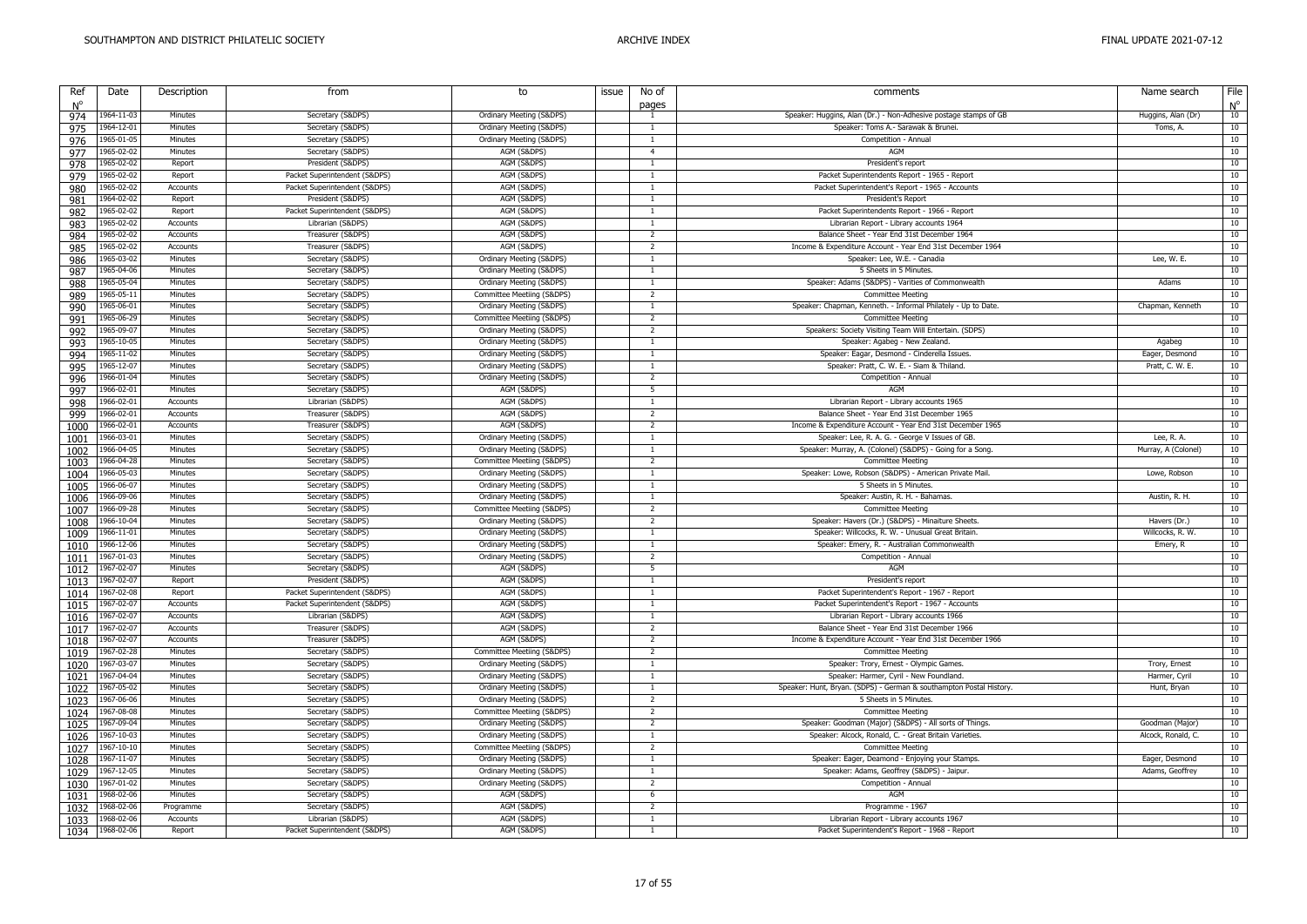| Ref  | Date       | Description | from                          | to                         | issue | No of                    | comments                                                               | Name search              | File        |
|------|------------|-------------|-------------------------------|----------------------------|-------|--------------------------|------------------------------------------------------------------------|--------------------------|-------------|
|      |            |             |                               |                            |       | pages                    |                                                                        |                          | $N^{\circ}$ |
| 1035 | 1968-02-06 | Report      | President (S&DPS)             | AGM (S&DPS)                |       | -1                       | President's Report                                                     |                          | 10          |
| 1036 | 1968-02-06 | Accounts    | Treasurer (S&DPS)             | AGM (S&DPS)                |       | $\overline{z}$           | Balance Sheet - Year End 31st December 1967                            |                          | 10          |
| 1037 | 1968-02-06 | Accounts    | Treasurer (S&DPS)             | AGM (S&DPS)                |       | $\overline{2}$           | Income & Expenditure Account - Year End 31st December 1967             |                          | 10          |
| 1038 | 1968-02-27 | Minutes     | Secretary (S&DPS)             | Committee Meetiing (S&DPS) |       | 2                        | <b>Committee Meeting</b>                                               |                          | 10          |
| 1039 | 1968-03-05 | Minutes     | Secretary (S&DPS)             | Ordinary Meeting (S&DPS)   |       | $\overline{2}$           | Speaker: Devonshire (Mr) - Overprints & Postmarks.                     | Devonshire (Mr)          | 10          |
| 1040 | 1968-04-02 | Minutes     | Secretary (S&DPS)             | Ordinary Meeting (S&DPS)   |       | $\overline{1}$           | Speakers: Malta Study Group.                                           | Malta Study Group        | 10          |
| 1041 | 1968-05-07 | Minutes     | Secretary (S&DPS)             | Ordinary Meeting (S&DPS)   |       | $\overline{1}$           | Speaker: Lowe, Robson (S&DPS) - Everything R.L.                        | Lowe, Robson             | 10          |
| 1042 | 1968-06-04 | Minutes     | Secretary (S&DPS)             | Ordinary Meeting (S&DPS)   |       | $\overline{2}$           | 5 Sheets in 5 Minutes                                                  |                          | 10          |
| 1043 | 1968-06-19 | Minutes     | Secretary (S&DPS)             | Committee Meetiing (S&DPS) |       | $\overline{2}$           | <b>Committee Meeting</b>                                               |                          | 10          |
| 1044 | 1968-08-27 | Minutes     | Secretary (S&DPS)             | Committee Meetiing (S&DPS) |       | $\overline{\mathbf{3}}$  | Committee Meeting                                                      |                          | 10          |
| 1045 | 1968-09-03 | Minutes     | Secretary (S&DPS)             | Ordinary Meeting (S&DPS)   |       | $\overline{2}$           | Speakers: Ordnance Survey Philatelic Society - 2 Films.                | Ordnance Survey PS       | 10          |
| 1046 | 1968-10-01 | Minutes     | Secretary (S&DPS)             | Ordinary Meeting (S&DPS)   |       | 1                        | Speakers: Preece, Hanks & Dr. Havers (S&DPS) Early & Modern GB.        | Havers (Dr.)             | 10          |
|      | 1968-11-05 | Minutes     | Secretary (S&DPS)             | Ordinary Meeting (S&DPS)   |       | $\overline{\phantom{a}}$ | Speaker: Manning - Antigua.                                            | Manning.                 | 10          |
| 1047 | 1968-11-26 | Minutes     | Secretary (S&DPS)             | Committee Meetiing (S&DPS) |       | $\overline{2}$           | <b>Committee Meeting</b>                                               |                          | 10          |
| 1048 |            |             |                               |                            |       | $\overline{2}$           |                                                                        |                          |             |
| 1049 | 1968-12-03 | Minutes     | Secretary (S&DPS)             | Ordinary Meeting (S&DPS)   |       |                          | Speaker: Allum, Rowland. (S&DPS) - A Cache of Treasure.                | Alllum, Rowland          | 10          |
| 1050 | 1969-01-01 | Minutes     | Secretary (S&DPS)             | Ordinary Meeting (S&DPS)   |       | 2                        | Competition - Annual                                                   |                          | 10          |
| 1051 | 1969-02-04 | Minutes     | Secretary (S&DPS)             | AGM (S&DPS)                |       | - 5                      | AGM                                                                    |                          | 11          |
| 1052 | 1969-02-04 | Report      | Librarian (S&DPS)             | AGM (S&DPS)                |       | $\mathbf{1}$             | Librarian's Report                                                     |                          | 11          |
| 1053 | 1968-12-31 | Accounts    | Packet Superintendent (S&DPS) | AGM (S&DPS)                |       | $\mathbf{1}$             | Packet Superintendent year end 31st December 1968                      |                          | 11          |
| 1054 | 1969-02-04 | Report      | President (S&DPS)             | AGM (S&DPS)                |       | -1                       | President's Report                                                     |                          | 11          |
| 1055 | 1969-02-04 | Accounts    | Treasurer (S&DPS)             | AGM (S&DPS)                |       | $\overline{2}$           | Balance Sheet - Year End 31st December 1968                            |                          | 11          |
| 1056 | 1969-02-04 | Accounts    | Treasurer (S&DPS)             | AGM (S&DPS)                |       | $\overline{2}$           | Income & Expenditure Account - Year End 31st December 1968             |                          | 11          |
| 1057 | 1969-03-04 | Minutes     | Secretary (S&DPS)             | Ordinary Meeting (S&DPS)   |       | $\overline{2}$           | Speaker: Trory, Ernest - Greece                                        | Trory, Ernest            | 11          |
| 1058 | 1969-04-01 | Minutes     | Secretary (S&DPS)             | Ordinary Meeting (S&DPS)   |       | $\overline{2}$           | Speaker: Cheason, B. A. (S&DPS) - Hong Kong.                           | Cheason, B. A.           | 11          |
| 1059 | 1969-05-06 | Minutes     | Secretary (S&DPS)             | Ordinary Meeting (S&DPS)   |       | $\overline{1}$           | Speaker: Baresch, Leo. - Holland, Spain, Austria & Chile.              | Baresch, Leo             | 11          |
|      | 1969-06-03 | Minutes     | Secretary (S&DPS)             | Ordinary Meeting (S&DPS)   |       | $\overline{1}$           | Speaker: Sanders, Colin - My first 7 years as a Stamp Dealer           | Sanders, Colin           | 11          |
| 1060 | 1969-08-12 | Minutes     | Secretary (S&DPS)             | Committee Meetiing (S&DPS) |       | $\overline{2}$           | <b>Committee Meeting</b>                                               |                          | 11          |
| 1061 |            |             |                               |                            |       |                          |                                                                        |                          |             |
| 1062 | 1969-09-02 | Minutes     | Secretary (S&DPS)             | Ordinary Meeting (S&DPS)   |       | <sup>1</sup>             | Speaker: Shelley, Ronald. G. - The Spanish Civil War 1936-1939.        | Shelley, Ronald, G.      | 11          |
| 1063 | 1969-10-07 | Minutes     | Secretary (S&DPS)             | Ordinary Meeting (S&DPS)   |       | $\overline{1}$           | Speaker: Viner, G. A. (Brigadier) O.B.E. - GB.                         | Viner, G. A. (Brigadier) | 11          |
| 1064 | 1969-11-04 | Minutes     | Secretary (S&DPS)             | Ordinary Meeting (S&DPS)   |       | 2                        | Speaker: Davis, Gerald - 19th C to the modern issues of King George VI | Davis, Gerald            | 11          |
| 1065 | 1969-11-11 | Minutes     | Secretary (S&DPS)             | Committee Meetiing (S&DPS) |       | 2                        | <b>Committee Meeting</b>                                               |                          | 11          |
| 1066 | 1969-12-02 | Minutes     | Secretary (S&DPS)             | Ordinary Meeting (S&DPS)   |       | 2                        | Speaker: Anstee, Gordon - Australian Occupation of New Guinea 1914     | Anstee, Gordon           | 11          |
| 1067 | 1970-01-06 | Minutes     | Secretary (S&DPS)             | Ordinary Meeting (S&DPS)   |       | $\overline{2}$           | Competition - Annual                                                   |                          | 11          |
| 1068 | 1970-01-27 | Minutes     | Secretary (S&DPS)             | Committee Meetiing (S&DPS) |       | 2                        | <b>Committee Meeting</b>                                               |                          | 11          |
| 1069 | 1970-02-03 | Minutes     | Secretary (S&DPS)             | AGM (S&DPS)                |       | $\overline{4}$           | AGM                                                                    |                          | 11          |
| 1070 | 1969-04-01 | Report      | President (S&DPS)             | AGM (S&DPS)                |       | -1                       | President's Report                                                     |                          | 11          |
| 1071 | 1969-04-01 | Report      | Librarian (S&DPS)             | AGM (S&DPS)                |       | $\overline{1}$           | Librarian's Report                                                     |                          | 11          |
| 1072 | 1969-12-31 | Accounts    | Treasurer (S&DPS)             | AGM (S&DPS)                |       | $\mathbf{1}$             | Balance 'B' Account - Year End 31st December 1969                      |                          | 11          |
| 1073 | 1970-02-03 | Accounts    | Treasurer (S&DPS)             | AGM (S&DPS)                |       | 2                        | Balance Sheet - Year End 31st December 1969                            |                          | 11          |
| 1074 | 1970-02-03 | Accounts    | Treasurer (S&DPS)             | AGM (S&DPS)                |       | $\overline{2}$           | Income & Expenditure Account - Year End 31st December 1969             |                          | 11          |
| 1075 | 1970-03-03 | Minutes     | Secretary (S&DPS)             | Ordinary Meeting (S&DPS)   |       | $\overline{1}$           | Speaker: Dixon (Colonel) - Various Countries.                          | Dixon (Colonel)          | 11          |
|      | 1970-04-07 | Minutes     | Secretary (S&DPS)             | Ordinary Meeting (S&DPS)   |       | $\overline{1}$           | Speaker: Ewbank, Ralph. - USA                                          | Ewbank, Ralph            | 11          |
| 1076 | 1970-05-05 | Minutes     |                               | Ordinary Meeting (S&DPS)   |       | $\overline{1}$           | Speaker: Bosworth, Alan - Lantern Slides of Gill Canada Collection     | Bosworth, Alan           | 11          |
| 1077 |            |             | Secretary (S&DPS)             |                            |       |                          |                                                                        |                          |             |
| 1078 | 1970-06-02 | Minutes     | Secretary (S&DPS)             | Ordinary Meeting (S&DPS)   |       | $\overline{1}$           | Speakers: Portsmouth & District Phiilatelic Society                    | Portsmouth DPS           | 11          |
| 1079 | 1970-09-01 | Minutes     | Secretary (S&DPS)             | Ordinary Meeting (S&DPS)   |       | 2                        | Speaker: Howard-White, F. B. - Tonga.                                  | Howard-White, F. B.      | 11          |
| 1080 | 1970-10-06 | Minutes     | Secretary (S&DPS)             | Ordinary Meeting (S&DPS)   |       | $\overline{1}$           | Speaker: Anstee, Gordon - Wings over the Orient.                       | Anstee, Gordon           | 11          |
| 1081 | 1970-11-03 | Minutes     | Secretary (S&DPS)             | Ordinary Meeting (S&DPS)   |       | $\overline{1}$           | Speaker: Micklam (Mr) - The Indian Empire before Partition.            | Micklam (Mr)             | 11          |
| 1082 | 1970-11-10 | Minutes     | Secretary (S&DPS)             | Committee Meetiing (S&DPS) |       | $\overline{2}$           | <b>Committee Meeting</b>                                               |                          | 11          |
| 1083 | 1970-12-01 | Minutes     | Secretary (S&DPS)             | Ordinary Meeting (S&DPS)   |       | 2                        | G.P.O. Films x 2 - Picture to Post.                                    |                          | 11          |
| 1084 | 1971-01-05 | Minutes     | Secretary (S&DPS)             | Committee Meetiing (S&DPS) |       | $\overline{2}$           | <b>Committee Meeting</b>                                               |                          | 11          |
| 1085 | 1971-01-26 | Minutes     | Secretary (S&DPS)             | Committee Meetiing (S&DPS) |       | 2                        | <b>Committee Meeting</b>                                               |                          | 11          |
| 1086 | 1971-02-02 | Minutes     | Secretary (S&DPS)             | AGM (S&DPS)                |       | -5                       | AGM                                                                    |                          | 11          |
| 1087 | 1971-02-02 | List        |                               | AGM (S&DPS)                |       | $\overline{1}$           | <b>Committee Meeting</b>                                               |                          | 11          |
| 1088 | 1971-02-02 | Accounts    | Treasurer (S&DPS)             | AGM (S&DPS)                |       | $\overline{1}$           | Balance 'B' Account - Year end 31st December 1970                      |                          | 11          |
| 1089 | 1971-02-02 | Report      | Librarian (S&DPS)             | AGM (S&DPS)                |       | -1                       | <b>Librarian Accounts</b>                                              |                          | 11          |
|      | 1971-02-02 | Accounts    | Treasurer (S&DPS)             | AGM (S&DPS)                |       | 2                        | Balance Sheet - Year End 31st December 1970                            |                          | 11          |
| 1090 | 1971-02-02 | Accounts    | Treasurer (S&DPS)             | AGM (S&DPS)                |       | 2                        | Income & Expenditure Account - Year End 31st December 1970             |                          | 11          |
| 1091 |            |             |                               |                            |       |                          |                                                                        |                          |             |
| 1092 | 1971-03-02 | Minutes     | Secretary (S&DPS)             | Ordinary Meeting (S&DPS)   |       | $\overline{2}$           | Series of Travel Films                                                 |                          | 11          |
| 1093 | 1971-04-06 | Minutes     | Secretary (S&DPS)             | Ordinary Meeting (S&DPS)   |       | 2                        | Speaker: Robertson, Alan - Maritime Mail.                              | Robertson, Alan          | 11          |
| 1094 | 1971-05-04 | Minutes     | Secretary (S&DPS)             | Ordinary Meeting (S&DPS)   |       | $\overline{1}$           | Speaker: Jeffery, Vyvyan. - Postal History of Bournemouth & Dorset     | Jeffery, Vyvyan          | 11          |
| 1095 | 1971-06-01 | Minutes     | Secretary (S&DPS)             | Ordinary Meeting (S&DPS)   |       | $\overline{1}$           | Speaker: Anstee, Janet. - The Development of Art in Philately          | Anstee, Janet            | 11          |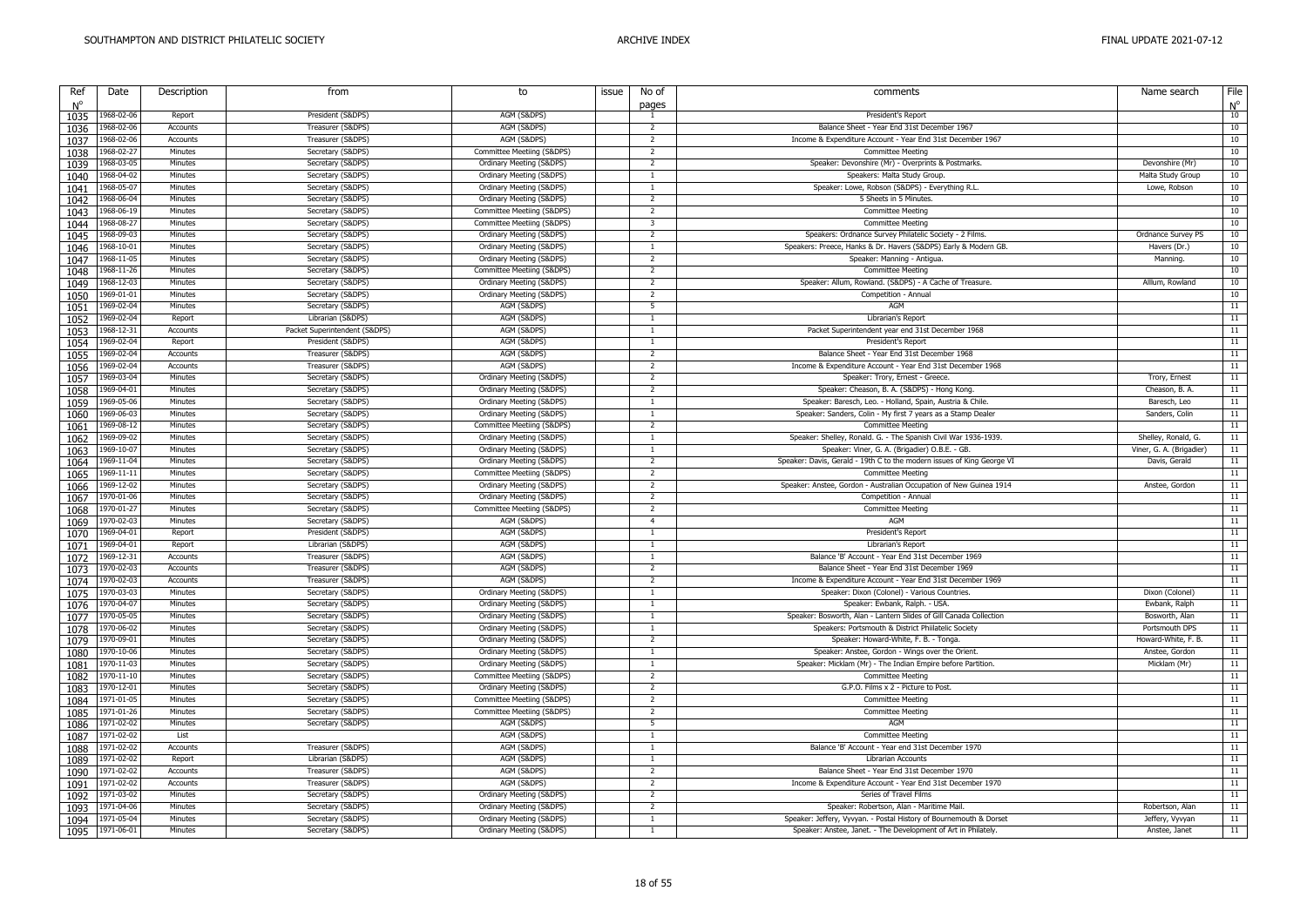| Ref<br>$N^{\circ}$ | Date       | Description | from                                   | to                                                     | issue | No of<br>pages                   | comments                                                                                                | Name search                                             | File<br>$N^{\circ}$ |
|--------------------|------------|-------------|----------------------------------------|--------------------------------------------------------|-------|----------------------------------|---------------------------------------------------------------------------------------------------------|---------------------------------------------------------|---------------------|
| 1096               | 1971-08-26 | Minutes     | Secretary (S&DPS)                      | Committee Meetiing (S&DPS)                             |       | $\overline{4}$                   | <b>Committee Meeting</b>                                                                                |                                                         | 11                  |
| 1097               | 1971-09-07 | Minutes     | Secretary (S&DPS)                      | Ordinary Meeting (S&DPS)                               |       | $\overline{1}$                   | Speaker: Howard-White, F. B. - New Caladonia.                                                           | Howard-White, F. B.                                     | 11                  |
| 1098               | 1971-10-05 | Minutes     | Secretary (S&DPS)                      | Ordinary Meeting (S&DPS)                               |       | 2                                | Speaker: Criddle, Harold. (Major). - Transvaal from 1869.                                               | Criddle, Harold (Major)                                 | 11                  |
| 1099               | 1971-11-02 | Minutes     | Secretary (S&DPS)                      | Ordinary Meeting (S&DPS)                               |       | 1                                | Speaker: Adams, Geoffrey (S&DPS) - Early Chalon Heads & Queensland                                      | Adams, Geoffrey                                         | 11                  |
| 1100               | 1971-12-07 | Minutes     | Secretary (S&DPS)                      | Ordinary Meeting (S&DPS)                               |       | 2                                | Speaker: Hunt, Bryan (SDPS) - Slide Display Southampton                                                 | Hunt, Bryan                                             | 11                  |
| 1101               | 1971-12-14 | Minutes     | Secretary (S&DPS)                      | Committee Meetiing (S&DPS)                             |       | $\overline{3}$                   | <b>Committee Meeting</b>                                                                                |                                                         | 11                  |
| 1102               | 1972-01-04 | Minutes     | Secretary (S&DPS)                      | Ordinary Meeting (S&DPS)                               |       | $\overline{2}$                   | Competition - Annual                                                                                    |                                                         | 11                  |
| 1103               | 1972-01-05 | Minutes     | Secretary (S&DPS)                      | Committee Meetiing (S&DPS)                             |       | 2                                | <b>Committee Meeting</b>                                                                                |                                                         | 11                  |
| 1104               | 1972-02-01 | Minutes     | Secretary (S&DPS)                      | Ordinary Meeting (S&DPS)                               |       | 2                                | Speaker: Jewell, Charles: Slide Display of Spainlent                                                    | Jewell, Charles                                         | 11                  |
| 1105               | 1972-03-01 | Minutes     | Secretary (S&DPS)                      | Committee Meetiing (S&DPS)                             |       | -2                               | <b>Committee Meeting</b>                                                                                |                                                         | 11                  |
| 1106               | 1972-03-07 | Minutes     | Secretary (S&DPS)                      | AGM (S&DPS)                                            |       | $\overline{7}$                   | AGM                                                                                                     |                                                         | 11                  |
| 1107               | 1972-03-07 | Accounts    | Treasurer (S&DPS)                      | AGM (S&DPS)                                            |       | $\overline{2}$                   | Treasurer's Report                                                                                      |                                                         | 11                  |
| 1108               | 1972-03-07 | Report      | Auction Manager (S&DPS)                | AGM (S&DPS)                                            |       | -1                               | <b>Auction Manager</b>                                                                                  |                                                         | 11                  |
| 1109               | 1972-03-07 | Report      | Librarian (S&DPS)                      | AGM (S&DPS)                                            |       | $\overline{1}$                   | Librarian's Report                                                                                      |                                                         | 11                  |
|                    | 1972-03-07 | Report      | President (S&DPS)                      | AGM (S&DPS)                                            |       | $\overline{1}$                   | President's Report                                                                                      |                                                         | 11                  |
| 1110               | 1971-12-31 | Accounts    | Treasurer (S&DPS)                      | AGM (S&DPS)                                            |       | $\overline{1}$                   | Balance 'B' Account - Year end 31st December 1971                                                       |                                                         | 11                  |
| 1111               | 1972-04-04 | Minutes     | Secretary (S&DPS)                      | Ordinary Meeting (S&DPS)                               |       | $\overline{1}$                   | Speaker: Bennett, Peter. - Varities on GB Stamps 1840 -1936                                             | Bennett, Peter                                          | 11                  |
| 1112               |            |             |                                        |                                                        |       | 1                                |                                                                                                         |                                                         | 11                  |
| 1113               | 1972-05-02 | Minutes     | Secretary (S&DPS)                      | Ordinary Meeting (S&DPS)                               |       |                                  | Speakers: John Stockley (S&DPS), Hubert Groves (S&DPS) & Ron Mockford (S&DPS).                          | Stockley, John. Groves,<br><u>Hubert. Mockford, Ron</u> |                     |
| 1114               | 1972-06-06 | Minutes     | Secretary (S&DPS)                      | Ordinary Meeting (S&DPS)                               |       | $\overline{1}$                   | Speaker: Lubran, J. (Dr.) - The Centenary of the Penny Black.                                           | Lubran, J. (Dr)                                         | 11                  |
| 1115               | 1972-09-05 | Minutes     | Secretary (S&DPS)                      | Ordinary Meeting (S&DPS)                               |       | $\overline{2}$                   | Films of Papua New Guinea x3                                                                            |                                                         | 11                  |
| 1116               | 1972-09-28 | Minutes     | Secretary (S&DPS)                      | Committee Meetiing (S&DPS)                             |       | $\overline{2}$                   | <b>Committee Meeting</b>                                                                                |                                                         | 11                  |
| 1117               | 1972-10-03 | Minutes     | Secretary (S&DPS)                      | Ordinary Meeting (S&DPS)                               |       | $\overline{2}$                   | Speaker: Alcock, Ronald, C. - Great Britain.                                                            | Alcock, Ronald, C.                                      | 11                  |
| 1118               | 1972-11-07 | Minutes     | Secretary (S&DPS)                      | Ordinary Meeting (S&DPS)                               |       | 2                                | Speaker: Dingwell, R. G. - A Laundry Srrvice for Stamps.                                                | Dingwell, R. G.                                         | 11                  |
| 1119               | 1972-12-05 | Minutes     | Secretary (S&DPS)                      | Ordinary Meeting (S&DPS)                               |       | $\overline{1}$                   | The Field Memorial Lecture.                                                                             |                                                         | 11                  |
| 1120               | 1973-01-02 | Minutes     | Secretary (S&DPS)                      | Ordinary Meeting (S&DPS)                               |       | $\overline{2}$                   | Competition - Annual                                                                                    |                                                         | 11                  |
| 1121               | 1973-02-06 | Minutes     | Secretary (S&DPS)                      | Ordinary Meeting (S&DPS)                               |       | $\overline{2}$                   | Speaker: Mockford, R. (S&DPS) - Slide show - Postal History stamps of India.                            | Mockford, R.                                            | 11                  |
| 1122               | 1973-02-13 | Minutes     | Secretary (S&DPS)                      | Committee Meetiing (S&DPS)                             |       | -3                               | <b>Committee Meeting</b>                                                                                |                                                         | 11                  |
| 1123               | 1973-03-06 | Minutes     | Secretary (S&DPS)                      | AGM (S&DPS)                                            |       | $\overline{4}$                   | AGM                                                                                                     |                                                         | 11                  |
| 1124               | 1973-04-03 | Minutes     | Secretary (S&DPS)                      | Ordinary Meeting (S&DPS)                               |       | 2                                | Speaker: Field, Francis. J. - Current Trends in Aerophilately.                                          | Field, Francis, J.                                      | 11                  |
| 1125               | 1973-04-05 | Minutes     | Secretary (S&DPS)                      | Committee Meetiing (S&DPS)                             |       | $\overline{2}$                   | <b>Committee Meeting</b>                                                                                |                                                         | 11                  |
| 1126               | 1973-05-01 | Minutes     | Secretary (S&DPS)                      | Ordinary Meeting (S&DPS)                               |       | -1                               | Speaker: SDPS Hon. Treasurer - A genuine Bank Lot.                                                      |                                                         | 11                  |
| 1127               | 1973-06-05 | Minutes     | Secretary (S&DPS)                      | Ordinary Meeting (S&DPS)                               |       | $\overline{1}$                   | Speaker: Boyd, David - Stamp Auctioneer                                                                 | Boyd, David                                             | 11                  |
| 1128               | 1973-08-28 | Minutes     | Secretary (S&DPS)                      | Committee Meetiing (S&DPS)                             |       | $\overline{2}$                   | <b>Committee Meeting</b>                                                                                |                                                         | 11                  |
| 1129               | 1973-09-04 | Minutes     | Secretary (S&DPS)                      | Ordinary Meeting (S&DPS)                               |       | 2                                | Speaker: Viner (Brigadier) - A Great Britain Magpies Nest.                                              | Viner, G. A. (Brigadier)                                | 11                  |
| 1130               | 1973-10-02 | Minutes     | Secretary (S&DPS)                      | Ordinary Meeting (S&DPS)                               |       | 1                                | Speaker: Carew, D. W. O. (S&DPS) - K.G. V Royal Cypher.                                                 | Carew, D. W. O.                                         | 11                  |
| 1131               | 1973-11-06 | Minutes     | Secretary (S&DPS)                      | Ordinary Meeting (S&DPS)                               |       | -1                               | Speaker: Barrell, H. D. - Miscellany.                                                                   | Barrell, H. D.                                          | 11                  |
| 1132               | 1973-11-29 | Minutes     | Secretary (S&DPS)                      | Committee Meetiing (S&DPS)                             |       | $\overline{z}$                   | <b>Committee Meeting</b>                                                                                |                                                         | 11                  |
| 1133               | 1973-12-04 | Minutes     | Secretary (S&DPS)                      | Ordinary Meeting (S&DPS)                               |       | 1                                | Speaker: Taylor-Smith, D. - An Introduction to Japanese Philately.                                      | Taylor-Smith, D.                                        | 11                  |
| 1134               | 1974-01-01 | Minutes     | Secretary (S&DPS)                      | Ordinary Meeting (S&DPS)                               |       | $\overline{2}$                   | Competition - Annual                                                                                    |                                                         | 11                  |
| 1135               | 1974-02-05 | Minutes     | Secretary (S&DPS)                      | Ordinary Meeting (S&DPS)                               |       | 1                                | Speaker: Bennett, Peter. - The Decievers Part 1.                                                        | Bennett, Peter                                          | 11                  |
| 1136               | 1974-02-12 | Minutes     | Secretary (S&DPS)                      | Committee Meetiing (S&DPS)                             |       | $\overline{1}$                   | <b>Committee Meeting</b>                                                                                |                                                         | 11                  |
|                    | 1974-03-05 | Minutes     | Secretary (S&DPS)                      | AGM (S&DPS)                                            |       | 2                                | AGM                                                                                                     |                                                         | 11                  |
| 1137<br>1138       | 1974-04-02 | Minutes     | Secretary (S&DPS)                      | Ordinary Meeting (S&DPS)                               |       | $\overline{1}$                   | Speaker: Green (Mrs) - Postal History of the SAAR.                                                      | Green (Mrs)                                             | 11                  |
|                    | 1974-05-07 | Minutes     |                                        |                                                        |       | -1                               |                                                                                                         | Phillips, C (Dr)                                        | 11                  |
| 1139               | 1974-05-30 | Minutes     | Secretary (S&DPS)<br>Secretary (S&DPS) | Ordinary Meeting (S&DPS)<br>Committee Meetiing (S&DPS) |       | 2                                | Speakers: Phillips, C. (Dr).(Canada) & Kiddle, F. (Morocco Agencies)<br><b>Committee Meeting</b>        |                                                         | 11                  |
| 1140               | 1974-06-04 | Minutes     |                                        | Ordinary Meeting (S&DPS)                               |       |                                  |                                                                                                         | Huston, W.                                              | 11                  |
| 1141               | 1974-09-03 | Minutes     | Secretary (S&DPS)                      | Ordinary Meeting (S&DPS)                               |       | -1<br>$\overline{1}$             | Speaker: Huston, W. - Flown Covers & Airmails of New Guinea.<br>Speaker: Rogers, H - Memories of Malta. |                                                         | 11                  |
| 1142               |            | Minutes     | Secretary (S&DPS)                      |                                                        |       | 1                                |                                                                                                         | Rogers, H.<br>Minns, John                               |                     |
| 1143               | 1974-10-01 |             | Secretary (S&DPS)                      | Ordinary Meeting (S&DPS)                               |       |                                  | Speaker: Minns, John. - Early issues of British East Africa                                             |                                                         | 11                  |
| 1144               | 1974-11-04 | Minutes     | Secretary (S&DPS)                      | Committee Meetiing (S&DPS)                             |       | $\overline{1}$<br>$\overline{1}$ | <b>Committee Meeting</b>                                                                                |                                                         | 11                  |
| 1145               | 1974-11-05 | Minutes     | Secretary (S&DPS)                      | Ordinary Meeting (S&DPS)                               |       |                                  | Speaker: Whyley, A. E. - George VI Commonwealth.                                                        | Whyley, A. E.                                           | 11                  |
| 1146               | 1974-12-03 | Minutes     | Secretary (S&DPS)                      | Ordinary Meeting (S&DPS)                               |       | $\overline{1}$                   | Speaker: Cheeson, Brian - Transatlantic Mail.                                                           | Cheeson, Brian                                          | 11                  |
| 1147               | 1975-01-07 | Minutes     | Secretary (S&DPS)                      | Ordinary Meeting (S&DPS)                               |       | -1                               | Competition - Annual                                                                                    |                                                         | 11                  |
| 1148               | 1975-02-04 | Minutes     | Secretary (S&DPS)                      | Ordinary Meeting (S&DPS)                               |       | <sup>1</sup>                     | Speakers: - Chairman, Mr. Brown & Mr. Townsend (S&DPS).                                                 | Brown & Townsend                                        | 11                  |
| 1149               | 1975-03-03 | Minutes     | Secretary (S&DPS)                      | AGM (S&DPS)                                            |       | $\overline{1}$                   | G.P.O. Film - In Touch with the World.                                                                  |                                                         | 11                  |
| 1150               | 1975-04-01 | Minutes     | Secretary (S&DPS)                      | Ordinary Meeting (S&DPS)                               |       | $\overline{1}$                   | Speaker: Kalewski - Poland.                                                                             | Kalewski                                                | 11                  |
| 1151               | 1975-05-06 | Minutes     | Secretary (S&DPS)                      | Ordinary Meeting (S&DPS)                               |       | $\mathbf{1}$                     | Speaker: Rich (Mr) - Stamps of Germany during the Nazi period.                                          | Rich (Mr)                                               | 11                  |
| 1152               | 1975-05-27 | Minutes     | Secretary (S&DPS)                      | Ordinary Meeting (S&DPS)                               |       | -1                               | No Speaker.                                                                                             |                                                         | 11                  |
| 1153               | 1975-06-03 | Minutes     | Secretary (S&DPS)                      | Ordinary Meeting (S&DPS)                               |       | -1                               | Speaker: Buckingham, K. - Nauru.                                                                        | Buckingham, K.                                          | 11                  |
| 1154               | 1975-07-01 | Minutes     | Secretary (S&DPS)                      | Ordinary Meeting (S&DPS)                               |       | $\overline{1}$                   | Speaker: Mockford, R. (S&DPS) - India.                                                                  | Mockford, R.                                            | 11                  |
| 1155               | 1975-07-29 | Minutes     | Secretary (S&DPS)                      | Committee Meetiing (S&DPS)                             |       | $\overline{1}$                   | <b>Committee Meeting</b>                                                                                |                                                         | 11                  |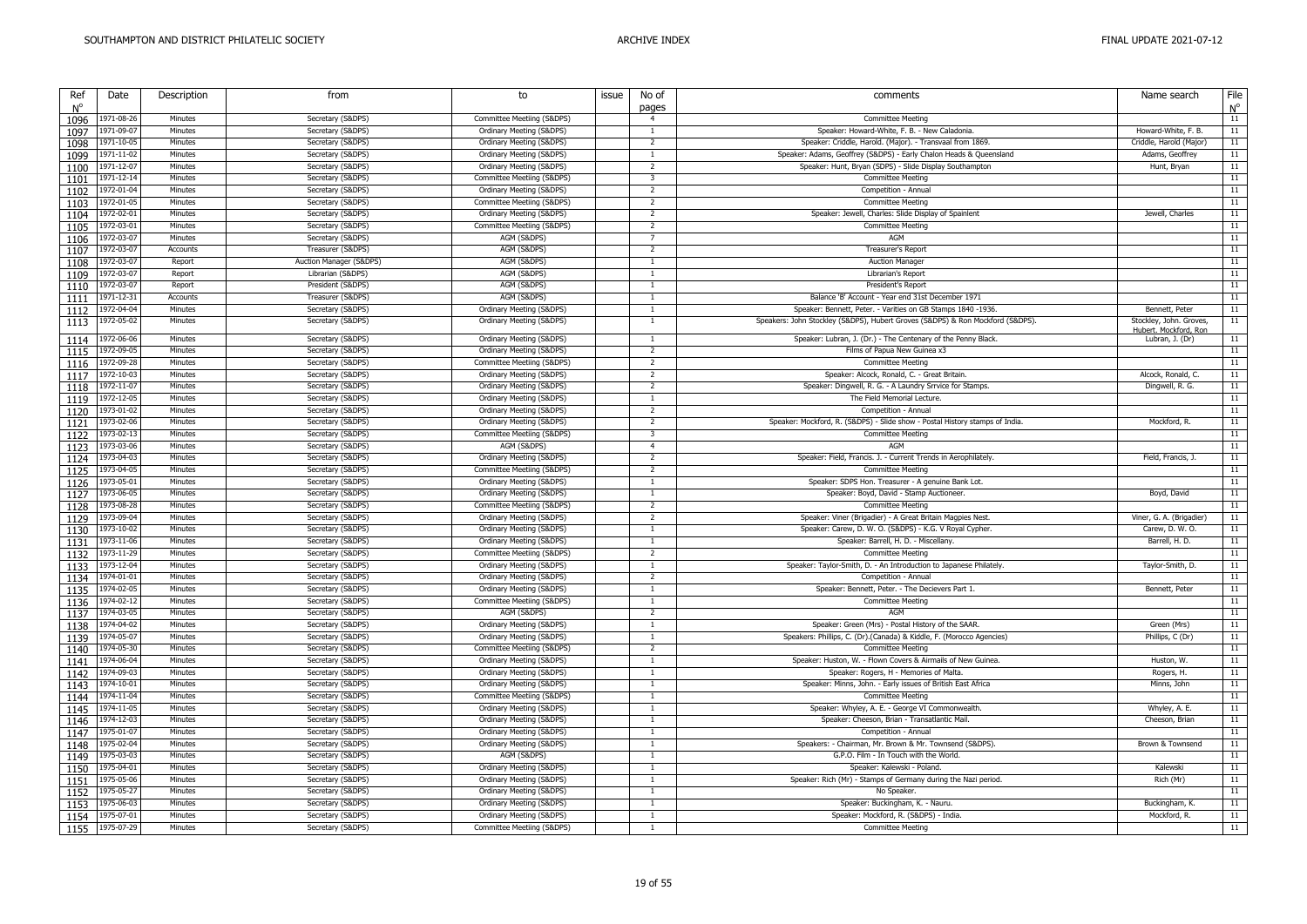| Ref<br>N° | Date       | Description | from                               | to                         | issue | No of<br>pages | comments                                                                               | Name search                                                 | File<br>$N^{\circ}$ |
|-----------|------------|-------------|------------------------------------|----------------------------|-------|----------------|----------------------------------------------------------------------------------------|-------------------------------------------------------------|---------------------|
| 1156      | 1975-08-26 | Minutes     | Secretary (S&DPS)                  | Committee Meetiing (S&DPS) |       | $\overline{1}$ | <b>Committee Meeting</b>                                                               |                                                             | 11                  |
|           | 1975-09-02 | Minutes     | Secretary (S&DPS)                  | Ordinary Meeting (S&DPS)   |       | $\overline{1}$ | Speaker: Brown, Raymond (S&DPS). - Banking & Stamps.                                   | Brown, Raymond                                              | 11                  |
| 1157      | 1975-10-07 | Minutes     | Secretary (S&DPS)                  | Ordinary Meeting (S&DPS)   |       | $\overline{1}$ | Speaker: Allum, Rowland. (S&DPS) - GB.                                                 | Alllum, Rowland                                             | 11                  |
| 1158      | 1975-11-04 | Minutes     | Secretary (S&DPS)                  | Ordinary Meeting (S&DPS)   |       | $\overline{1}$ | Speaker: Hilton (Major). - Zeppelins.                                                  | Hilton (Major)                                              | 11                  |
| 1159      | 1975-12-02 | Minutes     | Secretary (S&DPS)                  | Ordinary Meeting (S&DPS)   |       | $\overline{1}$ | Members Night x 3 Displays.                                                            |                                                             | 11                  |
| 1160      |            |             |                                    |                            |       |                |                                                                                        |                                                             |                     |
| 1161      | 1975-12-16 | Minutes     | Secretary (S&DPS)                  | Committee Meetiing (S&DPS) |       | $\overline{1}$ | <b>Committee Meeting</b>                                                               |                                                             | 11                  |
| 1162      | 1976-01-06 | Minutes     | Secretary (S&DPS)                  | Ordinary Meeting (S&DPS)   |       | $\overline{1}$ | Competition - Annual                                                                   |                                                             | 11                  |
| 1163      | 1976-02-03 | Minutes     | Secretary (S&DPS)                  | Ordinary Meeting (S&DPS)   |       | $\mathbf{1}$   | Speaker: Bennett, P. - GB.                                                             | Bennett, P.                                                 | 11                  |
| 1164      | 1976-02-26 | Minutes     | Secretary (S&DPS)                  | Committee Meetiing (S&DPS) |       | $\overline{1}$ | <b>Committee Meeting</b>                                                               |                                                             | 11                  |
| 1165      | 1976-04-06 | Minutes     | Secretary (S&DPS)                  | Ordinary Meeting (S&DPS)   |       | $\overline{1}$ | Speaker: Collins, P. - Thailand.                                                       | Collins, P.                                                 | 11                  |
| 1166      | 1976-04-13 | Minutes     | Secretary (S&DPS)                  | Committee Meetiing (S&DPS) |       | $\overline{1}$ | <b>Committee Meeting</b>                                                               |                                                             | 11                  |
| 1167      | 1976-05-04 | Minutes     | Secretary (S&DPS)                  | Ordinary Meeting (S&DPS)   |       | -1             | Speaker: Goodman, K. (Mrs) - Czecholsovakia                                            | Goodman, K (Mrs)                                            | 11                  |
| 1168      | 1976-06-01 | Minutes     | Secretary (S&DPS)                  | Ordinary Meeting (S&DPS)   |       | $\overline{1}$ | Speaker: Saunders, F. - George VI.                                                     | Saunders, F.                                                | 11                  |
| 1169      | 1976-07-06 | Minutes     | Secretary (S&DPS)                  | Ordinary Meeting (S&DPS)   |       | 1              | Speakers: Fareham Philatelic Society.                                                  | Fareham PS                                                  | 11                  |
| 1170      | 1976-07-13 | Minutes     | Secretary (S&DPS)                  | Committee Meetiing (S&DPS) |       | <sup>1</sup>   | <b>Committee Meeting</b>                                                               |                                                             | 11                  |
| 1171      | 1976-08-03 | Minutes     | Secretary (S&DPS)                  | Ordinary Meeting (S&DPS)   |       | $\overline{1}$ | 5 Sheets in 5 Minutes                                                                  |                                                             | 11                  |
| 1172      | 1976-08-10 | Minutes     | Secretary (S&DPS)                  | Committee Meetiing (S&DPS) |       | $\overline{1}$ | <b>Committee Meeting</b>                                                               |                                                             | 11                  |
|           | 1976-09-07 | Minutes     | Secretary (S&DPS)                  | Ordinary Meeting (S&DPS)   |       | $\mathbf{1}$   | Speaker: West (Mr) - An Editors Potpourri.                                             | West (Mr)                                                   | 11                  |
| 1173      | 1976-10-05 | Minutes     | Secretary (S&DPS)                  | Ordinary Meeting (S&DPS)   |       | $\overline{1}$ | Speaker: Burtoft - Gallipoli Campaign.                                                 | Burtoft                                                     | 11                  |
| 1174      |            |             |                                    |                            |       |                |                                                                                        |                                                             |                     |
| 1175      | 1976-11-02 | Minutes     | Secretary (S&DPS)                  | Ordinary Meeting (S&DPS)   |       | $\overline{1}$ | Speaker: McQueen, I. - The Collapse of the Ottoman Empire.                             | McQueen, Ian                                                | 11                  |
| 1176      | 1976-12-07 | Minutes     | Secretary (S&DPS)                  | Ordinary Meeting (S&DPS)   |       | $\overline{1}$ | Speakers: Painter (Mr & Mrs). - Australia                                              | Painter (Mr & Mrs)                                          | 11                  |
| 1177      | 1977-01-04 | Minutes     | Secretary (S&DPS)                  | Ordinary Meeting (S&DPS)   |       | $\overline{1}$ | Competition - Annual Society Quiz V Hayling Island PS                                  |                                                             | 11                  |
| 1178      | 1977-02-24 | Minutes     | Secretary (S&DPS)                  | Committee Meetiing (S&DPS) |       | -1             | <b>Committee Meeting</b>                                                               |                                                             | 11                  |
| 1179      | 1977-03-01 | Minutes     | Secretary (S&DPS)                  | AGM (S&DPS)                |       | $\overline{1}$ | <b>AGM</b>                                                                             |                                                             | 11                  |
| 1180      | 1977-04-05 | Minutes     | Secretary (S&DPS)                  | Ordinary Meeting (S&DPS)   |       | $\overline{1}$ | Speaker: Adams, Geoffrey (S&DPS) - France up to 1945.                                  | Adams, Geoffrey                                             | 11                  |
| 1181      | 1977-05-03 | Minutes     | Secretary (S&DPS)                  | Ordinary Meeting (S&DPS)   |       | $\overline{1}$ | Speaker: Good, E - Line Engraved issues                                                | Good, E.                                                    | 11                  |
| 1182      | 1977-06-06 | Minutes     | Secretary (S&DPS)                  | Ordinary Meeting (S&DPS)   |       | $\overline{1}$ | Speakers: Buckle (Mr & Mrs). (S&DPS)                                                   | Buckle (mr & Mrs)                                           | 11                  |
| 1183      | 1977-07-05 | Minutes     | Secretary (S&DPS)                  | Ordinary Meeting (S&DPS)   |       | 1              | Speaker: Bennett, Peter. - Amphilex film                                               | Bennett, Peter                                              | 11                  |
| 1184      | 1977-07-05 | Accounts    | Secretary (S&DPS)                  | Ordinary Meeting (S&DPS)   |       | <sup>1</sup>   | Projection of finances for remainder 1977                                              |                                                             | 11                  |
| 1185      | 1977-08-02 | Minutes     | Secretary (S&DPS)                  | Ordinary Meeting (S&DPS)   |       | $\overline{1}$ | 5 Sheets or 10p.                                                                       |                                                             | 11                  |
| 1186      | 1978-01-03 | Minutes     | Secretary (S&DPS)                  | Ordinary Meeting (S&DPS)   |       | $\overline{1}$ | Competition - Annual                                                                   |                                                             | 11                  |
|           | 1978-02-07 | Minutes     | Secretary (S&DPS)                  | Ordinary Meeting (S&DPS)   |       | -1             | Speakers: Warn, Ian. & Johnson, Robert.                                                | Warn, Ian & Johnson, Robert.                                | 11                  |
| 1187      | 1978-03-07 |             |                                    |                            |       | $\overline{1}$ | Speaker: Shotton, L. - Postal History of Tunisia.                                      |                                                             | 11                  |
| 1188      |            | Minutes     | Secretary (S&DPS)                  | Ordinary Meeting (S&DPS)   |       |                |                                                                                        | Shotton, L.                                                 |                     |
| 1189      | 1978-03-29 | Minutes     | Secretary (S&DPS)                  | Ordinary Meeting (S&DPS)   |       | $\overline{1}$ | No Speaker.                                                                            |                                                             | 12                  |
| 1190      | 1978-04-04 | Minutes     | Secretary (S&DPS)                  | AGM (S&DPS)                |       | 2              | AGM                                                                                    |                                                             | 12                  |
| 1191      | 1978-05-02 | Minutes     | Secretary (S&DPS)                  | Ordinary Meeting (S&DPS)   |       |                | Speaker: Sanderson, Dorothy (Dr.) - Canada.                                            | Sanderson, Dorothy (Dr)                                     | 12                  |
| 1192      | 1978-08-01 | Minutes     | Secretary (S&DPS)                  | Ordinary Meeting (S&DPS)   |       | $\overline{1}$ | 5 Sheets or 10p.                                                                       |                                                             | 12                  |
| 1193      | 1978-09-05 | Minutes     | Secretary (S&DPS)                  | Ordinary Meeting (S&DPS)   |       | $\overline{1}$ | Speaker: Holland (Mr) - The Royals.                                                    | Holland (Mr)                                                | 12                  |
| 1194      | 1978-09-12 | Minutes     | Secretary (S&DPS)                  | Committee Meetiing (S&DPS) |       | $\overline{1}$ | <b>Committee Meeting</b>                                                               |                                                             | 12                  |
| 1195      | 1978-11-07 | Minutes     | Secretary (S&DPS)                  | Ordinary Meeting (S&DPS)   |       | -1             | Speaker: Shelley, Ronald, G. - Spanish Civil War.                                      | Shelley, Ronald, G.                                         | 12                  |
| 1196      | 1978-12-05 | Minutes     | Secretary (S&DPS)                  | Ordinary Meeting (S&DPS)   |       | $\overline{1}$ | Speaker: Kiddle, Francis - Cinderella.                                                 | Kiddle, Francis                                             | 12                  |
| 1197      | 1979-01-02 | Minutes     | Secretary (S&DPS)                  | Ordinary Meeting (S&DPS)   |       | $\mathbf{1}$   | Competition - Annual                                                                   |                                                             | 12                  |
| 1198      | 1979-02-06 | Minutes     | Secretary (S&DPS)                  | Ordinary Meeting (S&DPS)   |       | <sup>1</sup>   | 5 Sheets or 10p.                                                                       |                                                             | 12                  |
| 1199      | 1979-03-06 | Minutes     | Secretary (S&DPS)                  | Ordinary Meeting (S&DPS)   |       | $\overline{1}$ | Speaker: Yalden (Mr) - Nigeria.                                                        | Yalden (Mr)                                                 | 12                  |
| 1200      | 1979-04-02 | Minutes     | Secretary (S&DPS)                  | Committee Meetiing (S&DPS) |       | $\overline{1}$ | <b>Committee Meeting</b>                                                               |                                                             | 12                  |
| 1201      | 1979-04-03 | Minutes     | Secretary (S&DPS)                  | AGM (S&DPS)                |       | $\overline{1}$ | AGM                                                                                    |                                                             | 12                  |
|           | 1978-12-31 | Accounts    | Brown, Raymond (Treasurer) (S&DPS) | Ordinary Meeting (S&DPS)   |       | $\overline{2}$ | Treasurer's Report - Year End 31st ecember 1978                                        |                                                             | 12                  |
| 1202      | 1979-04-03 | Accounts    | Treasurer (S&DPS)                  | Ordinary Meeting (S&DPS)   |       | $\overline{1}$ | Income & Expenditure Account - Year End 31st December 1978                             |                                                             | 12                  |
| 1203      |            |             |                                    |                            |       | $\overline{1}$ |                                                                                        |                                                             | 12                  |
| 1204      | 1978-12-31 | Accounts    | Treasurer (S&DPS)                  | Ordinary Meeting (S&DPS)   |       |                | Balance Sheet - Year End 31st December 1978                                            |                                                             |                     |
| 1205      | 1979-05-01 | Minutes     | Secretary (S&DPS)                  | Ordinary Meeting (S&DPS)   |       | $\overline{1}$ | Speakers: Winchester & District Philatelic Society.                                    | Winchester DPS                                              | 12                  |
| 1206      | 1979-05-10 | Minutes     | Secretary (S&DPS)                  | Committee Meetiing (S&DPS) |       | $\overline{1}$ | <b>Committee Meeting</b>                                                               |                                                             | 12                  |
| 1207      | 1979-06-05 | Minutes     | Secretary (S&DPS)                  | Ordinary Meeting (S&DPS)   |       | $\overline{1}$ | Speaker: Chapman, Kenneth. - Informal Philately.                                       | Chapman, Kenneth                                            | 12                  |
| 1208      | 1979-08-14 | Minutes     | Secretary (S&DPS)                  | Committee Meetiing (S&DPS) |       |                | <b>Committee Meeting</b>                                                               |                                                             | 12                  |
| 1209      | 1979-09-04 | Minutes     | Secretary (S&DPS)                  | Ordinary Meeting (S&DPS)   |       | $\overline{1}$ | Speaker: Dewe (Commander) - Falkalnd Islands                                           | Dewe (Commander)                                            | 12                  |
| 1210      | 1979-10-02 | Minutes     | Secretary (S&DPS)                  | Ordinary Meeting (S&DPS)   |       | $\overline{1}$ | Speakers: Buckle, B (S&DPS), Baker, R (S&DPS), Shorey, J (S&DPS) & Stockley, J (S&DPS) | Buckle, B (S&DPS), Baker, R<br>(S&DPS), Shorey, J (S&DPS) & | 12                  |
|           |            |             |                                    |                            |       |                |                                                                                        | Stocklev. 1 (S&DPS)                                         |                     |
| 1211      | 1979-10-09 | Minutes     | Secretary (S&DPS)                  | Committee Meetiing (S&DPS) |       | $\overline{1}$ | <b>Committee Meeting</b>                                                               |                                                             | 12                  |
| 1212      | 1979-11-06 | Minutes     | Secretary (S&DPS)                  | Ordinary Meeting (S&DPS)   |       | $\overline{1}$ | Speaker: Lloyd, K. (Dr.) - GB Overprints.                                              | Lloyd, K. (Dr)                                              | 12                  |
| 1213      | 1979-12-04 | Minutes     | Secretary (S&DPS)                  | Ordinary Meeting (S&DPS)   |       | <sup>1</sup>   | Speaker: McQueen, I. - Postal History Entertainment.                                   | McQueen, Ian                                                | 12                  |
| 1214      | 1980-01-08 | Minutes     | Secretary (S&DPS)                  | Ordinary Meeting (S&DPS)   |       | <sup>1</sup>   | Competition - Annual Society Quiz V Royal Army Pay Corps.                              |                                                             | 12                  |
| 1215      | 1980-02-05 | Minutes     | Secretary (S&DPS)                  | Ordinary Meeting (S&DPS)   |       | -1             | 5 Sheets or 10p.                                                                       |                                                             | 12                  |
|           |            |             |                                    |                            |       |                |                                                                                        |                                                             |                     |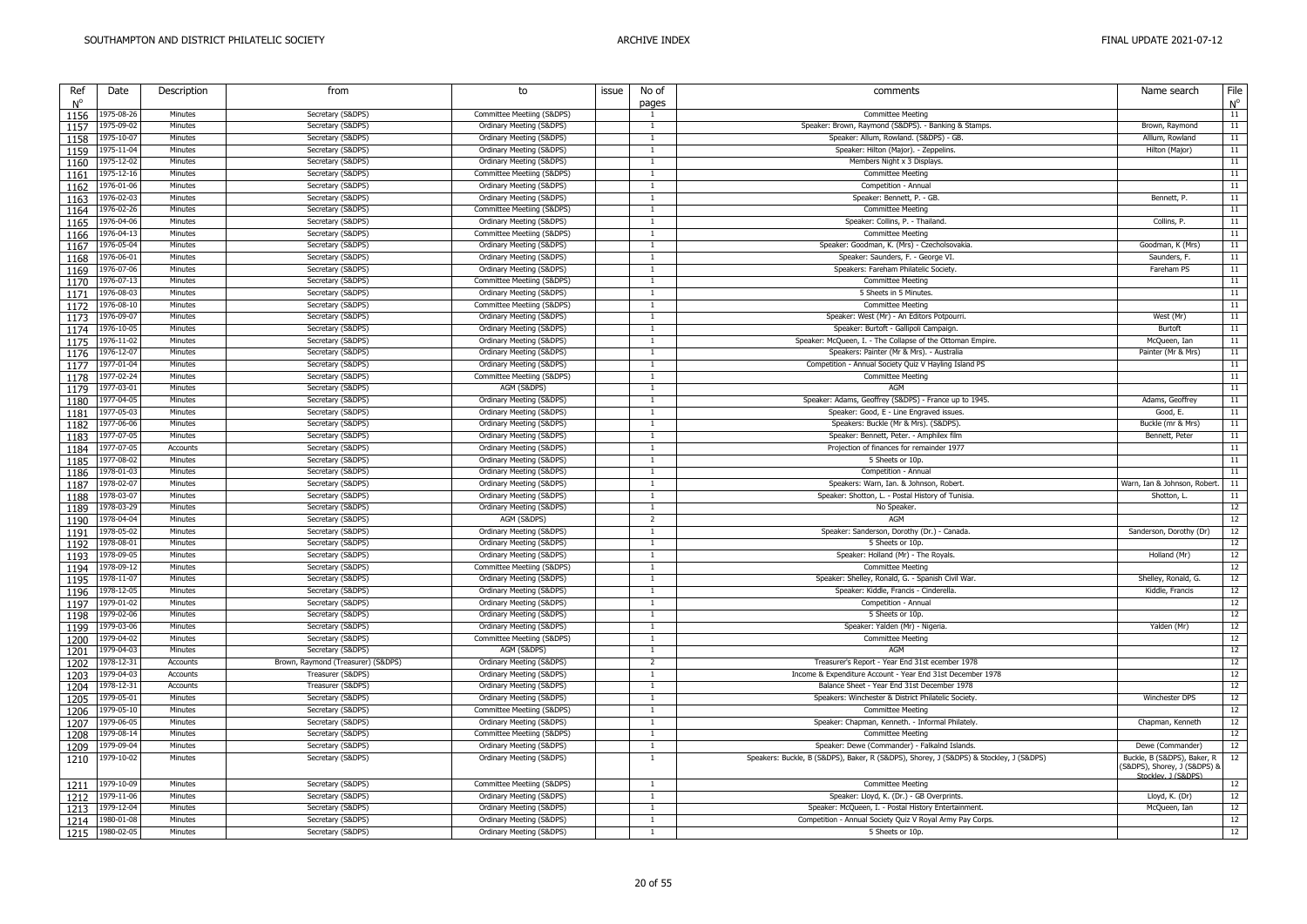| Ref<br>$N^{\circ}$ | Date       | Description | from                                   | to                                                   | issue | No of<br>pages          | comments                                                                                                     | Name search                                                                                                 | File                   |
|--------------------|------------|-------------|----------------------------------------|------------------------------------------------------|-------|-------------------------|--------------------------------------------------------------------------------------------------------------|-------------------------------------------------------------------------------------------------------------|------------------------|
| 1216               | 1980-03-04 | Minutes     | Secretary (S&DPS)                      | Ordinary Meeting (S&DPS)                             |       | $\mathbf{1}$            | Speakers: Gosport Society.                                                                                   | <b>Gosport Society</b>                                                                                      | $\frac{N^{\circ}}{12}$ |
|                    | 1980-03-11 | Minutes     | Secretary (S&DPS)                      | Committee Meetiing (S&DPS)                           |       | -1                      | <b>Committee Meeting</b>                                                                                     |                                                                                                             | 12                     |
| 1217               | 1980-04-01 | Minutes     | Secretary (S&DPS)                      | AGM (S&DPS)                                          |       | $\overline{1}$          | AGM                                                                                                          |                                                                                                             | 12                     |
| 1218               | 1980-05-06 | Minutes     |                                        |                                                      |       | $\mathbf{1}$            |                                                                                                              | Cutler, F.                                                                                                  | 12                     |
| 1219               | 1980-06-17 | Minutes     | Secretary (S&DPS)<br>Secretary (S&DPS) | Ordinary Meeting (S&DPS)<br>Ordinary Meeting (S&DPS) |       | -1                      | Speaker: Cutler, F. - Hungary.<br>Speakers: Camberley & District Stamp Club.                                 | Camberley DSC                                                                                               | 12                     |
| 1220               | 1980-07-01 | Minutes     |                                        |                                                      |       | $\mathbf{1}$            |                                                                                                              |                                                                                                             | 12                     |
| 1221               |            | Minutes     | Secretary (S&DPS)                      | Ordinary Meeting (S&DPS)                             |       | $\overline{1}$          | Speaker: Lubran J. (Dr.) - Wembley.                                                                          | Lubran, J. (Dr)                                                                                             |                        |
| 1222               | 1980-09-02 |             | Secretary (S&DPS)                      | Ordinary Meeting (S&DPS)                             |       |                         | Speaker: Hart, W.R. - Boer War.                                                                              | Hart, W. R.                                                                                                 | 12<br>12               |
| 1223               | 1980-10-07 | Minutes     | Secretary (S&DPS)                      | Ordinary Meeting (S&DPS)                             |       | -1                      | Speakers: Green, H. & Wood, G. - Belgium.                                                                    | Green, H & Wood, G.                                                                                         |                        |
| 1224               | 1980-10-14 | Minutes     | Secretary (S&DPS)                      | Committee Meetiing (S&DPS)                           |       | $\overline{z}$          | <b>Committee Meeting</b>                                                                                     |                                                                                                             | 12                     |
| 1225               | 1980-11-18 | Minutes     | Secretary (S&DPS)                      | Ordinary Meeting (S&DPS)                             |       | $\overline{1}$          | Speaker: McQueen, I. - Turkey & the Levant.                                                                  | McQueen, Ian                                                                                                | 12                     |
| 1226               | 1980-12-02 | Minutes     | Secretary (S&DPS)                      | Ordinary Meeting (S&DPS)                             |       | -1                      | Speakers: Stockley, J (S&DPS), Yandell, L (S&DPS) & Barrell, D (S&DPS)                                       | Stockley, J (S&DPS), Yandell, L<br>(S&DPS) & Barrell, D (S&DPS)                                             | 12                     |
| 1227               | 1980-12-09 | Minutes     | Secretary (S&DPS)                      | Committee Meetiing (S&DPS)                           |       | $\mathbf{1}$            | <b>Committee Meeting</b>                                                                                     |                                                                                                             | 12                     |
| 1228               | 1981-01-05 | Minutes     | Secretary (S&DPS)                      | Ordinary Meeting (S&DPS)                             |       | $\overline{1}$          | Speakers: New Forest Philatelic Society                                                                      | New Forest PS                                                                                               | 12                     |
| 1229               | 1981-02-03 | Minutes     | Secretary (S&DPS)                      | Ordinary Meeting (S&DPS)                             |       | -1                      | Speaker: Brackley, M. - Western Australia.                                                                   | Brackley, M.                                                                                                | 12                     |
| 1230               | 1981-03-03 | Minutes     | Secretary (S&DPS)                      | Ordinary Meeting (S&DPS)                             |       | $\overline{1}$          | Speaker: Durham, G. N. - Stamps of the Commonwealth of Australia                                             | Durham, G. N.                                                                                               | 12                     |
| 1231               | 1981-03-25 | Minutes     | Secretary (S&DPS)                      | Committee Meetiing (S&DPS)                           |       | $\overline{2}$          | <b>Committee Meeting</b>                                                                                     |                                                                                                             | 12                     |
| 1232               | 1981-04-07 | Minutes     | Secretary (S&DPS)                      | AGM (S&DPS)                                          |       | $\overline{2}$          | AGM                                                                                                          |                                                                                                             | 12                     |
| 1233               | 1980-12-13 | Accounts    | Treasurer (S&DPS)                      | Ordinary Meeting (S&DPS)                             |       | $\overline{2}$          | Treasurer's Report                                                                                           |                                                                                                             | 12                     |
| 1234               | 1981-05-05 | Minutes     | Secretary (S&DPS)                      | Ordinary Meeting (S&DPS)                             |       | 1                       | Speakers: Salisbury Philatelic Society                                                                       | Salisbury PS                                                                                                | 12                     |
| 1235               | 1981-06-02 | Minutes     | Secretary (S&DPS)                      | Ordinary Meeting (S&DPS)                             |       | $\overline{1}$          | Speaker: Spong, Colin - Bohemia & Moravia.                                                                   | Spong, Colin                                                                                                | 12                     |
| 1236               | 1981-07-07 | Minutes     | Secretary (S&DPS)                      | Ordinary Meeting (S&DPS)                             |       | $\overline{1}$          | Speaker: Stockley, John. (S&DPS) - Spain & Southampton Postcards                                             | Stockley, John                                                                                              | 12                     |
| 1237               | 1981-07-21 | Minutes     | Secretary (S&DPS)                      | Committee Meetiing (S&DPS)                           |       | 2                       | <b>Committee Meeting</b>                                                                                     |                                                                                                             | 12                     |
| 1238               | 1981-09-01 | Minutes     | Secretary (S&DPS)                      | Ordinary Meeting (S&DPS)                             |       | $\overline{1}$          | Speakers: Chichester P.S.                                                                                    | Chichester PS                                                                                               | 12                     |
| 1239               | 1981-10-06 | Minutes     | Secretary (S&DPS)                      | AGM (S&DPS)                                          |       | -1                      | AGM                                                                                                          |                                                                                                             | 12                     |
| 1240               | 1981-11-03 | Minutes     | Secretary (S&DPS)                      | Ordinary Meeting (S&DPS)                             |       | $\overline{1}$          | Speaker: Heuston (Mr) - Papua New Guinea 1922-1977.                                                          | Heuston (Mr)                                                                                                | 12                     |
| 1241               | 1981-11-17 | Minutes     | Secretary (S&DPS)                      | Committee Meetiing (S&DPS)                           |       | $\overline{1}$          | <b>Committee Meeting</b>                                                                                     |                                                                                                             | 12                     |
|                    | 1982-01-05 | Minutes     | Secretary (S&DPS)                      | Ordinary Meeting (S&DPS)                             |       |                         | Speaker: Forbes-Nixon, John. - GB Queen Victoria.                                                            | Forbes-Nixon, John                                                                                          | 12                     |
| 1242               | 1982-02-02 | Minutes     |                                        |                                                      |       |                         |                                                                                                              | Lowe, Robson                                                                                                | 12                     |
| 1243               | 1982-03-02 | Minutes     | Secretary (S&DPS)                      | Ordinary Meeting (S&DPS)                             |       | -1<br>$\overline{1}$    | Speaker: Lowe, Robson (S&DPS) - items from my collection<br>Speaker: Fosbery, John. - Mexico & Brazil.       |                                                                                                             | 12                     |
| 1244               |            |             | Secretary (S&DPS)                      | Ordinary Meeting (S&DPS)                             |       |                         |                                                                                                              | Fosbery, John                                                                                               |                        |
| 1245               | 1982-04-06 | Minutes     | Secretary (S&DPS)                      | AGM (S&DPS)                                          |       | 2                       | AGM                                                                                                          |                                                                                                             | 12<br>12               |
| 1246               | 1981-12-31 | Accounts    | Treasurer (S&DPS)                      | Ordinary Meeting (S&DPS)                             |       | -1                      | Balance 'B' Account - Year end 31st December 1981                                                            |                                                                                                             |                        |
| 1247               | 1981-12-31 | Accounts    | Treasurer (S&DPS)                      | Ordinary Meeting (S&DPS)                             |       | 2                       | <b>Treasurer's Report</b>                                                                                    |                                                                                                             | 12                     |
| 1248               | 1981-12-31 | Accounts    | Treasurer (S&DPS)                      | Ordinary Meeting (S&DPS)                             |       | -1                      | Income & Expenditure Account - Year End 31st December 1981                                                   |                                                                                                             | 12                     |
| 1249               | 1981-12-31 | Accounts    | Treasurer (S&DPS)                      | Ordinary Meeting (S&DPS)                             |       | $\overline{1}$          | Balance sheet - Year End 31st December 1981                                                                  |                                                                                                             | 12                     |
| 1250               | 1982-05-04 | Minutes     | Secretary (S&DPS)                      | Ordinary Meeting (S&DPS)                             |       | -1                      | Competition - Annual Society Quiz V Ringwood Society.                                                        |                                                                                                             | 12                     |
| 1251               | 1982-06-01 | Minutes     | Secretary (S&DPS)                      | Ordinary Meeting (S&DPS)                             |       | $\overline{1}$          | Speaker: Lane, E. - China.                                                                                   | Lane, E.                                                                                                    | 12                     |
| 1252               | 1982-06-09 | Minutes     | Secretary (S&DPS)                      | Committee Meetiing (S&DPS)                           |       | $\overline{2}$          | Committee Meeting                                                                                            |                                                                                                             | 12                     |
| 1253               | 1982-08-03 | Minutes     | Secretary (S&DPS)                      | Ordinary Meeting (S&DPS)                             |       | $\overline{2}$          | Speaker: Rawlings, Alan                                                                                      | Rawlings, Alan                                                                                              | 12                     |
| 1254               | 1982-09-01 | Minutes     | Secretary (S&DPS)                      | Committee Meetiing (S&DPS)                           |       | 2                       | <b>Committee Meeting</b>                                                                                     |                                                                                                             | 12                     |
| 1255               | 1982-09-07 | Minutes     | Secretary (S&DPS)                      | Ordinary Meeting (S&DPS)                             |       | $\overline{2}$          | Speaker: Shelley, Ronald. G. - Spain - The International Brigades.                                           | Shelley, Ronald, G.                                                                                         | 12                     |
| 1256               | 1982-10-05 | Minutes     | Secretary (S&DPS)                      | Ordinary Meeting (S&DPS)                             |       | $\overline{2}$          | Speaker: Marriott, John. - Early Covers of the World.                                                        | Marriott, John                                                                                              | 12                     |
| 1257               | 1982-11-02 | Minutes     | Secretary (S&DPS)                      | Ordinary Meeting (S&DPS)                             |       | 2                       | Speaker: Sanderson, Dorothy (Dr.) - Canada.                                                                  | Sanderson, Dorothy (Dr)                                                                                     | 12                     |
| 1258               | 1982-11-30 | Minutes     | Secretary (S&DPS)                      | Committee Meetiing (S&DPS)                           |       | $\overline{z}$          | <b>Committee Meeting</b>                                                                                     |                                                                                                             | 12                     |
| 1259               | 1982-11-30 | Note        | Secretary (S&DPS)                      | Committee Meetiing (S&DPS)                           |       | $\overline{1}$          | note - venue                                                                                                 |                                                                                                             | 12                     |
| 1260               | 1982-11-30 | Accounts    | Secretary (S&DPS)                      | Committee Meetiing (S&DPS)                           |       | 1                       | Congress Balance £ 700.00 Profit                                                                             |                                                                                                             | 12                     |
| 1261               | 1982-12-07 | Minutes     | Secretary (S&DPS)                      | Ordinary Meeting (S&DPS)                             |       | $\overline{2}$          | Speaker: Harris, Margaret (S&DPS) - Rhodesia.                                                                | Harris, Margaret                                                                                            | 12                     |
| 1262               | 1983-01-04 | Minutes     | Secretary (S&DPS)                      | Ordinary Meeting (S&DPS)                             |       | 2                       | Speakers: Mattick, Malcolm, Smart, Linda (Gosport PS), Yandell, Len (S&DPS), Painter, Dave & Painter, Alison | Mattick, Malcolm, Smart, Linda<br>(Gosport PS), Yandell, Len<br>(S&DPS), Painter, Dave &<br>Painter, Alison | 12                     |
| 1263               | 1983-01-08 | Letter      | Wood. N. (Assistant Secretary) (S&DPS) | Cole - L. T.                                         |       | $\overline{1}$          | Wood, N. (S&DPS) Assit. Secretary                                                                            | Wood, Nigel                                                                                                 | 12                     |
| 1264               | 1983-02-01 | Minutes     | Secretary (S&DPS)                      | Ordinary Meeting (S&DPS)                             |       | $\overline{1}$          | Speaker: Rutkowska, T. (Dr.) (S&DPS) - The Definitive Issues of the USSR                                     | Rutkowska, T (Dr)                                                                                           | 12                     |
| 1265               | 1983-03-01 | Minutes     | Secretary (S&DPS)                      | Ordinary Meeting (S&DPS)                             |       | $\overline{2}$          | Speaker: Bennett, Peter.- The Decievers Part 2.                                                              | Bennett, Peter                                                                                              | 12                     |
| 1266               | 1983-03-29 | Minutes     | Secretary (S&DPS)                      | Committee Meetiing (S&DPS)                           |       | 3                       | <b>Committee Meeting</b>                                                                                     |                                                                                                             | 12                     |
| 1267               | 1983-04-05 | Minutes     | Secretary (S&DPS)                      | AGM (S&DPS)                                          |       | $\overline{\mathbf{3}}$ | AGM                                                                                                          |                                                                                                             | 12                     |
| 1268               | 1983-04-05 | Report      | Packet Secretary (S&DPS)               | AGM (S&DPS)                                          |       |                         | Packet Secretary's Report                                                                                    |                                                                                                             | 12                     |
| 1269               | 1983-04-05 | Accounts    | Treasurer (S&DPS)                      | AGM (S&DPS)                                          |       | -1                      | Balance 'B' Account - Year end 31st December 1982                                                            |                                                                                                             | 12                     |
| 1270               | 1983-04-05 | Accounts    | Packet Secretary (S&DPS)               | AGM (S&DPS)                                          |       | $\overline{1}$          | Money Taken 1980 - 1982.                                                                                     |                                                                                                             | 12                     |
| 1271               | 1983-05-03 | Minutes     | Secretary (S&DPS)                      | Ordinary Meeting (S&DPS)                             |       | $\overline{2}$          | Competition - Annual                                                                                         |                                                                                                             | 12                     |
| 1272               | 1983-06-07 | Minutes     | Secretary (S&DPS)                      | Ordinary Meeting (S&DPS)                             |       | $\overline{1}$          | Speakers: Baker, Rod. (SDPS) & Wood, Nigel. (S&DPS).                                                         | Baker, Rod                                                                                                  | 12                     |
| 1273               | 1983-06-14 | Minutes     | Secretary (S&DPS)                      | Committee Meetiing (S&DPS)                           |       | 2                       | Committee Meeting                                                                                            |                                                                                                             | 12                     |
|                    |            |             |                                        |                                                      |       |                         |                                                                                                              |                                                                                                             |                        |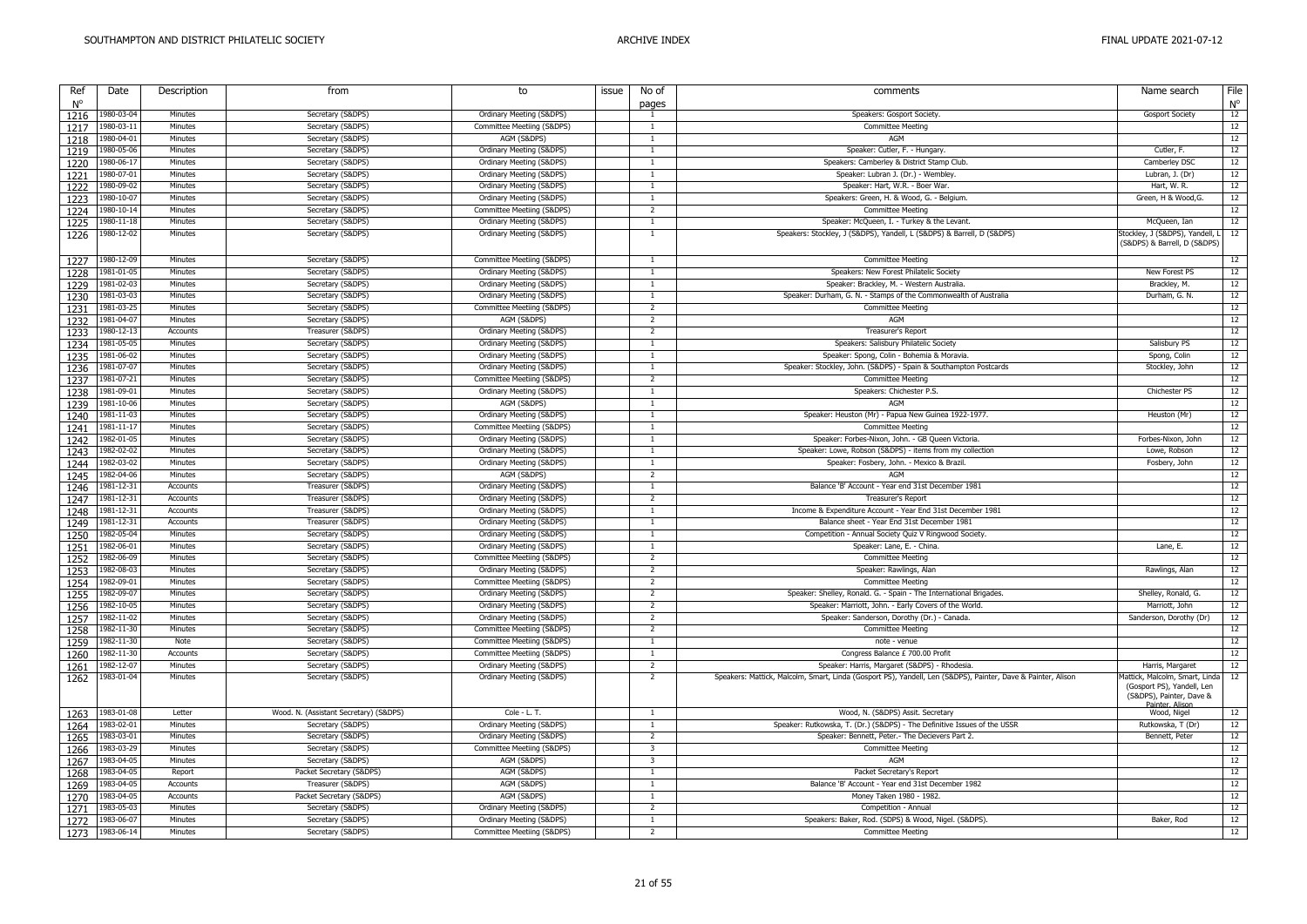| Ref  | Date       | Description          | from                                   | to                                                   | issue | No of          | comments                                                                                                         | Name search     | File        |
|------|------------|----------------------|----------------------------------------|------------------------------------------------------|-------|----------------|------------------------------------------------------------------------------------------------------------------|-----------------|-------------|
| N°   |            |                      |                                        |                                                      |       | pages          |                                                                                                                  |                 | $N^{\circ}$ |
| 1274 | 1983-07-19 | Minutes              | Secretary (S&DPS)                      | Committee Meetiing (S&DPS)                           |       | 2              | <b>Committee Meeting</b>                                                                                         |                 | 12          |
| 1275 | 1983-08-02 | Minutes              | Secretary (S&DPS)                      | Ordinary Meeting (S&DPS)                             |       | $\overline{z}$ | Speakers: Heath, Sylvia. - 1870 Half Penny & Hunt, Charles. - 1870 Half Penny & GB Penny Star.                   | Heath, Sylvia   | 12          |
| 1276 | 1983-09-06 | Minutes              | Secretary (S&DPS)                      | Ordinary Meeting (S&DPS)                             |       | $\overline{2}$ | 6 Sheets or 20p                                                                                                  |                 | 12          |
| 1277 | 1983-10-04 | Minutes              | Secretary (S&DPS)                      | Ordinary Meeting (S&DPS)                             |       | 3              | Speaker: Paul, B. - Postal History of GB.                                                                        | Paul, B.        | 12          |
| 1278 | 1983-11-01 | Minutes              | Secretary (S&DPS)                      | Ordinary Meeting (S&DPS)                             |       | $\overline{2}$ | Speakers: Camberley & District Stamp Club.                                                                       | Camberley DSC   | 12          |
| 1279 | 1983-12-06 | Minutes              | Secretary (S&DPS)                      | Ordinary Meeting (S&DPS)                             |       | $\overline{2}$ | Speaker: Ruffle, James. OBE - Singapore 1945 and all that.                                                       | Ruffle, James   | 12          |
| 1280 | 1984-01-03 | Minutes              | Secretary (S&DPS)                      | Ordinary Meeting (S&DPS)                             |       | $\overline{2}$ | Speaker: Brown, Raymond. (S&DPS) - Banking on Stamps.                                                            | Brown, Raymond  | 12          |
| 1281 | 1984-01-24 | Minutes              | Secretary (S&DPS)                      | Committee Meetiing (S&DPS)                           |       | 2              | <b>Committee Meeting</b>                                                                                         |                 | 12          |
| 1282 | 1984-01-24 | Letter               | Stockley - John (S&DPS)                | Police                                               |       | $\overline{1}$ | packet fraud                                                                                                     |                 | 12          |
| 1283 | 1984-01-31 | Letter               | Wood, N (Asst Secretary) (S&DPS)       | Allum                                                |       | $\overline{1}$ | insurance                                                                                                        |                 | 12          |
| 1284 | 1984-02-07 | Minutes              | Secretary (S&DPS)                      | Ordinary Meeting (S&DPS)                             |       | 2              | Speaker: Holly, Robin (S&DPS) - Kelantan.                                                                        | Holley, Robin   | 12          |
| 1285 | 1984-03-06 | Minutes              | Secretary (S&DPS)                      | Ordinary Meeting (S&DPS)                             |       | 2              | Speaker: Rawlings, Alan - Antarctica.                                                                            | Rawlings, Alan  | 12          |
| 1286 | 1984-03-28 | Minutes              | Secretary (S&DPS)                      | Committee Meetiing (S&DPS)                           |       | $\overline{2}$ | <b>Committee Meeting</b>                                                                                         |                 | 12          |
| 1287 | 1984-03-10 | Letter               | Turner                                 | Stockley - John (S&DPS)                              |       | $\overline{1}$ | packet fraud                                                                                                     |                 | 12          |
| 1288 | 1984-04-01 | Letter               | Wood, N (Asst Secretary) (S&DPS)       | Heath (S&DPS)                                        |       | $\overline{1}$ | Nominations for Committee                                                                                        |                 | 12          |
| 1289 | 1985-04-03 | Minutes              | Secretary (S&DPS)                      | AGM (S&DPS)                                          |       | $\overline{3}$ | AGM                                                                                                              |                 | 12          |
| 1290 | 1985-04-03 | Accounts             | Packet Superintendent (S&DPS)          | AGM (S&DPS)                                          |       | $\overline{1}$ | Balance Sheet for Exchange Packet 1983-1984                                                                      |                 | 12          |
| 1291 | 1985-04-03 | Accounts             | Treasurer (S&DPS)                      | AGM (S&DPS)                                          |       | $\overline{1}$ | Balance Sheet - Year End 31st December 1983                                                                      |                 | 12          |
|      | 1985-04-03 | Accounts             | Treasurer (S&DPS)                      | AGM (S&DPS)                                          |       |                | Income & Expenditure Account - Year End 31st December 1983                                                       |                 | 12          |
| 1292 | 1984-05-01 | Minutes              |                                        |                                                      |       | 2              |                                                                                                                  |                 | 12          |
| 1293 |            | Minutes              | Secretary (S&DPS)                      | Ordinary Meeting (S&DPS)                             |       | $\overline{1}$ | Competition - Annual Society Quiz V Portsmouth PS                                                                | Huston, W.      |             |
| 1294 | 1984-06-05 |                      | Secretary (S&DPS)                      | Ordinary Meeting (S&DPS)                             |       |                | Speaker: Huston, W. - Papua & New Guinea Airmails                                                                |                 | 12<br>13    |
| 1295 | 1984-07-03 | Minutes              | Secretary (S&DPS)                      | Ordinary Meeting (S&DPS)                             |       | -1             | Speaker: Lockyer, R. - Channel Islands & Bermuda Key Plates.                                                     | Lockyer, R.     |             |
| 1296 | 1984-08-07 | Minutes              | Secretary (S&DPS)                      | Ordinary Meeting (S&DPS)                             |       | 1              | Speaker: Spong, Colin - Some aspects of Madagascar                                                               | Spong, Colin    | 13          |
| 1297 | 1984-08-30 | Minutes              | Secretary (S&DPS)                      | Committee Meetiing (S&DPS)                           |       | $\overline{1}$ | <b>Committee Meeting</b>                                                                                         |                 | 13          |
| 1298 | 1984-08-30 | Agenda               | Secretary (S&DPS)                      | Committee Meetiing (S&DPS)                           |       | $\overline{1}$ | <b>Committee Meeting</b>                                                                                         |                 | 13          |
| 1299 | 1984-08-30 | List                 | Secretary (S&DPS)                      | Committee Meetiing (S&DPS)                           |       | $\overline{1}$ | List                                                                                                             |                 | 13          |
| 1300 | 1984-09-04 | Minutes              | Secretary (S&DPS)                      | Ordinary Meeting (S&DPS)                             |       |                | Speaker: Sterckx, Alan (S&DPS) - The Fall of the Eagle Part 1 - Part 2                                           | Sterckx, Alan   | 13          |
| 1301 | 1984-10-02 | Minutes              | Secretary (S&DPS)                      | Ordinary Meeting (S&DPS)                             |       | -1             | Speaker: Allum, Rowland. (S&DPS) - Queen Victoria Line Engraved & Machine Experimental Cancellations Illustrated | Alllum, Rowland | 13          |
| 1302 | 1984-11-06 | Minutes              | Secretary (S&DPS)                      | Ordinary Meeting (S&DPS)                             |       | $\overline{1}$ | Speaker: Collins, Peter. - Preparing Exhibits for Competitve Philately                                           | Collins, Peter  | 13          |
| 1303 | 1984-12-04 | Minutes              | Secretary (S&DPS)                      | Ordinary Meeting (S&DPS)                             |       | $\overline{1}$ | Gaiger, Stuart (S&DPS) - Film Show - 4 films                                                                     | Gaiger, Stuart  | 13          |
| 1304 | 1985-01-01 | Minutes              | Secretary (S&DPS)                      | Ordinary Meeting (S&DPS)                             |       | 2              | Speaker: Owen, Janet. - Egypt used Abroad                                                                        | Owen, Janet     | 13          |
| 1305 | 1985-01-22 | Minutes              | Secretary (S&DPS)                      | Committee Meetiing (S&DPS)                           |       | $\overline{2}$ | <b>Committee Meeting</b>                                                                                         |                 | 13          |
| 1306 | 1985-02-05 | Minutes              | Secretary (S&DPS)                      | Ordinary Meeting (S&DPS)                             |       | $\overline{1}$ | Competition - Annual Society Quiz V Basingstoke PS                                                               |                 | 13          |
| 1307 | 1985-02-05 | Competitions         | Secretary (S&DPS)                      | Ordinary Meeting (S&DPS)                             |       | $\overline{z}$ | Competition - Annual winners 1985                                                                                |                 | 13          |
| 1308 | 1985-03-05 | Minutes              | Secretary (S&DPS)                      | Ordinary Meeting (S&DPS)                             |       |                | Speaker: Allen, Roger. - Brazil.                                                                                 | Allen, Roger    | 13          |
| 1309 | 1985-03-05 | Agenda               | Secretary (S&DPS)                      | Ordinary Meeting (S&DPS)                             |       | -1             | Agenda                                                                                                           |                 | 13          |
| 1310 | 1985-03-12 | Minutes              | Secretary (S&DPS)                      | Committee Meetiing (S&DPS)                           |       | $\overline{1}$ | <b>Committee Meeting</b>                                                                                         |                 | 13          |
| 1311 | 1985-03-12 | Life Member          | Secretary (S&DPS)                      | Committee Meetiing (S&DPS)                           |       | $\overline{1}$ | Preece, Alfred                                                                                                   | Preece, Alfred. | 13          |
| 1312 | 1985-03-14 | Letter               | Neath (S&DPS)                          | Committee Meetiing (S&DPS)                           |       | $\overline{1}$ | Reference nomination for office of chairman                                                                      |                 | 13          |
| 1313 | 1985-04-02 | Minutes              | Secretary (S&DPS)                      | AGM (S&DPS)                                          |       | $\overline{2}$ | AGM                                                                                                              |                 | 13          |
| 1314 | 1985-04-02 | <b>Society Rules</b> | Secretary (S&DPS)                      | AGM (S&DPS)                                          |       | -1             | Society Rules Ammendments                                                                                        |                 | 13          |
| 1315 | 1984-12-31 | Accounts             | Treasurer (S&DPS)                      | AGM (S&DPS)                                          |       | $\overline{1}$ | Balance 'B' Account - Year End 31st December 1984                                                                |                 | 13          |
| 1316 | 1984-12-31 | Accounts             | Treasurer (S&DPS)                      | AGM (S&DPS)                                          |       | $\overline{1}$ | Balance Sheet - Year End 31st December 1984                                                                      |                 | 13          |
| 1317 | 1984-12-31 | Accounts             | Treasurer (S&DPS)                      | AGM (S&DPS)                                          |       | -1             | Income & Expenditure Account - Year End 31st December 1984                                                       |                 | 13          |
|      | 1985-04-23 | Letter               | Wood, N (assit Secretary) (S&DPS)      | Emmott - Ron                                         |       | $\overline{1}$ | 100 flight covers to 100 junior collectors collectors fair on 5th May                                            |                 | 13          |
| 1318 | 1985-04-29 | Letter               | Rixon (S&DPS)                          | Harris (S&DPS)                                       |       | $\overline{1}$ | letter of congratulations                                                                                        |                 | 13          |
| 1319 | 1985-05-07 | Minutes              |                                        |                                                      |       | $\overline{1}$ |                                                                                                                  | Bennett, Peter  | 13          |
| 1320 | 1985-05-07 | Agenda               | Secretary (S&DPS)<br>Secretary (S&DPS) | Ordinary Meeting (S&DPS)<br>Ordinary Meeting (S&DPS) |       | $\overline{1}$ | Speaker: Bennett, Peter. - Philatelic Terminology                                                                |                 | 13          |
| 1321 |            |                      |                                        |                                                      |       | $\overline{1}$ | Agenda                                                                                                           |                 |             |
| 1322 | 1985-06-04 | Minutes              | Secretary (S&DPS)                      | Ordinary Meeting (S&DPS)                             |       |                | 10 Sheets or 20p                                                                                                 |                 | 13          |
| 1323 | 1985-06-04 | Agenda               | Secretary (S&DPS)                      | Ordinary Meeting (S&DPS)                             |       | $\overline{1}$ | Agenda                                                                                                           |                 | 13          |
| 1324 | 1985-07-02 | Minutes              | Secretary (S&DPS)                      | Ordinary Meeting (S&DPS)                             |       | 1              | Life member certificates - Robson Lowe (S&DPS), Margaret Harris (S&DPS) & Alfreed Preece (S&DPS)                 | Lowe, Robson    | 13          |
| 1325 | 1985-07-02 | Agenda               | Secretary (S&DPS)                      | Ordinary Meeting (S&DPS)                             |       | -1             | Agenda                                                                                                           |                 | 13          |
| 1326 | 1985-07-09 | Minutes              | Secretary (S&DPS)                      | Committee Meetiing (S&DPS)                           |       | $\overline{2}$ | <b>Committee Meeting</b>                                                                                         |                 | 13          |
| 1327 | 1985-06-21 | Letter               | Polygon Hotel - Childs, Andrew         | Saunders - T (S&DPS)                                 |       |                | Room Hire hire charge increased from 1st September 1985                                                          |                 | 13          |
| 1328 | 1985-07-20 | Letter               | Woods N (S&DPS)                        | Polygon Hotel - Andrew Childs                        |       | -1             | Room Hire hire charge increased from 1st September 1985                                                          |                 | 13          |
| 1329 | 1985-08-01 | Letter               | Polygon Hotel - Childs, Andrew         | Wood. N. (S&DPS)                                     |       | $\overline{1}$ | Room Hire hire charge increased from 1st September 1985                                                          |                 | 13          |
| 1330 | 1985-08-26 | Letter               | Woods N (S&DPS)                        | Polygon Hotel - Andrew Childs                        |       |                | Room Hire hire charge increased from 1st September 1985                                                          |                 | 13          |
| 1331 | 1985-08-06 | Minutes              | Secretary (S&DPS)                      | Ordinary Meeting (S&DPS)                             |       | $\overline{1}$ | Speaker: Wood, Nigel. - Nova Scotia                                                                              | Wood, Nigel     | 13          |
| 1332 | 1985-08-06 | Agenda               | Secretary (S&DPS)                      | Ordinary Meeting (S&DPS)                             |       | -1             | Agenda                                                                                                           |                 | 13          |
| 1333 | 1985-09-02 | Minutes              | Secretary (S&DPS)                      | Committee Meetiing (S&DPS)                           |       | $\overline{2}$ | <b>Committee Meeting</b>                                                                                         |                 | 13          |
| 1334 | 1985-09-05 | Letter               | Polygon Hotel - Childs, Andrew         | Wood. N. (S&DPS)                                     |       | $\overline{1}$ | Room Hire hire charge increased from 1st September 1985                                                          |                 | 13          |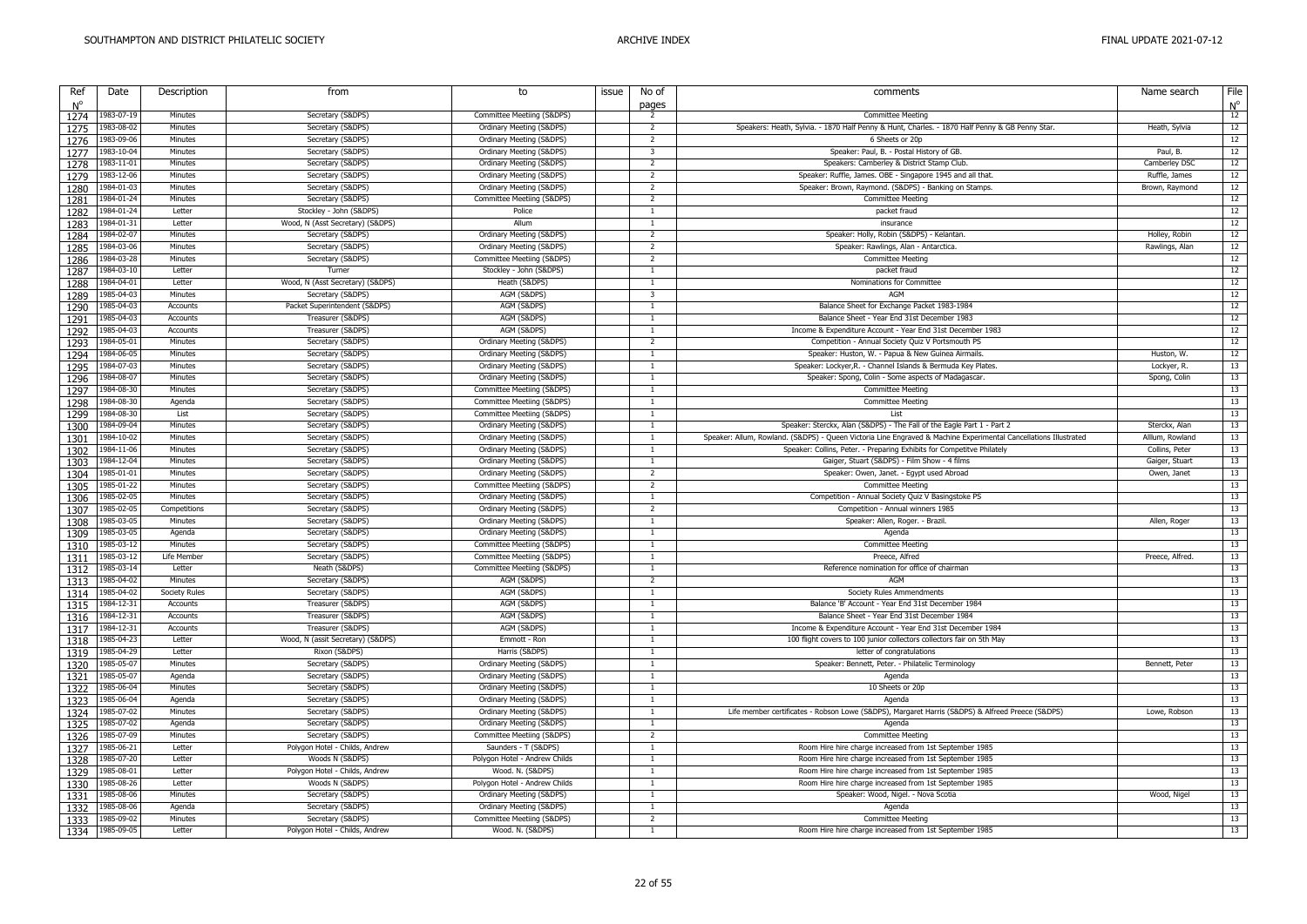| Ref<br>Date<br>No of<br>from<br>Description<br>to<br>issue<br>Name search<br>comments<br>$N^{\circ}$<br>pages<br>1985-09-06<br>Woods N (S&DPS)<br>Royal Southampton Yacht Club<br>Room bookings confirmation<br>1335<br>Letter<br><sup>1</sup><br>1985-09-12<br>Letter<br>Woods N (S&DPS)<br>Polygon Hotel - Andrew Childs<br>moving meetings - last one 3rd December 1985<br>1336<br>-1<br>1985-09-03<br>Speaker: Sterckx, Alan (S&DPS) - The Fall of the Eagle Part 1 - Part 2<br>1337<br>Minutes<br>Secretary (S&DPS)<br>Ordinary Meeting (S&DPS)<br>Sterckx, Alan<br>$\overline{1}$<br>1985-09-03<br>Agenda<br>Secretary (S&DPS)<br>Ordinary Meeting (S&DPS)<br>$\overline{1}$<br>Agenda<br>1338<br>1985-09-13<br>Royal Southampton Yacht Club<br>1339<br>Letter<br>Wood. N. (S&DPS)<br>Confirmation of room booking<br>1985-09-18<br>Letter<br>Woods N (S&DPS)<br>Royal Southampton Yacht Club -Freer J<br>Member sponsoring the club<br>1340<br>$\overline{1}$<br>1985-10-01<br>Minutes<br>Secretary (S&DPS)<br>Ordinary Meeting (S&DPS)<br>$\overline{2}$<br>Speaker: Bidmead, Stanley - France<br>1341<br>Bidmead, Stanley<br>1985-10-15<br>Secretary (S&DPS)<br>Increase annual subs from £1.25 to £2.00<br>1342<br>Minutes<br>special (S&DPS)<br>$\overline{1}$<br>1985-10-15<br>1343<br>Notice<br>Secretary (S&DPS)<br>All Members (S&DPS)<br>$\overline{1}$<br>Bankers order<br>1985-10-18<br>Letter<br>Woods N (S&DPS)<br>Royal Southampton Yacht Club<br>Is it okay to hold auctions and a Bourse at the club<br>1344<br>$\overline{1}$<br>1985-11-05<br>Ordinary Meeting (S&DPS)<br>1345<br>Minutes<br>Secretary (S&DPS)<br>Speaker: Keefe, Eric - Finland<br>Keefe, Eric<br>$\overline{1}$<br>1985-11-05<br>Secretary (S&DPS)<br>Ordinary Meeting (S&DPS)<br>$\overline{1}$<br>1346<br>Agenda<br>Agenda<br>1985-12-03<br>1347<br>Agenda<br>Secretary (S&DPS)<br>Ordinary Meeting (S&DPS)<br>Agenda<br>1985-12-03<br>1348<br>Agenda<br>Secretary (S&DPS)<br>Ordinary Meeting (S&DPS)<br>$\overline{1}$<br>Agenda<br>1986-01-08<br>Secretary (S&DPS)<br>Committee Meetiing (S&DPS)<br><b>Committee Meeting</b><br>1349<br>Minutes<br>1986-02-13<br>Woods N (S&DPS)<br>Lowe, Robson (S&DPS) - Gift of "The Encylopedia of British Empire Postage Stamps - Volume 5"<br>1350<br>Letter<br>Havers (Mr)<br>$\overline{1}$<br>Lowe, Robson<br>1986-02-13<br>Letter<br>Woods N (S&DPS)<br>Royal Southampton Yacht Club<br>6<br>List of meeting dates for 1986 & Room layouts<br>1351<br>1986-03-05<br>Minutes<br>Secretary (S&DPS)<br>Ordinary Meeting (S&DPS)<br><b>Ordinary Meeting</b><br>1352<br>1986-03-12<br>Committee Meetiing (S&DPS)<br>1353<br>Minutes<br>Secretary (S&DPS)<br>$\overline{2}$<br><b>Committee Meeting</b><br>1986-03-20<br>Wood, N (Assit Secretary) (S&DPS)<br>Committee Meetiing (S&DPS)<br>1354<br>Note<br>1<br>Conditions of room hire Royal Southampton Yacht Club<br>1986-03-21<br>1355<br>Royal Southampton Yacht Club - Cox. J.<br>Wood. N. (S&DPS)<br>Issue with state room left in after meeting<br>Letter<br>$\overline{1}$<br>1986-04-02<br>Minutes<br>Secretary (S&DPS)<br>AGM (S&DPS)<br>$\overline{\mathbf{3}}$<br>AGM<br>1356<br>1986-04-02<br>1357<br>Competitions<br>Secretary (S&DPS)<br>AGM (S&DPS)<br>Results of annual competitions<br>1986-04-02<br>1358<br>List<br>Secretary (S&DPS)<br>AGM (S&DPS)<br>Nominations for new 1986/87 Executive Committee<br>$\overline{1}$<br>1986-03-28<br>Wood, N (Assit Secretary) (S&DPS)<br>AGM (S&DPS)<br>Propose John Berridge (S&DPS) as Members Rep.<br>Letter<br>$\overline{1}$<br>1359<br>1986-04-02<br>Secretary (S&DPS)<br>AGM (S&DPS)<br>1360<br>Accounts<br>Balance Sheet - Year End 31st December 1985<br>$\overline{1}$<br>1985-12-31<br>AGM (S&DPS)<br>Accounts<br>Treasurer (S&DPS)<br>$\overline{1}$<br>Income & Expenditure Account - Year End 31st December 1985<br>1361<br>1985-12-31<br>Treasurer (S&DPS)<br>AGM (S&DPS)<br>Fixed Assets Schedule - Year Ended 31st December 1985<br>1362<br>Accounts<br>1986-05-07<br>Minutes<br>Secretary (S&DPS)<br>Ordinary Meeting (S&DPS)<br>Speaker: Allum, Ronald. - Early Experimental Cancellations on GB Line Engraved Stamps<br>Allum, Ronald<br>1363<br>$\overline{1}$<br>1986-06-04<br>Minutes<br>Ordinary Meeting (S&DPS)<br>1364<br>Secretary (S&DPS)<br>$\overline{1}$<br>Club Members Displays x 6<br>1986-06-11<br>Minutes<br>Secretary (S&DPS)<br>Committee Meetiing (S&DPS)<br>2<br><b>Committee Meeting</b><br>1365<br>1986-07-02<br>Speaker: Sterckx, Alan (S&DPS) - Half Penny Springbok<br>Minutes<br>Secretary (S&DPS)<br>Ordinary Meeting (S&DPS)<br>$\overline{1}$<br>Sterckx, Alan<br>1366<br>1986-08-06<br>Minutes<br>Secretary (S&DPS)<br>Ordinary Meeting (S&DPS)<br>Speaker: Rutkowska, T. (Dr.) (SDPS) - Imperial Russia<br>Rutkowska, T (Dr)<br>1367<br>$\overline{1}$<br>1986-09-03<br>1368<br>Minutes<br>Secretary (S&DPS)<br>Ordinary Meeting (S&DPS)<br>Speaker: Owen, Janet. - Stamps & Postal History<br>Owen, Janet<br>$\overline{1}$<br>1986-09-24<br>Secretary (S&DPS)<br>Committee Meetiing (S&DPS)<br>Minutes<br>$\overline{2}$<br><b>Committee Meeting</b><br>1369<br>1986-10-01<br>Minutes<br>Secretary (S&DPS)<br>Ordinary Meeting (S&DPS)<br>Speaker: Schumacker, Lesley. - Bulgaria<br>Schumacker, Lesley<br>1370<br>$\overline{1}$<br>1986-11-05<br>Secretary (S&DPS)<br>Ordinary Meeting (S&DPS)<br>Speakers: Portsmouth & District Philatelic Society<br>Portsmouth DPS<br>1371<br>Minutes<br>1986-12-03<br>1372<br>Minutes<br>Secretary (S&DPS)<br>Ordinary Meeting (S&DPS)<br>$\overline{1}$<br>Gaiger, Stuart (S&DPS) - Film show<br>Gaiger, Stuart<br>1987-01-06<br>Speaker: Wheatley, Cliff - Transatlantic Mail 1790 - 1900<br>1373<br>Minutes<br>Secretary (S&DPS)<br>Ordinary Meeting (S&DPS)<br>Wheatley, Cliff<br>-1<br>1987-02-03<br>1374<br>Minutes<br>Secretary (S&DPS)<br>Ordinary Meeting (S&DPS)<br>$\overline{1}$<br>Speaker: Pegley, Frank. - Chile<br>Pegley, Frank<br>1987-03-03<br>Minutes<br>Secretary (S&DPS)<br>Ordinary Meeting (S&DPS)<br>Competition - Annual Society Quiz V Portsmouth PS<br>1375<br>1987-03-11<br>Secretary (S&DPS)<br>Committee Meetiing (S&DPS)<br><b>Committee Meeting</b><br>1376<br>Minutes<br>2<br>1377 1987-04-07<br>AGM (S&DPS)<br><b>AGM</b><br>Minutes<br>Secretary (S&DPS)<br>$\overline{2}$<br>1987-04-07<br>AGM (S&DPS)<br>Treasurer's Report<br>1378<br>Report<br>Treasurer (S&DPS)<br>$\overline{2}$<br>1987-04-07<br>Accounts<br>Secretary (S&DPS)<br>AGM (S&DPS)<br>Balance Sheet - Year End 31st December 1986<br>1379<br>$\overline{1}$<br>1986-12-31<br>Secretary (S&DPS)<br>AGM (S&DPS)<br>Fixed Assets Schedule - Year Ended 31st December 1986<br>1380<br>Accounts<br>$\overline{1}$<br>1987-04-07<br>AGM (S&DPS)<br>Income & Expenditure Account - Year End 31st December 1986<br>1381<br>Accounts<br>Secretary (S&DPS)<br>-1<br>1382 1987-05-05<br>Minutes<br>Secretary (S&DPS)<br>Ordinary Meeting (S&DPS)<br>Speaker: Wingate, Peter. - African Airmails 1927 to 1940<br>$\overline{1}$<br>Wingate, Peter<br>1987-06-02<br>Secretary (S&DPS)<br>Ordinary Meeting (S&DPS)<br>Minutes<br>Speaker: Shotton, L. - Tunisia<br>Shotton, L.<br>1383<br>$\mathbf{1}$<br>1987-07-07<br>1384<br>Minutes<br>Secretary (S&DPS)<br>Ordinary Meeting (S&DPS)<br>$\overline{1}$<br>Speaker: Berridge, John (S&DPS) - Bulawayo-Flown Covers<br>Berridge, John.<br>1987-08-04<br>Minutes<br>Secretary (S&DPS)<br>Ordinary Meeting (S&DPS)<br>Members Displays x 10<br>1385<br>1987-09-01<br>Speaker: Barron, G. (S&DPS) - Mechanised Post of Great Britain<br>1386<br>Minutes<br>Secretary (S&DPS)<br>Ordinary Meeting (S&DPS)<br>Barron, G.<br>$\overline{1}$<br>1387 1987-09-08<br>Committee Meetiing (S&DPS)<br>Minutes<br>Secretary (S&DPS)<br>$\overline{2}$<br><b>Committee Meeting</b><br>1987-10-06<br>Secretary (S&DPS)<br>Ordinary Meeting (S&DPS)<br>Speaker: Willan, D. P. (Cmdr) - Postal History of Greece<br>Willan, D. P. (Cmdr)<br>1388<br>Minutes<br>$\overline{1}$<br>1987-11-03<br>Secretary (S&DPS)<br>Ordinary Meeting (S&DPS)<br>Speakers: British Society of Australian Philately x 2<br>British Society of Australian<br>1389<br>Minutes<br>$\overline{1}$<br>Philately<br>1987-12-01<br>Secretary (S&DPS)<br>Ordinary Meeting (S&DPS)<br>Gaiger, Stuart (S&DPS) - 3 Films<br>1390<br>Minutes<br>Gaiger, Stuart<br>1987-12-08<br>1391<br>Minutes<br>Secretary (S&DPS)<br>Committee Meetiing (S&DPS)<br>2<br><b>Committee Meeting</b><br>1987-12-08<br>Committee Meetiing (S&DPS)<br>Society Rules - Proposed Amendment to Rule 9. Officials.<br><b>Society Rules</b><br>1392<br>$\overline{1}$<br>1988-01-05<br>Minutes<br>1393<br>Secretary (S&DPS)<br>Ordinary Meeting (S&DPS)<br>Speaker: Burgess, Joan. - Police Service<br>$\overline{1}$<br>Burgess, Joan<br>Ordinary Meeting (S&DPS)<br>1988-02-02<br>Minutes<br>Secretary (S&DPS)<br>Speaker: Weedon, David - Portugal<br>Weedon, David<br>1394 |  |  |  |  |                               |
|-----------------------------------------------------------------------------------------------------------------------------------------------------------------------------------------------------------------------------------------------------------------------------------------------------------------------------------------------------------------------------------------------------------------------------------------------------------------------------------------------------------------------------------------------------------------------------------------------------------------------------------------------------------------------------------------------------------------------------------------------------------------------------------------------------------------------------------------------------------------------------------------------------------------------------------------------------------------------------------------------------------------------------------------------------------------------------------------------------------------------------------------------------------------------------------------------------------------------------------------------------------------------------------------------------------------------------------------------------------------------------------------------------------------------------------------------------------------------------------------------------------------------------------------------------------------------------------------------------------------------------------------------------------------------------------------------------------------------------------------------------------------------------------------------------------------------------------------------------------------------------------------------------------------------------------------------------------------------------------------------------------------------------------------------------------------------------------------------------------------------------------------------------------------------------------------------------------------------------------------------------------------------------------------------------------------------------------------------------------------------------------------------------------------------------------------------------------------------------------------------------------------------------------------------------------------------------------------------------------------------------------------------------------------------------------------------------------------------------------------------------------------------------------------------------------------------------------------------------------------------------------------------------------------------------------------------------------------------------------------------------------------------------------------------------------------------------------------------------------------------------------------------------------------------------------------------------------------------------------------------------------------------------------------------------------------------------------------------------------------------------------------------------------------------------------------------------------------------------------------------------------------------------------------------------------------------------------------------------------------------------------------------------------------------------------------------------------------------------------------------------------------------------------------------------------------------------------------------------------------------------------------------------------------------------------------------------------------------------------------------------------------------------------------------------------------------------------------------------------------------------------------------------------------------------------------------------------------------------------------------------------------------------------------------------------------------------------------------------------------------------------------------------------------------------------------------------------------------------------------------------------------------------------------------------------------------------------------------------------------------------------------------------------------------------------------------------------------------------------------------------------------------------------------------------------------------------------------------------------------------------------------------------------------------------------------------------------------------------------------------------------------------------------------------------------------------------------------------------------------------------------------------------------------------------------------------------------------------------------------------------------------------------------------------------------------------------------------------------------------------------------------------------------------------------------------------------------------------------------------------------------------------------------------------------------------------------------------------------------------------------------------------------------------------------------------------------------------------------------------------------------------------------------------------------------------------------------------------------------------------------------------------------------------------------------------------------------------------------------------------------------------------------------------------------------------------------------------------------------------------------------------------------------------------------------------------------------------------------------------------------------------------------------------------------------------------------------------------------------------------------------------------------------------------------------------------------------------------------------------------------------------------------------------------------------------------------------------------------------------------------------------------------------------------------------------------------------------------------------------------------------------------------------------------------------------------------------------------------------------------------------------------------------------------------------------------------------------------------------------------------------------------------------------------------------------------------------------------------------------------------------------------------------------------------------------------------------------------------------------------------------------------------------------------------------------------------------------------------------------------------------------------------------------------------------------------------------------------------------------------------------------------------------------------------------------------------------------------------------------------------------------------------------------------------------------------------------------------------------------------------------------------------------------------------------------------------------------------------------------------------------------------------------------------------------------------------------------------------------------------------------------------------------------------------------------------------------------------------------------------------------------------------------------------------------------------------------------------------------------------------------------------------------------------------------------------------------------------------------------------------------------------------------------------------------------------------------------------------------------------------------------------------------------------------------------------------------------------------------------------------------------------------------------------------------------------------------------------------------------------------------------------------------------------------------------------------------------------------------------------------------------------------------------------------------------------------------------------------------------------|--|--|--|--|-------------------------------|
|                                                                                                                                                                                                                                                                                                                                                                                                                                                                                                                                                                                                                                                                                                                                                                                                                                                                                                                                                                                                                                                                                                                                                                                                                                                                                                                                                                                                                                                                                                                                                                                                                                                                                                                                                                                                                                                                                                                                                                                                                                                                                                                                                                                                                                                                                                                                                                                                                                                                                                                                                                                                                                                                                                                                                                                                                                                                                                                                                                                                                                                                                                                                                                                                                                                                                                                                                                                                                                                                                                                                                                                                                                                                                                                                                                                                                                                                                                                                                                                                                                                                                                                                                                                                                                                                                                                                                                                                                                                                                                                                                                                                                                                                                                                                                                                                                                                                                                                                                                                                                                                                                                                                                                                                                                                                                                                                                                                                                                                                                                                                                                                                                                                                                                                                                                                                                                                                                                                                                                                                                                                                                                                                                                                                                                                                                                                                                                                                                                                                                                                                                                                                                                                                                                                                                                                                                                                                                                                                                                                                                                                                                                                                                                                                                                                                                                                                                                                                                                                                                                                                                                                                                                                                                                                                                                                                                                                                                                                                                                                                                                                                                                                                                                                                                                                                                                                                                                                                                                                                                                                                                                                                                                                                                                                                                                                                                                                                                                                                                                                               |  |  |  |  | File                          |
|                                                                                                                                                                                                                                                                                                                                                                                                                                                                                                                                                                                                                                                                                                                                                                                                                                                                                                                                                                                                                                                                                                                                                                                                                                                                                                                                                                                                                                                                                                                                                                                                                                                                                                                                                                                                                                                                                                                                                                                                                                                                                                                                                                                                                                                                                                                                                                                                                                                                                                                                                                                                                                                                                                                                                                                                                                                                                                                                                                                                                                                                                                                                                                                                                                                                                                                                                                                                                                                                                                                                                                                                                                                                                                                                                                                                                                                                                                                                                                                                                                                                                                                                                                                                                                                                                                                                                                                                                                                                                                                                                                                                                                                                                                                                                                                                                                                                                                                                                                                                                                                                                                                                                                                                                                                                                                                                                                                                                                                                                                                                                                                                                                                                                                                                                                                                                                                                                                                                                                                                                                                                                                                                                                                                                                                                                                                                                                                                                                                                                                                                                                                                                                                                                                                                                                                                                                                                                                                                                                                                                                                                                                                                                                                                                                                                                                                                                                                                                                                                                                                                                                                                                                                                                                                                                                                                                                                                                                                                                                                                                                                                                                                                                                                                                                                                                                                                                                                                                                                                                                                                                                                                                                                                                                                                                                                                                                                                                                                                                                                               |  |  |  |  | $\mathsf{N}^\mathsf{o}$<br>13 |
|                                                                                                                                                                                                                                                                                                                                                                                                                                                                                                                                                                                                                                                                                                                                                                                                                                                                                                                                                                                                                                                                                                                                                                                                                                                                                                                                                                                                                                                                                                                                                                                                                                                                                                                                                                                                                                                                                                                                                                                                                                                                                                                                                                                                                                                                                                                                                                                                                                                                                                                                                                                                                                                                                                                                                                                                                                                                                                                                                                                                                                                                                                                                                                                                                                                                                                                                                                                                                                                                                                                                                                                                                                                                                                                                                                                                                                                                                                                                                                                                                                                                                                                                                                                                                                                                                                                                                                                                                                                                                                                                                                                                                                                                                                                                                                                                                                                                                                                                                                                                                                                                                                                                                                                                                                                                                                                                                                                                                                                                                                                                                                                                                                                                                                                                                                                                                                                                                                                                                                                                                                                                                                                                                                                                                                                                                                                                                                                                                                                                                                                                                                                                                                                                                                                                                                                                                                                                                                                                                                                                                                                                                                                                                                                                                                                                                                                                                                                                                                                                                                                                                                                                                                                                                                                                                                                                                                                                                                                                                                                                                                                                                                                                                                                                                                                                                                                                                                                                                                                                                                                                                                                                                                                                                                                                                                                                                                                                                                                                                                                               |  |  |  |  | 13                            |
|                                                                                                                                                                                                                                                                                                                                                                                                                                                                                                                                                                                                                                                                                                                                                                                                                                                                                                                                                                                                                                                                                                                                                                                                                                                                                                                                                                                                                                                                                                                                                                                                                                                                                                                                                                                                                                                                                                                                                                                                                                                                                                                                                                                                                                                                                                                                                                                                                                                                                                                                                                                                                                                                                                                                                                                                                                                                                                                                                                                                                                                                                                                                                                                                                                                                                                                                                                                                                                                                                                                                                                                                                                                                                                                                                                                                                                                                                                                                                                                                                                                                                                                                                                                                                                                                                                                                                                                                                                                                                                                                                                                                                                                                                                                                                                                                                                                                                                                                                                                                                                                                                                                                                                                                                                                                                                                                                                                                                                                                                                                                                                                                                                                                                                                                                                                                                                                                                                                                                                                                                                                                                                                                                                                                                                                                                                                                                                                                                                                                                                                                                                                                                                                                                                                                                                                                                                                                                                                                                                                                                                                                                                                                                                                                                                                                                                                                                                                                                                                                                                                                                                                                                                                                                                                                                                                                                                                                                                                                                                                                                                                                                                                                                                                                                                                                                                                                                                                                                                                                                                                                                                                                                                                                                                                                                                                                                                                                                                                                                                                               |  |  |  |  | 13                            |
|                                                                                                                                                                                                                                                                                                                                                                                                                                                                                                                                                                                                                                                                                                                                                                                                                                                                                                                                                                                                                                                                                                                                                                                                                                                                                                                                                                                                                                                                                                                                                                                                                                                                                                                                                                                                                                                                                                                                                                                                                                                                                                                                                                                                                                                                                                                                                                                                                                                                                                                                                                                                                                                                                                                                                                                                                                                                                                                                                                                                                                                                                                                                                                                                                                                                                                                                                                                                                                                                                                                                                                                                                                                                                                                                                                                                                                                                                                                                                                                                                                                                                                                                                                                                                                                                                                                                                                                                                                                                                                                                                                                                                                                                                                                                                                                                                                                                                                                                                                                                                                                                                                                                                                                                                                                                                                                                                                                                                                                                                                                                                                                                                                                                                                                                                                                                                                                                                                                                                                                                                                                                                                                                                                                                                                                                                                                                                                                                                                                                                                                                                                                                                                                                                                                                                                                                                                                                                                                                                                                                                                                                                                                                                                                                                                                                                                                                                                                                                                                                                                                                                                                                                                                                                                                                                                                                                                                                                                                                                                                                                                                                                                                                                                                                                                                                                                                                                                                                                                                                                                                                                                                                                                                                                                                                                                                                                                                                                                                                                                                               |  |  |  |  | 13                            |
|                                                                                                                                                                                                                                                                                                                                                                                                                                                                                                                                                                                                                                                                                                                                                                                                                                                                                                                                                                                                                                                                                                                                                                                                                                                                                                                                                                                                                                                                                                                                                                                                                                                                                                                                                                                                                                                                                                                                                                                                                                                                                                                                                                                                                                                                                                                                                                                                                                                                                                                                                                                                                                                                                                                                                                                                                                                                                                                                                                                                                                                                                                                                                                                                                                                                                                                                                                                                                                                                                                                                                                                                                                                                                                                                                                                                                                                                                                                                                                                                                                                                                                                                                                                                                                                                                                                                                                                                                                                                                                                                                                                                                                                                                                                                                                                                                                                                                                                                                                                                                                                                                                                                                                                                                                                                                                                                                                                                                                                                                                                                                                                                                                                                                                                                                                                                                                                                                                                                                                                                                                                                                                                                                                                                                                                                                                                                                                                                                                                                                                                                                                                                                                                                                                                                                                                                                                                                                                                                                                                                                                                                                                                                                                                                                                                                                                                                                                                                                                                                                                                                                                                                                                                                                                                                                                                                                                                                                                                                                                                                                                                                                                                                                                                                                                                                                                                                                                                                                                                                                                                                                                                                                                                                                                                                                                                                                                                                                                                                                                                               |  |  |  |  | 13                            |
|                                                                                                                                                                                                                                                                                                                                                                                                                                                                                                                                                                                                                                                                                                                                                                                                                                                                                                                                                                                                                                                                                                                                                                                                                                                                                                                                                                                                                                                                                                                                                                                                                                                                                                                                                                                                                                                                                                                                                                                                                                                                                                                                                                                                                                                                                                                                                                                                                                                                                                                                                                                                                                                                                                                                                                                                                                                                                                                                                                                                                                                                                                                                                                                                                                                                                                                                                                                                                                                                                                                                                                                                                                                                                                                                                                                                                                                                                                                                                                                                                                                                                                                                                                                                                                                                                                                                                                                                                                                                                                                                                                                                                                                                                                                                                                                                                                                                                                                                                                                                                                                                                                                                                                                                                                                                                                                                                                                                                                                                                                                                                                                                                                                                                                                                                                                                                                                                                                                                                                                                                                                                                                                                                                                                                                                                                                                                                                                                                                                                                                                                                                                                                                                                                                                                                                                                                                                                                                                                                                                                                                                                                                                                                                                                                                                                                                                                                                                                                                                                                                                                                                                                                                                                                                                                                                                                                                                                                                                                                                                                                                                                                                                                                                                                                                                                                                                                                                                                                                                                                                                                                                                                                                                                                                                                                                                                                                                                                                                                                                                               |  |  |  |  | 13                            |
|                                                                                                                                                                                                                                                                                                                                                                                                                                                                                                                                                                                                                                                                                                                                                                                                                                                                                                                                                                                                                                                                                                                                                                                                                                                                                                                                                                                                                                                                                                                                                                                                                                                                                                                                                                                                                                                                                                                                                                                                                                                                                                                                                                                                                                                                                                                                                                                                                                                                                                                                                                                                                                                                                                                                                                                                                                                                                                                                                                                                                                                                                                                                                                                                                                                                                                                                                                                                                                                                                                                                                                                                                                                                                                                                                                                                                                                                                                                                                                                                                                                                                                                                                                                                                                                                                                                                                                                                                                                                                                                                                                                                                                                                                                                                                                                                                                                                                                                                                                                                                                                                                                                                                                                                                                                                                                                                                                                                                                                                                                                                                                                                                                                                                                                                                                                                                                                                                                                                                                                                                                                                                                                                                                                                                                                                                                                                                                                                                                                                                                                                                                                                                                                                                                                                                                                                                                                                                                                                                                                                                                                                                                                                                                                                                                                                                                                                                                                                                                                                                                                                                                                                                                                                                                                                                                                                                                                                                                                                                                                                                                                                                                                                                                                                                                                                                                                                                                                                                                                                                                                                                                                                                                                                                                                                                                                                                                                                                                                                                                                               |  |  |  |  | 13                            |
|                                                                                                                                                                                                                                                                                                                                                                                                                                                                                                                                                                                                                                                                                                                                                                                                                                                                                                                                                                                                                                                                                                                                                                                                                                                                                                                                                                                                                                                                                                                                                                                                                                                                                                                                                                                                                                                                                                                                                                                                                                                                                                                                                                                                                                                                                                                                                                                                                                                                                                                                                                                                                                                                                                                                                                                                                                                                                                                                                                                                                                                                                                                                                                                                                                                                                                                                                                                                                                                                                                                                                                                                                                                                                                                                                                                                                                                                                                                                                                                                                                                                                                                                                                                                                                                                                                                                                                                                                                                                                                                                                                                                                                                                                                                                                                                                                                                                                                                                                                                                                                                                                                                                                                                                                                                                                                                                                                                                                                                                                                                                                                                                                                                                                                                                                                                                                                                                                                                                                                                                                                                                                                                                                                                                                                                                                                                                                                                                                                                                                                                                                                                                                                                                                                                                                                                                                                                                                                                                                                                                                                                                                                                                                                                                                                                                                                                                                                                                                                                                                                                                                                                                                                                                                                                                                                                                                                                                                                                                                                                                                                                                                                                                                                                                                                                                                                                                                                                                                                                                                                                                                                                                                                                                                                                                                                                                                                                                                                                                                                                               |  |  |  |  | 13                            |
|                                                                                                                                                                                                                                                                                                                                                                                                                                                                                                                                                                                                                                                                                                                                                                                                                                                                                                                                                                                                                                                                                                                                                                                                                                                                                                                                                                                                                                                                                                                                                                                                                                                                                                                                                                                                                                                                                                                                                                                                                                                                                                                                                                                                                                                                                                                                                                                                                                                                                                                                                                                                                                                                                                                                                                                                                                                                                                                                                                                                                                                                                                                                                                                                                                                                                                                                                                                                                                                                                                                                                                                                                                                                                                                                                                                                                                                                                                                                                                                                                                                                                                                                                                                                                                                                                                                                                                                                                                                                                                                                                                                                                                                                                                                                                                                                                                                                                                                                                                                                                                                                                                                                                                                                                                                                                                                                                                                                                                                                                                                                                                                                                                                                                                                                                                                                                                                                                                                                                                                                                                                                                                                                                                                                                                                                                                                                                                                                                                                                                                                                                                                                                                                                                                                                                                                                                                                                                                                                                                                                                                                                                                                                                                                                                                                                                                                                                                                                                                                                                                                                                                                                                                                                                                                                                                                                                                                                                                                                                                                                                                                                                                                                                                                                                                                                                                                                                                                                                                                                                                                                                                                                                                                                                                                                                                                                                                                                                                                                                                                               |  |  |  |  | 13                            |
|                                                                                                                                                                                                                                                                                                                                                                                                                                                                                                                                                                                                                                                                                                                                                                                                                                                                                                                                                                                                                                                                                                                                                                                                                                                                                                                                                                                                                                                                                                                                                                                                                                                                                                                                                                                                                                                                                                                                                                                                                                                                                                                                                                                                                                                                                                                                                                                                                                                                                                                                                                                                                                                                                                                                                                                                                                                                                                                                                                                                                                                                                                                                                                                                                                                                                                                                                                                                                                                                                                                                                                                                                                                                                                                                                                                                                                                                                                                                                                                                                                                                                                                                                                                                                                                                                                                                                                                                                                                                                                                                                                                                                                                                                                                                                                                                                                                                                                                                                                                                                                                                                                                                                                                                                                                                                                                                                                                                                                                                                                                                                                                                                                                                                                                                                                                                                                                                                                                                                                                                                                                                                                                                                                                                                                                                                                                                                                                                                                                                                                                                                                                                                                                                                                                                                                                                                                                                                                                                                                                                                                                                                                                                                                                                                                                                                                                                                                                                                                                                                                                                                                                                                                                                                                                                                                                                                                                                                                                                                                                                                                                                                                                                                                                                                                                                                                                                                                                                                                                                                                                                                                                                                                                                                                                                                                                                                                                                                                                                                                                               |  |  |  |  | 13                            |
|                                                                                                                                                                                                                                                                                                                                                                                                                                                                                                                                                                                                                                                                                                                                                                                                                                                                                                                                                                                                                                                                                                                                                                                                                                                                                                                                                                                                                                                                                                                                                                                                                                                                                                                                                                                                                                                                                                                                                                                                                                                                                                                                                                                                                                                                                                                                                                                                                                                                                                                                                                                                                                                                                                                                                                                                                                                                                                                                                                                                                                                                                                                                                                                                                                                                                                                                                                                                                                                                                                                                                                                                                                                                                                                                                                                                                                                                                                                                                                                                                                                                                                                                                                                                                                                                                                                                                                                                                                                                                                                                                                                                                                                                                                                                                                                                                                                                                                                                                                                                                                                                                                                                                                                                                                                                                                                                                                                                                                                                                                                                                                                                                                                                                                                                                                                                                                                                                                                                                                                                                                                                                                                                                                                                                                                                                                                                                                                                                                                                                                                                                                                                                                                                                                                                                                                                                                                                                                                                                                                                                                                                                                                                                                                                                                                                                                                                                                                                                                                                                                                                                                                                                                                                                                                                                                                                                                                                                                                                                                                                                                                                                                                                                                                                                                                                                                                                                                                                                                                                                                                                                                                                                                                                                                                                                                                                                                                                                                                                                                                               |  |  |  |  | 13                            |
|                                                                                                                                                                                                                                                                                                                                                                                                                                                                                                                                                                                                                                                                                                                                                                                                                                                                                                                                                                                                                                                                                                                                                                                                                                                                                                                                                                                                                                                                                                                                                                                                                                                                                                                                                                                                                                                                                                                                                                                                                                                                                                                                                                                                                                                                                                                                                                                                                                                                                                                                                                                                                                                                                                                                                                                                                                                                                                                                                                                                                                                                                                                                                                                                                                                                                                                                                                                                                                                                                                                                                                                                                                                                                                                                                                                                                                                                                                                                                                                                                                                                                                                                                                                                                                                                                                                                                                                                                                                                                                                                                                                                                                                                                                                                                                                                                                                                                                                                                                                                                                                                                                                                                                                                                                                                                                                                                                                                                                                                                                                                                                                                                                                                                                                                                                                                                                                                                                                                                                                                                                                                                                                                                                                                                                                                                                                                                                                                                                                                                                                                                                                                                                                                                                                                                                                                                                                                                                                                                                                                                                                                                                                                                                                                                                                                                                                                                                                                                                                                                                                                                                                                                                                                                                                                                                                                                                                                                                                                                                                                                                                                                                                                                                                                                                                                                                                                                                                                                                                                                                                                                                                                                                                                                                                                                                                                                                                                                                                                                                                               |  |  |  |  | 13                            |
|                                                                                                                                                                                                                                                                                                                                                                                                                                                                                                                                                                                                                                                                                                                                                                                                                                                                                                                                                                                                                                                                                                                                                                                                                                                                                                                                                                                                                                                                                                                                                                                                                                                                                                                                                                                                                                                                                                                                                                                                                                                                                                                                                                                                                                                                                                                                                                                                                                                                                                                                                                                                                                                                                                                                                                                                                                                                                                                                                                                                                                                                                                                                                                                                                                                                                                                                                                                                                                                                                                                                                                                                                                                                                                                                                                                                                                                                                                                                                                                                                                                                                                                                                                                                                                                                                                                                                                                                                                                                                                                                                                                                                                                                                                                                                                                                                                                                                                                                                                                                                                                                                                                                                                                                                                                                                                                                                                                                                                                                                                                                                                                                                                                                                                                                                                                                                                                                                                                                                                                                                                                                                                                                                                                                                                                                                                                                                                                                                                                                                                                                                                                                                                                                                                                                                                                                                                                                                                                                                                                                                                                                                                                                                                                                                                                                                                                                                                                                                                                                                                                                                                                                                                                                                                                                                                                                                                                                                                                                                                                                                                                                                                                                                                                                                                                                                                                                                                                                                                                                                                                                                                                                                                                                                                                                                                                                                                                                                                                                                                                               |  |  |  |  | 13                            |
|                                                                                                                                                                                                                                                                                                                                                                                                                                                                                                                                                                                                                                                                                                                                                                                                                                                                                                                                                                                                                                                                                                                                                                                                                                                                                                                                                                                                                                                                                                                                                                                                                                                                                                                                                                                                                                                                                                                                                                                                                                                                                                                                                                                                                                                                                                                                                                                                                                                                                                                                                                                                                                                                                                                                                                                                                                                                                                                                                                                                                                                                                                                                                                                                                                                                                                                                                                                                                                                                                                                                                                                                                                                                                                                                                                                                                                                                                                                                                                                                                                                                                                                                                                                                                                                                                                                                                                                                                                                                                                                                                                                                                                                                                                                                                                                                                                                                                                                                                                                                                                                                                                                                                                                                                                                                                                                                                                                                                                                                                                                                                                                                                                                                                                                                                                                                                                                                                                                                                                                                                                                                                                                                                                                                                                                                                                                                                                                                                                                                                                                                                                                                                                                                                                                                                                                                                                                                                                                                                                                                                                                                                                                                                                                                                                                                                                                                                                                                                                                                                                                                                                                                                                                                                                                                                                                                                                                                                                                                                                                                                                                                                                                                                                                                                                                                                                                                                                                                                                                                                                                                                                                                                                                                                                                                                                                                                                                                                                                                                                                               |  |  |  |  | 13                            |
|                                                                                                                                                                                                                                                                                                                                                                                                                                                                                                                                                                                                                                                                                                                                                                                                                                                                                                                                                                                                                                                                                                                                                                                                                                                                                                                                                                                                                                                                                                                                                                                                                                                                                                                                                                                                                                                                                                                                                                                                                                                                                                                                                                                                                                                                                                                                                                                                                                                                                                                                                                                                                                                                                                                                                                                                                                                                                                                                                                                                                                                                                                                                                                                                                                                                                                                                                                                                                                                                                                                                                                                                                                                                                                                                                                                                                                                                                                                                                                                                                                                                                                                                                                                                                                                                                                                                                                                                                                                                                                                                                                                                                                                                                                                                                                                                                                                                                                                                                                                                                                                                                                                                                                                                                                                                                                                                                                                                                                                                                                                                                                                                                                                                                                                                                                                                                                                                                                                                                                                                                                                                                                                                                                                                                                                                                                                                                                                                                                                                                                                                                                                                                                                                                                                                                                                                                                                                                                                                                                                                                                                                                                                                                                                                                                                                                                                                                                                                                                                                                                                                                                                                                                                                                                                                                                                                                                                                                                                                                                                                                                                                                                                                                                                                                                                                                                                                                                                                                                                                                                                                                                                                                                                                                                                                                                                                                                                                                                                                                                                               |  |  |  |  | 13                            |
|                                                                                                                                                                                                                                                                                                                                                                                                                                                                                                                                                                                                                                                                                                                                                                                                                                                                                                                                                                                                                                                                                                                                                                                                                                                                                                                                                                                                                                                                                                                                                                                                                                                                                                                                                                                                                                                                                                                                                                                                                                                                                                                                                                                                                                                                                                                                                                                                                                                                                                                                                                                                                                                                                                                                                                                                                                                                                                                                                                                                                                                                                                                                                                                                                                                                                                                                                                                                                                                                                                                                                                                                                                                                                                                                                                                                                                                                                                                                                                                                                                                                                                                                                                                                                                                                                                                                                                                                                                                                                                                                                                                                                                                                                                                                                                                                                                                                                                                                                                                                                                                                                                                                                                                                                                                                                                                                                                                                                                                                                                                                                                                                                                                                                                                                                                                                                                                                                                                                                                                                                                                                                                                                                                                                                                                                                                                                                                                                                                                                                                                                                                                                                                                                                                                                                                                                                                                                                                                                                                                                                                                                                                                                                                                                                                                                                                                                                                                                                                                                                                                                                                                                                                                                                                                                                                                                                                                                                                                                                                                                                                                                                                                                                                                                                                                                                                                                                                                                                                                                                                                                                                                                                                                                                                                                                                                                                                                                                                                                                                                               |  |  |  |  | 13                            |
|                                                                                                                                                                                                                                                                                                                                                                                                                                                                                                                                                                                                                                                                                                                                                                                                                                                                                                                                                                                                                                                                                                                                                                                                                                                                                                                                                                                                                                                                                                                                                                                                                                                                                                                                                                                                                                                                                                                                                                                                                                                                                                                                                                                                                                                                                                                                                                                                                                                                                                                                                                                                                                                                                                                                                                                                                                                                                                                                                                                                                                                                                                                                                                                                                                                                                                                                                                                                                                                                                                                                                                                                                                                                                                                                                                                                                                                                                                                                                                                                                                                                                                                                                                                                                                                                                                                                                                                                                                                                                                                                                                                                                                                                                                                                                                                                                                                                                                                                                                                                                                                                                                                                                                                                                                                                                                                                                                                                                                                                                                                                                                                                                                                                                                                                                                                                                                                                                                                                                                                                                                                                                                                                                                                                                                                                                                                                                                                                                                                                                                                                                                                                                                                                                                                                                                                                                                                                                                                                                                                                                                                                                                                                                                                                                                                                                                                                                                                                                                                                                                                                                                                                                                                                                                                                                                                                                                                                                                                                                                                                                                                                                                                                                                                                                                                                                                                                                                                                                                                                                                                                                                                                                                                                                                                                                                                                                                                                                                                                                                                               |  |  |  |  | 13                            |
|                                                                                                                                                                                                                                                                                                                                                                                                                                                                                                                                                                                                                                                                                                                                                                                                                                                                                                                                                                                                                                                                                                                                                                                                                                                                                                                                                                                                                                                                                                                                                                                                                                                                                                                                                                                                                                                                                                                                                                                                                                                                                                                                                                                                                                                                                                                                                                                                                                                                                                                                                                                                                                                                                                                                                                                                                                                                                                                                                                                                                                                                                                                                                                                                                                                                                                                                                                                                                                                                                                                                                                                                                                                                                                                                                                                                                                                                                                                                                                                                                                                                                                                                                                                                                                                                                                                                                                                                                                                                                                                                                                                                                                                                                                                                                                                                                                                                                                                                                                                                                                                                                                                                                                                                                                                                                                                                                                                                                                                                                                                                                                                                                                                                                                                                                                                                                                                                                                                                                                                                                                                                                                                                                                                                                                                                                                                                                                                                                                                                                                                                                                                                                                                                                                                                                                                                                                                                                                                                                                                                                                                                                                                                                                                                                                                                                                                                                                                                                                                                                                                                                                                                                                                                                                                                                                                                                                                                                                                                                                                                                                                                                                                                                                                                                                                                                                                                                                                                                                                                                                                                                                                                                                                                                                                                                                                                                                                                                                                                                                                               |  |  |  |  | 13                            |
|                                                                                                                                                                                                                                                                                                                                                                                                                                                                                                                                                                                                                                                                                                                                                                                                                                                                                                                                                                                                                                                                                                                                                                                                                                                                                                                                                                                                                                                                                                                                                                                                                                                                                                                                                                                                                                                                                                                                                                                                                                                                                                                                                                                                                                                                                                                                                                                                                                                                                                                                                                                                                                                                                                                                                                                                                                                                                                                                                                                                                                                                                                                                                                                                                                                                                                                                                                                                                                                                                                                                                                                                                                                                                                                                                                                                                                                                                                                                                                                                                                                                                                                                                                                                                                                                                                                                                                                                                                                                                                                                                                                                                                                                                                                                                                                                                                                                                                                                                                                                                                                                                                                                                                                                                                                                                                                                                                                                                                                                                                                                                                                                                                                                                                                                                                                                                                                                                                                                                                                                                                                                                                                                                                                                                                                                                                                                                                                                                                                                                                                                                                                                                                                                                                                                                                                                                                                                                                                                                                                                                                                                                                                                                                                                                                                                                                                                                                                                                                                                                                                                                                                                                                                                                                                                                                                                                                                                                                                                                                                                                                                                                                                                                                                                                                                                                                                                                                                                                                                                                                                                                                                                                                                                                                                                                                                                                                                                                                                                                                                               |  |  |  |  | 13                            |
|                                                                                                                                                                                                                                                                                                                                                                                                                                                                                                                                                                                                                                                                                                                                                                                                                                                                                                                                                                                                                                                                                                                                                                                                                                                                                                                                                                                                                                                                                                                                                                                                                                                                                                                                                                                                                                                                                                                                                                                                                                                                                                                                                                                                                                                                                                                                                                                                                                                                                                                                                                                                                                                                                                                                                                                                                                                                                                                                                                                                                                                                                                                                                                                                                                                                                                                                                                                                                                                                                                                                                                                                                                                                                                                                                                                                                                                                                                                                                                                                                                                                                                                                                                                                                                                                                                                                                                                                                                                                                                                                                                                                                                                                                                                                                                                                                                                                                                                                                                                                                                                                                                                                                                                                                                                                                                                                                                                                                                                                                                                                                                                                                                                                                                                                                                                                                                                                                                                                                                                                                                                                                                                                                                                                                                                                                                                                                                                                                                                                                                                                                                                                                                                                                                                                                                                                                                                                                                                                                                                                                                                                                                                                                                                                                                                                                                                                                                                                                                                                                                                                                                                                                                                                                                                                                                                                                                                                                                                                                                                                                                                                                                                                                                                                                                                                                                                                                                                                                                                                                                                                                                                                                                                                                                                                                                                                                                                                                                                                                                                               |  |  |  |  | 13                            |
|                                                                                                                                                                                                                                                                                                                                                                                                                                                                                                                                                                                                                                                                                                                                                                                                                                                                                                                                                                                                                                                                                                                                                                                                                                                                                                                                                                                                                                                                                                                                                                                                                                                                                                                                                                                                                                                                                                                                                                                                                                                                                                                                                                                                                                                                                                                                                                                                                                                                                                                                                                                                                                                                                                                                                                                                                                                                                                                                                                                                                                                                                                                                                                                                                                                                                                                                                                                                                                                                                                                                                                                                                                                                                                                                                                                                                                                                                                                                                                                                                                                                                                                                                                                                                                                                                                                                                                                                                                                                                                                                                                                                                                                                                                                                                                                                                                                                                                                                                                                                                                                                                                                                                                                                                                                                                                                                                                                                                                                                                                                                                                                                                                                                                                                                                                                                                                                                                                                                                                                                                                                                                                                                                                                                                                                                                                                                                                                                                                                                                                                                                                                                                                                                                                                                                                                                                                                                                                                                                                                                                                                                                                                                                                                                                                                                                                                                                                                                                                                                                                                                                                                                                                                                                                                                                                                                                                                                                                                                                                                                                                                                                                                                                                                                                                                                                                                                                                                                                                                                                                                                                                                                                                                                                                                                                                                                                                                                                                                                                                                               |  |  |  |  | 13                            |
|                                                                                                                                                                                                                                                                                                                                                                                                                                                                                                                                                                                                                                                                                                                                                                                                                                                                                                                                                                                                                                                                                                                                                                                                                                                                                                                                                                                                                                                                                                                                                                                                                                                                                                                                                                                                                                                                                                                                                                                                                                                                                                                                                                                                                                                                                                                                                                                                                                                                                                                                                                                                                                                                                                                                                                                                                                                                                                                                                                                                                                                                                                                                                                                                                                                                                                                                                                                                                                                                                                                                                                                                                                                                                                                                                                                                                                                                                                                                                                                                                                                                                                                                                                                                                                                                                                                                                                                                                                                                                                                                                                                                                                                                                                                                                                                                                                                                                                                                                                                                                                                                                                                                                                                                                                                                                                                                                                                                                                                                                                                                                                                                                                                                                                                                                                                                                                                                                                                                                                                                                                                                                                                                                                                                                                                                                                                                                                                                                                                                                                                                                                                                                                                                                                                                                                                                                                                                                                                                                                                                                                                                                                                                                                                                                                                                                                                                                                                                                                                                                                                                                                                                                                                                                                                                                                                                                                                                                                                                                                                                                                                                                                                                                                                                                                                                                                                                                                                                                                                                                                                                                                                                                                                                                                                                                                                                                                                                                                                                                                                               |  |  |  |  | 13                            |
|                                                                                                                                                                                                                                                                                                                                                                                                                                                                                                                                                                                                                                                                                                                                                                                                                                                                                                                                                                                                                                                                                                                                                                                                                                                                                                                                                                                                                                                                                                                                                                                                                                                                                                                                                                                                                                                                                                                                                                                                                                                                                                                                                                                                                                                                                                                                                                                                                                                                                                                                                                                                                                                                                                                                                                                                                                                                                                                                                                                                                                                                                                                                                                                                                                                                                                                                                                                                                                                                                                                                                                                                                                                                                                                                                                                                                                                                                                                                                                                                                                                                                                                                                                                                                                                                                                                                                                                                                                                                                                                                                                                                                                                                                                                                                                                                                                                                                                                                                                                                                                                                                                                                                                                                                                                                                                                                                                                                                                                                                                                                                                                                                                                                                                                                                                                                                                                                                                                                                                                                                                                                                                                                                                                                                                                                                                                                                                                                                                                                                                                                                                                                                                                                                                                                                                                                                                                                                                                                                                                                                                                                                                                                                                                                                                                                                                                                                                                                                                                                                                                                                                                                                                                                                                                                                                                                                                                                                                                                                                                                                                                                                                                                                                                                                                                                                                                                                                                                                                                                                                                                                                                                                                                                                                                                                                                                                                                                                                                                                                                               |  |  |  |  | 13                            |
|                                                                                                                                                                                                                                                                                                                                                                                                                                                                                                                                                                                                                                                                                                                                                                                                                                                                                                                                                                                                                                                                                                                                                                                                                                                                                                                                                                                                                                                                                                                                                                                                                                                                                                                                                                                                                                                                                                                                                                                                                                                                                                                                                                                                                                                                                                                                                                                                                                                                                                                                                                                                                                                                                                                                                                                                                                                                                                                                                                                                                                                                                                                                                                                                                                                                                                                                                                                                                                                                                                                                                                                                                                                                                                                                                                                                                                                                                                                                                                                                                                                                                                                                                                                                                                                                                                                                                                                                                                                                                                                                                                                                                                                                                                                                                                                                                                                                                                                                                                                                                                                                                                                                                                                                                                                                                                                                                                                                                                                                                                                                                                                                                                                                                                                                                                                                                                                                                                                                                                                                                                                                                                                                                                                                                                                                                                                                                                                                                                                                                                                                                                                                                                                                                                                                                                                                                                                                                                                                                                                                                                                                                                                                                                                                                                                                                                                                                                                                                                                                                                                                                                                                                                                                                                                                                                                                                                                                                                                                                                                                                                                                                                                                                                                                                                                                                                                                                                                                                                                                                                                                                                                                                                                                                                                                                                                                                                                                                                                                                                                               |  |  |  |  | 13                            |
|                                                                                                                                                                                                                                                                                                                                                                                                                                                                                                                                                                                                                                                                                                                                                                                                                                                                                                                                                                                                                                                                                                                                                                                                                                                                                                                                                                                                                                                                                                                                                                                                                                                                                                                                                                                                                                                                                                                                                                                                                                                                                                                                                                                                                                                                                                                                                                                                                                                                                                                                                                                                                                                                                                                                                                                                                                                                                                                                                                                                                                                                                                                                                                                                                                                                                                                                                                                                                                                                                                                                                                                                                                                                                                                                                                                                                                                                                                                                                                                                                                                                                                                                                                                                                                                                                                                                                                                                                                                                                                                                                                                                                                                                                                                                                                                                                                                                                                                                                                                                                                                                                                                                                                                                                                                                                                                                                                                                                                                                                                                                                                                                                                                                                                                                                                                                                                                                                                                                                                                                                                                                                                                                                                                                                                                                                                                                                                                                                                                                                                                                                                                                                                                                                                                                                                                                                                                                                                                                                                                                                                                                                                                                                                                                                                                                                                                                                                                                                                                                                                                                                                                                                                                                                                                                                                                                                                                                                                                                                                                                                                                                                                                                                                                                                                                                                                                                                                                                                                                                                                                                                                                                                                                                                                                                                                                                                                                                                                                                                                                               |  |  |  |  | 13                            |
|                                                                                                                                                                                                                                                                                                                                                                                                                                                                                                                                                                                                                                                                                                                                                                                                                                                                                                                                                                                                                                                                                                                                                                                                                                                                                                                                                                                                                                                                                                                                                                                                                                                                                                                                                                                                                                                                                                                                                                                                                                                                                                                                                                                                                                                                                                                                                                                                                                                                                                                                                                                                                                                                                                                                                                                                                                                                                                                                                                                                                                                                                                                                                                                                                                                                                                                                                                                                                                                                                                                                                                                                                                                                                                                                                                                                                                                                                                                                                                                                                                                                                                                                                                                                                                                                                                                                                                                                                                                                                                                                                                                                                                                                                                                                                                                                                                                                                                                                                                                                                                                                                                                                                                                                                                                                                                                                                                                                                                                                                                                                                                                                                                                                                                                                                                                                                                                                                                                                                                                                                                                                                                                                                                                                                                                                                                                                                                                                                                                                                                                                                                                                                                                                                                                                                                                                                                                                                                                                                                                                                                                                                                                                                                                                                                                                                                                                                                                                                                                                                                                                                                                                                                                                                                                                                                                                                                                                                                                                                                                                                                                                                                                                                                                                                                                                                                                                                                                                                                                                                                                                                                                                                                                                                                                                                                                                                                                                                                                                                                                               |  |  |  |  | 13                            |
|                                                                                                                                                                                                                                                                                                                                                                                                                                                                                                                                                                                                                                                                                                                                                                                                                                                                                                                                                                                                                                                                                                                                                                                                                                                                                                                                                                                                                                                                                                                                                                                                                                                                                                                                                                                                                                                                                                                                                                                                                                                                                                                                                                                                                                                                                                                                                                                                                                                                                                                                                                                                                                                                                                                                                                                                                                                                                                                                                                                                                                                                                                                                                                                                                                                                                                                                                                                                                                                                                                                                                                                                                                                                                                                                                                                                                                                                                                                                                                                                                                                                                                                                                                                                                                                                                                                                                                                                                                                                                                                                                                                                                                                                                                                                                                                                                                                                                                                                                                                                                                                                                                                                                                                                                                                                                                                                                                                                                                                                                                                                                                                                                                                                                                                                                                                                                                                                                                                                                                                                                                                                                                                                                                                                                                                                                                                                                                                                                                                                                                                                                                                                                                                                                                                                                                                                                                                                                                                                                                                                                                                                                                                                                                                                                                                                                                                                                                                                                                                                                                                                                                                                                                                                                                                                                                                                                                                                                                                                                                                                                                                                                                                                                                                                                                                                                                                                                                                                                                                                                                                                                                                                                                                                                                                                                                                                                                                                                                                                                                                               |  |  |  |  | 13                            |
|                                                                                                                                                                                                                                                                                                                                                                                                                                                                                                                                                                                                                                                                                                                                                                                                                                                                                                                                                                                                                                                                                                                                                                                                                                                                                                                                                                                                                                                                                                                                                                                                                                                                                                                                                                                                                                                                                                                                                                                                                                                                                                                                                                                                                                                                                                                                                                                                                                                                                                                                                                                                                                                                                                                                                                                                                                                                                                                                                                                                                                                                                                                                                                                                                                                                                                                                                                                                                                                                                                                                                                                                                                                                                                                                                                                                                                                                                                                                                                                                                                                                                                                                                                                                                                                                                                                                                                                                                                                                                                                                                                                                                                                                                                                                                                                                                                                                                                                                                                                                                                                                                                                                                                                                                                                                                                                                                                                                                                                                                                                                                                                                                                                                                                                                                                                                                                                                                                                                                                                                                                                                                                                                                                                                                                                                                                                                                                                                                                                                                                                                                                                                                                                                                                                                                                                                                                                                                                                                                                                                                                                                                                                                                                                                                                                                                                                                                                                                                                                                                                                                                                                                                                                                                                                                                                                                                                                                                                                                                                                                                                                                                                                                                                                                                                                                                                                                                                                                                                                                                                                                                                                                                                                                                                                                                                                                                                                                                                                                                                                               |  |  |  |  | 13                            |
|                                                                                                                                                                                                                                                                                                                                                                                                                                                                                                                                                                                                                                                                                                                                                                                                                                                                                                                                                                                                                                                                                                                                                                                                                                                                                                                                                                                                                                                                                                                                                                                                                                                                                                                                                                                                                                                                                                                                                                                                                                                                                                                                                                                                                                                                                                                                                                                                                                                                                                                                                                                                                                                                                                                                                                                                                                                                                                                                                                                                                                                                                                                                                                                                                                                                                                                                                                                                                                                                                                                                                                                                                                                                                                                                                                                                                                                                                                                                                                                                                                                                                                                                                                                                                                                                                                                                                                                                                                                                                                                                                                                                                                                                                                                                                                                                                                                                                                                                                                                                                                                                                                                                                                                                                                                                                                                                                                                                                                                                                                                                                                                                                                                                                                                                                                                                                                                                                                                                                                                                                                                                                                                                                                                                                                                                                                                                                                                                                                                                                                                                                                                                                                                                                                                                                                                                                                                                                                                                                                                                                                                                                                                                                                                                                                                                                                                                                                                                                                                                                                                                                                                                                                                                                                                                                                                                                                                                                                                                                                                                                                                                                                                                                                                                                                                                                                                                                                                                                                                                                                                                                                                                                                                                                                                                                                                                                                                                                                                                                                                               |  |  |  |  | 13                            |
|                                                                                                                                                                                                                                                                                                                                                                                                                                                                                                                                                                                                                                                                                                                                                                                                                                                                                                                                                                                                                                                                                                                                                                                                                                                                                                                                                                                                                                                                                                                                                                                                                                                                                                                                                                                                                                                                                                                                                                                                                                                                                                                                                                                                                                                                                                                                                                                                                                                                                                                                                                                                                                                                                                                                                                                                                                                                                                                                                                                                                                                                                                                                                                                                                                                                                                                                                                                                                                                                                                                                                                                                                                                                                                                                                                                                                                                                                                                                                                                                                                                                                                                                                                                                                                                                                                                                                                                                                                                                                                                                                                                                                                                                                                                                                                                                                                                                                                                                                                                                                                                                                                                                                                                                                                                                                                                                                                                                                                                                                                                                                                                                                                                                                                                                                                                                                                                                                                                                                                                                                                                                                                                                                                                                                                                                                                                                                                                                                                                                                                                                                                                                                                                                                                                                                                                                                                                                                                                                                                                                                                                                                                                                                                                                                                                                                                                                                                                                                                                                                                                                                                                                                                                                                                                                                                                                                                                                                                                                                                                                                                                                                                                                                                                                                                                                                                                                                                                                                                                                                                                                                                                                                                                                                                                                                                                                                                                                                                                                                                                               |  |  |  |  | 13                            |
|                                                                                                                                                                                                                                                                                                                                                                                                                                                                                                                                                                                                                                                                                                                                                                                                                                                                                                                                                                                                                                                                                                                                                                                                                                                                                                                                                                                                                                                                                                                                                                                                                                                                                                                                                                                                                                                                                                                                                                                                                                                                                                                                                                                                                                                                                                                                                                                                                                                                                                                                                                                                                                                                                                                                                                                                                                                                                                                                                                                                                                                                                                                                                                                                                                                                                                                                                                                                                                                                                                                                                                                                                                                                                                                                                                                                                                                                                                                                                                                                                                                                                                                                                                                                                                                                                                                                                                                                                                                                                                                                                                                                                                                                                                                                                                                                                                                                                                                                                                                                                                                                                                                                                                                                                                                                                                                                                                                                                                                                                                                                                                                                                                                                                                                                                                                                                                                                                                                                                                                                                                                                                                                                                                                                                                                                                                                                                                                                                                                                                                                                                                                                                                                                                                                                                                                                                                                                                                                                                                                                                                                                                                                                                                                                                                                                                                                                                                                                                                                                                                                                                                                                                                                                                                                                                                                                                                                                                                                                                                                                                                                                                                                                                                                                                                                                                                                                                                                                                                                                                                                                                                                                                                                                                                                                                                                                                                                                                                                                                                                               |  |  |  |  | 13                            |
|                                                                                                                                                                                                                                                                                                                                                                                                                                                                                                                                                                                                                                                                                                                                                                                                                                                                                                                                                                                                                                                                                                                                                                                                                                                                                                                                                                                                                                                                                                                                                                                                                                                                                                                                                                                                                                                                                                                                                                                                                                                                                                                                                                                                                                                                                                                                                                                                                                                                                                                                                                                                                                                                                                                                                                                                                                                                                                                                                                                                                                                                                                                                                                                                                                                                                                                                                                                                                                                                                                                                                                                                                                                                                                                                                                                                                                                                                                                                                                                                                                                                                                                                                                                                                                                                                                                                                                                                                                                                                                                                                                                                                                                                                                                                                                                                                                                                                                                                                                                                                                                                                                                                                                                                                                                                                                                                                                                                                                                                                                                                                                                                                                                                                                                                                                                                                                                                                                                                                                                                                                                                                                                                                                                                                                                                                                                                                                                                                                                                                                                                                                                                                                                                                                                                                                                                                                                                                                                                                                                                                                                                                                                                                                                                                                                                                                                                                                                                                                                                                                                                                                                                                                                                                                                                                                                                                                                                                                                                                                                                                                                                                                                                                                                                                                                                                                                                                                                                                                                                                                                                                                                                                                                                                                                                                                                                                                                                                                                                                                                               |  |  |  |  | 13                            |
|                                                                                                                                                                                                                                                                                                                                                                                                                                                                                                                                                                                                                                                                                                                                                                                                                                                                                                                                                                                                                                                                                                                                                                                                                                                                                                                                                                                                                                                                                                                                                                                                                                                                                                                                                                                                                                                                                                                                                                                                                                                                                                                                                                                                                                                                                                                                                                                                                                                                                                                                                                                                                                                                                                                                                                                                                                                                                                                                                                                                                                                                                                                                                                                                                                                                                                                                                                                                                                                                                                                                                                                                                                                                                                                                                                                                                                                                                                                                                                                                                                                                                                                                                                                                                                                                                                                                                                                                                                                                                                                                                                                                                                                                                                                                                                                                                                                                                                                                                                                                                                                                                                                                                                                                                                                                                                                                                                                                                                                                                                                                                                                                                                                                                                                                                                                                                                                                                                                                                                                                                                                                                                                                                                                                                                                                                                                                                                                                                                                                                                                                                                                                                                                                                                                                                                                                                                                                                                                                                                                                                                                                                                                                                                                                                                                                                                                                                                                                                                                                                                                                                                                                                                                                                                                                                                                                                                                                                                                                                                                                                                                                                                                                                                                                                                                                                                                                                                                                                                                                                                                                                                                                                                                                                                                                                                                                                                                                                                                                                                                               |  |  |  |  |                               |
|                                                                                                                                                                                                                                                                                                                                                                                                                                                                                                                                                                                                                                                                                                                                                                                                                                                                                                                                                                                                                                                                                                                                                                                                                                                                                                                                                                                                                                                                                                                                                                                                                                                                                                                                                                                                                                                                                                                                                                                                                                                                                                                                                                                                                                                                                                                                                                                                                                                                                                                                                                                                                                                                                                                                                                                                                                                                                                                                                                                                                                                                                                                                                                                                                                                                                                                                                                                                                                                                                                                                                                                                                                                                                                                                                                                                                                                                                                                                                                                                                                                                                                                                                                                                                                                                                                                                                                                                                                                                                                                                                                                                                                                                                                                                                                                                                                                                                                                                                                                                                                                                                                                                                                                                                                                                                                                                                                                                                                                                                                                                                                                                                                                                                                                                                                                                                                                                                                                                                                                                                                                                                                                                                                                                                                                                                                                                                                                                                                                                                                                                                                                                                                                                                                                                                                                                                                                                                                                                                                                                                                                                                                                                                                                                                                                                                                                                                                                                                                                                                                                                                                                                                                                                                                                                                                                                                                                                                                                                                                                                                                                                                                                                                                                                                                                                                                                                                                                                                                                                                                                                                                                                                                                                                                                                                                                                                                                                                                                                                                                               |  |  |  |  | 13<br>13                      |
|                                                                                                                                                                                                                                                                                                                                                                                                                                                                                                                                                                                                                                                                                                                                                                                                                                                                                                                                                                                                                                                                                                                                                                                                                                                                                                                                                                                                                                                                                                                                                                                                                                                                                                                                                                                                                                                                                                                                                                                                                                                                                                                                                                                                                                                                                                                                                                                                                                                                                                                                                                                                                                                                                                                                                                                                                                                                                                                                                                                                                                                                                                                                                                                                                                                                                                                                                                                                                                                                                                                                                                                                                                                                                                                                                                                                                                                                                                                                                                                                                                                                                                                                                                                                                                                                                                                                                                                                                                                                                                                                                                                                                                                                                                                                                                                                                                                                                                                                                                                                                                                                                                                                                                                                                                                                                                                                                                                                                                                                                                                                                                                                                                                                                                                                                                                                                                                                                                                                                                                                                                                                                                                                                                                                                                                                                                                                                                                                                                                                                                                                                                                                                                                                                                                                                                                                                                                                                                                                                                                                                                                                                                                                                                                                                                                                                                                                                                                                                                                                                                                                                                                                                                                                                                                                                                                                                                                                                                                                                                                                                                                                                                                                                                                                                                                                                                                                                                                                                                                                                                                                                                                                                                                                                                                                                                                                                                                                                                                                                                                               |  |  |  |  | 13                            |
|                                                                                                                                                                                                                                                                                                                                                                                                                                                                                                                                                                                                                                                                                                                                                                                                                                                                                                                                                                                                                                                                                                                                                                                                                                                                                                                                                                                                                                                                                                                                                                                                                                                                                                                                                                                                                                                                                                                                                                                                                                                                                                                                                                                                                                                                                                                                                                                                                                                                                                                                                                                                                                                                                                                                                                                                                                                                                                                                                                                                                                                                                                                                                                                                                                                                                                                                                                                                                                                                                                                                                                                                                                                                                                                                                                                                                                                                                                                                                                                                                                                                                                                                                                                                                                                                                                                                                                                                                                                                                                                                                                                                                                                                                                                                                                                                                                                                                                                                                                                                                                                                                                                                                                                                                                                                                                                                                                                                                                                                                                                                                                                                                                                                                                                                                                                                                                                                                                                                                                                                                                                                                                                                                                                                                                                                                                                                                                                                                                                                                                                                                                                                                                                                                                                                                                                                                                                                                                                                                                                                                                                                                                                                                                                                                                                                                                                                                                                                                                                                                                                                                                                                                                                                                                                                                                                                                                                                                                                                                                                                                                                                                                                                                                                                                                                                                                                                                                                                                                                                                                                                                                                                                                                                                                                                                                                                                                                                                                                                                                                               |  |  |  |  | 13                            |
|                                                                                                                                                                                                                                                                                                                                                                                                                                                                                                                                                                                                                                                                                                                                                                                                                                                                                                                                                                                                                                                                                                                                                                                                                                                                                                                                                                                                                                                                                                                                                                                                                                                                                                                                                                                                                                                                                                                                                                                                                                                                                                                                                                                                                                                                                                                                                                                                                                                                                                                                                                                                                                                                                                                                                                                                                                                                                                                                                                                                                                                                                                                                                                                                                                                                                                                                                                                                                                                                                                                                                                                                                                                                                                                                                                                                                                                                                                                                                                                                                                                                                                                                                                                                                                                                                                                                                                                                                                                                                                                                                                                                                                                                                                                                                                                                                                                                                                                                                                                                                                                                                                                                                                                                                                                                                                                                                                                                                                                                                                                                                                                                                                                                                                                                                                                                                                                                                                                                                                                                                                                                                                                                                                                                                                                                                                                                                                                                                                                                                                                                                                                                                                                                                                                                                                                                                                                                                                                                                                                                                                                                                                                                                                                                                                                                                                                                                                                                                                                                                                                                                                                                                                                                                                                                                                                                                                                                                                                                                                                                                                                                                                                                                                                                                                                                                                                                                                                                                                                                                                                                                                                                                                                                                                                                                                                                                                                                                                                                                                                               |  |  |  |  | 13                            |
|                                                                                                                                                                                                                                                                                                                                                                                                                                                                                                                                                                                                                                                                                                                                                                                                                                                                                                                                                                                                                                                                                                                                                                                                                                                                                                                                                                                                                                                                                                                                                                                                                                                                                                                                                                                                                                                                                                                                                                                                                                                                                                                                                                                                                                                                                                                                                                                                                                                                                                                                                                                                                                                                                                                                                                                                                                                                                                                                                                                                                                                                                                                                                                                                                                                                                                                                                                                                                                                                                                                                                                                                                                                                                                                                                                                                                                                                                                                                                                                                                                                                                                                                                                                                                                                                                                                                                                                                                                                                                                                                                                                                                                                                                                                                                                                                                                                                                                                                                                                                                                                                                                                                                                                                                                                                                                                                                                                                                                                                                                                                                                                                                                                                                                                                                                                                                                                                                                                                                                                                                                                                                                                                                                                                                                                                                                                                                                                                                                                                                                                                                                                                                                                                                                                                                                                                                                                                                                                                                                                                                                                                                                                                                                                                                                                                                                                                                                                                                                                                                                                                                                                                                                                                                                                                                                                                                                                                                                                                                                                                                                                                                                                                                                                                                                                                                                                                                                                                                                                                                                                                                                                                                                                                                                                                                                                                                                                                                                                                                                                               |  |  |  |  | 13                            |
|                                                                                                                                                                                                                                                                                                                                                                                                                                                                                                                                                                                                                                                                                                                                                                                                                                                                                                                                                                                                                                                                                                                                                                                                                                                                                                                                                                                                                                                                                                                                                                                                                                                                                                                                                                                                                                                                                                                                                                                                                                                                                                                                                                                                                                                                                                                                                                                                                                                                                                                                                                                                                                                                                                                                                                                                                                                                                                                                                                                                                                                                                                                                                                                                                                                                                                                                                                                                                                                                                                                                                                                                                                                                                                                                                                                                                                                                                                                                                                                                                                                                                                                                                                                                                                                                                                                                                                                                                                                                                                                                                                                                                                                                                                                                                                                                                                                                                                                                                                                                                                                                                                                                                                                                                                                                                                                                                                                                                                                                                                                                                                                                                                                                                                                                                                                                                                                                                                                                                                                                                                                                                                                                                                                                                                                                                                                                                                                                                                                                                                                                                                                                                                                                                                                                                                                                                                                                                                                                                                                                                                                                                                                                                                                                                                                                                                                                                                                                                                                                                                                                                                                                                                                                                                                                                                                                                                                                                                                                                                                                                                                                                                                                                                                                                                                                                                                                                                                                                                                                                                                                                                                                                                                                                                                                                                                                                                                                                                                                                                                               |  |  |  |  |                               |
|                                                                                                                                                                                                                                                                                                                                                                                                                                                                                                                                                                                                                                                                                                                                                                                                                                                                                                                                                                                                                                                                                                                                                                                                                                                                                                                                                                                                                                                                                                                                                                                                                                                                                                                                                                                                                                                                                                                                                                                                                                                                                                                                                                                                                                                                                                                                                                                                                                                                                                                                                                                                                                                                                                                                                                                                                                                                                                                                                                                                                                                                                                                                                                                                                                                                                                                                                                                                                                                                                                                                                                                                                                                                                                                                                                                                                                                                                                                                                                                                                                                                                                                                                                                                                                                                                                                                                                                                                                                                                                                                                                                                                                                                                                                                                                                                                                                                                                                                                                                                                                                                                                                                                                                                                                                                                                                                                                                                                                                                                                                                                                                                                                                                                                                                                                                                                                                                                                                                                                                                                                                                                                                                                                                                                                                                                                                                                                                                                                                                                                                                                                                                                                                                                                                                                                                                                                                                                                                                                                                                                                                                                                                                                                                                                                                                                                                                                                                                                                                                                                                                                                                                                                                                                                                                                                                                                                                                                                                                                                                                                                                                                                                                                                                                                                                                                                                                                                                                                                                                                                                                                                                                                                                                                                                                                                                                                                                                                                                                                                                               |  |  |  |  | 13                            |
|                                                                                                                                                                                                                                                                                                                                                                                                                                                                                                                                                                                                                                                                                                                                                                                                                                                                                                                                                                                                                                                                                                                                                                                                                                                                                                                                                                                                                                                                                                                                                                                                                                                                                                                                                                                                                                                                                                                                                                                                                                                                                                                                                                                                                                                                                                                                                                                                                                                                                                                                                                                                                                                                                                                                                                                                                                                                                                                                                                                                                                                                                                                                                                                                                                                                                                                                                                                                                                                                                                                                                                                                                                                                                                                                                                                                                                                                                                                                                                                                                                                                                                                                                                                                                                                                                                                                                                                                                                                                                                                                                                                                                                                                                                                                                                                                                                                                                                                                                                                                                                                                                                                                                                                                                                                                                                                                                                                                                                                                                                                                                                                                                                                                                                                                                                                                                                                                                                                                                                                                                                                                                                                                                                                                                                                                                                                                                                                                                                                                                                                                                                                                                                                                                                                                                                                                                                                                                                                                                                                                                                                                                                                                                                                                                                                                                                                                                                                                                                                                                                                                                                                                                                                                                                                                                                                                                                                                                                                                                                                                                                                                                                                                                                                                                                                                                                                                                                                                                                                                                                                                                                                                                                                                                                                                                                                                                                                                                                                                                                                               |  |  |  |  | 13                            |
|                                                                                                                                                                                                                                                                                                                                                                                                                                                                                                                                                                                                                                                                                                                                                                                                                                                                                                                                                                                                                                                                                                                                                                                                                                                                                                                                                                                                                                                                                                                                                                                                                                                                                                                                                                                                                                                                                                                                                                                                                                                                                                                                                                                                                                                                                                                                                                                                                                                                                                                                                                                                                                                                                                                                                                                                                                                                                                                                                                                                                                                                                                                                                                                                                                                                                                                                                                                                                                                                                                                                                                                                                                                                                                                                                                                                                                                                                                                                                                                                                                                                                                                                                                                                                                                                                                                                                                                                                                                                                                                                                                                                                                                                                                                                                                                                                                                                                                                                                                                                                                                                                                                                                                                                                                                                                                                                                                                                                                                                                                                                                                                                                                                                                                                                                                                                                                                                                                                                                                                                                                                                                                                                                                                                                                                                                                                                                                                                                                                                                                                                                                                                                                                                                                                                                                                                                                                                                                                                                                                                                                                                                                                                                                                                                                                                                                                                                                                                                                                                                                                                                                                                                                                                                                                                                                                                                                                                                                                                                                                                                                                                                                                                                                                                                                                                                                                                                                                                                                                                                                                                                                                                                                                                                                                                                                                                                                                                                                                                                                                               |  |  |  |  | 13                            |
|                                                                                                                                                                                                                                                                                                                                                                                                                                                                                                                                                                                                                                                                                                                                                                                                                                                                                                                                                                                                                                                                                                                                                                                                                                                                                                                                                                                                                                                                                                                                                                                                                                                                                                                                                                                                                                                                                                                                                                                                                                                                                                                                                                                                                                                                                                                                                                                                                                                                                                                                                                                                                                                                                                                                                                                                                                                                                                                                                                                                                                                                                                                                                                                                                                                                                                                                                                                                                                                                                                                                                                                                                                                                                                                                                                                                                                                                                                                                                                                                                                                                                                                                                                                                                                                                                                                                                                                                                                                                                                                                                                                                                                                                                                                                                                                                                                                                                                                                                                                                                                                                                                                                                                                                                                                                                                                                                                                                                                                                                                                                                                                                                                                                                                                                                                                                                                                                                                                                                                                                                                                                                                                                                                                                                                                                                                                                                                                                                                                                                                                                                                                                                                                                                                                                                                                                                                                                                                                                                                                                                                                                                                                                                                                                                                                                                                                                                                                                                                                                                                                                                                                                                                                                                                                                                                                                                                                                                                                                                                                                                                                                                                                                                                                                                                                                                                                                                                                                                                                                                                                                                                                                                                                                                                                                                                                                                                                                                                                                                                                               |  |  |  |  | 13<br>13                      |
|                                                                                                                                                                                                                                                                                                                                                                                                                                                                                                                                                                                                                                                                                                                                                                                                                                                                                                                                                                                                                                                                                                                                                                                                                                                                                                                                                                                                                                                                                                                                                                                                                                                                                                                                                                                                                                                                                                                                                                                                                                                                                                                                                                                                                                                                                                                                                                                                                                                                                                                                                                                                                                                                                                                                                                                                                                                                                                                                                                                                                                                                                                                                                                                                                                                                                                                                                                                                                                                                                                                                                                                                                                                                                                                                                                                                                                                                                                                                                                                                                                                                                                                                                                                                                                                                                                                                                                                                                                                                                                                                                                                                                                                                                                                                                                                                                                                                                                                                                                                                                                                                                                                                                                                                                                                                                                                                                                                                                                                                                                                                                                                                                                                                                                                                                                                                                                                                                                                                                                                                                                                                                                                                                                                                                                                                                                                                                                                                                                                                                                                                                                                                                                                                                                                                                                                                                                                                                                                                                                                                                                                                                                                                                                                                                                                                                                                                                                                                                                                                                                                                                                                                                                                                                                                                                                                                                                                                                                                                                                                                                                                                                                                                                                                                                                                                                                                                                                                                                                                                                                                                                                                                                                                                                                                                                                                                                                                                                                                                                                                               |  |  |  |  |                               |
|                                                                                                                                                                                                                                                                                                                                                                                                                                                                                                                                                                                                                                                                                                                                                                                                                                                                                                                                                                                                                                                                                                                                                                                                                                                                                                                                                                                                                                                                                                                                                                                                                                                                                                                                                                                                                                                                                                                                                                                                                                                                                                                                                                                                                                                                                                                                                                                                                                                                                                                                                                                                                                                                                                                                                                                                                                                                                                                                                                                                                                                                                                                                                                                                                                                                                                                                                                                                                                                                                                                                                                                                                                                                                                                                                                                                                                                                                                                                                                                                                                                                                                                                                                                                                                                                                                                                                                                                                                                                                                                                                                                                                                                                                                                                                                                                                                                                                                                                                                                                                                                                                                                                                                                                                                                                                                                                                                                                                                                                                                                                                                                                                                                                                                                                                                                                                                                                                                                                                                                                                                                                                                                                                                                                                                                                                                                                                                                                                                                                                                                                                                                                                                                                                                                                                                                                                                                                                                                                                                                                                                                                                                                                                                                                                                                                                                                                                                                                                                                                                                                                                                                                                                                                                                                                                                                                                                                                                                                                                                                                                                                                                                                                                                                                                                                                                                                                                                                                                                                                                                                                                                                                                                                                                                                                                                                                                                                                                                                                                                                               |  |  |  |  | 13<br>13                      |
|                                                                                                                                                                                                                                                                                                                                                                                                                                                                                                                                                                                                                                                                                                                                                                                                                                                                                                                                                                                                                                                                                                                                                                                                                                                                                                                                                                                                                                                                                                                                                                                                                                                                                                                                                                                                                                                                                                                                                                                                                                                                                                                                                                                                                                                                                                                                                                                                                                                                                                                                                                                                                                                                                                                                                                                                                                                                                                                                                                                                                                                                                                                                                                                                                                                                                                                                                                                                                                                                                                                                                                                                                                                                                                                                                                                                                                                                                                                                                                                                                                                                                                                                                                                                                                                                                                                                                                                                                                                                                                                                                                                                                                                                                                                                                                                                                                                                                                                                                                                                                                                                                                                                                                                                                                                                                                                                                                                                                                                                                                                                                                                                                                                                                                                                                                                                                                                                                                                                                                                                                                                                                                                                                                                                                                                                                                                                                                                                                                                                                                                                                                                                                                                                                                                                                                                                                                                                                                                                                                                                                                                                                                                                                                                                                                                                                                                                                                                                                                                                                                                                                                                                                                                                                                                                                                                                                                                                                                                                                                                                                                                                                                                                                                                                                                                                                                                                                                                                                                                                                                                                                                                                                                                                                                                                                                                                                                                                                                                                                                                               |  |  |  |  | 13                            |
|                                                                                                                                                                                                                                                                                                                                                                                                                                                                                                                                                                                                                                                                                                                                                                                                                                                                                                                                                                                                                                                                                                                                                                                                                                                                                                                                                                                                                                                                                                                                                                                                                                                                                                                                                                                                                                                                                                                                                                                                                                                                                                                                                                                                                                                                                                                                                                                                                                                                                                                                                                                                                                                                                                                                                                                                                                                                                                                                                                                                                                                                                                                                                                                                                                                                                                                                                                                                                                                                                                                                                                                                                                                                                                                                                                                                                                                                                                                                                                                                                                                                                                                                                                                                                                                                                                                                                                                                                                                                                                                                                                                                                                                                                                                                                                                                                                                                                                                                                                                                                                                                                                                                                                                                                                                                                                                                                                                                                                                                                                                                                                                                                                                                                                                                                                                                                                                                                                                                                                                                                                                                                                                                                                                                                                                                                                                                                                                                                                                                                                                                                                                                                                                                                                                                                                                                                                                                                                                                                                                                                                                                                                                                                                                                                                                                                                                                                                                                                                                                                                                                                                                                                                                                                                                                                                                                                                                                                                                                                                                                                                                                                                                                                                                                                                                                                                                                                                                                                                                                                                                                                                                                                                                                                                                                                                                                                                                                                                                                                                                               |  |  |  |  |                               |
|                                                                                                                                                                                                                                                                                                                                                                                                                                                                                                                                                                                                                                                                                                                                                                                                                                                                                                                                                                                                                                                                                                                                                                                                                                                                                                                                                                                                                                                                                                                                                                                                                                                                                                                                                                                                                                                                                                                                                                                                                                                                                                                                                                                                                                                                                                                                                                                                                                                                                                                                                                                                                                                                                                                                                                                                                                                                                                                                                                                                                                                                                                                                                                                                                                                                                                                                                                                                                                                                                                                                                                                                                                                                                                                                                                                                                                                                                                                                                                                                                                                                                                                                                                                                                                                                                                                                                                                                                                                                                                                                                                                                                                                                                                                                                                                                                                                                                                                                                                                                                                                                                                                                                                                                                                                                                                                                                                                                                                                                                                                                                                                                                                                                                                                                                                                                                                                                                                                                                                                                                                                                                                                                                                                                                                                                                                                                                                                                                                                                                                                                                                                                                                                                                                                                                                                                                                                                                                                                                                                                                                                                                                                                                                                                                                                                                                                                                                                                                                                                                                                                                                                                                                                                                                                                                                                                                                                                                                                                                                                                                                                                                                                                                                                                                                                                                                                                                                                                                                                                                                                                                                                                                                                                                                                                                                                                                                                                                                                                                                                               |  |  |  |  | 13                            |
|                                                                                                                                                                                                                                                                                                                                                                                                                                                                                                                                                                                                                                                                                                                                                                                                                                                                                                                                                                                                                                                                                                                                                                                                                                                                                                                                                                                                                                                                                                                                                                                                                                                                                                                                                                                                                                                                                                                                                                                                                                                                                                                                                                                                                                                                                                                                                                                                                                                                                                                                                                                                                                                                                                                                                                                                                                                                                                                                                                                                                                                                                                                                                                                                                                                                                                                                                                                                                                                                                                                                                                                                                                                                                                                                                                                                                                                                                                                                                                                                                                                                                                                                                                                                                                                                                                                                                                                                                                                                                                                                                                                                                                                                                                                                                                                                                                                                                                                                                                                                                                                                                                                                                                                                                                                                                                                                                                                                                                                                                                                                                                                                                                                                                                                                                                                                                                                                                                                                                                                                                                                                                                                                                                                                                                                                                                                                                                                                                                                                                                                                                                                                                                                                                                                                                                                                                                                                                                                                                                                                                                                                                                                                                                                                                                                                                                                                                                                                                                                                                                                                                                                                                                                                                                                                                                                                                                                                                                                                                                                                                                                                                                                                                                                                                                                                                                                                                                                                                                                                                                                                                                                                                                                                                                                                                                                                                                                                                                                                                                                               |  |  |  |  | 13<br>13                      |
|                                                                                                                                                                                                                                                                                                                                                                                                                                                                                                                                                                                                                                                                                                                                                                                                                                                                                                                                                                                                                                                                                                                                                                                                                                                                                                                                                                                                                                                                                                                                                                                                                                                                                                                                                                                                                                                                                                                                                                                                                                                                                                                                                                                                                                                                                                                                                                                                                                                                                                                                                                                                                                                                                                                                                                                                                                                                                                                                                                                                                                                                                                                                                                                                                                                                                                                                                                                                                                                                                                                                                                                                                                                                                                                                                                                                                                                                                                                                                                                                                                                                                                                                                                                                                                                                                                                                                                                                                                                                                                                                                                                                                                                                                                                                                                                                                                                                                                                                                                                                                                                                                                                                                                                                                                                                                                                                                                                                                                                                                                                                                                                                                                                                                                                                                                                                                                                                                                                                                                                                                                                                                                                                                                                                                                                                                                                                                                                                                                                                                                                                                                                                                                                                                                                                                                                                                                                                                                                                                                                                                                                                                                                                                                                                                                                                                                                                                                                                                                                                                                                                                                                                                                                                                                                                                                                                                                                                                                                                                                                                                                                                                                                                                                                                                                                                                                                                                                                                                                                                                                                                                                                                                                                                                                                                                                                                                                                                                                                                                                                               |  |  |  |  |                               |
|                                                                                                                                                                                                                                                                                                                                                                                                                                                                                                                                                                                                                                                                                                                                                                                                                                                                                                                                                                                                                                                                                                                                                                                                                                                                                                                                                                                                                                                                                                                                                                                                                                                                                                                                                                                                                                                                                                                                                                                                                                                                                                                                                                                                                                                                                                                                                                                                                                                                                                                                                                                                                                                                                                                                                                                                                                                                                                                                                                                                                                                                                                                                                                                                                                                                                                                                                                                                                                                                                                                                                                                                                                                                                                                                                                                                                                                                                                                                                                                                                                                                                                                                                                                                                                                                                                                                                                                                                                                                                                                                                                                                                                                                                                                                                                                                                                                                                                                                                                                                                                                                                                                                                                                                                                                                                                                                                                                                                                                                                                                                                                                                                                                                                                                                                                                                                                                                                                                                                                                                                                                                                                                                                                                                                                                                                                                                                                                                                                                                                                                                                                                                                                                                                                                                                                                                                                                                                                                                                                                                                                                                                                                                                                                                                                                                                                                                                                                                                                                                                                                                                                                                                                                                                                                                                                                                                                                                                                                                                                                                                                                                                                                                                                                                                                                                                                                                                                                                                                                                                                                                                                                                                                                                                                                                                                                                                                                                                                                                                                                               |  |  |  |  | 13                            |
|                                                                                                                                                                                                                                                                                                                                                                                                                                                                                                                                                                                                                                                                                                                                                                                                                                                                                                                                                                                                                                                                                                                                                                                                                                                                                                                                                                                                                                                                                                                                                                                                                                                                                                                                                                                                                                                                                                                                                                                                                                                                                                                                                                                                                                                                                                                                                                                                                                                                                                                                                                                                                                                                                                                                                                                                                                                                                                                                                                                                                                                                                                                                                                                                                                                                                                                                                                                                                                                                                                                                                                                                                                                                                                                                                                                                                                                                                                                                                                                                                                                                                                                                                                                                                                                                                                                                                                                                                                                                                                                                                                                                                                                                                                                                                                                                                                                                                                                                                                                                                                                                                                                                                                                                                                                                                                                                                                                                                                                                                                                                                                                                                                                                                                                                                                                                                                                                                                                                                                                                                                                                                                                                                                                                                                                                                                                                                                                                                                                                                                                                                                                                                                                                                                                                                                                                                                                                                                                                                                                                                                                                                                                                                                                                                                                                                                                                                                                                                                                                                                                                                                                                                                                                                                                                                                                                                                                                                                                                                                                                                                                                                                                                                                                                                                                                                                                                                                                                                                                                                                                                                                                                                                                                                                                                                                                                                                                                                                                                                                                               |  |  |  |  | 13                            |
|                                                                                                                                                                                                                                                                                                                                                                                                                                                                                                                                                                                                                                                                                                                                                                                                                                                                                                                                                                                                                                                                                                                                                                                                                                                                                                                                                                                                                                                                                                                                                                                                                                                                                                                                                                                                                                                                                                                                                                                                                                                                                                                                                                                                                                                                                                                                                                                                                                                                                                                                                                                                                                                                                                                                                                                                                                                                                                                                                                                                                                                                                                                                                                                                                                                                                                                                                                                                                                                                                                                                                                                                                                                                                                                                                                                                                                                                                                                                                                                                                                                                                                                                                                                                                                                                                                                                                                                                                                                                                                                                                                                                                                                                                                                                                                                                                                                                                                                                                                                                                                                                                                                                                                                                                                                                                                                                                                                                                                                                                                                                                                                                                                                                                                                                                                                                                                                                                                                                                                                                                                                                                                                                                                                                                                                                                                                                                                                                                                                                                                                                                                                                                                                                                                                                                                                                                                                                                                                                                                                                                                                                                                                                                                                                                                                                                                                                                                                                                                                                                                                                                                                                                                                                                                                                                                                                                                                                                                                                                                                                                                                                                                                                                                                                                                                                                                                                                                                                                                                                                                                                                                                                                                                                                                                                                                                                                                                                                                                                                                                               |  |  |  |  | 13                            |
|                                                                                                                                                                                                                                                                                                                                                                                                                                                                                                                                                                                                                                                                                                                                                                                                                                                                                                                                                                                                                                                                                                                                                                                                                                                                                                                                                                                                                                                                                                                                                                                                                                                                                                                                                                                                                                                                                                                                                                                                                                                                                                                                                                                                                                                                                                                                                                                                                                                                                                                                                                                                                                                                                                                                                                                                                                                                                                                                                                                                                                                                                                                                                                                                                                                                                                                                                                                                                                                                                                                                                                                                                                                                                                                                                                                                                                                                                                                                                                                                                                                                                                                                                                                                                                                                                                                                                                                                                                                                                                                                                                                                                                                                                                                                                                                                                                                                                                                                                                                                                                                                                                                                                                                                                                                                                                                                                                                                                                                                                                                                                                                                                                                                                                                                                                                                                                                                                                                                                                                                                                                                                                                                                                                                                                                                                                                                                                                                                                                                                                                                                                                                                                                                                                                                                                                                                                                                                                                                                                                                                                                                                                                                                                                                                                                                                                                                                                                                                                                                                                                                                                                                                                                                                                                                                                                                                                                                                                                                                                                                                                                                                                                                                                                                                                                                                                                                                                                                                                                                                                                                                                                                                                                                                                                                                                                                                                                                                                                                                                                               |  |  |  |  | 13                            |
|                                                                                                                                                                                                                                                                                                                                                                                                                                                                                                                                                                                                                                                                                                                                                                                                                                                                                                                                                                                                                                                                                                                                                                                                                                                                                                                                                                                                                                                                                                                                                                                                                                                                                                                                                                                                                                                                                                                                                                                                                                                                                                                                                                                                                                                                                                                                                                                                                                                                                                                                                                                                                                                                                                                                                                                                                                                                                                                                                                                                                                                                                                                                                                                                                                                                                                                                                                                                                                                                                                                                                                                                                                                                                                                                                                                                                                                                                                                                                                                                                                                                                                                                                                                                                                                                                                                                                                                                                                                                                                                                                                                                                                                                                                                                                                                                                                                                                                                                                                                                                                                                                                                                                                                                                                                                                                                                                                                                                                                                                                                                                                                                                                                                                                                                                                                                                                                                                                                                                                                                                                                                                                                                                                                                                                                                                                                                                                                                                                                                                                                                                                                                                                                                                                                                                                                                                                                                                                                                                                                                                                                                                                                                                                                                                                                                                                                                                                                                                                                                                                                                                                                                                                                                                                                                                                                                                                                                                                                                                                                                                                                                                                                                                                                                                                                                                                                                                                                                                                                                                                                                                                                                                                                                                                                                                                                                                                                                                                                                                                                               |  |  |  |  | 13                            |
|                                                                                                                                                                                                                                                                                                                                                                                                                                                                                                                                                                                                                                                                                                                                                                                                                                                                                                                                                                                                                                                                                                                                                                                                                                                                                                                                                                                                                                                                                                                                                                                                                                                                                                                                                                                                                                                                                                                                                                                                                                                                                                                                                                                                                                                                                                                                                                                                                                                                                                                                                                                                                                                                                                                                                                                                                                                                                                                                                                                                                                                                                                                                                                                                                                                                                                                                                                                                                                                                                                                                                                                                                                                                                                                                                                                                                                                                                                                                                                                                                                                                                                                                                                                                                                                                                                                                                                                                                                                                                                                                                                                                                                                                                                                                                                                                                                                                                                                                                                                                                                                                                                                                                                                                                                                                                                                                                                                                                                                                                                                                                                                                                                                                                                                                                                                                                                                                                                                                                                                                                                                                                                                                                                                                                                                                                                                                                                                                                                                                                                                                                                                                                                                                                                                                                                                                                                                                                                                                                                                                                                                                                                                                                                                                                                                                                                                                                                                                                                                                                                                                                                                                                                                                                                                                                                                                                                                                                                                                                                                                                                                                                                                                                                                                                                                                                                                                                                                                                                                                                                                                                                                                                                                                                                                                                                                                                                                                                                                                                                                               |  |  |  |  | 13                            |
|                                                                                                                                                                                                                                                                                                                                                                                                                                                                                                                                                                                                                                                                                                                                                                                                                                                                                                                                                                                                                                                                                                                                                                                                                                                                                                                                                                                                                                                                                                                                                                                                                                                                                                                                                                                                                                                                                                                                                                                                                                                                                                                                                                                                                                                                                                                                                                                                                                                                                                                                                                                                                                                                                                                                                                                                                                                                                                                                                                                                                                                                                                                                                                                                                                                                                                                                                                                                                                                                                                                                                                                                                                                                                                                                                                                                                                                                                                                                                                                                                                                                                                                                                                                                                                                                                                                                                                                                                                                                                                                                                                                                                                                                                                                                                                                                                                                                                                                                                                                                                                                                                                                                                                                                                                                                                                                                                                                                                                                                                                                                                                                                                                                                                                                                                                                                                                                                                                                                                                                                                                                                                                                                                                                                                                                                                                                                                                                                                                                                                                                                                                                                                                                                                                                                                                                                                                                                                                                                                                                                                                                                                                                                                                                                                                                                                                                                                                                                                                                                                                                                                                                                                                                                                                                                                                                                                                                                                                                                                                                                                                                                                                                                                                                                                                                                                                                                                                                                                                                                                                                                                                                                                                                                                                                                                                                                                                                                                                                                                                                               |  |  |  |  | 13                            |
|                                                                                                                                                                                                                                                                                                                                                                                                                                                                                                                                                                                                                                                                                                                                                                                                                                                                                                                                                                                                                                                                                                                                                                                                                                                                                                                                                                                                                                                                                                                                                                                                                                                                                                                                                                                                                                                                                                                                                                                                                                                                                                                                                                                                                                                                                                                                                                                                                                                                                                                                                                                                                                                                                                                                                                                                                                                                                                                                                                                                                                                                                                                                                                                                                                                                                                                                                                                                                                                                                                                                                                                                                                                                                                                                                                                                                                                                                                                                                                                                                                                                                                                                                                                                                                                                                                                                                                                                                                                                                                                                                                                                                                                                                                                                                                                                                                                                                                                                                                                                                                                                                                                                                                                                                                                                                                                                                                                                                                                                                                                                                                                                                                                                                                                                                                                                                                                                                                                                                                                                                                                                                                                                                                                                                                                                                                                                                                                                                                                                                                                                                                                                                                                                                                                                                                                                                                                                                                                                                                                                                                                                                                                                                                                                                                                                                                                                                                                                                                                                                                                                                                                                                                                                                                                                                                                                                                                                                                                                                                                                                                                                                                                                                                                                                                                                                                                                                                                                                                                                                                                                                                                                                                                                                                                                                                                                                                                                                                                                                                                               |  |  |  |  | 13                            |
|                                                                                                                                                                                                                                                                                                                                                                                                                                                                                                                                                                                                                                                                                                                                                                                                                                                                                                                                                                                                                                                                                                                                                                                                                                                                                                                                                                                                                                                                                                                                                                                                                                                                                                                                                                                                                                                                                                                                                                                                                                                                                                                                                                                                                                                                                                                                                                                                                                                                                                                                                                                                                                                                                                                                                                                                                                                                                                                                                                                                                                                                                                                                                                                                                                                                                                                                                                                                                                                                                                                                                                                                                                                                                                                                                                                                                                                                                                                                                                                                                                                                                                                                                                                                                                                                                                                                                                                                                                                                                                                                                                                                                                                                                                                                                                                                                                                                                                                                                                                                                                                                                                                                                                                                                                                                                                                                                                                                                                                                                                                                                                                                                                                                                                                                                                                                                                                                                                                                                                                                                                                                                                                                                                                                                                                                                                                                                                                                                                                                                                                                                                                                                                                                                                                                                                                                                                                                                                                                                                                                                                                                                                                                                                                                                                                                                                                                                                                                                                                                                                                                                                                                                                                                                                                                                                                                                                                                                                                                                                                                                                                                                                                                                                                                                                                                                                                                                                                                                                                                                                                                                                                                                                                                                                                                                                                                                                                                                                                                                                                               |  |  |  |  | 13                            |
|                                                                                                                                                                                                                                                                                                                                                                                                                                                                                                                                                                                                                                                                                                                                                                                                                                                                                                                                                                                                                                                                                                                                                                                                                                                                                                                                                                                                                                                                                                                                                                                                                                                                                                                                                                                                                                                                                                                                                                                                                                                                                                                                                                                                                                                                                                                                                                                                                                                                                                                                                                                                                                                                                                                                                                                                                                                                                                                                                                                                                                                                                                                                                                                                                                                                                                                                                                                                                                                                                                                                                                                                                                                                                                                                                                                                                                                                                                                                                                                                                                                                                                                                                                                                                                                                                                                                                                                                                                                                                                                                                                                                                                                                                                                                                                                                                                                                                                                                                                                                                                                                                                                                                                                                                                                                                                                                                                                                                                                                                                                                                                                                                                                                                                                                                                                                                                                                                                                                                                                                                                                                                                                                                                                                                                                                                                                                                                                                                                                                                                                                                                                                                                                                                                                                                                                                                                                                                                                                                                                                                                                                                                                                                                                                                                                                                                                                                                                                                                                                                                                                                                                                                                                                                                                                                                                                                                                                                                                                                                                                                                                                                                                                                                                                                                                                                                                                                                                                                                                                                                                                                                                                                                                                                                                                                                                                                                                                                                                                                                                               |  |  |  |  | 13                            |
|                                                                                                                                                                                                                                                                                                                                                                                                                                                                                                                                                                                                                                                                                                                                                                                                                                                                                                                                                                                                                                                                                                                                                                                                                                                                                                                                                                                                                                                                                                                                                                                                                                                                                                                                                                                                                                                                                                                                                                                                                                                                                                                                                                                                                                                                                                                                                                                                                                                                                                                                                                                                                                                                                                                                                                                                                                                                                                                                                                                                                                                                                                                                                                                                                                                                                                                                                                                                                                                                                                                                                                                                                                                                                                                                                                                                                                                                                                                                                                                                                                                                                                                                                                                                                                                                                                                                                                                                                                                                                                                                                                                                                                                                                                                                                                                                                                                                                                                                                                                                                                                                                                                                                                                                                                                                                                                                                                                                                                                                                                                                                                                                                                                                                                                                                                                                                                                                                                                                                                                                                                                                                                                                                                                                                                                                                                                                                                                                                                                                                                                                                                                                                                                                                                                                                                                                                                                                                                                                                                                                                                                                                                                                                                                                                                                                                                                                                                                                                                                                                                                                                                                                                                                                                                                                                                                                                                                                                                                                                                                                                                                                                                                                                                                                                                                                                                                                                                                                                                                                                                                                                                                                                                                                                                                                                                                                                                                                                                                                                                                               |  |  |  |  | 13                            |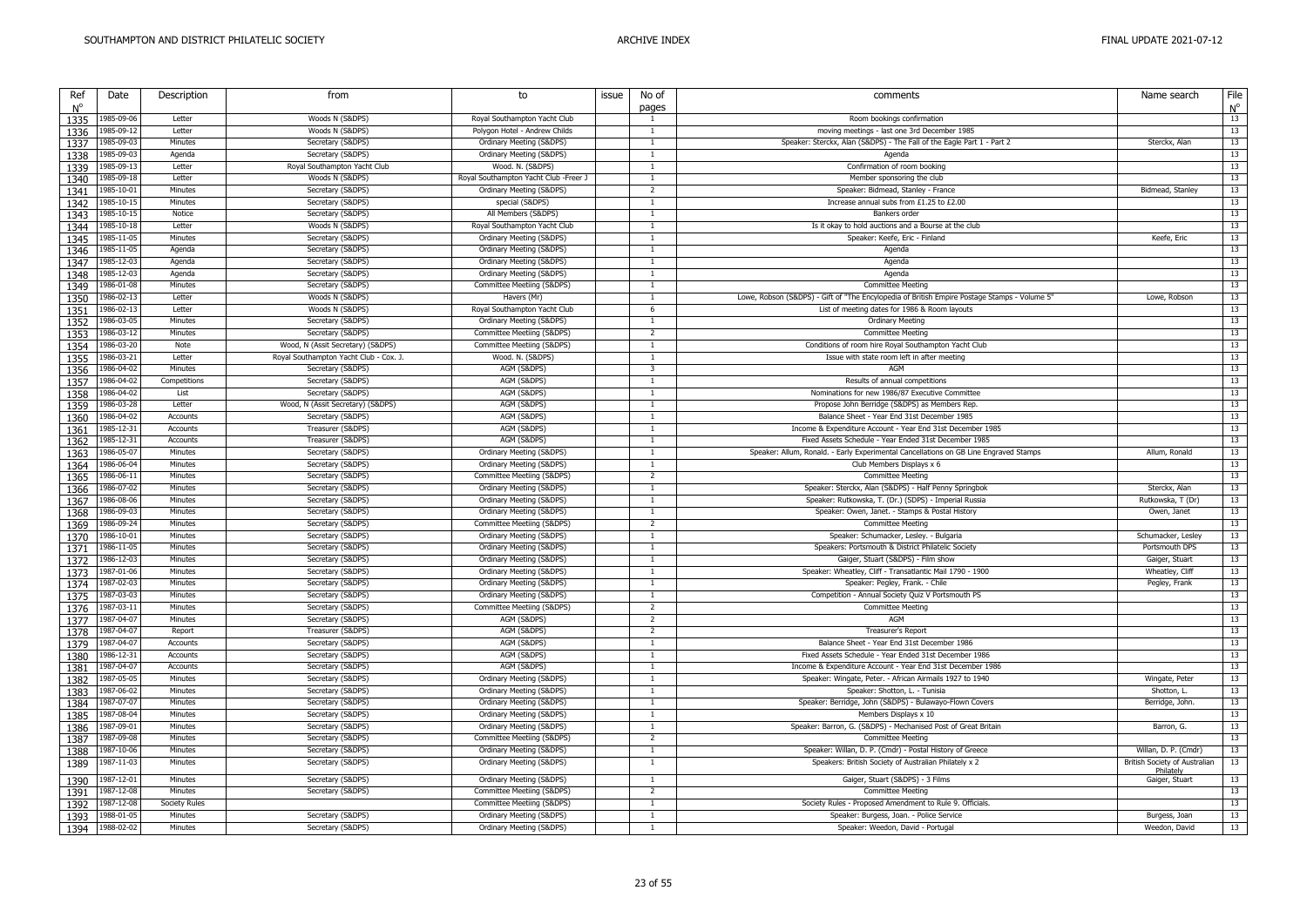| Ref<br>$N^{\circ}$ | Date       | Description        | from              | to                         | issue | No of<br>pages                   | comments                                                                                                                        | Name search             | File<br>$N^{\circ}$ |
|--------------------|------------|--------------------|-------------------|----------------------------|-------|----------------------------------|---------------------------------------------------------------------------------------------------------------------------------|-------------------------|---------------------|
| 1395               | 1988-02-23 | Minutes            | Secretary (S&DPS) | Committee Meetiing (S&DPS) |       | $\overline{2}$                   | <b>Committee Meeting</b>                                                                                                        |                         | 13                  |
| 1396               | 1988-03-01 | Minutes            | Secretary (S&DPS) | Ordinary Meeting (S&DPS)   |       | -1                               | Competition - Annual Society Quiz V Petersfield PS                                                                              |                         | 13                  |
| 1397               | 1988-04-05 | Minutes            | Secretary (S&DPS) | AGM (S&DPS)                |       | $\overline{\mathbf{3}}$          | <b>AGM</b>                                                                                                                      |                         | 13                  |
| 1398               | 1988-04-05 | Society Rules      | Secretary (S&DPS) | AGM (S&DPS)                |       | $\overline{1}$                   | Proposal to amendment Rule 9                                                                                                    |                         | 13                  |
| 1399               | 1988-04-05 | Notes              | Secretary (S&DPS) | AGM (S&DPS)                |       | $\overline{1}$                   | Proposed Rotational Sequence                                                                                                    |                         | 13                  |
| 1400               | 1987-12-31 | Accounts           | Secretary (S&DPS) | AGM (S&DPS)                |       | $\overline{1}$                   | Balance Sheet - Year End 31st December 1987                                                                                     |                         | 13                  |
| 1401               | 1987-12-31 | Accounts           | Secretary (S&DPS) | AGM (S&DPS)                |       | $\overline{1}$                   | Income & Expenditure Account - Year End 31st December 1987                                                                      |                         | 13                  |
| 1402               | 1987-12-31 | Accounts           | Secretary (S&DPS) | AGM (S&DPS)                |       | $\overline{1}$                   | Fixed Assets Schedule - Year Ended 31st December 1987                                                                           |                         | 13                  |
| 1403               | 1988-04-26 | Minutes            | Secretary (S&DPS) | Committee Meetiing (S&DPS) |       | $\overline{2}$                   | <b>Committee Meeting</b>                                                                                                        |                         | 13                  |
| 1404               | 1988-05-03 | Minutes            | Secretary (S&DPS) | Ordinary Meeting (S&DPS)   |       | <sup>1</sup>                     | Speaker: Shaida, Michael. - GV Downey Head Proofs.                                                                              | Shaida, Michael         | 13                  |
| 1405               | 1988-06-07 | Minutes            | Secretary (S&DPS) | Ordinary Meeting (S&DPS)   |       | $\overline{1}$                   | Speaker: Sanders, Reg. - Alresford                                                                                              | Sanders, Reg            | 13                  |
| 1406               | 1988-06-28 | Minutes            | Secretary (S&DPS) | Committee Meetiing (S&DPS) |       | $\overline{2}$                   | <b>Committee Meeting</b>                                                                                                        |                         | 13                  |
| 1407               | 1988-07-05 | Minutes            | Secretary (S&DPS) | Ordinary Meeting (S&DPS)   |       | $\overline{1}$                   | Speaker: Minns, John. - Postal History of British East Africa.                                                                  | Minns, John             | 13                  |
| 1408               | 1988-08-02 | Minutes            | Secretary (S&DPS) | Ordinary Meeting (S&DPS)   |       | <sup>1</sup>                     | Members Displays x 11                                                                                                           |                         | 13                  |
| 1409               | 1988-09-06 | Minutes            | Secretary (S&DPS) | Ordinary Meeting (S&DPS)   |       | $\overline{1}$                   | Speaker: Skinner, Paul. - Why do I collect Stamps?                                                                              | Skinner, Paul           | 13                  |
| 1410               | 1988-09-27 | Minutes            | Secretary (S&DPS) | Committee Meetiing (S&DPS) |       | $\overline{1}$                   | <b>Committee Meeting</b>                                                                                                        |                         | 13                  |
| 1411               | 1988-10-04 | Minutes            | Secretary (S&DPS) | Ordinary Meeting (S&DPS)   |       | $\mathbf{1}$                     | Speaker: Rodgers, W. F. - Questa                                                                                                | Rodgers, W. F.          | 13                  |
| 1412               | 1988-11-01 | Minutes            | Secretary (S&DPS) | Ordinary Meeting (S&DPS)   |       | <sup>1</sup>                     | Speaker: Emery, Bob - Postal History of the Australian Forces During WWI.                                                       | Emery, Bob              | 13                  |
| 1413               | 1989-01-03 | Minutes            | Secretary (S&DPS) | Ordinary Meeting (S&DPS)   |       | $\overline{1}$                   | Speakers: Stockley, John. (S&DPS) - France & Baker, Rod. (S&DPS) - Canada.                                                      | Stockley, John          | 13                  |
| 1414               | 1989-01-31 | Minutes            | Secretary (S&DPS) | Committee Meetiing (S&DPS) |       | 2                                | <b>Committee Meeting</b>                                                                                                        |                         | 13                  |
| 1415               | 1989-02-07 | Minutes            | Secretary (S&DPS) | Ordinary Meeting (S&DPS)   |       | $\overline{1}$                   | Speaker: Hunt, Bryan (S&DPS) - The Southampton Society Postal History Collection.                                               | Hunt, Bryan             | 13                  |
| 1416               | 1989-03-07 | Minutes            | Secretary (S&DPS) | AGM (S&DPS)                |       | 3                                | AGM                                                                                                                             |                         | 14                  |
| 1417               | 1988-12-31 | Accounts           | Secretary (S&DPS) | AGM (S&DPS)                |       | <sup>1</sup>                     | Balance Sheet - Year End 31st December 1988                                                                                     |                         | 14                  |
| 1418               | 1988-12-31 | Accounts           | Secretary (S&DPS) | AGM (S&DPS)                |       | $\overline{1}$                   | Fixed Assets Schedule - Year Ended 31st December 1988                                                                           |                         | 14                  |
| 1419               | 1988-12-31 | Accounts           | Secretary (S&DPS) | AGM (S&DPS)                |       | -1                               | Income & Expenditure Account - Year End 31st December 1988                                                                      |                         | 14                  |
| 1420               | 1989-04-04 | Minutes            | Secretary (S&DPS) | Ordinary Meeting (S&DPS)   |       | $\overline{1}$                   | Speaker: Wilkinson, Douglas - Channel Islands                                                                                   | Wilkinson, Douglas      | 14                  |
| 1421               | 1989-04-25 | Minutes            | Secretary (S&DPS) | Committee Meetiing (S&DPS) |       | 2                                | <b>Committee Meeting</b>                                                                                                        |                         | 14                  |
| 1422               | 1989-04-25 | Report             | Treasurer (S&DPS) | Committee Meetiing (S&DPS) |       | $\overline{2}$                   | Treasurer's Report                                                                                                              |                         | 14                  |
| 1423               | 1989-05-02 | Minutes            | Secretary (S&DPS) | Ordinary Meeting (S&DPS)   |       | <sup>1</sup>                     | Speaker: Vickery, P. - Hong Kong                                                                                                | Vickery, P              | 14                  |
| 1424               | 1989-06-06 | Minutes            | Secretary (S&DPS) | Ordinary Meeting (S&DPS)   |       | $\overline{1}$                   | Speaker: Campbell, John. - 200 Years of German Philately                                                                        | Campbell, John          | 14                  |
| 1425               | 1989-07-04 | Minutes            | Secretary (S&DPS) | Ordinary Meeting (S&DPS)   |       | -1                               | Speaker: Sanderson, Dorothy (Dr.) - Medicine on Stamps                                                                          | Sanderson, Dorothy (Dr) | 14                  |
| 1426               | 1989-08-01 | Minutes            | Secretary (S&DPS) | Ordinary Meeting (S&DPS)   |       | $\overline{1}$                   | 10 Sheets or 20p                                                                                                                |                         | 14                  |
| 1427               | 1989-09-05 | Minutes            | Secretary (S&DPS) | Ordinary Meeting (S&DPS)   |       | $\overline{1}$                   | Speaker: Jones, Julian. (S&DPS) - Mail between the USA & GB 1777 - 1875                                                         | Jones, Julian           | 14                  |
| 1428               | 1989-09-12 | Minutes            | Secretary (S&DPS) | Committee Meetiing (S&DPS) |       | $\overline{2}$                   | <b>Committee Meeting</b>                                                                                                        |                         | 14                  |
| 1429               | 1989-09-01 | Report             | Secretary (S&DPS) | Committee Meetiing (S&DPS) |       | $\overline{2}$                   | Treasurer's Report                                                                                                              |                         | 14                  |
| 1430               | 1989-10-03 | Minutes            | Secretary (S&DPS) | Ordinary Meeting (S&DPS)   |       | -1                               | Speaker: Barton, Malcolm. - Falkland Islands                                                                                    | Barton, Malcolm         | 14                  |
| 1431               | 1989-11-07 | Minutes            | Secretary (S&DPS) | Ordinary Meeting (S&DPS)   |       | $\overline{1}$                   | Speaker: Faers, Colin - Olympics of 1936                                                                                        | Faers, Colin            | 14                  |
| 1432               | 1990-01-02 | Minutes            | Secretary (S&DPS) | Ordinary Meeting (S&DPS)   |       | <sup>1</sup>                     | Speakers: John Stockley (S&DPS) King Alphonso XIII of Spain & Nigel Wood - Allied Intervention in the Russian Republics 1918-20 | Stockley, John          | 14                  |
| 1433               | 1990-01-30 | Minutes            | Secretary (S&DPS) | Committee Meetiing (S&DPS) |       | $\overline{3}$                   | <b>Committee Meeting</b>                                                                                                        |                         | 14                  |
| 1434               | 1990-02-06 | Minutes            | Secretary (S&DPS) | Ordinary Meeting (S&DPS)   |       | 1                                | Speaker: Pegley, Frank. - Bicycles Thematics                                                                                    | Pegley, Frank           | 14                  |
| 1435               | 1990-03-06 | Minutes            | Secretary (S&DPS) | Ordinary Meeting (S&DPS)   |       | <sup>1</sup>                     | Speaker: Eddleston, Colin - Peru                                                                                                | Eddleston, Colin        | 14                  |
| 1436               | 1990-03-27 | Minutes            | Secretary (S&DPS) | Committee Meetiing (S&DPS) |       | $\overline{\mathbf{3}}$          | <b>Committee Meeting</b>                                                                                                        |                         | 14                  |
| 1437               | 1989-12-31 | Accounts           | Treasurer (S&DPS) | Committee Meetiing (S&DPS) |       | $\overline{1}$                   | Balance Sheet - Year End 31st December 1989                                                                                     |                         | 14                  |
| 1438               | 1989-12-31 | Accounts           | Treasurer (S&DPS) | Committee Meetiing (S&DPS) |       | 1                                | Fixed Assets Schedule - Year Ended 31st December 1989                                                                           |                         | 14                  |
| 1439               | 1989-12-31 | Accounts           | Treasurer (S&DPS) | Committee Meetiing (S&DPS) |       | $\overline{1}$                   | Income & Expenditure Account - Year End 31st December 1989                                                                      |                         | 14                  |
| 1440               | 1989-12-31 | Accounts           | Treasurer (S&DPS) | Committee Meetiing (S&DPS) |       | $\overline{1}$                   | Trends - Year End 31st December 1989                                                                                            |                         | 14                  |
| 1441               | 1990-03-27 | Accounts           | Treasurer (S&DPS) | Committee Meetiing (S&DPS) |       | <sup>1</sup>                     | Provisional Annual Budget - March 1990                                                                                          |                         | 14                  |
| 1442               | 1990-05-01 | Minutes            | Secretary (S&DPS) | Ordinary Meeting (S&DPS)   |       | 1                                | Speaker: Lowe, Robson (S&DPS) - Philatelic Fun                                                                                  | Lowe, Robson            | 14                  |
| 1443               | 1990-06-05 | Minutes            | Secretary (S&DPS) | Ordinary Meeting (S&DPS)   |       | <sup>1</sup>                     | Speaker: Yandell, Len. (S&DPS) - Gods House                                                                                     | Yandell, Len            | 14                  |
| 1444               | 1990-07-03 | Minutes            | Secretary (S&DPS) | Ordinary Meeting (S&DPS)   |       | $\overline{1}$                   | Speaker: Hoskins, Roger. - Norwegian Stamps with Tenariffe Postmarks                                                            | Hoskins, Roger          | 14                  |
| 1445               | 1990-07-10 | Minutes            | Secretary (S&DPS) | Committee Meetiing (S&DPS) |       | $\overline{2}$                   | Committee Meeting                                                                                                               |                         | 14                  |
| 1446               | 1990-08-07 | Minutes            | Secretary (S&DPS) | Ordinary Meeting (S&DPS)   |       | $\overline{1}$                   | Letter A                                                                                                                        |                         | 14                  |
| 1447               | 1990-09-04 | Minutes            | Secretary (S&DPS) | Ordinary Meeting (S&DPS)   |       | 1                                | Members Displays                                                                                                                |                         | 14                  |
| 1448               | 1990-10-02 | Minutes            | Secretary (S&DPS) | Ordinary Meeting (S&DPS)   |       | $\overline{1}$                   | Speaker: Harding, John. - G.B. Victorians                                                                                       | Harding, John           | 14                  |
| 1449               | 1990-10-23 | Minutes            | Secretary (S&DPS) | Committee Meetiing (S&DPS) |       | $\overline{2}$                   | <b>Committee Meeting</b>                                                                                                        |                         | 14                  |
| 1450               | 1990-11-06 | Minutes            | Secretary (S&DPS) | Ordinary Meeting (S&DPS)   |       | $\overline{2}$                   | Speakers: Buckle, Brian & Wendy. - China 1869-1990 & Thematic Theme of Books                                                    | Buckle, Wendy & Brian   | 14                  |
| 1451               | 1991-01-15 | Minutes            | Secretary (S&DPS) | Committee Meetiing (S&DPS) |       | -1                               | <b>Committee Meeting</b>                                                                                                        |                         | 14                  |
| 1452               | 1991-02-05 | Minutes<br>Minutes | Secretary (S&DPS) | Ordinary Meeting (S&DPS)   |       | $\overline{1}$                   | Speaker: Osborn, Geoffrey - Posyal History of Burma                                                                             | Osborn, Geoffrey        | 14                  |
| 1453               | 1991-03-05 |                    | Secretary (S&DPS) | Ordinary Meeting (S&DPS)   |       | $\overline{1}$<br>$\overline{2}$ | Speaker: Levin, John. - France & Ballon's                                                                                       | Levin, John             | 14                  |
| 1454               | 1991-03-13 | Minutes            | Secretary (S&DPS) | Committee Meetiing (S&DPS) |       |                                  | <b>Committee Meeting</b>                                                                                                        |                         | 14                  |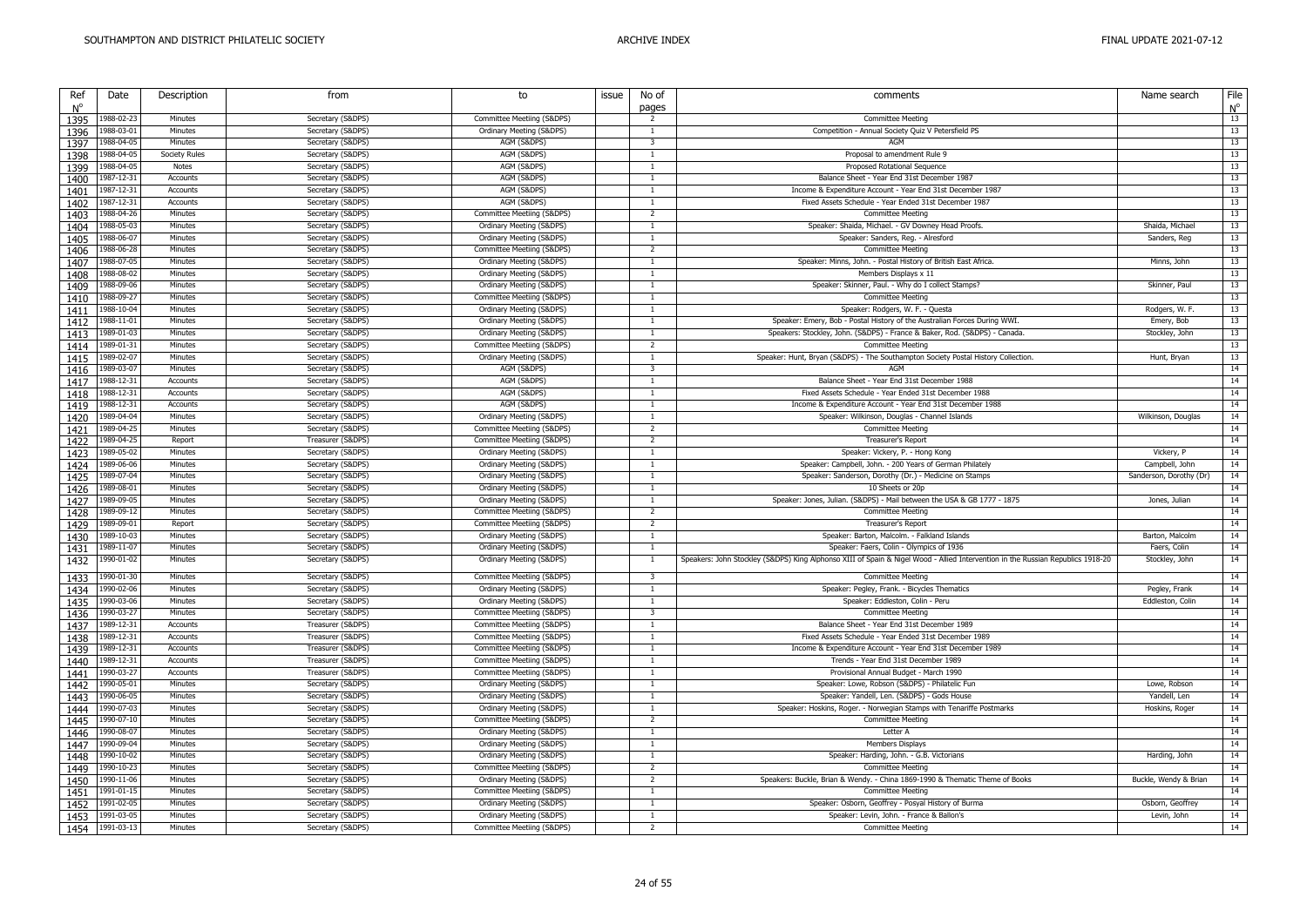| Ref<br>N°    | Date       | Description | from                                   | to                         | issue | No of                   | comments                                                                                                                   | Name search                  | File              |
|--------------|------------|-------------|----------------------------------------|----------------------------|-------|-------------------------|----------------------------------------------------------------------------------------------------------------------------|------------------------------|-------------------|
| 1455         | 1991-03-13 | Report      | Treasurer (S&DPS)                      | Committee Meetiing (S&DPS) |       | pages<br>$\overline{2}$ | Treasurer's Report                                                                                                         |                              | $N^{\circ}$<br>14 |
| 1456         | 1990-12-31 | Minutes     | Secretary (S&DPS)                      | Committee Meetiing (S&DPS) |       | $\overline{1}$          | Balance Sheet - Year End 31st December 1990                                                                                |                              | 14                |
| 1457         | 1990-12-31 | Minutes     | Secretary (S&DPS)                      | Committee Meetiing (S&DPS) |       | <sup>1</sup>            | Fixed Assets Schedule - Year Ended 31st December 1990                                                                      |                              | 14                |
| 1458         | 1990-12-31 | Minutes     | Secretary (S&DPS)                      | Committee Meetiing (S&DPS) |       | $\overline{1}$          | Income & Expenditure Account - Year End 31st December 1991                                                                 |                              | 14                |
| 1459         | 1990-12-31 | Minutes     | Secretary (S&DPS)                      | Committee Meetiing (S&DPS) |       | $\overline{1}$          | Trends - Year End 31st December 1990                                                                                       |                              | 14                |
| 1460         | 1991-03-13 | Accounts    | Secretary (S&DPS)                      | Committee Meetiing (S&DPS) |       | $\overline{1}$          | Provisional Annual Budget                                                                                                  |                              | 14                |
| 1461         | 1991-05-07 | Minutes     | Secretary (S&DPS)                      | Ordinary Meeting (S&DPS)   |       |                         | Speaker: Waldock, Eric - Toombsiana                                                                                        | Waldock, Eric                | 14                |
| 1462         | 1991-05-07 | Minutes     | Secretary (S&DPS)                      | Committee Meetiing (S&DPS) |       | -1                      | <b>Committee Meeting</b>                                                                                                   |                              | 14                |
| 1463         | 1991-06-04 | Minutes     | Secretary (S&DPS)                      | Ordinary Meeting (S&DPS)   |       | $\overline{1}$          | Speaker: Lockyer, Richard - Aden to Zanzibar                                                                               | Lockyer, Richard             | 14                |
| 1464         | 1991-07-02 | Minutes     | Secretary (S&DPS)                      | Ordinary Meeting (S&DPS)   |       | $\overline{1}$          | Speaker: Scawin, William. - Hong Kong                                                                                      | Scawin, William              | 14                |
| 1465         | 1991-08-06 | Minutes     | Secretary (S&DPS)                      | Ordinary Meeting (S&DPS)   |       | $\overline{1}$          | Letter B - Themes on the                                                                                                   |                              | 14                |
| 1466         | 1991-09-03 | Minutes     | Secretary (S&DPS)                      | Ordinary Meeting (S&DPS)   |       | $\overline{1}$          | Speaker: Dowse, John. - British Involvement in the Iberian Peninsula 1790-1868                                             | Dowse, John                  | 14                |
| 1467         | 1991-09-24 | Minutes     | Secretary (S&DPS)                      | Committee Meetiing (S&DPS) |       | $\overline{2}$          | <b>Committee Meeting</b>                                                                                                   |                              | 14                |
| 1468         | 1991-10-01 | Minutes     | Secretary (S&DPS)                      | Ordinary Meeting (S&DPS)   |       | $\overline{1}$          | Speaker: Holdeman, Bob - Philatelic Constabulary 1622-1990                                                                 | Holdeman, Bob                | 14                |
| 1469         | 1991-11-05 | Minutes     | Secretary (S&DPS)                      | Ordinary Meeting (S&DPS)   |       | 2                       | Speaker: Baker, Rod. (S&DPS) - Trains, Boats & Planes                                                                      | Baker, Rod                   | 14                |
| 1470         | 1991-12-03 | Minutes     | Secretary (S&DPS)                      | Ordinary Meeting (S&DPS)   |       | <sup>1</sup>            | Speakers: President (S&DPS) - Republican Spain - Burgess, Ian. (SDPS) - French Railways - Warren, John. - Varieties of the | Burgess, Ian                 | 14                |
|              | 1992-01-07 | Minutes     | Secretary (S&DPS)                      | Ordinary Meeting (S&DPS)   |       | $\overline{2}$          | Australian George V. 1d<br>Speaker: Hiscock, David - Registered & Telegraph Postal Service.                                | Hiscock, David               | 14                |
| 1471         | 1992-02-04 | Minutes     |                                        | Ordinary Meeting (S&DPS)   |       | $\overline{1}$          | Speaker: McQueen, Ian - Channel Islands.                                                                                   |                              | 14                |
| 1472         | 1992-03-02 | Minutes     | Secretary (S&DPS)<br>Secretary (S&DPS) | Ordinary Meeting (S&DPS)   |       | $\overline{1}$          | Speaker: Lowe, Robson, (S&DPS) - Field Post Offices                                                                        | McQueen, Ian<br>Lowe, Robson | 14                |
| 1473         | 1992-03-24 | Minutes     | Secretary (S&DPS)                      | Committee Meetiing (S&DPS) |       | 2                       | <b>Committee Meeting</b>                                                                                                   |                              | 14                |
| 1474<br>1475 | 1992-03-24 | Report      | Treasurer (S&DPS)                      | Committee Meetiing (S&DPS) |       | 2                       | Treasurer's Report                                                                                                         |                              | 14                |
|              | 1992-05-05 | Minutes     | Secretary (S&DPS)                      | Ordinary Meeting (S&DPS)   |       | $\overline{2}$          | Speaker: Page, Alec - South Africa                                                                                         | Page, Alec                   | 14                |
| 1476<br>1477 | 1992-06-02 | Minutes     | Secretary (S&DPS)                      | Ordinary Meeting (S&DPS)   |       | $\overline{1}$          | Speakers: Cosh, Graham - German Philately 1888-1937 & Campbell, John - Berlin Private Post 1884-1929                       | Cosh, Graham                 | 14                |
| 1478         | 1992-06-23 | Minutes     | Secretary (S&DPS)                      | Committee Meetiing (S&DPS) |       | 2                       | <b>Committee Meeting</b>                                                                                                   |                              | 14                |
| 1479         | 1992-06-23 | Notice      | Secretary (S&DPS)                      | Committee Meetiing (S&DPS) |       |                         | Data Protection Act                                                                                                        |                              | 14                |
| 1480         | 1992-06-23 | Minutes     | Secretary (S&DPS)                      | Committee Meetiing (S&DPS) |       | $\overline{\mathbf{3}}$ | Visit of Le Harve members to Southampton DPS 17th/18th October 1992.                                                       |                              | 14                |
| 1481         | 1992-07-07 | Minutes     | Secretary (S&DPS)                      | Ordinary Meeting (S&DPS)   |       | $\overline{1}$          | Speaker: Saundery, R. (Dr.) - Costa Rica & American Bank Note Co.                                                          | Saundrey, R. (Dr)            | 14                |
| 1482         | 1992-08-04 | Minutes     | Secretary (S&DPS)                      | Ordinary Meeting (S&DPS)   |       | $\overline{1}$          | Members Displays x 14                                                                                                      |                              | 14                |
| 1483         | 1992-09-01 | Minutes     | Secretary (S&DPS)                      | Ordinary Meeting (S&DPS)   |       | $\overline{1}$          | Speaker: Hill, Michael. - A3 Road from Portsmouth as far as Petersfield                                                    | Hill, Michael                | 14                |
| 1484         | 1992-09-22 | Minutes     | Secretary (S&DPS)                      | Committee Meetiing (S&DPS) |       | $\overline{2}$          | <b>Committee Meeting</b>                                                                                                   |                              | 14                |
| 1485         | 1992-10-06 | Minutes     | Secretary (S&DPS)                      | Ordinary Meeting (S&DPS)   |       | 2                       | Speaker: Fowler, Tom. - China                                                                                              | Fowler, Tom                  | 14                |
| 1486         | 1992-11-03 | Minutes     | Secretary (S&DPS)                      | Ordinary Meeting (S&DPS)   |       | $\overline{1}$          | Speaker: Ayling, George - Stamps of Music.                                                                                 | Ayling, George               | 14                |
| 1487         | 1992-12-01 | Minutes     | Secretary (S&DPS)                      | Ordinary Meeting (S&DPS)   |       | 2                       | Speaker: Gibson, George - New Zealand                                                                                      | Gibson, George               | 14                |
| 1488         | 1992-12-08 | Minutes     | Secretary (S&DPS)                      | Committee Meetiing (S&DPS) |       | $\overline{2}$          | <b>Committee Meeting</b>                                                                                                   |                              | 14                |
| 1489         | 1993-01-05 | Minutes     | Secretary (S&DPS)                      | Ordinary Meeting (S&DPS)   |       | 2                       | Speaker: Peskett, Fred. - Great Exhibition                                                                                 | Peskett, Fred                | 14                |
| 1490         | 1993-02-02 | Minutes     | Secretary (S&DPS)                      | Ordinary Meeting (S&DPS)   |       | $\overline{1}$          | Speaker: Buckle, Wendy. - Latvia - Brian Buckle - Coins & Currency on stamps.                                              | Buckle, Wendy & Brian        | 14                |
| 1491         | 1993-03-02 | Minutes     | Secretary (S&DPS)                      | Ordinary Meeting (S&DPS)   |       | $\overline{1}$          | Speaker: Hale, Peter. - Argentina 1858-1964.                                                                               | Hale, Peter                  | 14                |
| 1492         | 1993-03-23 | Minutes     | Secretary (S&DPS)                      | Committee Meetiing (S&DPS) |       | $\overline{2}$          | Committee Meeting                                                                                                          |                              | 14                |
| 1493         | 1993-05-04 | Minutes     | Secretary (S&DPS)                      | Ordinary Meeting (S&DPS)   |       | 2                       | Speaker: Sessions, David - Rapid Cancel Machines used by Canada.                                                           | Sessions, David              | 14                |
| 1494         | 1993-06-01 | Minutes     | Secretary (S&DPS)                      | Ordinary Meeting (S&DPS)   |       | $\overline{2}$          | Speaker: Stockley, John. (S&DPS) - Hungary.                                                                                | Stockley, John               | 14                |
| 1495         | 1993-06-22 | Minutes     | Secretary (S&DPS)                      | Committee Meetiing (S&DPS) |       | $\overline{\mathbf{3}}$ | <b>Committee Meeting</b>                                                                                                   |                              | 14                |
| 1496         | 1993-07-06 | Minutes     | Secretary (S&DPS)                      | Ordinary Meeting (S&DPS)   |       | $\overline{2}$          | Speaker: Boyd, David - Have Gavel will travel.                                                                             | Boyd, David                  | 14                |
| 1497         | 1993-08-06 | Minutes     | Secretary (S&DPS)                      | Ordinary Meeting (S&DPS)   |       |                         | Letter D                                                                                                                   |                              | 14                |
| 1498         | 1993-09-07 | Minutes     | Secretary (S&DPS)                      | Ordinary Meeting (S&DPS)   |       | $\overline{1}$          | Speaker: Elliott, Keith. - Airmails with a difference.                                                                     | Elliott, Keith               | 14                |
| 1499         | 1993-09-28 | Minutes     | Secretary (S&DPS)                      | Committee Meetiing (S&DPS) |       | 2                       | <b>Committee Meeting</b>                                                                                                   |                              | 14                |
| 1500         | 1993-10-05 | Minutes     | Secretary (S&DPS)                      | Ordinary Meeting (S&DPS)   |       | $\overline{2}$          | Speaker: Yandell, Len. (S&DPS) - Churches                                                                                  | Yandell, Len                 | 14                |
| 1501         | 1993-11-02 | Minutes     | Secretary (S&DPS)                      | Ordinary Meeting (S&DPS)   |       | $\overline{1}$          | Speaker: Pegley, Frank - American Air Routes.                                                                              | Pegley, Frank                | 14                |
| 1502         | 1993-12-07 | Minutes     | Secretary (S&DPS)                      | Ordinary Meeting (S&DPS)   |       | $\overline{2}$          | Speaker: Buckingham, Keith. - Postcards - The Grand Tour.                                                                  | Buckingham, Keith            | 14                |
| 1503         | 1994-01-04 | Minutes     | Secretary (S&DPS)                      | Ordinary Meeting (S&DPS)   |       | $\overline{2}$          | Speaker: Dexter, Jim. - Line Engraved stamps of G.B.                                                                       | Dexter, Jim                  | 14                |
| 1504         | 1994-01-25 | Minutes     | Secretary (S&DPS)                      | Committee Meetiing (S&DPS) |       | $\overline{2}$          | <b>Committee Meeting</b>                                                                                                   |                              | 14                |
| 1505         | 1994-02-01 | Minutes     | Secretary (S&DPS)                      | Ordinary Meeting (S&DPS)   |       |                         | Speaker: Coles, Peter. - Links with Poole & Newfoundland over 300 years.                                                   | Coles, Peter                 | 14                |
| 1506         | 1994-03-01 | Minutes     | Secretary (S&DPS)                      | Ordinary Meeting (S&DPS)   |       | 2                       | Speaker: Faers, Colin - Allied Occupation of Germany                                                                       | Faers, Colin                 | 14                |
| 1507         | 1994-03-22 | Minutes     | Secretary (S&DPS)                      | Committee Meetiing (S&DPS) |       | $\overline{2}$          | <b>Committee Meeting</b>                                                                                                   |                              | 14                |
| 1508         | 1994-04-05 | Minutes     | Secretary (S&DPS)                      | Ordinary Meeting (S&DPS)   |       | 2                       | Speaker: Lacey, Malcolm. - Hampshire Postal History.                                                                       | Lacey, Malcolm               | 14                |
| 1509         | 1994-05-03 | Minutes     | Secretary (S&DPS)                      | Ordinary Meeting (S&DPS)   |       | $\overline{1}$          | Speaker: Czuzman, Mike. - Memorial to the Titanic.                                                                         | Czuzman, Mike                | 14                |
| 1510         | 1994-05-17 | Minutes     | Secretary (S&DPS)                      | Ordinary Meeting (S&DPS)   |       | $\overline{1}$          | <b>Competition Evening</b>                                                                                                 |                              | 14                |
| 1511         | 1994-06-07 | Minutes     | Secretary (S&DPS)                      | Ordinary Meeting (S&DPS)   |       | $\overline{1}$          | Speaker: Elliott, Aubrey. - USA from the Back of the Book.                                                                 | Elliott, Aubrey              | 14                |
| 1512         | 1994-07-05 | Minutes     | Secretary (S&DPS)                      | Ordinary Meeting (S&DPS)   |       | $\overline{1}$          | Speaker: Bradley, David - Gibraltar & Malta.                                                                               | Bradley, David               | 14                |
| 1513         | 1994-08-02 | Minutes     | Secretary (S&DPS)                      | Ordinary Meeting (S&DPS)   |       | $\mathbf{1}$            | Letter E                                                                                                                   |                              | 14                |
| 1514         | 1994-09-06 | Minutes     | Secretary (S&DPS)                      | Ordinary Meeting (S&DPS)   |       | 2                       | Speakers: Salisbury Philatelic Society                                                                                     | Salisbury PS                 | 14                |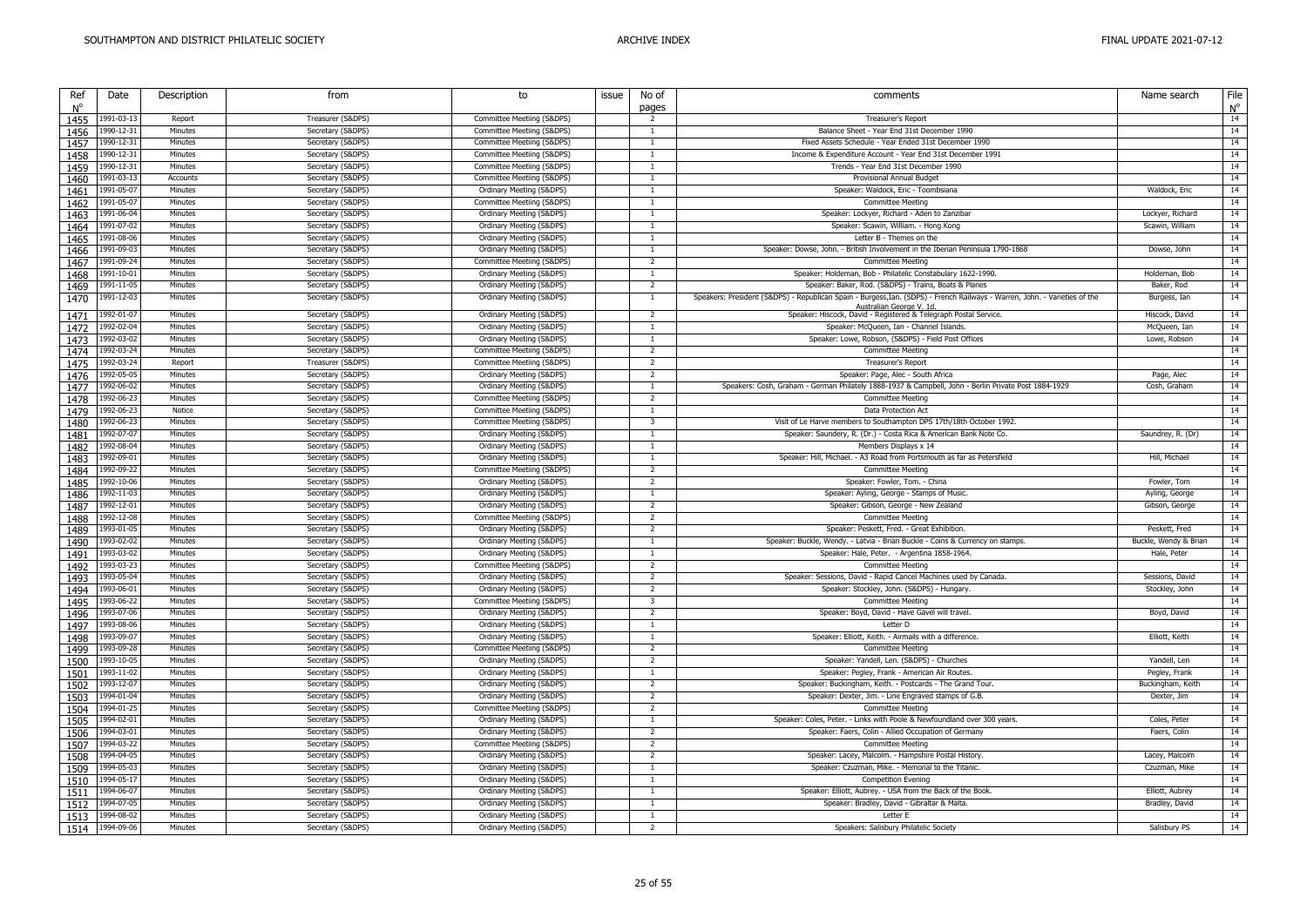| Ref<br>N° | Date       | Description        | from                     | to                         | issue | No of                    | comments                                                                                                                        | Name search                         | File<br>$N^{\circ}$ |
|-----------|------------|--------------------|--------------------------|----------------------------|-------|--------------------------|---------------------------------------------------------------------------------------------------------------------------------|-------------------------------------|---------------------|
|           |            | Minutes            |                          |                            |       | pages<br>$\overline{2}$  |                                                                                                                                 |                                     | 14                  |
| 1515      | 1994-09-27 |                    | Secretary (S&DPS)        | Committee Meetiing (S&DPS) |       |                          | <b>Committee Meeting</b>                                                                                                        |                                     | 14                  |
| 1516      | 1994-10-04 | Minutes            | Secretary (S&DPS)        | Ordinary Meeting (S&DPS)   |       | $\overline{2}$           | Speakers: Stockley, John. (S&DPS) - Liberation of France 1944-45. & Hunt, Bryan. (S&DPS) - Society Postal History collection.   | Stockley, John                      |                     |
| 1517      | 1994-11-01 | Minutes            | Secretary (S&DPS)        | Ordinary Meeting (S&DPS)   |       | - 2                      | Speakers: Baker, Rod. (S&DPS) - Argentina & Stockley, John. (SDPS) - King Alponso XIII                                          | Baker, Rod                          | 14                  |
| 1518      | 1994-12-06 | Minutes            | Secretary (S&DPS)        | Ordinary Meeting (S&DPS)   |       | $\overline{1}$           | Speaker: Mount, Colin - A Pig in the Post.                                                                                      | Mount, Colin                        | 14                  |
| 1519      | 1994-12-06 | Certificate        | <b>BPT 2004</b>          | S&DPS                      |       | $\overline{1}$           | Rowland Hill Awards - Southampton winners                                                                                       |                                     | 14                  |
| 1520      | 1994-12-06 | Menu               | <b>BPT</b>               |                            |       | - 3                      | Rowland Hill Awards - attended by Rod Baker & Jean Churchill                                                                    | Baker, Rod & Churchill, Jean        | 14                  |
| 1521      | 1995-01-03 | Minutes            | Secretary (S&DPS)        | Ordinary Meeting (S&DPS)   |       | $\overline{1}$           | Speaker: Smith, Sam. - Gibraltar Links with the Sea.                                                                            | Smith, Sam                          | 15                  |
| 1522      | 1995-02-07 | Minutes            | Secretary (S&DPS)        | Ordinary Meeting (S&DPS)   |       | -1                       | Speaker: Montgomery, Malcolm. - Dr. Dorothy Sanderson on Transatlantic Mail.                                                    | Montgomery, Malcolm.                | 15                  |
| 1523      | 1995-03-07 | Minutes            | Secretary (S&DPS)        | Ordinary Meeting (S&DPS)   |       | $\overline{2}$           | Speaker: Gee, Nancy. - Rumania.                                                                                                 | Gee, Nancy                          | 15                  |
| 1524      | 1995-04-18 | Minutes            | Secretary (S&DPS)        | Ordinary Meeting (S&DPS)   |       |                          | Speaker: Symonds , Ken.- Early Postal History from 1782 of Switzerland                                                          | Symonds, Ken                        | 15                  |
| 1525      | 1995-05-02 | Minutes            | Secretary (S&DPS)        | Ordinary Meeting (S&DPS)   |       | $\overline{2}$           | Speakers: Ferndown & West Moors Society                                                                                         | Ferndown & West Moors               | 15                  |
| 1526      | 1995-06-06 | Minutes            | Secretary (S&DPS)        | Ordinary Meeting (S&DPS)   |       | $\overline{1}$           | Speaker: Painter, David - Union of South Africa.                                                                                | Painter, David                      | 15                  |
| 1527      | 1995-07-04 | Minutes            | Secretary (S&DPS)        | Ordinary Meeting (S&DPS)   |       | $\overline{1}$           | Speaker: Luscombe, Pauline. - Great Britain Postal Mechanism.                                                                   | Luscombe, Pauline                   | 15                  |
| 1528      | 1995-08-01 | Minutes            |                          | Ordniary Meeting (S&DPS)   |       | $\overline{1}$           | Letter F                                                                                                                        |                                     | 15                  |
| 1529      | 1995-09-01 | Minutes            | Secretary (S&DPS)        |                            |       | $\overline{2}$           | Hampshire Philatelic Federation Meeting Report.                                                                                 |                                     | 15                  |
| 1530      | 1995-09-05 | Minutes            | Secretary (S&DPS)        | Ordinary Meeting (S&DPS)   |       | <sup>1</sup>             | Speakers: Winchester & District Philatelic Society                                                                              | Winchester DPS                      | 15                  |
| 1531      | 1995-10-03 | Minutes            | Secretary (S&DPS)        | Ordinary Meeting (S&DPS)   |       | $\overline{1}$           | Speaker: Hammond, John. - French Airmails 1783 to 1983.                                                                         | Hammond, John                       | 15                  |
| 1532      | 1995-11-01 | Newsletter         | Le Havre                 |                            |       | $\overline{2}$           | Excerpts                                                                                                                        |                                     | 15                  |
| 1533      | 1995-11-07 | Minutes            | Secretary (S&DPS)        | Ordinary Meeting (S&DPS)   |       | $\overline{2}$           | Speaker: Whiten, Chris - Diamond Jubilee of Queen Victoria 1897.                                                                | Whiten, Chris                       | 15                  |
| 1534      | 1995-12-05 | Minutes            | Secretary (S&DPS)        | Ordinary Meeting (S&DPS)   |       | $\overline{2}$           | Speaker: Tabeart, Colin. - Ship Letters.                                                                                        | Tabaert, Colin                      | 15                  |
| 1535      | 1996-01-02 | Minutes            | Secretary (S&DPS)        | Ordinary Meeting (S&DPS)   |       | $\overline{1}$           | Speaker: Wingate, Peter. - 150 Years of Mail to South Africa.                                                                   | Wingate, Peter                      | 15                  |
|           | 1996-01-29 | Letter             | Shorey - John (S&DPS)    | Princess Coaches           |       | $\overline{1}$           | Traveling issue - Too Cold on coach                                                                                             |                                     | 15                  |
| 1536      | 1996-02-06 | Minutes            |                          |                            |       | $\overline{2}$           |                                                                                                                                 |                                     | 15                  |
| 1537      |            | Minutes            | Secretary (S&DPS)        | Ordinary Meeting (S&DPS)   |       | $\overline{1}$           | Speaker: Wood, Nigel. (S&DPS) - Foreign Volunteers of the 3rd Reich.                                                            | Wood, Nigel<br>Jones, Frank         | 15                  |
| 1538      | 1996-03-05 |                    | Secretary (S&DPS)        | Ordinary Meeting (S&DPS)   |       | $\overline{2}$           | Speaker: Jones, Frank. - Bridging History.                                                                                      |                                     |                     |
| 1539      | 1996-04-02 | Minutes            | Secretary (S&DPS)        | Ordinary Meeting (S&DPS)   |       |                          | Speaker: Drysdall, Alan (Dr.) (S&DPS) - Transvaal 1869-1885.                                                                    | Drysdall, Alan (Dr)                 | 15                  |
| 1540      | 1996-05-07 | Minutes            | Secretary (S&DPS)        | Ordinary Meeting (S&DPS)   |       | $\overline{2}$           | Speakers: Bognor Regis & District Philatelic Society.                                                                           | <b>Bognor Regis DPS</b>             | 15                  |
| 1541      | 1996-06-04 | Minutes            | Secretary (S&DPS)        | Ordinary Meeting (S&DPS)   |       | $\overline{1}$           | Speaker: Boorn, Stephen. - Medical History of the Heart & Transplants.                                                          | Boorn, Stephen                      | 15                  |
| 1542      | 1996-07-02 | Minutes            | Secretary (S&DPS)        | Ordinary Meeting (S&DPS)   |       |                          | Speaker: Stockhill, M. - Poland.                                                                                                | Stockhill, M.                       | 15                  |
| 1543      | 1996-08-06 | Minutes            | Secretary (S&DPS)        | Ordinary Meeting (S&DPS)   |       | $\overline{1}$           | Letter G                                                                                                                        |                                     | 15                  |
| 1544      | 1996-09-03 | Minutes            | Secretary (S&DPS)        | Ordinary Meeting (S&DPS)   |       | $\overline{1}$           | Speaker: Moir, Geoffrey - Falkland Islands.                                                                                     | Moir, Geoffrey                      | 15                  |
| 1545      | 1996-10-01 | Minutes            | Secretary (S&DPS)        | Ordinary Meeting (S&DPS)   |       | 1                        | Speaker: Sterckx, Alan (S&DPS) - Aviation History.                                                                              | Sterckx, Alan                       | 15                  |
| 1546      | 1996-11-05 | Minutes            | Secretary (S&DPS)        | Ordinary Meeting (S&DPS)   |       | $\overline{2}$           | Speakers: Cruttenden, John. (S&DPS) - 1d Black & Reds of Queen Victoria & Shorey, John. (S&DPS) - Railways around the World but | Cruttenden, John                    | 15                  |
| 1547      | 1996-12-03 | Minutes            | Secretary (S&DPS)        | Ordinary Meeting (S&DPS)   |       | $\overline{1}$           | no Railway Engines<br>Speaker: Berridge, John. (S&DPS) - Batavia to Bulawayo.                                                   | Berridge, John.                     | 15                  |
| 1548      | 1997-01-07 | Minutes            | Secretary (S&DPS)        | Ordinary Meeting (S&DPS)   |       | $\overline{1}$           | Speaker: Berry, Alan - New Zealand                                                                                              | Berry, Alan                         | 15                  |
| 1549      | 1997-02-04 | Minutes            | Secretary (S&DPS)        | Ordinary Meeting (S&DPS)   |       | $\overline{1}$           | Speaker: Benford, Mervyn. - Hungary                                                                                             | Benford, Mervyn                     | 15                  |
| 1550      | 1997-03-04 | Minutes            | Secretary (S&DPS)        | Ordinary Meeting (S&DPS)   |       | 2                        | Speaker: Mount, Colin - Side Faced King George V 1d Red Issue & Tony Brander - Postal History on Airmails of Australia.         | Mount, Colin                        | 15                  |
|           | 1997-04-08 | Minutes            | Secretary (S&DPS)        | Ordinary Meeting (S&DPS)   |       | $\overline{1}$           | Speaker: Laurilland, D - WWI as it effected the Channel Islands.                                                                | Laurilland, D.                      | 15                  |
| 1551      | 1997-05-06 | Minutes            | Secretary (S&DPS)        | Ordinary Meeting (S&DPS)   |       | 1                        | Speaker: Dennis, Bill - History of the Austro-Hungary Navy                                                                      | Dennis, Bill                        | 15                  |
| 1552      |            |                    |                          |                            |       |                          |                                                                                                                                 |                                     | 15                  |
| 1553      | 1997-06-03 | Minutes<br>Minutes | Secretary (S&DPS)        | Ordinary Meeting (S&DPS)   |       | -1<br>$\overline{2}$     | Speakers: Fleet Society.                                                                                                        | <b>Fleet Society</b><br>Keefe, Eric | 15                  |
| 1554      | 1997-07-01 |                    | Secretary (S&DPS)        | Ordinary Meeting (S&DPS)   |       |                          | Speaker: Keefe, Eric - Finland.                                                                                                 |                                     |                     |
| 1555      | 1997-08-05 | Minutes            | Secretary (S&DPS)        | Ordinary Meeting (S&DPS)   |       | $\overline{1}$           | Letter H - Bryan Hunt (S&DPS) received Life Membership Certificate.                                                             | Hunt, Bryan                         | 15                  |
| 1556      | 1997-09-02 | Minutes            | Secretary (S&DPS)        | Ordinary Meeting (S&DPS)   |       | $\overline{1}$           | Speaker: Greening, Peter. - History of Illuminated Manuscripts.                                                                 | Greening, Peter                     | 15                  |
| 1557      | 1997-10-07 | Minutes            | Secretary (S&DPS)        | Ordinary Meeting (S&DPS)   |       | 1                        | Speaker: Ling, N. E. - Victorian Evening.                                                                                       | Ling, N. E.                         | 15                  |
| 1558      | 1997-11-04 | Minutes            | Secretary (S&DPS)        | Ordinary Meeting (S&DPS)   |       | <sup>1</sup>             | Speaker: Baker, Rod. (S&DPS) - Canadian Pacific.                                                                                | Baker, Rod                          | 15                  |
| 1559      | 1997-10-01 | Magazine           | Stamp Magazine           |                            |       | $\overline{1}$           | Lowe, Robson (S&DPS) - P71                                                                                                      | Lowe, Robson                        | 15                  |
| 1560      | 1997-11-11 | Certificate        | Portsmouth Society       |                            |       | 1                        | visit & display                                                                                                                 |                                     | 15                  |
| 1561      | 1997-12-02 | Minutes            | Secretary (S&DPS)        | Ordinary Meeting (S&DPS)   |       | $\overline{2}$           | Speaker: Jones, Julian. (S&DPS) - Transatlantic Postal History 1776-1848.                                                       | Jones, Julian                       | 15                  |
| 1562      | 1998-01-01 | Minutes            | Secretary (S&DPS)        | Ordinary Meeting (S&DPS)   |       | -1                       | Speaker: Hill, Mike. - Falklands Campaign.                                                                                      | Hill, Mike                          | 15                  |
| 1563      | 1998-02-03 | Minutes            | Secretary (S&DPS)        | Ordinary Meeting (S&DPS)   |       | 2                        | Speaker: Cruttenden, John. (S&DPS) - Victorian Stamps.                                                                          | Cruttenden, John                    | 15                  |
| 1564      | 1998-03-03 | Minutes            | Secretary (S&DPS)        | Ordinary Meeting (S&DPS)   |       | $\overline{1}$           | Speakers: Southampton Postcard Club                                                                                             | Southampton Postcard Club           | 15                  |
| 1565      | 1998-04-07 | Minutes            | Secretary (S&DPS)        | Ordinary Meeting (S&DPS)   |       | $\overline{1}$           | Speaker: Pickett, Ron. - Scout & Guides                                                                                         | Pickett, Ron                        | 15                  |
| 1566      | 1998-05-05 | Minutes            | Secretary (S&DPS)        | Ordinary Meeting (S&DPS)   |       | 2                        | Speakers: Larg, Yvonne. - Monaco & Mr Larg - Weimar Republic of Germany.                                                        | Larg, Yvonne                        | 15                  |
| 1567      | 1998-06-02 | Minutes            | Secretary (S&DPS)        | Ordinary Meeting (S&DPS)   |       | $\overline{1}$           | Speakers: Portsmouth & District Philatelic Society                                                                              | Portsmouth DPS                      | 15                  |
| 1568      | 1998-07-07 | Minutes            | Secretary (S&DPS)        | Ordinary Meeting (S&DPS)   |       | -1                       | Speaker: Goodwin, Parry. - Malta.                                                                                               | Goodwin, Parry                      | 15                  |
| 1569      | 1998-08-04 | Minutes            | Secretary (S&DPS)        | Ordinary Meeting (S&DPS)   |       | $\overline{1}$           | Letter I                                                                                                                        |                                     | 15                  |
| 1570      | 1998-09-01 | Minutes            | Secretary (S&DPS)        | Ordinary Meeting (S&DPS)   |       | $\overline{\phantom{a}}$ | Speaker: Oliver, Susan. - Fareo Islands Postal History.                                                                         | Oliver, Susan                       | 15                  |
| 1571      | 1998-10-06 | Minutes            | Secretary (S&DPS)        | Ordinary Meeting (S&DPS)   |       | <sup>1</sup>             | Speaker: Coombs, Bob (S&DPS) - Propoganda & Forgeries.                                                                          | Coombs, Rob                         | 15                  |
|           | 1998-10-06 | Report             | Presland - Brian (S&DPS) |                            |       | $\overline{1}$           | HAMPEX - Hampshire Philatelic Federation - Hampex results.                                                                      |                                     | 15                  |
| 1572      | 1998-11-03 | Minutes            | Secretary (S&DPS)        | Ordinary Meeting (S&DPS)   |       | $\overline{1}$           | Speaker: Mar-Molinero, Cecilio (S&DPS) - Spanish Morocco.                                                                       | Mar-Molinero, Cecilio               | 15                  |
| 1573      | 1998-12-01 | Minutes            | Secretary (S&DPS)        | Ordinary Meeting (S&DPS)   |       | $\overline{z}$           | Speaker: Allen, David - Canal Zone.                                                                                             | Allen, David                        | 15                  |
| 1574      |            |                    |                          |                            |       |                          |                                                                                                                                 |                                     |                     |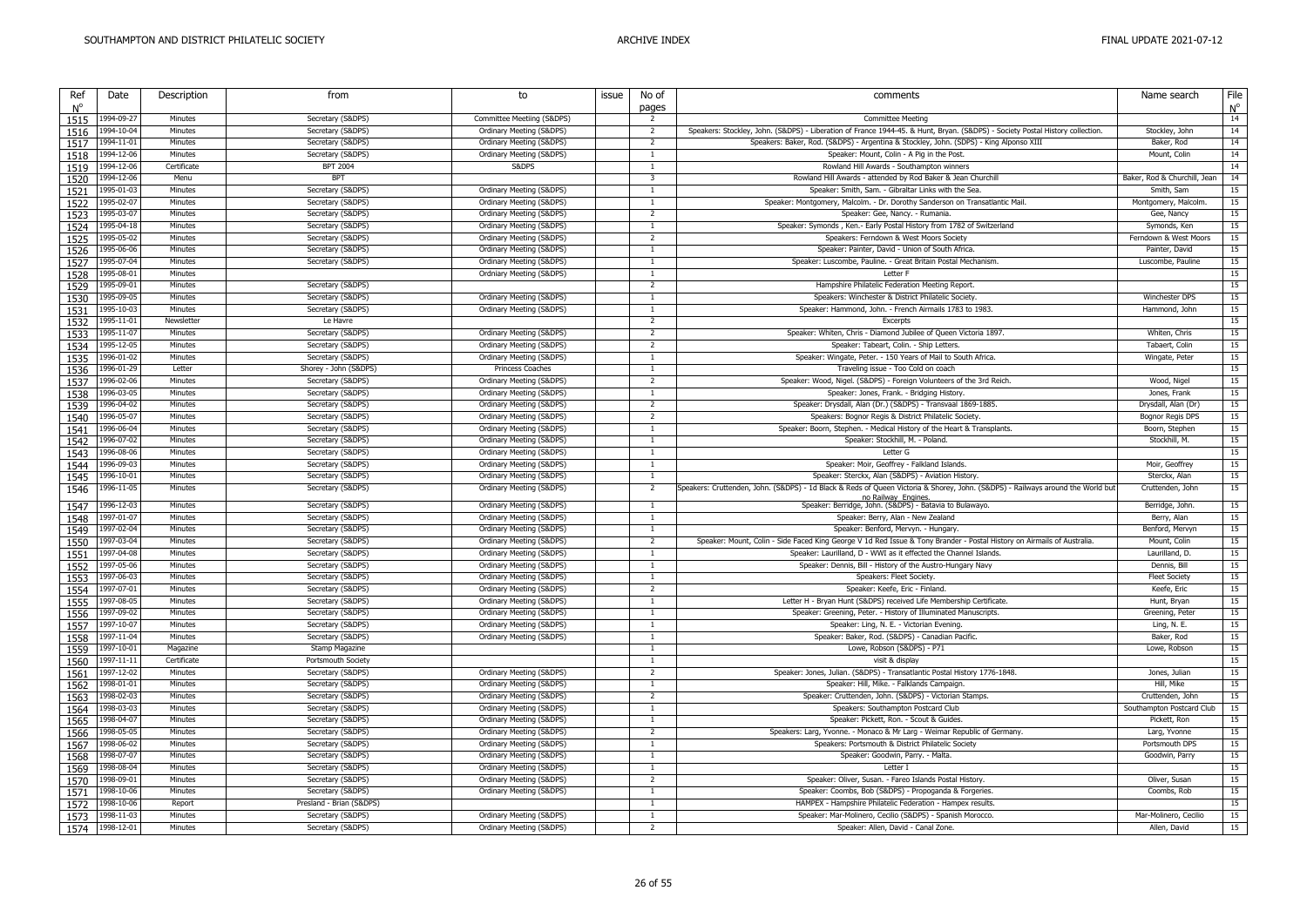| Ref         | Date       | Description          | from                              | to                         | issue | No of                   | comments                                                                                                                 | Name search               | File        |
|-------------|------------|----------------------|-----------------------------------|----------------------------|-------|-------------------------|--------------------------------------------------------------------------------------------------------------------------|---------------------------|-------------|
|             |            |                      |                                   |                            |       |                         |                                                                                                                          |                           |             |
| $N^{\circ}$ |            |                      |                                   |                            |       | pages                   |                                                                                                                          |                           | $N^{\circ}$ |
| 1575        | 1999-01-05 | Minutes              | Secretary (S&DPS)                 | Ordinary Meeting (S&DPS)   |       | 2                       | Speaker: Payne, Allen - Lucerne, Switzerland.                                                                            | Payne, Allen              | 15          |
| 1576        | 1999-02-02 | Minutes              | Secretary (S&DPS)                 | Ordinary Meeting (S&DPS)   |       | -1                      | Speaker: Wright, Harry - Life of Captain Cook                                                                            | Wright, Harry             | 15          |
| 1577        | 1999-03-02 | Minutes              | Secretary (S&DPS)                 | Ordinary Meeting (S&DPS)   |       | 2                       | Speaker: Bates, Derek - Indian Native States.                                                                            | Bates, Derek              | 15          |
| 1578        | 1999-04-06 | Minutes              | Secretary (S&DPS)                 | Ordinary Meeting (S&DPS)   |       | $\overline{2}$          | Speaker: Robinson, Joe. - Guernsey & Alderney.                                                                           | Robinson, Joe             | 15          |
| 1579        | 1999-05-04 | Minutes              | Secretary (S&DPS)                 | Ordinary Meeting (S&DPS)   |       | $\mathbf{1}$            | Speaker: Harris, Eric - Cinderella Stamps of Columbia                                                                    | Harris, Eric.             | 15          |
| 1580        | 1999-06-01 | Minutes              | Secretary (S&DPS)                 | Ordinary Meeting (S&DPS)   |       | -1                      | Speakers: Gorman, Michael & Sylvia. - Islands in the Pacific.                                                            | Gorman, Michael & Sylvia. | 15          |
| 1581        | 1999-07-06 | Minutes              | Secretary (S&DPS)                 | Ordinary Meeting (S&DPS)   |       | 2                       | Speaker: Palmer, Stephen (Canon) - Falkland Islands                                                                      | Palmer, Stephen (Canon).  | 15          |
| 1582        | 1999-08-03 | Minutes              | Secretary (S&DPS)                 | Ordinary Meeting (S&DPS)   |       | $\overline{1}$          | Speaker: Reid, Patrick (Dr.) - Tasmania                                                                                  | Reid, Patrick (Dr)        | 15          |
| 1583        | 1999-08-17 | Minutes              | Secretary (S&DPS)                 | Ordinary Meeting (S&DPS)   |       | $\overline{1}$          | 6 Sheets in 5 Minutes.                                                                                                   |                           | 15          |
| 1584        | 1999-09-07 | Minutes              | Secretary (S&DPS)                 | Ordinary Meeting (S&DPS)   |       | 2                       | Speaker: Redpath, Brian                                                                                                  | Redpath, Brian            | 15          |
| 1585        | 1999-10-05 | Minutes              | Secretary (S&DPS)                 | Ordinary Meeting (S&DPS)   |       | -1                      | Speaker: Stockley, John. (S&DPS) - France - WWII.                                                                        | Stockley, John            | 15          |
| 1586        | 1999-11-02 | Minutes              | Secretary (S&DPS)                 | Ordinary Meeting (S&DPS)   |       | $\overline{2}$          | Speaker: Presland, Brian (S&DPS) - World War I.                                                                          | Presland, Brian, James    | 15          |
|             | 1999-12-07 | Minutes              | Secretary (S&DPS)                 | Ordinary Meeting (S&DPS)   |       | 1                       | Speaker: Wright, Harry - Captain Cook.                                                                                   | Wright, Harry             | 15          |
| 1587        | 2000-01-04 | Minutes              | Secretary (S&DPS)                 | Ordinary Meeting (S&DPS)   |       | $\overline{1}$          |                                                                                                                          |                           | 15          |
| 1588        |            |                      |                                   |                            |       | $\overline{1}$          | Speaker: Gillespie, Tom. - Australia.                                                                                    | Gillespie, Tom            | 15          |
| 1589        | 2000-02-01 | Minutes              | Secretary (S&DPS)                 | Ordinary Meeting (S&DPS)   |       |                         | Speaker: Wheatley, Cliff - Rhodesia 1892-1924.                                                                           | Wheatley, Cliff           |             |
| 1590        | 2000-03-07 | Minutes              | Secretary (S&DPS)                 | Ordinary Meeting (S&DPS)   |       | $\overline{2}$          | Speaker: Theobald, Tony. - Designs for Stamps.                                                                           | Theobald, Tony            | 15          |
| 1591        | 2000-04-04 | Minutes              | Secretary (S&DPS)                 | Ordinary Meeting (S&DPS)   |       | -1                      | Speaker: Rapkin, Francisca. - German Empire Issues 1871-1874.                                                            | Rapkin, Francisca         | 15          |
| 1592        | 2000-05-02 | Minutes              | Secretary (S&DPS)                 | Ordinary Meeting (S&DPS)   |       | 2                       | Speaker: Lea, John. - Air Crash Covers.                                                                                  | Lea, John                 | 15          |
| 1593        | 2000-05-16 | Minutes              | Secretary (S&DPS)                 | Ordinary Meeting (S&DPS)   |       | $\mathbf{1}$            | Competition - Gordon Thorne comp                                                                                         |                           | 15          |
| 1594        | 2000-06-06 | Minutes              | Secretary (S&DPS)                 | Ordinary Meeting (S&DPS)   |       | $\overline{2}$          | Speaker: Henderson, Stuart. - Cinderella's of the World.                                                                 | Henderson, Stuart         | 15          |
| 1595        | 2000-07-04 | Minutes              | Secretary (S&DPS)                 | Ordinary Meeting (S&DPS)   |       | $\overline{1}$          | Speaker: Sole, Brian - Cycling Matters.                                                                                  | Sole, Brian               | 15          |
| 1596        | 2000-08-01 | Minutes              | Secretary (S&DPS)                 | Ordinary Meeting (S&DPS)   |       | -1                      | Speaker: Norton, John. - GB Postal Stationary of Queen Victoria & Queen Elizabeth.                                       | Norton, John              | 15          |
| 1597        | 2000-08-15 | Minutes              | Secretary (S&DPS)                 | Ordinary Meeting (S&DPS)   |       | $\overline{1}$          | letter.                                                                                                                  |                           | 15          |
| 1598        | 2000-09-05 | Minutes              | Secretary (S&DPS)                 | Ordinary Meeting (S&DPS)   |       | $\overline{2}$          | Speakers: Ferndown & West Moors Society                                                                                  | Ferndown & West Moors     | 15          |
| 1599        | 2000-10-03 | Minutes              | Secretary (S&DPS)                 | Ordinary Meeting (S&DPS)   |       | $\overline{1}$          | Speakers: Holley, Robin. (S&DPS) - Federation of Malay States & Greig, Ian. (S&DPS) - Society Postal History Collection. | Holley, Robin             | 15          |
| 1600        | 2000-11-07 | Minutes              | Secretary (S&DPS)                 | Ordinary Meeting (S&DPS)   |       | 2                       | Speaker: Springbett, David - something for Everyone.                                                                     | Springbett, David         | 15          |
| 1601        | 2000-12-05 | Minutes              | Secretary (S&DPS)                 | Ordinary Meeting (S&DPS)   |       | $\overline{2}$          | Speaker: Nathan, Derek - British Guiana.                                                                                 | Nathan, Derek             | 15          |
| 1602        | 2005-09-13 | Minutes              | Burgess - Ian (Secretary) (S&DPS) | Committee Meetiing (S&DPS) |       | $\overline{\mathbf{3}}$ | <b>Committee Meeting</b>                                                                                                 |                           | 15          |
|             | 2006-01-03 | Minutes              | Burgess - Ian (Secretary) (S&DPS) | Ordinary Meeting (S&DPS)   |       | $\overline{2}$          | Hames / Ian (S&DPS) - postcards: Aviation in France, 1900-1914. Nigel Wood - Russia                                      | Hames, Ian                | 15          |
| 1603        | 2006-01-17 | Minutes              | Burgess - Ian (Secretary) (S&DPS) | Ordinary Meeting (S&DPS)   |       | $\mathbf{1}$            | letter P                                                                                                                 |                           | 15          |
| 1604        | 2006-02-07 |                      |                                   |                            |       | 3                       |                                                                                                                          |                           | 15          |
| 1605        |            | Minutes              | Burgess - Ian (Secretary) (S&DPS) | Ordinary Meeting (S&DPS)   |       |                         | Speaker: Elliot, Keith. - Kedah & Perlis                                                                                 | Elliot, Keith             | 15          |
| 1606        | 2006-03-07 | Minutes              | Burgess - Ian (Secretary) (S&DPS) | Ordinary Meeting (S&DPS)   |       | 2                       | Speaker: Bosworth, Tony. - Croatia 1941-45                                                                               | Bosworth, Tony            |             |
| 1607        | 2005-09-13 | Agenda               | Burgess - Ian (Secretary) (S&DPS) | Committee Meetiing (S&DPS) |       | -1                      | Agenda                                                                                                                   |                           | 15          |
| 1608        | 2006-03-28 | Minutes              | Burgess - Ian (Secretary) (S&DPS) | Committee Meetiing (S&DPS) |       | $\overline{\mathbf{3}}$ | <b>Committee Meeting</b>                                                                                                 |                           | 15          |
| 1609        | 2006-04-04 | Minutes              | Burgess - Ian (Secretary) (S&DPS) | Ordinary Meeting (S&DPS)   |       | $\overline{2}$          | Speaker: Earle, Christine - The Post Office went to War                                                                  | Earle, Christine          | 16          |
| 1610        | 2006-05-02 | Minutes              | Burgess - Ian (Secretary) (S&DPS) | Ordinary Meeting (S&DPS)   |       | 2                       | Speaker: Medlicott, Michael. - BWI Revenues                                                                              | Medicott, Michael         | 16          |
| 1611        | 2006-05-16 | Minutes              | Burgess - Ian (Secretary) (S&DPS) | Ordinary Meeting (S&DPS)   |       | $\overline{1}$          | Single sheet & mini-auction                                                                                              |                           | 16          |
| 1612        | 2006-06-06 | Minutes              | Burgess - Ian (Secretary) (S&DPS) | Ordinary Meeting (S&DPS)   |       | 2                       | Speaker: Rodgers, Brian - British Honduras                                                                               | Rodgers, Brian            | 16          |
| 1613        | 2006-07-04 | Minutes              | Burgess - Ian (Secretary) (S&DPS) | Ordinary Meeting (S&DPS)   |       | $\overline{2}$          | Speaker: Brown, Raymond. - Banking & Finance                                                                             | Brown, Raymond            | 16          |
| 1614        | 2006-08-01 | Minutes              | Burgess - Ian (Secretary) (S&DPS) | Ordinary Meeting (S&DPS)   |       | 2                       | Speaker: Walmsley, Jay. - Mexico                                                                                         | Walmsley, Jay             | 16          |
| 1615        | 2006-09-05 | Minutes              | Burgess - Ian (Secretary) (S&DPS) | Ordinary Meeting (S&DPS)   |       | $\overline{2}$          | Speaker: Gooch, Nigel. - Persia & Iran                                                                                   | Gooch, Nigel              | 16          |
| 1616        | 2006-09-12 | Minutes              | Burgess - Ian (Secretary) (S&DPS) | Committee Meetiing (S&DPS) |       | $\overline{\mathbf{3}}$ | <b>Committee Meeting</b>                                                                                                 |                           | 16          |
| 1617        | 2006-09-19 | Minutes              | Burgess - Ian (Secretary) (S&DPS) | Ordinary Meeting (S&DPS)   |       | 1                       | letter <sub>O</sub>                                                                                                      |                           | 16          |
| 1618        | 2006-10-03 | Minutes              | Burgess - Ian (Secretary) (S&DPS) | Ordinary Meeting (S&DPS)   |       | $\overline{2}$          | Speaker: Henderson, Stuart. - World War One                                                                              | Henderson, Stuart         | 16          |
| 1619        | 2006-11-07 | Minutes              | Burgess - Ian (Secretary) (S&DPS) | Ordinary Meeting (S&DPS)   |       | $\overline{2}$          | Speaker: Eibel-Kaye, Geoff (S&DPS) - Methods of Stamp Printing                                                           | Eibel-Kaye, Geoffrey      | 16          |
| 1620        | 2006-12-05 | Minutes              | Burgess - Ian (Secretary) (S&DPS) | Ordinary Meeting (S&DPS)   |       | $\overline{2}$          | Speakers: Ferndown & West Moors Soc. Brian Cropp: Trans-Atlantic Mail; Pauline Luscombe:                                 | Ferndown & West Moors     | 16          |
| 1621        | 2004-01-01 | Programme            | S&DPS                             | All Members (S&DPS)        |       | -2                      | Programme - 2004                                                                                                         |                           | 16          |
| 1622        | 2005-01-01 | Programme            | S&DPS                             | All Members (S&DPS)        |       | 2                       | Programme - 2005                                                                                                         |                           | 16          |
| 1623        | 2006-01-01 | Programme            | S&DPS                             | All Members (S&DPS)        |       | 2                       | Programme - 2006                                                                                                         |                           | 16          |
| 1624        | 2007-01-01 | Programme            | S&DPS                             | All Members (S&DPS)        |       | 2                       | Programme - 2007                                                                                                         |                           | 16          |
|             | 2006-06-01 | Letter               | Dorrington - John (S&DPS)         | Committee Meetiing (S&DPS) |       | $\overline{1}$          | Competitions - letter                                                                                                    |                           | 16          |
| 1625        | 2006-06-01 | <b>Society Rules</b> | Dorrington - John (S&DPS)         | Committee Meetiing (S&DPS) |       | 2                       | Competitions - enclosure                                                                                                 |                           | 16          |
| 1626        | 2005-12-01 | Memo                 |                                   |                            |       | $\overline{1}$          |                                                                                                                          |                           | 16          |
| 1627        |            |                      | Dorrington - John (S&DPS)         |                            |       | $\mathbf{1}$            | Archive display - draft                                                                                                  |                           |             |
| 1628        | 2002-12-01 | Photocopy            | Drysdall - Allen (S&DPS)          | <b>RSCJ 204</b>            |       |                         | Harris, Margaret (S&DPS) - Obituary - p118                                                                               | Harris, Margaret          | 16          |
| 1629        | 2005-01-01 | Memo                 | Batty - Mike (Archivist) (S&DPS)  | Dorrington - John (S&DPS)  |       | -1                      | John Dorrington 1978 - 2005.                                                                                             | Dorrington, John          | 16          |
| 1630        | 2005-08-01 | Report               | Dorrington - John (S&DPS)         | Committee Meetiing (S&DPS) |       | $\overline{\mathbf{3}}$ | Jubilee planning sub-committee - 2007                                                                                    |                           | 16          |
| 1631        | 2005-09-01 | Report               | Jones, Julian (Web Master)        |                            |       | $\overline{2}$          | Web Hosting                                                                                                              |                           | 16          |
| 1632        | 2005-03-22 | Minutes              | Burgess - Ian (Secretary) (S&DPS) | Committee Meetiing (S&DPS) |       | -3                      | <b>Committee Meeting</b>                                                                                                 |                           | 16          |
| 1633        | 1959-01-01 | Programme            | ex-Goodman collection             | S&DPS                      |       | 16                      | PTS 6th annual stamp exhibition - ex-Goodman collection                                                                  |                           | 16          |
| 1634        | 1958-04-29 | <b>Press Cutting</b> | Southampton Evening Echo          |                            |       | $\overline{2}$          | ex-Goodman collection                                                                                                    |                           | 16          |
| 1635        | 2005-09-13 | Agenda               | Secretary (S&DPS)                 | Committee Meetiing (S&DPS) |       | $\overline{1}$          | <b>Committee Meeting</b>                                                                                                 |                           | 16          |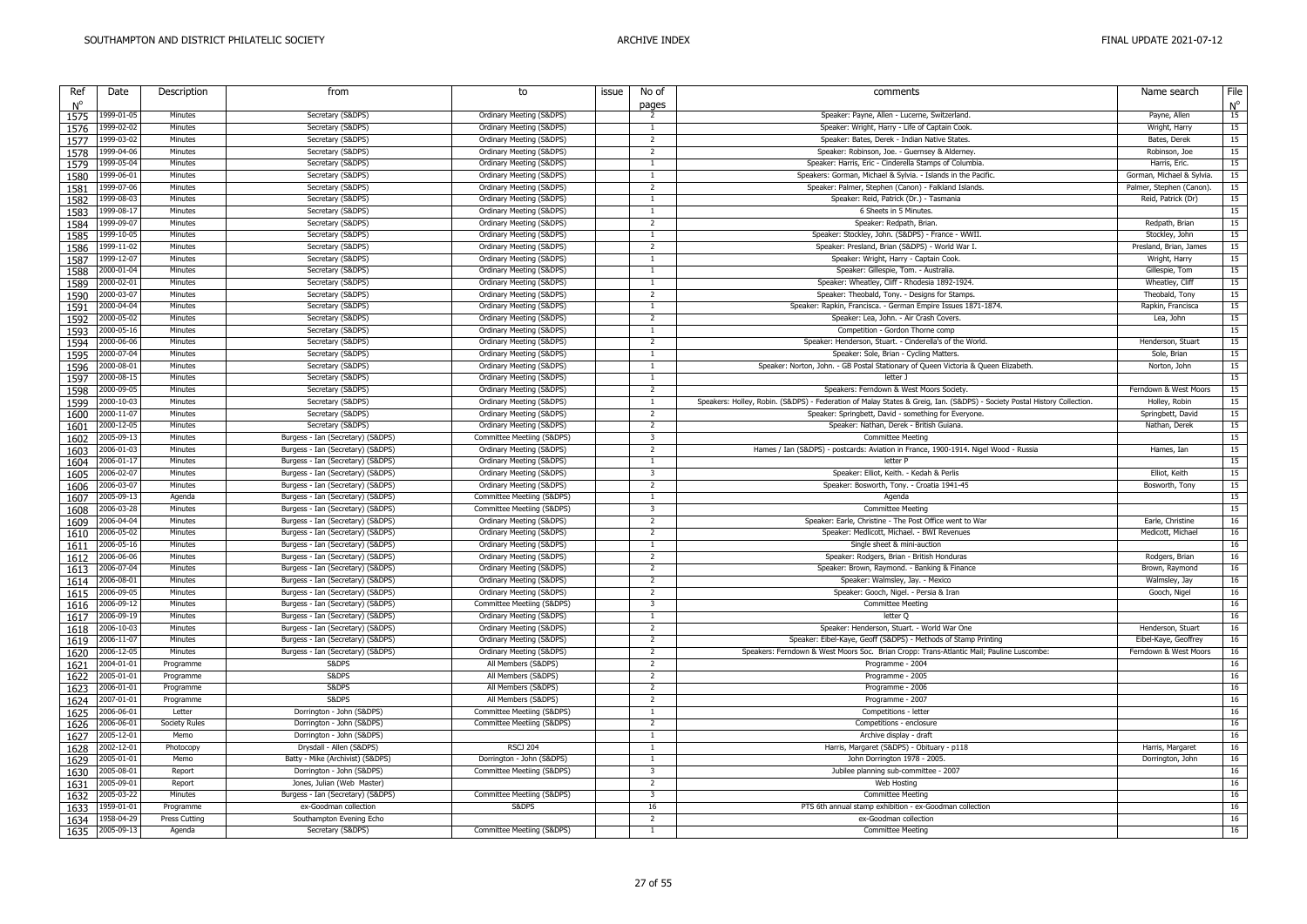| Ref  | Date                     | Description         | from                                 | to                               | issue | No of<br>pages       | comments                                                        | Name search        | File<br>$\mathsf{N}^\mathsf{o}$ |
|------|--------------------------|---------------------|--------------------------------------|----------------------------------|-------|----------------------|-----------------------------------------------------------------|--------------------|---------------------------------|
|      | 1957-09-11               | Press Cutting       | ex-Goodman collection                |                                  |       | <sup>1</sup>         | Southern Daily Echo - Postal Collection                         |                    | 16                              |
| 1636 | 2003-02-12               | Press Cutting       | Southampton Evening Echo             |                                  |       | -1                   | Hunt - Bryan (S&DPS) - book - p18                               | Hunt, Bryan        | 16                              |
| 1637 |                          |                     |                                      |                                  |       |                      |                                                                 |                    | 16                              |
| 1638 | 2005-11-01<br>2002-08-02 | Booklet             |                                      |                                  |       | -1<br>$\overline{1}$ | Jubilee 2007 booklet - Margaret Harris (S&DPS) - Draft          | Harris, Margaret   | 16                              |
| 1639 |                          | Funeral card        |                                      |                                  |       |                      | Harris, Margaret (S&DPS) - Reference Hames, Ian                 | Harris, Margaret   |                                 |
| 1640 | 2002-08-18               | Letter              | Roberts - Anne                       | Drysdall - Allen (S&DPS)         |       | $\overline{1}$       | Harris, Margaret (S&DPS)                                        | Harris, Margaret   | 16                              |
| 1641 | 2002-08-17               | Photocopy           | A.R.                                 |                                  |       | -1                   | Harris, Margaret (S&DPS)                                        | Harris, Margaret   | 16                              |
| 1642 | 2002-08-29               | Press Cutting       | Southampton Evening Echo             |                                  |       | -1                   | Harris, Margaret (S&DPS)                                        | Harris, Margaret   | 16                              |
| 1643 | 2002-12-01               | Photocopy           | <b>RSCJ</b>                          | Drysdall - Allen (S&DPS)         |       | $\mathbf{1}$         | Harris, Margaret (S&DPS)                                        | Harris, Margaret   | 16                              |
| 1644 | 2005-04-19               | Agenda              | Secretary (S&DPS)                    | AGM (S&DPS)                      |       | $\overline{2}$       | AGM                                                             |                    | 16                              |
| 1645 | 2004-04-01               | Photocopy           | <b>British Philatelic Bulletin</b>   |                                  |       | $\mathbf{1}$         | Rowland Hill Award - Vol. 42 - Page 232                         |                    | 16                              |
| 1646 | 2005-05-01               | Photocopy           | <b>GSM</b>                           |                                  |       | -1                   | Newsdesk - Rowland Hill award                                   |                    | 16                              |
| 1647 | 2005-03-18               | Report              | Batty - Mike (Archivist) (S&DPS)     | Committee Meetiing (S&DPS)       |       | $\overline{2}$       | Archivist's Report                                              |                    | 16                              |
| 1648 | 2005-02-23               | Letter              | Presland - Brian (HPF)               | Editor Southampton Evening Echo  |       | 1                    | Rowland Hill Award                                              |                    | 16                              |
| 1649 | 2002-10-01               | Poster              |                                      |                                  |       | -1                   | Afternoon meetings                                              |                    | 16                              |
| 1650 | 2007-01-01               | Accounts            | Treasurer (S&DPS)                    | members (S&DPS)                  |       | $\overline{1}$       | Budget - 2007                                                   |                    | 16                              |
| 1651 | 2006-08-31               | Accounts            | Treasurer (S&DPS)                    | Committee Meetiing (S&DPS)       |       | 1                    | Trends / History                                                |                    | 16                              |
|      | 2005-09-13               | Memo                | Batty, Mike                          | Committee Meetiing (S&DPS)       |       | $\overline{2}$       | Competitions                                                    |                    | 16                              |
| 1652 | 2006-04-21               | Letter              |                                      | Batty - Mike (Archivist) (S&DPS) |       | 1                    | Jubilee "Postmark"                                              |                    | 16                              |
| 1653 |                          | Letter              | Berridge - John (S&DPS)              |                                  |       |                      | Jubilee "Postmark"                                              |                    |                                 |
| 1654 | 2006-04-21               |                     | Berridge - John (S&DPS)              | Batty - Mike (Archivist) (S&DPS) |       | -1                   |                                                                 |                    | 16                              |
| 1655 | 2006-08-20               | Report              | Dorrington - John (S&DPS)            | Committee Meetiing (S&DPS)       |       | 6                    | Competitions                                                    |                    | 16                              |
| 1656 | 2006-01-01               | Memo                |                                      |                                  |       | 1                    | <b>Anniversary Smilers</b>                                      |                    | 17                              |
| 1657 | 2006-10-08               | Report              |                                      | Committee Meetiing (S&DPS)       |       | -1                   | Jubilee planning sub-committee final report - 2007              |                    | 17                              |
| 1658 | 2005-08-24               | Agenda              |                                      | Committee Meetiing (S&DPS)       |       | $\overline{2}$       | <b>Committee Meeting</b>                                        |                    | 17                              |
| 1659 | 2006-04-17               | Competitions        |                                      |                                  |       | $\overline{2}$       | Competitions                                                    |                    | 17                              |
| 1660 | 2006-04-17               | Competitions        |                                      |                                  |       | 2                    | Competitions                                                    |                    | 17                              |
| 1661 | 2006-03-28               | Agenda              |                                      | Committee Meetiing (S&DPS)       |       | $\overline{1}$       | <b>Committee Meeting</b>                                        |                    | 17                              |
| 1662 | 2006-01-03               | Note                | Dorrington - John (S&DPS)            | Dorrington - John (S&DPS)        |       | $\mathbf{1}$         | Dorrington, John (S&DPS) 1981 - 2005                            | Dorrington, John   | 17                              |
| 1663 | 2005-11-09               | Note                | Harris - Margaret                    | Berridge - John (Editor) (S&DPS) |       | -3                   | Harris, Margaret (S&DPS) 1970 - 2002                            | Harris, Margaret   | 17                              |
| 1664 | 2005-11-10               | Note                | Shorey - John (S&DPS)                |                                  |       | $\overline{2}$       | Shorey, John (S&DPS) 1967 - 2005                                | Shorey, John       | 17                              |
| 1665 | 2005-09-13               | Agenda              |                                      | Committee Meetiing (S&DPS)       |       | $\overline{2}$       | <b>Committee Meeting</b>                                        |                    | 17                              |
|      | 2005-05-17               | Accounts            | Batty, Mike (Archivist)              | Dorrington - John (S&DPS)        |       | $\overline{1}$       | expenditure on the Archives                                     |                    | 17                              |
| 1666 |                          |                     |                                      |                                  |       | $\overline{2}$       |                                                                 |                    |                                 |
| 1667 | 2005-04-20               | Note                |                                      | Cruttenden - John (S&DPS)        |       |                      | pre-war records & John Stockley (S&DPS)                         | Stockley, John     | 17                              |
| 1668 | 2005-04-19               | Report              | Batty, Mike (Archivist)              | AGM (S&DPS)                      |       | -1                   | AGM                                                             |                    | 17                              |
| 1669 | 2005-02-05               | Letter              |                                      | Batty - Mike (Archivist) (S&DPS) |       | $\overline{2}$       | Archives                                                        |                    | 17                              |
| 1670 | 2005-04-20               | Report              |                                      | AGM (S&DPS)                      |       | $\mathbf{1}$         | Archivist's Report                                              |                    | 17                              |
| 1671 | 2005-04-20               | Report              |                                      | Presland - Brian (S&DPS)         |       | -1                   | summary of competition results                                  |                    | 17                              |
| 1672 | 2006-03-10               | Plan                |                                      | Committee Meetiing (S&DPS)       |       | <sup>1</sup>         | Jubilee events plan                                             |                    | 17                              |
| 1673 | 0000-00-00               | Funeral card        |                                      |                                  |       | 8                    | Bryan Hunt 1917 To 2006                                         | Hunt, Bryan        | 17                              |
| 1674 | 2006-08-01               | Article             | Southampton Society Review (City of) |                                  |       | 2                    | A Postal View - Typed                                           |                    | 17                              |
| 1675 | 2006-12-01               | Letter              |                                      | Batty - Mike (Archivist) (S&DPS) |       | $\mathbf{1}$         | HAMPEX - 2007 exhibit                                           |                    | 17                              |
| 1676 | 2006-12-01               | Plan                |                                      | Batty - Mike (Archivist) (S&DPS) |       | 1                    | HAMPEX - 2007 exhibit - Draft                                   |                    | 17                              |
| 1677 | 1998-01-01               | Note                | Hunt - Bryan (Estate) (S&DPS)        |                                  |       | 84                   | Chronological notes on the history of mail in Southampton       | Hunt, Bryan        | 17                              |
| 1678 | 2005-09-01               | <b>HPF Bulletin</b> | Hampshire Philatelic Federation      |                                  | 111   | $\overline{4}$       | Julian Jones / Rowland Hill Awarded to Rodney Baker             | Baker, Rod         | 17                              |
| 1679 | 2000-01-01               | Catalogue           | Auction (S&DPS)                      |                                  |       | $\mathbf{1}$         | Cover only                                                      |                    | 17                              |
| 1680 | 2004-01-01               | Pamphlet            | Archives                             |                                  |       | $\overline{2}$       | Archives                                                        |                    | 17                              |
| 1681 | 2005-12-01               | Pamphlet            | Archive & Postal History Collection  |                                  |       | $\overline{2}$       | Archive & Postal History Collection                             |                    | 17                              |
|      | 2006-01-01               | Pamphlet            | Archives                             |                                  |       | 2                    | Archive - draft                                                 |                    | 17                              |
| 1682 | 2004-01-01               |                     |                                      |                                  |       | $\overline{2}$       |                                                                 |                    | 17                              |
| 1683 |                          | Pamphlet            | Southampton Postal History           |                                  |       |                      | Southampton Postal History / Society Collection cross reference |                    |                                 |
| 1684 | 2005-10-08               | Catalogue           | Auction (S&DPS)                      | members (S&DPS)                  |       | 15                   | Auction - Catalogue                                             |                    | 17                              |
| 1685 | 2005-10-08               | Form                | Bayley, Colin (Auctioneer) (S&DPS)   | members (S&DPS)                  |       | $\overline{1}$       | Postal Bid Form                                                 |                    | 17                              |
| 1686 | 2005-11-15               | Catalogue           | Auction (S&DPS)                      | members (S&DPS)                  |       | - 5                  | Auction - Catalogue                                             |                    | 17                              |
| 1687 | 2006-10-07               | Catalogue           | Auction (S&DPS)                      | members (S&DPS)                  |       | 11                   | Auction - Catalogue                                             |                    | 17                              |
| 1688 | 2006-11-21               | Catalogue           | Bayley, Colin (Auctioneer) (S&DPS)   | members (S&DPS)                  |       | $\overline{7}$       | Auction - Catalogue                                             |                    | 17                              |
| 1689 | 2006-12-01               | Booklet             |                                      |                                  |       | 21                   | The continuing story of the S&DPS 1932-2007                     |                    | 17                              |
| 1690 | 2005-09-01               | <b>ABPS News</b>    | ABPS                                 |                                  |       | $\overline{2}$       | September                                                       |                    | 18                              |
| 1691 | 1990-01-16               | Form                |                                      |                                  |       | $\overline{1}$       | Parsons, Jim - left Dec 2005 - S&DPS Member                     | Parsons, Jim       | 18                              |
| 1692 | 1996-10-07               | Form                |                                      |                                  |       | 1                    | Tucker, Dennis - died 2004 - S&DPS Member                       | Tuker, Dennis      | 18                              |
| 1693 | 2003-01-23               | Form                |                                      |                                  |       | $\overline{1}$       | Moyce, Terence - died Mar 2006 - S&DPS Member                   | Moyce, Terence     | 18                              |
| 1694 | 2000-04-25               | Form                |                                      |                                  |       | -1                   | Huggins, Douglas - died Mar 2006 - S&DPS Member                 | Huggins, Douglas   | 18                              |
|      | 1989-09-19               | Form                |                                      |                                  |       | $\mathbf{1}$         | Woodstock, Raymond (left or died) - S&DPS Member                |                    | 18                              |
| 1695 | 1989-01-10               | Form                |                                      |                                  |       | $\overline{1}$       | Panton, Anthony (left or died) - S&DPS Member                   | Woodstock, Raymond | 18                              |
| 1696 |                          |                     |                                      |                                  |       |                      |                                                                 | Panton, Anthony    |                                 |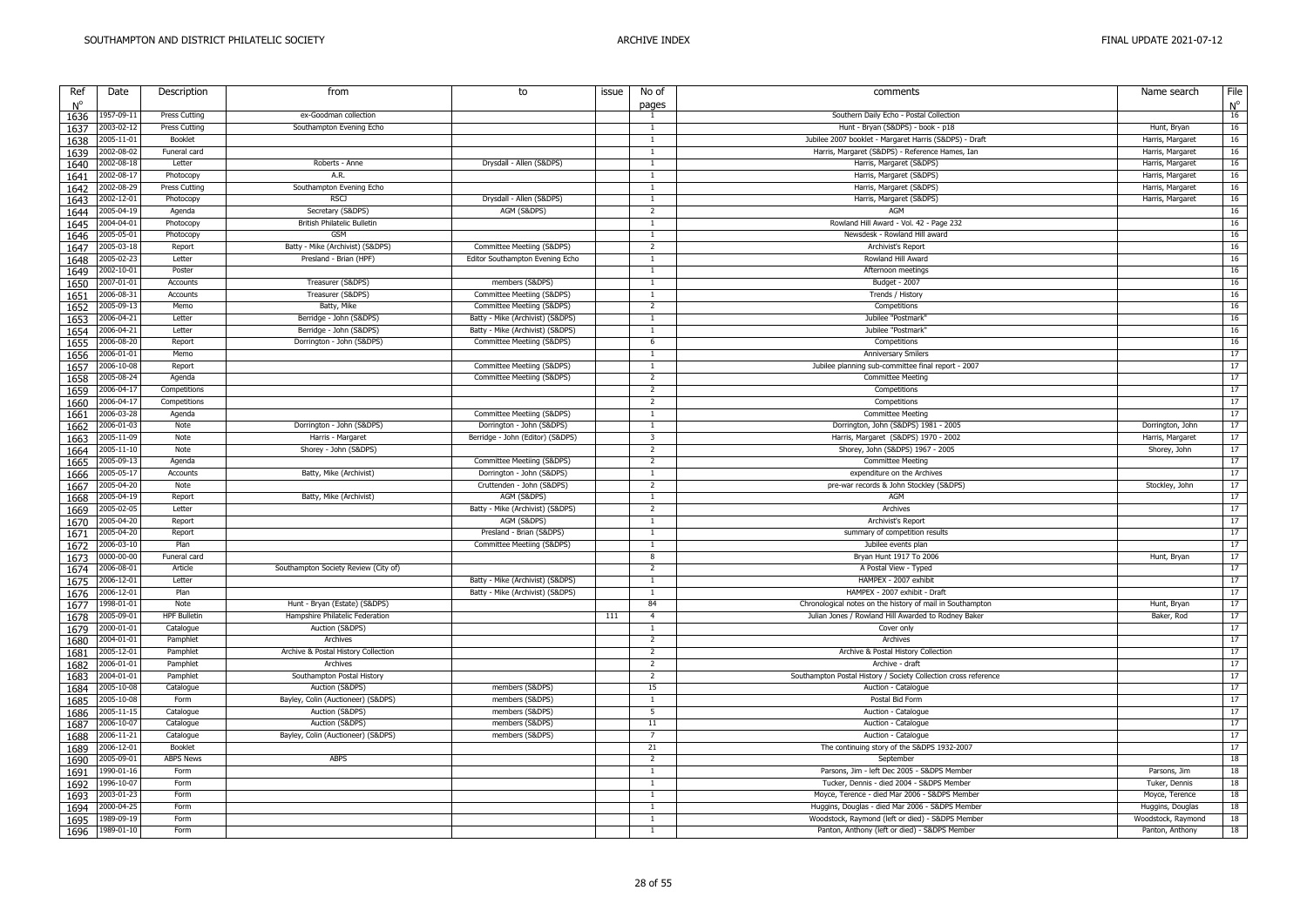| Ref          | Date            | Description | from | to | issue | No of          | comments                                                 | Name search           | File        |
|--------------|-----------------|-------------|------|----|-------|----------------|----------------------------------------------------------|-----------------------|-------------|
| $N^{\circ}$  | 1989-01-02      | Form        |      |    |       | pages<br>-1    | Reeves, Michael (left or died) - S&DPS Member            | Reeves, Michael       | $N^{\circ}$ |
| 1697         | 1988-11-07      | Form        |      |    |       | $\overline{1}$ | Bell, Kenneth, Murray (left or died) - S&DPS Member      | Bell, Kenneth, Murray | 18<br>18    |
| 1698         | 1988-10-16      | Form        |      |    |       | 1              | Bhagat, Elizabeth (left or died) - Member of S&DPS       | Bhagat, Elizabeth     | 18          |
| 1699<br>1700 | 1988-08-25      | Form        |      |    |       | -1             | Painter, Michael (left or died) - S&DPS Member           | Painter, Michael      | 18          |
| 1701         | 1989-03-09      | Form        |      |    |       | <sup>1</sup>   | Boxall, Leonard (left or died) - Member of S&DPS         | Boxall, Leonard       | 18          |
| 1702         | 1992-03-12      | Form        |      |    |       | 1              | Hill, Trevor - lapsed 2004 - S&DPS Member                | Hill, Trevor          | 18          |
| 1703         | 1991-06-04      | Form        |      |    |       | <sup>1</sup>   | Joshi, Paresh - lapsed 2002 - S&DPS Member               | Joshi, Paresh         | 18          |
| 1704         | 1995-11-01      | Form        |      |    |       | $\overline{1}$ | White, Gillian - resigned - S&DPS Member                 | White, Gillian        | 18          |
| 1705         | 1991-07-02      | Form        |      |    |       | $\overline{1}$ | Osmant, Bill - died Jan 2005 - S&DPS Member              | Osmant, Bill          | 18          |
| 1706         | 1991-05-21      | Form        |      |    |       | <sup>1</sup>   | Gage, Ivor - died autumn 2004 - S&DPS Member             | Gage, Ivor            | 18          |
| 1707         | 1996-01-16      | Form        |      |    |       | $\overline{1}$ | Bishop, Nigel (left or died) - Member of S&DPS           | Bishop, Nigel         | 18          |
| 1708         | 1996-01-16      | Form        |      |    |       | $\mathbf{1}$   | Lawrence, Marc (left or died) - S&DPS Member             | Lawrence, Marc        | 18          |
| 1709         | 1999-05-10      | Form        |      |    |       | 1              | Palmer, John, Walter (left or died) - S&DPS Member       | Palmer, John          | 18          |
| 1710         | 1990-06-19      | Form        |      |    |       | <sup>1</sup>   | Norbruch, Ralph (left or died) - S&DPS Member            | Norburch, Ralph       | 18          |
| 1711         | 1993-11-15      | Form        |      |    |       | -1             | Copley, Steve (left or died) - S&DPS Member              | Copley, Steve         | 18          |
| 1712         | 1993-07-06      | Form        |      |    |       | <sup>1</sup>   | Gilbert, Graham (left or died) - S&DPS Member            | Gilbert, Graham       | 18          |
| 1713         | 1993-10-15      | Form        |      |    |       | 1              | Coombes, Robert (left or died) - S&DPS Member            | Coombes, Robert       | 18          |
|              | 1714 1993-12-07 | Form        |      |    |       | -1             | Beard, George (left or died) - Member of S&DPS           | Beard, George         | 18          |
| 1715         | 1993-12-29      | Form        |      |    |       | $\overline{1}$ | Hester, Alan (left or died) - S&DPS Member               | Hester, Alan          | 18          |
| 1716         | 1993-12-07      | Form        |      |    |       | <sup>1</sup>   | Mao, Qing (left or died) - S&DPS Member                  | Mao, Qing             | 18          |
| 1717         | 1993-05-18      | Form        |      |    |       | <sup>1</sup>   | Karpeta, Colin (left or died) - Member of S&DPS          | Karpeta, Colin        | 18          |
| 1718         | 1993-03-16      | Form        |      |    |       | <sup>1</sup>   | Haymer, Alan (left or died) - S&DPS Member               | Haymer, Alan          | 18          |
| 1719         | 0000-00-00      | Form        |      |    |       | -1             | Taylor, D E (left or died) - S&DPS Member                | Taylor, D. E.         | 18          |
| 1720         | 1993-03-02      | Form        |      |    |       | $\overline{1}$ | Cresswell, Gary (left or died) - S&DPS Member            | Cresswell, Gary       | 18          |
| 1721         | 1992-03-02      | Form        |      |    |       | -1             | Mar-Molinero, Cecilio (left or died) - S&DPS Member      | Mar-Molinero, Cecilio | 18          |
| 1722         | 1994-10-05      | Form        |      |    |       | $\overline{1}$ | Lacey, Malcolm (left or died) - S&DPS Member             | Lacey, Malcolm        | 18          |
| 1723         | 1986-03-27      | Form        |      |    |       | <sup>1</sup>   | Seager, Dennis (left or died) - S&DPS Member             | Seager, Dennis        | 18          |
| 1724         | 1982-05-07      | Form        |      |    |       | $\overline{1}$ | Wood, Antony (left or died) - S&DPS Member               | Wood, Antony          | 18          |
| 1725         | 1986-05-21      | Form        |      |    |       | -1             | Marchment, C W F (left or died) - S&DPS Member           | Marchment, C. W. F.   | 18          |
|              | 1726 1986-10-15 | Form        |      |    |       | $\overline{1}$ | Goodall, Alex (left or died) - Member of S&DPS           | Goodall, Alex         | 18          |
| 1727         | 1987-01-06      | Form        |      |    |       | 1              | Bennett, Michael (left or died) - Member of S&DPS        | Bennett, Michael      | 18          |
| 1728         | 1987-01-06      | Form        |      |    |       | <sup>1</sup>   | Bennett, Pamela (left or died) - Member of S&DPS         | Bennett, Pamela.      | 18          |
| 1729         | 1987-01-24      | Form        |      |    |       | $\overline{1}$ | Garner, Walter (left or died) - S&DPS Member             | Garner, Walter        | 18          |
| 1730         | 1987-02-18      | Form        |      |    |       | -1             | Utting, John (left or died) - Member of S&DPS            | Utting, John          | 18          |
| 1731         | 1987-02-03      | Form        |      |    |       | $\overline{1}$ | Morley, Alan (left or died) - S&DPS Member               | Morley, Alan          | 18          |
| 1732         | 1987-03-09      | Form        |      |    |       | 1              | How, Jan (Mrs) (left or died) - S&DPS Member             | How, Jan              | 18          |
| 1733         | 1987-03-01      | Form        |      |    |       | $\overline{1}$ | Mills, Peter (left or died) - S&DPS Member               | Mills, Peter          | 18          |
| 1734         | 1987-03-01      | Form        |      |    |       | $\overline{1}$ | Mills, Gillian (left or died) - S&DPS Member             | Mills, Gillian        | 18          |
| 1735         | 1987-12-01      | Form        |      |    |       | $\overline{1}$ | Connor, Peter (left or died) - S&DPS Member              | Connor, Peter         | 18          |
| 1736         | 1988-01-06      | Form        |      |    |       | <sup>1</sup>   | Fry, Raymond (left or died) - S&DPS Member               | Fry, Raymond          | 18          |
| 1737         | 1988-01-17      | Form        |      |    |       | $\overline{1}$ | Aston, Geoffrey (left or died) - Member of S&DPS         | Aston, Geoffrey       | 18          |
| 1738         | 1988-04-25      | Form        |      |    |       | $\overline{1}$ | Marriott, Heather (left or died) - S&DPS Member          | Marriott, Heather     | 18          |
| 1739         | 1984-11-20      | Form        |      |    |       | <sup>1</sup>   | Cain, Glen (left or died) - Member of S&DPS              | Cain, Glen            | 18          |
|              | 1740 1986-02-19 | Form        |      |    |       | $\overline{1}$ | Stewart, Robert (left or died) - S&DPS Member            | Stewart, Robert       | 18          |
| 1741         | 1983-10-18      | Form        |      |    |       | $\overline{1}$ | Bentley, John (left or died) - Member of S&DPS           | Bentley, John         | 18          |
| 1742         | 1985-12-03      | Form        |      |    |       | $\overline{1}$ | Motz, Roy (left or died) - S&DPS Member                  | Motz, Roy             | 18          |
| 1743         | 1984-11-20      | Form        |      |    |       | 1              | Masters, Colin (left or died) - S&DPS Member             | Masters, Colin        | 18          |
| 1744         | 1986-02-14      | Form        |      |    |       | <sup>1</sup>   | Kretzer, Frederick (left or died) - S&DPS Member         | Kretzer, Frederick    | 18          |
| 1745         | 1992-03-03      | Form        |      |    |       | <sup>1</sup>   | Soffe, Keith - resigned - S&DPS Member                   | Soffe, Keith          | 18          |
| 1746         | 1993-03-03      | Form        |      |    |       | $\mathbf{1}$   | Soffe, Anne (Mrs) - resigned - S&DPS Member              | Soffe, Anne. (Mrs)    | 18          |
| 1747         | 1992-01-07      | Form        |      |    |       | <sup>1</sup>   | Shorten, David - lapsed 1997 - S&DPS Member              | Shorten, David        | 18          |
| 1748         | 2000-02-22      | Form        |      |    |       | <sup>1</sup>   | Sait, James - died Oct/Nov 2000 - S&DPS Member           | Salt, James           | 18          |
| 1749         | 1997-01-08      | Form        |      |    |       | 1              | Cooper, Philip - resigned 2003 - S&DPS Member            | Cooper, Philip        | 18          |
| 1750         | 2000-01-11      | Form        |      |    |       | $\overline{1}$ | Turner, John - died 2004 - S&DPS Member                  | Turner, John          | 18          |
| 1751         | 2000-05-12      | Form        |      |    |       | <sup>1</sup>   | Beeson, A E - died 2002 - S&DPS Member                   | Beeson, A. E.         | 19          |
| 1752         | 2000-05-16      | Form        |      |    |       | $\overline{1}$ | Montgomery, Malcolm - lapsed 2001 - S&DPS Member         | Montgomery, Malcolm.  | 19          |
| 1753         | 1987-01-29      | Form        |      |    |       | $\overline{1}$ | Biss, David - resigned 2001 - Member of S&DPS            | Biss, David           | 19          |
| 1754         | 1988-03-28      | Form        |      |    |       | 1              | Chandarira, Persaud - lapsed - S&DPS Member              | Chandarira, Persaud   | 19          |
| 1755         | 2001-11-22      | Form        |      |    |       | <sup>1</sup>   | Wallace, David - moved away 2003 - S&DPS Member          | Wallace, David        | 19          |
|              | 1756 2000-11-07 | Form        |      |    |       | $\overline{1}$ | Smith, Barry - moved to South Africa 2004 - S&DPS Member | Smith, Barry          | 19          |
|              | 1757 2000-11-21 | Form        |      |    |       |                | Hill, John - moved away 2004 - S&DPS Member              | Hill, John            | 19          |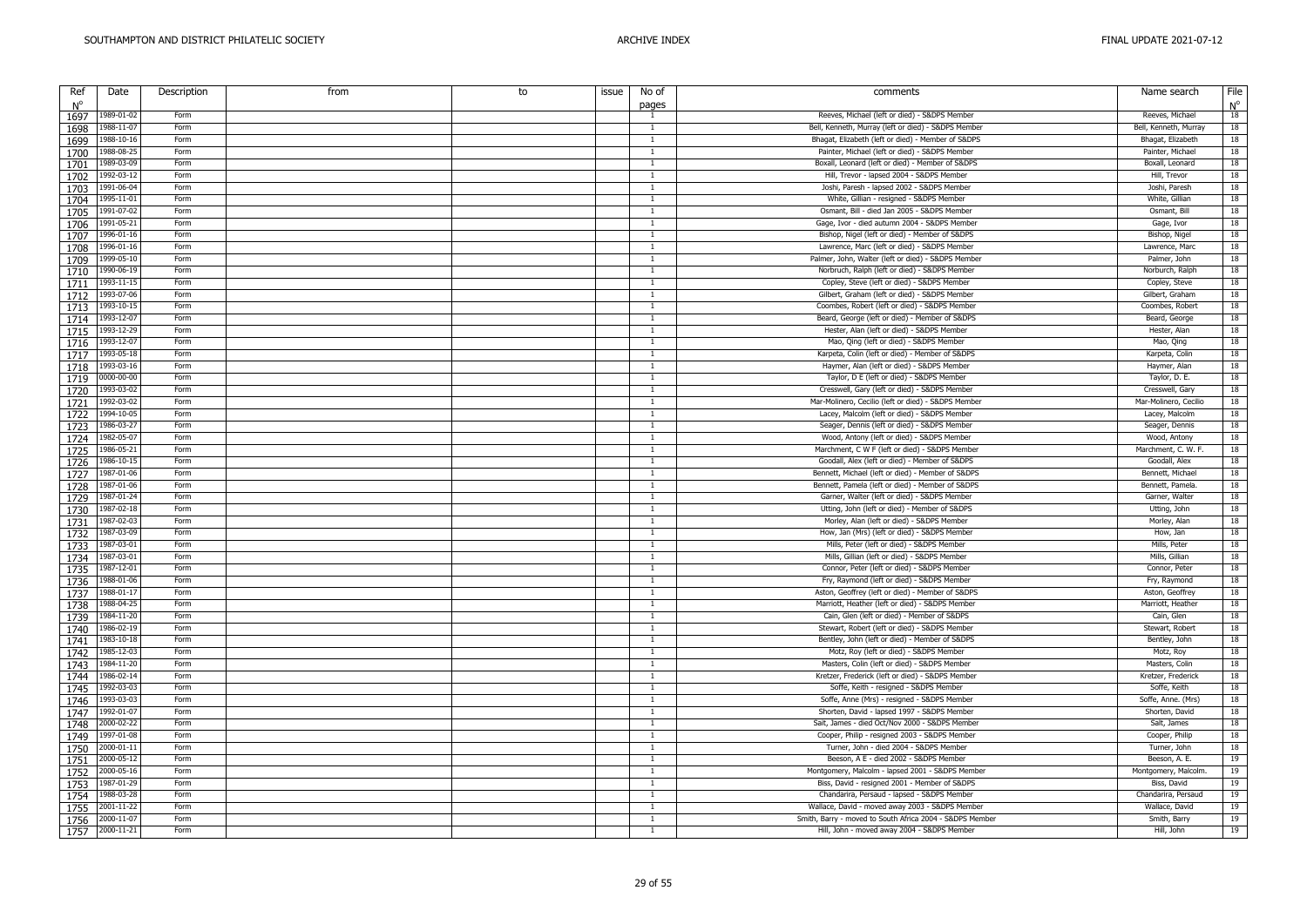| Ref<br>$N^{\circ}$ | Date       | Description      | from                                              | to                               | issue | No of<br>pages | comments                                                                                                                | Name search                        | File<br>$N^{\circ}$ |
|--------------------|------------|------------------|---------------------------------------------------|----------------------------------|-------|----------------|-------------------------------------------------------------------------------------------------------------------------|------------------------------------|---------------------|
| 1758               | 1994-11-01 | Form             |                                                   |                                  |       | 1              | Woledge, Jennifer - resigned 2002 - S&DPS Member                                                                        | Woledge, Jennifer                  | 19                  |
| 1759               | 1994-02-15 | Form             |                                                   |                                  |       | $\overline{1}$ | Wilshin, John - left 2003 - S&DPS Member                                                                                | Wilshin, John                      | 19                  |
| 1760               | 1994-01-18 | Form             |                                                   |                                  |       | $\overline{1}$ | Pomery, Mervin - resigned 2003 - S&DPS Member                                                                           | Pomery, Mervin. (S&DPS)            | 19                  |
| 1761               | 1994-01-18 | Form             |                                                   |                                  |       | $\overline{1}$ | Clarke, Antony - died Feb 2005 - S&DPS Member                                                                           | Clarke, Antony                     | 19                  |
| 1762               | 1996-08-06 | Form             |                                                   |                                  |       | 1              | Goddard, Ivor - moved & resigned 2002 - S&DPS Member                                                                    | Goddard, Ivor                      | 19                  |
| 1763               | 1996-06-04 | Form             |                                                   |                                  |       | $\overline{1}$ | Weir, Peter (left or died) - S&DPS Member                                                                               | Weir, Peter. (S&DPS)               | 19                  |
| 1764               | 1996-09-03 | Form             |                                                   |                                  |       | $\mathbf{1}$   | Wilkinson, Douglas - lapsed 2000 - S&DPS Member                                                                         | Wilkinson, Douglas                 | 19                  |
|                    | 1992-03-17 | Form             |                                                   |                                  |       | <sup>1</sup>   | Gooch, Keith (left or died) - Member of S&DPS                                                                           | Gooch, Keith                       | 19                  |
| 1765               | 1991-02-21 | Form             |                                                   |                                  |       | $\overline{1}$ | Kyrle, Martin (left or died) - S&DPS Member                                                                             | Kyrle, Martin                      | 19                  |
| 1766               | 1992-03-17 | Form             |                                                   |                                  |       | $\overline{1}$ | Pierson, Antony - moved - S&DPS Member                                                                                  | Person, Antony                     | 19                  |
| 1767               | 1998-02-17 | Form             |                                                   |                                  |       | $\overline{1}$ | Peters, E W J - died Nov 2002 - S&DPS Member                                                                            | Peters, E. W. J.                   | 19                  |
| 1768               |            |                  |                                                   |                                  |       | $\overline{1}$ |                                                                                                                         |                                    | 19                  |
| 1769               | 1997-04-08 | Form<br>Form     |                                                   |                                  |       |                | Andrews, Nigel - lapsed 2002 - S&DPS Member<br>Southey, Richard - died May 2004 - S&DPS Member                          | Andrews, Nigel<br>Southey, Richard | 19                  |
| 1770               | 1997-12-31 |                  |                                                   |                                  |       | $\overline{1}$ |                                                                                                                         |                                    |                     |
| 1771               | 1995-06-12 | Letter           |                                                   |                                  |       | $\overline{1}$ | Thorn, A G - resigned 1995 - S&DPS Member                                                                               | Thorn, A. G.                       | 19                  |
| 1772               | 1995-08-02 | Letter           |                                                   |                                  |       | -1             | Bell, K (Rev) - moved end 1995 - S&DPS Member                                                                           | Bell, K (Rev).                     | 19                  |
| 1773               | 1995-07-30 | Letter           | Young, A. B.                                      | Stockley, John (S&DPS)           |       | <sup>1</sup>   | Young, A B - resigned 1995 - S&DPS Member                                                                               | Young, A. B.                       | 19                  |
| 1774               | 1995-08-30 | Form             |                                                   |                                  |       | $\overline{1}$ | Offord, Terry (left or died) - S&DPS Member                                                                             | Offord, Terry                      | 19                  |
| 1775               | 1995-08-30 | Form             |                                                   |                                  |       | $\overline{1}$ | Offord, David (left or died) - S&DPS Member                                                                             | Offord, David                      | 19                  |
| 1776               | 1995-04-20 | Form             |                                                   |                                  |       | -1             | Brown, Alan (left or died) - Member of S&DPS                                                                            | Brown, Alan                        | 19                  |
| 1777               | 1995-01-31 | Form             |                                                   |                                  |       | $\overline{1}$ | Gibbs, Robert, Ian - Member of S&DPS                                                                                    | Gibbs, Robert, Ian                 | 19                  |
| 1778               | 1992-05-17 | Form             |                                                   |                                  |       | 1              | Wilding, Timothy (left or died) - S&DPS Member                                                                          | Wilding, Timothy                   | 19                  |
| 1779               | 1992-05-17 | Form             |                                                   |                                  |       | 1              | Ferguson, David (left or died) - S&DPS Member                                                                           | Ferguson, David                    | 19                  |
| 1780               | 1991-04-02 | Form             |                                                   |                                  |       | $\overline{1}$ | Beer, Rex (left or died) - Member of S&DPS                                                                              | Beer, Rex                          | 19                  |
| 1781               | 1991-04-16 | Form             |                                                   |                                  |       | $\overline{1}$ | Clay, James (left or died) - S&DPS Member                                                                               | Clay, James                        | 19                  |
| 1782               | 2001-10-06 | Form             |                                                   |                                  |       | $\overline{1}$ | Porch, C B G (left or died) - S&DPS Member                                                                              | Porch, C. B. G.                    | 19                  |
| 1783               | 1999-11-02 | Form             |                                                   |                                  |       | 1              | Crane, Myrtle C (left or died) - S&DPS Member                                                                           | Crane, Myrtle                      | 19                  |
| 1784               | 1990-06-19 | Form             |                                                   |                                  |       | -1             | Wilkin, Dennis A (left or died) - S&DPS Member                                                                          | Wilkin, Dennis, A.                 | 19                  |
| 1785               | 1989-11-26 | Form             |                                                   |                                  |       | $\overline{1}$ | Smith, M (Mrs) - died February 2007 - S&DPS Member                                                                      | Smith, M (Mrs)                     | 19                  |
| 1786               | 2006-11-11 | Form             |                                                   |                                  |       | $\mathbf{1}$   | Warkup, Brian - not renewing 2008 - S&DPS Member                                                                        | Warkup, Brian                      | 19                  |
| 1787               | 2003-12-02 | Form             |                                                   |                                  |       | <sup>1</sup>   | Eibl-Kaye, Erika - died March 2008 - S&DPS Member                                                                       | Eibel-Kaye, Erika                  | 19                  |
| 1788               | 2005-05-23 | Form             | Gaiger - Stuart (S&DPS)                           | Batty - Mike (Archivist) (S&DPS) |       | 11             | Pierce, Norman Leonard - died April 2008 - S&DPS Member                                                                 | Pierce, Norman, Leonard            | 19                  |
| 1789               | 2005-07-13 | Form             | Gaiger - Stuart (S&DPS)                           | Batty - Mike (Archivist) (S&DPS) |       | 1              | Carr, Neville John - resigned 2008 - S&DPS Member                                                                       | Carr, Neville John                 | 19                  |
| 1790               | 1994-03-01 | Form             | Gaiger - Stuart (S&DPS)                           | Batty - Mike (Archivist) (S&DPS) |       | -1             | Woledge, Desmond Frank - not renewed 2007/8 - S&DPS Member                                                              | Woledge, Desmond, Frank            | 19                  |
| 1791               | 2007-01-01 | Letter           | Dorrington - John (Competition Secretary) (S&DPS) |                                  |       | $\overline{1}$ | Competition - society 32 sheet                                                                                          |                                    | 19                  |
| 1792               | 2007-01-01 | Form             | Dorrington - John (Competition Secretary) (S&DPS) |                                  |       | 1              | Competition - society 32 sheet                                                                                          |                                    | 19                  |
|                    | 2007-01-01 | Competition      |                                                   |                                  |       | $\overline{2}$ | Competition - society 32 sheet                                                                                          |                                    | 19                  |
| 1793               | 2007-01-01 | Competition      |                                                   |                                  |       | $\overline{2}$ | Competition - society 32 sheet                                                                                          |                                    | 19                  |
| 1794               | 2007-01-01 | Competition      |                                                   |                                  |       | -1             | Competition - society 32 sheet                                                                                          |                                    | 19                  |
| 1795               | 0000-00-00 | CD ROM           |                                                   |                                  |       | $\overline{1}$ | CD ROM - Jubilee logo 1932-2007                                                                                         |                                    | 19                  |
| 1796               |            | Book             | Batty - Mike (S&DPS)                              |                                  |       | 1              |                                                                                                                         |                                    | 19                  |
| 1797               | 2007-02-06 |                  |                                                   |                                  |       |                | Plating of the Penny - a rearrangement of data from vols 4 & 5 for die 1, alpahbet 2, perf plates - printing guide      |                                    |                     |
| 1798               | 2007-02-06 | Book             | Batty - Mike (S&DPS)                              |                                  |       | -3             | Plating of the Penny - a rearrangement of data from vols 4 & 5 for die 1, alpahbet 2, perf plates - front & back covers |                                    | 19                  |
| 1799               | 1995-05-16 | Minutes          | Secretary (S&DPS)                                 | Ordinary Meeting (S&DPS)         |       | $\overline{1}$ | <b>Ordinary Meeting</b>                                                                                                 |                                    | 19                  |
| 1800               | 2005-05-03 | Artwork          |                                                   |                                  |       | 1              | printed from CD-ROM - Jubilee logo artwork                                                                              |                                    | 19<br>19            |
| 1801               | 2007-02-01 | <b>Tickets</b>   | S&DPS                                             |                                  |       | -1             | Diamond Jubilee - book 1 - Nos 0001-0005 - raffle tickets                                                               |                                    |                     |
| 1802               | 2007-02-01 | <b>ABPS News</b> | <b>ABPS</b>                                       |                                  |       | $\overline{1}$ | New Judges: Julian Jones (S&DPS) & Alan Drysdall (S&DPS) & Meeting Update                                               | Jones, Julian & Drysdall, Alan     | 19                  |
| 1803               | 2006-01-01 | Article          | Southampton Society Review (City of)              |                                  |       | 2              | Autumn - "A Postal View", by John Dorrington (S&DPS) - p9                                                               | Dorrington, John                   | 19                  |
| 1804               | 2017-07-19 | Competitions     | Competiton Secretary (S&DPS)                      |                                  |       | 1              | Competiton - Entries 2017                                                                                               |                                    | 19                  |
| 1805               | 2006-01-01 | Postmark         | Editor (S&DPS)                                    | members (S&DPS)                  |       | 15             | Postmark - Winter - 2nd special jubilee edition                                                                         |                                    | 19                  |
| 1806               | 2007-01-01 | Society Dinner   | S&DPS                                             | All Members (S&DPS)              |       | $\overline{1}$ | Annual Dinner - 2007                                                                                                    |                                    | 19                  |
| 1807               | 2007-05-15 | Form             | S&DPS                                             | All Members (S&DPS)              |       | $\overline{2}$ | Competition entry form                                                                                                  |                                    | 19                  |
| 1808               | 2007-03-20 | Catalogue        | Auction (S&DPS)                                   | All Members (S&DPS)              |       | $\overline{7}$ | Auction - Catalogue                                                                                                     |                                    | 19                  |
| 1809               | 0000-00-00 | Memo             | Batty - Mike (Archivist) (S&DPS)                  | Vinecombe - Harry (S&DPS)        |       | $\overline{1}$ | Archive expenditure                                                                                                     |                                    | 19                  |
| 1810               | 2007-03-09 | Catalogue        |                                                   |                                  |       | $\mathbf{q}$   | Cavendish Auction Catalogue of Bryan Hunt Collection                                                                    | Hunt, Bryan                        | 19                  |
| 1811               | 2007-01-02 | Minutes          | Burgess - Ian (Secretary) (S&DPS)                 | Ordinary Meeting (S&DPS)         |       | $\overline{2}$ | Speaker: Beech, David - Philatelic Collections British Library.                                                         | Beech, David                       | 19                  |
| 1812               | 2007-01-16 | Minutes          | Burgess - Ian (Secretary) (S&DPS)                 | Ordinary Meeting (S&DPS)         |       | 1              | letter R for R Jubilee - members' displays                                                                              |                                    | 19                  |
| 1813               | 2007-02-06 | Minutes          | Burgess - Ian (Secretary) (S&DPS)                 | Ordinary Meeting (S&DPS)         |       | $\overline{2}$ | Speaker: Graham Lyndsay: Italian stamps & postal historys                                                               | Lyndsay, Graham                    | 19                  |
| 1814               | 2007-03-27 | Agenda           | Cruttenden - Brian (S&DPS)                        | Committee Meetiing (S&DPS)       |       | $\mathbf{1}$   | <b>Committee Meeting</b>                                                                                                |                                    | 20                  |
| 1815               | 2006-12-31 | Accounts         | Treasurer - Vinecombe - Harry (S&DPS)             | Committee Meetiing (S&DPS)       |       | 1              | Balance Sheet - Year End 31st December 2006                                                                             |                                    | 20                  |
| 1816               | 2006-12-31 | Accounts         | Treasurer - Vinecombe - Harry (S&DPS)             | Committee Meetiing (S&DPS)       |       | $\overline{1}$ | Revenue account - Year End - 31st December 2006                                                                         |                                    | 20                  |
| 1817               | 2006-12-31 | Accounts         | Treasurer - Vinecombe - Harry (S&DPS)             | Committee Meetiing (S&DPS)       |       | $\mathbf{1}$   | Fixed Assets Schedule - Year Ended 31st December 2006                                                                   |                                    | 20                  |
|                    | 2007-03-26 | Accounts         | Treasurer - Vinecombe - Harry (S&DPS)             | Committee Meetiing (S&DPS)       |       | 1              | Trends / History                                                                                                        |                                    | 20                  |
| 1818               |            |                  |                                                   |                                  |       |                |                                                                                                                         |                                    |                     |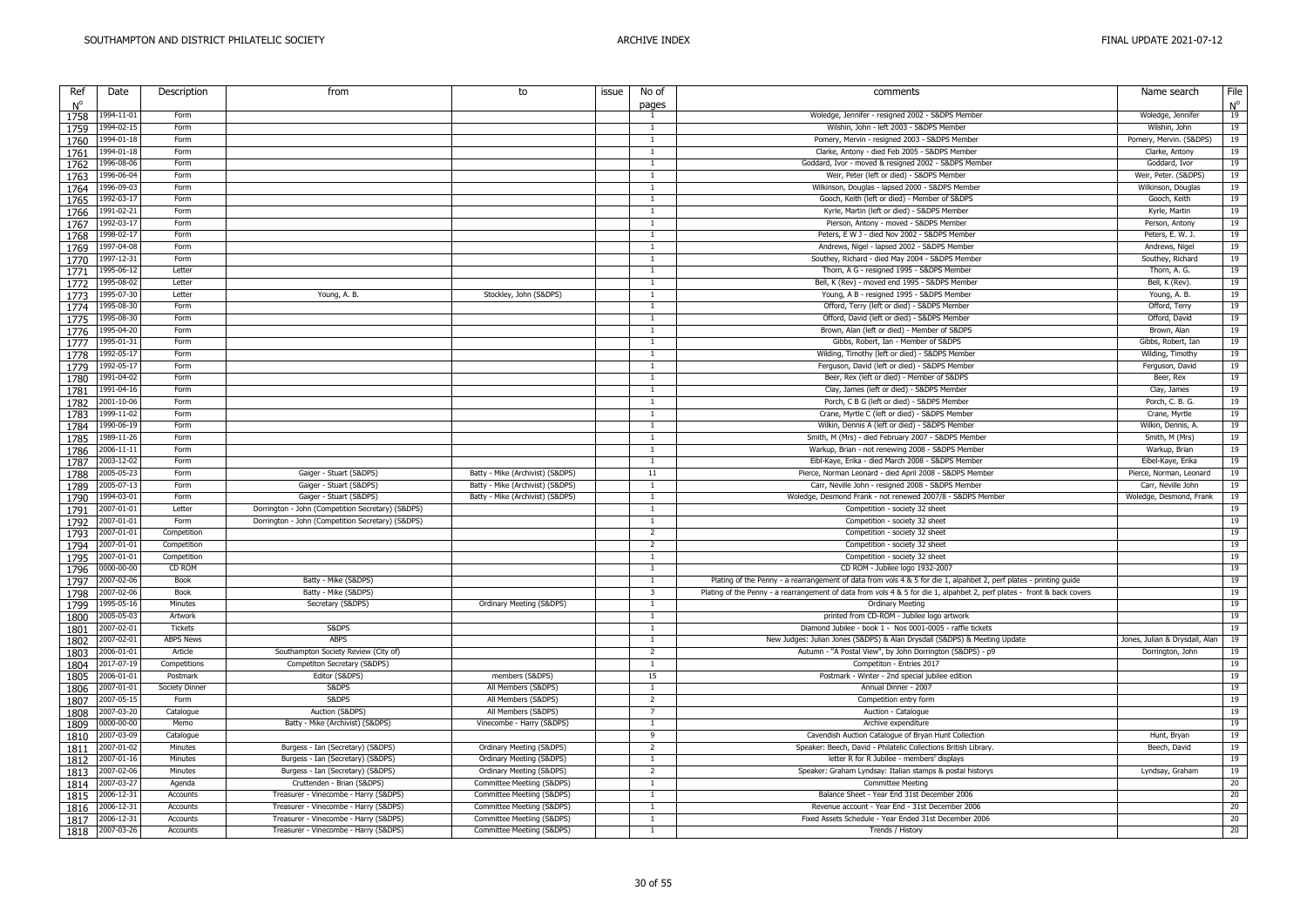| Ref         | Date       | Description          | from                                  | to                               | issue          | No of                    | comments                                                                                                                     | Name search          | File                   |
|-------------|------------|----------------------|---------------------------------------|----------------------------------|----------------|--------------------------|------------------------------------------------------------------------------------------------------------------------------|----------------------|------------------------|
| $N^{\circ}$ |            |                      |                                       |                                  |                | pages                    |                                                                                                                              |                      |                        |
| 1819        | 2007-02-27 | Report               | Dorrington, John (S&DPS)              | Committee Meetiing (S&DPS)       |                | $\mathbf{1}$             | Curator's Report                                                                                                             |                      | $\frac{N^{\circ}}{20}$ |
| 1820        | 2007-02-27 | Report               | Competiton Secretary (S&DPS)          | Committee Meetiing (S&DPS)       |                | $\overline{1}$           | Competition secretary's report                                                                                               |                      | 20                     |
| 1821        | 2007-04-17 | Report               | Batty - Mike (Archivist) (S&DPS)      | AGM (S&DPS)                      |                | $\overline{2}$           | Archivist's Report                                                                                                           |                      | 20                     |
| 1822        | 2007-04-01 | <b>ABPS Bulletin</b> | <b>ABPS</b>                           |                                  |                | $\mathbf{1}$             | ABPS - News - April                                                                                                          |                      | 20                     |
| 1823        | 2007-03-06 | Minutes              | Burgess - Ian (Secretary) (S&DPS)     | Ordinary Meeting (S&DPS)         |                | 2                        | Speaker: Davey, Paul. - China.                                                                                               | Davey, Paul          | 20                     |
| 1824        | 2004-04-24 | Agenda               | Burgess - Ian (Secretary) (S&DPS)     | AGM (S&DPS)                      |                | $\overline{2}$           | AGM                                                                                                                          |                      | 20                     |
| 1825        | 2000-02-25 | Misc                 |                                       |                                  |                | 1                        | Appreciation Card from Hayling Island & District Philatelic Society to Mike Batty (S&DPS)                                    | Batty, Mike          | 20                     |
| 1826        | 2004-10-04 | Misc                 |                                       |                                  |                | $\overline{1}$           | Appreciation Card from Petersfield & District Philatelic Society to Mike Batty (S&DPS)                                       | Batty, Mike          | 20                     |
| 1827        | 2005-12-06 | Misc                 |                                       |                                  |                | $\overline{1}$           | Appreciation Card from Southampton & District Philatelic Society to Mike Batty (S&DPS)                                       | Batty, Mike          | 20                     |
| 1828        | 2007-04-17 | Agenda               | Cruttenden - Brian (S&DPS)            | AGM (S&DPS)                      |                | $\overline{2}$           | AGM                                                                                                                          |                      | 20                     |
| 1829        | 2007-04-23 | Misc                 |                                       |                                  |                | -1                       | Appreciation Card from Ferndown & West Moors Philatelic & Postcard Club to Mike Batty (S&DPS)                                | Batty, Mike          | 20                     |
| 1830        | 2006-01-01 | Press Cutting        | Polski Courier                        |                                  |                | $\overline{1}$           | Article in Polish on S&DPS (with English translation)                                                                        |                      | 20                     |
| 1831        | 0000-00-00 | <b>HPF Bulletin</b>  | Hampshire Philatelic Federation       |                                  |                | 2                        | Southampton Society's Philatelic Story - Part 1 - The Flying Boats Come & Go - The Society Goes on - John Dorrington (S&DPS) | Dorrington, John     | 20                     |
| 1832        | 2007-05-01 | Catalogue            |                                       | members (S&DPS)                  |                | $\overline{\mathbf{3}}$  | Auction - Catalogue - Mini Auction                                                                                           |                      | 20                     |
| 1833        | 2007-05-09 | Press Cutting        | Southampton Evening Echo              |                                  |                | $\overline{1}$           | report of display by Michael Sefi to S&DPS                                                                                   | Sefi, Michael.       | 20                     |
| 1834        | 2007-05-10 | Press Cutting        | Southampton Evening Echo              |                                  |                | $\overline{1}$           | Advert for new members                                                                                                       |                      | 20                     |
| 1835        | 2007-05-01 | Minutes              | Secretary (S&DPS)                     | Ordinary Meeting (S&DPS)         |                | $\overline{2}$           | Speaker: Sefi, Michael. - the Royal Collection                                                                               | Sefi, Michael.       | 20                     |
| 1836        | 2007-05-15 | Minutes              | Secretary (S&DPS)                     | Ordinary Meeting (S&DPS)         |                | $\overline{1}$           | 16 sheet competitions                                                                                                        |                      | 20                     |
| 1837        | 2007-06-05 | Handout              | Huggins - Alan (Dr.)                  |                                  |                | $\overline{1}$           | handout to S&DPS to accompany his display - Photcopy                                                                         |                      | 20                     |
| 1838        | 2007-06-01 | Magazine             |                                       |                                  |                | $\overline{1}$           | Stanley Gibbons - SDPS's 75th Anniversary                                                                                    |                      | 20                     |
| 1839        | 2007-01-01 | Postmark             | Editor (S&DPS)                        | members (S&DPS)                  | 94             | 15                       | Postmark - 3rd special jubilee edition                                                                                       |                      | 20                     |
| 1840        | 2007-07-17 | Catalogue            | Bayley, Colin (Auctioneer) (S&DPS)    | members (S&DPS)                  |                | - 6                      | Auction - Catalogue                                                                                                          |                      | 20                     |
| 1841        | 2007-10-06 | Catalogue            |                                       | members (S&DPS)                  |                | 15                       | Auction - Catalogue - Jubilee Auction                                                                                        |                      | 20                     |
| 1842        | 2007-06-26 | Letter               | Cruttenden - Brian (S&DPS)            | members (S&DPS)                  |                | $\overline{2}$           | society trip to RPSL                                                                                                         |                      | 20                     |
| 1843        | 2007-06-05 | Minutes              | Burgess - Ian (Secretary) (S&DPS)     | Ordinary Meeting (S&DPS)         |                | 2                        | Speaker: Huggins, Alan (Dr.) - Selected aspects of British Postal Stationary.                                                | Huggins, Alan (Dr)   | 20                     |
| 1844        | 2017-04-18 | Agenda               | Secretary (S&DPS)                     | AGM (S&DPS)                      |                | $\overline{2}$           | AGM - Agenda                                                                                                                 |                      | 20                     |
| 1845        | 2017-04-18 | Report               | Secretary (S&DPS)                     | AGM (S&DPS)                      |                | $\overline{4}$           | AGM - Reports from Officers                                                                                                  |                      | 20                     |
| 1846        | 2007-07-18 | Programme            | Huggins (RPSL)                        | S&DPS                            |                | $\overline{1}$           | Society visit to RPSL on 18/7 - handout to S&DPS visitors - Programme                                                        |                      | 20                     |
| 1847        | 2007-07-18 | programme            | Huggins RPSL)                         | S&DPS                            |                | 1                        | Society visit to RPSL on 18/7 - handout to S&DPS visitors - Display                                                          |                      | 20                     |
| 1848        | 2007-07-19 | Report               | Batty - Mike (Archivist) (S&DPS)      | Berridge - John (Editor) (S&DPS) |                | -1                       | Society visit to RPSL on 18/7 - for inclusion in next issue of Postmark                                                      |                      | 20                     |
| 1849        | 2007-08-13 | Letter               | Bayley, Colin (Archivist) (S&DPS)     | Batty - Mike (Archivist) (S&DPS) |                | $\overline{1}$           | Jubilee lunch - Finalarrangements                                                                                            |                      | 20                     |
| 1850        | 2007-08-12 | Letter               | Cruttenden - Brian (S&DPS)            | members (S&DPS)                  |                | 2                        | Jubilee visit to British Library - travel arrangements & itinerary                                                           |                      | 20                     |
| 1851        | 2007-09-11 | Agenda               | Cruttenden - Brian (S&DPS)            | Committee Meetiing (S&DPS)       |                | -1                       | September meeting                                                                                                            |                      | 20                     |
| 1852        | 2007-07-03 | Minutes              | Burgess - Ian (Secretary) (S&DPS)     | Ordinary Meeting (S&DPS)         |                | $\overline{2}$           | Speaker: Cowie, Alan - An Introduction to Japanese Philately                                                                 | Cowie, Alan          | 20                     |
| 1853        | 2007-08-07 | Minutes              | Burgess - Ian (Secretary) (S&DPS)     | Ordinary Meeting (S&DPS)         |                | $\overline{2}$           | Speaker: Dimond, Derek. (Prof). - Classic New Zealand.                                                                       | Dimond, Derek (Prof) | 20                     |
| 1854        | 2007-08-19 | Report               | Batty - Mike (Archivist) (S&DPS)      | Berridge - John (Editor) (S&DPS) |                | $\overline{1}$           | Society visit to British Library on 18/8                                                                                     |                      | 20                     |
| 1855        | 2007-09-03 | Agenda               | Dorrington - John (S&DPS)             | Committee Meeting (Sub) (S&DPS)  |                | $\mathbf{1}$             | Discussion points on future direction of S&DPS - special item 5 (sic 12) for 11 Sept mtg                                     |                      | 20                     |
| 1856        | 2007-01-01 | Postmark             | Editor (S&DPS)                        | members (S&DPS)                  | 95             | 8                        | Postmark - 4th special jubilee edition                                                                                       |                      | 20                     |
| 1857        | 2007-09-01 | <b>ABPS Bulletin</b> | ABPS                                  |                                  | $\overline{3}$ | $\overline{1}$           | ABPS - News - Vol. 14 - September                                                                                            |                      | 20                     |
| 1858        | 2007-03-27 | Minutes              | Burgess - Ian (Secretary) (S&DPS)     | Committee Meetiing (S&DPS)       |                | 3                        | <b>Committee Meeting</b>                                                                                                     |                      | 20                     |
| 1859        | 2007-08-31 | Accounts             | Treasurer - Vinecombe - Harry (S&DPS) | Committee Meetiing (S&DPS)       |                | -1                       | Trends / History                                                                                                             |                      | 20                     |
| 1860        | 2007-09-11 | Accounts             | Treasurer - Vinecombe - Harry (S&DPS) | Committee Meetiing (S&DPS)       |                | $\overline{1}$           | Jubilee Budget - 2007                                                                                                        |                      | 20                     |
| 1861        | 2007-09-11 | Report               | Holley - Robin (S&DPS)                | Committee Meetiing (S&DPS)       |                | 1                        | Jubilee Dinner Dec 4th - 2007                                                                                                |                      | 20                     |
| 1862        | 2007-09-11 | Programme            | Cruttenden - Brian (S&DPS)            | Committee Meetiing (S&DPS)       |                | $\overline{1}$           | Programme - 2008 - Draft                                                                                                     |                      | 20                     |
| 1863        | 2007-09-04 | Minutes              | Burgess - Ian (Secretary) (S&DPS)     | Ordinary Meeting (S&DPS)         |                | $\overline{2}$           | Speaker: Wood, Bryan - Postal History & Early Stamps of the USA.                                                             | Wood, Bryan          | 20 <sup>2</sup>        |
| 1864        | 2007-09-27 | Email                | Batty - Mike (Archivist) (S&DPS)      | Cruttenden - John (S&DPS)        |                | $\mathbf{1}$             | follow-up to last committee meeting - future of hobby & S&DPS                                                                |                      | 20                     |
| 1865        | 2007-09-30 | Emai                 | Cruttenden - Brian (S&DPS)            | Batty - Mike (Archivist) (S&DPS) |                | $\overline{2}$           | reply to MRB letter of 27/9                                                                                                  |                      | 20                     |
| 1866        | 2007-09-04 | Form                 | Gaiger - Stuart (S&DPS)               | members (S&DPS)                  |                |                          | standing order for subscriptions - increase in annual fee to £10 from Jan 2008                                               |                      | 20                     |
| 1867        | 2007-09-01 | <b>HPF Bulletin</b>  | Hampshire Philatelic Federation       |                                  | 117            | -2                       | Southampton Society's Philatelic Story - John Dorrington (S&DPS) - Part 3 - Perilous Years                                   | Dorrington, John     | 20                     |
| 1868        | 2007-11-13 | Agenda               | Cruttenden - Brian (S&DPS)            | Committee Meetiing (S&DPS)       |                | $\mathbf{1}$             | <b>Committee Meeting</b>                                                                                                     |                      | 20                     |
| 1869        | 2007-10-10 | Strategy             | Cruttenden - Brian (S&DPS)            | Committee Meetiing (S&DPS)       |                | $\overline{4}$           | introduction & strategy structure                                                                                            |                      | 20                     |
| 1870        | 2007-10-15 | Handout              | Cruttenden - Brian (S&DPS)            | RPSL & S&DPS                     |                | -1                       | forgeries of De La Rue SPECIMEN perforation - to accompany his displays on 16 Oct                                            |                      | 20                     |
| 1871        | 2007-10-02 | Minutes              | Burgess - Ian (Secretary) (S&DPS)     | Ordinary Meetiing (S&DPS)        |                | $\mathbf{3}$             | Speaker: Partridge, Roger. - Scandinavia during the First World War.                                                         | Partridge, Roger     | 20                     |
| 1872        | 2007-10-16 | Minutes              | Burgess - Ian (Secretary) (S&DPS)     | Ordinary Meeting (S&DPS)         |                | $\overline{1}$           | Letter - S - members' displays - Southampton                                                                                 |                      | 20                     |
| 1873        | 2007-10-26 | Email                | Batty - Mike (Archivist) (S&DPS)      | Committee Meetiing (S&DPS)       |                | -1                       | what the ABPS is doing for us                                                                                                |                      | 20                     |
| 1874        | 2007-10-28 | Letter               | Bayley, Colin (S&DPS)                 | Batty - Mike (S&DPS)             |                | $\overline{1}$           | Jubilee Lunch                                                                                                                |                      | 20                     |
| 1875        | 2014-05-27 | Minutes              | Secretary (S&DPS)                     | Committee Meeting (S&DPS)        |                | - 5                      | <b>Committee Meeting</b>                                                                                                     |                      | 20                     |
| 1876        | 2007-10-29 | Email                | Batty - Mike (Archivist) (S&DPS)      | Brvant                           |                | $\overline{4}$           | Beech, David: article on conservation of collections '+ attachment                                                           | Beech, David         | 20                     |
| 1877        | 2007-10-20 | Certificate          | Dorrington - John (S&DPS)             | Batty - Mike (Archivist) (S&DPS) |                | $\overline{1}$           | HAMPEX - 2007 - S&DPS exhibit entered in name of J. Dorrington (S&DPS)                                                       | Dorrington, John     | 20                     |
| 1878        | 2007-01-01 | Postmark             | Editor (S&DPS)                        | members (S&DPS)                  | 96             | 16                       | Postmark - Autumn - 5th special jubilee edition                                                                              |                      | 20                     |
| 1879        | 2007-11-20 | Catalogue            | Bayley, Colin - Auctioneer (S&DPS)    | members (S&DPS)                  |                | $\overline{\phantom{a}}$ | Auction - Catalogue                                                                                                          |                      | 20                     |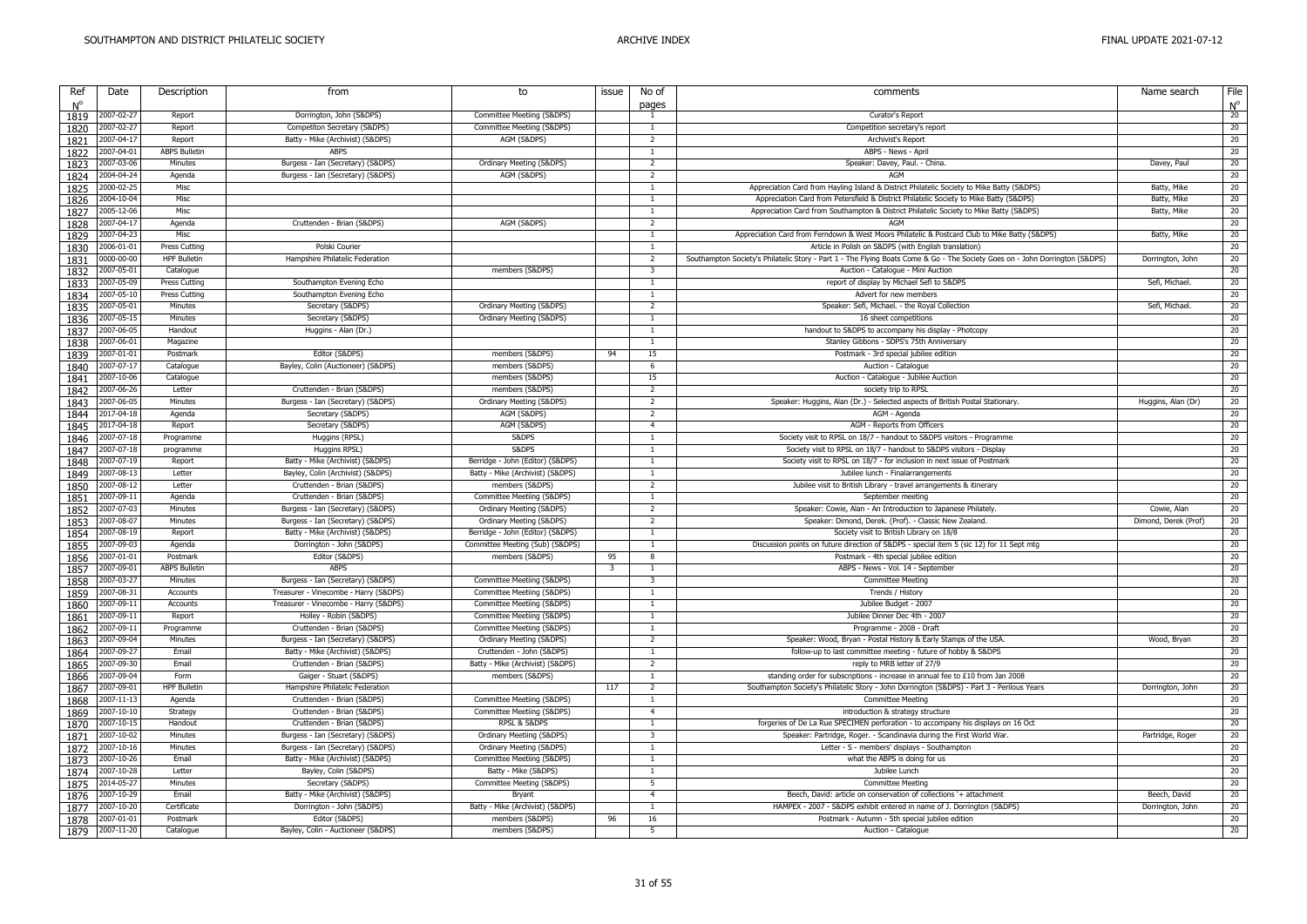| Ref         | Date       | Description         | from                                  | to                                            | issue | No of          | comments                                                                                         | Name search          | File        |
|-------------|------------|---------------------|---------------------------------------|-----------------------------------------------|-------|----------------|--------------------------------------------------------------------------------------------------|----------------------|-------------|
|             |            |                     |                                       |                                               |       |                |                                                                                                  |                      |             |
| $N^{\circ}$ |            |                     |                                       |                                               |       | pages          |                                                                                                  |                      | $N^{\circ}$ |
| 1880        | 2007-11-20 | Form                | Bayley, Colin - Auctioneer (S&DPS)    | members (S&DPS)                               |       | $\overline{1}$ | Postal Bid form & Invoice                                                                        |                      | 20          |
| 1881        | 2007-11-20 | Photocopy           | Dorrington - John (S&DPS)             | Batty - Mike (Archivist) (S&DPS)              |       | -1             | historical notes & pictures of G. L. Thorne (S&DPS) - used for preparing Hampex display          | Thorne, Gordon. L.   | 20          |
| 1882        | 2007-11-20 | Photocopy           | Dorrington - John (S&DPS)             | Batty - Mike (Archivist) (S&DPS)              |       | $\overline{1}$ | historical notes & pictures of G. L. Thorne (S&DPS) - used for preparing Hampex display          | Thorne, Gordon. L.   | 20          |
| 1883        | 2007-11-21 | Email               | Cruttenden - Brian (S&DPS)            | Committee Meetiing (S&DPS)                    |       | $\overline{2}$ | Website                                                                                          |                      | 20          |
| 1884        | 2007-12-04 | Form                |                                       |                                               |       | $\overline{2}$ | Jubilee Xmas party - quiz form - Photocopy                                                       |                      | 20          |
| 1885        | 2007-12-05 | Letter              | Vinecombe - Harry (Treasurer) (S&DPS) | Batty - Mike (Archivist) (S&DPS)              |       | -1             | Jubilee Grand Draw - list of wiining tickets                                                     |                      | 20          |
| 1886        | 2008-01-08 | Photocopy           | from the Secretary's files            | Batty - Mike (Archivist) (S&DPS)              |       | $\overline{1}$ | Join the S&DPS (Len Yandell S&DPS era) - full size                                               | Yandell, Len         | 20          |
| 1887        | 0000-00-00 | Advert              | Yandell, Len (S&DPS)                  |                                               |       | $\overline{2}$ | Why not join the S&DPS                                                                           |                      | 20          |
| 1888        | 2008-01-08 | Certificate         | from the Secretary's files            | Batty - Mike (Archivist) (S&DPS)              |       | 1              | life membership - original paste-up?                                                             |                      | 20          |
| 1889        | 2008-01-08 | Certificate         | from the Secretary's files            | Batty - Mike (Archivist) (S&DPS)              |       | $\mathbf{1}$   | life membership - 10 photocopies                                                                 |                      | 20          |
| 1890        | 0000-00-00 | Certificate         |                                       |                                               |       | $\overline{1}$ | Certificate - Blank                                                                              |                      | 20          |
|             | 2003-10-13 | Letter              | Hunt, Bryan (S&DPS)                   |                                               |       | -1             | Letter From Bryan Hunt (S&DPS)                                                                   | Hunt, Bryan          | 20          |
| 1891        | 2008-08-24 | Letter              |                                       | Batty - Mike (Archivist) (S&DPS)              |       | $\overline{1}$ |                                                                                                  |                      | 20          |
| 1892        |            |                     | Smith - Barry                         |                                               |       |                | Moving to Cape Town                                                                              |                      |             |
| 1893        | 2006-06-13 | Letter              | Ford - Graham                         | Gaiger - Stuart (S&DPS)                       |       | $\overline{1}$ | from Graham Ford (Pitcairn ISG) to Stuart Gaiger (S&DPS) 13-6-06                                 | Gaiger, Stuart       | 20          |
| 1894        | 2006-11-01 | Letter              | Thorne - Angela                       | Batty - Mike (Archivist) (S&DPS)              |       | $\overline{1}$ | Thorne, Angela: Note of thanks from                                                              | Thorne, Angela       | 20          |
| 1895        | 2005-02-13 | Letter              | Williams - Bernard                    | Gaiger - Stuart (S&DPS)                       |       | $\mathbf{1}$   | Williams, B. E. to Gaiger, S (S&DPS)                                                             | Gaiger, Stuart       | 20          |
| 1896        | 2005-02-19 | Letter              | Dorrington - John (S&DPS)             | Williams - B. E.                              |       | 2              | reply from J Dorrington (S&DPS) to Mr Williams                                                   | Dorrington, John     | 20          |
| 1897        | 2007-11-13 | Minutes             | Burgess - Ian (Secretary) (S&DPS)     | Committee meeting - Additional (S&DPS)        |       | $\overline{1}$ | Discussion of Strategy Process.                                                                  |                      | 20          |
| 1898        | 2007-11-13 | Action plan         | Burgess - Ian (Secretary) (S&DPS)     | Committee Meetiing (S&DPS)                    |       | $\overline{1}$ | <b>Action Plan</b>                                                                               |                      | 20          |
| 1899        | 2008-01-29 | Accounts            | Batty - Mike (Archivist) (S&DPS)      | Vinecombe - Harry (S&DPS)                     |       | -1             | storage of archives - itemised bill for £9.97                                                    |                      | 21          |
| 1900        | 2008-02-05 | Letter              | Treasurer - Vinecombe - Harry (S&DPS) | Committee Meetiing (S&DPS)                    |       | $\overline{1}$ | Accounts - Draft                                                                                 |                      | 21          |
| 1901        | 2007-12-31 | Accounts            | Treasurer - Vinecombe - Harry (S&DPS) | Committee Meetiing (S&DPS)                    |       | $\overline{1}$ | Balance Sheet - Year End 31st December 2007 - Draft                                              |                      | 21          |
| 1902        | 2007-12-31 | Accounts            | Treasurer - Vinecombe - Harry (S&DPS) | Committee Meetiing (S&DPS)                    |       | -1             | Revenue account - Year End - 31st December 2007 - Draft                                          |                      | 21          |
| 1903        | 2007-12-31 | Accounts            | Treasurer - Vinecombe - Harry (S&DPS) | Committee Meetiing (S&DPS)                    |       | $\overline{1}$ | Fixed Assets Schedule - Year Ended 31st December 2007 - Draft                                    |                      | 21          |
| 1904        | 2008-02-05 | Minutes             | Burgess - Ian (Secretary) (S&DPS)     | Ordinary Meeting (S&DPS)                      |       | $\overline{1}$ | Speaker: Beech, David - Conservation of Collections.                                             | Beech, David         | 21          |
| 1905        | 2007-01-01 | Postmark            | Editor (S&DPS)                        | members (S&DPS)                               | 97    | $\overline{7}$ | Postmark - Winter                                                                                |                      | 21          |
|             | 0000-00-00 | Form                |                                       | members (S&DPS)                               |       | $\overline{2}$ | Competitions (S&DPS)                                                                             |                      | 21          |
| 1906        | 2008-03-18 |                     |                                       |                                               |       | - 5            |                                                                                                  |                      | 21          |
| 1907        | 2008-03-25 | Catalogue           | Treasurer - Vinecombe - Harry (S&DPS) | members (S&DPS)<br>Committee Meetiing (S&DPS) |       | $\overline{1}$ | Auction - Catalogue                                                                              |                      | 21          |
| 1908        |            | Accounts            |                                       |                                               |       | $\overline{1}$ | Trends / History                                                                                 |                      |             |
| 1909        | 2008-03-18 | Form                |                                       | members (S&DPS)                               |       |                | Auction - Bidding Form                                                                           |                      | 21<br>21    |
| 1910        | 1976-05-22 | Booklet             |                                       |                                               |       | 9              | Exhibition - Eastleigh Town Hall & 6th Annual Convention of the Hampshire Philatelic Federation  |                      |             |
| 1911        | 1976-05-22 | Press Cutting       |                                       |                                               |       | $\overline{1}$ | Exhibition - Eastleigh Town Hall - Stamps Worth £100,000 go on Exhibition                        |                      | 21          |
| 1912        | 0000-00-00 | Article             |                                       |                                               |       | $\overline{2}$ | Down to the sea for congress                                                                     |                      | 21          |
| 1913        | 2008-04-01 | Photocopy           | Wood - Ron                            | members (S&DPS)                               |       | $\overline{1}$ | Speaker: Wood, Ron. - Historical notes on the French in India to preface his display.            | Wood, Ron            | 21          |
| 1914        | 2008-03-04 | Minutes             | Burgess - Ian (Secretary) (S&DPS)     | Ordinary Meeting (S&DPS)                      |       | 2              | Speaker: Wheatley, Cliff - Greece before 1900.                                                   | Wheatley, Cliff      | 21          |
| 1915        | 2008-04-15 | Agenda              | Burgess - Ian (Secretary) (S&DPS)     | AGM (S&DPS)                                   |       | 2              | AGM                                                                                              |                      | 21          |
| 1916        | 2008-04-15 | Report              | Batty - Mike (Archivist) (S&DPS)      | AGM (S&DPS)                                   |       | $\overline{1}$ | Archivist's Report                                                                               |                      | 21          |
| 1917        | 2008-04-01 | Minutes             | Burgess - Ian (Secretary) (S&DPS)     | Ordinary Meeting (S&DPS)                      |       | 2              | Speaker: Wood, Ron. - French Establishments in India                                             | Wood, Ron            | 21          |
| 1918        | 2008-04-15 | Accounts            | Treasurer - Vinecombe - Harry (S&DPS) | AGM (S&DPS)                                   |       | $\overline{1}$ | Balance Sheet - Year End 31st December 2007                                                      |                      | 21          |
| 1919        | 2008-04-15 | Accounts            | Treasurer - Vinecombe - Harry (S&DPS) | AGM (S&DPS)                                   |       | $\overline{1}$ | Fixed Assets Schedule - Year Ended 31st December 2007                                            |                      | 21          |
| 1920        | 2008-04-15 | Accounts            | Treasurer - Watts - Mike (S&DPS)      | AGM (S&DPS)                                   |       | $\overline{1}$ | Jubilee expenditure                                                                              |                      | 21          |
| 1921        | 2008-04-15 | Accounts            | Treasurer - Vinecombe - Harry (S&DPS) | AGM (S&DPS)                                   |       | <sup>1</sup>   | Revenue account - Year End - 31st December 2007                                                  |                      | 21          |
| 1922        | 2008-04-15 | Accounts            | Treasurer - Vinecombe - Harry (S&DPS) | AGM (S&DPS)                                   |       | $\overline{1}$ | Trends / History                                                                                 |                      | 21          |
| 1923        | 2008-05-01 | Programme           | Barrell - Bill                        | Batty - Mike (Archivist) (S&DPS)              |       | $\overline{1}$ | notice of BB visit to S&DPS                                                                      |                      | 21          |
| 1924        | 2008-01-01 | Postmark            | Berridge - John (S&DPS)               | members (S&DPS)                               | 98    | 12             | Congress Handbook - Spring                                                                       |                      | 21          |
| 1925        | 2008-10-24 | Form                | Bayley, Colin (S&DPS)                 | members (S&DPS)                               |       | $\overline{1}$ | Annual Dinner - 2008                                                                             |                      | 21          |
| 1926        | 0000-00-00 | Note                |                                       |                                               |       | $\overline{1}$ | Suden Death of John Shorey (S&DPS)                                                               | Shorey, John         | 21          |
| 1927        | 2008-04-01 | <b>HPF Bulletin</b> | Hampshire Philatelic Federation       |                                               | 119   | $\overline{2}$ | Southampton Society's Philatelic Story - John Dorrington (S&DPS) - Part V - The Wanderers Return | Dorrington, John     | 21          |
|             | 2001-01-02 | Minutes             | Burgess - Ian (Secretary) (S&DPS)     | Ordinary Meeting (S&DPS)                      |       | $\overline{2}$ | Speaker: Jarvis, Steve. - Jamaica.                                                               | Jarvis, Steve        | 21          |
| 1928        |            |                     |                                       |                                               |       | $\overline{1}$ |                                                                                                  |                      | 21          |
| 1929        | 2001-02-05 | Minutes             | Burgess - Ian (Secretary) (S&DPS)     | Ordinary Meeting (S&DPS)                      |       | $\overline{2}$ | Speaker: Eibel-Kaye, Geoff (S&DPS) - Mails from India to UK 1800-1900.                           | Eibel-Kaye, Geoffrey |             |
| 1930        | 2001-03-06 | Minutes             | Burgess - Ian (Secretary) (S&DPS)     | Ordinary Meeting (S&DPS)                      |       |                | Speaker: Dudeney, Chris - Cyprus                                                                 | Dudeney, Chris       | 21          |
| 1931        | 2001-04-03 | Minutes             | Burgess - Ian (Secretary) (S&DPS)     | Ordinary Meeting (S&DPS)                      |       | $\overline{2}$ | Speaker: Shelley, Ronald, G. - Spanish Civil War.                                                | Shelley, Ronald, G.  | 21          |
| 1932        | 2001-05-01 | Minutes             | Burgess - Ian (Secretary) (S&DPS)     | Ordinary Meeting (S&DPS)                      |       | 2              | Speaker: Foster, Sheila. - The Rose.                                                             | Foster, Sheila       | 21          |
| 1933        | 2001-06-05 | Minutes             | Burgess - Ian (Secretary) (S&DPS)     | Ordinary Meeting (S&DPS)                      |       | 2              | Speaker: Stringer, Alan - New Zealand.                                                           | Stringer, Alan       | 21          |
| 1934        | 2001-07-03 | Minutes             | Burgess - Ian (Secretary) (S&DPS)     | Ordinary Meeting (S&DPS)                      |       | $\overline{1}$ | Speaker: Leathes, John. - Up Periscope.                                                          | Leathes, John        | 21          |
| 1935        | 2001-01-01 | Letter              |                                       |                                               |       | $\overline{2}$ | From S&DPS to Mr. M. Chene                                                                       | Chene, M (Mr)        | 21          |
| 1936        | 2001-08-07 | Minutes             | Burgess - Ian (Secretary) (S&DPS)     | Ordinary Meeting (S&DPS)                      |       | $\overline{2}$ | Speaker: Peskett, Fred. - Festival of Britain 1951.                                              | Peskett, Fred        | 21          |
| 1937        | 2001-08-21 | Minutes             | Burgess - Ian (Secretary) (S&DPS)     | Ordinary Meeting (S&DPS)                      |       | -1             | Letter K                                                                                         |                      | 21          |
| 1938        | 2001-09-04 | Minutes             | Burgess - Ian (Secretary) (S&DPS)     | Ordinary Meeting (S&DPS)                      |       | $\mathbf{1}$   | Speaker: Hammond, John. - Bohemia & Moravia.                                                     | Hammond, John        | 21          |
| 1939        | 2001-10-02 | Minutes             | Burgess - Ian (Secretary) (S&DPS)     | Ordinary Meeting (S&DPS)                      |       | $\overline{2}$ | Speakers: Waterlooville Philatelic Society.                                                      | Waterlooville PS     | 21          |
| 1940        | 2001-11-06 | Minutes             | Burgess - Ian (Secretary) (S&DPS)     | Ordinary Meeting (S&DPS)                      |       | 2              | Speaker: Miller, Chris - King George VI Postal History.                                          | Miller, Chris        | 21          |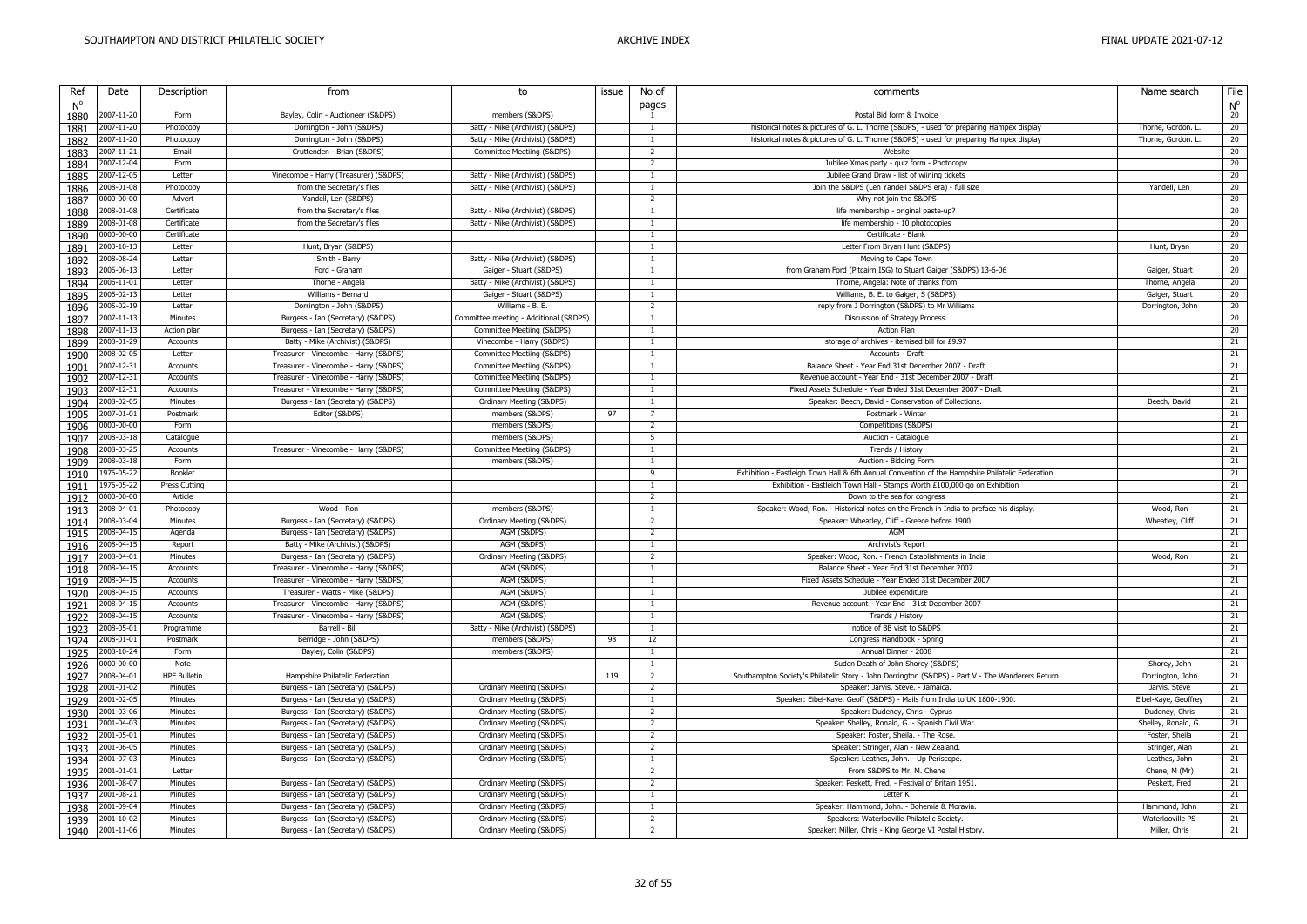| Ref<br>$N^{\circ}$ | Date       | Description          | from                                  | to                               | issue | No of<br>pages          | comments                                                                        | Name search                    | File<br>$\mathsf{N}^\mathsf{o}$ |
|--------------------|------------|----------------------|---------------------------------------|----------------------------------|-------|-------------------------|---------------------------------------------------------------------------------|--------------------------------|---------------------------------|
| 1941               | 2001-12-04 | Minutes              | Burgess - Ian (Secretary) (S&DPS)     | Ordinary Meeting (S&DPS)         |       | 2                       | Speaker: Baker, Rod. (S&DPS) - Canadian Pacific.                                | Baker, Rod                     | 21                              |
| 1942               | 2002-01-01 | Minutes              | Burgess - Ian (Secretary) (S&DPS)     | Ordinary Meeting (S&DPS)         |       | 2                       | Speaker: Drysdall, Alan (Dr.) (S&DPS) - Transvaal.                              | Drysdall, Alan (Dr)            | 21                              |
| 1943               | 2002-02-05 | Minutes              | Burgess - Ian (Secretary) (S&DPS)     | Ordinary Meeting (S&DPS)         |       | $\overline{2}$          | Speaker: Smith, Barry - First Flight to India.                                  | Smith, Barry                   | 21                              |
| 1944               | 2002-03-05 | Minutes              | Burgess - Ian (Secretary) (S&DPS)     | Ordinary Meeting (S&DPS)         |       | $\overline{2}$          | Speaker: Harding, John. - GB Victorian stamps & postmarks.                      | Harding, John                  | 21                              |
|                    | 2002-04-02 | Minutes              | Burgess - Ian (Secretary) (S&DPS)     | Ordinary Meeting (S&DPS)         |       | $\overline{2}$          | Speaker: Caryl, John. - The Spitfire.                                           | Caryl, John                    | 21                              |
| 1945               | 2002-05-07 | Minutes              | Burgess - Ian (Secretary) (S&DPS)     | Ordinary Meeting (S&DPS)         |       | 2                       | Speaker: Davidson, Paul. - The Golden Age of Exploration.                       | Davidson, Paul                 | 21                              |
| 1946               | 2002-05-21 | Minutes              | Burgess - Ian (Secretary) (S&DPS)     | Ordinary Meeting (S&DPS)         |       | $\overline{1}$          | Members Display for the Gordon Thorne Trophy entry.                             |                                | 21                              |
| 1947               | 2002-06-04 | Minutes              | Burgess - Ian (Secretary) (S&DPS)     | Ordinary Meeting (S&DPS)         |       | $\overline{1}$          | Speakers: Buckle, Brian. - Poland & Buckle, Wendy. - The History of Writing.    | Buckle, Wendy & Brian          | 21                              |
| 1948               | 2002-07-02 |                      |                                       |                                  |       | $\overline{2}$          |                                                                                 |                                |                                 |
| 1949               | 2002-07-16 | Minutes              | Burgess - Ian (Secretary) (S&DPS)     | Ordinary Meeting (S&DPS)         |       | $\overline{1}$          | Speaker: Lincoln, Angus - President Abraham Lincoln of the USA.                 | Lincoln, Angus                 | 21<br>21                        |
| 1950               |            | Minutes              | Burgess - Ian (Secretary) (S&DPS)     | Ordinary Meeting (S&DPS)         |       |                         | Single Sheet Competition - 9 Entries                                            |                                |                                 |
| 1951               | 2002-08-06 | Minutes              | Burgess - Ian (Secretary) (S&DPS)     | Ordinary Meeting (S&DPS)         |       | 2                       | Speaker: Baker, Rod. (S&DPS) - Netherlands.                                     | Baker, Rod                     | 21                              |
| 1952               | 2002-08-20 | Minutes              | Burgess - Ian (Secretary) (S&DPS)     | Ordinary Meeting (S&DPS)         |       | $\overline{1}$          | Letter L                                                                        |                                | 21                              |
| 1953               | 2002-09-03 | Minutes              | Burgess - Ian (Secretary) (S&DPS)     | Ordinary Meeting (S&DPS)         |       | $\overline{2}$          | Speaker: Smith, Mike. - Orange Free State Society.                              | Smith, Mike                    | 21                              |
| 1954               | 2002-10-01 | Minutes              | Burgess - Ian (Secretary) (S&DPS)     | Ordinary Meeting (S&DPS)         |       | $\overline{2}$          | Speakers: New Forest Philatelic Society                                         | New Forest PS                  | 21                              |
| 1955               | 2002-11-05 | Minutes              | Burgess - Ian (Secretary) (S&DPS)     | Ordinary Meeting (S&DPS)         |       | $\overline{2}$          | Speaker: Killeen, Ken. - Railways of Australia.                                 | Killeen, Ken                   | 21                              |
| 1956               | 2002-12-03 | Minutes              | Burgess - Ian (Secretary) (S&DPS)     | Ordinary Meeting (S&DPS)         |       | 1                       | Speaker: Shapiro, Ian. - Royal Household Mail.                                  | Shapiro, Ian                   | 21                              |
| 1957               | 2003-01-07 | Minutes              | Burgess - Ian (Secretary) (S&DPS)     | Ordinary Meeting (S&DPS)         |       | 2                       | Speaker: Dorrington, John. (S&DPS) - Southampton Postal History.                | Dorrington, John               | 21                              |
| 1958               | 2003-01-07 | Handout              | Dorrington - John (S&DPS)             | members (S&DPS)                  |       | $\overline{2}$          | Southampton postal history - guide to display                                   |                                | 21                              |
| 1959               | 2003-01-07 | Handout              | Dorrington - John (S&DPS)             | members (S&DPS)                  |       | $\overline{2}$          | Southampton Connections                                                         |                                | 21                              |
| 1960               | 2003-02-04 | Minutes              | Burgess - Ian (Secretary) (S&DPS)     | Ordinary Meeting (S&DPS)         |       | $\overline{1}$          | Speaker: Mouser, David - My Other Job.                                          | Mouser, David                  | 21                              |
| 1961               | 2003-03-04 | Minutes              | Burgess - Ian (Secretary) (S&DPS)     | Ordinary Meeting (S&DPS)         |       | $\overline{2}$          | Speaker: Geden, Brian - Singapore Postal History & Marks.                       | Geden, Brian                   | 21                              |
| 1962               | 2003-04-15 | Minutes              | Burgess - Ian (Secretary) (S&DPS)     | Ordinary Meeting (S&DPS)         |       | 2                       | Speaker: Yandell, Len. (S&DPS) - God's House - Church Architecture.             | Yandell, Len                   | 21                              |
| 1963               | 2003-05-06 | Minutes              | Burgess - Ian (Secretary) (S&DPS)     | Ordinary Meeting (S&DPS)         |       | 2                       | Speaker: Blincow, Frank. - Baltic Airmails.                                     | Blincow, Frank                 | 21                              |
| 1964               | 2003-05-06 | Handout              | Blincow - Frank                       | members (S&DPS)                  |       | $\mathbf{1}$            | Memel - quide to display.                                                       |                                | 21                              |
| 1965               | 2003-06-03 | Minutes              | Burgess - Ian (Secretary) (S&DPS)     | Ordinary Meeting (S&DPS)         |       | $\overline{2}$          | Speaker: Cusworth, Martyn. - Chile                                              | Cusworth, Martyn               | 21                              |
| 1966               | 2003-03-01 | Minutes              | Burgess - Ian (Secretary) (S&DPS)     | Ordinary Meeting (S&DPS)         |       | $\overline{2}$          | Speaker: Malim, Richard. - British Levant                                       | Malim, Richard                 | 21                              |
| 1967               | 2008-06-24 | Funeral card         |                                       |                                  |       | $\overline{\mathbf{3}}$ | Order of Service - Shorey, John (S&DPS)                                         | Shorey, John                   | 21                              |
| 1968               | 2008-06-25 | Accounts             | Batty - Mike (Archivist) (S&DPS)      | Vinecombe - Harry (S&DPS)        |       | $\overline{1}$          | invoice - £7.98 claim for archive folders: A5 № 34 & A4 № 35                    |                                | 21                              |
| 1969               | 2008-06-03 | Minutes              | Burgess - Ian (Secretary) (S&DPS)     | Ordinary Meeting (S&DPS)         |       | 2                       | Speaker: Barrell, Bill - Line Engraved Great Britain & Other Interesting Pieces | Barrell, Bill                  | 21                              |
| 1970               | 2008-07-15 | Catalogue            | Bradshaw - Mel (S&DPS)                | members (S&DPS)                  |       | -5                      | Auction - Catalogue                                                             |                                | 21                              |
| 1971               | 2008-07-15 | Form                 | Westcott (S&DPS)                      | members (S&DPS)                  |       | $\overline{1}$          | Postal Bid Form                                                                 |                                | 21                              |
| 1972               | 2008-01-01 | Certificate          | <b>ABPS</b>                           | Berridge - John (Editor) (S&DPS) |       | 1                       | Society Journal of the Year Award Runner-UP                                     |                                | 21                              |
|                    | 2008-07-01 | Minutes              | Burgess - Ian (Secretary) (S&DPS)     | Ordinary Meeting (S&DPS)         |       | 2                       | Speaker: Shaw, John. - Haiti.                                                   | Shaw, John                     | 21                              |
| 1973<br>1974       | 2008-08-05 | Minutes              | Burgess - Ian (Secretary) (S&DPS)     | Ordinary Meeting (S&DPS)         |       | $\overline{2}$          | Speaker: Fryer, Gavin - GB Printed Matter 1840-1880.                            | Fryer, Gavin                   | 21                              |
| 1975               | 1992-01-01 | Misc                 |                                       |                                  |       | 1                       | Card from Le Harve Philatelic Society                                           |                                | 21                              |
|                    | 2008-01-01 | Postmark             | Editor (S&DPS)                        | members (S&DPS)                  | 99    | - 6                     | Postmark - Summer                                                               |                                | 21                              |
| 1976               | 2008-10-04 | Catalogue            | Bradshaw - Mel (S&DPS)                | members (S&DPS)                  |       | 11                      | Auction - Catalogue                                                             |                                | 21                              |
| 1977               | 2008-10-04 | Form                 | Bradshaw - Mel (S&DPS)                | members (S&DPS)                  |       | $\overline{1}$          | Postal Bid form & Invoice                                                       |                                | 21                              |
| 1978               | 2014-05-07 |                      | Secretary (S&DPS)                     | Committee Meetiing (S&DPS)       |       | 1                       | <b>Action Plan</b>                                                              |                                | 21                              |
| 1979               |            | Action plan          |                                       | Batty - Mike (Archivist) (S&DPS) |       | $\overline{1}$          |                                                                                 |                                | 21                              |
| 1980               | 2007-04-20 | Certificate          | Berridge - John (S&DPS)               |                                  |       |                         | ABPS - Award of merit - awarded to John Berridge (S&DPS)                        | Berridge, John                 |                                 |
| 1981               | 2008-03-25 | Minutes              | Burgess - Ian (Secretary) (S&DPS)     | Committee Meetiing (S&DPS)       |       | -2                      | <b>Committee Meeting</b>                                                        |                                | 21                              |
| 1982               | 2008-03-25 | Action plan          | Burgess - Ian (Secretary) (S&DPS)     | Committee Meetiing (S&DPS)       |       | $\overline{1}$<br>1     | <b>Action Plan</b>                                                              |                                | 21                              |
| 1983               | 2008-09-23 | Agenda               | Burgess - Ian (Secretary) (S&DPS)     | Committee Meetiing (S&DPS)       |       |                         | <b>Committee Meeting</b>                                                        |                                | 21                              |
| 1984               | 2008-09-23 | Letter               | Dorrington - John (S&DPS)             | Committee Meetiing (S&DPS)       |       | $\overline{1}$          | Celebrations - for discussion at committee meeting - 2010                       |                                | 21                              |
| 1985               | 2008-09-23 | Accounts             | Treasurer - Vinecombe - Harry (S&DPS) | Committee Meetiing (S&DPS)       |       | $\overline{1}$          | Trends / History                                                                |                                | 21                              |
| 1986               | 2017-04-18 | Report               | Arnold, Paul (Secretary) (S&DPS)      | Committee Meetiing (S&DPS)       |       | $\overline{2}$          | AGM - 81st - Secretary Report                                                   |                                | 21                              |
| 1987               | 1998-07-01 | <b>HPF Bulletin</b>  | Hampshire Philatelic Federation       |                                  | 91    | 1                       | April / May Activity                                                            |                                | 21                              |
| 1988               | 1999-02-01 | <b>HPF Bulletin</b>  | Hampshire Philatelic Federation       |                                  | 93    | 1                       | November / December activity                                                    |                                | 21                              |
| 1989               | 1999-10-23 | <b>HAMPEX</b>        | Hampshire Philatelic Federation       |                                  |       | $\overline{3}$          | Judging the Hampex Competitions - John Berridge (S&DPS)                         | Berridge, John.                | 21                              |
| 1990               | 2003-04-01 | <b>ABPS Bulletin</b> | <b>ABPS</b>                           |                                  |       | $\overline{1}$          | ABPS - News - April                                                             |                                | 21                              |
| 1991               | 2003-01-01 | <b>HPF Bulletin</b>  | Hampshire Philatelic Federation       |                                  | 106   | $\overline{2}$          | What the Societies get up to                                                    |                                | 21                              |
| 1992               | 1995-07-01 | <b>ABPS Bulletin</b> | ABPS                                  |                                  | 3     | -1                      | ABPS - News - July                                                              |                                | 21                              |
| 1993               | 1997-04-01 | <b>HPF Bulletin</b>  | Hampshire Philatelic Federation       |                                  | 87    | $\overline{1}$          | Southampton & District Philatelic Society Update                                |                                | 21                              |
| 1994               | 1997-07-01 | <b>ABPS Bulletin</b> | <b>ABPS</b>                           |                                  | 3     | $\mathbf{1}$            | Southampton & District Philatelic Society Update - Vol. 4.                      |                                | 21                              |
| 1995               | 2001-04-01 | <b>ABPS Bulletin</b> | <b>ABPS</b>                           |                                  |       | $\overline{2}$          | Southampton & District Philatelic Society Update                                |                                | 21                              |
| 1996               | 2001-07-01 | <b>ABPS News</b>     | <b>ABPS</b>                           |                                  |       | $\overline{1}$          | Society Update                                                                  |                                | 21                              |
|                    |            |                      |                                       |                                  | 108   | $\mathbf{1}$            | R.D.P. Honour DR. Alan Drysdall (S&DPS)                                         | Drysdall, Alan (Dr)            | 22                              |
| 1997               | 2003-07-01 | <b>HPF Bulletin</b>  | Hampshire Philatelic Federation       |                                  |       |                         |                                                                                 |                                |                                 |
| 1998               | 2002-07-01 | <b>HPF Bulletin</b>  | Hampshire Philatelic Federation       |                                  | 104   | $\overline{2}$          | Society Update & Dave Edwards (PRO) (S&DPS)                                     | Edwards, Dave                  | 22                              |
| 1999               | 2001-08-01 | <b>HPF Bulletin</b>  | Hampshire Philatelic Federation       |                                  | 100   | 2                       | Jones, Julian - (S&DPS) & Society Update                                        | Jones, Julian & Drysdall, Alan | 22                              |
| 2000               | 1996-06-01 | <b>HPF Bulletin</b>  | Hampshire Philatelic Federation       |                                  | 84    | $\overline{1}$          | Society Update                                                                  |                                | 22                              |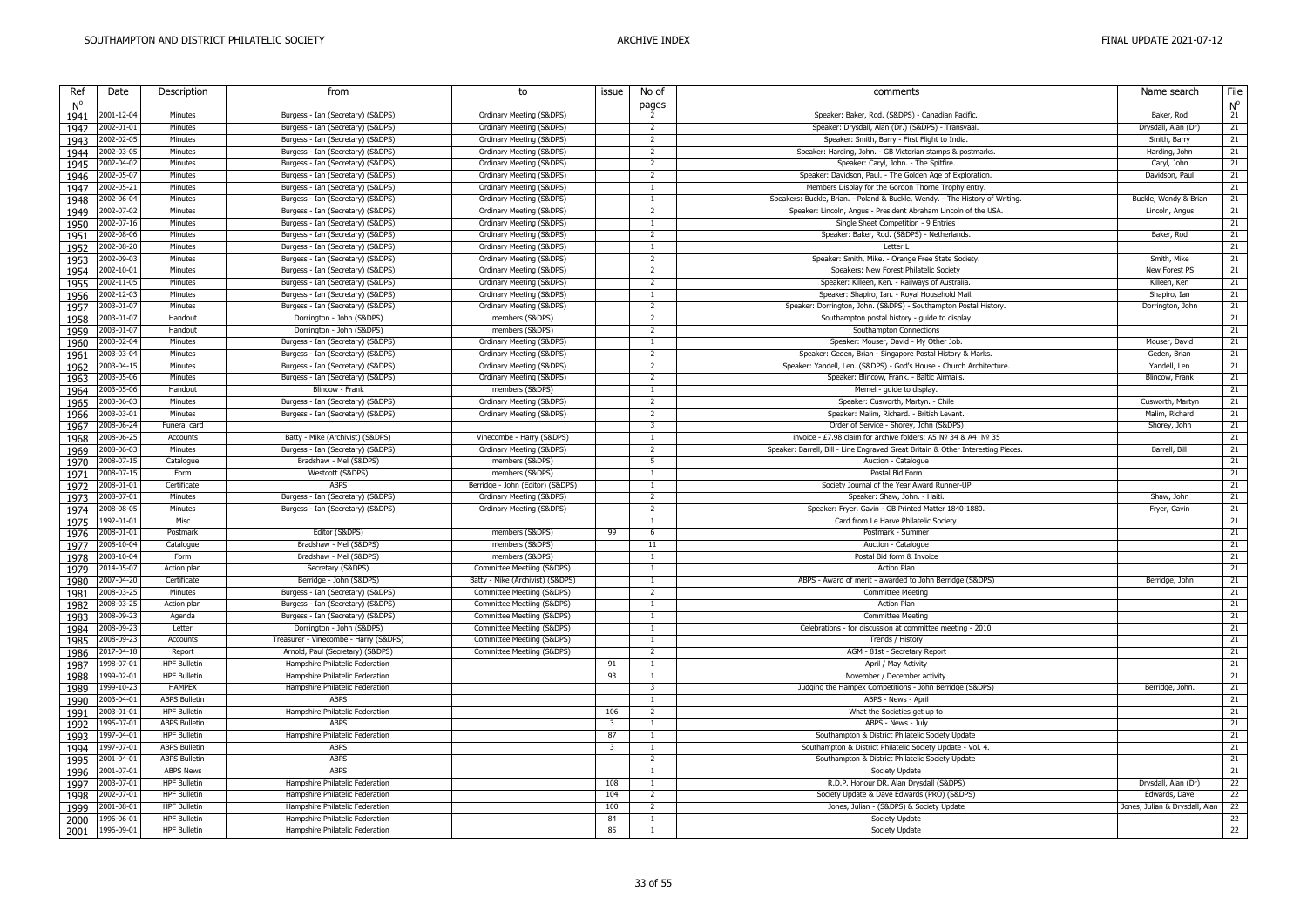| Ref          | Date                     | Description                   | from                                  | to                               | issue        | No of                   | comments                                                                           | Name search             | File              |
|--------------|--------------------------|-------------------------------|---------------------------------------|----------------------------------|--------------|-------------------------|------------------------------------------------------------------------------------|-------------------------|-------------------|
| $N^{\circ}$  | 1997-04-01               | <b>HPF Bulletin</b>           | Hampshire Philatelic Federation       |                                  | 87           | pages<br><sup>1</sup>   | Society Update                                                                     |                         | $N^{\circ}$<br>22 |
| 2002         | 2002-01-01               | <b>HPF Bulletin</b>           | Hampshire Philatelic Federation       |                                  | 102          | $\overline{1}$          | Society Update                                                                     |                         | 22                |
| 2003         | 2001-04-01               | <b>HPF Bulletin</b>           | Hampshire Philatelic Federation       |                                  | 99           | 2                       | The French Connection                                                              |                         | 22                |
| 2004         | 2002-11-01               | <b>ABPS News</b>              | <b>ABPS</b>                           |                                  |              | $\overline{1}$          | Autumn Stampex 2002 - International Level Classes Results: Brian Presland LV Medal | Presland, Brian, James  | 22                |
| 2005         | 1996-01-01               | <b>ABPS News</b>              | <b>ABPS</b>                           |                                  | $\mathbf{1}$ | $\overline{1}$          | Major Mathews Memorial Lecture, South Africa - Dr. Alan Drysdall (S&DPS)           | Drysdall, Alan (Dr)     | 22                |
| 2006<br>2007 | 2008-09-02               | Minutes                       | Burgess - Ian (Secretary) (S&DPS)     | Ordinary Meeting (S&DPS)         |              | $\overline{2}$          | <b>Committee Meeting</b>                                                           |                         | 22                |
| 2008         | 2008-10-07               | Minutes                       | Burgess - Ian (Secretary) (S&DPS)     | Ordinary Meeting (S&DPS)         |              | $\overline{2}$          | Speakers: Camberley & District Stamp Club.                                         | Camberley DSC           | 22                |
|              | 2008-10-21               | Minutes                       | Burgess - Ian (Secretary) (S&DPS)     | Ordinary Meeting (S&DPS)         |              | $\overline{1}$          | Letter U                                                                           |                         | 22                |
| 2009         | 2008-10-05               | Email                         | Searle (ABPS)                         |                                  |              | $\overline{1}$          | request for information for 2009 Congress book                                     |                         | 22                |
| 2010         | 2008-09-23               | Minutes                       | Burgess - Ian (Secretary) (S&DPS)     | Committee Meetiing (S&DPS)       |              | 2                       | <b>Committee Meeting</b>                                                           |                         | 22                |
| 2011         | 2008-07-01               | <b>ABPS Bulletin</b>          | <b>ABPS</b>                           |                                  | 10           | $\overline{2}$          | ABPS - Bulletin                                                                    |                         | 22                |
| 2012         | 2008-11-04               | Minutes                       | Burgess - Ian (Secretary) (S&DPS)     | Ordinary Meeting (S&DPS)         |              | $\overline{2}$          | Speaker: Viney, Bob - Postal History of Rutland                                    | Viney, Bob              | 22                |
| 2013         | 2008-12-02               | Minutes                       | Burgess - Ian (Secretary) (S&DPS)     | Ordinary Meeting (S&DPS)         |              | $\overline{2}$          | Speaker: Manning, Jonathan. - Siam                                                 | Manning, Jonathan       | 22                |
| 2014         | 2008-01-01               | <b>Philatelic Collections</b> | <b>British Library</b>                |                                  |              |                         | Article by Geoff Eibel-Kaye (S&DPS)                                                | Eibel-Kaye, Geoffrey    | 22                |
| 2015         | 1967-02-07               | Note                          |                                       | AGM (S&DPS)                      |              | $\overline{2}$          | AGM                                                                                |                         | 22                |
| 2016         |                          |                               | Berridge - John (S&DPS)               |                                  |              | $\overline{2}$          |                                                                                    |                         |                   |
| 2017         | 2017-04-18<br>2008-01-01 | Report<br>Postmark            | Bradshaw - Mel (S&DPS)                | AGM (S&DPS)                      | 100          |                         | AGM - Report<br>Postmark - Autumn                                                  |                         | 22<br>22          |
| 2018         |                          |                               | Editor (S&DPS)                        | members (S&DPS)                  |              | -6                      |                                                                                    |                         |                   |
| 2019         | 2008-09-24               | Programme                     |                                       |                                  |              | $\overline{2}$          | Programme - Salisbury DPS - S&DPS Visit 11th March 2008                            |                         | 22                |
| 2020         | 2009-01-03               | Email                         | Searle (ABPS)                         | Batty - Mike (Archivist) (S&DPS) |              |                         | 100th Congress book - list of archive material requested by ABPS                   |                         | 22                |
| 2021         | 2008-11-01               | Catalogue                     | Librarian (S&DPS)                     | members (S&DPS)                  |              | 18                      | Library Catalogue - Edition 1 - November 2008                                      |                         | 22                |
| 2022         | $0000 - 00 - 00$         | Form                          | Bayley, Colin (Librarian) (S&DPS)     | members (S&DPS)                  |              | $\overline{1}$          | Library Book Request Form                                                          |                         | 22                |
| 2023         | 2009-01-08               | Letter                        | Searle (ABPS)                         | Batty - Mike (Archivist) (S&DPS) |              |                         | sent with CDRM of ABPS images (NO CDRM in Archives)                                |                         | 22                |
| 2024         | 2009-01-09               | Accounts                      | Batty - Mike (Archivist) (S&DPS)      | Vinecombe - Harry (S&DPS)        |              | $\overline{1}$          | Archive expenditure                                                                |                         | 22                |
| 2025         | 2009-01-06               | Minutes                       | Burgess - Ian (Secretary) (S&DPS)     | Ordinary Meeting (S&DPS)         |              | $\overline{2}$          | Speaker: Eibel-Kaye, Geoff (S&DPS) - Germany Inflation Issues.                     | Eibel-Kaye, Geoffrey    | 22                |
| 2026         | 2009-01-20               | Minutes                       | Burgess - Ian (Secretary) (S&DPS)     | Ordinary Meeting (S&DPS)         |              | $\overline{1}$          | Members Displays x 10                                                              |                         | 22                |
| 2027         | 2009-02-03               | Minutes                       | Burgess - Ian (Secretary) (S&DPS)     | Ordinary Meeting (S&DPS)         |              | 2                       | Speaker: Campbell, John. - Danzig.                                                 | Campbell, John          | 22                |
| 2028         | 2006-03-21               | Form                          | Wagner - James                        | Membership Secretary (S&DPS)     |              | $\overline{1}$          | Membership Application - J. A. Wagner                                              | Wagner, J. A.           | 22                |
| 2029         | 2009-02-01               | <b>ABPS News</b>              | <b>ABPS</b>                           |                                  |              | $\overline{1}$          | Society Update                                                                     |                         | 22                |
| 2030         | 2008-01-01               | Postmark                      | Editor (S&DPS)                        | members (S&DPS)                  | 101          | 6                       | Postmark - Winter                                                                  |                         | 22                |
| 2031         | 0000-00-00               | Catalogue                     | Bradshaw - Mel (S&DPS)                | members (S&DPS)                  |              | -5                      | Auction - Catalogue                                                                |                         | 22                |
| 2032         | 2009-02-01               | Catalogue                     | Librarian (S&DPS)                     | members (S&DPS)                  |              | $\overline{1}$          | Recent additions to the Library Catalogue - Issue No. 1                            |                         | 22                |
| 2033         | 2009-03-17               | Auction                       | Bradshaw - Mel (S&DPS)                | members (S&DPS)                  |              | $\overline{1}$          | Postal Bid form & Invoice                                                          |                         | 22                |
| 2034         | 0000-00-00               | Form                          |                                       | members (S&DPS)                  |              | $\overline{2}$          | Competitions Notification of Entry                                                 |                         | 22                |
| 2035         | 1998-05-06               | Auction (Spink)               | Berridge - John (S&DPS)               | Batty - Mike (Archivist) (S&DPS) |              | 2                       | Lowe, Robson (S&DPS) - Spink auction catalogue                                     | Lowe, Robson            | 22                |
| 2036         | 2009-03-24               | Agenda                        | Burgess - Ian (Secretary) (S&DPS)     | Committee Meetiing (S&DPS)       |              | $\overline{1}$          | <b>Committee Meeting</b>                                                           |                         | 22                |
| 2037         | 2009-03-03               | Minutes                       | Burgess - Ian (Secretary) (S&DPS)     | Ordinary Meetiing (S&DPS)        |              | 2                       | Speaker: Pearson, Patrick. - Iraq & the Expertising Committee of the RPSL.         | Pearson, Patrick        | 22                |
| 2038         | 2009-03-24               | Programme                     | Dorrington - John (S&DPS)             | Committee Meetiing (S&DPS)       |              | 1                       | Programme - 2010 Stamp Festival                                                    |                         | 22                |
| 2039         | 2008-12-04               | Letter                        | Presland - Brian (S&DPS)              | Vinecombe - Harry (S&DPS)        |              | $\overline{1}$          | youth sponsorship                                                                  |                         | 22                |
| 2040         | 2009-03-24               | Letter                        | Vinecombe - Harry (Treasurer) (S&DPS) | Committee Meetiing (S&DPS)       |              | $\overline{1}$          | Accounts - Draft                                                                   |                         | 22                |
| 2041         | 2008-12-31               | Accounts                      | Treasurer - Vinecombe - Harry (S&DPS) | Committee Meetiing (S&DPS)       |              | $\overline{1}$          | Revenue account - Year End - 31st December 2008                                    |                         | 22                |
| 2042         | 2008-12-31               | Accounts                      | Treasurer - Vinecombe - Harry (S&DPS) | Committee Meetiing (S&DPS)       |              | $\overline{1}$          | Balance Sheet - Year End 31st December 2008                                        |                         | 22                |
| 2043         | 2008-12-31               | Accounts                      | Treasurer - Vinecombe - Harry (S&DPS) | Committee Meetiing (S&DPS)       |              | $\overline{1}$          | Fixed Assets Schedule - Year Ended 31st December 2008                              |                         | 22                |
| 2044         | 2009-03-23               | Accounts                      | Treasurer - Vinecombe - Harry (S&DPS) | Committee Meetiing (S&DPS)       |              | $\overline{1}$          | Trends / History                                                                   |                         | 22                |
| 2045         | 2009-04-21               | Accounts                      | Batty - Mike (Archivist) (S&DPS)      | Vinecombe - Harry (S&DPS)        |              | $\overline{1}$          | Archive expenditure                                                                |                         | 22                |
| 2046         | 2009-04-21               | Report                        | Batty - Mike (Archivist) (S&DPS)      | AGM (S&DPS)                      |              | $\overline{1}$          | Archivist's Report                                                                 |                         | 22                |
| 2047         | 2008-04-15               | Minutes                       | Burgess - Ian (Secretary) (S&DPS)     | AGM (S&DPS)                      |              | $\overline{a}$          | AGM                                                                                |                         | 22                |
| 2048         | 2009-04-21               | Agenda                        | Burgess - Ian (Secretary) (S&DPS)     | AGM (S&DPS)                      |              | 2                       | AGM                                                                                |                         | 22                |
| 2049         | 2009-04-21               | Report                        | Dorrington - John (S&DPS)             | AGM - S&DPS                      |              | $\overline{1}$          | Stamp Festival - proposed special events - 2010                                    |                         | 22                |
| 2050         | 2009-03-24               | Minutes                       | Burgess - Ian (Secretary) (S&DPS)     | Committee Meetiing (S&DPS)       |              | 3                       | <b>Committee Meeting</b>                                                           |                         | 22                |
| 2051         | 2009-04-07               | Minutes                       | Burgess - Ian (Secretary) (S&DPS)     | Ordinary Meeting (S&DPS)         |              | $\overline{2}$          | Speaker: Nutley, Ian. - The Mermoz Line.                                           | Nutey, Ian              | 22                |
| 2052         | 2009-05-12               | Agenda                        | Burgess - Ian (Secretary) (S&DPS)     | Committee Meetiing (S&DPS)       |              | $\overline{1}$          | <b>Committee Meeting</b>                                                           |                         | 22                |
| 2053         | 2009-05-12               | Action plan                   | Dorrington - John (S&DPS)             | Committee Meetiing (S&DPS)       |              |                         | <b>Action Plan</b>                                                                 |                         | 22                |
| 2054         | 2009-05-05               | Minutes                       | Burgess - Ian (Secretary) (S&DPS)     | Ordinary Meeting (S&DPS)         |              | $\overline{1}$          | Speakers: Salisbury Philatelic Society                                             | Salisbury PS            | 22                |
| 2055         | 2009-06-02               | Funeral card                  |                                       |                                  |              | $\overline{\mathbf{3}}$ | Order of Service - Wilson, Brian John (S&DPS)                                      | Wilson, Brian, John     | 22                |
| 2056         | 2009-05-19               | Minutes                       | Burgess - Ian (Secretary) (S&DPS)     | Ordinary Meeting (S&DPS)         |              |                         | 16 & 32 sheet competitions                                                         |                         | 22                |
| 2057         | 2009-06-02               | Form                          | Gaiger - Stuart (S&DPS)               | Batty - Mike (Archivist) (S&DPS) |              | $\overline{1}$          | Wilson, Brian John - died 22 May 2009 - S&DPS Member                               | Wilson, Brian, John     | 22                |
| 2058         | 2009-06-02               | Form                          | Gaiger - Stuart (S&DPS)               | Batty - Mike (Archivist) (S&DPS) |              | $\overline{1}$          | Short, William Anthony (k/a Tony) - resigned 2008 - S&DPS Member                   | Short, William, Anthony | 22                |
| 2059         | 2009-06-02               | Form                          | Gaiger - Stuart (S&DPS)               | Batty - Mike (Archivist) (S&DPS) |              | $\overline{1}$          | McDonald, Robert - died Nov 2007 - S&DPS Member                                    | McDonald, Robert        | 22                |
| 2060         | 2009-06-02               | Form                          | Gaiger - Stuart (S&DPS)               | Batty - Mike (Archivist) (S&DPS) |              | 1                       | Joliffe, Faith - did not renew 2008 - S&DPS Member                                 | Joliffe, Faith          | 22                |
| 2061         | 2009-06-02               | Form                          | Gaiger - Stuart (S&DPS)               | Batty - Mike (Archivist) (S&DPS) |              | $\overline{1}$          | George, Robert - not renewing 2009 - moving away - S&DPS Member                    | George, Robert          | 22                |
| 2062         | 2009-06-02               | Form                          | Gaiger - Stuart (S&DPS)               | Batty - Mike (Archivist) (S&DPS) |              | $\overline{1}$          | Gifford, Kelvin John - did not renew 2009 - S&DPS Member                           | Gifford, Kelvin, John   | 22                |
|              |                          |                               |                                       |                                  |              |                         |                                                                                    |                         |                   |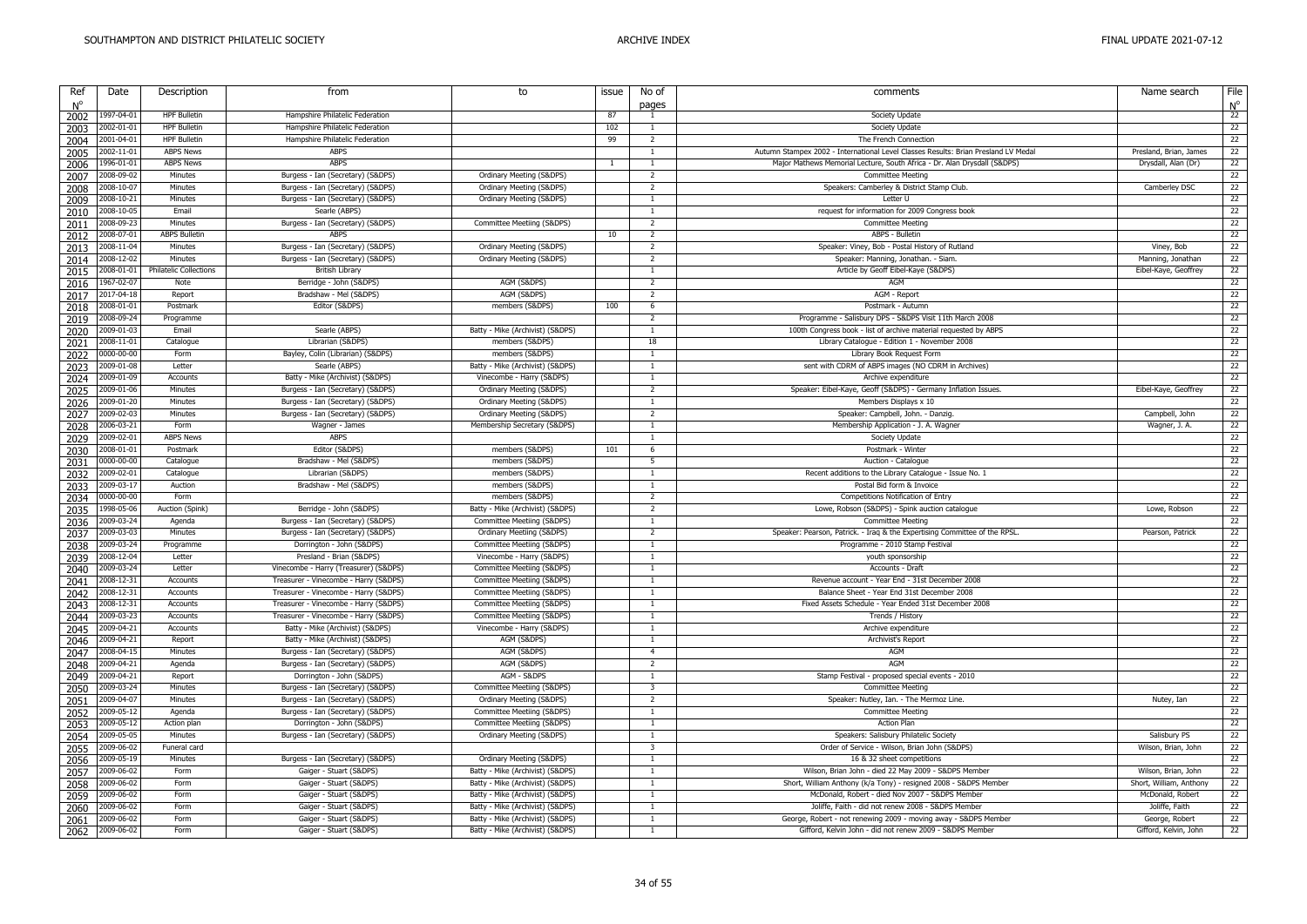| Ref<br>$N^{\circ}$ | Date       | Description          | from                              | to                               | issue | No of<br>pages           | comments                                                                                                | Name search                                    | File<br>$\mathsf{N}^\mathsf{o}$ |
|--------------------|------------|----------------------|-----------------------------------|----------------------------------|-------|--------------------------|---------------------------------------------------------------------------------------------------------|------------------------------------------------|---------------------------------|
| 2063               | 2009-06-02 | Form                 | Gaiger - Stuart (S&DPS)           | Batty - Mike (Archivist) (S&DPS) |       | $\overline{1}$           | Grieg, Ian Parry - resigned 2008 - S&DPS Member                                                         | Grieg, Ian, Parry                              | 22                              |
| 2064               | 2009-06-02 | Form                 | Gaiger - Stuart (S&DPS)           | Batty - Mike (Archivist) (S&DPS) |       | 1                        | Gannaway, Peter Brian - died August 2007 - S&DPS Member                                                 | Gannaway, Peter, Brian                         | 22                              |
| 2065               | 2009-06-02 | Form                 | Gaiger - Stuart (S&DPS)           | Batty - Mike (Archivist) (S&DPS) |       | -1                       | Armshaw, Tony - not renewing 2009 - eyesight problems - Member of S&DPS                                 | Armshaw, Tony                                  | 22                              |
| 2066               | 2009-06-02 | Society Rules        | Dorrington - John (S&DPS)         | Batty - Mike (Archivist) (S&DPS) |       | $\overline{1}$           | Society Rules - amendment & update                                                                      |                                                | 22                              |
| 2067               | 2009-06-02 | <b>Society Rules</b> | Dorrington - John (S&DPS)         | Batty - Mike (Archivist) (S&DPS) |       | 8                        | Society Rules - for noting changes                                                                      |                                                | 22                              |
| 2068               | 2009-06-02 | Minutes              | Burgess - Ian (Secretary) (S&DPS) | Ordinary Meeting (S&DPS)         |       | <sup>1</sup>             | Speaker: Crane, Ian. - An Evening of British Commonwealth                                               | Crane, Ian                                     | 22                              |
| 2069               | 2009-01-01 | Postmark             | Editor (S&DPS)                    | members (S&DPS)                  | 102   | 8                        | Postmark - Spring / Summer                                                                              |                                                | 22                              |
| 2070               | 2009-07-21 | Catalogue            | Bradshaw - Mel (S&DPS)            | members (S&DPS)                  |       | 6                        | Auction - Catalogue                                                                                     |                                                | 22                              |
| 2071               | 2009-06-01 | Catalogue            | Librarian (S&DPS)                 | members (S&DPS)                  |       | $\overline{\mathbf{3}}$  | Recent additions to the Library Catalogue - Issue No. 2                                                 |                                                | 22                              |
| 2072               | 1997-09-13 | Press Cutting        | Batty - Mike (Archivist) (S&DPS)  | Batty - Mike (Archivist) (S&DPS) |       | $\overline{2}$           | Lowe, Robson (S&DPS) - The Times - Obituary - p19                                                       | Lowe, Robson                                   | 22                              |
| 2073               | 2005-01-01 | Magazine             | Gibbons Stamp Monthly             | Batty - Mike (Archivist) (S&DPS) |       | $\overline{\mathbf{3}}$  | Lowe, Robson (S&DPS) 100th anniv of birth - p64                                                         | Lowe, Robson                                   | 22                              |
| 2074               | 2009-09-08 | Agenda               | Burgess - Ian (Secretary) (S&DPS) | Committee Meetiing (S&DPS)       |       | $\overline{1}$           | <b>Committee Meeting</b>                                                                                |                                                | 22                              |
| 2075               | 2009-05-02 | Minutes              | Burgess - Ian (Secretary) (S&DPS) | Committee Meetiing (S&DPS)       |       | $\overline{2}$           | <b>Committee Meeting</b>                                                                                |                                                | 22                              |
| 2076               | 2009-10-23 | Lunch                | Bayley, Colin (S&DPS)             | members (S&DPS)                  |       | <sup>1</sup>             | Annual Dinner - 2009                                                                                    |                                                | 22                              |
| 2077               | 2009-07-07 | Minutes              | Burgess - Ian (Secretary) (S&DPS) | Ordinary Meeting (S&DPS)         |       | $\overline{1}$           | Speaker: Bosworth, Tony. - The 1936 Olympic Games.                                                      | Bosworth, Tony                                 | 22                              |
| 2078               | 2009-09-08 | Agenda               | Burgess - Ian (Secretary) (S&DPS) | Committee Meetiing (S&DPS)       |       | -1                       | <b>Committee Meeting</b>                                                                                |                                                | 22                              |
| 2079               | 2009-05-12 | Minutes              | Burgess - Ian (Secretary) (S&DPS) | Committee Meetiing (S&DPS)       |       | 2                        | <b>Committee Meeting</b>                                                                                |                                                | 22                              |
| 2080               | 2009-04-21 | Minutes              | Burgess - Ian (Secretary) (S&DPS) | AGM (S&DPS)                      |       | 3                        | AGM                                                                                                     |                                                | 22                              |
| 2081               | 2009-08-04 | Minutes              | Burgess - Ian (Secretary) (S&DPS) | Ordinary Meeting (S&DPS)         |       | $\overline{1}$           | Speaker: Walmsley, Jay. - Some Travels in Southern South America.                                       | Walmsley, Jay                                  | 22                              |
| 2082               | 2009-01-01 | Postmark             | Editor (S&DPS)                    | members (S&DPS)                  | 103   | 6                        | Postmark - Autumn                                                                                       |                                                | 22                              |
| 2083               | 2009-10-03 | Catalogue            | Bradshaw - Mel (S&DPS)            | members (S&DPS)                  |       | 13                       | Auction - Catalogue                                                                                     |                                                | 22                              |
| 2084               | 2009-09-10 | Funeral card         |                                   |                                  |       | $\overline{\mathbf{3}}$  | Order of Service - Kuitenbrouwer, Carel Hendrik (S&DPS)                                                 | Kuitenbrouwer, Carel Hendrik                   | 22                              |
| 2085               | 2009-09-08 | Action plan          | Burgess - Ian (Secretary) (S&DPS) | Committee Meetiing (S&DPS)       |       | <sup>1</sup>             | Committee Meeting                                                                                       |                                                | 22                              |
| 2086               | 2009-09-01 | Minutes              | Burgess - Ian (Secretary) (S&DPS) | Batty - Mike (Archivist) (S&DPS) |       | $\overline{1}$           | Speaker: Fryer, Gavin - Great Britain King George VI "Dulae" Issues.                                    | Fryer, Gavin                                   | 22                              |
| 2087               | 2009-10-06 | Society Rules        | Bradshaw - Mel (S&DPS)            | Batty - Mike (Archivist) (S&DPS) |       | <sup>1</sup>             | Auction - Rules                                                                                         |                                                | 22                              |
| 2088               | 2009-10-06 | Form                 | Bradshaw - Mel (S&DPS)            | Batty - Mike (Archivist) (S&DPS) |       | 1                        | Auction - Entry Form                                                                                    |                                                | 22                              |
| 2089               | 2009-10-06 | Minutes              | Burgess - Ian (Secretary) (S&DPS) | Batty - Mike (Archivist) (S&DPS) |       | -1                       | Speaker: Martin, Jeremy. - Togo to 1922.                                                                | Martin, Jeremy                                 | 22                              |
| 2090               | 2009-10-20 | Minutes              | Burgess - Ian (Secretary) (S&DPS) | Batty - Mike (Archivist) (S&DPS) |       | $\overline{1}$           | letter W                                                                                                |                                                | 22                              |
| 2091               | 2009-09-08 | Minutes              | Burgess - Ian (Secretary) (S&DPS) | Committee Meetiing (S&DPS)       |       | $\overline{2}$           | <b>Committee Meeting</b>                                                                                |                                                | 22                              |
| 2092               | 2009-09-08 | Action plan          | Burgess - Ian (Secretary) (S&DPS) | Committee Meetiing (S&DPS)       |       | <sup>1</sup>             | <b>Committee Meeting</b>                                                                                |                                                | 22                              |
| 2093               | 2009-12-15 | Agenda               | Burgess - Ian (Secretary) (S&DPS) | Committee Meetiing (S&DPS)       |       | <sup>1</sup>             | <b>Committee Meeting</b>                                                                                |                                                | 22                              |
| 2094               | 2009-11-03 | Minutes              | Burgess - Ian (Secretary) (S&DPS) | Ordinary Meeting (S&DPS)         |       | $\overline{1}$           | Speaker: Harman, Chris - Perkins Bacon.                                                                 | Harman, Chris                                  | 22                              |
| 2095               | 2010-01-01 | Programme            | Gaiger - Stuart (S&DPS)           | All members (S&DPS)              |       | $\overline{2}$           | Programme - 2010                                                                                        |                                                | 23                              |
| 2096               | 2010-06-27 | Form                 | Gaiger - Stuart (S&DPS)           | members (S&DPS)                  |       | $\overline{1}$           | Annual Dinner - 2010                                                                                    |                                                | 23                              |
| 2097               | 2009-11-01 | Catalogue            | Librarian (S&DPS)                 | members (S&DPS)                  |       | 2                        | Recent additions to the Library Catalogue - Issue No. 3                                                 |                                                | 23                              |
| 2098               | 2009-12-01 | Minutes              | Burgess - Ian (Secretary) (S&DPS) | Batty - Mike (Archivist) (S&DPS) |       | $\overline{1}$           | Speakers: Ketchell, Alan & Berridge, John (S&DPS).                                                      | Ketchell, Alan & Berridge, John                | 23                              |
| 2099               | 0000-00-00 | Rules                |                                   |                                  |       | 5                        | <b>Society Rules</b>                                                                                    |                                                | 23                              |
| 2100               | 2010-01-05 | Minutes              | Secretary (S&DPS)                 | members (S&DPS)                  |       | $\overline{1}$           | <b>Ordinary Meeting</b>                                                                                 |                                                | 23                              |
| 2101               | 2003-10-24 | Press Cutting        | Romsey Advertiser                 |                                  |       | $\overline{1}$           | Stamp of Approval - HPF Convention - Alan Drysdall (S&DPS)                                              | Drysdall, Alan (Dr)                            | 23                              |
| 2102               | 2010-02-03 | Postmark             | Batty - Mike (Archivist) (S&DPS)  | members (S&DPS)                  | 105   | 6                        | Wessex at 41                                                                                            |                                                | 23                              |
| 2103               | 2010-01-14 | Display              |                                   |                                  |       | $\overline{2}$           | Wessex at 41 - Display at the Royal - Mike Batty (S&DPS), Miller McGrath (S&DPS) & Julian Jones (S&DPS) | Batty, Mke, McGrath, Miller &                  | 23                              |
|                    |            |                      |                                   |                                  |       | 6                        |                                                                                                         | Jones, Julian                                  |                                 |
| 2104               | 2010-01-14 | Programme            |                                   |                                  |       |                          | Wessex at 41 - Display at the Royal - Mike Batty (S&DPS), Miller McGrath (S&DPS) & Julian Jones (S&DPS) | Batty, Mke, McGrath, Miller &<br>Jones, Julian | 23                              |
| 2105               | 2010-02-02 | Minutes              | Burgess - Ian (Secretary) (S&DPS) | Ordinary Meeting (S&DPS)         |       | $\overline{1}$           | Speaker: Peters, Gordon.                                                                                | Peters, Gordon                                 | 23                              |
| 2106               | 2009-12-15 | Society Rules        | Burgess - Ian (Secretary) (S&DPS) | Committee Meetiing (S&DPS)       |       | $\overline{2}$           | Auction - Rules                                                                                         |                                                | 23                              |
| 2107               | 2009-12-15 | Agenda               | Burgess - Ian (Secretary) (S&DPS) | Committee Meetiing (S&DPS)       |       | -1                       | <b>Committee Meeting</b>                                                                                |                                                | 23                              |
| 2108               | 2009-12-15 | Minutes              | Burgess - Ian (Secretary) (S&DPS) | Committee Meetiing (S&DPS)       |       | $\overline{\phantom{0}}$ | <b>Committee Meeting</b>                                                                                |                                                | 23                              |
| 2109               | 2010-06-05 | Minutes              | Burgess - Ian (Secretary) (S&DPS) | Committee Meetiing (S&DPS)       |       | 1                        | Ferndown & West Moorlands & Salisbury Society - Joint Meeting                                           | Ferndown & West Moors /<br>Salisbury PS        | 23                              |
| 2110               | 2009-12-15 | Accounts             | Burgess - Ian (Secretary) (S&DPS) | Committee Meetiing (S&DPS)       |       | $\overline{1}$           | long term costs                                                                                         |                                                | 23                              |
| 2111               | 2009-12-15 | Accounts             | Treasurer (S&DPS)                 | Committee Meetiing (S&DPS)       |       | <sup>1</sup>             | Revenue account - Year End - 31st December 2009                                                         |                                                | 23                              |
| 2112               | 2009-12-15 | Society Rules        | Burgess - Ian (Secretary) (S&DPS) | Committee Meetiing (S&DPS)       |       | 2                        | Society Rules - Proposed amendment                                                                      |                                                | 23                              |
| 2113               | 2009-12-15 | Accounts             | Burgess - Ian (Secretary) (S&DPS) | Committee Meetiing (S&DPS)       |       | $\overline{1}$           | Stamp Festival - proposed special events - 2010                                                         |                                                | 23                              |
| 2114               | 2009-12-15 | Accounts             | Burgess - Ian (Secretary) (S&DPS) | Committee Meetiing (S&DPS)       |       | 1                        | Trends / History                                                                                        |                                                | 23                              |
| 2115               | 1950-04-20 | Press Cutting        |                                   |                                  |       | -1                       | <b>Stamp Notes</b>                                                                                      |                                                | 23                              |
| 2116               | 2019-06-11 | Agenda               | Secretary (S&DPS)                 | Committee Meetiing (S&DPS)       |       | $\overline{1}$           | <b>Committee Meeting</b>                                                                                |                                                | 23                              |
| 2117               | 1952-01-01 | Misc                 |                                   |                                  |       | $\overline{4}$           | Roll of Distinguished Philatelists - 34th Congress of GB                                                |                                                | 23                              |
| 2118               | 1952-05-21 | <b>Congress News</b> |                                   |                                  |       | $\overline{4}$           | 34th Congress of GB                                                                                     |                                                | 23                              |
| 2119               | 1952-05-22 | <b>Congress News</b> |                                   |                                  |       | $\overline{4}$           | 34th Congress of GB                                                                                     |                                                | 23                              |
| 2120               | 1952-05-23 | Congress News        |                                   |                                  |       | $\overline{4}$           | 34th Congress of GB                                                                                     |                                                | 23                              |
| 2121               | 1952-05-23 | <b>Congress News</b> |                                   |                                  |       | $\overline{1}$           | 34th Congress of GB                                                                                     |                                                | 23                              |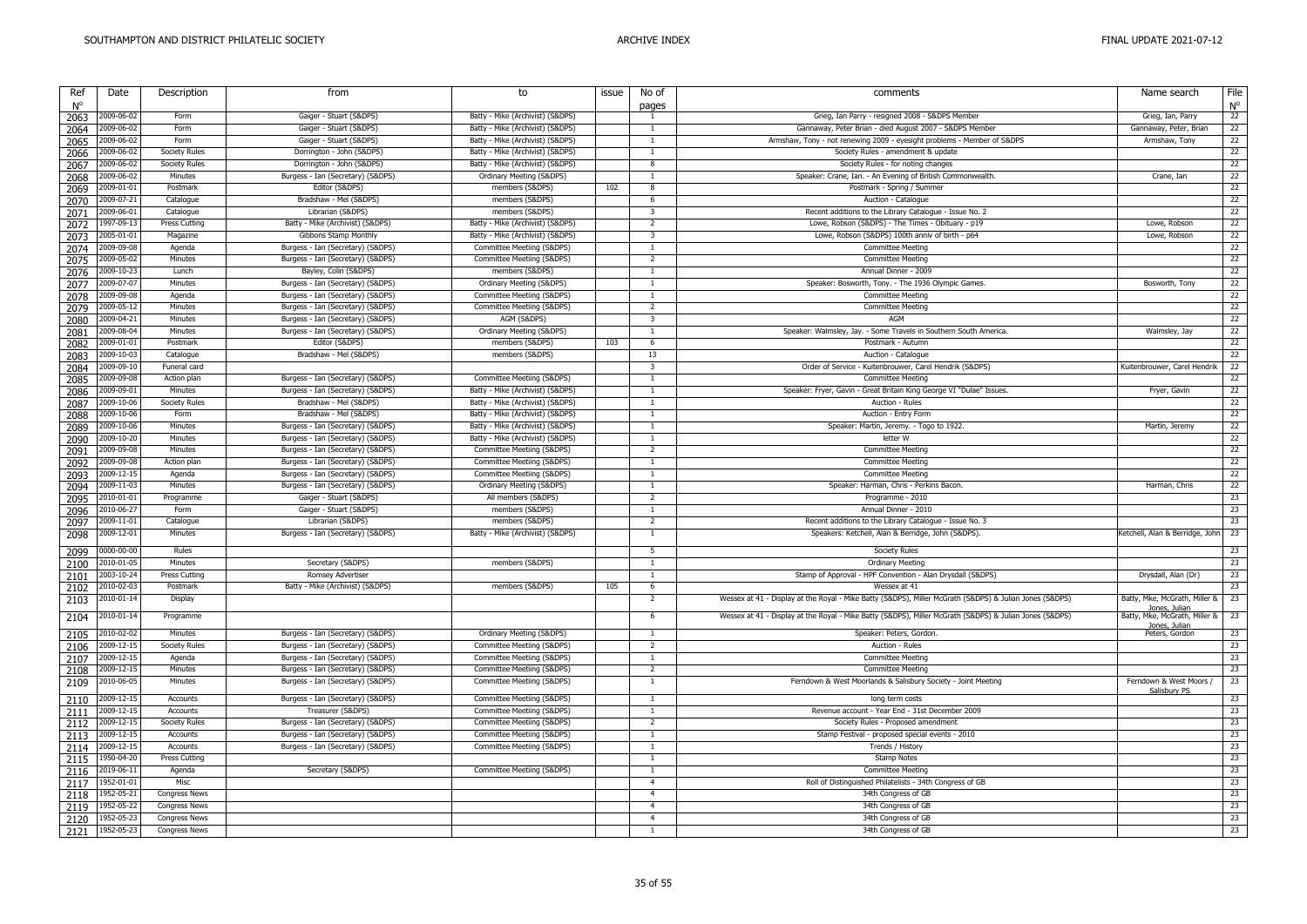| Ref  | Date       | Description          | from                                  | to                               | issue          | No of                   | comments                                                                                     | Name search                             | File              |
|------|------------|----------------------|---------------------------------------|----------------------------------|----------------|-------------------------|----------------------------------------------------------------------------------------------|-----------------------------------------|-------------------|
| 2122 | 1952-06-06 | Photocopy            | Philatelic Magazine                   |                                  |                | pages<br>$\overline{2}$ | 34th Congress of GB - Down to the sea for Congress.                                          |                                         | $N^{\circ}$<br>23 |
| 2123 | 0000-00-00 | Press Cutting        |                                       |                                  |                | $\overline{1}$          | Competitions for young Philatelists                                                          |                                         | 23                |
| 2124 | 1993-09-28 | Letter               | Mitchell - Gordon (Dr.)               | Knight - Joe                     |                | 2                       | Centenary of birth of R J Mitchell (S5 and Spitfire designer)                                | Mitchell, R. J.                         | 23                |
| 2125 | 2010-03-16 | Catalogue            | Bradshaw - Mel (S&DPS)                | members (S&DPS)                  |                | 6                       | Auction - Catalogue                                                                          |                                         | 23                |
| 2126 | 2010-03-16 | Form                 | Bradshaw - Mel (S&DPS)                | members (S&DPS)                  |                | $\overline{1}$          | Postal Bid form & Invoice                                                                    |                                         | 23                |
| 2127 | 2010-03-01 | Catalogue            | Librarian (S&DPS)                     | members (S&DPS)                  |                | $\overline{2}$          | Recent Additions to the Library Catalogue - Issue No. 4                                      |                                         | 23                |
| 2128 | 0000-00-00 | Magazine             | Librarian (S&DPS)                     | members (S&DPS)                  |                | $\overline{1}$          | Index of pages extracted from stamp magazines contained in 9 red folders held in the library |                                         | 23                |
| 2129 | 2010-10-12 | Form                 | Bayley, Colin (S&DPS)                 | members (S&DPS)                  |                | $\overline{1}$          | Visit to Southampton Sorting office                                                          |                                         | 23                |
| 2130 | 2010-06-05 | Form                 | Dorrington - John (S&DPS)             | members (S&DPS)                  |                | $\overline{2}$          | Joint all-day meeting with Salisbury & West Moores Societies                                 | Ferndown & West Moors /<br>Salishury PS | 23                |
| 2131 | 2010-03-23 | Accounts             | Burgess - Ian (Secretary) (S&DPS)     | Committee Meetiing (S&DPS)       |                | $\overline{1}$          | Balance Sheet - Year End 31st December 2009                                                  |                                         | 23                |
| 2132 | 2010-03-23 | Agenda               | Burgess - Ian (Secretary) (S&DPS)     | Committee Meetiing (S&DPS)       |                | $\overline{1}$          | <b>Committee Meeting</b>                                                                     |                                         | 23                |
| 2133 | 2010-03-23 | Minutes              | Burgess - Ian (Secretary) (S&DPS)     | Committee Meetiing (S&DPS)       |                | $\overline{2}$          | <b>Committee Meeting</b>                                                                     |                                         | 23                |
| 2134 | 2010-03-23 | Accounts             | Burgess - Ian (Secretary) (S&DPS)     | Committee Meetiing (S&DPS)       |                | $\overline{1}$          | long term costs                                                                              |                                         | 23                |
| 2135 | 2010-03-23 | Accounts             | Burgess - Ian (Secretary) (S&DPS)     | Committee Meetiing (S&DPS)       |                | $\overline{1}$          | Trends / History 2004 - 2010                                                                 |                                         | 23                |
| 2136 | 2010-03-08 | Press Cutting        | Southampton Evening Echo              |                                  |                | $\overline{1}$          | Fraudster, 67, Jailed for forging stamps - George, Robert                                    | George, Robert                          | 23                |
| 2137 | 2010-03-23 | Accounts             | Treasurer - Vinecombe - Harry (S&DPS) | Committee Meetiing (S&DPS)       |                | $\overline{1}$          | Trends / History 2004 - 2010                                                                 |                                         | 23                |
| 2138 | 2010-04-20 | Form                 | Secretary (S&DPS)                     | members (S&DPS)                  |                | $\overline{1}$          | AGM - Nominations for Officers 2010/11.                                                      |                                         | 23                |
| 2139 | 2010-04-20 | Agenda               | Burgess - Ian (Secretary) (S&DPS)     | Committee Meetiing (S&DPS)       |                | $\overline{1}$          | <b>Committee Meeting</b>                                                                     |                                         | 23                |
| 2140 | 2009-04-21 | Minutes              | Burgess - Ian (Secretary) (S&DPS)     | Committee Meetiing (S&DPS)       |                | $\overline{4}$          | Committee Meeting - Discussion 23/10/10                                                      |                                         | 23                |
| 2141 | 2010-03-23 | Society Rules        | Dorrington - John (S&DPS)             | Committee Meetiing (S&DPS)       |                | $\overline{2}$          | Committee Meeting - Discussion 23/10/10 - amendments                                         |                                         | 23                |
| 2142 | 2010-01-01 | Handout              |                                       |                                  |                | -3                      | Archive & Postal History Collection                                                          |                                         | 23                |
| 2143 | 2010-03-02 | Minutes              | Burgess - Ian (Secretary) (S&DPS)     | Ordinary Meeting (S&DPS)         |                | $\overline{1}$          | Speaker: Walton, Frank. - Sierra Leone                                                       | Walton, Frank                           | 23                |
| 2144 | 2010-04-06 | Minutes              | Burgess - Ian (Secretary) (S&DPS)     | Ordinary Meeting (S&DPS)         |                |                         | Speaker: Hammond, John. - Air Mails of France.                                               | Hammond, Jim                            | 23                |
| 2145 | 2010-04-20 | Report               | Batty - Mike (Archivist) (S&DPS)      | AGM (S&DPS)                      |                | -1                      | Archivist's Report                                                                           |                                         | 23                |
| 2146 | 2010-04-20 | Agenda               | Secretary (S&DPS)                     | AGM (S&DPS)                      |                | $\overline{1}$          | AGM - Agenda                                                                                 |                                         | 23                |
| 2147 | 2010-05-18 | Catalogue            | Bradshaw - Mel (S&DPS)                | members (S&DPS)                  |                | - 6                     | Auction - Catalogue                                                                          |                                         | 23                |
| 2148 | 2010-06-05 | Catalogue            | Bradshaw - Mel (S&DPS)                | members (S&DPS)                  |                | 13                      | Auction - Catalogue                                                                          |                                         | 23                |
| 2149 | 2010-05-04 | Minutes              | Burgess - Ian (Secretary) (S&DPS)     | Ordinary Meeting (S&DPS)         |                |                         | Speaker: Marks, Peter. - New Zealand.                                                        | Marks, Peter                            | 23                |
| 2150 | 2010-03-23 | Minutes              | Burgess - Ian (Secretary) (S&DPS)     | Committee Meetiing (S&DPS)       |                | $\overline{2}$          | <b>Committee Meeting</b>                                                                     |                                         | 23                |
| 2151 | 2010-03-23 | Accounts             | Burgess - Ian (Secretary) (S&DPS)     | Committee Meetiing (S&DPS)       |                | $\overline{1}$          | long term costs                                                                              |                                         | 23                |
| 2152 | 2010-06-07 | Agenda               | Burgess - Ian (Secretary) (S&DPS)     | Committee Meetiing (S&DPS)       |                | $\overline{1}$          | <b>Committee Meeting</b>                                                                     |                                         | 23                |
| 2153 | 2010-06-07 | Minutes              | Burgess - Ian (Secretary) (S&DPS)     | Committee Meetiing (S&DPS)       |                | 2                       | <b>Committee Meeting</b>                                                                     |                                         | 23                |
| 2154 | 2010-06-07 | Accounts             | Burgess - Ian (Secretary) (S&DPS)     | Committee Meetiing (S&DPS)       |                |                         | long term costs                                                                              |                                         | 23                |
| 2155 | 2010-01-01 | Postmark             | Editor (S&DPS)                        | members (S&DPS)                  | 106            | 6                       | Postmark - Summer                                                                            |                                         | 23                |
| 2156 | 2010-06-07 | Accounts             | Vinecombe - Harry (Treasurer) (S&DPS) | Committee Meetiing (S&DPS)       |                | $\overline{1}$          | Trends / History 2004 - 2010                                                                 |                                         | 23                |
| 2157 | 2010-06-01 | <b>ABPS Bulletin</b> | ABP <sub>5</sub>                      |                                  | $\overline{2}$ | $\mathbf{1}$            | ABPS - News - Vol. 17 - June                                                                 |                                         | 23                |
| 2158 | 2010-06-27 | Programme            | Batty - Mike (Archivist) (S&DPS)      | Batty - Mike (Archivist) (S&DPS) |                | $\overline{2}$          | Annual Dinner - Colin and Ann Such                                                           |                                         | 23                |
| 2159 | 2010-06-27 | Note                 | Bayley, Colin (S&DPS)                 | members (S&DPS)                  |                | $\overline{2}$          | Annual Dinner - Venue changed                                                                |                                         | 23                |
| 2160 | 2010-06-27 | Lunch                |                                       | members (S&DPS)                  |                | 3                       | Programme - 2010 Festival of Stamps Sunday Lunch                                             |                                         | 23                |
| 2161 | 2010-05-18 | Minutes              | Burgess - Ian (Secretary) (S&DPS)     | Ordinary Meeting (S&DPS)         |                | $\overline{1}$          | <b>Competition Evening</b>                                                                   |                                         | 23                |
| 2162 | 2010-06-01 | Minutes              | Burgess - Ian (Secretary) (S&DPS)     | Ordinary Meeting (S&DPS)         |                |                         | Davey, Jack (Death of a member)                                                              | Davey, Jack                             | 23                |
| 2163 | 2010-06-27 | Lunch                | Batty - Mike (Archivist) (S&DPS)      | members (S&DPS)                  |                | $\overline{2}$          | Annual Dinner - with menu choice & reply slip                                                |                                         | 23                |
| 2164 | 2010-06-05 | Note                 | Dorrington - John (S&DPS)             | Ordinary Meeting (S&DPS)         |                | $\overline{1}$          | Joint all-day meeting & auction                                                              |                                         | 23                |
| 2165 | 2010-06-05 | Programme            | Dorrington - John (S&DPS)             | Ordinary Meeting (S&DPS)         |                | $\overline{1}$          | Joint all-day meeting & auction                                                              |                                         | 23                |
| 2166 | 2010-06-05 | Note                 | Simms (S&DPS)                         | local schools                    |                | $\overline{1}$          | Southampton Youth Stamp Day                                                                  |                                         | 23                |
| 2167 | 2010-06-05 | Letter               | Simms - S&DPS                         | local schools                    |                |                         | Southampton Youth Stamp Day - letter to headteachers at local schools                        |                                         | 23                |
| 2168 | 2010-07-06 | Minutes              | Burgess - Ian (Secretary) (S&DPS)     | Ordinary Meeting (S&DPS)         |                | $\overline{1}$          | Speaker: Lloyd, Keith. (S&DPS) - China.                                                      | Lloyd, Keith                            | 23                |
| 2169 | 2010-07-20 | Minutes              | Burgess - Ian (Secretary) (S&DPS)     | Ordinary Meeting (S&DPS)         |                | $\overline{1}$          | Displays x 11.                                                                               |                                         | 23                |
| 2170 | 2010-06-07 | Minutes              | Burgess - Ian (Secretary) (S&DPS)     | Committee Meetiing (S&DPS)       |                | $\overline{2}$          | <b>Committee Meeting</b>                                                                     |                                         | 23                |
| 2171 | 2010-09-14 | Agenda               | Burgess - Ian (Secretary) (S&DPS)     | Committee Meetiing (S&DPS)       |                | $\overline{1}$          | Agenda - Committee Meeting                                                                   |                                         | 23                |
| 2172 | 2010-09-14 | Accounts             | Burgess - Ian (Secretary) (S&DPS)     | Committee Meetiing (S&DPS)       |                |                         | long term costs                                                                              |                                         | 23                |
| 2173 | 2010-08-03 | Minutes              | Burgess - Ian (Secretary) (S&DPS)     | Ordinary Meeting (S&DPS)         |                | $\overline{1}$          | Speaker: Wood, Peter. - Ireland 1900 - 1930.                                                 | Wood, Peter                             | 23                |
| 2174 | 2010-10-02 | Catalogue            | Bradshaw - Mel (S&DPS)                | members (S&DPS)                  |                | 11                      | Auction - Catalogue                                                                          |                                         | 24                |
| 2175 | 2010-09-01 | <b>ABPS Bulletin</b> | <b>ABPS</b>                           |                                  | 3              | $\mathbf{1}$            | ABPS - News - Vol. 17 - September                                                            |                                         | 24                |
| 2176 | 2010-01-01 | Rules                |                                       | members (S&DPS)                  |                | $\overline{7}$          | <b>Society Rules</b>                                                                         |                                         | 24                |
| 2177 | 2011-01-18 | Catalogue            | Bradshaw - Mel (S&DPS)                | members (S&DPS)                  |                | $\overline{7}$          | Auction - Catalogue                                                                          |                                         | 24                |
| 2178 | 2010-12-08 | Funeral card         |                                       |                                  |                | $\overline{\mathbf{3}}$ | Order of Service - Blake, Syd (S&DPS)                                                        | Blake, Syd                              | 24                |
| 2179 | 2010-11-29 | <b>Accounts</b>      | Burgess - Ian (Secretary) (S&DPS)     | Committee Meetiing (S&DPS)       |                | $\overline{1}$          | Coach Hire Charges                                                                           |                                         | 24                |
| 2180 | 2010-11-29 | Agenda               | Burgess - Ian (Secretary) (S&DPS)     | Committee Meetiing (S&DPS)       |                | $\mathbf{1}$            | Agenda - Committee Meeting                                                                   |                                         | 24                |
| 2181 | 2010-11-29 | Accounts             | Burgess - Ian (Secretary) (S&DPS)     | Committee Meetiing (S&DPS)       |                | $\overline{1}$          | Fixed Assets Schedule - Year Ended 31st December 2010                                        |                                         | 24                |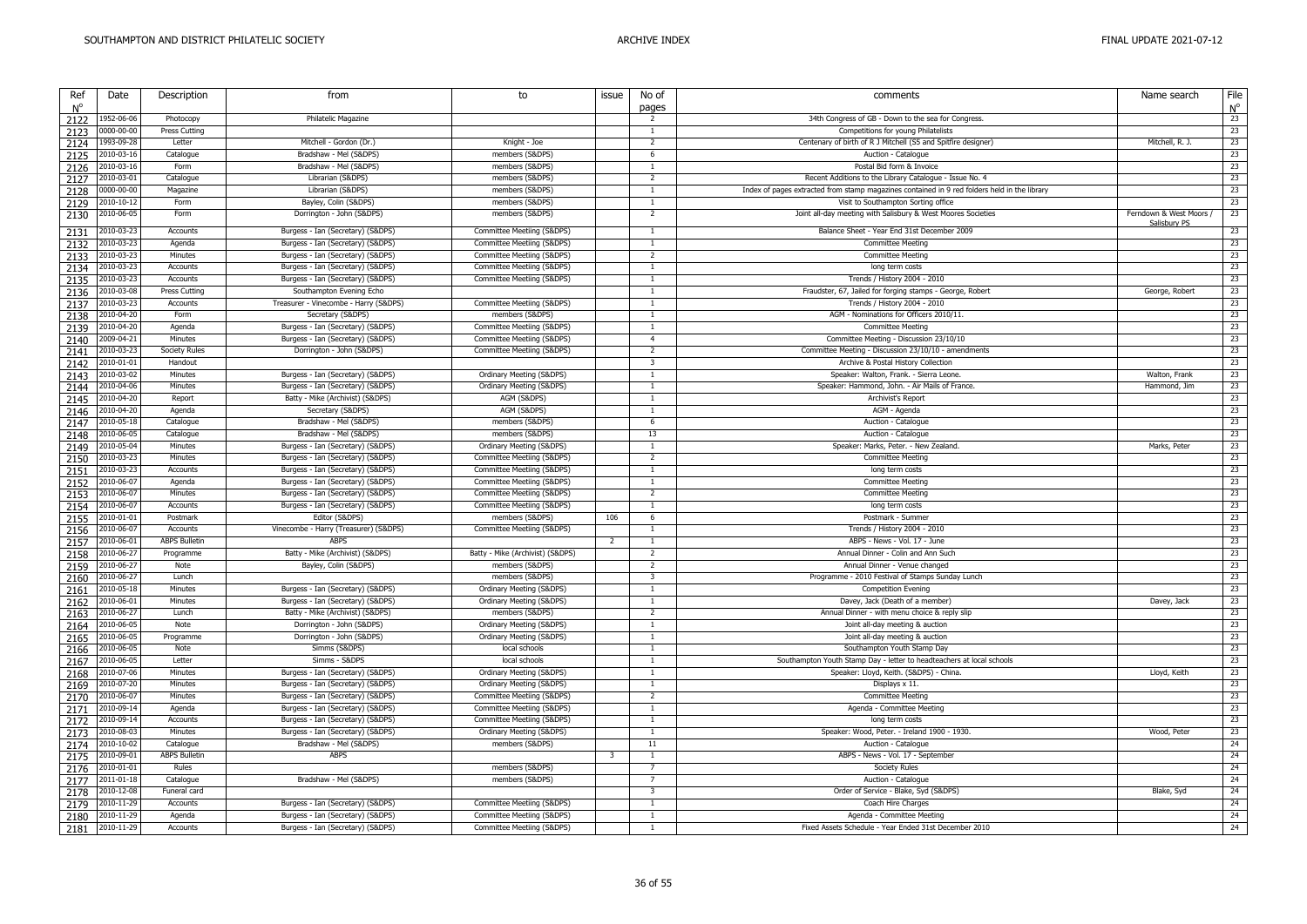| Ref                 | Date       | Description          | from                                  | to                               | issue        | No of                   | comments                                                                         | Name search                     | File              |
|---------------------|------------|----------------------|---------------------------------------|----------------------------------|--------------|-------------------------|----------------------------------------------------------------------------------|---------------------------------|-------------------|
| $N^{\circ}$<br>2182 | 2010-11-29 | Accounts             | Burgess - Ian (Secretary) (S&DPS)     | Committee Meetiing (S&DPS)       |              | pages<br>$\overline{1}$ | Revenue account - Year End - 31st December 2010                                  |                                 | $N^{\circ}$<br>24 |
| 2183                | 2010-11-29 | Accounts             | Burgess - Ian (Secretary) (S&DPS)     | Committee Meetiing (S&DPS)       |              | $\overline{1}$          | Trends / History 2006 - 2011                                                     |                                 | 24                |
| 2184                | 2010-12-31 | Accounts             | Burgess - Ian (Secretary) (S&DPS)     | Committee Meetiing (S&DPS)       |              | <sup>1</sup>            | Balance Sheet - Year End 31st December 2010                                      |                                 | 24                |
| 2185                | 2010-11-02 | Minutes              | Burgess - Ian (Secretary) (S&DPS)     | Ordinary Meeting (S&DPS)         |              | $\overline{1}$          | Speaker: John Stockley (S&DPS): King Alfonson XIII of Spain                      | Stockley, John                  | 24                |
| 2186                | 2010-12-07 | Minutes              | Burgess - Ian (Secretary) (S&DPS)     | Ordinary Meeting (S&DPS)         |              | $\overline{1}$          | Christmas Party                                                                  |                                 | 24                |
| 2187                | 2011-01-04 | Minutes              | Burgess - Ian (Secretary) (S&DPS)     | Ordinary Meeting (S&DPS)         |              | 2                       | Speaker: Burgess, Ian. - France                                                  | Burgess, Ian                    | 24                |
| 2188                | 2011-01-18 | Minutes              | Burgess - Ian (Secretary) (S&DPS)     | Ordinary Meeting (S&DPS)         |              | $\overline{2}$          | Auction - Minutes                                                                |                                 | 24                |
| 2189                | 2010-11-29 | Minutes              | Burgess - Ian (Secretary) (S&DPS)     | Committee Meetiing (S&DPS)       |              | 2                       | <b>Committee Meeting</b>                                                         |                                 | 24                |
| 2190                | 2010-10-29 | Accounts             | Treasurer - Vinecombe - Harry (S&DPS) | Committee Meetiing (S&DPS)       |              | $\overline{1}$          | long term costs                                                                  |                                 | 24                |
| 2191                | 2011-01-30 | Form                 | Dorrington - John (S&DPS)             | members (S&DPS)                  |              | $\overline{2}$          | Questionnaire 2011                                                               |                                 | 24                |
| 2192                | 2011-02-22 | Agenda               | Burgess - Ian (Secretary) (S&DPS)     | Committee Meetiing (S&DPS)       |              | $\overline{1}$          | <b>Committee Meeting</b>                                                         |                                 | 24                |
|                     | 2011-01-01 | Programme            |                                       | All members (S&DPS)              |              | 2                       | Programme - 2011                                                                 |                                 | 24                |
| 2193                | 2011-02-01 | Form                 | Dorrington - John (S&DPS)             |                                  |              | 2                       | Questionnaire 2002 - Blank Form                                                  |                                 | 24                |
| 2194                | 2011-02-01 | Form                 | Dorrington - John (S&DPS)             |                                  |              | $\overline{7}$          | Questionnaire 2002 - Anaylsis of responses                                       |                                 | 24                |
| 2195                | 2011-02-01 | Form                 | Dorrington - John (S&DPS)             |                                  |              | 2                       | Questionnaire - Analysis of responses                                            |                                 | 24                |
| 2196                | 2011-02-01 | Form                 | Dorrington - John (S&DPS)             |                                  |              | <sup>1</sup>            | Analysis of responses - vote of thanks 1995-2003                                 |                                 | 24                |
| 2197                | 2011-02-01 | Form                 | Dorrington - John (S&DPS)             |                                  |              | $\overline{1}$          | Analysis of responses - Postmark articles 1995-2003                              |                                 | 24                |
| 2198                | 2011-02-01 | Form                 |                                       |                                  |              | $\overline{1}$          |                                                                                  |                                 | 24                |
| 2199                |            | Form                 | Dorrington - John (S&DPS)             |                                  |              | $\overline{1}$          | Analysis of responses - collecting interests 1995-2003                           |                                 | 24                |
| 2200                | 2011-02-01 | Minutes              | Dorrington - John (S&DPS)             |                                  |              | $\overline{1}$          | Analysis of responses - donation of material                                     |                                 | 24                |
| 2201                | 2011-02-01 |                      | Burgess - Ian (Secretary) (S&DPS)     | Ordinary Meeting (S&DPS)         |              |                         | Speaker: Fryer, Gavin - Morale - WW2                                             | Fryer, Gavin                    |                   |
| 2202                | 2011-02-15 | Minutes              | Burgess - Ian (Secretary) (S&DPS)     | Ordinary Meeting (S&DPS)         |              | -1<br>$\overline{7}$    | Letter A                                                                         |                                 | 24                |
| 2203                | 2011-03-15 | Catalogue            | Bradshaw - Mel (S&DPS)                | members (S&DPS)                  |              |                         | Auction - Catalogue                                                              |                                 | 24                |
| 2204                | 2011-04-19 | Form                 |                                       | members (S&DPS)                  |              | $\overline{1}$          | AGM - Nominations for Officers 2011/12.                                          |                                 | 24                |
| 2205                | 2011-03-01 | <b>ABPS Bulletin</b> | <b>ABPS</b>                           |                                  | <sup>1</sup> | $\overline{1}$          | ABPS - News - Vol. 18                                                            |                                 | 24                |
| 2206                | 2011-03-01 | Minutes              | Burgess - Ian (Secretary) (S&DPS)     | Ordinary Meeting (S&DPS)         |              | $\overline{1}$          | Speaker: Lawrence, Ashley - Palestine from 1918 to 1948.                         | Lawrence, Ashley                | 24                |
| 2207                | 2011-03-10 | Minutes              | Burgess - Ian (Secretary) (S&DPS)     | Batty - Mike (Archivist) (S&DPS) |              | -1                      | Auction - Minutes                                                                |                                 | 24                |
| 2208                | 2011-04-01 | Print                | Batty - Mike (Archivist) (S&DPS)      | Dorrington - John (S&DPS)        |              | $\overline{1}$          | British Army Post-Office Constantinople shows "London via Southampton" mail-sack |                                 | 24                |
| 2209                | 2011-04-19 | Report               | Batty - Mike (Archivist) (S&DPS)      | AGM (S&DPS)                      |              | $\overline{1}$          | Archivist's Report                                                               |                                 | 24                |
| 2210                | 2011-02-22 | Minutes              | Burgess - Ian (Secretary) (S&DPS)     | Committee Meetiing (S&DPS)       |              | 2                       | <b>Committee Meeting</b>                                                         |                                 | 24                |
| 2211                | 2011-04-19 | Agenda               | Burgess - Ian (Secretary) (S&DPS)     | AGM (S&DPS)                      |              | $\overline{1}$          | AGM                                                                              |                                 | 24                |
| 2212                | 2011-02-22 | Accounts             | Treasurer - Vinecombe - Harry (S&DPS) | Committee Meetiing (S&DPS)       |              | 2                       | long term costs                                                                  |                                 | 24                |
| 2213                | 2011-02-22 | Form                 | Hague - Brian (S&DPS)                 | members (S&DPS)                  |              | 2                       | Questionnaire - Benefits for its members.                                        |                                 | 24                |
| 2214                | 2010-04-20 | Minutes              | Burgess - Ian (Secretary) (S&DPS)     | AGM (S&DPS)                      |              | $\overline{4}$          |                                                                                  |                                 | 24                |
| 2215                | 2011-04-05 | Minutes              | Burgess - Ian (Secretary) (S&DPS)     | Ordinary Meeting (S&DPS)         |              | 2                       | Speaker: Perry, John. - Swedish American Line & Czeslaw Slania.                  | Perry, John                     | 24                |
| 2216                | 2011-05-10 | Agenda               | Burgess - Ian (Secretary) (S&DPS)     | Committee Meetiing (S&DPS)       |              | $\overline{1}$          | <b>Committee Meeting</b>                                                         |                                 | 24                |
| 2217                | 2011-04-19 | Minutes              | Burgess - Ian (Secretary) (S&DPS)     | AGM (S&DPS)                      |              | $\overline{4}$          | AGM                                                                              |                                 | 24                |
| 2218                | 2011-05-17 | Minutes              | Burgess - Ian (Secretary) (S&DPS)     | Ordinary Meeting (S&DPS)         |              | $\overline{1}$          | <b>Competition Evening</b>                                                       |                                 | 24                |
| 2219                | 2003-07-15 | Minutes              | Burgess - Ian (Secretary) (S&DPS)     | Ordinary Meeting (S&DPS)         |              |                         | Single sheet & auction                                                           |                                 | 24                |
| 2220                | 2011-04-11 | Funeral card         |                                       |                                  |              | $\overline{\mathbf{3}}$ | Order of Service - Gaiger, Stuart (S&DPS)                                        | Gaiger, Stuart                  | 24                |
| 2221                | 1986-01-01 | Rules                |                                       |                                  |              | -5                      | Society Rules                                                                    |                                 | 24                |
| 2222                | 2003-08-05 | Minutes              | Burgess - Ian (Secretary) (S&DPS)     | Ordinary Meeting (S&DPS)         |              | 2                       | Speaker: Hale, Peter. - Argentina                                                | Hale, Peter                     | 24                |
| 2223                | 2003-08-19 | Minutes              | Burgess - Ian (Secretary) (S&DPS)     | Ordinary Meeting (S&DPS)         |              | $\overline{1}$          | Letter M                                                                         |                                 | 24                |
| 2224                | 0000-00-00 | Form                 | Librarian (S&DPS)                     | members (S&DPS)                  |              | $\overline{1}$          | Library Request Form                                                             |                                 | 24                |
| 2225                | 2003-09-02 | Minutes              | Burgess - Ian (Secretary) (S&DPS)     | Ordinary Meeting (S&DPS)         |              | 2                       | Speaker: David, Griffiths - Dragons                                              | Griffiths, David                | 24                |
| 2226                | 2003-10-07 | Minutes              | Burgess - Ian (Secretary) (S&DPS)     | Ordinary Meeting (S&DPS)         |              | $\overline{\mathbf{3}}$ | Speaker: Sessions, David - Canada                                                | Sessions, David                 | 24                |
| 2227                | 2003-11-04 | Minutes              | Burgess - Ian (Secretary) (S&DPS)     | Ordinary Meeting (S&DPS)         |              | 2                       | Speakers: Rodney & Edith Knight - Spain                                          | Knight, Rodney & Edith.         | 24                |
| 2228                | 2003-12-02 | Minutes              | Burgess - Ian (Secretary) (S&DPS)     | Ordinary Meeting (S&DPS)         |              | 2                       | Speakers: Robinson, Jean & Roy - New Zealand & Ceylon                            | Robinson, Jean & Roy            | 24                |
| 2229                | 2003-12-03 | Minutes              | Burgess - Ian (Secretary) (S&DPS)     | Ordinary Meeting (S&DPS)         |              | 2                       | Speaker: Hill, David - Union Castle Line                                         | Hill, David                     | 24                |
| 2230                | 2003-02-03 | Minutes              | Burgess - Ian (Secretary) (S&DPS)     | Ordinary Meeting (S&DPS)         |              | 3                       | Speakers: Ferndown & West Moors Society                                          | Ferndown & West Moors           | 24                |
| 2231                | 2004-03-02 | Minutes              | Burgess - Ian (Secretary) (S&DPS)     | Ordinary Meeting (S&DPS)         |              | 2                       | Speaker: Jefferies, Hugh - Philatelic Terms Illustrated                          | Jefferies, Hugh                 | 24                |
| 2232                | 2004-04-06 | Minutes              | Burgess - Ian (Secretary) (S&DPS)     | Ordinary Meeting (S&DPS)         |              | $\overline{2}$          | Speaker: Bertram, Robin. - Egypt                                                 | Bertram, Robin                  | 24                |
| 2233                | 2004-05-04 | Minutes              | Burgess - Ian (Secretary) (S&DPS)     | Ordinary Meeting (S&DPS)         |              | 2                       | Speaker: Wingent, Peter. - Flying Boats                                          | Wingate, Peter                  | 24                |
| 2234                | 2004-05-18 | Minutes              | Burgess - Ian (Secretary) (S&DPS)     | Ordinary Meeting (S&DPS)         |              | $\overline{1}$          | Single sheet & auction                                                           |                                 | 24                |
| 2235                | 2004-06-01 | Minutes              | Burgess - Ian (Secretary) (S&DPS)     | Ordinary Meeting (S&DPS)         |              | $\overline{2}$          | Speaker: Batty-Smith, Bill - Sarawak                                             | Batty-Smith, Bill               | 24                |
| 2236                | 2004-07-06 | Minutes              | Burgess - Ian (Secretary) (S&DPS)     | Ordinary Meeting (S&DPS)         |              | $\overline{2}$          | Speaker: Pratt, Richard "Dickie" (Major) - China                                 | Pratt, Richard "Dickie" (Major) | 24                |
|                     |            |                      |                                       |                                  |              |                         |                                                                                  |                                 |                   |
| 2237                | 2004-08-03 | Minutes              | Burgess - Ian (Secretary) (S&DPS)     | Ordinary Meeting (S&DPS)         |              |                         | Speaker: Hayward, John. - The Motor Bike                                         | Hayward, John                   | 24                |
| 2238                | 2004-09-07 | Minutes              | Burgess - Ian (Secretary) (S&DPS)     | Ordinary Meeting (S&DPS)         |              | 2                       | Speakers: Hiscock, Dave & Pam - Lighthouses and Textiles                         | Hiscock, Dave & Pam.            | 24                |
| 2239                | 2004-09-21 | Minutes              | Burgess - Ian (Secretary) (S&DPS)     | Ordinary Meeting (S&DPS)         |              | $\overline{1}$          | letter <sub>N</sub>                                                              |                                 | 24                |
| 2240                | 2004-10-05 | Minutes              | Burgess - Ian (Secretary) (S&DPS)     | Ordinary Meeting (S&DPS)         |              | 2                       | Speaker: Julian Jones (S&DPS) - Trans-Atlantic Mail                              | Jones, Julian                   | 24                |
| 2241                | 2004-11-02 | Minutes              | Burgess - Ian (Secretary) (S&DPS)     | Ordinary Meeting (S&DPS)         |              | $\overline{2}$          | Speaker: Kiddle, Francis - Cinderellas                                           | Kiddle, Francis                 | 24                |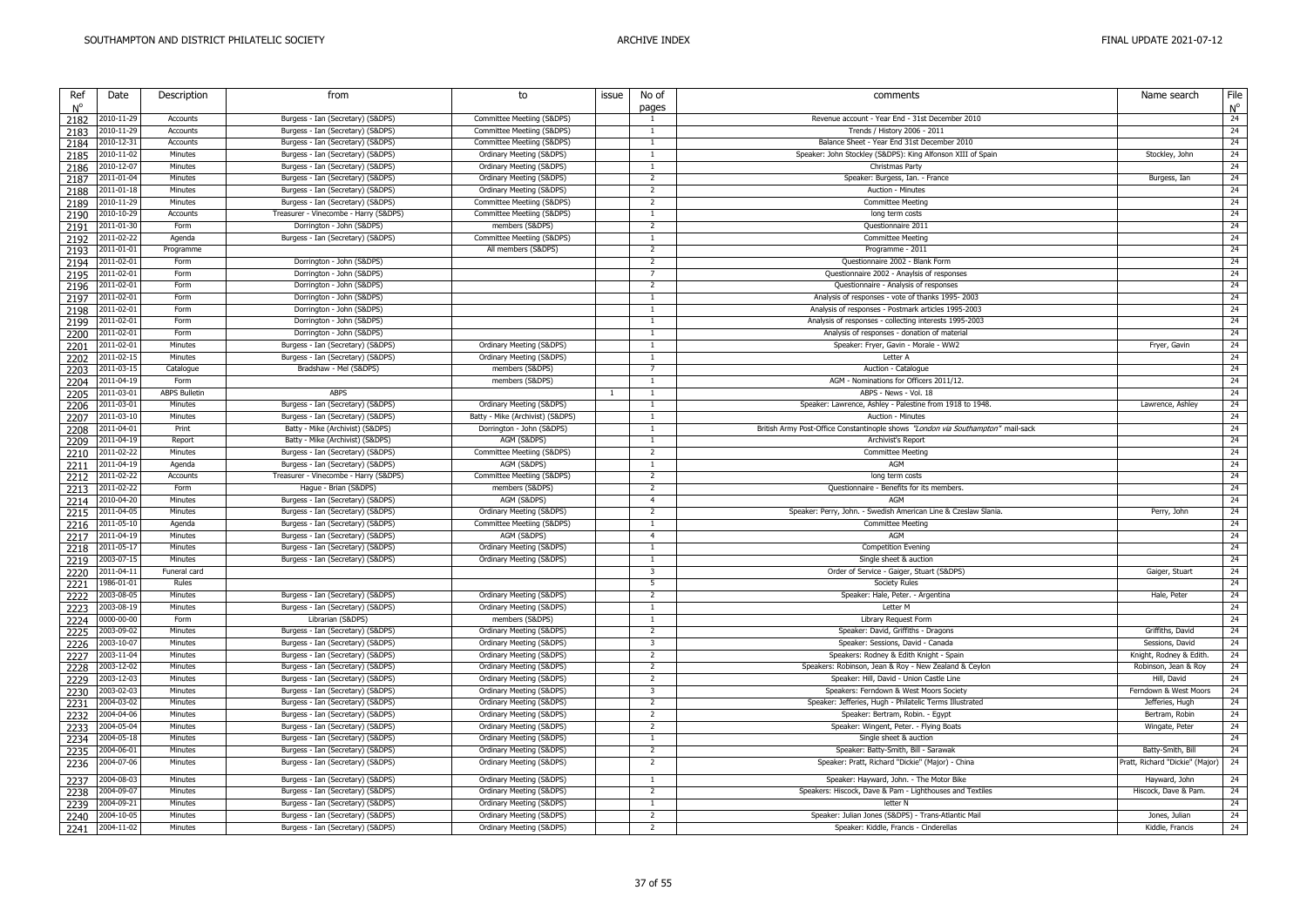| Ref         | Date       | Description          | from                               | to                               | issue | No of                   | comments                                                                                        | Name search                   | File        |
|-------------|------------|----------------------|------------------------------------|----------------------------------|-------|-------------------------|-------------------------------------------------------------------------------------------------|-------------------------------|-------------|
| $N^{\circ}$ |            |                      |                                    |                                  |       | pages                   |                                                                                                 |                               | $N^{\circ}$ |
| 2242        | 2004-12-07 | Minutes              | Burgess - Ian (Secretary) (S&DPS)  | Ordinary Meeting (S&DPS)         |       | 2                       | Speaker: Spender, David - Denmark & The Faeroes                                                 | Spender, David                | 24          |
| 2243        | 2005-01-04 | Minutes              | Burgess - Ian (Secretary) (S&DPS)  | Ordinary Meeting (S&DPS)         |       | $\overline{2}$          | Speaker: Kiddle, Charles - Poster Stamps                                                        | Kiddle, Charles               | 24          |
| 2244        | 2005-02-01 | Minutes              | Burgess - Ian (Secretary) (S&DPS)  | Ordinary Meeting (S&DPS)         |       | $\overline{2}$          | Speaker: Hill, Mike. - Royal Navy                                                               | Hill, Mike                    | 24          |
| 2245        | 2005-03-01 | Minutes              | Burgess - Ian (Secretary) (S&DPS)  | Ordinary Meeting (S&DPS)         |       | 3                       | Speakers: Petersfield Philatelic Society                                                        | Petersfield PS                | 24          |
| 2246        | 2005-04-05 | Minutes              | Burgess - Ian (Secretary) (S&DPS)  | Ordinary Meeting (S&DPS)         |       | $\overline{2}$          | Speaker: Pollard, Dickon - King George VI                                                       | Pollard, Dickon               | 24          |
| 2247        | 2005-05-03 | Minutes              | Burgess - Ian (Secretary) (S&DPS)  | Ordinary Meeting (S&DPS)         |       | $\overline{2}$          | Speaker: Wharton, Margery. - Antarctica                                                         | Wharton, Margery              | 24          |
| 2248        | 2005-05-17 | Minutes              | Burgess - Ian (Secretary) (S&DPS)  | Ordinary Meeting (S&DPS)         |       | $\overline{1}$          | Single sheet & auction                                                                          |                               | 24          |
| 2249        | 2005-06-07 | Minutes              | Burgess - Ian (Secretary) (S&DPS)  | Ordinary Meeting (S&DPS)         |       | 2                       | Speaker: Edwards, Judith. - Newfoundland                                                        | Edwards, Judith               | 24          |
| 2250        | 2005-07-05 | Minutes              | Burgess - Ian (Secretary) (S&DPS)  | Ordinary Meeting (S&DPS)         |       | $\overline{2}$          | Speaker: Grimwood-Taylor, Pat. - Life of a Victorian Gentleman                                  | Grimwood-Taylor, Pat.         | 24          |
| 2251        | 2005-08-02 | Minutes              | Burgess - Ian (Secretary) (S&DPS)  | Ordinary Meeting (S&DPS)         |       | $\overline{2}$          | Speaker: Trotter, Brian - Southern Africa                                                       | Trotter, Brian                | 24          |
| 2252        | 2005-09-06 | Minutes              | Burgess - Ian (Secretary) (S&DPS)  | Ordinary Meeting (S&DPS)         |       | $\overline{2}$          | Speaker: Colin, Lee. - Sudan                                                                    | Colin, Lee                    | 24          |
| 2253        | 2005-09-20 | Minutes              | Burgess - Ian (Secretary) (S&DPS)  | Ordinary Meeting (S&DPS)         |       | $\mathbf{1}$            | letter O                                                                                        |                               | 24          |
| 2254        | 2005-10-04 | Minutes              | Burgess - Ian (Secretary) (S&DPS)  | Ordinary Meeting (S&DPS)         |       | 2                       | Speaker: Jobbins, Les. - The Netherlands, World Wars 1 & 2                                      | Jobbins, Les                  | 24          |
| 2255        | 2005-11-01 | Minutes              | Burgess - Ian (Secretary) (S&DPS)  | Ordinary Meeting (S&DPS)         |       | $\overline{2}$          | Speaker: Baker, Rod. (S&DPS) - Canada & Argentina                                               | Baker, Rod                    | 24          |
| 2256        | 2005-12-06 | <b>Minutes</b>       | Burgess - Ian (Secretary) (S&DPS)  | Ordinary Meeting (S&DPS)         |       | $\overline{\mathbf{3}}$ | Speakers: Batty, Mike (S&DPS) - The S&DPS Archives & Dorrington, John. (S&DPS) - Postal History | Batty, Mke & Dorrington, John | 24          |
|             | 2005-12-06 | Handout              | Dorrington - John (S&DPS)          |                                  |       | $\overline{\mathbf{3}}$ | Archive & Postal History Collection                                                             |                               | 24          |
| 2257        | 2005-12-06 |                      |                                    | Ordinary Meeting (S&DPS)         |       | 3                       |                                                                                                 |                               | 24          |
| 2258        |            | Handout              | Dorrington - John (S&DPS)          | Ordinary Meeting (S&DPS)         |       |                         | Southampton Postal History / Society Collection Cross Reference                                 |                               |             |
| 2259        | 2011-06-21 | Catalogue            | Bradshaw - Mel (S&DPS)             | members (S&DPS)                  |       | -6                      | Auction - Catalogue                                                                             |                               | 24          |
| 2260        | 2011-06-07 | Minutes              | Burgess - Ian (Secretary) (S&DPS)  | Ordinary Meeting (S&DPS)         |       | <sup>1</sup>            | Speaker: Mears, Austen : Tristan da Cunha                                                       | Mears, Austin                 | 25          |
| 2261        | 2010-01-01 | Society Trip         | Berridge - John (S&DPS)            | Batty - Mike (Archivist) (S&DPS) |       | - 5                     | Antwerp                                                                                         |                               | 25          |
| 2262        | 2011-05-10 | Minutes              | Burgess - Ian (Secretary) (S&DPS)  | Committee Meetiing (S&DPS)       |       | $\overline{2}$          | <b>Committee Meeting</b>                                                                        |                               | 25          |
| 2263        | 2011-08-02 | Accounts             | Batty - Mike (Archivist) (S&DPS)   | Vinecombe - Harry (S&DPS)        |       | $\mathbf{1}$            | 1 binder & 2 boxes plastic protectors                                                           |                               | 25          |
| 2264        | 2011-07-05 | Minutes              | Burgess - Ian (Secretary) (S&DPS)  | Ordinary Meeting (S&DPS)         |       | <sup>1</sup>            | Speaker: Shapiro, Ian. - 1867-68 British Expedition to Abyssinia                                | Shapiro, Ian                  | 25          |
| 2265        | 2011-08-02 | Minutes              | Burgess - Ian (Secretary) (S&DPS)  | Ordinary Meeting (S&DPS)         |       | <sup>1</sup>            | Speaker: Peskett, Fred. - 1851 Great Exhibition & Festival of Britain                           | Peskett, Fred                 | 25          |
| 2266        | 2011-09-06 | Artwork              | Batty - Mike (Archivist) (S&DPS)   | Berridge - John (Editor) (S&DPS) |       | 1                       | 80th anniversary logo                                                                           |                               | 25          |
| 2267        | 2011-01-01 | Postmark             | Editor (S&DPS)                     | members (S&DPS)                  | 111   | 6                       | Postmark - Autumn                                                                               |                               | 25          |
| 2268        | 2011-10-08 | Catalogue            | Bradshaw - Mel (S&DPS)             | members (S&DPS)                  |       | 15                      | Auction - Catalogue                                                                             |                               | 25          |
| 2269        | 2011-10-08 | Form                 | Bradshaw - Mel (S&DPS)             |                                  |       | $\overline{2}$          | Auction - Bidding Form                                                                          |                               | 25          |
| 2270        | 2011-09-01 | Funeral card         | Batty - Mike (Archivist) (S&DPS)   |                                  |       | $\overline{3}$          | Order of Service - Ketchell, Alan (S&DPS)                                                       | Ketchell, Alan                | 25          |
| 2271        | 2011-09-06 | Note                 | Batty - Mike (Archivist) (S&DPS)   | members (S&DPS)                  |       | $\overline{2}$          | Ketchell, Alan: tribute at S&DPS meeting                                                        | Ketchell, Alan                | 25          |
| 2272        | 2011-01-01 | Magazine             | Gerrard - Steve (S&DPS)            | Batty - Mike (Archivist) (S&DPS) |       | $\overline{1}$          | Stamp & Coin Mart - September - S&DPS in the "Society Spotlight" - Page 16                      |                               | 25          |
| 2273        | 2011-09-06 | Minutes              | Burgess - Ian (Secretary) (S&DPS)  | Ordinary Meeting (S&DPS)         |       | <sup>1</sup>            | Speaker: Minns, John. - Zanzibar                                                                | Minns, John                   | 25          |
| 2274        | 2011-09-29 | Memo                 | Dorrington - John (S&DPS)          | Committee Meetiing (S&DPS)       |       | $\overline{2}$          | Proposal to link with the Southampton Postcard Club                                             |                               | 25          |
| 2275        | 2011-09-20 | Minutes              | Burgess - Ian (Secretary) (S&DPS)  | Ordinary Meeting (S&DPS)         |       | $\overline{1}$          | Speaker: Eibel-Kaye, Geoff (S&DPS)                                                              | Eibel-Kaye, Geoffrey          | 25          |
| 2276        | 2011-09-20 | Handout              | Eibl-Kaye - Geoffrey (Dr.) (S&DPS) | members (S&DPS)                  |       | $\overline{2}$          | to accompany his displays on 20 Oct                                                             | Eibel-Kaye, Geoffrey          | 25          |
| 2277        | 2011-10-04 | Leaflet              | Gerrard - Steve (S&DPS)            | Batty - Mike (Archivist) (S&DPS) |       | $\overline{2}$          | Programme 2011 & 80 years                                                                       |                               | 25          |
| 2278        | 2011-09-27 | Agenda               | Burgess - Ian (Secretary) (S&DPS)  | Committee Meetiing (S&DPS)       |       | <sup>1</sup>            | <b>Committee Meeting</b>                                                                        |                               | 25          |
| 2279        | 2011-09-27 | Proposals            | Burgess - Ian (Secretary) (S&DPS)  | Committee Meetiing (S&DPS)       |       | $\overline{1}$          | Reference Anniversary of 17th May 1932.                                                         |                               | 25          |
| 2280        | 2011-09-27 | Action plan          | Burgess - Ian (Secretary) (S&DPS)  | Committee Meetiing (S&DPS)       |       | $\overline{1}$          | <b>Action Plan</b>                                                                              |                               | 25          |
| 2281        | 2011-04-19 | Notes                | Burgess - Ian (Secretary) (S&DPS)  | AGM (S&DPS)                      |       | $\overline{2}$          | AGM - Notes on                                                                                  |                               | 25          |
|             | 2007-09-11 | Agenda               |                                    | Committee Meetiing (S&DPS)       |       | $\overline{1}$          | <b>Committee Meeting</b>                                                                        |                               | 25          |
| 2282        | 2007-09-11 | Minutes              | Cruttenden - Brian (S&DPS)         | Committee Meetiing (S&DPS)       |       | $\overline{2}$          | <b>Committee Meeting</b>                                                                        |                               | 25          |
| 2283        | 2007-02-01 |                      |                                    | Committee Meetiing (S&DPS)       |       | $\overline{1}$          | Curator's Report                                                                                |                               | 25          |
| 2284        |            | Report               |                                    |                                  |       | <sup>1</sup>            |                                                                                                 |                               | 25          |
| 2285        | 2007-02-01 | Report               |                                    | Committee Meetiing (S&DPS)       |       |                         | <b>Competitions Secretary Report</b>                                                            |                               | 25          |
| 2286        | 2007-08-31 | Accounts             | Treasurer (S&DPS)                  | Committee Meetiing (S&DPS)       |       | <sup>1</sup>            | Trends / History 2001 - 2007                                                                    |                               |             |
| 2287        | 2007-09-11 | Accounts             | Treasurer (S&DPS)                  | Committee Meetiing (S&DPS)       |       | $\overline{1}$          | Jubilee Budget                                                                                  |                               | 25          |
| 2288        | 2007-12-04 | Report               |                                    | Committee Meetiing (S&DPS)       |       | $\overline{1}$          | Jubilee Supper - 4th December 2002                                                              |                               | 25          |
| 2289        | 2007-10-10 | Report               | Dorrington - John (S&DPS)          | Committee Meetiing (S&DPS)       |       | $\overline{2}$          | Society strategy                                                                                |                               | 25          |
| 2290        | 2007-09-03 | Report               | Dorrington - John (S&DPS)          | Committee Meetiing (S&DPS)       |       | <sup>1</sup>            | Special Item 5 - Briefing Background                                                            |                               | 25          |
| 2291        | 2011-10-04 | Minutes              | Burgess - Ian (Secretary) (S&DPS)  | Ordinary Meeting (S&DPS)         |       | $\overline{1}$          | Speaker: Deakin, Robert. - Morocco to 1956                                                      | Deakin, Robert                | 25          |
| 2292        | 2006-08-20 | Report               | Dorrington - John (S&DPS)          | Committee Meetiing (S&DPS)       |       | $\overline{1}$          | Competitions - report                                                                           |                               | 25          |
| 2293        | 2006-08-20 | <b>Society Rules</b> | Dorrington - John (S&DPS)          | Committee Meetiing (S&DPS)       |       | $\overline{2}$          | Competition Rules & Judging Criteria                                                            |                               | 25          |
| 2294        | 2006-08-20 | Report               | Dorrington - John (S&DPS)          | Committee Meetiing (S&DPS)       |       | $\overline{2}$          | Competitions - classes - A-1                                                                    |                               | 25          |
| 2295        | 2006-08-20 | Report               | Dorrington - John (S&DPS)          | Committee Meetiing (S&DPS)       |       | $\overline{1}$          | Competitions - marking - B1                                                                     |                               | 25          |
| 2296        | 2006-08-20 | <b>Society Rules</b> | Dorrington - John (S&DPS)          | Committee Meetiing (S&DPS)       |       | $\overline{2}$          | Packet Rules & Procedures                                                                       |                               | 25          |
| 2297        | 2006-08-20 | <b>Society Rules</b> | Dorrington - John (S&DPS)          | Committee Meetiing (S&DPS)       |       | $\overline{1}$          | <b>Committee Meeting</b>                                                                        |                               | 25          |
| 2298        | 2006-08-20 | Programme            | Dorrington - John (S&DPS)          | Committee Meetiing (S&DPS)       |       | $\overline{1}$          | Programme - 2007- Provisional                                                                   |                               | 25          |
| 2299        | 2006-06-01 | Letter               | Dorrington - John (S&DPS)          | society competitions             |       | $\overline{\mathbf{3}}$ | Competitions                                                                                    |                               | 25          |
| 2300        | 2006-03-28 | Agenda               | Cruttenden - Brian (S&DPS)         | Committee Meetiing (S&DPS)       |       | -1                      | <b>Committee Meeting</b>                                                                        |                               | 25          |
| 2301        | 2006-03-28 | Plan                 | Dorrington - John (S&DPS)          | Committee Meetiing (S&DPS)       |       | $\overline{1}$          | Jubilee Events Plan                                                                             |                               | 25          |
|             |            |                      |                                    |                                  |       |                         |                                                                                                 |                               |             |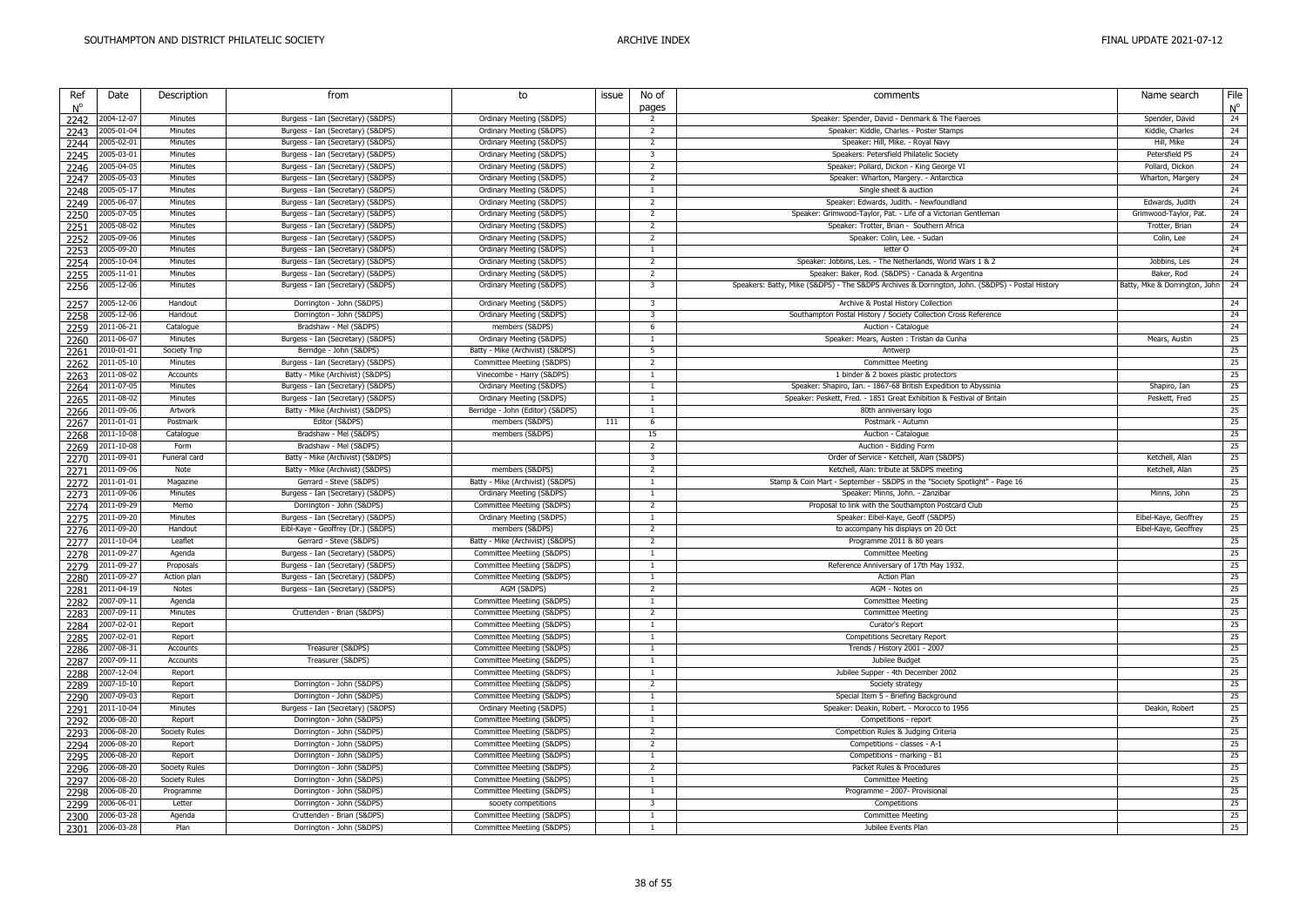| Ref<br>$N^{\circ}$ | Date       | Description      | from                              | to                         | issue          | No of<br>pages          | comments                                                                                             | Name search                 | File                   |
|--------------------|------------|------------------|-----------------------------------|----------------------------|----------------|-------------------------|------------------------------------------------------------------------------------------------------|-----------------------------|------------------------|
| 2302               | 2005-03-22 | Agenda           | Cruttenden - Brian (S&DPS)        | Committee Meetiing (S&DPS) |                | $\overline{1}$          | <b>Committee Meeting</b>                                                                             |                             | $\frac{N^{\circ}}{25}$ |
| 2303               | 2005-03-03 | Note             | Cruttenden - Brian (S&DPS)        | members (S&DPS)            |                | $\overline{1}$          | New Packet Superintendent                                                                            |                             | 25                     |
| 2304               | 2005-03-20 | Letter           | Presland - Brian (S&DPS)          | Cruttenden - John (S&DPS)  |                | <sup>1</sup>            | Southampton & District Philatelic Society Award - Rowland Hill Awards                                |                             | 25                     |
| 2305               | 2005-01-01 | Accounts         | Treasurer (S&DPS)                 | Committee Meetiing (S&DPS) |                | 2                       | Trends / History 1994 - 2005 & Annual Balance                                                        |                             | 25                     |
| 2306               | 2005-03-18 | Letter           | Brown (S&DPS) auditor             | Dorrington - John (S&DPS)  |                | $\overline{1}$          | valuation service                                                                                    |                             | 25                     |
| 2307               | 2004-01-01 | Accounts         | Treasurer (S&DPS)                 | Committee Meetiing (S&DPS) |                | $\overline{1}$          | Budget - 2004                                                                                        |                             | 25                     |
| 2308               | 2003-07-15 | Minutes          | Cruttenden - Brian (S&DPS)        | Committee Meetiing (S&DPS) |                | $\overline{1}$          | ABPS - Congress                                                                                      |                             | 25                     |
| 2309               | 2001-06-08 | Note             | Yandell - Len (S&DPS)             | members (S&DPS)            |                | -2                      | move from Unity Club to Stella Maris Centre                                                          |                             | 25                     |
| 2310               | 2005-04-19 | Minutes          | Cruttenden - Brian (S&DPS)        | AGM (S&DPS)                |                | $\overline{4}$          | AGM                                                                                                  |                             | 25                     |
| 2311               | 2005-04-19 | Report           | Warren (S&DPS)                    | members (S&DPS)            |                |                         | AGM - Chairman's Report.                                                                             |                             | 25                     |
| 2312               | 2005-04-19 | Report           | Hindson - Jack (S&DPS)            | members (S&DPS)            |                | $\overline{1}$          | AGM - New packet secretary                                                                           |                             | 25                     |
| 2313               | 2005-04-19 | Report           | Cruttenden - Brian (S&DPS)        | members (S&DPS)            |                | $\overline{1}$          | AGM - Secretary's Report                                                                             |                             | 25                     |
| 2314               | 2005-04-19 | Report           | Dorrington - John (S&DPS)         | members (S&DPS)            |                | $\overline{2}$          | Treasurer's Report to AGM April 2005                                                                 |                             | 25                     |
| 2315               | 2004-12-31 | Accounts         | Dorrington - John (S&DPS)         | members (S&DPS)            |                | $\overline{1}$          | Revenue Account - Year End - 31st December 2004                                                      |                             | 25                     |
|                    | 2004-12-31 | Accounts         | Dorrington - John (S&DPS)         | members (S&DPS)            |                | $\overline{2}$          | Notes To Financial Statements 31st December 2004.                                                    |                             | 25                     |
| 2316<br>2317       | 2005-04-19 | Report           | Dorrington - John (S&DPS)         | members (S&DPS)            |                | $\mathbf{1}$            | Archivist's Report                                                                                   |                             | 25                     |
|                    | 2004-04-20 | Agenda           | Cruttenden - Brian (S&DPS)        | AGM (S&DPS)                |                | 2                       | AGM                                                                                                  |                             | 25                     |
| 2318<br>2319       | 2004-04-20 | Minutes          | Burgess - Ian (Secretary) (S&DPS) | AGM (S&DPS)                |                | $\overline{4}$          | AGM                                                                                                  |                             | 25                     |
|                    | 2004-04-20 | Report           | Warren (S&DPS)                    | AGM (S&DPS)                |                | $\overline{1}$          | Chairman's Report                                                                                    |                             | 25                     |
| 2320<br>2321       | 2004-04-20 | Report           | Cruttenden - Brian (S&DPS)        | AGM (S&DPS)                |                | $\overline{1}$          | Secretary's Report                                                                                   |                             | 25                     |
|                    | 2004-04-20 | Report           | Dorrington - John (S&DPS)         | AGM (S&DPS)                |                | $\overline{\mathbf{3}}$ | Treasurer's Report                                                                                   |                             | 25                     |
| 2322               | 2003-12-31 | Accounts         | Dorrington - John (S&DPS)         | AGM (S&DPS)                |                | $\overline{4}$          | Revenue Account - Year End - 31st December 2003 & Notes to Financial Statements - 31st December 2003 |                             | 25                     |
| 2323               | 2003-04-01 | Agenda           | Cruttenden - Brian (S&DPS)        | AGM (S&DPS)                |                | $\overline{2}$          | <b>AGM</b>                                                                                           |                             | 25                     |
| 2324               | 2003-04-01 | Report           | Warren (S&DPS)                    | AGM (S&DPS)                |                | $\overline{\mathbf{3}}$ | Chairman's Report                                                                                    |                             | 25                     |
| 2325               | 2003-04-01 | Minutes          | Burgess - Ian (Secretary) (S&DPS) | AGM (S&DPS)                |                | $\overline{\mathbf{3}}$ | <b>AGM</b>                                                                                           |                             | 25                     |
| 2326               | 2003-04-01 | Report           | Shorey - John (S&DPS)             | AGM (S&DPS)                |                | $\overline{2}$          | <b>AGM - Competitions</b>                                                                            |                             | 25                     |
| 2327               | 2003-04-01 | Report           | Dorrington - John (S&DPS)         | AGM (S&DPS)                |                | 3                       | AGM April 2003 - Treasurer's Report                                                                  |                             | 25                     |
| 2328               | 2002-12-31 | Accounts         | Dorrington - John (S&DPS)         | AGM (S&DPS)                |                | $\overline{1}$          | Balance Sheet - Year End 31st December 2002 & Notes to Financial Statements                          |                             | 25                     |
| 2329               | 2002-12-31 | Accounts         | Dorrington - John (S&DPS)         | AGM (S&DPS)                |                | $\overline{1}$          | Revenue Account - Year End - 31st December 2002                                                      |                             | 25                     |
| 2330               | 2002-04-16 | Agenda           | Yandell - Len (S&DPS)             | AGM (S&DPS)                |                | $\overline{2}$          | AGM                                                                                                  |                             | 25                     |
| 2331               | 2002-04-16 | Minutes          | Yandell - Len (S&DPS)             | AGM (S&DPS)                |                | $\overline{3}$          | <b>AGM</b>                                                                                           |                             | 25                     |
| 2332               | 2002-04-16 | Report           | Warren (S&DPS)                    | AGM (S&DPS)                |                | $\overline{1}$          | Chairman's Report                                                                                    |                             | 25                     |
| 2333               | 2002-04-16 | Report           | Dorrington - John (S&DPS)         | AGM (S&DPS)                |                | $\overline{4}$          | Treasurer's Report to AGM April 2002                                                                 |                             | 25                     |
| 2334               | 2002-04-16 | Report           | Presland - Brian (S&DPS)          | AGM (S&DPS)                |                | $\overline{1}$          | Federation & Competitions                                                                            |                             | 25                     |
| 2335               | 2000-12-31 | Accounts         | Dorrington - John (S&DPS)         | AGM (S&DPS)                |                | $\overline{1}$          | Notes To Financial Statements 31st December 2000.                                                    |                             | 25                     |
| 2336               | 2000-12-31 | Accounts         | Dorrington - John (S&DPS)         | AGM (S&DPS)                |                | 2                       | Revenue Account - Year End - 31st December 2000 / Balance Sheet / Note to Financial Statements       |                             | 25                     |
| 2337               | 2001-04-24 | Agenda           | Secretary (S&DPS)                 | AGM (S&DPS)                |                | $\overline{2}$          | AGM - Agenda                                                                                         |                             | 25                     |
| 2338               | 2001-04-24 | Minutes          | Secretary (S&DPS)                 | AGM (S&DPS)                |                | $\overline{3}$          | <b>AGM - Minutes</b>                                                                                 |                             | 25                     |
| 2339               | 2001-04-24 | Report           | Warren (S&DPS)                    | AGM (S&DPS)                |                | $\overline{1}$          | Chairman's Report                                                                                    |                             | 25                     |
| 2340               | 2001-04-24 | Accounts         | Dorrington - John (S&DPS)         | AGM (S&DPS)                |                | $\overline{1}$          | Society Copy Service                                                                                 |                             | 25                     |
| 2341               | 2001-04-24 | Report           | Dorrington - John (S&DPS)         | AGM (S&DPS)                |                | $\overline{2}$          | <b>Treasurer's Report</b>                                                                            |                             | 25                     |
| 2342               | 1999-12-31 | Accounts         | Dorrington - John (S&DPS)         | AGM (S&DPS)                |                | $\overline{1}$          | Balance 'B' Account - Year End 31st December 1999                                                    |                             | 25                     |
| 2343               | 1999-12-31 | Accounts         | Dorrington - John (S&DPS)         | AGM (S&DPS)                |                | $\overline{2}$          | Notes To Financial Statements 31st December 1999.                                                    |                             | 25                     |
| 2344<br>2345       | 1999-12-31 | Accounts         | Dorrington - John (S&DPS)         | AGM (S&DPS)                |                | $\overline{1}$          | Revenue Account - Year End - 31st December 1999                                                      |                             | 25                     |
|                    | 1999-12-31 | Accounts         | Dorrington - John (S&DPS)         | AGM (S&DPS)                |                | $\overline{1}$          | Society Copy Service - 1999                                                                          |                             | 25                     |
| 2346               | 2000-04-18 | Agenda           | officers (S&DPS)                  | AGM (S&DPS)                |                | $\overline{2}$          | AGM - Agenda                                                                                         |                             | 25                     |
| 2347               | 2000-04-18 | Minutes          | Secretary (S&DPS)                 | AGM (S&DPS)                |                | $\overline{\mathbf{3}}$ | <b>AGM - Minutes</b>                                                                                 |                             | 25                     |
| 2348<br>2349       | 2000-04-18 | Report           | Warren (S&DPS)                    | AGM (S&DPS)                |                | $\overline{1}$          | Chairman's Report                                                                                    |                             | 25                     |
|                    | 2000-04-18 | Report           | Dorrington - John (S&DPS)         | AGM (S&DPS)                |                | $\overline{2}$          | Treasurer's Report                                                                                   |                             | 25                     |
| 2350<br>2351       | 2011-09-27 | Minutes          | Burgess - Ian (Secretary) (S&DPS) | Committee Meetiing (S&DPS) |                | $\overline{2}$          | <b>Committee Meeting</b>                                                                             |                             | 25                     |
|                    | 2011-10-18 | Minutes          | Burgess - Ian (Secretary) (S&DPS) | Ordinary Meeting (S&DPS)   |                | $\overline{1}$          | Speakers: Salisbury Philatelic Society                                                               | Salisbury PS                | 25                     |
| 2352<br>2353       | 2011-11-01 | Minutes          | Burgess - Ian (Secretary) (S&DPS) | Ordinary Meeting (S&DPS)   |                | $\overline{1}$          | Speakers: Baker, Rod. (SDPS) and Holley, Robin. (S&DPS)                                              | Baker, Rod & Holley, Robin. | 25                     |
|                    | 2011-11-29 | Agenda           | Burgess - Ian (Secretary) (S&DPS) | Committee Meetiing (S&DPS) |                | $\overline{1}$          | <b>Committee Meeting</b>                                                                             |                             | 25                     |
| 2354<br>2355       | 2011-11-13 | Letter           | Dorrington - John (S&DPS)         | Committee (S&DPS)          |                | $\overline{1}$          | Moore, Bill Donationof £350                                                                          | Moore, Bill                 | 25                     |
|                    | 2011-11-15 | Minutes          | Burgess - Ian (Secretary) (S&DPS) | Ordinary Meeting (S&DPS)   |                | $\overline{1}$          | Letter B                                                                                             |                             | 25                     |
| 2356<br>2357       | 2011-11-29 | Society Rules    | Burgess - Ian (Secretary) (S&DPS) | Committee Meetiing (S&DPS) |                | $\overline{1}$          | To Rule Number 31                                                                                    |                             | 25                     |
| 2358               | 2011-11-29 | Action plan      | Burgess - Ian (Secretary) (S&DPS) | Committee Meetiing (S&DPS) |                | $\overline{1}$          | <b>Action Plan</b>                                                                                   |                             | 25                     |
| 2359               | 2017-01-03 | Register         |                                   |                            |                | $\overline{1}$          | Attendance Register                                                                                  |                             | 25                     |
| 2360               | 2011-12-01 | MIsc             |                                   |                            |                | $\overline{1}$          | Advert for meetings at the Polygon Hotel                                                             |                             | 25                     |
| 2361               | 2012-01-17 | Catalogue        | Bradshaw - Mel (S&DPS)            | members (S&DPS)            |                | -9                      | Auction - Catalogue                                                                                  |                             | 25                     |
| 2362               | 2011-12-01 | <b>ABPS News</b> | ABPS                              |                            | $\overline{4}$ | $\overline{2}$          | ABPS - December                                                                                      |                             | 25                     |
|                    |            |                  |                                   |                            |                |                         |                                                                                                      |                             |                        |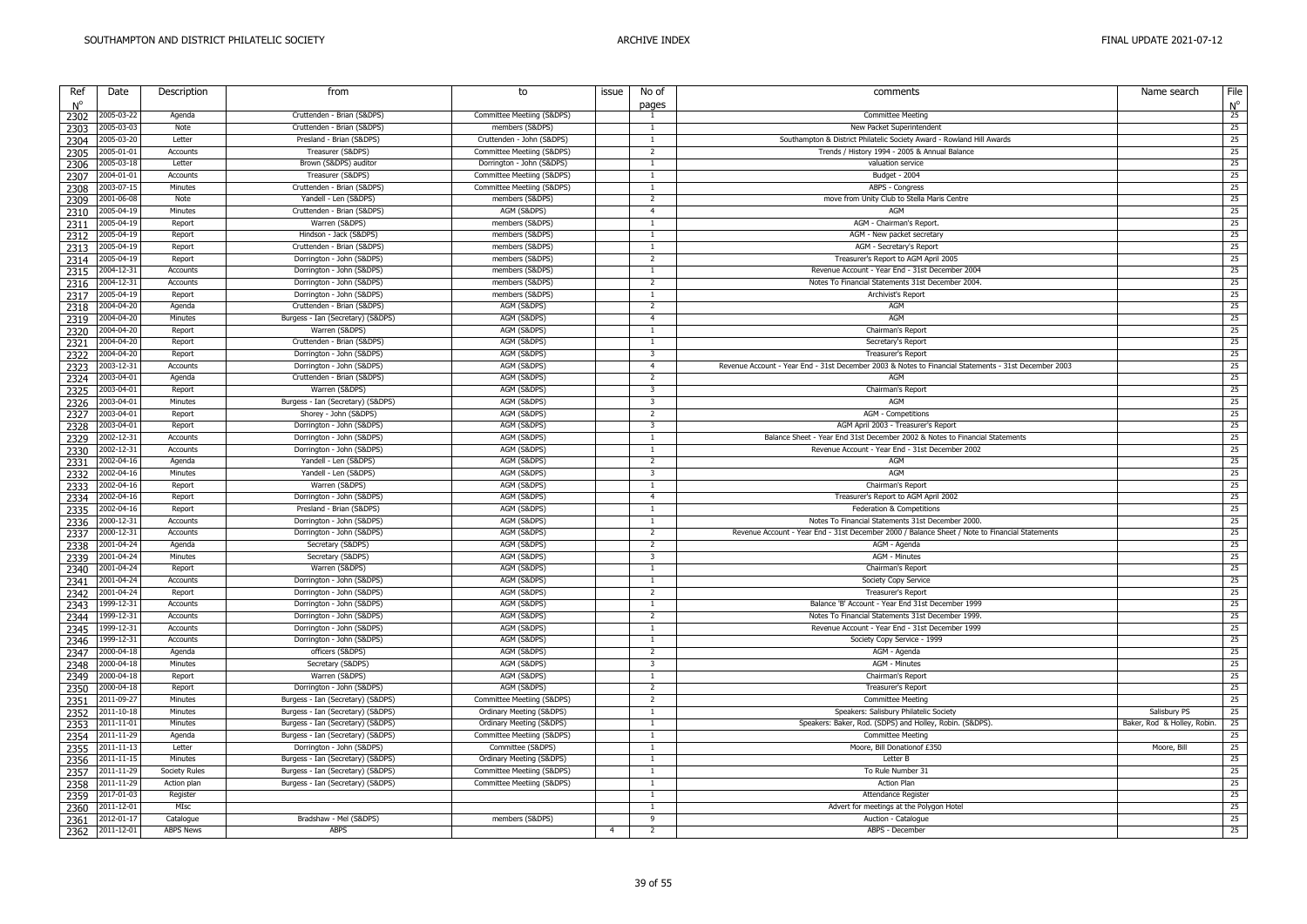| Ref          | Date       | Description          | from                                      | to                                  | issue | No of                            | comments                                                                           | Name search               | File<br>$N^{\circ}$ |
|--------------|------------|----------------------|-------------------------------------------|-------------------------------------|-------|----------------------------------|------------------------------------------------------------------------------------|---------------------------|---------------------|
| N°<br>2363   | 2011-04-01 | List                 | Dorrington - John (S&DPS)                 | Committee Meetiing (S&DPS)          |       | pages<br>$\overline{2}$          | List of Officers April 2011                                                        |                           | 25                  |
| 2364         | 2011-09-26 | Letter               | King - Beverley (S&DPS)                   | Berridge - John (Editor) (S&DPS)    |       | $\overline{1}$                   | Southampton postmark variety                                                       |                           | 25                  |
| 2365         | 2012-01-01 | Magazine             | Stamps & Coin Magazine                    | Batty - Mike (Archivist) (S&DPS)    |       | 1                                | Geoffrey Eibel-Kaye (S&DPS) - Methods of Stamp Printing                            | Eibel-Kaye, Geoffrey      | 25                  |
|              | 2011-12-01 | Letter               | Hague - Brian (S&DPS)                     | Batty - Mike (Archivist) (S&DPS)    |       | $\overline{1}$                   | Competitions 2012                                                                  |                           | 25                  |
| 2366<br>2367 | 2000-01-01 | Accounts             | Dorrington - John (S&DPS)                 | Committee Meetiing (S&DPS)          |       | $\overline{2}$                   | Trends / History 1990 - 1999                                                       |                           | 25                  |
| 2368         | 2000-10-01 | Note                 | Berridge - John (S&DPS)                   | members (S&DPS)                     |       | $\overline{1}$                   | Madrid 2000 - Proposed 4 night trip to Madrid - October 2000.                      |                           | 25                  |
|              | 2000-03-28 | Agenda               | Yandell - Len (S&DPS)                     | Committee Meetiing (S&DPS)          |       | 1                                | <b>Committee Meeting</b>                                                           |                           | 25                  |
| 2369         | 2000-09-24 | Competitions         | Presland - Brian (S&DPS)                  | members (S&DPS)                     |       | $\overline{1}$                   | Competition - Annual                                                               |                           | 25                  |
| 2370         | 2000-01-01 |                      | Berridge - John (S&DPS)                   | Committee Meetiing (S&DPS)          |       | $\overline{1}$                   | Society Copy Service - 2000 to 2001                                                |                           | 25                  |
| 2371         | 2000-03-28 | Accounts<br>Minutes  | Yandell - Len (S&DPS)                     | Committee Meetiing (S&DPS)          |       | $\overline{2}$                   | <b>Committee Meeting</b>                                                           |                           | 25                  |
| 2372         |            |                      |                                           |                                     |       | $\overline{1}$                   |                                                                                    |                           | 25                  |
| 2373         | 2001-01-01 | Accounts             | Treasurer (S&DPS)                         | Committee Meetiing (S&DPS)          |       | $\overline{1}$                   | Budget - 2001 - Annual Balances                                                    |                           | 25                  |
| 2374         | 2001-02-06 | <b>Society Rules</b> | Presland - Brian (S&DPS)                  | Committee Meetiing (S&DPS)          |       |                                  | Competition - Annual - Rules Review 2001                                           |                           |                     |
| 2375         | 2001-06-18 | Accounts             | Dorrington - John (S&DPS)                 | Committee Meetiing (S&DPS)          |       | $\overline{2}$<br>$\overline{1}$ | Budget - 2001 - Venue change implications                                          |                           | 25                  |
| 2376         | 2001-01-01 | Letter               | Batty - Mike (Archivist) (S&DPS)          | Committee Meetiing (S&DPS)          |       |                                  | Data Protection Act                                                                |                           | 25                  |
| 2377         | 2001-08-28 | Accounts             | King - (S&DPS)                            | Committee Meetiing (S&DPS)          |       | $\overline{2}$                   | Finance Sub-Committee                                                              |                           | 25                  |
| 2378         | 2001-09-25 | Minutes              | King - (S&DPS)                            | Committee Meetiing (S&DPS)          |       | $\overline{\mathbf{3}}$          | <b>Committee Meeting</b>                                                           |                           | 25                  |
| 2379         | 2001-09-25 | Agenda               | King - (S&DPS)                            | Committee Meetiing (S&DPS)          |       | $\overline{1}$                   | <b>Committee Meeting</b>                                                           |                           | 25                  |
| 2380         | 2001-12-31 | Accounts             | Treasurer (S&DPS)                         | Committee Meetiing (S&DPS)          |       | $\overline{1}$                   | Revenue Account - Year End - 31st December 2001                                    |                           | 25                  |
| 2381         | 2001-01-01 | Accounts             | Treasurer (S&DPS)                         | Committee Meetiing (S&DPS)          |       | $\overline{2}$                   | Trends / History 1992 - 2000 / Budget 2002                                         |                           | 25                  |
| 2382         | 2002-02-26 | Minutes              | King - (S&DPS)                            | Committee Meetiing (S&DPS)          |       | $\overline{\mathbf{3}}$          | <b>Committee Meeting</b>                                                           |                           | 25                  |
| 2383         | 2002-01-01 | Memo                 | Presland - Brian (S&DPS)                  | Committee Meetiing (S&DPS)          |       | $\overline{2}$                   | Competitions - The Social Philately Class                                          |                           | 25                  |
| 2384         | 2002-09-24 | Agenda               | King - (S&DPS)                            | Committee Meetiing (S&DPS)          |       | $\overline{1}$                   | <b>Committee Meeting</b>                                                           |                           | 25                  |
| 2385         | 2002-09-24 | Minutes              | King - (S&DPS)                            | Committee Meetiing (S&DPS)          |       | 3                                | <b>Committee Meeting</b>                                                           |                           | 25                  |
| 2386         | 2003-02-21 | Minutes              | King - (S&DPS)                            | Committee Meetiing (S&DPS)          |       | $\overline{2}$                   | <b>Committee Meeting</b>                                                           |                           | 25                  |
| 2387         | 2003-02-25 | Form                 | Batty - Mike (Archivist) (S&DPS)          | Committee Meetiing (S&DPS)          |       | $\overline{\phantom{a}}$         | Questionnaire                                                                      |                           | 25                  |
| 2388         | 2003-02-25 | Minutes              | King - (S&DPS)                            | Committee Meetiing (S&DPS)          |       | $\overline{4}$                   | Committee Meeting                                                                  |                           | 25                  |
| 2389         | 2002-11-19 | Proposals            | Warren (S&DPS)                            | Committee Meetiing (S&DPS)          |       | $\overline{2}$                   | Diamond Jubilee Celebrartions                                                      |                           | 25                  |
| 2390         | 2003-01-21 | Report               | Bayley, Colin (S&DPS)                     | Committee Meetiing (S&DPS)          |       | 1                                | Diamond Jubilee Celebrartions                                                      |                           | 25                  |
| 2391         | 2011-12-06 | Minutes              | Burgess - Ian (Secretary) (S&DPS)         | Ordinary Meeting (S&DPS)            |       | -1                               | Speakers: Hayling Island PS                                                        | Hayling Island PS         | 25                  |
| 2392         | 2011-11-29 | Minutes              | Burgess - Ian (Secretary) (S&DPS)         | Committee Meetiing (S&DPS)          |       | $\overline{\mathbf{3}}$          | <b>Committee Meeting</b>                                                           |                           | 25                  |
| 2393         | 2012-01-03 | Minutes              | Burgess - Ian (Secretary) (S&DPS)         | Ordinary Meeting (S&DPS)            |       | 1                                | Speaker: McGrath, Miller. (S&DPS) - Belgium                                        | McGrath, Miller           | 25                  |
| 2394         | 2012-02-28 | Agenda               | Burgess - Ian (Secretary) (S&DPS)         | Committee Meetiing (S&DPS)          |       | 1                                | <b>Committee Meeting</b>                                                           |                           | 25                  |
| 2395         | 2017-01-17 | Register             |                                           |                                     |       | $\overline{1}$                   | Attendance Register                                                                |                           | 25                  |
| 2396         | 2012-02-07 | Minutes              | Burgess - Ian (Secretary) (S&DPS)         | Ordinary Meeting (S&DPS)            |       | $\overline{1}$                   | Speaker: Campbell, Pat. - 1/2d                                                     | Cambell, Pat              | 25                  |
| 2397         | 2012-02-21 | Minutes              | Burgess - Ian (Secretary) (S&DPS)         | Ordinary Meeting (S&DPS)            |       | $\overline{1}$                   | Letter C                                                                           |                           | 25                  |
| 2398         | 2012-03-06 | Minutes              | Burgess - Ian (Secretary) (S&DPS)         | Ordinary Meeting (S&DPS)            |       | $\overline{1}$                   | Speaker: Buckle, Wendy. - The Write Stuff                                          | Buckle, Wendy             | 25                  |
| 2399         | 2012-04-03 | Poster               | Batty - Mike (Archivist) (S&DPS)          |                                     |       | <sup>1</sup>                     | Dorrington, John (S&DPS): - Yesterday's Mail - 80th Anniversary book               | Dorrington, John          | 25                  |
| 2400         | 2012-01-10 | Letter               | Bayley, Colin (Southampton Postcard Club) | Dorrington - John (S&DPS)           |       | $\overline{1}$                   | Southampton Postcard Club                                                          | Southampton Postcard Club | 25                  |
| 2401         | 2012-01-16 | Letter               | Dorrington - John (S&DPS)                 | Bayley, Colin (Southampton Postcard |       | 1                                | Southampton Post Card Club Amalgamation & S&DPS                                    |                           | 25                  |
|              |            |                      |                                           |                                     |       |                                  |                                                                                    |                           |                     |
| 2402         | 2012-02-22 | Email                | Dorrington - John (S&DPS)                 | Committee Meetiing (S&DPS)          |       | $\overline{1}$                   | AGM - Rules Changes.                                                               |                           | 25                  |
| 2403         | 2012-02-28 | Note                 |                                           | Committee Meetiing (S&DPS)          |       | $\overline{1}$                   | Advice to Vendors                                                                  |                           | 25                  |
| 2404         | 2012-02-28 | Programme            |                                           | Committee Meetiing (S&DPS)          |       | -1                               | <b>Committee Meeting</b>                                                           |                           | 25                  |
| 2405         | 2012-02-28 | Accounts             | Treasurer (S&DPS)                         | Committee Meetiing (S&DPS)          |       | $\overline{1}$                   | Fixed Assets Schedule - Year Ended 31st December 2011                              |                           | 25                  |
| 2406         | 2012-02-28 | Note                 |                                           | Committee Meetiing (S&DPS)          |       | 1                                | Holley, Robin (S&DPS)                                                              | Holley, Robin             | 25                  |
| 2407         | 2012-02-28 | Note                 |                                           | Committee Meetiing (S&DPS)          |       | $\overline{1}$                   | Nomination of Robin Holley (S&DPS) for Award of Merit from the A.B.P.S.            | Holley, Robin             | 25                  |
| 2408         | 2012-02-28 | <b>Society Rules</b> |                                           | Committee Meetiing (S&DPS)          |       | $\overline{1}$                   | Society Rules - Proposed Amendment to Rule number 31                               |                           | 25                  |
| 2409         | 2012-04-08 | Agenda               | Burgess - Ian (Secretary) (S&DPS)         | Committee Meetiing (S&DPS)          |       | $\overline{1}$                   | Agenda - Committee Meeting                                                         |                           | 25                  |
| 2410         | 2012-05-08 | Accounts             | Treasurer (S&DPS)                         | Committee Meetiing (S&DPS)          |       | $\overline{1}$                   | Trends / History 2006 - 2011                                                       |                           | 25                  |
| 2411         | 2002-01-01 | Postmark             | Editor (S&DPS)                            | members (S&DPS)                     | 112   | $\overline{7}$                   | Postmark - Winter                                                                  |                           | 25                  |
| 2412         | 2012-04-30 | Form                 |                                           | members (S&DPS)                     |       | -1                               | Mug order form (S&DPS)                                                             |                           | 25                  |
| 2413         | 2012-03-20 | Catalogue            | Bradshaw - Mel (S&DPS)                    | members (S&DPS)                     |       | $\mathbf{q}$                     | Auction - Catalogue                                                                |                           | 25                  |
| 2414         | 2012-04-16 | Funeral card         |                                           |                                     |       | $\overline{\mathbf{3}}$          | Order of Service - Presland, Brian James FRPSL (S&DPS)                             | Presland, Brian, James    | 25                  |
| 2415         | 2012-04-16 | Note                 | Berridge - John (S&DPS)                   | Batty - Mike (Archivist) (S&DPS)    |       | $\overline{1}$                   | Brian & Philately - reading by JB at the memorial service - Brian Presland (S&DPS) | Presland, Brian, James    | 25                  |
| 2416         | 2012-05-08 | Agenda               | Burgess - Ian (Secretary) (S&DPS)         | Committee Meetiing (S&DPS)          |       | 1                                | <b>Committee Meeting</b>                                                           |                           | 25                  |
| 2417         | 2012-04-03 | Minutes              | Burgess - Ian (Secretary) (S&DPS)         | Ordinary Meeting (S&DPS)            |       | <sup>1</sup>                     | Speaker: Fryer, Gavin - King George VI mail to & from islands                      | Fryer, Gavin              | 25                  |
| 2418         | 0000-00-00 | MIsc                 |                                           |                                     |       | $\overline{2}$                   | Harris, Margaret (S&DPS) - I've Started so I'll Finish                             | Harris, Margaret          | 25                  |
| 2419         | 0000-00-00 | Note                 |                                           | Ordinary Meeting (S&DPS)            |       | 6                                | Speaker: Birther king - Denmark: Conscience, Conflict & Camps 1932-1949            | King, Birther             | 25                  |
| 2420         | 2012-05-01 | Postmark             | Editor (S&DPS)                            | members (S&DPS)                     | 114   | 6                                | Postmark - Summer                                                                  |                           | 25                  |
| 2421         | 2012-06-19 | Catalogue            | Bradshaw - Mel (S&DPS)                    | members (S&DPS)                     |       | 8                                | Auction - Catalogue                                                                |                           | 25                  |
| 2422         | 2019-04-16 | Minutes              |                                           | AGM (S&DPS)                         |       | $\overline{4}$                   | AGM - 83rd - Agenda, Minutes                                                       |                           | 25                  |
|              |            |                      |                                           |                                     |       |                                  |                                                                                    |                           |                     |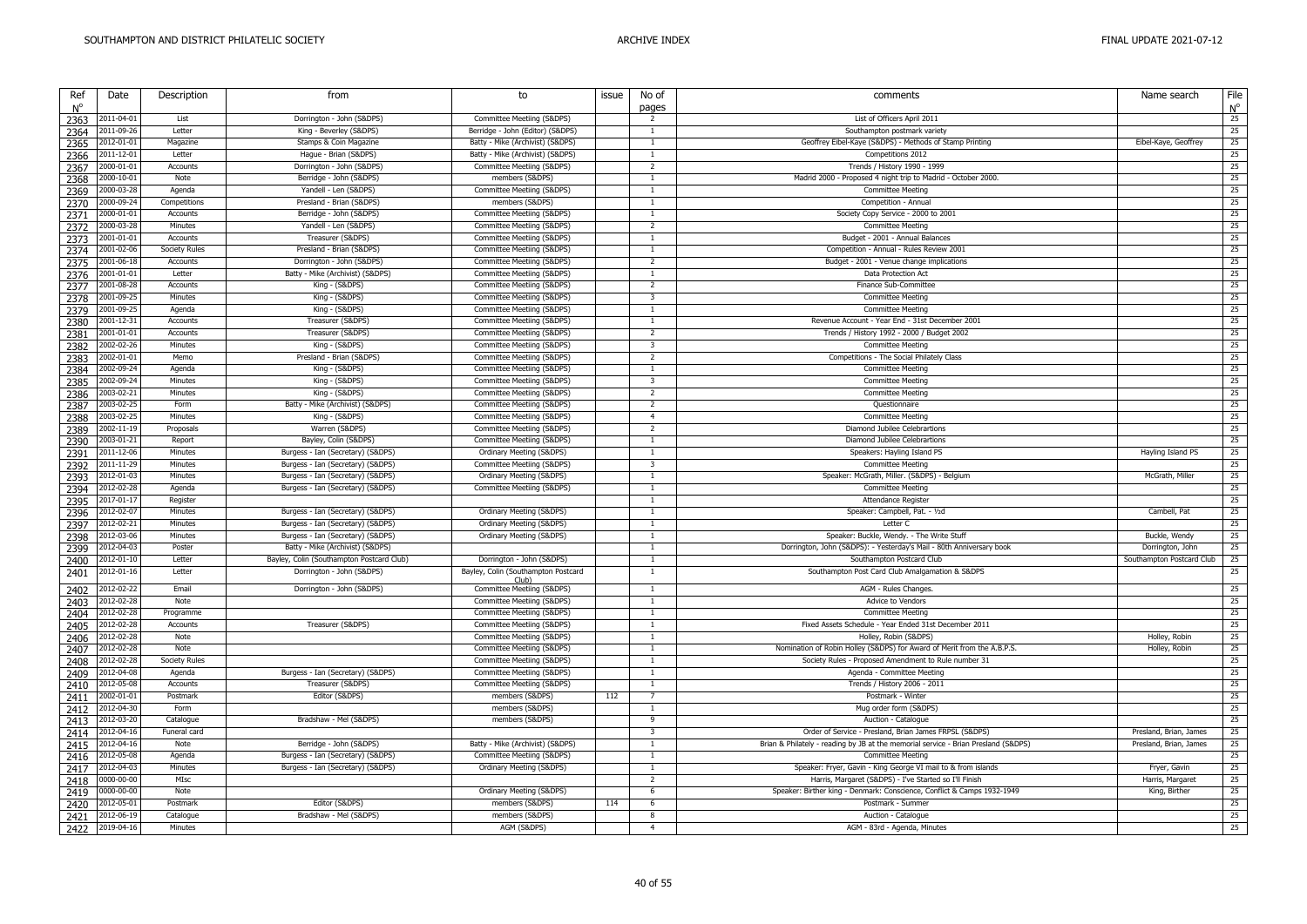| Ref          | Date                     | Description         | from                                                       | to                                                       | issue                   | No of                                     | comments                                                                                             | Name search                               | File                  |
|--------------|--------------------------|---------------------|------------------------------------------------------------|----------------------------------------------------------|-------------------------|-------------------------------------------|------------------------------------------------------------------------------------------------------|-------------------------------------------|-----------------------|
| $N^{\circ}$  |                          |                     |                                                            |                                                          |                         | pages                                     |                                                                                                      |                                           | $N^{\circ}$           |
| 2423         | 2012-06-24               | Menu<br>Menu        |                                                            | members (S&DPS)                                          |                         | $\overline{2}$<br>$\overline{2}$          | 80th anniversary lunch                                                                               |                                           | $\overline{25}$<br>25 |
| 2424         | 2012-06-24               |                     |                                                            | members (S&DPS)                                          |                         |                                           | 80th Anniversary lunch - Signed by President Alan Drysdall (S&DPS) & Charman John Dorrington (S&DPS) | Drysdall, Alan (Dr) &<br>Dorrington, John |                       |
| 2425         | 2012-05-01               | Minutes             | Burgess - Ian (Secretary) (S&DPS)                          | Ordinary Meeting (S&DPS)                                 |                         | $\overline{1}$                            | Speaker: King, Birthe. - Denmark & Chris King - Slesvig                                              | King, Birthe & King, Chris                | 25                    |
| 2426         | 2012-06-24               | Form                | Lorraine (S&DPS)                                           | members (S&DPS)                                          |                         | 3                                         | Quiz following Lyndhurst Park Hotel lunch                                                            |                                           | 25                    |
| 2427         | 2012-08-14               | Agenda              | Arnold - Paul (secretary) (S&DPS)                          | Committee Meetiing (S&DPS)                               |                         | -1                                        | <b>Committee Meeting</b>                                                                             |                                           | 25                    |
| 2428         | 2012-08-01               | Email               | Hague - Brian (S&DPS)                                      | Committee Meetiing (S&DPS)                               |                         | $\overline{1}$                            | Regarding 2 Docs for consideration at meeting                                                        |                                           | 25<br>25              |
| 2429         | 2012-08-14               | Programme<br>Memo   | Haque - Brian (S&DPS)                                      | Committee Meetiing (S&DPS)                               |                         | $\overline{1}$<br>$\overline{2}$          | Programme - 2013 - revised                                                                           |                                           | 25                    |
| 2430         | 2012-08-14<br>2012-08-14 | Minutes             | Hague - Brian (S&DPS)<br>Arnold - Paul (secretary) (S&DPS) | Committee Meetiing (S&DPS)<br>Committee Meetiing (S&DPS) |                         | $\overline{\mathbf{3}}$                   | Competitions & trophies<br><b>Committee Meeting</b>                                                  |                                           | 25                    |
| 2431         | 2012-08-14               | Action plan         | Arnold - Paul (secretary) (S&DPS)                          | Committee Meetiing (S&DPS)                               |                         | $\mathbf{1}$                              | <b>Action Plan</b>                                                                                   |                                           | 25                    |
| 2432<br>2433 | 0000-00-00               | Misc                |                                                            |                                                          |                         | $\overline{1}$                            | Marriott, John Brook & Mockford, Ron                                                                 | Marriott, John Brook &                    | 25                    |
|              |                          |                     |                                                            |                                                          |                         |                                           |                                                                                                      | Mockford, Ron                             |                       |
| 2434         | 1982-10-06               | Letter              | Marriott, John (Keeper of Royal Collection)                | Mockford, Ron (S&DPS)                                    |                         | 3                                         | From John Brook Marriott Keeper of Royal Collection                                                  | Marriott, John Brook.                     | 25                    |
| 2435         | 2018-01-01               | Postmark            | Editor (S&DPS)                                             | members (S&DPS)                                          | 140                     | 12                                        | Postmark - Winter                                                                                    |                                           | 25                    |
| 2436         | 2019-01-01               | Postmark            | Editor (S&DPS)                                             | members (S&DPS)                                          | 142                     | 13                                        | Postmark - Summer                                                                                    |                                           | 25                    |
| 2437         | 2012-07-05<br>2012-01-01 | Funeral card        |                                                            |                                                          |                         | $\overline{2}$<br>$\overline{\mathbf{3}}$ | Order of Service - Burgess, Ian (S&DPS)<br>Postal History Reference Guide                            | Burgess, Ian                              | 25<br>25              |
| 2438         | 2012-01-01               | Booklet<br>Postmark | Editor (S&DPS)                                             | members (S&DPS)<br>members (S&DPS)                       | 115                     | $\overline{7}$                            | Postmark - Autumn                                                                                    |                                           | 25                    |
| 2439         | 2012-10-06               | Catalogue           | Bradshaw - Mel (S&DPS)                                     | members (S&DPS)                                          |                         | 13                                        | Auction - Catalogue                                                                                  |                                           | 25                    |
| 2440         | 2012-05-08               | Minutes             | Arnold - Paul (secretary) (S&DPS)                          | Committee Meetiing (S&DPS)                               |                         | $\overline{2}$                            | <b>Committee Meeting</b>                                                                             |                                           | 25                    |
| 2441         | 2012-10-06               | Misc                | Bradshaw - Mel (S&DPS)                                     | members (S&DPS)                                          |                         | $\overline{1}$                            | <b>Grand Auction Directions</b>                                                                      |                                           | 25                    |
| 2442<br>2443 | 2012-01-01               | <b>ABPS News</b>    | ABPS                                                       |                                                          | $\overline{\mathbf{3}}$ | $\overline{2}$                            | ABPS - News - Vol. 19 - Autumn                                                                       |                                           | 25                    |
| 2444         | 2010-04-20               | Agenda              | Burgess - Ian (Secretary) (S&DPS)                          | AGM (S&DPS)                                              |                         | $\overline{1}$                            | AGM                                                                                                  |                                           | 25                    |
| 2445         | 2007-04-17               | Report              | Cruttenden - Brian (S&DPS)                                 | AGM (S&DPS)                                              |                         | 2                                         | Secretary's Report                                                                                   |                                           | 25                    |
| 2446         | 2007-04-17               | Report              | Treasurer - Vinecombe - Harry (S&DPS)                      | AGM (S&DPS)                                              |                         | $\overline{1}$                            | Treasurer's Report                                                                                   |                                           | 25                    |
| 2447         | 2006-04-18               | Agenda              | Cruttenden - Brian (S&DPS)                                 | AGM (S&DPS)                                              |                         | $\overline{2}$                            | AGM                                                                                                  |                                           | 25                    |
| 2448         | 2006-04-18               | Minutes             | Cruttenden - Brian (S&DPS)                                 | AGM (S&DPS)                                              |                         | $\overline{a}$                            | AGM                                                                                                  |                                           | 25                    |
| 2449         | 2006-04-18               | Report              | Warren (S&DPS)                                             | AGM (S&DPS)                                              |                         | $\overline{1}$                            | Chairman's Report                                                                                    |                                           | 26                    |
| 2450         | 2006-04-18               | Report              | Cruttenden - Brian (S&DPS)                                 | AGM (S&DPS)                                              |                         | 1                                         | secretan                                                                                             |                                           | 26                    |
| 2451         | 2006-04-18               | Report              | Dorrington - John (S&DPS)                                  | AGM (S&DPS)                                              |                         | -1                                        | <b>Treasurer Report</b>                                                                              |                                           | 26                    |
| 2452         | 2006-04-18               | Report              | Dorrington - John (S&DPS)                                  | AGM (S&DPS)                                              |                         | $\overline{1}$                            | Jubilee events                                                                                       |                                           | 26                    |
| 2453         | 2006-04-18               | Accounts            | Dorrington - John (S&DPS)                                  | AGM (S&DPS)                                              |                         | $\mathbf{1}$                              | Revenue Account - Year End - 31st December 2005                                                      |                                           | 26                    |
| 2454         | 2008-06-03               | Minutes             | Yandell - Len (S&DPS)                                      | Ordinary Meeting (S&DPS)                                 |                         | <sup>1</sup>                              | Address to meeting by Len Yandell (S&DPS) - John Shorey (S&DPS)                                      | Yandell, Len & Shorey, John               | 26                    |
| 2455         | 2008-05-20               | Minutes             | Burgess - Ian (Secretary) (S&DPS)                          | Ordinary Meeting (S&DPS)                                 |                         | $\overline{1}$                            | <b>Ordinary Meeting</b>                                                                              |                                           | 26                    |
| 2456         | 2008-05-06               | Minutes             | Burgess - Ian (Secretary) (S&DPS)                          | Ordinary Meeting (S&DPS)                                 |                         | $\overline{1}$                            | <b>Ordinary Meeting</b>                                                                              |                                           | 26                    |
| 2457         | 2005-07-08               | Handout             | Beech - David (BLPC)                                       | Ordinary Meeting (S&DPS)                                 |                         | $\overline{4}$                            | How To Look after you collection                                                                     | Beech, David (BLPC)                       | 26                    |
| 2458         | 2008-01-08               | Minutes             | Burgess - Ian (Secretary) (S&DPS)                          | Ordinary Meeting (S&DPS)                                 |                         | $\overline{2}$                            | <b>Ordinary Meeting</b>                                                                              |                                           | 26                    |
| 2459         | 2008-01-15               | Minutes             | Burgess - Ian (Secretary) (S&DPS)                          | Ordinary Meeting (S&DPS)                                 |                         | $\overline{1}$                            | <b>Ordinary Meeting</b>                                                                              |                                           | 26                    |
| 2460         | 2007-11-06               | Minutes             | Burgess - Ian (Secretary) (S&DPS)                          | Ordinary Meeting (S&DPS)                                 |                         | $\overline{2}$                            | <b>Ordinary Meeting</b>                                                                              |                                           | 26                    |
| 2461         | 2012-10-04               | Email               | Dorrington - John (S&DPS)                                  | Committee Meetiing (S&DPS)                               |                         |                                           | Agenda Item 6                                                                                        |                                           | 26                    |
| 2462         | 2007-06-05               | Handout             | Huggins - Alan                                             | Ordinary Meeting (S&DPS)                                 |                         | 1                                         | Definition & Nature of Postal Stationery                                                             |                                           | 26                    |
| 2463         | 2007-04-03               | Minutes             | Cruttenden - Brian (S&DPS)                                 | Ordinary Meeting (S&DPS)                                 |                         | $\overline{2}$                            | Speaker: Lawrence, Ashley - The Siege of Paris 1870-71                                               | Lawrence, Ashley                          | 26                    |
| 2464         | 2007-10-02               | Minutes             | Secretary (S&DPS)                                          | All Members (S&DPS)                                      |                         | $\overline{2}$                            | Speaker: Partridge, Roger. - Scandinavia during the First World War.                                 |                                           | 26                    |
| 2465         | 2012-11-27               | Agenda              | Arnold - Paul (secretary) (S&DPS)                          | Committee Meetiing (S&DPS)                               |                         | 1                                         | <b>Committee Meeting</b>                                                                             |                                           | 26                    |
| 2466         | 2012-08-14               | Agenda              | Arnold - Paul (secretary) (S&DPS)                          | Committee Meetiing (S&DPS)                               |                         | $\overline{1}$                            | <b>Committee Meeting</b>                                                                             |                                           | 26                    |
| 2467         | 2012-08-14<br>2012-11-27 | Competitions        | Arnold - Paul (secretary) (S&DPS)                          | Committee Meetiing (S&DPS)                               |                         | $\overline{2}$<br>$\overline{1}$          | Competiton - Trophies Rationalisation / Reallocation                                                 |                                           | 26<br>26              |
| 2468         | 2012-11-27               | Agenda<br>Agenda    | Arnold - Paul (secretary) (S&DPS)                          | Committee Meetiing (S&DPS)                               |                         | 1                                         | Committee Meeting - Agenda Item 3a                                                                   |                                           | 26                    |
| 2469         | 2012-10-24               | Email               | Dorrington - John (S&DPS)                                  | Committee Meetiing (S&DPS)                               |                         | $\overline{1}$                            | Committee Meeting - Agenda Item 4c<br>membership numbers - Agenda item 6                             |                                           | 26                    |
| 2470         | 2012-11-27               | Action plan         | Arnold - Paul (secretary) (S&DPS)                          | Committee Meetiing (S&DPS)                               |                         | $\overline{1}$                            | <b>Action Plan</b>                                                                                   |                                           | 26                    |
| 2471<br>2472 | 2012-11-15               | Email               | Arnold - Paul (secretary) (S&DPS)                          | Committee Meetiing (S&DPS)                               |                         | $\mathbf{1}$                              | response to Chairman's email                                                                         |                                           | 26                    |
| 2473         | 2012-11-24               | Email               | Hague - Brian (S&DPS)                                      | Committee Meetiing (S&DPS)                               |                         | 1                                         | reallocation of competition trophies                                                                 |                                           | 26                    |
| 2474         | 2012-11-24               | Competitions        | Hague - Brian (S&DPS)                                      | Committee Meetiing (S&DPS)                               |                         | $\overline{2}$                            | suggested reallocations and deletions                                                                |                                           | 26                    |
| 2475         | 2012-11-27               | Agenda              | Dorrington - John (S&DPS)                                  | Committee Meetiing (S&DPS)                               |                         | $\overline{1}$                            | Committee Meeting - Falling Membership - Agenda item 6                                               |                                           | 26                    |
| 2476         | 2012-11-28               | Certificate         | Hague - Brian (S&DPS)                                      | Committee Meetiing (S&DPS)                               |                         | $\overline{4}$                            | Design for certificate to present to speaker / displayer                                             |                                           | 26                    |
| 2477         | 2013-01-15               | Form                | Bradshaw - Mel (S&DPS)                                     | Batty - Mike (Archivist) (S&DPS)                         |                         | $\overline{1}$                            | Auction - Bidding Form                                                                               |                                           | 26                    |
| 2478         | 2012-01-01               | <b>ABPS News</b>    | Batty - Mike (Archivist) (S&DPS)                           |                                                          | 4                       | $\overline{2}$                            | Winter - Vol. 19                                                                                     |                                           | 26                    |
| 2479         | 2012-01-01               | Postmark            | Editor (S&DPS)                                             | members (S&DPS)                                          | 116                     | 6                                         | Postmark - Winter                                                                                    |                                           | 26                    |
| 2480         | 2013-01-15               | Catalogue           | Bradshaw - Mel (S&DPS)                                     | Batty - Mike (Archivist) (S&DPS)                         |                         | $\overline{7}$                            | Auction - Catalogue                                                                                  |                                           | 26                    |
| 2481         | 2012-11-24               | Email               | Hyde, Tony (Librarian) (S&DPS)                             | Dorrington - John (S&DPS)                                |                         | $\overline{1}$                            | Books relating to Ian Burgess                                                                        | Burgess, Ian                              | 26                    |
| 2482         | 2012-11-24               | Email               | Brian Haque (S&DPS)                                        | Committee Meetiing (S&DPS)                               |                         | $\overline{2}$                            | <b>Competition Rule Changes</b>                                                                      |                                           | 26                    |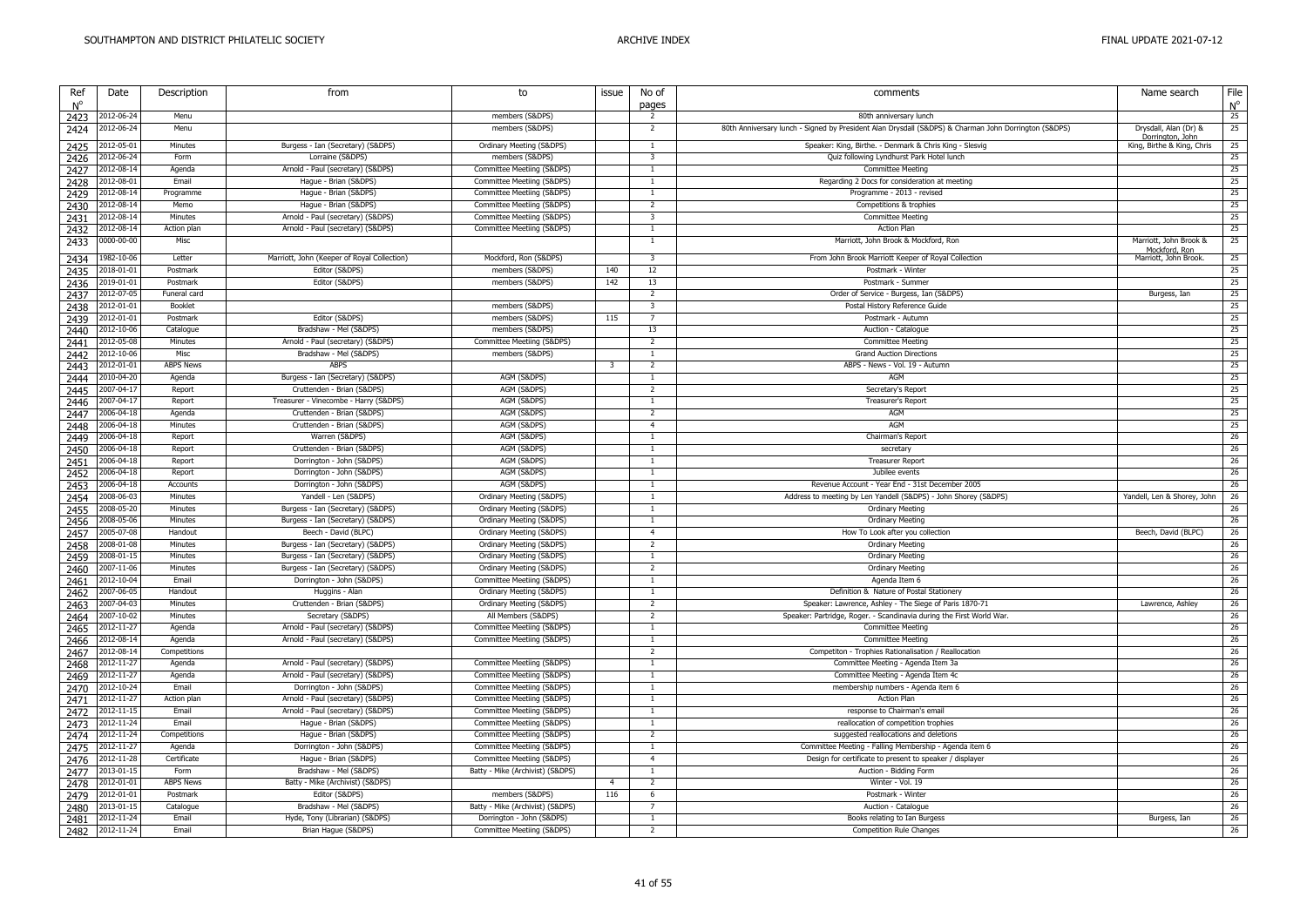| Ref<br>$N^{\circ}$ | Date                     | Description                 | from                                                                       | to                                                     | issue | No of<br>pages                   | comments                                                                                                   | Name search           | File<br>$N^{\circ}$ |
|--------------------|--------------------------|-----------------------------|----------------------------------------------------------------------------|--------------------------------------------------------|-------|----------------------------------|------------------------------------------------------------------------------------------------------------|-----------------------|---------------------|
| 2483               | 2012-11-24               | List                        | Hyde, Tony (Librarian) (S&DPS)                                             |                                                        |       | $\overline{1}$                   | Potential items for SDPS Library (Ex- Ian Burgess Estate)                                                  | Burgess, Ian          | 26                  |
| 2484               | 2012-11-27               | Action plan                 | Arnold - Paul (secretary) (S&DPS)                                          | Committee Meetiing (S&DPS)                             |       | <sup>1</sup>                     | <b>Action Plan</b>                                                                                         |                       | 26                  |
| 2485               | 2012-11-27               | Agenda                      | Arnold - Paul (secretary) (S&DPS)                                          | Committee Meetiing (S&DPS)                             |       | $\overline{1}$                   | Agenda                                                                                                     |                       | 26                  |
| 2486               | 2012-11-27               | Agenda                      | Arnold - Paul (secretary) (S&DPS)                                          | Committee Meetiing (S&DPS)                             |       | 2                                | Agenda Item 3a                                                                                             |                       | 26                  |
| 2487               | 2012-11-27               | Agenda                      | Arnold - Paul (secretary) (S&DPS)                                          | Committee Meetiing (S&DPS)                             |       | $\mathbf{1}$                     | Agenda Item 6                                                                                              |                       | 26                  |
| 2488               | 2012-11-27               | Minutes                     | Arnold - Paul (secretary) (S&DPS)                                          | Committee Meetiing (S&DPS)                             |       | $\overline{\mathbf{3}}$          | <b>Committee Meeting</b>                                                                                   |                       | 26                  |
| 2489               | 2012-11-27               | Letter                      | Arnold - Paul (secretary) (S&DPS)                                          | Dorrington - John (S&DPS)                              |       | $\overline{1}$                   | Response to John Dorrington's Memo 04/10/2012                                                              | Dorrington, John      | 26                  |
| 2490               | 2012-11-27               | Accounts                    | Treasurer - Vinecombe - Harry (S&DPS)                                      | Committee Meetiing (S&DPS)                             |       | -1                               | Trends / History                                                                                           |                       | 26                  |
| 2491               | 2013-01-08               | Minutes                     | Secretary (S&DPS)                                                          | Ordinary Meetiing (S&DPS)                              |       | $\overline{1}$                   | Speaker: Beverley King - PSNZ, NZSGB, PHSNZ, TPO & Seapost Society, SDPS - New Zealand Maritime Post (Pt2) | King, Beverley        | 26                  |
| 2492               | 2012-01-01               | Programme                   | Berridge - John (S&DPS)                                                    | All Members (S&DPS)                                    |       | 2                                | Programme - 2012                                                                                           |                       | 26                  |
| 2493               | 2013-01-08               | Handout                     | Secretary (S&DPS)                                                          | Committee Meetiing (S&DPS)                             |       | $\overline{1}$                   | Speaker: Beverley King - PSNZ, NZSGB, PHSNZ, TPO & Seapost Society, SDPS - New Zealand Maritime Post (Pt2) |                       | 26                  |
| 2494               | 2013-01-15               | Minutes                     | Arnold - Paul (secretary) (S&DPS)                                          |                                                        |       | $\overline{1}$                   | Auction - Minutes                                                                                          |                       | 26                  |
| 2495               | 2013-02-26               | Agenda                      | Arnold - Paul (secretary) (S&DPS)                                          | Committee Meetiing (S&DPS)                             |       | 1                                | <b>Committee Meeting</b>                                                                                   |                       | 26                  |
| 2496               | 2013-02-26               | Memo                        | Dorrington - John (S&DPS)                                                  | Committee Meetiing (S&DPS)                             |       | $\overline{1}$                   | benefits of membership                                                                                     |                       | 26                  |
| 2497               | 2013-02-26               | Memo                        | Jones - Julian (HPF)                                                       | Committee Meetiing (S&DPS)                             |       | $\overline{3}$                   | Hampshire Philatelic Federation contribution                                                               |                       | 26                  |
| 2498               | 2013-02-05               | Minutes                     | Arnold - Paul (secretary) (S&DPS)                                          | Ordinary Meeting (S&DPS)                               |       | $\overline{\mathbf{3}}$          | Speaker: Baker, Colin - Victorian Advertising Mail                                                         | Baker, Colin          | 26                  |
|                    | 2010-09-14               | Minutes                     | Arnold - Paul (secretary) (S&DPS)                                          | Committee Meetiing (S&DPS)                             |       | 2                                | <b>Committee Meeting</b>                                                                                   |                       | 26                  |
| 2499               | 2009-09-20               | Letter                      | Dorrington - John (S&DPS)                                                  | Committee Meetiing (S&DPS)                             |       | $\overline{1}$                   | Letter to Student Union. Southampton Solent University.                                                    |                       | 26                  |
| 2500               | 2013-02-19               | Minutes                     | Arnold - Paul (secretary) (S&DPS)                                          | Ordinary Meeting (S&DPS)                               |       | -1.                              | Letter E                                                                                                   |                       | 26                  |
| 2501               |                          |                             | Editor (S&DPS)                                                             |                                                        | 117   | -8                               |                                                                                                            |                       |                     |
| 2502               | 2013-01-01               | Postmark                    |                                                                            | members (S&DPS)                                        |       | $\overline{1}$                   | Postmark - Spring                                                                                          |                       | 26<br>26            |
| 2503               | 0000-00-00               | Form                        | Arnold - Paul (secretary) (S&DPS)                                          | Batty - Mike (Archivist) (S&DPS)                       |       |                                  | Nomination                                                                                                 |                       |                     |
| 2504               | 0000-00-00               | <b>Society Rules</b>        | Arnold - Paul (secretary) (S&DPS)                                          | Batty - Mike (Archivist) (S&DPS)                       |       | $\overline{1}$<br>$\overline{1}$ | Competiton - Rules changes                                                                                 |                       | 26<br>26            |
| 2505               | 2013-03-19               | Form                        | Bradshaw - Mel (S&DPS)                                                     | Batty - Mike (Archivist) (S&DPS)                       |       | $\overline{7}$                   | Auction - Bidding Form                                                                                     |                       |                     |
| 2506               | 2013-03-19               | Catalogue                   | Bradshaw - Mel (S&DPS)                                                     | Batty - Mike (Archivist) (S&DPS)                       |       |                                  | Auction - Catalogue                                                                                        |                       | 26                  |
| 2507               | 2013-03-05               | Minutes                     | Arnold - Paul (secretary) (S&DPS)                                          | Batty - Mike (Archivist) (S&DPS)                       |       | 2                                | Speaker: Eibel-Kaye, Geoff (S&DPS) - Memel Gebeit                                                          | Eibel-Kaye, Geoffrey  | 26                  |
| 2508               | 2012-01-01<br>2013-04-02 | Report                      | Arnold - Paul (secretary) (S&DPS)<br>Arnold - Paul (secretary) (S&DPS)     | members (S&DPS)<br>Ordinary Meeting (S&DPS)            |       | 6                                | Annual report of Society officers 2012 - 2013                                                              |                       | 26<br>26            |
| 2509               |                          | Minutes                     |                                                                            |                                                        |       | 2                                | Speaker: Mears, Austen: Napoleon                                                                           | Mears, Austin         |                     |
| 2510               | 2012-04-17               | Minutes                     | Arnold - Paul (secretary) (S&DPS)                                          | AGM (S&DPS)                                            |       | $\overline{4}$<br>$\overline{1}$ | distributed for 2013 AGM<br><b>AGM</b>                                                                     |                       | 26                  |
| 2511               | 2013-04-16               | Agenda                      | Arnold - Paul (secretary) (S&DPS)                                          | AGM (S&DPS)                                            |       |                                  |                                                                                                            |                       | 26                  |
| 2512               | 2013-04-16               | List                        | Arnold - Paul (secretary) (S&DPS)                                          | AGM (S&DPS)                                            |       | $\overline{1}$<br>$\overline{1}$ | AGM - 77th - nominations for officers                                                                      |                       | 26<br>26            |
| 2513               | 2013-04-16               | Agenda                      | Arnold - Paul (secretary) (S&DPS)                                          | AGM (S&DPS)                                            |       |                                  | AGM - 77th - Agenda                                                                                        |                       |                     |
| 2514               | 2013-04-16               | Report                      | Batty - Mike (Archivist) (S&DPS)                                           | AGM (S&DPS)<br>AGM (S&DPS)                             |       | $\overline{1}$<br>$\overline{1}$ | Archivist's Report                                                                                         |                       | 26<br>26            |
| 2515               | 2013-04-16               | Accounts                    | Vinecombe - Harry (Treasurer) (S&DPS)                                      |                                                        |       | $\overline{1}$                   | 80th Anniversary Cost Analysis<br>AGM - Agenda                                                             |                       | 26                  |
| 2516               | 2013-04-16<br>2012-12-31 | Agenda<br>Accounts          | Arnold - Paul (secretary) (S&DPS)<br>Vinecombe - Harry (Treasurer) (S&DPS) | AGM (S&DPS)<br>AGM (S&DPS)                             |       | $\overline{1}$                   | Revenue Account - Year End - 31st December 2012                                                            |                       | 26                  |
| 2517               | 2013-04-16               | Accounts                    |                                                                            | AGM (S&DPS)                                            |       | $\overline{1}$                   | Trends / History                                                                                           |                       | 26                  |
| 2518               | 2013-05-14               |                             | Vinecombe - Harry (Treasurer) (S&DPS)<br>Arnold - Paul (secretary) (S&DPS) | Committee Meetiing (S&DPS)                             |       | $\overline{1}$                   | <b>Committee Meeting</b>                                                                                   |                       | 26                  |
| 2519               | 2013-05-25               | Agenda<br>Letter            | Eibl-Kaye - Geoffrey (Dr.) (S&DPS)                                         | Batty - Mike (Archivist) (S&DPS)                       |       | $\overline{1}$                   | GB postal history - Bishop's Waltham 19th Century Postal History, 80% & awarded Sharman Trophy             |                       | 27                  |
| 2520               |                          | Minutes                     |                                                                            |                                                        |       | 2                                |                                                                                                            |                       | 27                  |
| 2521               | 2013-05-07<br>2013-05-14 |                             | Arnold - Paul (secretary) (S&DPS)<br>Arnold - Paul (secretary) (S&DPS)     | Ordinary Meeting (S&DPS)<br>Committee Meetiing (S&DPS) |       | $\overline{3}$                   | Speaker: Stockley, John. (S&DPS) - Hungary                                                                 | Stockley, John        | 27                  |
| 2522               |                          | Minutes<br><b>ABPS News</b> |                                                                            |                                                        |       |                                  | <b>Committee Meeting</b><br>Summer - Vol. 20                                                               |                       |                     |
| 2523               | 2013-01-01<br>2011-07-19 | Minutes                     | <b>ABPS</b>                                                                | Batty - Mike (Archivist) (S&DPS)                       | 2     | 2<br>$\mathbf{1}$                | Social Evening                                                                                             |                       | 27<br>27            |
| 2524               | 2011-04-19               | Agenda                      | Arnold - Paul (secretary) (S&DPS)<br>Arnold - Paul (secretary) (S&DPS)     | Ordinary Meeting (S&DPS)<br>AGM (S&DPS)                |       | $\overline{1}$                   | AGM - 75th - Agenda                                                                                        |                       | 27                  |
| 2525               | 2011-04-19               |                             | Arnold - Paul (secretary) (S&DPS)                                          | AGM (S&DPS)                                            |       | $\overline{1}$                   | AGM - 75th Meeting - Length of tenure of the officers.                                                     |                       | 27                  |
| 2526               | 2011-05-10               | Proposals<br>Accounts       | Arnold - Paul (secretary) (S&DPS)                                          | AGM (S&DPS)                                            |       | $\overline{1}$                   | Trends / History                                                                                           |                       | 27                  |
| 2527               | 2013-01-01               | Postmark                    | Editor (S&DPS)                                                             | members (S&DPS)                                        | 118   | 16                               | Postmark - Summer                                                                                          |                       | 27                  |
| 2528               |                          |                             | Bradshaw - Mel (S&DPS)                                                     |                                                        |       | $\overline{7}$                   | Auction - Catalogue                                                                                        |                       | 27                  |
| 2529               | 2013-06-18<br>2014-05-13 | Catalogue                   | Arnold - Paul (secretary) (S&DPS)                                          | members (S&DPS)<br>Committee Meetiing (S&DPS)          |       | $\overline{1}$                   |                                                                                                            |                       | 27                  |
| 2530               |                          | Action plan<br>Email        |                                                                            |                                                        |       | $\overline{2}$                   | <b>Action Plan</b>                                                                                         |                       | 27                  |
| 2531               | 2013-06-04               |                             | Haque - Brian (S&DPS)                                                      | Arnold - Paul (secretary) (S&DPS)                      |       |                                  | Programme - 2014 (Revised copy)                                                                            |                       |                     |
| 2532               | 2013-08-13               | Agenda                      | Arnold - Paul (secretary) (S&DPS)                                          | Committee Meetiing (S&DPS)                             |       | $\overline{1}$                   | <b>Committee Meeting</b>                                                                                   |                       | 27<br>27            |
| 2533               | 2013-05-14               | Minutes                     | Arnold - Paul (secretary) (S&DPS)                                          | Committee Meetiing (S&DPS)                             |       | 3                                | <b>Committee Meeting</b>                                                                                   |                       |                     |
| 2534               | 2014-05-05               | Email                       | Arnold - Paul (secretary) (S&DPS)                                          | Batty - Mike (Archivist) (S&DPS)                       |       | $\overline{1}$<br>$\overline{1}$ | Archiving Seretary's Correspondence                                                                        |                       | 27                  |
| 2535               | 2012-10-01               | Letter                      | Arnold - Paul (secretary) (S&DPS)                                          | Jones - Julian (S&DPS)                                 |       |                                  | From Hampshire Phlatelic Federation Secretary                                                              | Jones, Julian         | 27                  |
| 2536               | 2012-10-15               | Letter                      | Arnold - Paul (secretary) (S&DPS)                                          | Doyle / Portsmouth                                     |       | $\overline{1}$                   | Letter to Speaker                                                                                          | Doyle, Mel. (Speaker) | 27                  |
| 2537               | 2012-11-03               | Letter                      | Arnold - Paul (secretary) (S&DPS)                                          | Jefferies / Gibbons                                    |       | -1                               | Letter To Speaker                                                                                          | Jefferies, Hugh       | 27                  |
| 2538               | 2013-03-07               | Letter                      | Arnold - Paul (secretary) (S&DPS)                                          | Eibl-Kaye - Geoffrey (S&DPS)                           |       | $\overline{1}$                   | Letter To Speaker                                                                                          | Eibel-Kaye, Geoffrey  | 27                  |
| 2539               | 2013-04-12               | Letter                      | Arnold - Paul (secretary) (S&DPS)                                          | Meares / Dursley                                       |       | $\overline{1}$                   | Letter To Speaker                                                                                          | Mears, Austin         | 27                  |
| 2540               | 2013-04-25               | Letter                      | Arnold - Paul (secretary) (S&DPS)                                          | Bayley, Sylvia                                         |       | $\overline{1}$                   | Thanks for refreshments at AGM                                                                             | Bayley, S             | 27                  |
| 2541               | 2013-05-09               | Letter                      | Arnold - Paul (secretary) (S&DPS)                                          | Gitteos, Pauline                                       |       | $\overline{1}$                   | Thanks for running Raffle                                                                                  | Gitteos, Pauline      | 27                  |
| 2542               | 2013-05-09               | Letter                      | Arnold - Paul (secretary) (S&DPS)                                          | Stockley - John (S&DPS)                                |       | $\overline{1}$                   | Letter to Speaker                                                                                          | Stockley, John        | 27                  |
| 2543               | 2013-05-20               | Letter                      | Arnold - Paul (secretary) (S&DPS)                                          | Gerrard - Steve (S&DPS)                                |       | $\overline{1}$                   | Thanks for PRO Role                                                                                        | Gerrard, Steve        | 27                  |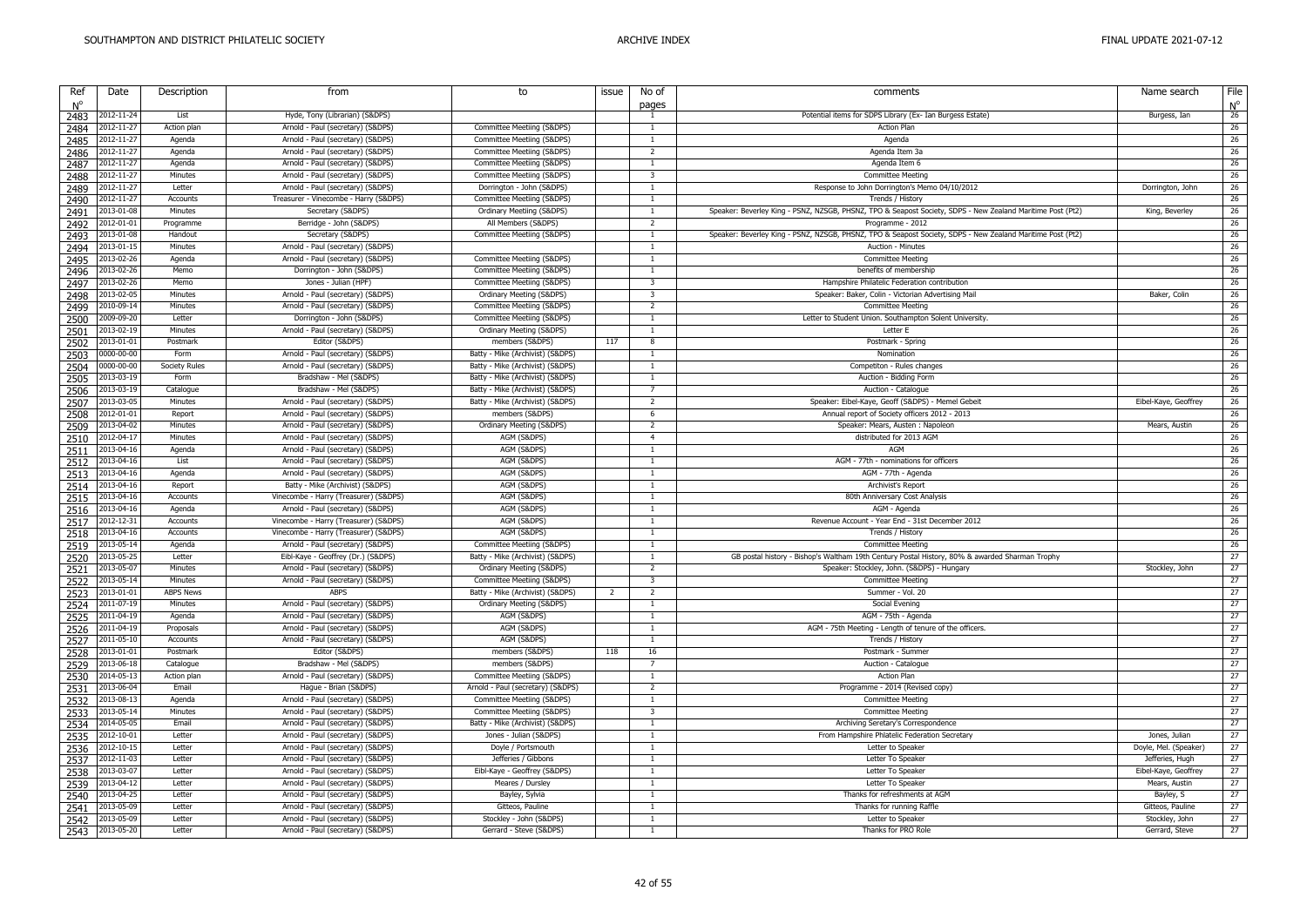| Ref  | Date       | Description          | from                               | to                                | issue                   | No of                   | comments                                                         | Name search                           | File        |
|------|------------|----------------------|------------------------------------|-----------------------------------|-------------------------|-------------------------|------------------------------------------------------------------|---------------------------------------|-------------|
| N°   |            |                      |                                    |                                   |                         | pages                   |                                                                  |                                       | $N^{\circ}$ |
| 2544 | 2013-05-24 | Letter               | Dorrington - John (S&DPS)          | Soton Council                     |                         | $\overline{1}$          | car parking charges                                              |                                       | 27          |
| 2545 | 2013-05-21 | Minutes              | Arnold - Paul (secretary) (S&DPS)  | Ordinary Meeting (S&DPS)          |                         | 2                       | Competition Evening & Curator's display                          |                                       | 27          |
| 2546 | 2013-06-04 | Minutes              | Arnold - Paul (secretary) (S&DPS)  | Ordinary Meeting (S&DPS)          |                         | 2                       | Speaker: Morris, Margaret.                                       | Morris, Margaret                      | 27          |
| 2547 | 2013-06-18 | Minutes              | Arnold - Paul (secretary) (S&DPS)  |                                   |                         | $\overline{1}$          | Auction - Minutes                                                |                                       | 27          |
| 2548 | 2013-08-06 | Minutes              | Arnold - Paul (secretary) (S&DPS)  | Ordinary Meeting (S&DPS)          |                         | $\overline{\mathbf{3}}$ | Speaker: Jarvis, Steve. - Jamaica                                | Jarvis, Steve                         | 27          |
| 2549 | 2013-09-03 | Minutes              | Arnold - Paul (secretary) (S&DPS)  | Ordinary Meeting (S&DPS)          |                         | 2                       | Speakers: Petersfield Philatelic Society                         | Petersfield PS                        | 27          |
| 2550 | 2013-09-03 | Postmark             | Editor (S&DPS)                     | members (S&DPS)                   | 119                     | 8                       | Postmark - Autumn                                                |                                       | 27          |
| 2551 | 2013-10-05 | Catalogue            | Bradshaw - Mel (S&DPS)             | Batty - Mike (Archivist) (S&DPS)  |                         | 12                      | Auction - Catalogue                                              |                                       | 27          |
| 2552 | 2013-09-03 | <b>Society Rules</b> | Arnold - Paul (secretary) (S&DPS)  | Batty - Mike (Archivist) (S&DPS)  |                         | 6                       | Socuiety Rules Booklet - 2013                                    |                                       | 27          |
| 2553 | 2013-09-03 | <b>ABPS News</b>     | Arnold - Paul (secretary) (S&DPS)  | Batty - Mike (Archivist) (S&DPS)  | $\overline{\mathbf{3}}$ | $\overline{1}$          | ABPS - News - Vol. 20 - Autumn 2013                              |                                       | 27          |
| 2554 | 2013-09-03 | List                 | Arnold - Paul (secretary) (S&DPS)  | Batty - Mike (Archivist) (S&DPS)  |                         | 2                       | Members' interests                                               |                                       | 27          |
| 2555 | 2013-09-17 | Minutes              | Arnold - Paul (secretary) (S&DPS)  | Ordinary Meeting (S&DPS)          |                         | 2                       | Speakers: Southampton Postcard Club                              | Southampton Postcard Club             | 27          |
| 2556 | 2013-10-15 | Minutes              | Arnold - Paul (secretary) (S&DPS)  | Ordinary Meeting (S&DPS)          |                         | 3                       | 15 sheets in 5 Minutes                                           |                                       | 27          |
| 2557 | 2013-11-05 | Minutes              | Arnold - Paul (secretary) (S&DPS)  | Ordinary Meeting (S&DPS)          |                         | $\overline{\mathbf{3}}$ | Speaker: Eibel-Kaye, Geoff (S&DPS)                               | Eibel-Kaye, Geoffrey                  | 27          |
| 2558 | 2013-10-02 | Email                | Arnold - Paul (secretary) (S&DPS)  | Suendra, Asitha                   |                         | $\overline{2}$          | Retired minister                                                 |                                       | 27          |
| 2559 | 2013-10-15 | Email                | Suendra, Asitha                    | Arnold - Paul (secretary) (S&DPS) |                         | $\mathbf{1}$            | Retired minister                                                 |                                       | 27          |
| 2560 | 2013-11-12 | Agenda               | Arnold - Paul (secretary) (S&DPS)  | Ordinary Meeting (S&DPS)          |                         | $\overline{1}$          | Agenda                                                           |                                       | 27          |
| 2561 | 2013-11-01 | <b>ABPS News</b>     | Arnold - Paul (secretary) (S&DPS)  | Batty - Mike (Archivist) (S&DPS)  | $\overline{4}$          | 1                       | Winter 2013 - Vol. 20                                            |                                       | 27          |
| 2562 | 2013-12-02 | Letter               | Angela Coaches                     | Berridge - John (Editor) (S&DPS)  |                         | 1                       | Paris trip 2014                                                  |                                       | 27          |
| 2563 | 2013-12-03 | Postmark             | Editor (S&DPS)                     | members (S&DPS)                   | 120                     | 8                       | Postmark - Winter                                                |                                       | 27          |
| 2564 | 2014-01-21 | Form                 | Bradshaw - Mel (S&DPS)             | Batty - Mike (Archivist) (S&DPS)  |                         | 1                       | Auction - Bidding Form                                           |                                       | 27          |
| 2565 | 2014-01-21 | Catalogue            | Bradshaw - Mel (S&DPS)             | Batty - Mike (Archivist) (S&DPS)  |                         | $\overline{7}$          | Auction - Catalogue                                              |                                       | 27          |
| 2566 | 2014-02-18 | Minutes              | Arnold - Paul (secretary) (S&DPS)  | Ordinary Meeting (S&DPS)          |                         | $\overline{\mathbf{3}}$ | letter G - display / bourse / silent auction                     |                                       | 27          |
| 2567 | 2014-02-25 | Action plan          | Arnold - Paul (secretary) (S&DPS)  | Committee Meetiing (S&DPS)        |                         | $\overline{1}$          | <b>Action Plan</b>                                               |                                       | 27          |
| 2568 | 2014-02-25 | Agenda               | Arnold - Paul (secretary) (S&DPS)  | Committee Meetiing (S&DPS)        |                         | 1                       | <b>Committee Meeting</b>                                         |                                       | 27          |
| 2569 | 2014-02-25 | Minutes              | Arnold - Paul (secretary) (S&DPS)  | Committee Meetiing (S&DPS)        |                         | $\overline{4}$          | <b>Committee Meeting</b>                                         |                                       | 27          |
| 2570 | 2014-03-04 | Postmark             | Editor (S&DPS)                     | members (S&DPS)                   | 121                     | 8                       | Postmark - Spring                                                |                                       | 27          |
| 2571 | 2014-03-18 | Catalogue            | Bradshaw - Mel (S&DPS)             | members (S&DPS)                   |                         | $\overline{7}$          | Auction - Catalogue                                              |                                       | 27          |
| 2572 | 2014-03-04 | Memo                 | Eibl-Kaye - Geoffrey (Dr.) (S&DPS) | Batty - Mike (Archivist) (S&DPS)  |                         | $\overline{2}$          | Competitions                                                     |                                       | 27          |
| 2573 | 2014-04-01 | Minutes              | Arnold - Paul (secretary) (S&DPS)  | Ordinary Meeting (S&DPS)          |                         | 2                       | Speakers: Basingstoke Philatelic Society                         | Basingstoke PS.                       | 27          |
| 2574 | 2012-04-01 | Memo                 | CompetitonSecretary (S&DPS)        |                                   |                         | $\overline{1}$          | Competition Results - 2012                                       |                                       | 27          |
| 2575 | 2012-05-15 | Minutes              | Arnold - Paul (secretary) (S&DPS)  | Ordinary Meeting (S&DPS)          |                         | $\overline{1}$          | Ordinary Meeting - Competitions 2012                             |                                       | 27          |
| 2576 | 2012-05-29 | Minutes              | Arnold - Paul (secretary) (S&DPS)  | Ordinary Meeting (S&DPS)          |                         | 1                       | Speaker: Shapiro, Ian. - Royal Family.                           | Shapiro, Ian                          | 27          |
| 2577 | 2012-07-03 | Minutes              | Arnold - Paul (secretary) (S&DPS)  | Ordinary Meeting (S&DPS)          |                         | $\mathbf{1}$            | Announcing the sad death of Ian Burgess. (S&DPS)                 | Burgess, Ian                          | 27          |
| 2578 | 2012-08-07 | Minutes              | Arnold - Paul (secretary) (S&DPS)  | Ordinary Meeting (S&DPS)          |                         | -1                      | Speaker: Hudson, Norman. - Scottish Islands                      | Hudson, Norman                        | 27          |
| 2579 | 2012-09-04 | Minutes              | Arnold - Paul (secretary) (S&DPS)  | Ordinary Meeting (S&DPS)          |                         | $\overline{2}$          | Speakers: Ferndown & West Moors Society                          | Ferndown & West Moors                 | 27          |
| 2580 | 2012-10-16 | Minutes              | Arnold - Paul (secretary) (S&DPS)  | Ordinary Meeting (S&DPS)          |                         | 3                       | Speaker: Jefferies, Hugh - SG                                    | Jefferies, Hugh                       | 27          |
| 2581 | 2000-10-21 | Programme            |                                    | Batty - Mike (Archivist) (S&DPS)  |                         | $\overline{4}$          | MIllenium Dinner - Menu                                          |                                       | 27          |
| 2582 | 2012-11-06 | Minutes              | Arnold - Paul (secretary) (S&DPS)  | Ordinary Meeting (S&DPS)          |                         | $\overline{2}$          | Speakers: Hames, Ian. (S&DPS) & Wingent, Peter.                  | Hames, Ian                            | 27          |
| 2583 | 2012-09-11 | Minutes              | Arnold - Paul (secretary) (S&DPS)  | Ordinary Meeting (S&DPS)          |                         | $\overline{2}$          | China PS London and British airmail Society - Joint Meeting with | China PS & British Airmail<br>Society | 27          |
| 2584 | 2012-10-02 | Minutes              | Arnold - Paul (secretary) (S&DPS)  | Ordinary Meeting (S&DPS)          |                         | $\overline{2}$          | Speaker: Doyle, Mel. - Newfoundland                              | Doyle, Mel. (Speaker)                 | 27          |
| 2585 | 2012-11-20 | Minutes              | Arnold - Paul (secretary) (S&DPS)  | Ordinary Meeting (S&DPS)          |                         | $\overline{2}$          | members' displays, bourse and silent auction                     |                                       | 27          |
| 2586 | 2014-04-13 | Report               | Batty - Mike (Archivist) (S&DPS)   | Arnold - Paul (secretary) (S&DPS) |                         | $\overline{1}$          | Archivist's Report                                               |                                       | 27          |
| 2587 | 2014-05-08 | Memo                 | Arnold - Paul (secretary) (S&DPS)  | Batty - Mike (Archivist) (S&DPS)  |                         | $\overline{1}$          | ABPS - Proxy                                                     |                                       | 27          |
| 2588 | 2014-05-27 | Agenda               | Arnold - Paul (secretary) (S&DPS)  | Committee Meetiing (S&DPS)        |                         | $\mathbf{1}$            | <b>Committee Meeting</b>                                         |                                       | 27          |
| 2589 | 2014-02-25 | Action plan          | Arnold - Paul (secretary) (S&DPS)  | Committee Meetiing (S&DPS)        |                         | 1                       | update                                                           |                                       | 27          |
| 2590 | 2014-06-11 | Programme            | Hague - Brian (S&DPS)              | Batty - Mike (Archivist) (S&DPS)  |                         | $\overline{1}$          | Programme - 2015 - Draft                                         |                                       | 27          |
| 2591 | 2014-06-02 | <b>ABPS News</b>     | Batty - Mike (Archivist) (S&DPS)   |                                   | 2                       | $\overline{2}$          | Summer 2014 - Vol. 21                                            |                                       | 27          |
| 2592 | 2014-01-01 | Postmark             | Editor (S&DPS)                     | members (S&DPS)                   | 122                     | $\mathbf{q}$            | Postmark - Summer                                                |                                       | 27          |
| 2593 | 2014-06-17 | Catalogue            | Gerrard - Steve (S&DPS)            | Batty - Mike (Archivist) (S&DPS)  |                         | $\overline{7}$          | Auction - Catalogue                                              |                                       | 27          |
| 2594 | 2014-06-17 | Form                 | Bradshaw - Mel (S&DPS)             | members (S&DPS)                   |                         | $\overline{1}$          | Postal Bid Form & Invoice                                        |                                       | 27          |
| 2595 | 2014-08-26 | Agenda               | Arnold - Paul (secretary) (S&DPS)  | Committee Meetiing (S&DPS)        |                         | $\overline{1}$          | <b>Committee Meeting</b>                                         |                                       | 27          |
| 2596 | 2014-08-26 | Minutes              | Arnold - Paul (secretary) (S&DPS)  | Committee Meetiing (S&DPS)        |                         | $\overline{4}$          | <b>Committee Meeting</b>                                         |                                       | 27          |
| 2597 | 2014-08-01 | Postmark             | Editor (S&DPS)                     | members (S&DPS)                   | 123                     | 9                       | Postmark - Autumn                                                |                                       | 27          |
| 2598 | 2014-10-04 | Catalogue            | Gerrard - Steve (S&DPS)            | Batty - Mike (Archivist) (S&DPS)  |                         | 13                      | Auction - Catalogue                                              |                                       | 27          |
|      | 2014-10-04 | Form                 | Bradshaw - Mel (S&DPS)             | members (S&DPS)                   |                         | $\mathbf{1}$            | Postal Bid Form & Invoice                                        |                                       | 27          |
| 2599 | 2016-01-19 | Catalogue            | Bradshaw - Mel (S&DPS)             | members (S&DPS)                   |                         | $\overline{7}$          | Auction - Catalogue                                              |                                       | 27          |
| 2600 | 2016-01-19 | Form                 | Bradshaw - Mel (S&DPS)             | members (S&DPS)                   |                         | 1                       | Postal Bid Form & Invoice                                        |                                       | 27          |
| 2601 | 2015-03-01 | ABPS news            | Arnold - Paul (secretary) (S&DPS)  | Batty - Mike (Archivist) (S&DPS)  | <sup>1</sup>            | 2                       | Spring 2015 - Vol. 22                                            |                                       | 27          |
| 2602 | 2015-12-01 | Postmark             | Editor (S&DPS)                     | members (S&DPS)                   | 128                     | q                       | Postmark - Winter                                                |                                       | 27          |
| 2603 |            |                      |                                    |                                   |                         |                         |                                                                  |                                       |             |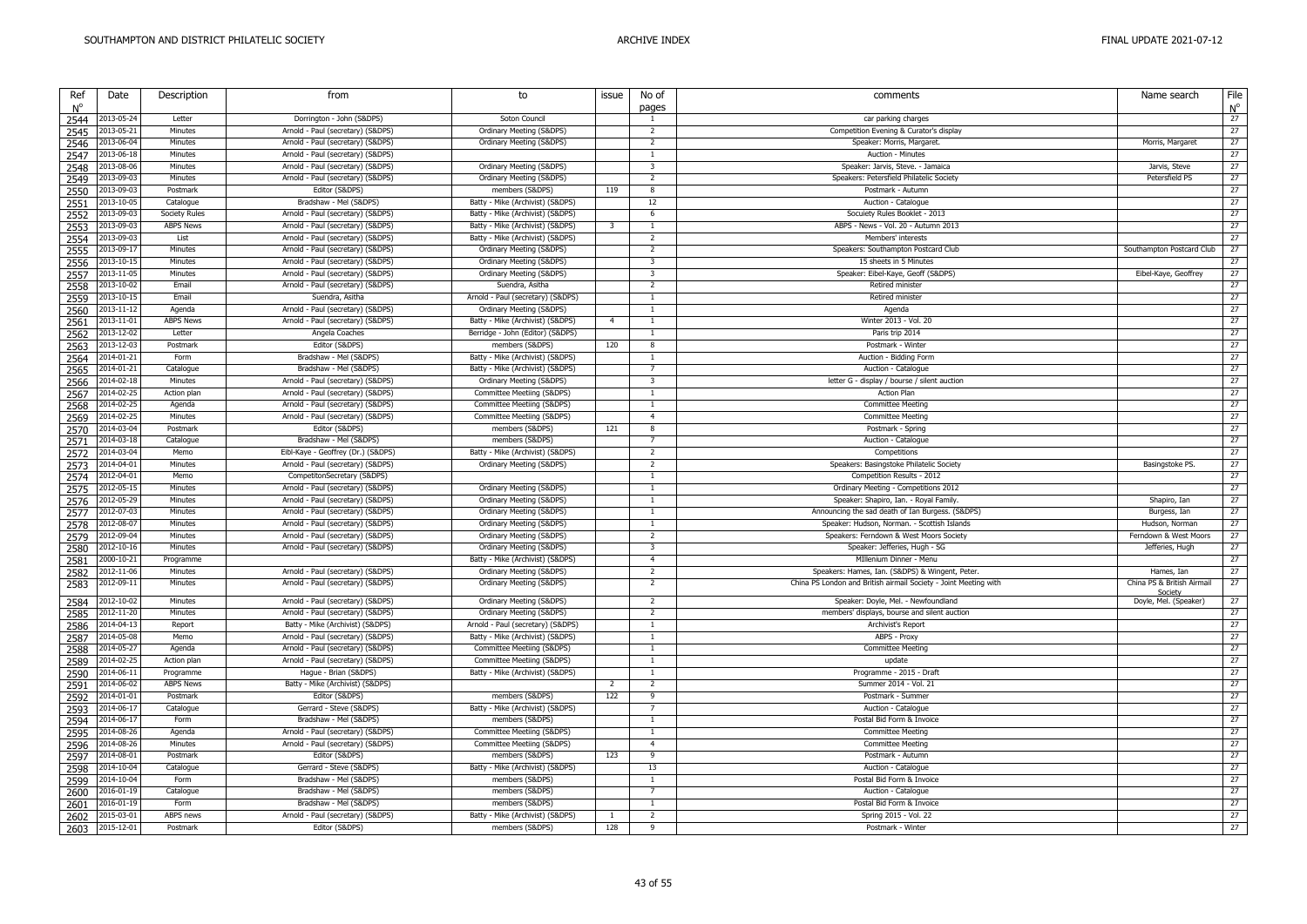| Ref          |                          |                                      |                                                                |                                                          |       |                                |                                                                               |                      |                     |
|--------------|--------------------------|--------------------------------------|----------------------------------------------------------------|----------------------------------------------------------|-------|--------------------------------|-------------------------------------------------------------------------------|----------------------|---------------------|
| $N^{\circ}$  | Date                     | Description                          | from                                                           | to                                                       | issue | No of<br>pages                 | comments                                                                      | Name search          | File<br>$N^{\circ}$ |
| 2604         | 2015-08-01               | Postmark                             | Editor (S&DPS)                                                 | members (S&DPS)                                          | 127   | 9                              | Postmark - Autumn                                                             |                      | 27                  |
| 2605         | 2015-09-01               | ABPS news                            | Arnold - Paul (secretary) (S&DPS)                              | Batty - Mike (Archivist) (S&DPS)                         | 3     | $\overline{2}$                 | ABPS - News - Vol. 22 - Autumn 2015                                           |                      | 27                  |
| 2606         | 2015-08-31               | Press Cutting                        | Southampton Evening Echo                                       | Batty - Mike (Archivist) (S&DPS)                         |       | $\overline{1}$                 | Rocket Mail - p27                                                             |                      | 27                  |
| 2607         | 2014-01-01               | Programme                            | Gerrard - Steve (S&DPS)                                        | All Members (S&DPS)                                      |       | 2                              | Programme - 2014                                                              |                      | 27                  |
| 2608         | 2015-01-01               | Programme                            | Gerrard - Steve (S&DPS)                                        | All Members (S&DPS)                                      |       | $\overline{2}$                 | Programme - 2015                                                              |                      | 27                  |
| 2609         | 2015-11-04               | Funeral card                         |                                                                |                                                          |       | $\overline{2}$                 | Hames, Ian (S&DPS) - funeral service                                          | Hames, Ian           | 27                  |
| 2610         | 2010-01-01               | Postmark                             | Editor (S&DPS)                                                 | members (S&DPS)                                          | 107   | $\overline{7}$                 | Postmark - Autumn                                                             |                      | 27                  |
| 2611         | 2010-01-01               | Postmark                             | Editor (S&DPS)                                                 | members (S&DPS)                                          | 108   | 7                              | Postmark - Winter                                                             |                      | 27                  |
| 2612         | 2010-01-01               | Postmark                             | Editor (S&DPS)                                                 | members (S&DPS)                                          | 109   | $\overline{7}$                 | Postmark - Spring                                                             |                      | 27                  |
| 2613         | 2011-01-01               | Postmark                             | Editor (S&DPS)                                                 | members (S&DPS)                                          | 110   |                                | Postmark - Summer                                                             |                      | 27                  |
| 2614         | 2015-05-01               | List                                 | Arnold - Paul (secretary) (S&DPS)                              | Committee Meetiing (S&DPS)                               |       | 2                              | officers' details                                                             |                      | 27                  |
| 2615         | 2015-03-10               | Society Rules                        | Arnold - Paul (secretary) (S&DPS)                              | Committee Meetiing (S&DPS)                               |       | $\overline{1}$                 | Proposed amendments                                                           |                      | 27                  |
| 2616         | 2016-03-15               | Catalogue                            | Bradshaw - Mel (S&DPS)                                         | Batty - Mike (Archivist) (S&DPS)                         |       |                                | Auction - Cataloque                                                           |                      | 27                  |
| 2617         | 2016-03-15               | Form                                 | Bradshaw - Mel (S&DPS)                                         | members (S&DPS)                                          |       | 1                              | Postal Bid Form & Invoice                                                     |                      | 27                  |
| 2618         | 2010-04-01               | Postmark                             | Editor (S&DPS)                                                 | members (S&DPS)                                          | 125   | $\mathbf{q}$                   | Postmark - Spring                                                             |                      | 27                  |
| 2619         | 2015-03-17               | Catalogue                            | Bradshaw - Mel (S&DPS)                                         | Batty - Mike (Archivist) (S&DPS)                         |       | 8                              | Auction - Catalogue                                                           |                      | 27                  |
| 2620         | 2010-04-01               | Postmark                             | Editor (S&DPS)                                                 | members (S&DPS)                                          | 124   | 9                              | Postmark - Winter                                                             |                      | 27                  |
| 2621         | 2015-01-20               | Catalogue                            | Bradshaw - Mel (S&DPS)                                         | Batty - Mike (Archivist) (S&DPS)                         |       | $\overline{7}$                 | Auction - Catalogue                                                           |                      | 27                  |
| 2622         | 0000-00-00               | Handout                              | Vinecombe - Harry (Treasurer) (S&DPS)                          |                                                          |       | -3                             | early stamps of South Australia                                               |                      | 27                  |
| 2623         | 2014-11-15               | Email                                | Gerrard - Steve (S&DPS)                                        | Committee Meetiing (S&DPS)                               |       | $\mathbf{1}$                   | standing down due to illness                                                  | Gerrard, Steve       | 27                  |
|              | 2014-11-15               | Email                                | Goethals - Patrick (Librarian) (S&DPS)                         | Committee Meetiing (S&DPS)                               |       | 3                              | library list                                                                  |                      | 27                  |
| 2624         | 2014-11-04               | Email                                | Eibl-Kaye - Geoffrey (Dr.) (S&DPS)                             | Committee Meetiing (S&DPS)                               |       | -1                             | resignation - Competion Secretary - Geoffrey Eibl-Kaye                        | Eibel-Kaye, Geoffrey | 27                  |
| 2625         | 2014-11-25               | Minutes                              | Arnold - Paul (secretary) (S&DPS)                              | Committee Meetiing (S&DPS)                               |       | $\overline{1}$                 | <b>Committee Meeting</b>                                                      |                      | 27                  |
| 2626<br>2627 | 2015-08-25               | Agenda                               | Arnold - Paul (secretary) (S&DPS)                              | Committee Meetiing (S&DPS)                               |       | $\overline{1}$                 | <b>Committee Meeting</b>                                                      |                      | 27                  |
|              | 2013-05-01               | List                                 | Arnold - Paul (secretary) (S&DPS)                              | Committee Meetiing (S&DPS)                               |       | 2                              | list of officers May 2013                                                     |                      | 27                  |
| 2628         | 2014-04-15               | Minutes                              | Arnold - Paul (secretary) (S&DPS)                              | AGM (S&DPS)                                              |       | 5                              | AGM                                                                           |                      | 27                  |
| 2629         | 2016-04-19               | Report                               | Batty - Mike (Archivist) (S&DPS)                               | AGM (S&DPS)                                              |       | $\overline{1}$                 | <b>AGM</b>                                                                    |                      | 27                  |
| 2630         | 2015-05-01               | Postmark                             | Editor (S&DPS)                                                 | members (S&DPS)                                          | 126   | $\mathbf{q}$                   | Postmark - Summer                                                             |                      | 27                  |
| 2631         | 2015-04-10               | Funeral card                         | Batty - Mike (Archivist) (S&DPS)                               |                                                          |       | 3                              | Order of Service - Baker, Rod (S&DPS)                                         | Baker, Rod           | 27                  |
| 2632         | 2016-03-01               | Postmark                             | Editor (S&DPS)                                                 | members (S&DPS)                                          | 129   | -9                             | Postmark - Spring                                                             |                      | 27                  |
| 2633         | 2015-06-16               | Catalogue                            | Bradshaw - Mel (S&DPS)                                         | Batty - Mike (Archivist) (S&DPS)                         |       | $\overline{7}$                 | Auction - Catalogue                                                           |                      | 27                  |
| 2634         | 2012-02-01               | Report                               | Goethals - Patrick (Librarian) (S&DPS)                         | Committee Meetiing (S&DPS)                               |       | $\overline{1}$                 | Library                                                                       |                      | 27                  |
| 2635         | 2013-12-03               | Minutes                              | Arnold - Paul (secretary) (S&DPS)                              | Ordinary Meeting (S&DPS)                                 |       | -2                             | Speaker: Campbell, Pat. - Posted in Advance for Christmas                     | Campbell, Pat        | 27                  |
| 2636         |                          | Minutes                              | Arnold - Paul (secretary) (S&DPS)                              | Ordinary Meeting (S&DPS)                                 |       | $\overline{3}$                 | Letter I                                                                      |                      | 27                  |
|              |                          |                                      |                                                                |                                                          |       |                                |                                                                               |                      |                     |
| 2637         | 2013-11-20               |                                      |                                                                |                                                          |       |                                |                                                                               |                      |                     |
| 2638         | 2013-10-01               | Minutes                              | Arnold - Paul (secretary) (S&DPS)                              | Ordinary Meeting (S&DPS)                                 |       | $\overline{2}$                 | Speaker: Todd, Greg - Eqypt                                                   | Todd, Greg           | 27                  |
| 2639         | 2013-07-16               | Minutes                              | Arnold - Paul (secretary) (S&DPS)                              | Ordinary Meeting (S&DPS)                                 |       | $\overline{2}$                 | Summer Social Evening & Competitions                                          |                      | 27                  |
| 2640         | 2013-07-02               | Minutes                              | Arnold - Paul (secretary) (S&DPS)                              | Ordinary Meeting (S&DPS)                                 |       | $\overline{2}$                 | Speaker: Asquith, Brian                                                       | Asquith, Brian       | 27                  |
| 2641         | 2015-09-09               | Minutes                              | Berridge - John (S&DPS)                                        | Committee Meeting (Sub) (S&DPS)                          |       | $\overline{2}$                 | 85th Anniversary 2017                                                         |                      | 27                  |
| 2642         | 2017-01-01               | Postmark                             | Editor (S&DPS)                                                 | members (S&DPS)                                          | 133   | 12                             | Postmark - Autumn - Drysdall, Alan (Dr.) RDP, RDPSA, FRPSL (S&DPS) - Death Of | Drysdall, Alan (Dr)  | 27                  |
| 2643         | 2017-01-01               | Postmark                             | Editor (S&DPS)                                                 | members (S&DPS)                                          | 134   | 13                             | Postmark - Summer - 85th Birthday Issue                                       |                      | 28                  |
| 2644         | 2017-01-01               | Postmark                             | Editor (S&DPS)                                                 | members (S&DPS)                                          | 134   | 24                             | Postmark - May / June - 85th Birthday A4 Special issue                        |                      | 28                  |
| 2645         | 2017-01-01               | Postmark                             | Editor (S&DPS)                                                 | members (S&DPS)                                          | 135   | $\mathbf{R}$                   | Postmark - Autumn - A Bishop's Waltham Family Correspondence (Part 1)         |                      | 28                  |
| 2646         | 2017-06-13               | Agenda                               |                                                                | Committee Meetiing (S&DPS)                               |       | $\overline{1}$                 | <b>Committee Meeting</b>                                                      |                      | 28                  |
| 2647         | 2017-02-28               | Minutes                              | Secretary (S&DPS)                                              | Committee Meetiing (S&DPS)                               |       | -3                             | <b>Committee Meeting</b>                                                      |                      | 28                  |
| 2648         | 2013-02-26               | Agenda                               |                                                                | Committee Meetiing (S&DPS)                               |       | $\overline{1}$                 | <b>Committee Meeting</b>                                                      |                      | 28                  |
| 2649         | 2013-08-13               | Agenda                               |                                                                | Committee Meetiing (S&DPS)                               |       | $\mathbf{1}$                   | <b>Committee Meeting</b>                                                      |                      | 28                  |
| 2650         | 2013-02-26               | Minutes                              | Secretary (S&DPS)                                              | Committee Meetiing (S&DPS)                               |       | $\overline{2}$                 | <b>Committee Meeting</b>                                                      |                      | 28                  |
| 2651         | 2013-08-13               | Minutes                              | Secretary (S&DPS)                                              | Committee Meetiing (S&DPS)                               |       | 3                              | <b>Committee Meeting</b>                                                      |                      | 28                  |
| 2652         | 2004-09-14               | Minutes                              | Secretary (S&DPS)                                              | Committee Meetiing (S&DPS)                               |       | $\overline{2}$                 | <b>Committee Meeting</b>                                                      |                      | 28                  |
| 2653         | 2013-11-12               | Minutes                              | Secretary (S&DPS)                                              | Committee Meetiing (S&DPS)                               |       | $\overline{4}$                 | <b>Committee Meeting</b>                                                      |                      | 28                  |
| 2654         | 2013-11-12               | Email                                | Batty - Mike (Archivist) (S&DPS)                               | Arnold - Paul (secretary) (S&DPS)                        |       | $\overline{1}$                 | Archives Incomplete                                                           |                      | 28                  |
| 2655         | 2013-11-12               | Action plan                          | Arnold - Paul (secretary) (S&DPS)                              | Committee Meetiing (S&DPS)                               |       | -1                             | <b>Committee Meeting</b>                                                      |                      | 28                  |
| 2656         | 2013-08-13               | Action plan                          | Arnold - Paul (secretary) (S&DPS)                              | Committee Meetiing (S&DPS)                               |       | $\overline{1}$                 | <b>Committee Meeting</b>                                                      |                      | 28                  |
| 2657         | 2013-08-13               | Catalogue                            | Gerrard - Steve (S&DPS)                                        | Committee Meetiing (S&DPS)                               |       | $\overline{2}$                 | Philatelic Collection Catalogue sample - Explanation notes & Example          |                      | 28                  |
| 2658         | 2014-01-01               | Programme                            | Chard - Kevin (S&DPS)                                          | Committee Meetiing (S&DPS)                               |       | -1                             | Programme - 2014 - Draft                                                      |                      | 28                  |
| 2659         | 2013-08-13               | Accounts                             | Treasurer - Vinecombe - Harry (S&DPS)                          | Committee Meetiing (S&DPS)                               |       | $\overline{1}$                 | Trends / History                                                              |                      | 28                  |
| 2660         | 2013-08-13               | Accounts                             | Treasurer - Vinecombe - Harry (S&DPS)                          | Committee Meetiing (S&DPS)                               |       | $\overline{1}$                 | Trends / History                                                              |                      | 28                  |
| 2661         | 2013-05-14               | Action plan                          | Arnold - Paul (secretary) (S&DPS)                              | Committee Meetiing (S&DPS)                               |       | $\mathbf{1}$                   | <b>Committee Meeting</b>                                                      |                      | 28                  |
| 2662         | 2013-02-26               | Accounts                             | Treasurer - Vinecombe - Harry (S&DPS)                          | Committee Meetiing (S&DPS)                               |       | -1                             | Fixed Assets Schedule - Year Ended 31st December 2012                         |                      | 28                  |
| 2663<br>2664 | 2013-02-26<br>2013-02-26 | Accounts<br><b>Information Sheet</b> | Treasurer - Vinecombe - Harry (S&DPS)<br>Hindson- Jack (S&DPS) | Committee Meetiing (S&DPS)<br>Committee Meetiing (S&DPS) |       | $\overline{1}$<br>$\mathbf{1}$ | Trends / History<br>Benefits of Membership of the S&DPS                       |                      | 28<br>28            |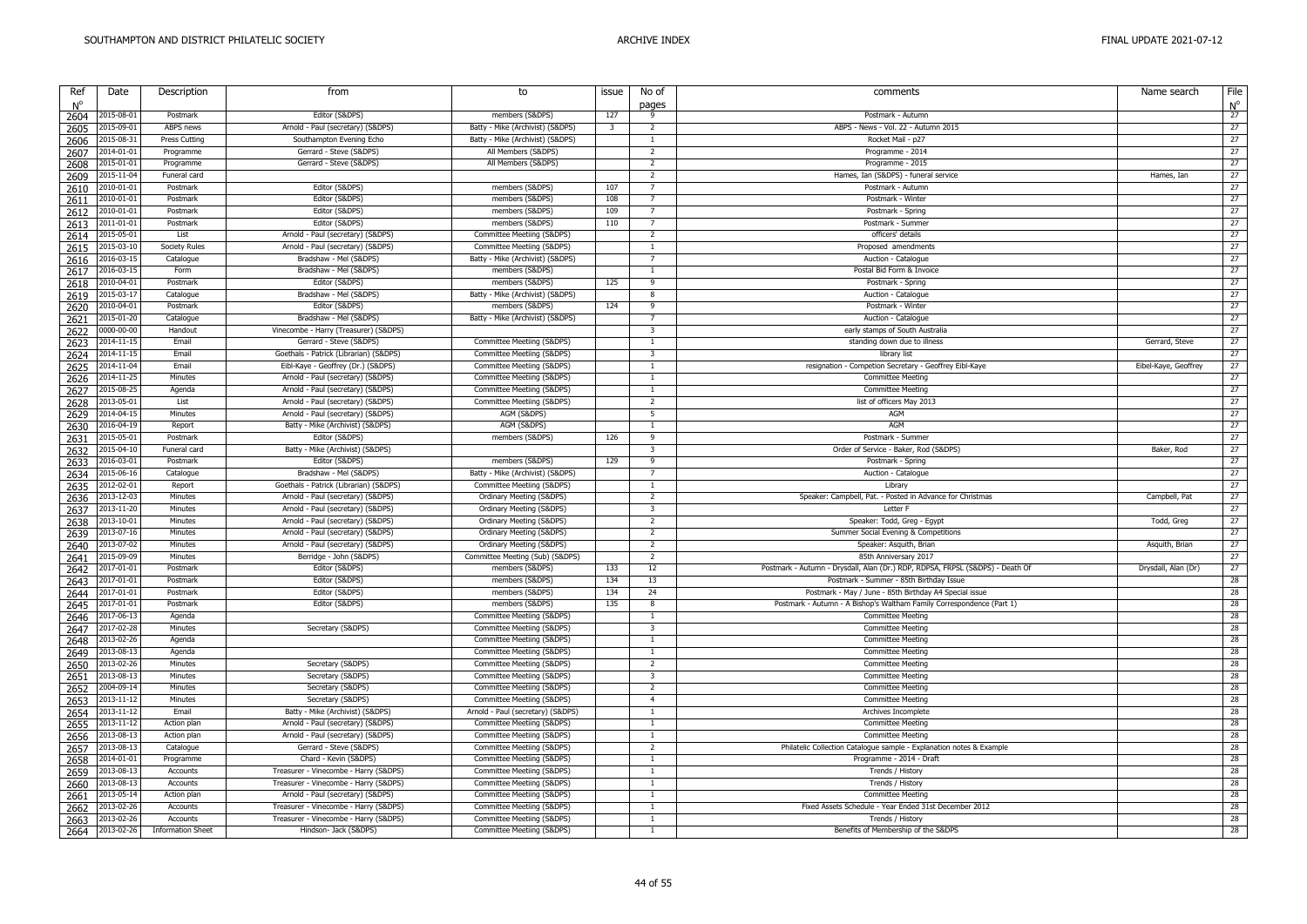| Ref<br>$N^{\circ}$ | Date       | Description          | from                                  | to                                | issue | No of<br>pages | comments                                                                                                                      | Name search                                                               | File<br>$N^{\circ}$ |
|--------------------|------------|----------------------|---------------------------------------|-----------------------------------|-------|----------------|-------------------------------------------------------------------------------------------------------------------------------|---------------------------------------------------------------------------|---------------------|
| 2665               | 2013-02-23 | Email                | Godfrey - Alan (ABPS)                 | Arnold - Paul (secretary) (S&DPS) |       | -1             | ABPS Subs renewal Form                                                                                                        |                                                                           | 28                  |
| 2666               | 2013-03-03 | Emai                 | Jones - Julian (HPF)                  | Arnold - Paul (secretary) (S&DPS) |       | $\overline{4}$ | How does Hampshire Federation support clubs and societies in finding new members?                                             |                                                                           | 28                  |
| 2667               | 2013-02-17 | Accounts             | Jones - Peter (Accountant) (S&DPS)    | Committee Meetiing (S&DPS)        |       | 1              | Reference to S&DPS accounts                                                                                                   |                                                                           | 28                  |
| 2668               | 2009-01-01 | Register             | Arnold - Paul (secretary) (S&DPS)     | Gerrard - Steve (S&DPS)           |       | 91             | Members meetings attendance Registers - 2009 To 2012                                                                          |                                                                           | 28                  |
| 2669               | 2015-03-10 | Agenda               | Arnold - Paul (secretary) (S&DPS)     | Committee Meetiing (S&DPS)        |       | $\overline{1}$ | <b>Committee Meeting</b>                                                                                                      |                                                                           | 28                  |
| 2670               | 2015-05-12 | Agenda               | Arnold - Paul (secretary) (S&DPS)     | Committee Meetiing (S&DPS)        |       | $\overline{1}$ | <b>Committee Meeting</b>                                                                                                      |                                                                           | 28                  |
| 2671               | 2015-08-25 | Agenda               | Arnold - Paul (secretary) (S&DPS)     | Committee Meetiing (S&DPS)        |       | -1             | <b>Committee Meeting</b>                                                                                                      |                                                                           | 28                  |
| 2672               | 2015-11-10 | Agenda               | Arnold - Paul (secretary) (S&DPS)     | Committee Meetiing (S&DPS)        |       | $\overline{1}$ | <b>Committee Meeting</b>                                                                                                      |                                                                           | 28                  |
| 2673               | 2015-03-10 | Minutes              | Arnold - Paul (secretary) (S&DPS)     | Committee Meetiing (S&DPS)        |       | $\overline{2}$ | <b>Committee Meeting</b>                                                                                                      |                                                                           | 28                  |
| 2674               | 2015-05-12 | Minutes              | Arnold - Paul (secretary) (S&DPS)     | Committee Meetiing (S&DPS)        |       | 3              | <b>Committee Meeting</b>                                                                                                      |                                                                           | 28                  |
| 2675               | 2015-08-25 | Minutes              | Arnold - Paul (secretary) (S&DPS)     | Committee Meetiing (S&DPS)        |       | $\overline{2}$ | <b>Committee Meeting</b>                                                                                                      |                                                                           | 28                  |
| 2676               | 2015-11-10 | Minutes              | Arnold - Paul (secretary) (S&DPS)     | Committee Meetiing (S&DPS)        |       | 3              | <b>Committee Meeting</b>                                                                                                      |                                                                           | 28                  |
| 2677               | 2014-11-25 | Action plan          | Arnold - Paul (secretary) (S&DPS)     | Committee Meetiing (S&DPS)        |       | $\overline{1}$ | <b>Committee Meeting</b>                                                                                                      |                                                                           | 28                  |
| 2678               | 2014-12-31 | Accounts             | Treasurer - Vinecombe - Harry (S&DPS) | Committee Meetiing (S&DPS)        |       | 1              | Non-Cash Assets as at 31 December 2014                                                                                        |                                                                           | 28                  |
| 2679               | 2014-12-31 | Accounts             | Treasurer - Vinecombe - Harry (S&DPS) | Committee Meetiing (S&DPS)        |       | $\overline{1}$ | Revenue Account - Year End - 31st December 2014                                                                               |                                                                           | 28                  |
| 2680               | 2015-10-03 | Accounts             | Treasurer - Vinecombe - Harry (S&DPS) | Committee Meetiing (S&DPS)        |       | $\overline{1}$ | Trends / History                                                                                                              |                                                                           | 28                  |
| 2681               | 2017-05-01 | <b>HPF Bulletin</b>  | Hampshire Philatelic Federation       | Gerrard - Steve (S&DPS)           | 144   | 5              | Speaker: Tabeart, Colin - 19th Century Australian & New Zealand Mail                                                          | Tabaert, Colin                                                            | 28                  |
| 2682               | 2017-01-01 | <b>HPF Bulletin</b>  | Hampshire Philatelic Federation       | Gerrard - Steve (S&DPS)           | 143   | $\overline{2}$ | Speaker: Jefferies, Hugh                                                                                                      | Jefferies, Hugh                                                           | 28                  |
| 2683               | 2016-09-01 | <b>HPF Bulletin</b>  | Hampshire Philatelic Federation       | Gerrard - Steve (S&DPS)           | 142   | $\overline{2}$ | Something from the SDPS collection                                                                                            |                                                                           | 28                  |
| 2684               | 2015-03-10 | <b>Society Rules</b> |                                       | Committee Meetiing (S&DPS)        |       | $\overline{2}$ | Society Rules - Proposed amendments to Society Rules No. 17                                                                   |                                                                           | 28                  |
| 2685               | 2014-11-25 | Action plan          | Arnold - Paul (secretary) (S&DPS)     | Committee Meetiing (S&DPS)        |       | 1              | <b>Committee Meeting</b>                                                                                                      |                                                                           | 28                  |
| 2686               | 2015-08-25 | Accounts             | Treasurer - Vinecombe - Harry (S&DPS) | Committee Meetiing (S&DPS)        |       | $\overline{1}$ | Trends / History                                                                                                              |                                                                           | 28                  |
| 2687               | 2015-07-07 | Letter               | Jones - Julian (S&DPS)                | Committee Meetiing (S&DPS)        |       | $\overline{1}$ | Renewal of Web Site & Domain £41.88                                                                                           |                                                                           | 28                  |
| 2688               | 2015-06-30 | Letter               |                                       | Jones - Julian (S&DPS)            |       | $\mathbf{1}$   | Domain Name Paid £20.35                                                                                                       |                                                                           | 28                  |
| 2689               | 2005-07-03 | Letter               |                                       | Jones - Julian (S&DPS)            |       | 1              | Linux Business 1yr £ 43.06                                                                                                    |                                                                           | 28                  |
| 2690               | 2015-09-09 | Minutes              | Committee Meeting (Sub) (S&DPS)       | Gerrard - Steve (S&DPS)           |       | $\overline{2}$ | Meeting to discuss plans for 85th Anniversary - J. Berridge (S&DPS), M. Bradshaw - (S&DPS), K. Chard - (S&DPS) & P. Gittoes - | Berridge, J (S&DPS)                                                       | 28                  |
|                    |            |                      |                                       |                                   |       |                | (S&DPS)                                                                                                                       | Bradshaw, M - (S&DPS),<br>Chard, K - (S&DPS) & Gittoes,<br>$P - (S\&DPS)$ |                     |
| 2691               | 2015-11-10 | Accounts             | Treasurer - Vinecombe - Harry (S&DPS) | Committee Meetiing (S&DPS)        |       | <sup>1</sup>   | Trends / History                                                                                                              |                                                                           | 28                  |
| 2692               | 2015-01-01 | Email                | Hague - Brian (S&DPS)                 | Committee Meetiing (S&DPS)        |       | $\overline{2}$ | HAMPEX & HPF & Frames                                                                                                         |                                                                           | 28                  |
| 2693               | 2015-08-25 | Action plan          | Arnold - Paul (secretary) (S&DPS)     | Committee Meetiing (S&DPS)        |       | $\mathbf{1}$   | <b>Action Plan</b>                                                                                                            |                                                                           | 28                  |
| 2694               | 2014-02-25 | Agenda               | Arnold - Paul (secretary) (S&DPS)     | Committee Meetiing (S&DPS)        |       | 1              | <b>Committee Meeting</b>                                                                                                      |                                                                           | 28                  |
| 2695               | 2014-05-27 | Agenda               | Arnold - Paul (secretary) (S&DPS)     | Committee Meetiing (S&DPS)        |       | 1              | <b>Committee Meeting</b>                                                                                                      |                                                                           | 28                  |
| 2696               | 2014-08-26 | Agenda               | Arnold - Paul (secretary) (S&DPS)     | Committee Meetiing (S&DPS)        |       | $\overline{1}$ | <b>Committee Meeting</b>                                                                                                      |                                                                           | 28                  |
| 2697               | 2014-11-25 | Agenda               | Arnold - Paul (secretary) (S&DPS)     | Committee Meetiing (S&DPS)        |       | $\mathbf{1}$   | <b>Committee Meeting</b>                                                                                                      |                                                                           | 28                  |
| 2698               | 2014-02-25 | Minutes              | Arnold - Paul (secretary) (S&DPS)     | Committee Meetiing (S&DPS)        |       | $\overline{4}$ | <b>Committee Meeting</b>                                                                                                      |                                                                           | 28                  |
| 2699               | 2014-02-25 | Accounts             | Treasurer - Vinecombe - Harry (S&DPS) | Committee Meetiing (S&DPS)        |       | 1              | Trends / History                                                                                                              |                                                                           | 28                  |
| 2700               | 2014-02-25 | Action plan          | Arnold - Paul (secretary) (S&DPS)     | Committee Meetiing (S&DPS)        |       | $\mathbf{1}$   | <b>Committee Meeting</b>                                                                                                      |                                                                           | 28                  |
| 2701               | 2014-03-04 | Accounts             | Jones - Peter (Accountant) (S&DPS)    | Committee Meetiing (S&DPS)        |       | 1              | Accounts                                                                                                                      |                                                                           | 28                  |
| 2702               | 2014-05-27 | Action plan          | Secretary (S&DPS)                     | Committee Meetiing (S&DPS)        |       | $\mathbf{1}$   | <b>Action Plan</b>                                                                                                            |                                                                           | 28                  |
| 2703               | 2014-05-27 | Accounts             | Treasurer - Vinecombe - Harry (S&DPS) | Committee Meetiing (S&DPS)        |       | $\mathbf{1}$   | Trends / History                                                                                                              |                                                                           | 28                  |
| 2704               | 2014-05-13 | Email                | Haque - Brian (S&DPS)                 | Committee Meetiing (S&DPS)        |       | 1              | Programme - 2015 - First Draft                                                                                                |                                                                           | 28                  |
| 2705               | 2014-05-27 | Programme            | Haque - Brian (S&DPS)                 | Committee Meetiing (S&DPS)        |       | $\overline{1}$ | Programme - 2015 - Proposed                                                                                                   |                                                                           | 28                  |
| 2706               | 2014-05-22 | Email                | Gerrard - Steve (S&DPS)               | Bradshaw - Mel (S&DPS)            |       | 1              | Standing down as PRO & Postmark Editor                                                                                        | Gerrard, Steve                                                            | 28                  |
| 2707               | 2014-11-25 | Minutes              | Arnold - Paul (secretary) (S&DPS)     | Committee Meetiing (S&DPS)        |       | $\overline{4}$ | <b>Committee Meeting</b>                                                                                                      |                                                                           | 28                  |
| 2708               | 2014-11-25 | Accounts             | Treasurer - Vinecombe - Harry (S&DPS) | Committee Meetiing (S&DPS)        |       | $\overline{1}$ | Trends / History                                                                                                              |                                                                           | 28                  |
| 2709               | 2014-11-25 | Action plan          | Arnold - Paul (secretary) (S&DPS)     | Committee Meetiing (S&DPS)        |       | 1              | <b>Committee Meeting</b>                                                                                                      |                                                                           | 28                  |
| 2710               | 2014-08-26 | Accounts             | Treasurer - Vinecombe - Harry (S&DPS) | Committee Meetiing (S&DPS)        |       | -1             | Trends / History                                                                                                              |                                                                           | 28                  |
| 2711               | 2014-08-07 | Email                | MacArthur - Cathy                     | Rankin - Jim (S&DPS)              |       | $\overline{1}$ | Unable to accommodate Society Meal                                                                                            |                                                                           | 28                  |
| 2712               | 2014-08-26 | Letter               | King - Beverley (S&DPS)               | Arnold - Paul (secretary) (S&DPS) |       | $\overline{2}$ | Filling coach trip seats                                                                                                      |                                                                           | 28                  |
| 2713               | 2014-10-05 | Letter               | Arnold - Paul (Secretary) (S&DPS)     | King - Bevery (S&DPS)             |       | $\mathbf{1}$   | Reply to letter ref filling coach trip seats                                                                                  |                                                                           | 28                  |
| 2714               | 2014-08-27 | Letter               | Vinecombe - Harry (Treasurer) (S&DPS) | Arnold - Paul (secretary) (S&DPS) |       | 2              | Response to letter ref filling coach trip seats                                                                               |                                                                           | 28                  |
| 2715               | 2014-08-26 | Letter               | Hindson - Deborah (S&DPS)             | King - Bevery (S&DPS)             |       | 1              | Response to letter ref filling coach trip seats                                                                               |                                                                           | 28                  |
| 2716               | 2014-09-16 | Letter               | Arnold - Paul (Secretary) (S&DPS)     |                                   |       | $\overline{1}$ | Response to letter ref filling coach trip seats                                                                               |                                                                           | 28                  |
| 2717               | 2016-12-06 | Register             |                                       |                                   |       | 1              | Attendance Register                                                                                                           |                                                                           | 28                  |
| 2718               | 2016-01-05 | Minutes              | Arnold - Paul (secretary) (S&DPS)     | Ordinary Meeting (S&DPS)          |       | $\overline{2}$ | Speaker: Harman, Chris - Carriage Labels & Oxbridge College Stamps                                                            | Harman, Chris                                                             | 28                  |
| 2719               | 2016-02-02 | Minutes              | Arnold - Paul (secretary) (S&DPS)     | Ordinary Meeting (S&DPS)          |       | $\mathbf{1}$   | Speaker: Reid, Patrick (Dr.) - Tasmania                                                                                       | Reid, Patrick (Dr)                                                        | 28                  |
| 2720               | 2016-02-16 | Minutes              | Arnold - Paul (secretary) (S&DPS)     | Ordinary Meeting (S&DPS)          |       | $\overline{2}$ | Letter M - Bourse & Members Displays                                                                                          |                                                                           | 28                  |
| 2721               | 2016-03-01 | Minutes              | Arnold - Paul (secretary) (S&DPS)     | Ordinary Meeting (S&DPS)          |       | $\overline{2}$ | Speaker: Spoor, Josh - In the Skies of Sussex                                                                                 | Spoor, Josh                                                               | 28                  |
| 2722               | 2016-04-05 | Minutes              | Arnold - Paul (secretary) (S&DPS)     | Ordinary Meeting (S&DPS)          |       | $\overline{2}$ | Speaker: Cottriall, Joseph. (Warwick & Warwick) A view from the rostrum                                                       | Cotterall, Joseph                                                         | 28                  |
| 2723               | 2016-04-19 | Minutes              | Arnold - Paul (secretary) (S&DPS)     | AGM (S&DPS)                       |       | $\overline{4}$ | AGM                                                                                                                           |                                                                           | 28                  |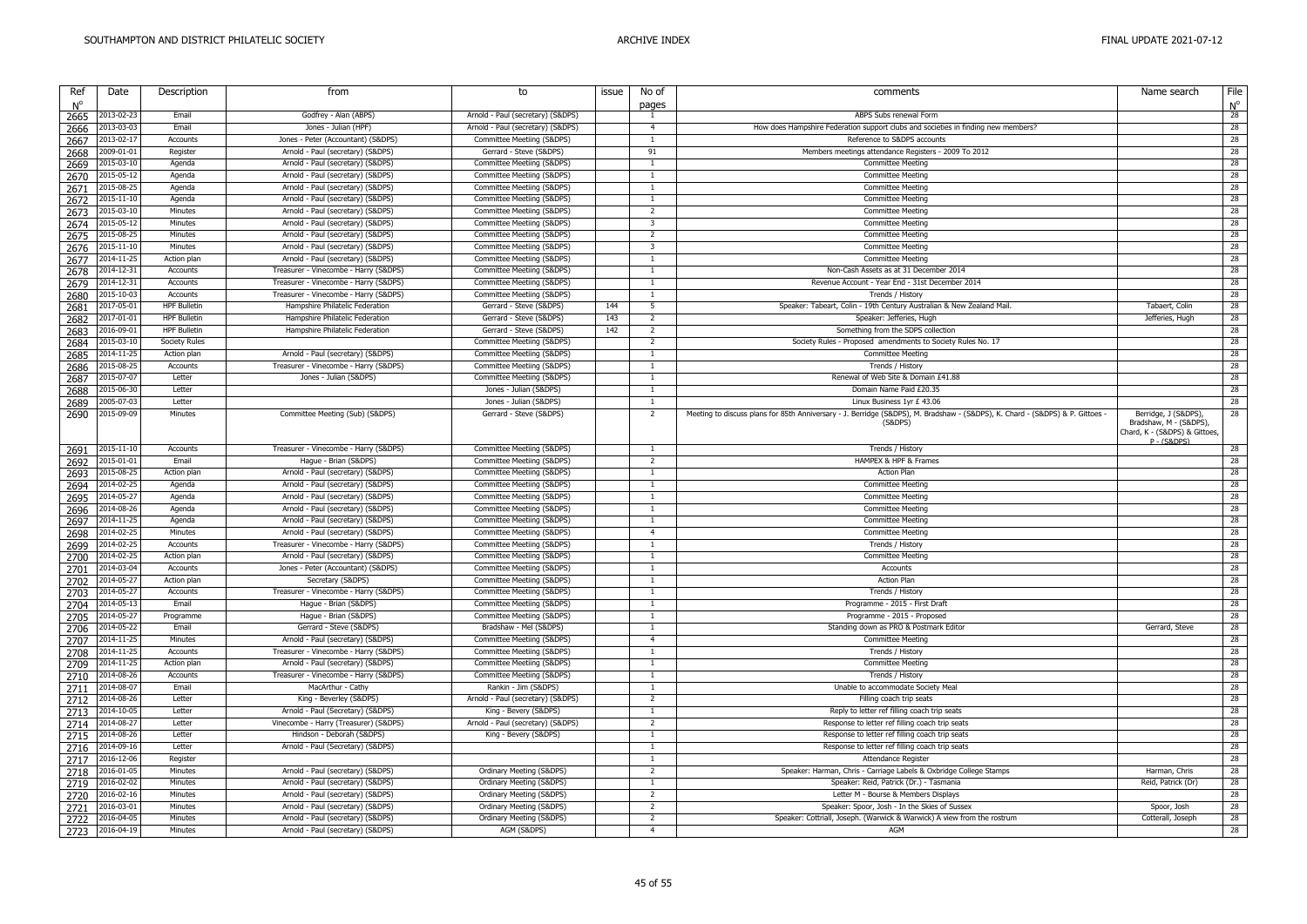| Ref                 | Date                     | Description                     | from                                              | to                                                   | issue          | No of                                     | comments                                                                                                                                                                                 | Name search                 | File              |
|---------------------|--------------------------|---------------------------------|---------------------------------------------------|------------------------------------------------------|----------------|-------------------------------------------|------------------------------------------------------------------------------------------------------------------------------------------------------------------------------------------|-----------------------------|-------------------|
| $N^{\circ}$<br>2724 | 2016-05-03               | Minutes                         | Arnold - Paul (secretary) (S&DPS)                 | Ordinary Meeting (S&DPS)                             |                | pages<br>$\overline{2}$                   | Speaker: Gaskell, Jeremy - British Borneo - Brunei, Labuan, North Borneo & Sarawak.                                                                                                      | Gaskell, Jeremy             | $N^{\circ}$<br>28 |
|                     | 2016-06-07               | Minutes                         | Arnold - Paul (secretary) (S&DPS)                 | Ordinary Meeting (S&DPS)                             |                | $\overline{2}$                            | Speaker: Hickey, Tony. - Anschluss - Germany Occupation of Austria 1938                                                                                                                  | Hickey, Tony                | 28                |
| 2725<br>2726        | 2016-07-06               | Minutes                         | Arnold - Paul (secretary) (S&DPS)                 | Ordinary Meeting (S&DPS)                             |                | $\overline{1}$                            | Speaker: Fryer, Gavin - King George VI High Value Postal history Part 3                                                                                                                  | Fryer, Gavin                | 28                |
| 2727                | 2016-07-19               | Minutes                         | Arnold - Paul (secretary) (S&DPS)                 | Ordinary Meeting (S&DPS)                             |                | $\overline{2}$                            | Letter N - Society Competition                                                                                                                                                           |                             | 28                |
| 2728                | 2016-08-02               | Minutes                         | Arnold - Paul (secretary) (S&DPS)                 | Ordinary Meeting (S&DPS)                             |                | 1                                         | Speaker: Jones, Brian - Aviation & Airmail History of Fiji 1930 To 1950                                                                                                                  | Jones, Brian                | 28                |
| 2729                | 2016-09-06               | Minutes                         | Arnold - Paul (secretary) (S&DPS)                 | Ordinary Meeting (S&DPS)                             |                | $\overline{2}$                            | Speakers: Dorrington, John (S&DPS) & Gerrard, Steve (S&DPS) - Society Collection                                                                                                         | Dorrington, John & Gerrard, | 28                |
|                     |                          |                                 |                                                   |                                                      |                |                                           |                                                                                                                                                                                          | Steve.                      |                   |
| 2730                | 2016-09-20               | Minutes                         | Arnold - Paul (secretary) (S&DPS)                 | Ordinary Meeting (S&DPS)                             |                | $\overline{2}$                            | Speakers: Southampton Postcard Club                                                                                                                                                      | Southampton Postcard Club   | 28                |
| 2731                | 2016-10-04               | Minutes                         | Arnold - Paul (secretary) (S&DPS)                 | Ordinary Meeting (S&DPS)                             |                | $\overline{2}$                            | Speakers: Ferndown & West Moors Society.                                                                                                                                                 | Ferndown & West Moors       | 28                |
| 2732                | 2016-10-18               | Minutes                         | Arnold - Paul (secretary) (S&DPS)                 | Ordinary Meeting (S&DPS)                             |                | $\overline{2}$                            | 15 Sheets in 5 Minutes                                                                                                                                                                   |                             | 28                |
| 2733                | 2016-11-01               | Minutes                         | Arnold - Paul (secretary) (S&DPS)                 | Ordinary Meeting (S&DPS)                             |                | $\overline{1}$                            | Speaker: Berridge, John. (S&DPS) - German LZ129 Hindenburg Airship.                                                                                                                      | Berridge, John.             | 28                |
| 2734                | 2016-11-15               | Minutes                         | Arnold - Paul (secretary) (S&DPS)                 | Ordinary Meeting (S&DPS)                             |                | $\overline{2}$                            | Letter O - Bourse, Silent Auction                                                                                                                                                        |                             | 28                |
| 2735                | 2016-12-06               | Minutes                         | Arnold - Paul (secretary) (S&DPS)                 | Ordinary Meeting (S&DPS)                             |                | $\overline{2}$                            | Speaker: Yandell, Len. (S&DPS) - Le Harve                                                                                                                                                | Yandell, Len                | 28                |
| 2736                | 2015-01-06               | Minutes                         | Arnold - Paul (secretary) (S&DPS)                 | Ordinary Meeting (S&DPS)                             |                | $\overline{2}$                            | Speaker: Barrell, Bill - Classic GB Line Engraved (With a sprinkling of Rarities)                                                                                                        | Barrell, Bill               | 28                |
| 2737                | 2015-02-17               | Minutes                         | Arnold - Paul (secretary) (S&DPS)                 | Ordinary Meeting (S&DPS)                             |                | $\overline{2}$                            |                                                                                                                                                                                          |                             | 28                |
| 2738                | 2015-03-03               | Minutes                         | Arnold - Paul (secretary) (S&DPS)                 | Ordinary Meeting (S&DPS)                             |                | $\overline{2}$                            | Speaker: Gaskell, Jeremy - British & Foreign Treaty Ports in China                                                                                                                       | Gaskell, Jeremy             | 28                |
| 2739                | 2015-04-07               | Minutes                         | Arnold - Paul (secretary) (S&DPS)                 | Ordinary Meeting (S&DPS)                             |                | $\overline{2}$                            | Speaker: Fryer, Gavin - George VI Airmails - High Values (Part 2)                                                                                                                        | Fryer, Gavin                | 28                |
| 2740                | 2015-04-19               | Minutes                         | Arnold - Paul (secretary) (S&DPS)                 | AGM (S&DPS)                                          |                | 8                                         | AGM                                                                                                                                                                                      |                             | 28                |
| 2741                | 2015-04-21               | Minutes                         | Arnold - Paul (secretary) (S&DPS)                 | Ordinary Meeting (S&DPS)                             |                | $\overline{1}$                            | Notice of meeting 79th AGM & Agenda                                                                                                                                                      |                             | 28                |
| 2742                | 2015-04-01               | List                            |                                                   |                                                      |                | 1                                         | Officers & Committee Members Positions Held                                                                                                                                              |                             | 28                |
| 2743                | 2015-04-21               | Report                          | Arnold - Paul (secretary) (S&DPS)                 | AGM (S&DPS)                                          |                | $\overline{2}$                            | AGM - Chariman's Report.                                                                                                                                                                 |                             | 28                |
| 2744                | 2014-12-31               | Accounts                        | Treasurer - Vinecombe - Harry (S&DPS)             | Committee Meetiing (S&DPS)                           |                | $\overline{1}$                            | Balance Sheet - Year End 31st December 2014                                                                                                                                              |                             | 28                |
| 2745                | 2014-01-01               | Competitions                    | Eibl-Kaye - Geoffrey (Dr.) (S&DPS)                |                                                      |                | $\overline{1}$                            | Competition Results - 2014                                                                                                                                                               |                             | 28                |
| 2746                | 2015-04-21               | Minutes                         | Arnold - Paul (secretary) (S&DPS)                 | AGM (S&DPS)                                          |                | $\overline{\mathbf{3}}$                   | AGM - 79th                                                                                                                                                                               |                             | 28                |
| 2747                | 2015-05-05               | Minutes                         | Arnold - Paul (secretary) (S&DPS)                 | Ordinary Meeting (S&DPS)                             |                | $\overline{2}$                            | Speaker: Walker, Alex - Aspects of Samoa                                                                                                                                                 | Walker, Alex                | 28                |
| 2748                | 2015-05-19               | Minutes                         | Arnold - Paul (secretary) (S&DPS)                 | Ordinary Meeting (S&DPS)                             |                | $\mathbf{1}$                              | Social Evening & Single Sheet Competition                                                                                                                                                |                             | 28                |
| 2749                | 2015-06-02               | Minutes                         | Arnold - Paul (secretary) (S&DPS)                 | Ordinary Meeting (S&DPS)                             |                | $\overline{2}$                            | Speaker: Davies, Grace - Pages from Peace                                                                                                                                                | Davies, Grace               | 28                |
| 2750                | 2015-07-07               | Minutes                         | Arnold - Paul (secretary) (S&DPS)                 | Ordinary Meeting (S&DPS)                             |                | $\overline{2}$                            | Speaker: Tabeart, Colin - Royal Navy Mail to 1920, including U-Boat menace                                                                                                               | Tabaert, Colin              | 28                |
| 2751                | 2015-07-21               | Minutes                         | Arnold - Paul (secretary) (S&DPS)                 | Ordinary Meeting (S&DPS)                             |                | $\overline{2}$                            | Letter K - Society's Competitions                                                                                                                                                        |                             | 28                |
| 2752                | 2015-08-04               | Minutes                         | Arnold - Paul (secretary) (S&DPS)                 | Ordinary Meeting (S&DPS)                             |                | $\overline{2}$                            | Speakers: Salisbury Philatelic Society                                                                                                                                                   | Salisbury PS                | 28                |
| 2753                | 2015-09-01               | Minutes                         | Arnold - Paul (secretary) (S&DPS)                 | Ordinary Meeting (S&DPS)                             |                | $\overline{2}$                            | Speakers: Stammers, Anne - Rocks & Riches & Gascoyne, Malcollm - London Coffee Houses.                                                                                                   | Stammers, Anne              | 28                |
| 2754                | 2015-09-15               | Minutes                         | Arnold - Paul (secretary) (S&DPS)                 | Ordinary Meeting (S&DPS)                             |                | $\overline{1}$                            | Southampton Postcard Club & Bourse                                                                                                                                                       | Southampton Postcard Club   | 28                |
| 2755                | 2015-10-06               | Minutes                         | Arnold - Paul (secretary) (S&DPS)                 | Ordinary Meeting (S&DPS)                             |                | $\overline{2}$                            | Speaker: Hames, Ian. (S&DPS) - Space                                                                                                                                                     | Hames, Ian                  | 28                |
| 2756                | 2015-10-20               | Minutes                         | Arnold - Paul (secretary) (S&DPS)                 | Ordinary Meeting (S&DPS)                             |                | $\overline{2}$                            | 15 Sheets in 5 Minutes                                                                                                                                                                   |                             | 28                |
| 2757                | 2015-11-03               | Minutes                         | Arnold - Paul (secretary) (S&DPS)                 | Ordinary Meeting (S&DPS)                             |                | $\overline{2}$                            | Speaker: Berridge, John. (S&DPS) - Aviation History & Airmails of Bulawayo                                                                                                               | Berridge, John              | 28                |
| 2758                | 2015-11-17               | Minutes                         | Arnold - Paul (secretary) (S&DPS)                 | Ordinary Meeting (S&DPS)                             |                | $\overline{2}$                            | Letter L - Silent Auction                                                                                                                                                                |                             | 28                |
| 2759                | 2015-12-01               | Minutes                         | Arnold - Paul (secretary) (S&DPS)                 | Ordinary Meeting (S&DPS)                             |                | $\overline{2}$                            | Speakers: Campbell, John - Portsmouth Society Collection & John Dorrington - Southampton Society                                                                                         | Campbell, John              | 28                |
| 2760                | 2014-01-07               | Minutes                         | Arnold - Paul (secretary) (S&DPS)                 | Ordinary Meeting (S&DPS)                             |                | $\overline{2}$                            | Speaker: Stupples, Richard. - Barbados                                                                                                                                                   | Stupples, Richard           | 28                |
| 2761                | 2014-01-21               | Minutes                         | Arnold - Paul (secretary) (S&DPS)                 | Ordinary Meeting (S&DPS)                             |                | $\overline{1}$                            | <b>Auction - Minutes</b>                                                                                                                                                                 |                             | 28                |
| 2762                | 2014-02-04               | Minutes                         | Arnold - Paul (secretary) (S&DPS)                 | Ordinary Meeting (S&DPS)                             |                | $\overline{\mathbf{3}}$                   | Speaker: Berry, Richard. - The Coronation of King George VI.                                                                                                                             | Berry, Richard              | 28                |
| 2763                | 2013-12-31               | Accounts                        | Treasurer - Vinecombe - Harry (S&DPS)             | Committee Meetiing (S&DPS)                           |                |                                           | Balance Sheet - Year End 31st December 2013                                                                                                                                              |                             | 28                |
| 2764                | 2013-12-31               | Accounts                        | Treasurer - Vinecombe - Harry (S&DPS)             | Committee Meetiing (S&DPS)                           |                | -1                                        | Revenue account - Year End - 31st December 2013                                                                                                                                          |                             | 28                |
| 2765                | 2013-12-31               | Accounts                        | Treasurer - Vinecombe - Harry (S&DPS)             | Committee Meetiing (S&DPS)                           |                | $\overline{1}$                            | Fixed Assets Schedule - Year Ended 31st December 2013                                                                                                                                    |                             | 28                |
| 2766                | 2014-04-15               | Booklet                         | Arnold - Paul (secretary) (S&DPS)                 | AGM (S&DPS)                                          |                | $\overline{7}$                            | AGM - Nominations for Officers 2013/14.                                                                                                                                                  |                             | 28                |
| 2767                | 2014-04-15               | Report                          | Arnold - Paul (secretary) (S&DPS)                 | Committee Meetiing (S&DPS)                           |                | $\overline{1}$                            | Archivist's Report                                                                                                                                                                       |                             | 28                |
| 2768                | 2014-05-06               | Minutes                         | Arnold - Paul (secretary) (S&DPS)                 | Ordinary Meeting (S&DPS)                             |                | $\overline{2}$                            | Speaker: Arrow, Nicholas. - South African Airmails                                                                                                                                       | Arrow, Nicholas             | 28                |
| 2769                | 2014-05-20               | Minutes                         | Arnold - Paul (secretary) (S&DPS)                 | Ordinary Meeting (S&DPS)                             |                | $\overline{2}$                            | Letter H - Society's Annual Competition                                                                                                                                                  |                             | 28                |
| 2770                | 2014-06-03               | Minutes                         | Arnold - Paul (secretary) (S&DPS)                 | Ordinary Meeting (S&DPS)                             |                | $\overline{\mathbf{3}}$                   | Speaker: Bailey, Mark. - Channel Islands, 19th Century Postal History                                                                                                                    | Bailey, Mark                | 28                |
| 2771                | 2014-07-01               | Minutes                         | Arnold - Paul (secretary) (S&DPS)                 | Ordinary Meeting (S&DPS)                             |                | $\overline{2}$                            | Speaker: Hobbs, Barry - Through swamp and mountain TPOs in South & Central America                                                                                                       | Hobbs, Barry                | 28                |
|                     | 2014-08-05               | Minutes                         | Arnold - Paul (secretary) (S&DPS)                 | Ordinary Meeting (S&DPS)                             |                | $\overline{2}$                            | Speaker: Mark, Graham - WW1 seen through Civillian & POW Mail                                                                                                                            | Mark, Graham                | 28                |
| 2772<br>2773        | 2014-09-02               | Minutes                         | Arnold - Paul (secretary) (S&DPS)                 | Ordinary Meeting (S&DPS)                             |                | 3                                         | Speaker: Earle, Christine - The Also Served; Women at War                                                                                                                                | Earle, Christine            | 28                |
|                     | 2014-09-16               | Minutes                         | Arnold - Paul (secretary) (S&DPS)                 |                                                      |                | $\overline{2}$                            |                                                                                                                                                                                          | Southampton Postcard Club   | 28                |
| 2774                | 2014-10-07               | Minutes                         | Arnold - Paul (secretary) (S&DPS)                 | Ordinary Meeting (S&DPS)<br>Ordinary Meeting (S&DPS) |                | $\overline{2}$                            | Southampton Postcard Club & Bourse<br>Speaker: Fryer, Gavin - George VI Airmails.                                                                                                        | Fryer, Gavin                | 28                |
| 2775                | 2014-10-21               | Minutes                         | Arnold - Paul (secretary) (S&DPS)                 | Ordinary Meeting (S&DPS)                             |                | $\overline{\mathbf{3}}$                   | 15 sheets in 5 minutes                                                                                                                                                                   |                             | 28                |
| 2776                | 2014-11-04               | Minutes                         |                                                   |                                                      |                | $\overline{2}$                            | Speaker: Drysdall, Alan (Dr.) (S&DPS) - Transvaal Railways - A brief history                                                                                                             | Drysdall, Alan (Dr)         | 28                |
| 2777                |                          |                                 | Arnold - Paul (secretary) (S&DPS)                 | Ordinary Meeting (S&DPS)                             |                | $\overline{2}$                            |                                                                                                                                                                                          |                             | 28                |
| 2778                | 2014-11-18<br>2014-12-02 | Minutes<br>Minutes              | Arnold - Paul (secretary) (S&DPS)                 | Ordinary Meeting (S&DPS)                             |                | 1                                         | Letter I - Silent Auction.<br>Speaker: Jones, Julian. (S&DPS) - How to prepare your collection for display and competition.                                                              | Jones, Julian               | 28                |
| 2779                |                          |                                 | Arnold - Paul (secretary) (S&DPS)                 | Ordinary Meeting (S&DPS)                             | 136            |                                           |                                                                                                                                                                                          |                             | 28                |
| 2780                | 2017-01-01<br>2017-01-01 | Postmark<br><b>HPF Bulletin</b> | Editor (S&DPS)<br>Hampshire Philatelic Federation | members (S&DPS)                                      | 145            | 10<br>$\overline{2}$                      | Postmark - Winter - A Bishop's Waltham Family Correspondence (Part 2)<br>Speaker: Spicer, Eddie - German Catapult Mail of the North Atlantic - Review by Julian Jones & Society Roundup. | Spicer, Eddie               | 28                |
| 2781                |                          |                                 |                                                   | Ordinary Meeting (S&DPS)                             |                |                                           |                                                                                                                                                                                          |                             |                   |
| 2782                | 2018-01-01               | <b>HPF Bulletin</b>             | Hampshire Philatelic Federation                   | Ordinary Meeting (S&DPS)                             | 146            | $\overline{\mathbf{3}}$<br>$\overline{1}$ | Speaker: Montgomery, Malcolm - Southampton at the centre of the world                                                                                                                    | Montgomery, Malcolm.        | 28                |
| 2783                | 2018-01-01               | <b>ABPS</b> news                | Gerrard - Steve (S&DPS)                           |                                                      | $\overline{1}$ |                                           | ABPS - News - Spring                                                                                                                                                                     |                             | 28                |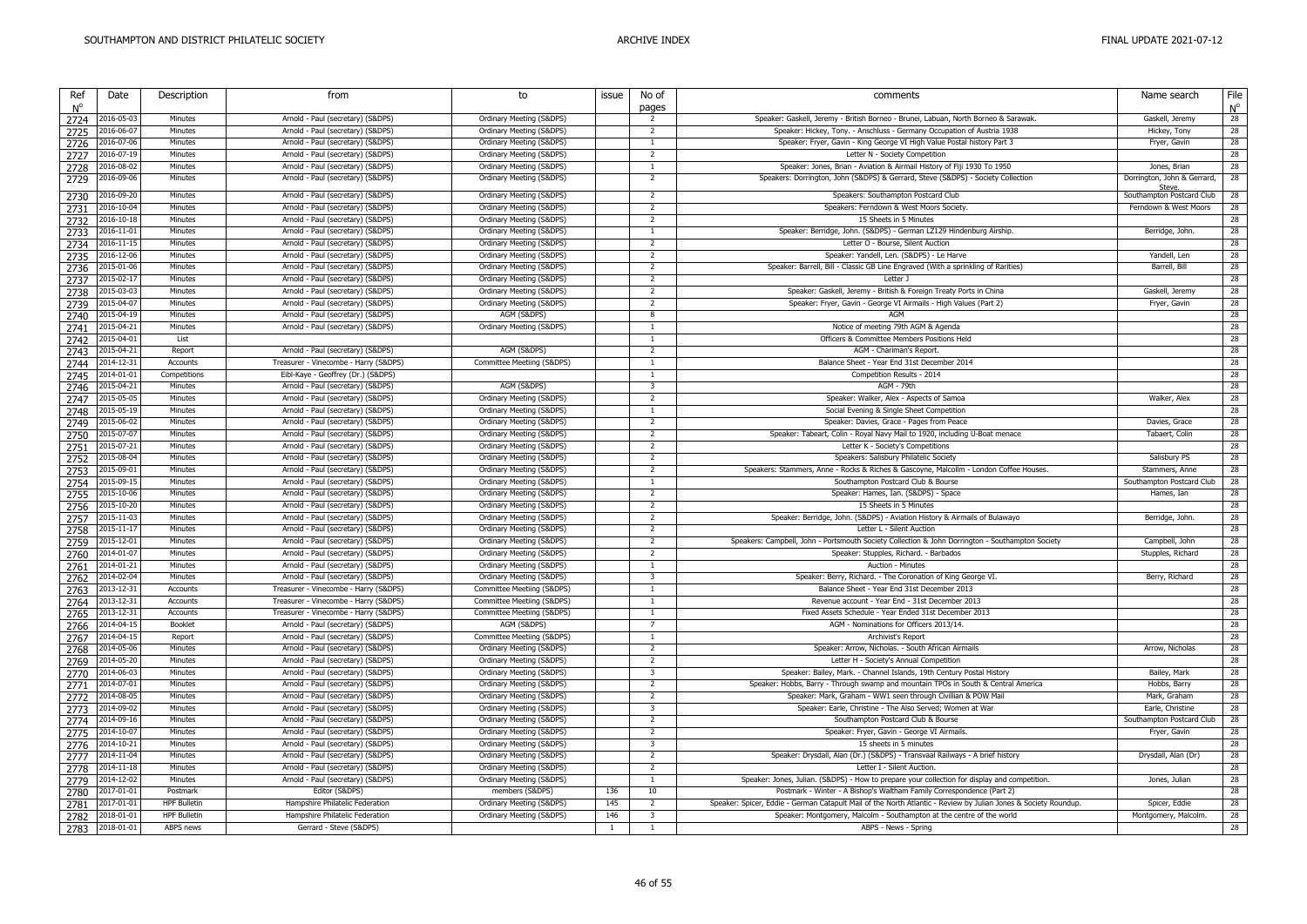| Ref  | Date             | Description         | from                                                            | to                                  | issue          | No of                   | comments                                                                                   | Name search                 | File        |
|------|------------------|---------------------|-----------------------------------------------------------------|-------------------------------------|----------------|-------------------------|--------------------------------------------------------------------------------------------|-----------------------------|-------------|
| N°   |                  |                     |                                                                 |                                     |                | pages                   |                                                                                            |                             | $N^{\circ}$ |
| 2784 | 2017-12-31       | Accounts            | Treasurer - Watts - Mike (S&DPS)                                | Committee Meetiing (S&DPS)          |                | <sup>1</sup>            | Balance Sheet - Year End 31st December 2017                                                |                             | 28          |
| 2785 | 2017-12-31       | Accounts            | Treasurer - Watts - Mike (S&DPS)                                | Committee Meetiing (S&DPS)          |                |                         | Revenue account - Year End - 31st December 2017                                            |                             | 28          |
|      | 2017-12-31       | Accounts            | Treasurer - Watts - Mike (S&DPS)                                | Committee Meetiing (S&DPS)          |                | $\overline{1}$          | Supporting Schedules to Accounts 31st December 2017                                        |                             | 28          |
| 2786 | $2017 - 11 - 14$ | Minutes             |                                                                 | Committee Meetiing (S&DPS)          |                | $\overline{2}$          | <b>Committee Meeting</b>                                                                   |                             | 28          |
| 2787 |                  |                     | Arnold - Paul (Secretary) (S&DPS)                               |                                     |                |                         |                                                                                            |                             |             |
| 2788 | 2018-03-13       | Agenda              | Arnold - Paul (Secretary) (S&DPS)                               | Committee Meetiing (S&DPS)          |                | $\overline{1}$          | Agenda                                                                                     |                             | 28          |
| 2789 | 2013-05-14       | Agenda              |                                                                 | Committee Meetiing (S&DPS)          |                | $\overline{1}$          | <b>Committee Meeting</b>                                                                   |                             | 28          |
| 2790 | 2016-01-01       | Magazine            | <b>Stanley Gibbons Monthly</b>                                  | Gerrard - Steve (Archivist) (S&DPS) |                | $\overline{1}$          | Photograph of Dave King (S&DPS), Julian Jones (S&DPS) & Rev Paul Arnold (S&DPS) - December | King, Dave, Jones, Julian & | 28          |
|      |                  |                     |                                                                 |                                     |                |                         |                                                                                            | Arnold, Paul (Rev)          | 28          |
| 2791 | 2018-01-01       | ABPS news           | Gerrard - Steve (S&DPS)                                         | Gerrard - Steve (S&DPS)             | $\overline{4}$ | 2                       | ABPS - News - Vol. 24 - Spring                                                             |                             |             |
| 2792 | 2018-01-01       | Postmark            | Editor (S&DPS)                                                  | members (S&DPS)                     | 137            | 8                       | Postmark - Spring                                                                          |                             | 28          |
| 2793 | 2018-03-06       | Minutes             | Jones - Julian (S&DPS)                                          | Ordinary Meeting (S&DPS)            |                | $\overline{1}$          | Speakers: Buckle, Wendy. & Wheeler, Chris.                                                 | Buckle, Wendy & Brian       | 28          |
| 2794 | 2018-03-06       | Register            | Jones - Julian (S&DPS)                                          | Gerrard - Steve (S&DPS)             |                | $\overline{1}$          | Attendance Register                                                                        |                             | 28          |
| 2795 | 1960-01-20       | Letter              | Barron - G. L.                                                  | Goodman - Major (S&DPS)             |                | $\overline{1}$          | Concerning 2 FDC's                                                                         |                             | 28          |
| 2796 | 2018-03-07       | Notes               | Vokes - Mike (Members Secretary) (S&DPS)                        | Committee Meetiing (S&DPS)          |                | -1                      | Membership Secretary Notes for Committeee Meeting 13th March 2018                          |                             | 28          |
| 2797 | 2016-10-14       | Press Cutting       | Berridge - John (S&DPS)                                         | Gerrard - Steve (S&DPS)             |                | $\mathbf{3}$            | Strehlau, Hans - S&DPS Member                                                              | Strehlau, Hans              | 28          |
|      | 1990-06-10       | Convention          |                                                                 | Gerrard - Steve (S&DPS)             |                | 11                      | Hosted by Southampton & District Philatelic Society - The Guildhall - HPF.                 |                             | 28          |
| 2798 |                  |                     |                                                                 |                                     |                | 8                       |                                                                                            |                             | 28          |
| 2799 | 2018-03-20       | Catalogue           | Berridge - John (S&DPS)                                         | Gerrard - Steve (S&DPS)             |                |                         | Auction - Catalogue                                                                        |                             |             |
| 2800 | 2018-03-12       | Accounts            | Treasurer - Watts - Mike (S&DPS)                                | Gerrard - Steve (S&DPS)             |                |                         | Financial Summary - 12th March 2018                                                        |                             | 28          |
| 2801 | 2018-04-17       | Report              | Watts - Mike (S&DPS)                                            | Gerrard - Steve (S&DPS)             |                | -1                      | AGM - Report                                                                               |                             | 28          |
| 2802 | 2018-03-13       | Email               | Berridge - John (S&DPS)                                         | Gerrard - Steve (S&DPS)             |                | $\overline{2}$          | Cost of replacing Society Printer                                                          |                             | 28          |
| 2803 | 2019-01-01       | Programme           | Chard - Kevin (S&DPS)                                           | Gerrard - Steve (S&DPS)             |                | $\overline{1}$          | Programme - 2019 - Proposed                                                                |                             | 28          |
| 2804 | 2018-03-20       | Catalogue           | Gerrard - Steve (S&DPS)                                         | members (S&DPS)                     |                | 8                       | Auction - Catalogue                                                                        |                             | 28          |
| 2805 | 2018-03-13       | Minutes             | Arnold - Paul (secretary) (S&DPS)                               | members (S&DPS)                     |                | $\overline{2}$          | <b>Committee Meeting</b>                                                                   |                             | 28          |
|      |                  |                     |                                                                 |                                     |                | -1                      |                                                                                            |                             |             |
| 2806 | 2018-06-12       | Agenda              | Arnold - Paul (secretary) (S&DPS)                               | members (S&DPS)                     |                |                         | Agenda                                                                                     |                             | 28          |
| 2807 | 2018-06-19       | Catalogue           | Gerrard - Steve (S&DPS)                                         | members (S&DPS)                     |                | 8                       | Auction - Catalogue                                                                        |                             | 28          |
| 2808 | 1997-09-13       | Press Cutting       | Gerrard - Steve (S&DPS)                                         | members (S&DPS)                     |                | $\overline{2}$          | Lowe, Robson (S&DPS) - Obituary - Daily Telegraph                                          | Lowe, Robson                | 28          |
| 2809 | 2018-06-14       | Postmark            | Gerrard - Steve (S&DPS)                                         | members (S&DPS)                     |                | $\overline{1}$          | Postmark Editor Job Description                                                            |                             | 28          |
| 2810 | 2018-06-12       | Minutes             | Vokes - Mike (Members Secretary) (S&DPS)                        | members (S&DPS)                     |                | 2                       | <b>Committee Meeting</b>                                                                   |                             | 28          |
| 2811 | 1999-07-02       | Form                |                                                                 | Berridge - John (Editor) (S&DPS)    |                | $\overline{1}$          | Coach trip to PHILEXFRANCE                                                                 |                             | 28          |
| 2812 | 1994-10-29       | Form                |                                                                 |                                     |                | $\overline{1}$          | Annual Dinner - 1999                                                                       |                             | 28          |
|      | 1993-10-23       | Form                |                                                                 |                                     |                |                         | Annual Dinner - 1993                                                                       |                             | 28          |
| 2813 |                  |                     |                                                                 |                                     |                |                         |                                                                                            |                             | 28          |
| 2814 | 1993-09-26       | Form                | Dorrington - John (S&DPS)                                       | Dorrington - John (S&DPS)           |                | $\overline{1}$          | Visit to Christie's                                                                        |                             |             |
| 2815 | 1996-05-04       | Form                | Batty - Mike (Archivist) (S&DPS)                                | Batty - Mike (Archivist) (S&DPS)    |                | $\overline{1}$          | Annual Dinner - 1992                                                                       |                             | 28          |
| 2816 | 1992-10-17       | Form                | Batty - Mike (Archivist) (S&DPS)                                | Batty - Mike (Archivist) (S&DPS)    |                | $\overline{1}$          | Diamond Jubilee Celebrartions                                                              |                             | 28          |
| 2817 | 2018-10-06       | Form                | Treasurer (S&DPS)                                               | Committee Meetiing (S&DPS)          |                | $\overline{1}$          | Postal Bid Form & Invoice                                                                  |                             | 28          |
| 2818 | 1993-12-31       | Accounts            | Treasurer (S&DPS)                                               | Committee Meetiing (S&DPS)          |                | 1                       | Balance sheet - Year End 31st December 1992                                                |                             | 28          |
| 2819 | 1993-12-31       | Accounts            | Dorrington - John (S&DPS)                                       | AGM (S&DPS)                         |                | $\overline{1}$          | Revenue Account - Year End - 31st December 1992                                            |                             | 28          |
| 2820 | 2018-10-30       | Agenda              | Bradshaw - Mel (S&DPS)                                          | Bradshaw - Mel (S&DPS)              |                | $\overline{1}$          | <b>Committee Meeting</b>                                                                   |                             | 28          |
|      | 2018-06-12       | Minutes             | Secretary (S&DPS)                                               | Committee Meetiing (S&DPS)          |                |                         | <b>Committee Meeting</b>                                                                   |                             | 28          |
| 2821 |                  |                     |                                                                 |                                     |                |                         |                                                                                            |                             |             |
| 2822 | 2018-10-06       | Catalogue           | Chard - Kevin (S&DPS)                                           | Gerrard - Steve (S&DPS)             |                | 15                      | Auction - Catalogue                                                                        |                             | 28          |
| 2823 | 2018-01-01       | Postmark            | Editor (S&DPS)                                                  | members (S&DPS)                     | 139            | 10                      | Postmark - Summer                                                                          |                             | 28          |
| 2824 | 2018-09-01       | <b>HPF Bulletin</b> | Hampshire Philatelic Federation                                 | Gerrard - Steve (S&DPS)             | 148            | $\overline{4}$          | Berridge, John (S&DPS) : talk to Ringwood Philatelic Society. Society Roundup.             | Berridge, John.             | 28          |
| 2825 | 2018-01-01       | <b>HPF Bulletin</b> | Hampshire Philatelic Federation                                 | Gerrard - Steve (S&DPS)             | 147            | $\overline{\mathbf{3}}$ | Society Roundup                                                                            |                             | 29          |
| 2826 | 2018-01-01       | Misc                | Jones - Julian (S&DPS)                                          | Gerrard - Steve (S&DPS)             |                | $\overline{4}$          | Privacy Policy for S&DPS                                                                   |                             | 29          |
| 2827 | 2018-06-12       | Accounts            | Treasurer - Watts - Mike (S&DPS)                                | Watts - Mike (S&DPS)                |                | $\overline{1}$          | <b>Financial Summary</b>                                                                   |                             | 29          |
| 2828 | 2013-05-01       | Programme           | Gerrard - Steve (S&DPS)                                         | Gerrard - Steve (Archivist) (S&DPS) |                | $\mathbf{R}$            | Southampton Maritime Festival - 5th to 6th May - S&DPS Table                               |                             | 29          |
|      | 2018-10-30       | Minutes             | Vokes - Mike (Members Secretary) (S&DPS)                        | Committee Meetiing (S&DPS)          |                | -3                      | <b>Committee Meeting</b>                                                                   |                             | 29          |
| 2829 |                  |                     |                                                                 |                                     |                |                         |                                                                                            |                             |             |
| 2830 | 2018-12-01       | Newsletter          | Bradshaw - Mel (S&DPS)                                          | Gerrard - Steve (Archivist) (S&DPS) |                | $\overline{1}$          | December Newsletter                                                                        |                             | 29          |
| 2831 | 2018-09-01       | Newsletter          | Bradshaw - Mel (S&DPS)                                          | Gerrard - Steve (Archivist) (S&DPS) |                |                         | September Newsletter                                                                       |                             | 29          |
| 2832 | 2019-01-08       | Catalogue           | Bradshaw - Mel (S&DPS)                                          | Gerrard - Steve (Archivist) (S&DPS) |                | 8                       | Auction - Catalogue                                                                        |                             | 29          |
| 2833 | 2018-11-01       | Magazine            | Stanley Gibbons Monthly                                         | Gerrard - Steve (Archivist) (S&DPS) |                | -5                      | Jones, Julian (S&DPS) - The 1848 Anglo-American Postal Treaty                              | Jones, Julian               | 29          |
| 2834 | 2018-03-26       | Article             | Barry - Paul (Ferndown & West Moors Philatelic & Postcard Club) | Gerrard - Steve (Archivist) (S&DPS) |                | $\overline{1}$          | Speaker: Jones, Julian. (S&DPS) FRPSL - Transatlantic Mail 1775 - 1875.                    | Jones, Julian               | 29          |
| 2835 | 2019-03-19       | Catalogue           | Bradshaw - Mel (S&DPS)                                          | Gerrard - Steve (Archivist) (S&DPS) |                | $\overline{7}$          | Auction - Catalogue                                                                        |                             | 29          |
|      | 2019-03-19       | Form                | Bradshaw - Mel (S&DPS)                                          | Gerrard - Steve (Archivist) (S&DPS) |                |                         | Postal Bid Form                                                                            |                             | 29          |
| 2836 |                  |                     |                                                                 |                                     |                |                         |                                                                                            |                             |             |
| 2837 | 2019-03-01       | Newsletter          | Bradshaw - Mel (S&DPS)                                          | Gerrard - Steve (Archivist) (S&DPS) |                | $\overline{1}$          | March Newsletter                                                                           |                             | 29          |
| 2838 | 2019-01-01       | Postmark            | Editor (S&DPS)                                                  | members (S&DPS)                     | 141            | 12                      | Postmark - Spring                                                                          |                             | 29          |
| 2839 | 2019-01-01       | Magazine            | <b>Stanley Gibbons Monthly</b>                                  | Gerrard - Steve (S&DPS)             |                | 6                       | Hague, Brian (S&DPS) - Keeping the Faroe Islands Posted During World War II                | Hague, Brian                | 29          |
| 2840 | 2019-04-16       | Agenda              | Bradshaw - Mel (S&DPS)                                          | Gerrard - Steve (Archivist) (S&DPS) |                | $\overline{7}$          | AGM - 83rd - Agenda, Previous Minutes & Reports.                                           |                             | 29          |
| 2841 | 2007-01-01       | Form                |                                                                 | Gerrard - Steve (Archivist) (S&DPS) |                | $\overline{1}$          | Annual Dinner Application Form                                                             |                             | 29          |
| 2842 | 2008-01-01       | Form                |                                                                 | Gerrard - Steve (Archivist) (S&DPS) |                | $\overline{1}$          | Annual Dinner Application Form                                                             |                             | 29          |
| 2843 | 2010-01-01       | Form                |                                                                 | Gerrard - Steve (Archivist) (S&DPS) |                | $\overline{1}$          | Annual Dinner Application Form                                                             |                             | 29          |
|      |                  |                     |                                                                 |                                     |                |                         |                                                                                            |                             |             |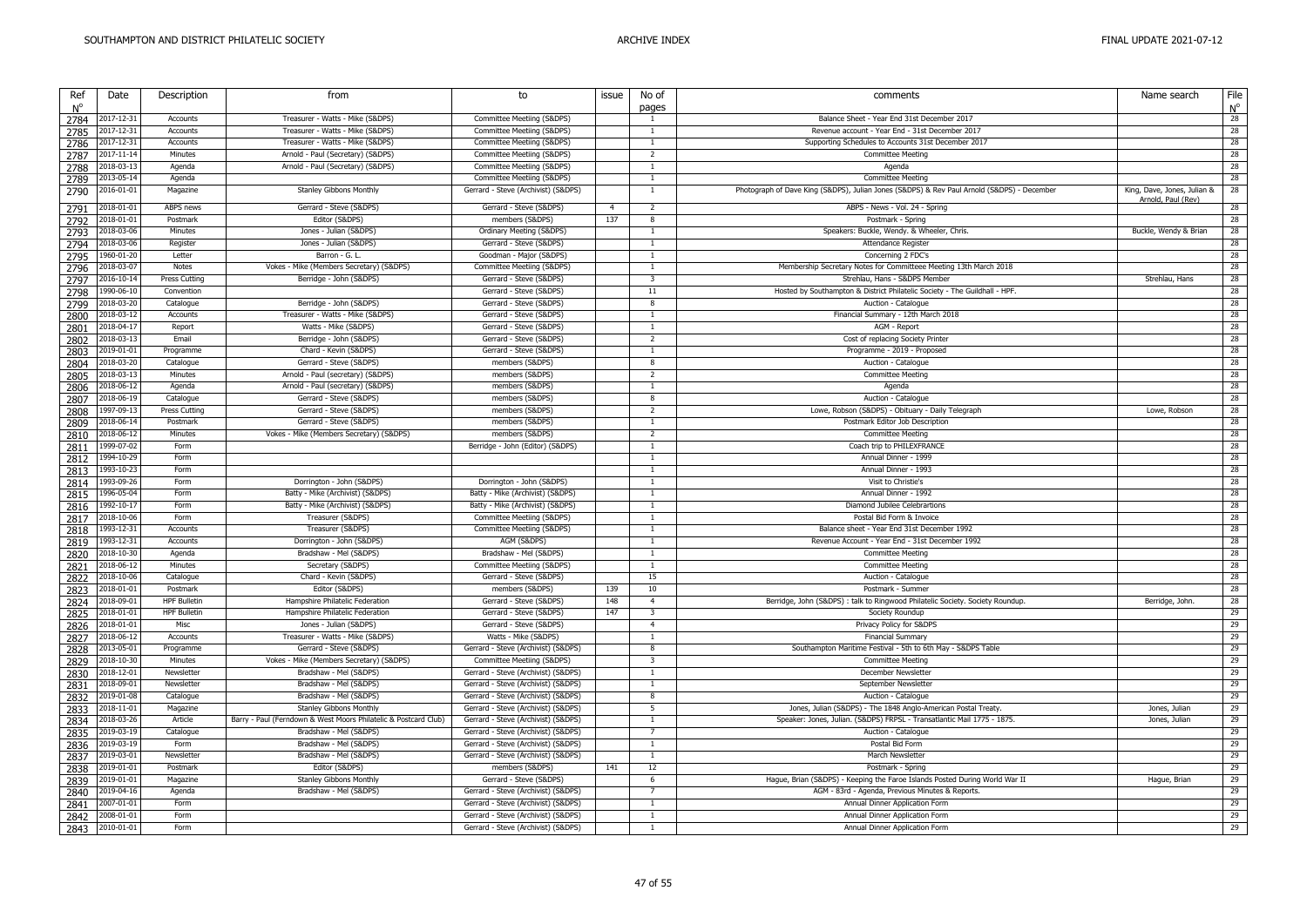| Ref         | Date                     | Description          | from                             | to                                  | issue | No of                            | comments                                                                                                                             | Name search                             | File              |
|-------------|--------------------------|----------------------|----------------------------------|-------------------------------------|-------|----------------------------------|--------------------------------------------------------------------------------------------------------------------------------------|-----------------------------------------|-------------------|
| $N^{\circ}$ | 2009-01-01               | Library              |                                  | Gerrard - Steve (Archivist) (S&DPS) |       | pages<br>-1                      | Recent additions - Number 3                                                                                                          |                                         | $N^{\circ}$<br>29 |
| 2844        | 2014-01-01               |                      |                                  | Gerrard - Steve (Archivist) (S&DPS) |       | $\overline{1}$                   |                                                                                                                                      |                                         | 29                |
| 2845        | 2019-01-01               | Library<br>Magazine  | <b>Stanley Gibbons Monthly</b>   | Gerrard - Steve (Archivist) (S&DPS) |       | $\overline{4}$                   | Books Bequeathed by the late Brian Presland (S&DPS)<br>Jones, Julian (S&DPS) - Early Mail between the US West Coast & Great Britain. | Presland, Brian, James<br>Jones, Julian | 29                |
| 2846        |                          |                      |                                  |                                     |       | $\overline{1}$                   | Auction - Attendance                                                                                                                 |                                         | 29                |
| 2847        | 2016-10-22               | Register             | Mays - Eddie (Secretary) (S&DPS) | Gerrard - Steve (Archivist) (S&DPS) |       | $\overline{1}$                   |                                                                                                                                      |                                         |                   |
| 2848        | 2017-02-07               | Register             | Mays - Eddie (Secretary) (S&DPS) | Gerrard - Steve (Archivist) (S&DPS) |       |                                  | Buckle, Wendy - Latvia 1785-1945.                                                                                                    | Buckle, Wendy                           | 29                |
| 2849        | 2017-02-21               | Register             | Mays - Eddie (Secretary) (S&DPS) | Gerrard - Steve (Archivist) (S&DPS) |       | $\overline{1}$                   | Letter P - Bourse & Silent Auction.                                                                                                  |                                         | 29                |
| 2850        | 2017-03-07               | Register             | Mays - Eddie (Secretary) (S&DPS) | Gerrard - Steve (Archivist) (S&DPS) |       | $\overline{1}$                   | Tabeart, Colin: 19th Century Australian/New Zealand Mails.                                                                           | Tabaert, Colin                          | 29                |
| 2851        | 2017-03-21               | Register             | Mays - Eddie (Secretary) (S&DPS) | Gerrard - Steve (Archivist) (S&DPS) |       |                                  | Auction - Register                                                                                                                   |                                         | 29                |
| 2852        | 2017-04-04               | Register             | Mays - Eddie (Secretary) (S&DPS) | Gerrard - Steve (Archivist) (S&DPS) |       | $\overline{1}$                   | Speaker: Michael Elliot - Finland at War.                                                                                            | Elliot, Michael                         | 29                |
| 2853        | 2017-04-18               | Register             | Mays - Eddie (Secretary) (S&DPS) | Gerrard - Steve (Archivist) (S&DPS) |       | $\overline{1}$                   | AGM - 81st - Acquistions & Queries.                                                                                                  |                                         | 29                |
| 2854        | 2017-05-02               | Register             | Mays - Eddie (Secretary) (S&DPS) | Gerrard - Steve (Archivist) (S&DPS) |       | 1                                | Speaker: Michael Sefi - the Royal Collection                                                                                         | Sefi, Michael.                          | 29                |
| 2855        | 2017-05-16               | Register             | Mays - Eddie (Secretary) (S&DPS) | Gerrard - Steve (Archivist) (S&DPS) |       | $\overline{1}$                   | <b>Society Social</b>                                                                                                                |                                         | 29                |
| 2856        | 2017-05-20               | Register             | Mays - Eddie (Secretary) (S&DPS) | Gerrard - Steve (Archivist) (S&DPS) |       | $\overline{1}$                   | Aero-Philatelic Society - Joint Meeting with S&DPS                                                                                   | Aero-Philatelic Society                 | 29                |
| 2857        | 2017-06-06               | Register             | Mays - Eddie (Secretary) (S&DPS) | Gerrard - Steve (Archivist) (S&DPS) |       | $\overline{1}$                   | Davies, Grace - Pages from Peace (Part 2)                                                                                            | Davies, Grace                           | 29                |
| 2858        | 2017-06-20               | Register             | Mays - Eddie (Secretary) (S&DPS) | Gerrard - Steve (Archivist) (S&DPS) |       | 1                                | Auction - Register                                                                                                                   |                                         | 29                |
| 2859        | 2017-07-04               | Register             | Mays - Eddie (Secretary) (S&DPS) | Gerrard - Steve (Archivist) (S&DPS) |       | $\overline{1}$                   | Bosworth, Tony. - 1936 Olympics.                                                                                                     | Bosworth, Tony                          | 29                |
| 2860        | 2017-07-18               | Register             | Mays - Eddie (Secretary) (S&DPS) | Gerrard - Steve (Archivist) (S&DPS) |       | $\overline{1}$                   | Letter Q - Competition                                                                                                               |                                         | 29                |
| 2861        | 2017-08-01               | Register             | Mays - Eddie (Secretary) (S&DPS) | Gerrard - Steve (Archivist) (S&DPS) |       | $\overline{1}$                   | Spicer, Eddie - German Catapult Mail in the North Atlantic.                                                                          | Spicer, Eddie                           | 29                |
| 2862        | 2017-09-05               | Register             | Mays - Eddie (Secretary) (S&DPS) | Gerrard - Steve (Archivist) (S&DPS) |       |                                  | Speaker: Peter Wingent - East Africa Airmails & Beyond.                                                                              | Wingate, Peter                          | 29                |
| 2863        | 2017-09-19               | Register             | Mays - Eddie (Secretary) (S&DPS) | Gerrard - Steve (Archivist) (S&DPS) |       | $\overline{1}$                   | Postcard Evening & Bourse - The Southampton Postcard Society.                                                                        | Southampton Postcard Club               | 29                |
| 2864        | 2017-10-03               | Register             | Mays - Eddie (Secretary) (S&DPS) | Gerrard - Steve (Archivist) (S&DPS) |       | $\overline{1}$                   | Speaker: Montgomery, Malcolm - Southampton at Centre of the World.                                                                   | Montgomery, Malcolm.                    | 29                |
|             | 2017-10-07               | Register             | Mays - Eddie (Secretary) (S&DPS) | Gerrard - Steve (Archivist) (S&DPS) |       | 2                                | Auction - Grand                                                                                                                      |                                         | 29                |
| 2865        | 2017-10-17               |                      | Mays - Eddie (Secretary) (S&DPS) | Gerrard - Steve (Archivist) (S&DPS) |       | $\overline{1}$                   | 16 Sheets in 5 Minutes                                                                                                               |                                         | 29                |
| 2866        |                          | Register             |                                  |                                     |       |                                  |                                                                                                                                      |                                         |                   |
| 2867        | 2017-10-17               | Register             | Mays - Eddie (Secretary) (S&DPS) | Gerrard - Steve (Archivist) (S&DPS) |       | $\overline{1}$                   | 15 Sheets in 5 minutes                                                                                                               |                                         | 29                |
| 2868        | 2017-11-07               | Register             | Mays - Eddie (Secretary) (S&DPS) | Gerrard - Steve (Archivist) (S&DPS) |       | $\overline{1}$                   | President's Evening - 85 Theme.                                                                                                      |                                         | 29                |
| 2869        | 2017-11-21               | Register             | Mays - Eddie (Secretary) (S&DPS) | Gerrard - Steve (Archivist) (S&DPS) |       | $\overline{1}$                   | Members 17 x 5 sheets.                                                                                                               |                                         | 29                |
| 2870        | 2017-11-21               | Register             | Mays - Eddie (Secretary) (S&DPS) | Gerrard - Steve (Archivist) (S&DPS) |       | 1                                | Members 17 x 5 sheets - Name & Topic.                                                                                                |                                         | 29                |
| 2871        | 2017-12-05               | Register             | Mays - Eddie (Secretary) (S&DPS) | Gerrard - Steve (Archivist) (S&DPS) |       | -1                               | Davies, John - 1890 Penny Postage Jubilee.                                                                                           | Davies, John                            | 29                |
| 2872        | 2018-01-02               | Register             | Mays - Eddie (Secretary) (S&DPS) | Gerrard - Steve (Archivist) (S&DPS) |       | $\overline{1}$                   | Society's Collection.                                                                                                                |                                         | 29                |
| 2873        | 2018-01-16               | Register             | Mays - Eddie (Secretary) (S&DPS) | Gerrard - Steve (Archivist) (S&DPS) |       |                                  | Special Auction - Southampton's Postal History - John Dorrington (S&DPS).                                                            | Dorrington, John                        | 29                |
| 2874        | 2018-02-06               | Register             | Mays - Eddie (Secretary) (S&DPS) | Gerrard - Steve (Archivist) (S&DPS) |       | $\overline{1}$                   | Speaker: Waterlooville PS.                                                                                                           | Waterlooville PS                        | 29                |
| 2875        | 2018-02-20               | Register             | Mays - Eddie (Secretary) (S&DPS) | Gerrard - Steve (Archivist) (S&DPS) |       | $\overline{1}$                   | Competition & Bourse.                                                                                                                |                                         | 29                |
| 2876        | 2018-03-20               | Register             | Mays - Eddie (Secretary) (S&DPS) | Gerrard - Steve (Archivist) (S&DPS) |       | $\overline{1}$                   | Auction - Register                                                                                                                   |                                         | 29                |
| 2877        | 2018-03-06               | Register             | Mays - Eddie (Secretary) (S&DPS) | Gerrard - Steve (Archivist) (S&DPS) |       | $\overline{1}$                   | Speaker: Wendy Buckle & Chris Wheeler                                                                                                | Buckle, Wendy & Brian                   | 29                |
| 2878        | 2018-04-03               | Register             | Mays - Eddie (Secretary) (S&DPS) | Gerrard - Steve (Archivist) (S&DPS) |       | <sup>1</sup>                     | Hickey, Tony - Austria & Anschloss (Part 2)                                                                                          | Hickey, Tony                            | 29                |
| 2879        | 2019-06-01               | Newsletter           | Bradshaw - Mel (S&DPS)           | members (S&DPS)                     |       | $\overline{1}$                   | Chairman's update - Auction on 18th June.                                                                                            |                                         | 29                |
| 2880        | 2018-04-17               | Report               | Secretary (S&DPS)                | members (S&DPS)                     |       | $\overline{7}$                   | AGM - Nominations for Officers 2017/18.                                                                                              |                                         | 29                |
| 2881        | 2018-04-17               | Agenda               | Secretary (S&DPS)                | Gerrard - Steve (Archivist) (S&DPS) |       | $\overline{1}$                   | Agenda                                                                                                                               |                                         | 29                |
| 2882        | 2017-01-01               | <b>Society Rules</b> |                                  | Gerrard - Steve (Archivist) (S&DPS) |       | - 6                              | Society Rules - 2017 - Updated                                                                                                       |                                         | 29                |
| 2883        | 2019-06-11               | Accounts             | Treasurer - Watts - Mike (S&DPS) | Gerrard - Steve (Archivist) (S&DPS) |       | $\overline{1}$                   | Financial Summary                                                                                                                    |                                         | 29                |
| 2884        | 2019-06-11               | Minutes              | Mays - Eddie (Secretary) (S&DPS) | Committee Meetiing (S&DPS)          |       | $\overline{4}$                   | <b>Committee Meeting</b>                                                                                                             |                                         | 29                |
| 2885        | 2019-06-11               | Action plar          | Mays - Eddie (Secretary) (S&DPS) | Gerrard - Steve (Archivist) (S&DPS) |       | $\overline{1}$                   | <b>Committee Meeting</b>                                                                                                             |                                         | 29                |
| 2886        | 2019-06-11               | Email                | Dorrington - John (S&DPS)        | Gerrard - Steve (Archivist) (S&DPS) |       | $\overline{1}$                   | Bradshaw, Mel - Ref Way ahead for Society                                                                                            | Bradshaw, Mel                           | 29                |
| 2887        | 2019-06-11               | Misc                 | Dorrington - John (S&DPS)        | Gerrard - Steve (Archivist) (S&DPS) |       | 2                                | Layout of way ahead for Society discussion points.                                                                                   |                                         | 29                |
|             | 2015-12-31               | Accounts             |                                  | Gerrard - Steve (Archivist) (S&DPS) |       | $\overline{1}$                   | Revenue Account - Year End - 31st December 2015                                                                                      |                                         | 29                |
| 2888        |                          | Accounts             |                                  |                                     |       |                                  | Subsidies for Social Events                                                                                                          |                                         | 29                |
| 2889        | 2015-12-31<br>2015-12-31 | Accounts             |                                  | Gerrard - Steve (Archivist) (S&DPS) |       | $\overline{1}$                   | Non-Cash Assets                                                                                                                      |                                         | 29                |
| 2890        |                          |                      |                                  | Gerrard - Steve (Archivist) (S&DPS) |       |                                  |                                                                                                                                      |                                         |                   |
| 2891        | 2015-12-31               | Accounts<br>Accounts |                                  | Gerrard - Steve (Archivist) (S&DPS) |       | $\overline{1}$<br>$\overline{1}$ | Balance Sheet - Year End 31st December 2015                                                                                          |                                         | 29<br>29          |
| 2892        | 2016-03-08               |                      |                                  | Gerrard - Steve (Archivist) (S&DPS) |       |                                  | Trends / History                                                                                                                     |                                         |                   |
| 2893        | 2016-03-08               | Minutes              | Secretary (S&DPS)                | Committee Meetiing (S&DPS)          |       | $\overline{\mathbf{3}}$          | <b>Committee Meeting</b>                                                                                                             |                                         | 29                |
| 2894        | 2016-07-26               | Minutes              | Secretary (S&DPS)                | Committee Meetiing (S&DPS)          |       | $\mathbf{3}$                     | Committee Meeting                                                                                                                    |                                         | 29                |
| 2895        | 2016-11-22               | Minutes              | Secretary (S&DPS)                | Committee Meetiing (S&DPS)          |       | $\overline{4}$                   | <b>Committee Meeting</b>                                                                                                             |                                         | 29                |
| 2896        | 2016-07-26               | Accounts             |                                  | Gerrard - Steve (Archivist) (S&DPS) |       | $\overline{1}$                   | Trends / History                                                                                                                     |                                         | 29                |
| 2897        | 2017-02-28               | Accounts             |                                  | Gerrard - Steve (Archivist) (S&DPS) |       | $\overline{1}$                   | Trends / History                                                                                                                     |                                         | 29                |
| 2898        | 2017-02-28               | Report               | Mays - Eddie (Secretary) (S&DPS) | Committee Meetiing (S&DPS)          |       | $\overline{1}$                   | Postmark Special Edition                                                                                                             |                                         | 29                |
| 2899        | 2017-06-12               | Letter               | Mays - Eddie (Secretary) (S&DPS) | Gerrard - Steve (Archivist) (S&DPS) |       | $\mathbf{1}$                     | Sefi, Michael - Buckingham Palace - (Keeper of the Royal Philatelic Collection)                                                      | Sefi, Michael.                          | 29                |
| 2900        | 2015-05-12               | Accounts             |                                  | Gerrard - Steve (Archivist) (S&DPS) |       |                                  | Trends / History                                                                                                                     |                                         | 29                |
| 2901        | 2019-10-05               | Form                 | Bradshaw - Mel (S&DPS)           | Gerrard - Steve (Archivist) (S&DPS) |       | $\overline{1}$                   | Postal Bid Form                                                                                                                      |                                         | 29                |
| 2902        | 2019-10-05               | Newsletter           | Bradshaw - Mel (S&DPS)           | Gerrard - Steve (Archivist) (S&DPS) |       | $\overline{1}$                   | September 2019 Newsletter.                                                                                                           |                                         | 29                |
| 2903        | 2019-10-05               | Catalogue            | Bradshaw - Mel (S&DPS)           | Gerrard - Steve (Archivist) (S&DPS) |       | 12                               | Auction - Catalogue                                                                                                                  |                                         | 29                |
| 2904        | 2018-01-01               | Programme            | Chard - Kevin (S&DPS)            | All Members (S&DPS)                 |       | 2                                | Programme - 2018                                                                                                                     |                                         | 29                |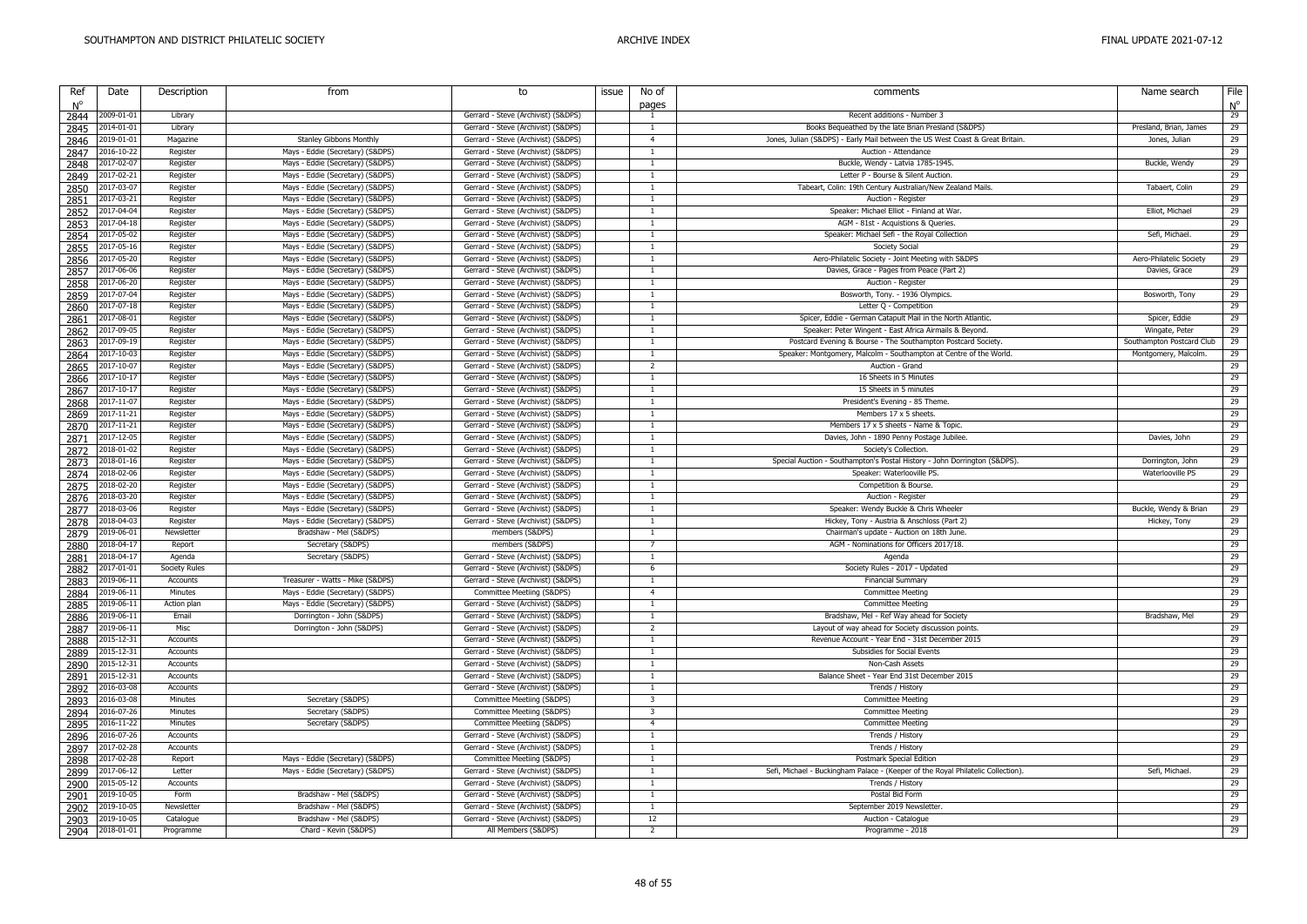| Ref<br>$N^{\circ}$ | Date                     | Description          | from                                                                 | to                                                                         | issue          | No of<br>pages          | comments                                                                   | Name search                  | File<br>$N^{\circ}$ |
|--------------------|--------------------------|----------------------|----------------------------------------------------------------------|----------------------------------------------------------------------------|----------------|-------------------------|----------------------------------------------------------------------------|------------------------------|---------------------|
| 2905               | 2019-01-01               | Programme            | Chard - Kevin (S&DPS)                                                | All Members (S&DPS)                                                        |                | $\overline{2}$          | Programme - 2019                                                           |                              | 29                  |
| 2906               | 2019-11-01               | Publication          | Gerrard - Steve (Archivist) (S&DPS)                                  | Gerrard - Steve (Archivist) (S&DPS)                                        | 65             | -1                      | Scene (The) - October - November 2019. - Page 12 & Page 16 - S&DPS article |                              | 29                  |
| 2907               | 2018-01-01               | ABPS news            | Gerrard - Steve (Archivist) (S&DPS)                                  |                                                                            | $\overline{a}$ | $\overline{1}$          | Winter - Vol. 25                                                           |                              | 29                  |
| 2908               | 2019-01-01               | ABPS news            | Gerrard - Steve (Archivist) (S&DPS)                                  |                                                                            | 1              | 1                       | Spring - Vol. 26                                                           |                              | 29                  |
| 2909               | 2019-01-01               | ABPS news            | Gerrard - Steve (Archivist) (S&DPS)                                  |                                                                            | $\overline{2}$ | <sup>1</sup>            | Summer - Vol. 26                                                           |                              | 29                  |
| 2910               | 2019-01-01               | <b>HPF Bulletin</b>  | Hampshire Philatelic Federation                                      | Gerrard - Steve (Archivist) (S&DPS)                                        | 150            | $\overline{4}$          | Society Roundup & 150 issues later.                                        |                              | 29                  |
| 2911               | 2019-10-28               | Review               | Barry - Paul (Ferndown & West Moors Philatelic & Postcard Club)      | Gerrard - Steve (Archivist) (S&DPS)                                        |                | 1                       | Speakers: Julian Jones, Len Yandell, Mike Batty & Mike Vokes (S&DPS)       | Jones, Julian, Yandell, Len, | 29                  |
|                    |                          |                      |                                                                      |                                                                            |                |                         |                                                                            | Batty, Mike, & Vokes, Mike   |                     |
| 2912               | 2018-10-02               | Minutes              | Mays - Eddie (Secretary) (S&DPS)                                     | Ordinary Meetiing (S&DPS)                                                  |                | $\overline{\mathbf{3}}$ | Speaker: Stagg, Barry - The Ups & Downs of Parachutes                      | Stagg, Barry                 | 29                  |
| 2913               | 2018-10-16               | Minutes              | Mays - Eddie (Secretary) (S&DPS)                                     | Ordinary Meetiing (S&DPS)                                                  |                | 3                       | 15 Sheets in 5 Minutes                                                     |                              | 29                  |
| 2914               | 2018-11-06               | Minutes              | Mays - Eddie (Secretary) (S&DPS)                                     | Ordinary Meetiing (S&DPS)                                                  |                | <sup>1</sup>            | Speaker: Jones, Clive - Travelling Post Offices.                           | Jones, Clive                 | 29                  |
| 2915               | 2018-11-20               | Minutes              | Mays - Eddie (Secretary) (S&DPS)                                     | Ordinary Meetiing (S&DPS)                                                  |                | $\overline{1}$          | Letter S - Silent Auction & Bourse.                                        |                              | 29                  |
| 2916               | 2018-12-04               | Minutes              | Mays - Eddie (Secretary) (S&DPS)                                     | Ordinary Meetiing (S&DPS)                                                  |                | 2<br>$\overline{2}$     | Speaker: McGrath, Miller. (S&DPS) - Scotland - A Wry Look.                 | McGrath, Miller              | 29                  |
| 2917               | 2019-01-08               | Minutes              | Mays - Eddie (Secretary) (S&DPS)                                     | Ordinary Meetiing (S&DPS)                                                  |                |                         | Letter <sup>1</sup>                                                        |                              | 29                  |
| 2918               | 2019-02-05               | Minutes              | Mays - Eddie (Secretary) (S&DPS)                                     | Ordinary Meetiing (S&DPS)                                                  |                | $\overline{1}$          | Speaker: Carr, Neville. - India                                            | Carr, Neville                | 29                  |
| 2919               | 2019-02-19               | Minutes              | Mays - Eddie (Secretary) (S&DPS)                                     | Ordinary Meetiing (S&DPS)                                                  |                | -1<br>$\overline{2}$    | <b>Competition Evening</b>                                                 |                              | 29                  |
| 2920               | 2019-03-05               | Minutes              | Mays - Eddie (Secretary) (S&DPS)                                     | Ordinary Meetiing (S&DPS)                                                  |                | $\overline{2}$          | Speaker: Crew, Roger. - Postal History of Malta in WW1                     | Crew, Roger                  | 29                  |
| 2921               | 2019-04-02               | Minutes              | Mays - Eddie (Secretary) (S&DPS)                                     | Ordinary Meetiing (S&DPS)                                                  |                |                         | Speaker: Elliott, Mike. - Aspecs of Finnish Postal History.                | Elliott, Mike                | 29                  |
| 2922               | 2019-04-16               | Minutes              | Mays - Eddie (Secretary) (S&DPS)                                     | Ordinary Meetiing (S&DPS)                                                  |                | 11                      | AGM - Reports & Finances.                                                  |                              | 29                  |
| 2923               | 2018-10-02               | Register             | Mays - Eddie (Secretary) (S&DPS)                                     | Gerrard - Steve (Archivist) (S&DPS)                                        |                | $\overline{1}$          | Attendance Register                                                        |                              | 29                  |
| 2924               | 2018-10-16               | Register             | Mays - Eddie (Secretary) (S&DPS)                                     | Gerrard - Steve (Archivist) (S&DPS)                                        |                | <sup>1</sup>            | Attendance Register                                                        |                              | 29                  |
| 2925               | 2018-11-06               | Register             | Mays - Eddie (Secretary) (S&DPS)                                     | Gerrard - Steve (Archivist) (S&DPS)                                        |                | $\overline{1}$          | Attendance Register                                                        |                              | 29                  |
| 2926               | 2018-11-20               | Register             | Mays - Eddie (Secretary) (S&DPS)                                     | Gerrard - Steve (Archivist) (S&DPS)                                        |                | 1                       | Attendance Register                                                        |                              | 29                  |
| 2927               | 2018-12-04               | Register             | Mays - Eddie (Secretary) (S&DPS)                                     | Gerrard - Steve (Archivist) (S&DPS)                                        |                | <sup>1</sup>            | Attendance Register                                                        |                              | 29                  |
| 2928               | 2019-01-08               | Register             | Mays - Eddie (Secretary) (S&DPS)                                     | Gerrard - Steve (Archivist) (S&DPS)                                        |                | $\overline{1}$          | Attendance Register                                                        |                              | 29                  |
| 2929               | 2019-01-22               | Register             | Mays - Eddie (Secretary) (S&DPS)                                     | Gerrard - Steve (Archivist) (S&DPS)                                        |                | 1                       | Attendance Register                                                        |                              | 29                  |
| 2930               | 2019-02-05               | Register             | Mays - Eddie (Secretary) (S&DPS)                                     | Gerrard - Steve (Archivist) (S&DPS)                                        |                | $\overline{1}$          | Attendance Register                                                        |                              | 29                  |
| 2931               | 2019-02-19               | Register             | Mays - Eddie (Secretary) (S&DPS)                                     | Gerrard - Steve (Archivist) (S&DPS)                                        |                | $\overline{1}$          | Attendance Register                                                        |                              | 29                  |
| 2932               | 2019-03-05               | Register             | Mays - Eddie (Secretary) (S&DPS)                                     | Gerrard - Steve (Archivist) (S&DPS)                                        |                | <sup>1</sup>            | Attendance Register                                                        |                              | 29                  |
| 2933               | 2019-03-19               | Register             | Mays - Eddie (Secretary) (S&DPS)                                     | Gerrard - Steve (Archivist) (S&DPS)                                        |                | $\overline{1}$          | Attendance Register                                                        |                              | 29                  |
| 2934               | 2019-04-02               | Register             | Mays - Eddie (Secretary) (S&DPS)                                     | Gerrard - Steve (Archivist) (S&DPS)                                        |                | 1                       | Attendance Register                                                        |                              | 29                  |
| 2935               | 2019-04-16               | Register             | Mays - Eddie (Secretary) (S&DPS)                                     | Gerrard - Steve (Archivist) (S&DPS)                                        |                | $\overline{1}$          | Attendance Register                                                        |                              | 29                  |
| 2936               | 2016-11-15               | Register             | Mays - Eddie (Secretary) (S&DPS)                                     | Gerrard - Steve (Archivist) (S&DPS)                                        |                | 1                       | Attendance Register                                                        |                              | 29                  |
| 2937               | 2016-11-01               | Register             | Mays - Eddie (Secretary) (S&DPS)                                     | Gerrard - Steve (Archivist) (S&DPS)                                        |                | -1                      | Attendance Register                                                        |                              | 29                  |
| 2938               | 2016-10-18               | Register             | Mays - Eddie (Secretary) (S&DPS)                                     | Gerrard - Steve (Archivist) (S&DPS)                                        |                | $\overline{1}$          | Attendance Register                                                        |                              | 29                  |
| 2939               | 2016-10-04               | Register             | Mays - Eddie (Secretary) (S&DPS)                                     | Gerrard - Steve (Archivist) (S&DPS)                                        |                | $\mathbf{1}$            | Attendance Register                                                        |                              | 29                  |
| 2940               | 2016-09-20               | Register             | Mays - Eddie (Secretary) (S&DPS)                                     | Gerrard - Steve (Archivist) (S&DPS)                                        |                | <sup>1</sup>            | Attendance Register                                                        |                              | 29<br>29            |
| 2941               | 2016-09-06<br>2016-08-02 | Register             | Mays - Eddie (Secretary) (S&DPS)                                     | Gerrard - Steve (Archivist) (S&DPS)                                        |                | <sup>1</sup>            | Attendance Register                                                        |                              | 29                  |
| 2942               | 2016-07-19               | Register             | Mays - Eddie (Secretary) (S&DPS)<br>Mays - Eddie (Secretary) (S&DPS) | Gerrard - Steve (Archivist) (S&DPS)<br>Gerrard - Steve (Archivist) (S&DPS) |                | -1<br>$\overline{1}$    | Attendance Register                                                        |                              | 29                  |
| 2943               | 2016-07-05               | Register             | Mays - Eddie (Secretary) (S&DPS)                                     | Gerrard - Steve (Archivist) (S&DPS)                                        |                | $\mathbf{1}$            | Attendance Register<br>Attendance Register                                 |                              | 29                  |
| 2944               | 2016-06-21               | Register             | Mays - Eddie (Secretary) (S&DPS)                                     | Gerrard - Steve (Archivist) (S&DPS)                                        |                | <sup>1</sup>            | Attendance Register                                                        |                              | 29                  |
| 2945               | 2016-06-07               | Register<br>Register | Mays - Eddie (Secretary) (S&DPS)                                     | Gerrard - Steve (Archivist) (S&DPS)                                        |                | $\overline{1}$          | Attendance Register                                                        |                              | 29                  |
| 2946               | 2016-05-17               | Register             | Mays - Eddie (Secretary) (S&DPS)                                     | Gerrard - Steve (Archivist) (S&DPS)                                        |                | -1                      | Attendance Register                                                        |                              | 29                  |
| 2947               | 2016-05-03               | Register             | Mays - Eddie (Secretary) (S&DPS)                                     | Gerrard - Steve (Archivist) (S&DPS)                                        |                | $\overline{1}$          | Attendance Register                                                        |                              | 29                  |
| 2948<br>2949       | 2016-04-19               | Register             | Mays - Eddie (Secretary) (S&DPS)                                     | Gerrard - Steve (Archivist) (S&DPS)                                        |                | $\overline{1}$          | Attendance Register                                                        |                              | 29                  |
| 2950               | 2016-04-05               | Register             | Mays - Eddie (Secretary) (S&DPS)                                     | Gerrard - Steve (Archivist) (S&DPS)                                        |                | -1                      | Attendance Register                                                        |                              | 29                  |
| 2951               | 2016-03-15               | Register             | Mays - Eddie (Secretary) (S&DPS)                                     | Gerrard - Steve (Archivist) (S&DPS)                                        |                | $\overline{1}$          | Attendance Register                                                        |                              | 29                  |
|                    | 2016-03-01               | Register             | Mays - Eddie (Secretary) (S&DPS)                                     | Gerrard - Steve (Archivist) (S&DPS)                                        |                | $\overline{1}$          | Attendance Register                                                        |                              | 29                  |
| 2952<br>2953       | 2016-02-16               | Register             | Mays - Eddie (Secretary) (S&DPS)                                     | Gerrard - Steve (Archivist) (S&DPS)                                        |                | $\overline{1}$          | Attendance Register                                                        |                              | 29                  |
|                    | 2016-02-02               | Register             | Mays - Eddie (Secretary) (S&DPS)                                     | Gerrard - Steve (Archivist) (S&DPS)                                        |                | 1                       | Attendance Register                                                        |                              | 29                  |
| 2954               | 2016-01-19               | Register             | Mays - Eddie (Secretary) (S&DPS)                                     | Gerrard - Steve (Archivist) (S&DPS)                                        |                | -1                      | Attendance Register                                                        |                              | 29                  |
| 2955               | 2016-01-05               | Register             | Mays - Eddie (Secretary) (S&DPS)                                     | Gerrard - Steve (Archivist) (S&DPS)                                        |                | $\overline{1}$          | Attendance Register                                                        |                              | 29                  |
| 2956<br>2957       | 2019-11-12               | Agenda               | Bradshaw - Mel (S&DPS)                                               | Gerrard - Steve (Archivist) (S&DPS)                                        |                | $\overline{1}$          | <b>Committee Meeting</b>                                                   |                              | 30                  |
| 2958               | 2019-06-11               | Minutes              | Mays - Eddie (Secretary) (S&DPS)                                     | Gerrard - Steve (Archivist) (S&DPS)                                        |                | $\overline{4}$          | <b>Committee Meeting</b>                                                   |                              | 30                  |
| 2959               | 2019-10-31               | Accounts             | Treasurer - Watts - Mike (S&DPS)                                     | Gerrard - Steve (Archivist) (S&DPS)                                        |                | $\overline{1}$          | Financial Summary - 31st October 2019                                      |                              | 30                  |
| 2960               | 2019-06-11               | Analysis             | Mays - Eddie (Secretary) (S&DPS)                                     | Gerrard - Steve (Archivist) (S&DPS)                                        |                | 2                       | Analysis of Society Members versus Society Activities.                     |                              | 30                  |
| 2961               | 2019-06-11               | Rota                 | Bradshaw - Mel (S&DPS)                                               | Gerrard - Steve (Archivist) (S&DPS)                                        |                | $\overline{1}$          | Tea & Rota Break Rota for 2020 (Tuesday Meeting).                          |                              | 30                  |
| 2962               | 2019-01-01               | <b>ABPS</b> news     | Gerrard - Steve (Archivist) (S&DPS)                                  | Gerrard - Steve (Archivist) (S&DPS)                                        | $\overline{4}$ | $\mathbf{1}$            | Winter 2019 - Vol. 26                                                      |                              | 30                  |
| 2963               | 2020-01-21               | Form                 | Chard - Kevin (S&DPS)                                                | Gerrard - Steve (Archivist) (S&DPS)                                        |                | 1                       | Postal Bid Form                                                            |                              | 30                  |
|                    | 2964 2019-12-01          | Newsletter           | Bradshaw - Mel (S&DPS)                                               | Gerrard - Steve (Archivist) (S&DPS)                                        |                | $\mathbf{1}$            | December Newsletter                                                        |                              | 30 <sup>7</sup>     |
|                    |                          |                      |                                                                      |                                                                            |                |                         |                                                                            |                              |                     |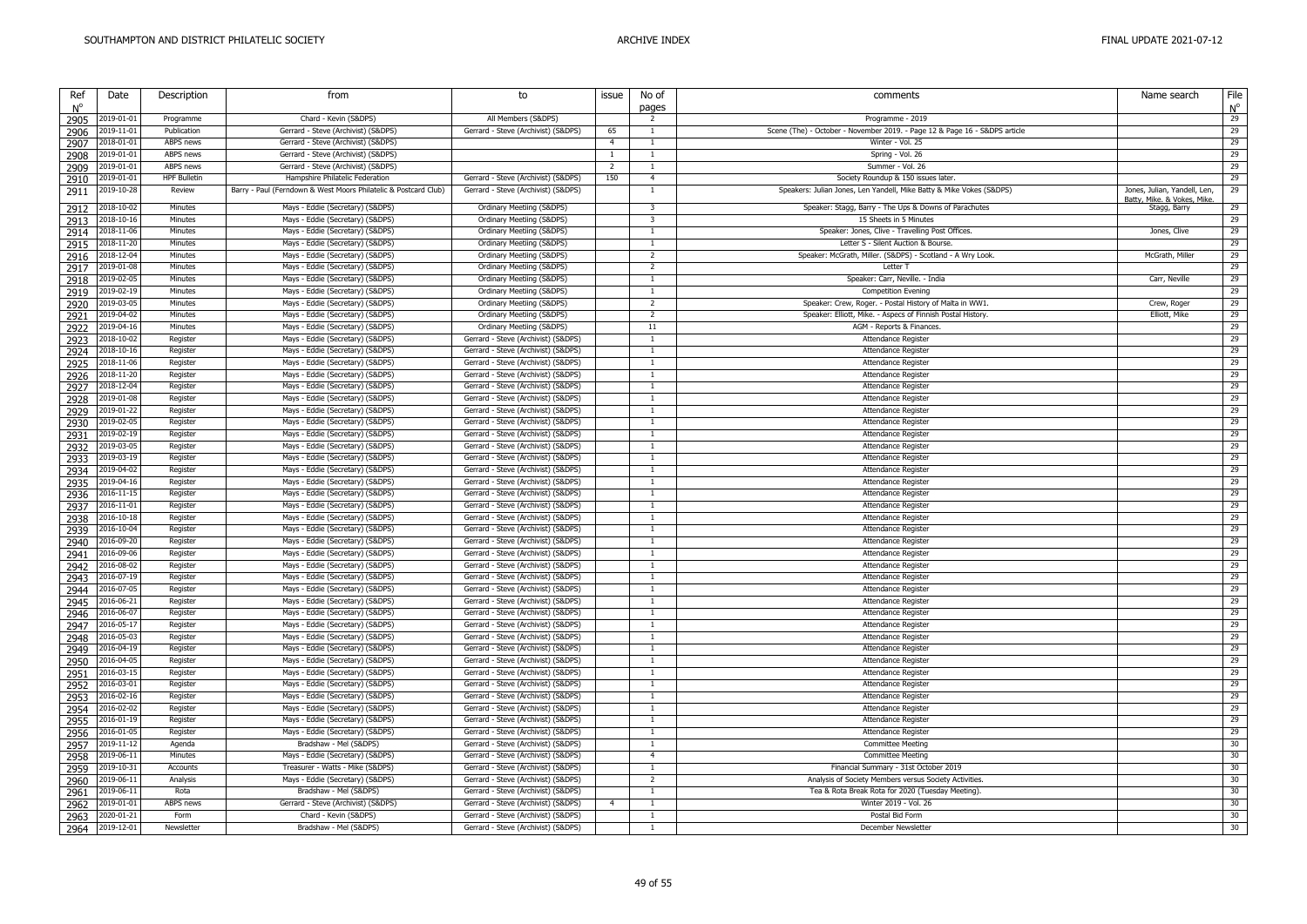| Ref          | Date       | Description           | from                                     | to                                  | issue | No of               | comments                                                                                   | Name search    | File                   |
|--------------|------------|-----------------------|------------------------------------------|-------------------------------------|-------|---------------------|--------------------------------------------------------------------------------------------|----------------|------------------------|
| $N^{\circ}$  |            |                       |                                          |                                     |       | pages               |                                                                                            |                | $\frac{N^{\circ}}{30}$ |
| 2965         | 2020-03-17 | Catalogue             | Bradshaw - Mel (S&DPS)                   | Gerrard - Steve (Archivist) (S&DPS) |       | 6<br>$\overline{1}$ | Auction - Catalogue                                                                        |                |                        |
| 2966         | 2020-01-01 | Newsletter            | Bradshaw - Mel (S&DPS)                   | members (S&DPS)                     |       |                     | Newsletter sheet with Auction Catalogue                                                    |                | 30                     |
| 2967         | 2020-02-18 | Minutes               | Mays - Eddie (Secretary) (S&DPS)         | Gerrard - Steve (Archivist) (S&DPS) |       | $\overline{1}$      | Competition & Bourse.                                                                      |                | 30                     |
| 2968         | 2020-03-10 | Minutes               | Mays - Eddie (Secretary) (S&DPS)         | Gerrard - Steve (Archivist) (S&DPS) |       | $\overline{4}$      | <b>Committee Meeting</b>                                                                   |                | 30                     |
| 2969         | 2019-12-31 | Accounts              | Treasurer - Watts - Mike (S&DPS)         | Gerrard - Steve (Archivist) (S&DPS) |       | $\overline{1}$      | Supporting Schedules to Accounts 31st December 2019                                        |                | 30                     |
| 2970         | 2020-03-10 | Agenda                | Mays - Eddie (Secretary) (S&DPS)         | Gerrard - Steve (Archivist) (S&DPS) |       | $\overline{1}$      | <b>Committee Meeting</b>                                                                   |                | 30                     |
| 2971         | 2019-12-31 | Accounts              | Treasurer - Watts - Mike (S&DPS)         | Gerrard - Steve (Archivist) (S&DPS) |       | $\overline{1}$      | Balance Sheet - Year End 31st December 2019                                                |                | 30                     |
| 2972         | 2019-12-31 | Accounts              | Treasurer - Watts - Mike (S&DPS)         | Gerrard - Steve (Archivist) (S&DPS) |       |                     | Revenue account - Year End - 31st December 2019                                            |                | 30                     |
| 2973         | 2020-01-01 | Accounts              | Treasurer - Watts - Mike (S&DPS)         | Gerrard - Steve (Archivist) (S&DPS) |       | $\overline{1}$      | Budget - 2020                                                                              |                | 30                     |
| 2974         | 2008-01-01 | Award                 | Berridge - John (S&DPS)                  | Gerrard - Steve (Archivist) (S&DPS) |       | $\overline{1}$      | ABPS - Society Journal of the Year Award 2008 - Runners Up                                 |                | 30                     |
| 2975         | 2020-02-20 | Review                | Gerrard - Steve (S&DPS)                  | Gerrard - Steve (Archivist) (S&DPS) |       | $\overline{1}$      | Jones, Julian (S&DPS) - presentation to Thatcham - Thatcham Postmark Spring 2020.          | Jones, Julian  | 30                     |
| 2976         | 2020-03-01 | Letter                | Bradshaw - Mel (S&DPS)                   | Gerrard - Steve (Archivist) (S&DPS) |       | 1                   | Impact of Coronavirus Outbreak                                                             |                | 30                     |
| 2977         | 2020-03-01 | Agenda                | Bradshaw - Mel (S&DPS)                   | Gerrard - Steve (Archivist) (S&DPS) |       | 11                  | AGM - Reports from Officers                                                                |                | 30                     |
| 2978         | 2011-09-01 | Magazine              | <b>Stanley Gibbons Monthly</b>           | Gerrard - Steve (Archivist) (S&DPS) |       | -5                  | Holley, Robin (S&DPS) - A corner of Empire - Pangkor & the Dindings                        | Holley, Robin  | 30                     |
| 2979         | 2020-07-04 | Article               | Mays - Eddie (Secretary) (S&DPS)         | Gerrard - Steve (Archivist) (S&DPS) |       | $\overline{1}$      | Comments on last night's Video Conference.                                                 |                | 30                     |
| 2980         | 2020-04-01 | Magazine              | <b>Stanley Gibbons Monthly</b>           | Gerrard - Steve (Archivist) (S&DPS) |       | $\overline{1}$      | SGM - Philatelic Society News - SDPS & Ferndown Philstelic Society.                        |                | 30                     |
| 2981         | 2020-09-01 | Postmark              | Editor (S&DPS)                           | members (S&DPS)                     | 146   | 14                  | Postmark - Summer                                                                          |                | 30                     |
| 2982         | 2020-05-01 | Newsletter            | Bradshaw - Mel (S&DPS)                   | Gerrard - Steve (Archivist) (S&DPS) | 146   | $\overline{1}$      | May 2020 Newsletter                                                                        |                | 30                     |
| 2983         | 2020-06-17 | Catalogue             | Chard - Kevin (S&DPS)                    | Gerrard - Steve (Archivist) (S&DPS) |       |                     | Auction - Catalogue                                                                        |                | 30                     |
| 2984         | 2005-03-15 | Catalogue             | Auction (S&DPS)                          | members (S&DPS)                     |       | $\overline{7}$      | Auction - Catalogue                                                                        |                | 30                     |
| 2985         | 2005-07-19 | Catalogue             | Auction (S&DPS)                          | members (S&DPS)                     |       | $\overline{7}$      | Auction - Catalogue                                                                        |                | 30                     |
| 2986         | 2006-03-21 | Catalogue             | Auction (S&DPS)                          | members (S&DPS)                     |       | 10                  | Auction - Catalogue                                                                        |                | 30                     |
|              | 2006-07-18 | Catalogue             | Auction (S&DPS)                          | members (S&DPS)                     |       | $\overline{7}$      | Auction - Catalogue                                                                        |                | 30                     |
| 2987         | 2005-10-28 | Form                  |                                          | Gerrard - Steve (Archivist) (S&DPS) |       | $\overline{1}$      | Annual Dinner Application Form                                                             |                | 30                     |
| 2988         | 2006-10-27 | Form                  |                                          | Gerrard - Steve (Archivist) (S&DPS) |       | $\overline{2}$      | Annual Dinner Application Form                                                             |                | 30                     |
| 2989         | 2020-06-02 | Letter                | Bradshaw - Mel (S&DPS)                   | Mays - Eddie                        |       | $\overline{1}$      | Society Packet Circuits - Guidance for the handling of packets.                            |                | 30                     |
| 2990         |            |                       |                                          |                                     |       |                     |                                                                                            |                | 30                     |
| 2991         | 2020-10-01 | Postmark              | Editor (S&DPS)                           | members (S&DPS)                     | 147   | 16                  | Postmark - Autumn                                                                          |                |                        |
| 2992         | 0000-00-00 | Press Cutting         | Gerrard - Steve (S&DPS)                  |                                     |       | $\overline{1}$      | Stamp Display (Possibly Southampton Evening Echo).                                         |                | 30                     |
| 2993         | 2020-01-01 | Programme             | Gerrard - Steve (S&DPS)                  | members (S&DPS)                     |       | $\overline{2}$      | Programme - 2020                                                                           |                | 30                     |
| 2994         | 2020-10-10 | Catalogue             | Gerrard - Steve (S&DPS)                  | members (S&DPS)                     |       | $\mathbf{R}$        | Auction - Catalogue - Postal                                                               |                | 30                     |
| 2995         | 2020-08-01 | Newsletter            | Bradshaw - Mel (S&DPS)                   |                                     |       | $\overline{2}$      | Chairman's update - August/September Newsletter                                            |                | 30                     |
| 2996         | 2020-10-10 | Form                  | Chard - Kevin (S&DPS)                    |                                     |       | $\overline{2}$      | Auction - Postal Bid Form                                                                  |                | 30                     |
| 2997         | 2006-12-31 | Accounts              | Hunt - Brian (S&DPS) N.J.F Accountant    |                                     |       | $\overline{1}$      | Chronological notes on the history of mail in Southampton                                  |                | 30                     |
| 2998         | 2009-03-17 | Form                  |                                          |                                     |       | $\overline{1}$      | Postal Bid Form & Invoice                                                                  |                | 30                     |
| 2999         | 2009-04-21 | Form                  |                                          |                                     |       |                     | AGM - Nominations for Officers 2009/10.                                                    |                | 30                     |
| 3000         | 2008-01-01 | Programme             |                                          | All members (S&DPS)                 |       | 2                   | Programme - 2008                                                                           |                | 30                     |
| 3001         | 2007-05-15 | Form                  |                                          |                                     |       | $\overline{2}$      | Competitions rules and entry form - 2007                                                   |                | 30                     |
| 3002         | 2007-10-18 | Form                  |                                          |                                     |       | $\overline{1}$      | Annual Dinner Application Form                                                             |                | 30                     |
| 3003         | 2006-10-07 | Form                  |                                          |                                     |       | 1                   | Auction - Entry Form                                                                       |                | 30                     |
| 3004         | 2020-08-15 | Programme             | Mays - Eddie (Secretary) (S&DPS)         |                                     |       | 1                   | Programme - 2020 - update of Presentations September - December                            |                | 30                     |
| 3005         | 2020-11-11 | Advertisment          | Mays - Eddie (Zoom Co-ordinator) (S&DPS) |                                     |       | -1                  | Missing Your Club Meetings                                                                 |                | 30                     |
| 3006         | 2019-12-01 | <b>Hampshire Post</b> | Gerrard - Steve (Archivist) (S&DPS)      |                                     |       | 8                   | Hampshire Post (The) Index - Vol 1/1 to 17/2                                               |                | 30                     |
| 3007         | 2010-11-28 | Accounts              | Gerrard - Steve (Archivist) (S&DPS)      |                                     |       | $\overline{1}$      | Trends - Year End 31st December 2010                                                       |                | 30                     |
| 3008         | 2010-12-31 | Accounts              | Gerrard - Steve (Archivist) (S&DPS)      |                                     |       | -1                  | Festival of Stamps 2010 - Receipts / Expenditure Summary.                                  |                | 30                     |
| 3009         | 2010-12-31 | Auction               | Bradshaw - Mel (S&DPS)                   | Gerrard - Steve (Archivist) (S&DPS) |       | 2                   | Auction - Report                                                                           |                | 30                     |
| 3010         | 2011-02-18 | Programme             | Gerrard - Steve (Archivist) (S&DPS)      |                                     |       | $\overline{2}$      | Centenary of the World's First Official Air Mail.                                          |                | 30                     |
| 3011         | 2011-04-01 | List                  | Gerrard - Steve (Archivist) (S&DPS)      |                                     |       | $\overline{2}$      | List of Officers April 2011 (Updated)                                                      |                | 30                     |
| 3012         | 2011-04-19 | Agenda                | Gerrard - Steve (Archivist) (S&DPS)      |                                     |       | $\overline{1}$      | <b>AGM - 75th</b>                                                                          |                | 30                     |
| 3013         | 2011-05-10 | Report                | Gerrard - Steve (PRO) (S&DPS)            | Gerrard - Steve (Archivist) (S&DPS) |       | 2                   | PRO - How to Publicise the Society throughout the local area.                              |                | 30                     |
| 3014         | 2011-05-10 | Constitution          | Eibl-Kaye - Geoffrey (Dr.) (S&DPS)       |                                     |       | $\overline{1}$      | A Proposal - Length of Tenure change to constitution.                                      |                | 30                     |
| 3015         | 2011-05-15 | Email                 | Hindson -Jack (S&DPS)                    | Gerrard - Steve (Archivist) (S&DPS) |       | 1                   | To Steve Gerrard (Postmark Editor) - Include article.                                      | Gerrard, Steve | 30                     |
| 3016         | 2011-05-24 | Minutes               | Gerrard - Steve (Archivist) (S&DPS)      | Committee Meeting (Sub) (S&DPS)     |       | $\overline{1}$      | <b>Committee Meeting</b>                                                                   |                | 30                     |
| 3017         | 2011-12-31 | Accounts              | Gerrard - Steve (Archivist) (S&DPS)      | Committee Meeting (Sub) (S&DPS)     |       | $\overline{1}$      | Balance Sheet - Year End 31st December 2011                                                |                | 30                     |
| 3018         | 2011-12-31 | Accounts              | Gerrard - Steve (Archivist) (S&DPS)      | Committee Meeting (Sub) (S&DPS)     |       | $\overline{1}$      | Revenue account - Year End - 31st December 2011                                            |                | 30                     |
| 3019         | 2011-11-15 | Postmark              | Bradshaw - Mel (S&DPS)                   | members (S&DPS)                     |       | -1                  | Trigger dates for Postmark                                                                 |                | 30                     |
| 3020         | 2010-12-31 | Pamphlet              | Gerrard - Steve (PRO) (S&DPS)            |                                     |       | $\overline{z}$      | Pamphlet ref Membership application - 2011                                                 |                | 30                     |
| 3021         | 2012-01-25 | Email                 | Gerrard - Steve (PRO) (S&DPS)            |                                     |       | $\overline{3}$      | Reference Maritime Mail Display at Civic Centre.                                           |                | 30                     |
|              | 2012-02-01 | Report                | Goethals - Patrick (Librarian) (S&DPS)   |                                     |       | $\overline{1}$      | Library Report - February 2012                                                             |                | 30                     |
| 3022<br>3023 | 2012-02-23 | Email                 | Burgess - Ian (Secretary) (S&DPS)        |                                     |       | 1                   | AGM - Rules Changes.                                                                       |                | 30                     |
| 3024         | 2012-02-24 | Fmai                  | Hollingworth, Dave                       | Gerrard, Steve (S&DPS)              |       | $\overline{1}$      | From Local Studies & Maritime Librarian - Proposed display to Steve Gerrard (PRO). (S&DPS) | Gerrard, Steve | 30                     |
|              | 2012-12-31 | Accounts              | Gerrard - Steve (Archivist) (S&DPS)      | Committee Meetiing (S&DPS)          |       | $\overline{1}$      | Balance Sheet - Year End 31st December 2012                                                |                | 30                     |
| 3025         |            |                       |                                          |                                     |       |                     |                                                                                            |                |                        |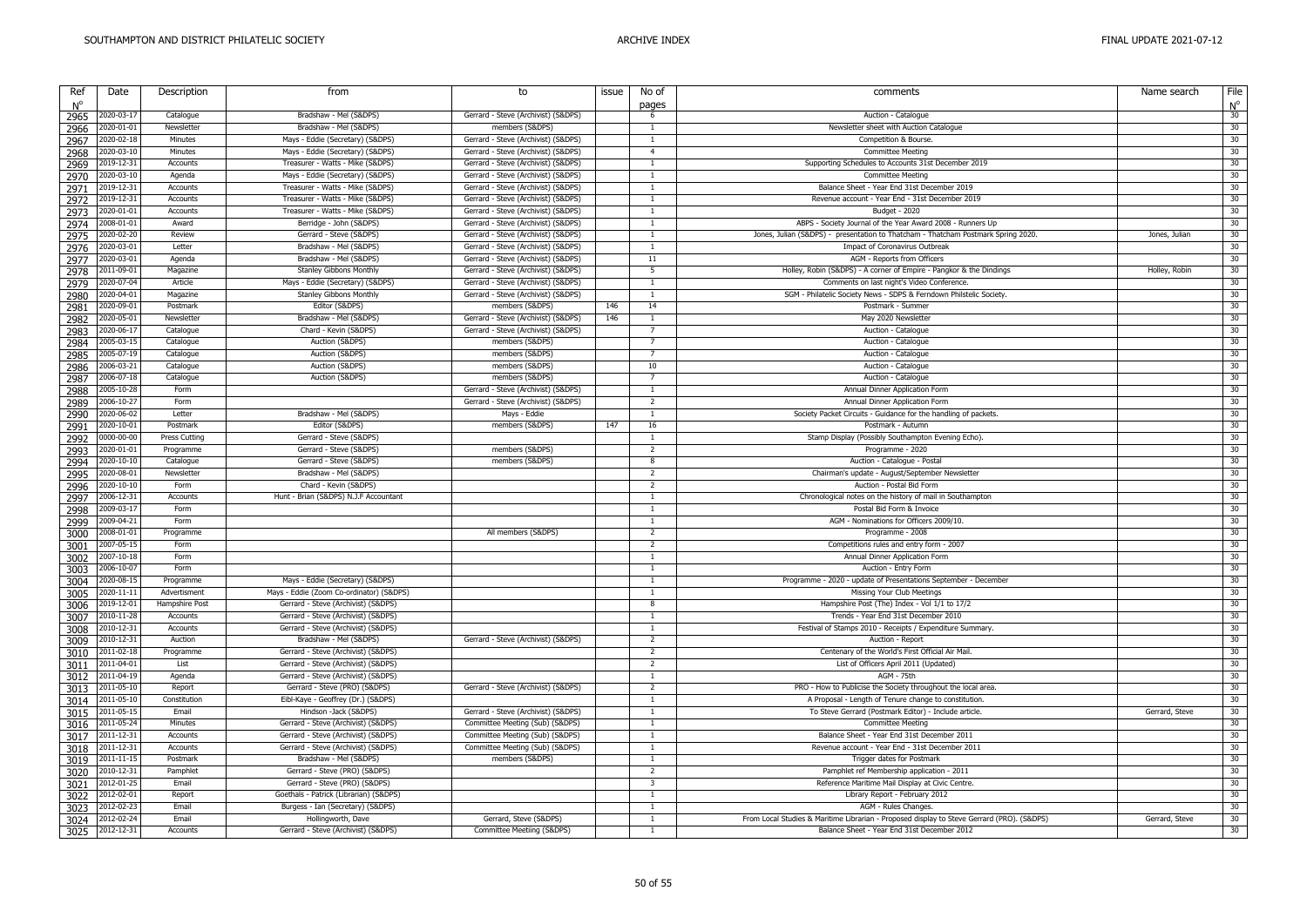| Ref  | Date       | Description         | from                                     | to                                  | issue | No of          | comments                                                                                                        | Name search            | File            |
|------|------------|---------------------|------------------------------------------|-------------------------------------|-------|----------------|-----------------------------------------------------------------------------------------------------------------|------------------------|-----------------|
| N°   |            |                     |                                          |                                     |       | pages          |                                                                                                                 |                        | $N^{\circ}$     |
| 3026 | 2012-12-31 | Accounts            | Gerrard - Steve (Archivist) (S&DPS)      | Committee Meetiing (S&DPS)          |       | $\overline{1}$ | Trends - Year End 31st December 2012                                                                            |                        | 30              |
| 3027 | 2012-01-01 | Auction             | Bradshaw - Mel (S&DPS)                   |                                     |       | $\overline{1}$ | Auction - 2012 Schedule                                                                                         |                        | 30              |
| 3028 | 2012-01-01 | Accounts            |                                          |                                     |       | -1             | Coach Costs                                                                                                     |                        | 30              |
| 3029 | 2012-01-01 | Agenda              | Gerrard - Steve (Archivist) (S&DPS)      |                                     |       |                | Special Events 2012 Sub-Committee                                                                               |                        | 30              |
| 3030 | 2014-01-01 | Action plan         | Gerrard - Steve (Archivist) (S&DPS)      |                                     |       |                | <b>Action Plan</b>                                                                                              |                        | 30              |
| 3031 | 2014-01-01 | Action plan         | Gerrard - Steve (Archivist) (S&DPS)      |                                     |       | -1             | <b>Action Plan</b>                                                                                              |                        | 30              |
| 3032 | 2014-01-01 | Action plan         | Gerrard - Steve (Archivist) (S&DPS)      |                                     |       | $\overline{1}$ | <b>Action Plan</b>                                                                                              |                        | 30              |
| 3033 | 2014-01-01 | Action plan         | Gerrard - Steve (Archivist) (S&DPS)      |                                     |       |                | <b>Action Plan</b>                                                                                              |                        | 30              |
| 3034 | 2012-03-08 | Action plan         | Gerrard - Steve (Archivist) (S&DPS)      |                                     |       | $\overline{1}$ | <b>Action Plan</b>                                                                                              |                        | 30              |
| 3035 | 2012-03-09 | Action plan         | Gerrard - Steve (Archivist) (S&DPS)      |                                     |       | $\overline{1}$ | <b>Action Plan</b>                                                                                              |                        | 30              |
| 3036 | 2012-03-10 | Action plan         | Gerrard - Steve (Archivist) (S&DPS)      |                                     |       | $\overline{1}$ | <b>Action Plan</b>                                                                                              |                        | 30              |
| 3037 | 2011-12-31 | Minutes             | Gerrard - Steve (Archivist) (S&DPS)      |                                     |       | $\overline{1}$ | Proposals for 17th May 1932 Anniversary                                                                         |                        | 30              |
| 3038 | 2020-11-20 | ABPS news           | Mays - Eddie (Secretary) (S&DPS)         | Gerrard - Steve (Archivist) (S&DPS) |       | -3             | ABPS - News - Winter 2020                                                                                       |                        | 30 <sub>2</sub> |
| 3039 | 2020-11-22 | Programme           | Mays - Eddie (Secretary) (S&DPS)         | Gerrard - Steve (Archivist) (S&DPS) |       | $\overline{1}$ | Zoom Meetings 1st December 2020 to 20th April 2021                                                              |                        | 30              |
| 3040 | 2020-11-30 | Accounts            | Treasurer - Watts - Mike (S&DPS)         |                                     |       | $\overline{1}$ | Balance Sheet - Year end 30th November 2020 - Interim unaudited                                                 |                        | 30              |
| 3041 | 2020-07-13 | Minutes             | Mays - Eddie (Secretary) (S&DPS)         | Committee Meeting (Sub) (S&DPS)     |       | $\overline{2}$ | <b>Committee Meeting</b>                                                                                        |                        | 30              |
| 3042 | 2020-03-10 | Minutes             | Mays - Eddie (Secretary) (S&DPS)         | Committee Meeting (Sub) (S&DPS)     |       | $\overline{4}$ | <b>Committee Meeting</b>                                                                                        |                        | 30              |
| 3043 | 2020-12-08 | Minutes             | Vokes - Mike (Members Secretary) (S&DPS) |                                     |       | $\overline{1}$ | Chandlers Ford update for committee meeting 8th December 2020                                                   |                        | 30              |
| 3044 | 2020-12-08 | Accounts            | Treasurer - Watts - Mike (S&DPS)         | Committee Meetiing (S&DPS)          |       | $\overline{2}$ | Finance Report for Committee Meeting - 8th December 2020 - Receipts & Payments                                  |                        | 30              |
| 3045 | 2020-12-08 | Accounts            | Treasurer - Watts - Mike (S&DPS)         | Committee Meetiing (S&DPS)          |       | $\overline{2}$ | Finance Report for Committee Meeting - 8th December 2020 - Notes                                                |                        | 30              |
| 3046 | 2020-12-08 | Accounts            | Bradshaw - Mel (S&DPS)                   | Committee Meetiing (S&DPS)          |       | $\overline{1}$ | Packet Account Summary December 2020                                                                            |                        | 30              |
| 3047 | 2020-12-08 | Agenda              | Mays - Eddie (Secretary) (S&DPS)         |                                     |       | $\overline{1}$ | Zoom Committee Meeting                                                                                          |                        | 30              |
| 3048 | 2020-12-01 | Postmark            | Editor (S&DPS)                           | members (S&DPS)                     | 148   | 14             | Postmark - Winter                                                                                               |                        | 30 <sup>2</sup> |
| 3049 | 2021-01-11 | Form                | Chard - Kevin (S&DPS)                    | Gerrard - Steve (Archivist) (S&DPS) |       |                | Questionnaire - Auction Catalogue                                                                               |                        | 30              |
| 3050 | 2021-01-11 | Newsletter          | Bradshaw - Mel (S&DPS)                   | Gerrard - Steve (Archivist) (S&DPS) |       | $\overline{2}$ | Newsletter - January 2021                                                                                       |                        | 30              |
| 3051 | 2021-01-11 | Catalogue           | Chard - Kevin (S&DPS)                    | Gerrard - Steve (Archivist) (S&DPS) |       | 11             | Auction - Catalogue - Postal                                                                                    |                        | 30              |
| 3052 | 2021-02-01 | Postmark            | Editor (S&DPS)                           | members (S&DPS)                     | 149   | 15             | Postmark - Spring                                                                                               |                        | 30              |
| 3053 | 2021-02-14 | Email               | Berridge - John (S&DPS)                  | Gerrard - Steve (Archivist) (S&DPS) |       | $\overline{1}$ | Postmark & the missing Years 1954 to 1987.                                                                      |                        | 30              |
| 3054 | 2021-02-14 | Email               | Dorrington - John (S&DPS)                | Gerrard - Steve (Archivist) (S&DPS) |       | $\overline{1}$ | Postmark & the missing Years 1954 to 1987.                                                                      |                        | 30              |
| 3055 | 2008-03-25 | Accounts            | Vinecombe - Harry (Treasurer) (S&DPS)    | Committee Meetiing (S&DPS)          |       | $\overline{1}$ | Front cover                                                                                                     |                        | 30              |
| 3056 | 2020-12-31 | Accounts            | Treasurer - Watts - Mike (S&DPS)         | Committee Meetiing (S&DPS)          |       | $\overline{1}$ | Supporting Schedules to accounts 31st December 2020                                                             |                        | 30              |
| 3057 | 2021-02-23 | Accounts            | Treasurer - Watts - Mike (S&DPS)         | Committee Meetiing (S&DPS)          |       | $\overline{1}$ | Budget - 2021                                                                                                   |                        | 30              |
| 3058 | 2008-09-23 | Agenda              | Burgess - Ian (Secretary) (S&DPS)        | Committee Meetiing (S&DPS)          |       | $\overline{1}$ | <b>Committee Meeting</b>                                                                                        |                        | 30              |
| 3059 | 2009-03-24 | Agenda              | Burgess - Ian (Secretary) (S&DPS)        | Committee Meetiing (S&DPS)          |       | $\overline{1}$ | <b>Committee Meeting</b>                                                                                        |                        | 30              |
| 3060 | 2009-09-08 | Agenda              | Burgess - Ian (Secretary) (S&DPS)        | Ordinary Meeting (S&DPS)            |       |                | <b>Committee Meeting</b>                                                                                        |                        | 30              |
| 3061 | 2021-02-23 | Agenda              | Mays - Eddie (Secretary) (S&DPS)         | Committee Meetiing (S&DPS)          |       | $\overline{1}$ | <b>Committee Meeting</b>                                                                                        |                        | 30              |
| 3062 | 2021-02-01 | <b>ABPS</b> news    | <b>ABPS</b>                              | Gerrard - Steve (Archivist) (S&DPS) |       | $\overline{1}$ | ABPS - News - Spring                                                                                            |                        | 30              |
| 3063 | 2020-12-08 | Minutes             | Mays - Eddie (Editor) (S&DPS)            | Committee Meetiing (S&DPS)          |       | $\overline{4}$ | <b>Committee Meeting</b>                                                                                        |                        | 30              |
| 3064 | 2021-02-23 | Note                | Mays - Eddie (Secretary) (S&DPS)         | Committee Meetiing (S&DPS)          |       | $\overline{1}$ | Reference Payment of Honoraria to Society Officers - Subject to Income Tax & National Insurance                 |                        | 30              |
| 3065 | 2008-01-01 | Programme           | Program Secretary (S&DPS)                | All members (S&DPS)                 |       | 2              | Programme - 2008 - Jubilee                                                                                      |                        | 30              |
| 3066 | 2009-01-01 | Programme           | Program Secretary (S&DPS)                | All members (S&DPS)                 |       | $\overline{2}$ | Programme - 2009                                                                                                |                        | 30              |
| 3067 | 2021-02-23 | Report              | Treasurer (S&DPS)                        | Committee Meetiing (S&DPS)          |       | $\overline{1}$ | Treasurer's Report                                                                                              |                        | 30              |
| 3068 | 2021-02-23 | Report              | Vokes - Mike (Members Secretary) (S&DPS) | Committee Meetiing (S&DPS)          |       |                | Membership Secretary Report                                                                                     |                        | 30              |
| 3069 | 2000-03-04 | Form                |                                          |                                     |       | $\overline{1}$ | Stampex Booking Form                                                                                            |                        | 30              |
| 3070 | 2000-10-06 | Form                |                                          |                                     |       | $\overline{1}$ | Madrid Trip Booking Form                                                                                        |                        | 30              |
| 3071 | 2000-10-07 | Form                |                                          |                                     |       | $\overline{1}$ | Auction - Entry Form                                                                                            |                        | 30              |
| 3072 | 2001-09-23 | Form                |                                          |                                     |       | $\overline{1}$ | Stampex Booking Form                                                                                            |                        | 30              |
| 3073 | 2001-06-30 | Form                |                                          |                                     |       | $\overline{1}$ | Midpex Booking Form                                                                                             |                        | 30              |
| 3074 | 2001-10-20 | Form                |                                          |                                     |       | $\mathbf{1}$   | Annual Dinner Application Form                                                                                  |                        | 30              |
| 3075 | 2002-01-01 | Questionnaire       |                                          |                                     |       | $\overline{2}$ | Questionnaire 2002                                                                                              |                        | 30              |
| 3076 | 2002-11-19 | Catalogue           |                                          | members (S&PS)                      |       | $\overline{4}$ | Auction - Catalogue                                                                                             |                        | 30              |
| 3077 | 2003-11-18 | Catalogue           |                                          | members (S&PS)                      |       | -3             | Auction - Catalogue                                                                                             |                        | 30              |
| 3078 | 2003-12-31 | Accounts            | Treasurer (S&DPS)                        | Committee Meeting (S&DPS)           |       | $\overline{1}$ | Balance Sheet - Year End 31st December 2003                                                                     |                        | 30              |
| 3079 | 2003-12-31 | Accounts            | Treasurer (S&DPS)                        | Committee Meeting (S&DPS)           |       | $\overline{1}$ | Revenue Account - Year End - 31st December 2003                                                                 |                        | 30              |
| 3080 | 2021-05-01 | Memo                | Gerrard, Steve (Archivist) (S&DPS)       | Bradshaw - Mel (S&DPS)              |       | $\overline{2}$ | Archive Update                                                                                                  |                        | 30              |
| 3081 | 2010-10-16 | <b>HPF Bulletin</b> | Hampshire Philatelic Federation          |                                     |       | $\overline{5}$ | <b>HAMPEX - 2010</b>                                                                                            |                        | 30              |
| 3082 | 2015-05-01 | <b>HPF Bulletin</b> | Hampshire Philatelic Federation          |                                     | 140   | $\overline{2}$ | Portsmouth Ship Letter - Late Use Date - Julian Jones (S&DPS)                                                   | Jones, Julian          | 30              |
| 3083 | 2007-01-01 | <b>HPF Bulletin</b> | Hampshire Philatelic Federation          |                                     | 115   | -3             | Southampton Society's Philatelic Story - Part 1 - In the beginning - The Year to 1932 - John Dorrington (S&DPS) | Dorrington, John       | 30              |
| 3084 | 2009-09-01 | <b>HPF Bulletin</b> | Hampshire Philatelic Federation          |                                     | 123   | 2              | An Interesting Cover - Julian Jones (S&DPS)                                                                     | Jones, Julian          | 30              |
| 3085 | 2012-09-01 | <b>HPF Bulletin</b> | Hampshire Philatelic Federation          |                                     | 132   | $\overline{2}$ | Portsmouth Forwarding Agent 1837 - Julian Jones (S&DPS)                                                         | Jones, Julian          | 30              |
| 3086 | 2012-05-01 | <b>HPF Bulletin</b> | Hampshire Philatelic Federation          |                                     | 131   | $\overline{2}$ | Obituary - Brian Presland FRPSL (S&DPS & HPF)                                                                   | Presland, Brian, James | 30              |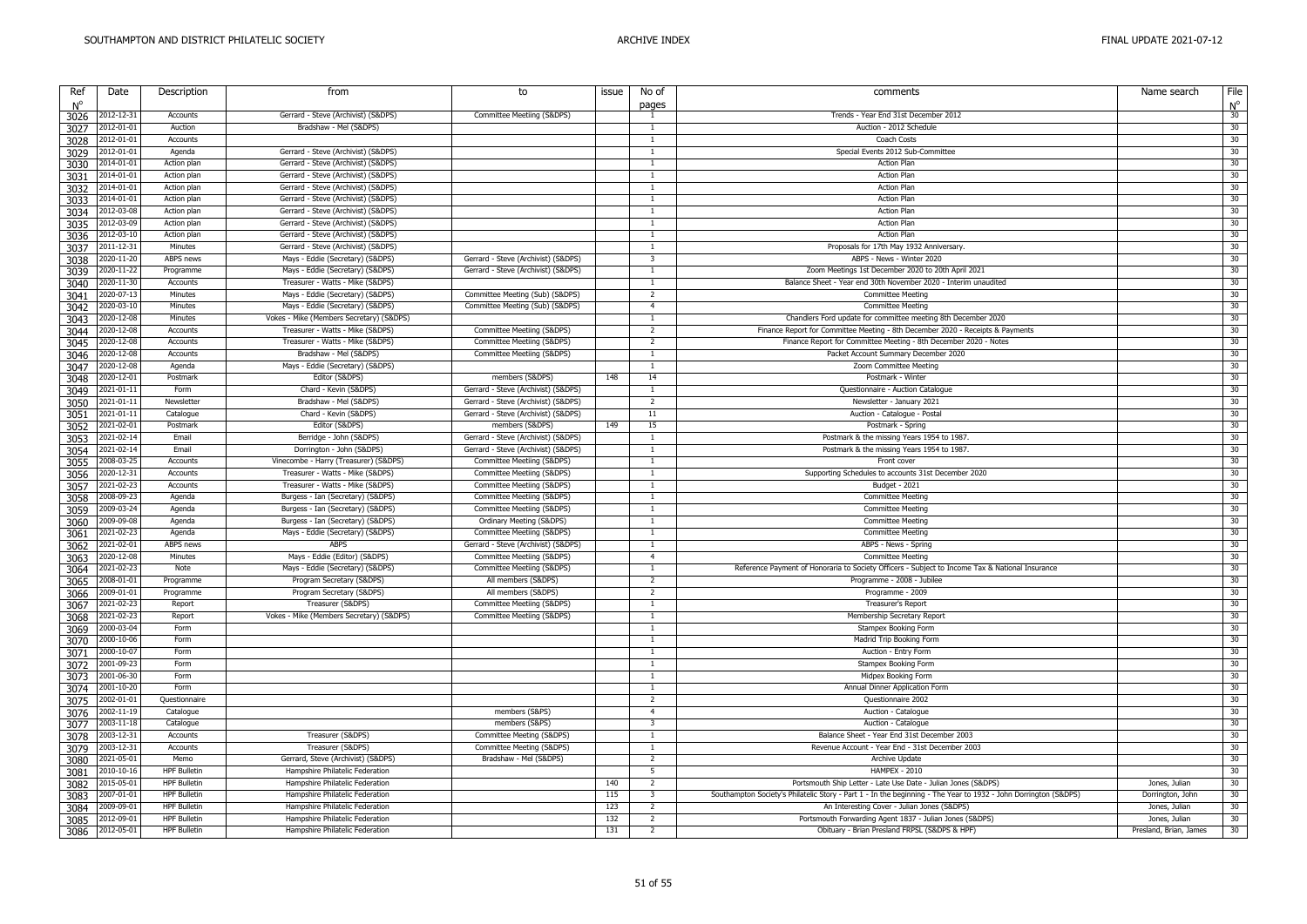| Ref<br>N <sup>c</sup> | Date                     | Description          | from                              | to                        | issue                   | No of<br>pages           | comments                                                                                                                                                                       | Name search    | File<br>$N^{\circ}$ |
|-----------------------|--------------------------|----------------------|-----------------------------------|---------------------------|-------------------------|--------------------------|--------------------------------------------------------------------------------------------------------------------------------------------------------------------------------|----------------|---------------------|
| 3087                  | 2011-05-01               | <b>HPF Bulletin</b>  | Hampshire Philatelic Federation   |                           | 128                     | $\overline{2}$           | Southampton Docks - Julian Jones (S&DPS)                                                                                                                                       | Jones, Julian  | 30                  |
| 3088                  | 2010-09-01               | <b>HPF Bulletin</b>  | Hampshire Philatelic Federation   |                           | 126                     | $\overline{2}$           | Paquebot Story in a Letter Card - Julian Jones (S&DPS)                                                                                                                         | Jones, Julian  | 30                  |
| 3089                  | 2021-07-06               | Report               | Committee Members (S&DPS)         | members (S&DPS)           |                         | 11                       | AGM - Report                                                                                                                                                                   |                | 30                  |
| 3090                  | 2021-05-11               | Agenda               | Badshaw, Mel (Chairman SD&PS)     | Committee Meeting (S&DPS) |                         | $\overline{1}$           | Agenda                                                                                                                                                                         |                | 30                  |
| 3091                  | 2021-02-23               | Minutes              | Mays, Eddie (Secretary)           | Committee Meeting (S&DPS) |                         | $\overline{4}$           | Zoom Meeting                                                                                                                                                                   |                | 30                  |
| 3092                  | 2021-11-05               | Notes                | Steve Gerrard (Archivist) (S&DPS) | Committee Meeting (S&DPS) |                         | 2                        | Archivist's update                                                                                                                                                             |                | 30                  |
| 3093                  | 2022-01-01               | Programme            | Chard - Kevin (S&DPS)             | All Members (S&DPS)       |                         | $\overline{1}$           | Programme - 2022                                                                                                                                                               |                | 30                  |
| 3094                  | 2021-11-05               | Accounts             | Watts - Mike (S&DPS)              | Committee Meeting (S&DPS) |                         | $\overline{2}$           | Budget - 2022                                                                                                                                                                  |                | 30                  |
| 3095                  | 2020-01-01               | Rota                 |                                   |                           |                         | $\overline{1}$           | Key Rota for 2020 (Tuesday Meeting).                                                                                                                                           |                | 30                  |
| 3096                  | 2017-06-06               | Minutes              |                                   | Ordinary Meeting (S&DPS)  |                         | 2                        | Speaker: Grace Davies - Pages From Peace (Part 2)                                                                                                                              | Davies, Grace  | 30                  |
| 3097                  | 1948-12-31               | Accounts             | Treasurer (S&DPS)                 | Committee Meeting (S&DPS) |                         | 2                        | Balance Sheet - Year end 31st December 1948 - Receipts                                                                                                                         |                | 30                  |
| 3098                  | 1948-12-31               | Accounts             | Treasurer (S&DPS)                 | Committee Meeting (S&DPS) |                         | $\overline{1}$           | Balance Sheet - Year end 31st December 1948 - Expenditure                                                                                                                      |                | 30                  |
| 3099                  | 1948-12-31               | Accounts             | Editor (S&DPS)                    | Committee Meeting (S&DPS) |                         | $\overline{1}$           | Balance Sheet - Year end 31st December 1948 - Postmark                                                                                                                         |                | 30                  |
| 3100                  | 1948-12-31               | Accounts             | Treasurer (S&DPS)                 | Committee Meeting (S&DPS) |                         | $\overline{2}$           | Balance Sheet - Year end 31st December 1948                                                                                                                                    |                | 30                  |
| 3101                  | 1948-12-31               | Accounts             | Packet Superintendent (S&DPS)     | Committee Meeting (S&DPS) |                         | $\overline{1}$           | Balance Sheet - Year end 31st December 1948 - Packet Superintendent                                                                                                            |                | 30                  |
| 3102                  | 1949-12-31               | Accounts             | Packet Superintendent (S&DPS)     | Committee Meeting (S&DPS) |                         | $\overline{1}$           | Balance Sheet - Year end 31st December 1949 - Packet Superintendent (July)                                                                                                     |                | 30                  |
| 3103                  | 1949-12-31               | Accounts             | Packet Superintendent (S&DPS)     | Committee Meeting (S&DPS) |                         | $\overline{1}$           | Balance Sheet - Year end 31st December 1949 - Packet Superintendent                                                                                                            |                | 30                  |
| 3104                  | 1949-12-31               | Accounts             | Editor (S&DPS)                    | Committee Meeting (S&DPS) |                         | $\overline{1}$           | Balance Sheet - Year end 31st December 1949 - Postmark                                                                                                                         |                | 30 <sup>2</sup>     |
| 3105                  | 1949-12-31               | Accounts             | Treasurer (S&DPS)                 | Committee Meeting (S&DPS) |                         | $\overline{2}$           | Balance Sheet - Year end 31st December 1949                                                                                                                                    |                | 30                  |
| 3106                  | 1949-12-31               | Accounts             | Editor (S&DPS)                    | Committee Meeting (S&DPS) |                         | $\overline{2}$           | Balance Sheet - Year end 31st December 1949 - Postmark                                                                                                                         |                | 30                  |
| 3107                  | 1949-12-31               | Accounts             | Packet Superintendent (S&DPS)     | Committee Meeting (S&DPS) |                         | $\overline{1}$           | Balance Sheet - Year end 31st December 1949 - Packet Superintendent                                                                                                            |                | 30                  |
| 3108                  | 1949-12-31               | Accounts             | Librarian (S&DPS)                 | Committee Meeting (S&DPS) |                         | $\overline{1}$           | Balance Sheet - Year end 31st December 1949 - Librarian                                                                                                                        |                | 30                  |
| 3109                  | 1949-12-31               | Accounts             | Editor (S&DPS)                    | Committee Meeting (S&DPS) |                         | $\overline{1}$           | Balance Sheet - Year end 31st December 1949 - Postmark                                                                                                                         |                | 30 <sup>2</sup>     |
| 3110                  | 1949-12-31               | Accounts             | Treasurer (S&DPS)                 | Committee Meeting (S&DPS) |                         | $\overline{2}$           | Balance Sheet - Year end 31st December 1950                                                                                                                                    |                | 30                  |
| 3111                  | 1950-12-31               | <b>Accounts</b>      | Editor (S&DPS)                    | Committee Meeting (S&DPS) |                         | $\overline{2}$           | Balance Sheet - Year end 31st December 1950 - Postmark                                                                                                                         |                | 30                  |
| 3112                  | 1948-12-31               | Accounts             | Packet Superintendent (S&DPS)     | Committee Meeting (S&DPS) |                         | $\overline{2}$           | Packet Superintendent Report - 1948 - Accounts                                                                                                                                 |                | 30                  |
| 3113                  | 1951-12-31               | Accounts             | Auctioneer (S&DPS)                | Committee Meeting (S&DPS) |                         | $\overline{1}$           | Balance Sheet - Year end 31st December 1951 - Auction                                                                                                                          |                | 30                  |
| 3114                  | 2015-01-20               | Minutes              | Auctioneer (S&DPS)                | Ordinary Meeting (S&DPS)  |                         | $\overline{1}$           | Auction                                                                                                                                                                        |                | 31                  |
| 3115                  | 2010-03-01               | <b>ABPS Bulletin</b> | <b>ABPS</b>                       |                           | $\overline{1}$          | $\overline{2}$           | ABPS - News - Vol. 17 - March                                                                                                                                                  |                | 31                  |
| 3116                  | 1949-12-13               | Minutes              | Secretary (S&DPS)                 | Committee Meeting (S&DPS) |                         |                          | Society Rules                                                                                                                                                                  |                | 31                  |
| 3117                  | 2021-07-20               | Form                 | Auction Secretary (S&DPS)         | members (S&DPS)           |                         | 2                        | Postal Bid Form                                                                                                                                                                |                | 31                  |
| 3118                  | 2021-07-20               | Catalogue            | Auction Secretary (S&DPS)         | members (S&DPS)           |                         | $\mathbf{R}$             | Auction - Catalogue                                                                                                                                                            |                | 31                  |
| 3119                  | 1980-03-01               | Article              |                                   |                           |                         | 6                        | The British Mailcoach - The Developement of the Southampton Penny Post - Bryan Hunt                                                                                            | Hunt, Bryan    | 31                  |
| 3120                  | 1947-10-25               | Notes                |                                   |                           |                         |                          | Visit to British Philtelic Exhibition, Imperial Institute, South Kensington, London                                                                                            |                | 31                  |
| 3121                  | 1948-01-01               | Report               | Chairman (S&DPS)                  | AGM (S&DPS)               |                         | $\overline{1}$           | Chairman's Report                                                                                                                                                              |                | 31                  |
| 3122                  | 1949-12-13               | Minutes              | Packet Superintendent (S&DPS)     | Committee Meeting (S&DPS) |                         | $\overline{3}$           | Society Rules - Exchange Packet                                                                                                                                                |                | 31                  |
| 3123                  | 1949-01-04               | Report               | Postmark Editor (S&DPS)           | AGM (S&DPS)               |                         | $\overline{z}$           | Postmark Interim Report                                                                                                                                                        |                | 31                  |
| 3124                  | 2020-09-01               | Article              |                                   |                           | $\overline{\mathbf{3}}$ | 14                       | Hampshire Post (The) - Volume 18 - Southampton Slogan Postmarks - Julian Jones                                                                                                 | Jones, Julian  | 31                  |
| 3125                  | 2019-12-01               | Article              |                                   |                           | $\overline{4}$          |                          | Hampshire Post (The) - Volume 17 - Bishops Waltham Postal History - Mike Batty                                                                                                 | Batty, Mike    | 31                  |
| 3126                  | 2021-06-01               | Newsletter           | Chairman (S&DPS)                  | members (S&DPS)           |                         | $\overline{1}$           | Newsletter - June 2021                                                                                                                                                         | Bradshaw, Mel  | 31                  |
| 3127                  | 2021-05-01               | Postmark             | Editor (S&DPS)                    | members (S&DPS)           | 150                     | 28                       | Postmark - Summer                                                                                                                                                              | Mays, Eddie    | 31                  |
| 3128                  | 1949-01-01               | Report               | President (S&DPS)                 | members (S&DPS)           |                         | $\overline{1}$           | President's Report                                                                                                                                                             |                | 31                  |
| 3129                  | 1948-01-01               | Programme            | Program Secretary (S&DPS)         | All members (S&DPS)       |                         | $\overline{1}$           | Programme 1948-1949                                                                                                                                                            |                | 31                  |
| 3130                  | 2010-09-01               | Article              |                                   |                           | 3                       | 18<br>$\overline{4}$     | Hampshire Post (The) - Volume 18 - More thoughts on Stoney Cross - Roger Harris<br>Hampshire Post (The) - Volume 17 - SDPS Postal History Collection 1726-2019 - Steve Gerrard | Harris, Roger  | 31<br>31            |
| 3131                  | 2019-09-01               | Article              |                                   |                           | $\overline{\mathbf{3}}$ | $\overline{\phantom{a}}$ |                                                                                                                                                                                | Gerrard, Steve |                     |
| 3132                  | 1951-01-01<br>2021-06-01 | Report<br>Article    | Postmark Editor (S&DPS)           | Committee Meeting (S&DPS) | $\overline{2}$          | 18                       | Report - Postmark Editor<br>Hampshire Post (The) - Volume 19 - Postal Matters at Morn Camp, Winchester - PT 1 1914 to 1919 - Roger Harris                                      | Harris, Roger  | 31<br>31            |
| 3133                  | 2021-06-01               | Article              |                                   |                           | $\overline{2}$          | 16                       | Hampshire Post (The) - Volume 19 - Bishops Waltham Postal History - Mike Batty                                                                                                 | Batty, Mike    | 31                  |
| 3134                  | 2021-06-01               | Article              |                                   |                           | 2                       | -5                       | Hampshire Post (The) - Volume 19 - The 1939 Challenger Flying Boat Crash - Roger Harris                                                                                        | Harris, Roger  | 31                  |
| 3135                  | 1951-06-28               | Letter               |                                   |                           |                         | $\overline{1}$           | Meeting with Councillor Hammond                                                                                                                                                |                | 31                  |
| 3136                  | 1950-01-01               | Report               | Junior Section Organiser (S&DPS)  | Committee Meeting (S&DPS) |                         | $\overline{1}$           | Report - Junior Section Organiser                                                                                                                                              |                | 31                  |
| 3137                  | 1950-01-06               | Letter               | Vernon, J (S&DPS)                 | Brvant (S&DPS)            |                         | $\overline{1}$           | Junior Members                                                                                                                                                                 |                | 31                  |
| 3138                  | 1950-12-30               | Report               | Librarian (S&DPS)                 | Committee Members (S&DPS) |                         | $\overline{1}$           | Report - Librarian W. Kelly                                                                                                                                                    |                | 31                  |
| 3139<br>3140          | 1946-02-26               | Minutes              | Secretary (S&DPS)                 | Ordinary Meeting (S&DPS)  |                         | $\overline{\mathbf{3}}$  | <b>Ordinary Meeting</b>                                                                                                                                                        |                | 31                  |
|                       | 1946-01-28               | Minutes              | Secretary (S&DPS)                 | Ordinary Meeting (S&DPS)  |                         | $\overline{1}$           | <b>Ordinary Meeting</b>                                                                                                                                                        |                | 31                  |
| 3141<br>3142          | 1950-01-03               | Minutes              | Secretary (S&DPS)                 | AGM (S&DPS)               |                         | 2                        | AGM Minutes - 1950                                                                                                                                                             |                | 31                  |
|                       | 1949-01-04               | Minutes              | Secretary (S&DPS)                 | AGM (S&DPS)               |                         | $\overline{2}$           | AGM Minutes - 1949                                                                                                                                                             |                | 31                  |
| 3143<br>3144          | 1948-01-27               | Minutes              | Secretary (S&DPS)                 | AGM (S&DPS)               |                         | $\overline{3}$           | AGM Minutes - 1948                                                                                                                                                             |                | 31                  |
| 3145                  | 1947-01-28               | Minutes              | Secretary (S&DPS)                 | AGM (S&DPS)               |                         | $\overline{2}$           | AGM Minutes - 1947                                                                                                                                                             |                | 31                  |
| 3146                  | 1951-01-02               | Minutes              | Secretary (S&DPS)                 | AGM (S&DPS)               |                         | $\overline{2}$           | Speaker: Mr. Robson Lowe - New South Wales.                                                                                                                                    | Lowe, Robson   | 31                  |
| 3147                  | 1946-10-08               | Minutes              | Secretary (S&DPS)                 | Committee Meeting (S&DPS) |                         | $\mathbf{1}$             | <b>Committee Meeting</b>                                                                                                                                                       |                | 31                  |
|                       |                          |                      |                                   |                           |                         |                          |                                                                                                                                                                                |                |                     |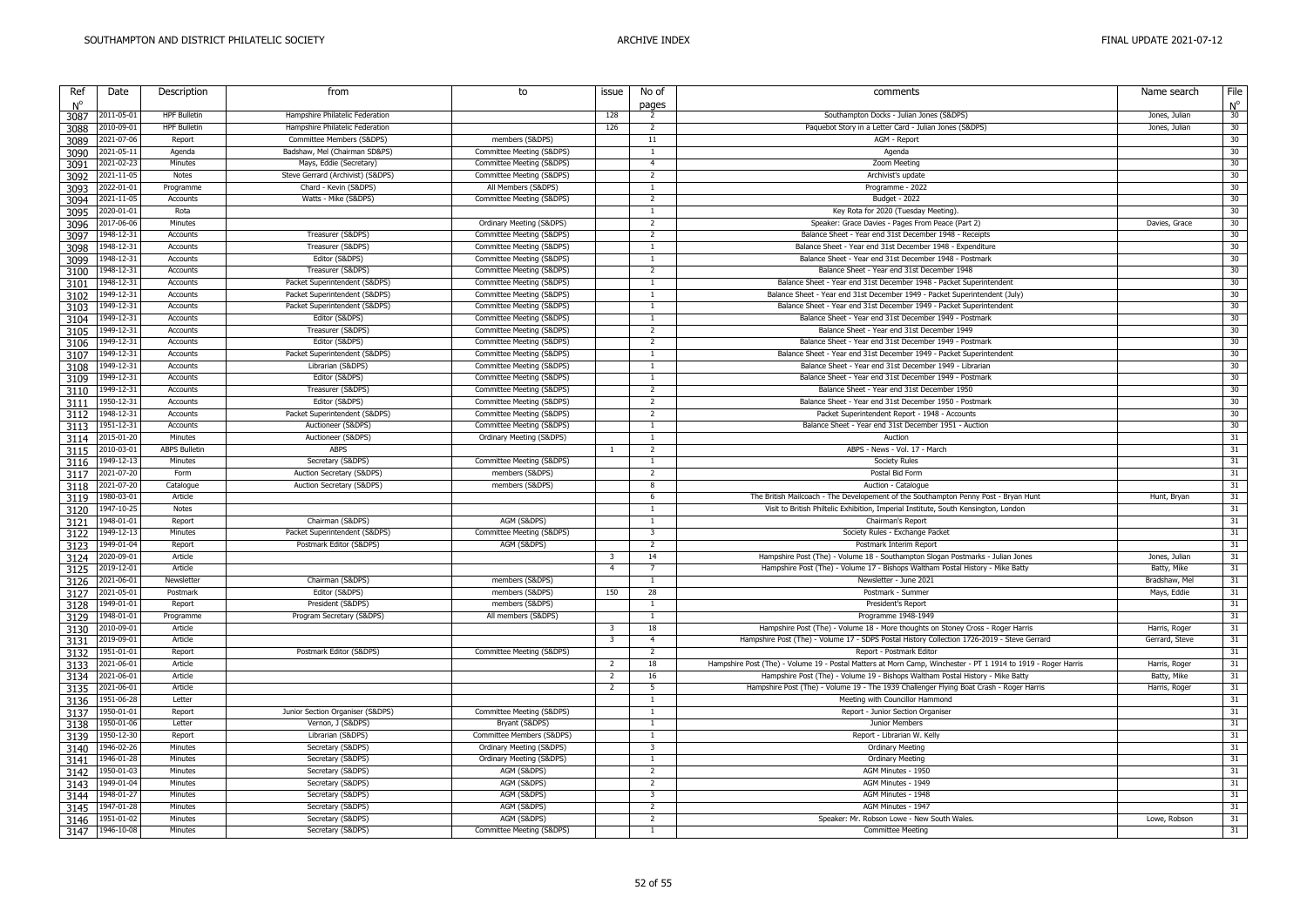| Ref         | Date       | Description | from              | to                        | issue | No of                   | comments                                                                     | Name search            | File        |
|-------------|------------|-------------|-------------------|---------------------------|-------|-------------------------|------------------------------------------------------------------------------|------------------------|-------------|
| $N^{\circ}$ |            |             |                   |                           |       | pages                   |                                                                              |                        | $N^{\circ}$ |
| 3148        | 1948-04-07 | Minutes     | Secretary (S&DPS) | Committee Meeting (S&DPS) |       | $\overline{\mathbf{3}}$ | <b>Committee Meeting</b>                                                     |                        | 31          |
| 3149        | 1948-04-20 | Minutes     | Secretary (S&DPS) | Committee Meeting (S&DPS) |       | $\overline{2}$          | <b>Committee Meeting</b>                                                     |                        | 31          |
| 3150        | 1948-08-30 | Minutes     | Secretary (S&DPS) | Committee Meeting (S&DPS) |       | $\overline{2}$          | <b>Committee Meeting</b>                                                     |                        | 31          |
| 3151        | 1946-12-10 | Minutes     | Secretary (S&DPS) | Committee Meeting (S&DPS) |       | 1                       | <b>Committee Meeting</b>                                                     |                        | 31          |
| 3152        | 1949-12-13 | Minutes     | Secretary (S&DPS) | Committee Meeting (S&DPS) |       | $\overline{2}$          | <b>Committee Meeting</b>                                                     |                        | 31          |
| 3153        | 1948-12-15 | Minutes     | Secretary (S&DPS) | Committee Meeting (S&DPS) |       | $\overline{2}$          | <b>Committee Meeting</b>                                                     |                        | 31          |
| 3154        | 1947-02-18 | Minutes     | Secretary (S&DPS) | Committee Meeting (S&DPS) |       | $\overline{2}$          | <b>Committee Meeting</b>                                                     |                        | 31          |
| 3155        | 1948-01-06 | Minutes     | Secretary (S&DPS) | Committee Meeting (S&DPS) |       | $\overline{2}$          | <b>Committee Meeting</b>                                                     |                        | 31          |
| 3156        | 1949-07-19 | Minutes     | Secretary (S&DPS) | Committee Meeting (S&DPS) |       | $\overline{2}$          | <b>Committee Meeting</b>                                                     |                        | 31          |
|             | 1947-06-03 | Minutes     | Secretary (S&DPS) | Committee Meeting (S&DPS) |       | $\overline{2}$          | <b>Committee Meeting</b>                                                     |                        | 31          |
| 3157        | 1946-06-18 | Minutes     | Secretary (S&DPS) | Committee Meeting (S&DPS) |       | $\overline{2}$          | <b>Committee Meeting</b>                                                     |                        | 31          |
| 3158        |            |             |                   |                           |       | $\overline{2}$          |                                                                              |                        |             |
| 3159        | 1946-03-19 | Minutes     | Secretary (S&DPS) | Committee Meeting (S&DPS) |       |                         | <b>Committee Meeting</b>                                                     |                        | 31          |
| 3160        | 1946-03-26 | Minutes     | Secretary (S&DPS) | Committee Meeting (S&DPS) |       | $\overline{2}$          | <b>Committee Meeting</b>                                                     |                        | 31          |
| 3161        | 1949-03-29 | Minutes     | Secretary (S&DPS) | Committee Meeting (S&DPS) |       | $\overline{2}$          | <b>Committee Meeting</b>                                                     |                        | 31          |
| 3162        | 1948-05-18 | Minutes     | Secretary (S&DPS) | Committee Meeting (S&DPS) |       | $\overline{2}$          | <b>Committee Meeting</b>                                                     |                        | 31          |
| 3163        | 1946-07-12 | Minutes     | Secretary (S&DPS) | Committee Meeting (S&DPS) |       | $\overline{2}$          | <b>Committee Meeting</b>                                                     |                        | 31          |
| 3164        | 1949-10-04 | Minutes     | Secretary (S&DPS) | Committee Meeting (S&DPS) |       | $\overline{\mathbf{3}}$ | <b>Committee Meeting</b>                                                     |                        | 31          |
| 3165        | 1947-09-16 | Minutes     | Secretary (S&DPS) | Committee Meeting (S&DPS) |       | $\overline{z}$          | <b>Committee Meeting</b>                                                     |                        | 31          |
| 3166        | 1950-12-08 | Minutes     | Secretary (S&DPS) | Committee Meeting (S&DPS) |       | 2                       | <b>Committee Meeting</b>                                                     |                        | 31          |
| 3167        | 1950-08-15 | Minutes     | Secretary (S&DPS) | Committee Meeting (S&DPS) |       | $\overline{z}$          | <b>Committee Meeting</b>                                                     |                        | 31          |
| 3168        | 1951-12-21 | Minutes     | Secretary (S&DPS) | Committee Meeting (S&DPS) |       | $\overline{2}$          | <b>Committee Meeting</b>                                                     |                        | 31          |
| 3169        | 1950-07-25 | Minutes     | Secretary (S&DPS) | Committee Meeting (S&DPS) |       | $\overline{2}$          | <b>Committee Meeting</b>                                                     |                        | 31          |
|             | 1950-03-14 | Minutes     | Secretary (S&DPS) | Committee Meeting (S&DPS) |       | $\overline{2}$          | <b>Committee Meeting</b>                                                     |                        | 31          |
| 3170        |            | Minutes     |                   | Committee Meeting (S&DPS) |       | $\overline{2}$          | <b>Committee Meeting</b>                                                     |                        | 31          |
| 3171        | 1951-02-27 |             | Secretary (S&DPS) |                           |       | $\overline{2}$          |                                                                              |                        |             |
| 3172        | 1951-10-30 | Minutes     | Secretary (S&DPS) | Committee Meeting (S&DPS) |       |                         | <b>Committee Meeting</b>                                                     |                        | 31          |
| 3173        | 1951-02-06 | Minutes     | Secretary (S&DPS) | Ordinary Meeting (S&DPS)  |       | 1                       | <b>Ordinary Meeting</b>                                                      |                        | 31          |
| 3174        | 1948-02-24 | Minutes     | Secretary (S&DPS) | Ordinary Meeting (S&DPS)  |       | $\overline{1}$          | <b>Ordinary Meeting</b>                                                      |                        | 31          |
| 3175        | 1950-11-08 | Minutes     | Secretary (S&DPS) | Ordinary Meeting (S&DPS)  |       | $\overline{1}$          | <b>Ordinary Meeting</b>                                                      |                        | 31          |
| 3176        | 1950-10-0  | Minutes     | Secretary (S&DPS) | Ordinary Meeting (S&DPS)  |       | 1                       | <b>Ordinary Meeting</b>                                                      |                        | 31          |
| 3177        | 1950-09-05 | Minutes     | Secretary (S&DPS) | Ordinary Meeting (S&DPS)  |       | 1                       | Speaker: Mr. S. E. Ramsey - How, in my view, used stamps should be collected | Ramsey, S. E.          | 31          |
| 3178        | 1951-04-03 | Minutes     | Secretary (S&DPS) | Ordinary Meeting (S&DPS)  |       | $\overline{1}$          | Speaker: Mr. D. R. Eagar - Great Britain & all that                          | Eagar, D. R.           | 31          |
| 3179        | 1950-04-04 | Minutes     | Secretary (S&DPS) | Ordinary Meeting (S&DPS)  |       | $\overline{1}$          | Speaker: Mr. W. J. Willis - The varieties of early Belgium & their causes    | Willis, W. J.          | 31          |
| 3180        | 1949-04-05 | Minutes     | Secretary (S&DPS) | Ordinary Meeting (S&DPS)  |       | 1                       | Speaker: Mr. P. A. Wilde - Hong Kong & Treaty Post Postmarks                 | Wilde, P. A.           | 31          |
| 3181        | 1948-04-27 | Minutes     | Secretary (S&DPS) | Ordinary Meeting (S&DPS)  |       | $\overline{2}$          | Speaker: Mr. H. R. Harmer - More fakes & forgeries                           | Harmer, H. R.          | 31          |
| 3182        | 1947-04-29 | Minutes     | Secretary (S&DPS) | Ordinary Meeting (S&DPS)  |       | -1                      | Competition evening                                                          |                        | 31          |
| 3183        | 1946-04-30 | Minutes     | Secretary (S&DPS) | Ordinary Meeting (S&DPS)  |       | $\overline{2}$          | Speaker: Mr. J. Saudus - Philatelic Oddities                                 | Sudus, J.              | 31          |
| 3184        | 1951-08-14 | Minutes     | Secretary (S&DPS) | Committee Meeting (S&DPS) |       | $\overline{2}$          | <b>Committee Meeting</b>                                                     |                        | 31          |
| 3185        | 1951-12-04 | Minutes     | Secretary (S&DPS) | Ordinary Meeting (S&DPS)  |       | <sup>1</sup>            | Speaker: Dr. Havers, G. G (S&DPS) - Since we last met                        | Havers, G. G (Dr)      | 31          |
|             | 1949-12-06 | Minutes     | Secretary (S&DPS) | Ordinary Meeting (S&DPS)  |       | $\overline{1}$          | <b>Ordinary Meeting</b>                                                      |                        | 31          |
| 3186        | 1949-02-01 | Minutes     | Secretary (S&DPS) | Ordinary Meeting (S&DPS)  |       | 1                       | Speaker: Mr. Robson Lowe - The Birh of Blacks & Blues.                       | Lowe, Robson           | 31          |
| 3187        |            |             |                   |                           |       |                         |                                                                              |                        |             |
| 3188        | 1950-02-07 | Minutes     | Secretary (S&DPS) | Ordinary Meeting (S&DPS)  |       | $\overline{2}$          | Speaker: Stanley Godden - Canada                                             | Godden, Stanley        | 31          |
| 3189        | 1947-02-25 | Minutes     | Secretary (S&DPS) | Ordinary Meeting (S&DPS)  |       | $\overline{1}$          | <b>Ordinary Meeting</b>                                                      |                        | 31          |
| 3190        | 1946-02-26 | Minutes     | Secretary (S&DPS) | Ordinary Meeting (S&DPS)  |       | $\overline{\mathbf{3}}$ | <b>Ordinary Meeting</b>                                                      |                        | 31          |
| 3191        | 1947-01-07 | Minutes     | Secretary (S&DPS) | Ordinary Meeting (S&DPS)  |       | $\overline{1}$          | Ordinary Meeting & Quiz                                                      |                        | 31          |
| 3192        | 1946-01-28 | Minutes     | Secretary (S&DPS) | Ordinary Meeting (S&DPS)  |       | 1                       | <b>Ordinary Meeting</b>                                                      |                        | 31          |
| 3193        | 1951-06-05 | Minutes     | Secretary (S&DPS) | Ordinary Meeting (S&DPS)  |       | $\mathbf{1}$            | Speaker: Lt. Col. George Wood (Of San Pedro, Cal, USA) - USA pre cancels     | Wood, George (Lt. Col) | 31          |
| 3194        | 1950-06-06 | Minutes     | Secretary (S&DPS) | Ordinary Meeting (S&DPS)  |       | $\overline{1}$          | Speaker: Mr. Cyril Harmer - Early Newfoundland Air Stamps & Air Mails.       | Harmer, Cyril          | 31          |
| 3195        | 1949-06-07 | Minutes     | Secretary (S&DPS) | Ordinary Meeting (S&DPS)  |       | 1                       | Speaker: Mr. T. J. Edwards - Propaganda stamps & Forgeries.                  | Edwards, T. J.         | 31          |
| 3196        | 1951-06-12 | Minutes     | Secretary (S&DPS) | Committee Meeting (S&DPS) |       | $\overline{\mathbf{3}}$ | <b>Committee Meeting</b>                                                     |                        | 31          |
| 3197        | 1947-06-24 | Minutes     | Secretary (S&DPS) | Ordinary Meeting (S&DPS)  |       | $\overline{2}$          | Speaker: Mr. J. Saudens - Philatelic Centenary Exhibition, New York 1947     | Saudens, J.            | 31          |
| 3198        | 1946-06-25 | Minutes     | Secretary (S&DPS) | Ordinary Meeting (S&DPS)  |       | $\overline{z}$          | Speaker: Mr. E. D. Snushall - Philatelic Zoo                                 | Snushall, E. D.        | 31          |
|             | 1948-06-29 | Minutes     | Secretary (S&DPS) | Ordinary Meeting (S&DPS)  |       | 1                       | Speaker: Miss Ethel Harper - USA Covers from 1775-1875                       | Harper, Ethel          | 31          |
| 3199        | 1949-03-01 | Minutes     | Secretary (S&DPS) | Ordinary Meeting (S&DPS)  |       | $\overline{1}$          | Speaker: Mr. J. Saudus - Local Posts                                         | Saudus, J.             | 31          |
| 3200        |            | Minutes     |                   |                           |       | $\overline{2}$          |                                                                              |                        | 31          |
| 3201        | 1950-03-06 |             | Secretary (S&DPS) | Ordinary Meeting (S&DPS)  |       |                         | Speaker: Major A. E. Hopkins - Wreck Covers                                  | Hopkins, A. E. (Major) |             |
| 3202        | 1951-03-06 | Minutes     | Secretary (S&DPS) | Ordinary Meeting (S&DPS)  |       | 1                       | Speaker: Woodward (Mr) (S&DPS) - India from Sindu to Dawk 1951               | Woodward (Mr)          | 31          |
| 3203        | 1947-03-25 | Minutes     | Secretary (S&DPS) | Ordinary Meeting (S&DPS)  |       | $\overline{1}$          | Speaker: Mr. H. R. Harmer - Forgeries.                                       | Harmer, H. R.          | 31          |
| 3204        | 1948-03-30 | Minutes     | Secretary (S&DPS) | Ordinary Meeting (S&DPS)  |       | $\overline{1}$          | <b>Philatelic Brains Trust</b>                                               |                        | 31          |
| 3205        | 1950-05-02 | Minutes     | Secretary (S&DPS) | Ordinary Meeting (S&DPS)  |       | $\overline{1}$          | <b>Competition Evening</b>                                                   |                        | 31          |
| 3206        | 1949-05-03 | Minutes     | Secretary (S&DPS) | Ordinary Meeting (S&DPS)  |       | 1                       | <b>Competition Evening</b>                                                   |                        | 31          |
| 3207        | 1951-05-06 | Minutes     | Secretary (S&DPS) | Ordinary Meeting (S&DPS)  |       | $\overline{1}$          | <b>Competition Evening</b>                                                   |                        | 31          |
| 3208        | 1947-05-28 | Minutes     | Secretary (S&DPS) | Ordinary Meeting (S&DPS)  |       | $\overline{1}$          | Stamp Market & Bourse                                                        |                        | 31          |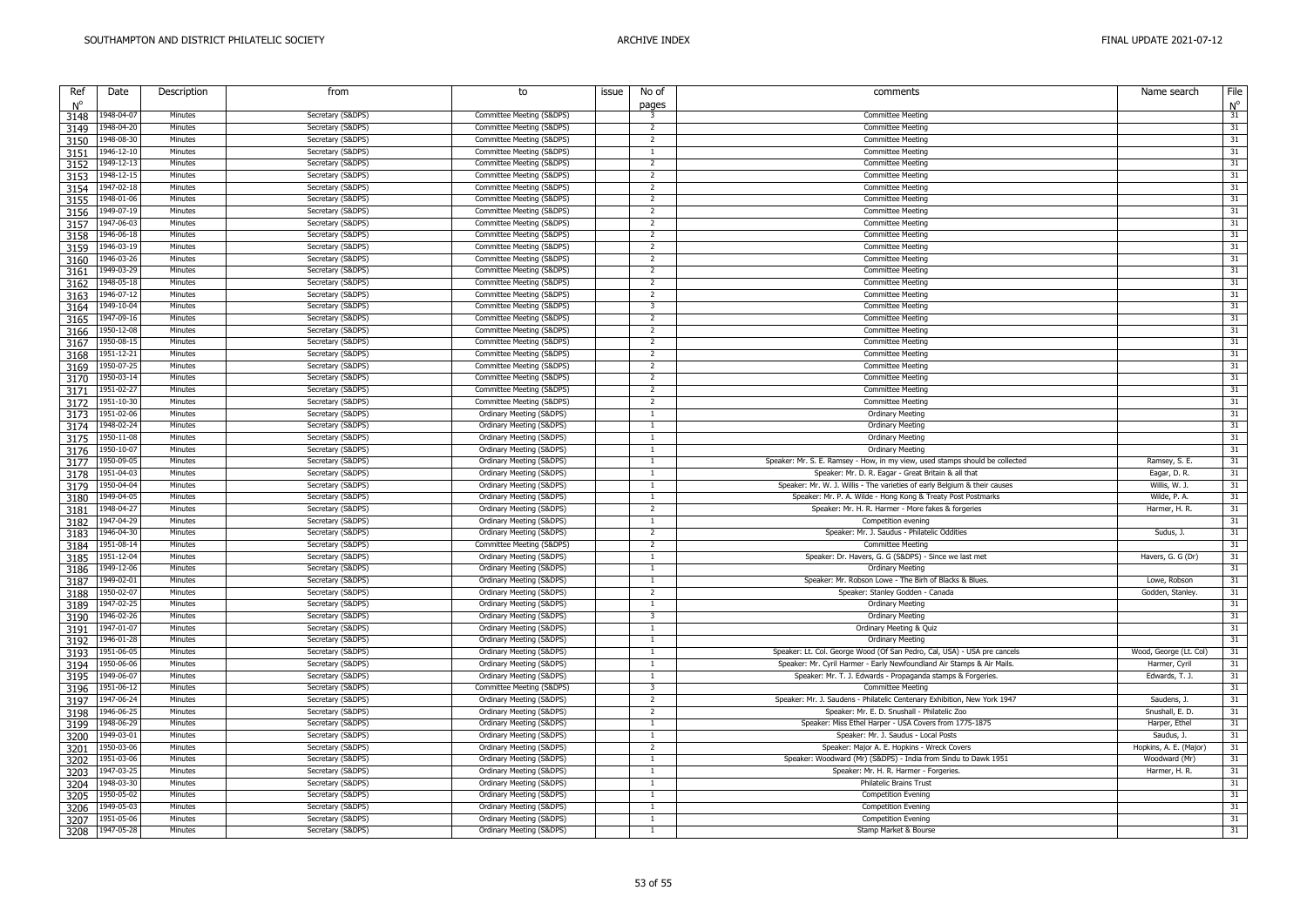| Ref  | Date       | Description         | from                             | to                        | issue          | No of                   | comments                                                                                                             | Name search                     | File              |
|------|------------|---------------------|----------------------------------|---------------------------|----------------|-------------------------|----------------------------------------------------------------------------------------------------------------------|---------------------------------|-------------------|
| N°   | 1948-11-02 | Minutes             | Secretary (S&DPS)                | Ordinary Meeting (S&DPS)  |                | pages<br>$\overline{1}$ | Speaker: Mr. Frank Godden - Some Exhibition Sheets by courtesy of their owners                                       | Godden, Frank                   | $N^{\circ}$<br>31 |
| 3209 | 1951-11-06 | Minutes             | Secretary (S&DPS)                | Ordinary Meeting (S&DPS)  |                | $\overline{1}$          | Speaker: Burgess (Mr) (Portsmouth PS) - Errors varieties on stamps of the British Empire                             | Burgess (Mr)                    | 31                |
| 3210 |            |                     |                                  |                           |                |                         |                                                                                                                      |                                 |                   |
| 3211 | 1946-11-26 | Minutes             | Secretary (S&DPS)                | Ordinary Meeting (S&DPS)  |                | 1<br>$\overline{1}$     | Speaker: Mr Marcus Samuel - The Story of Specimen Stamps                                                             | Samuel, Marcus                  | 31<br>31          |
| 3212 | 1948-10-05 | Minutes             | Secretary (S&DPS)                | Ordinary Meeting (S&DPS)  |                |                         | Auction                                                                                                              |                                 |                   |
| 3213 | 1951-10-06 | Minutes             | Secretary (S&DPS)                | Ordinary Meeting (S&DPS)  |                | $\overline{1}$          | Auction                                                                                                              |                                 | 31                |
| 3214 | 1947-10-28 | Minutes             | Secretary (S&DPS)                | Ordinary Meeting (S&DPS)  |                | 1                       | <b>Philatelic Quiz</b>                                                                                               |                                 | 31                |
| 3215 | 1946-10-29 | Minutes             | Secretary (S&DPS)                | Ordinary Meeting (S&DPS)  |                | $\mathbf{1}$            | <b>Philatelic Brains Trust</b>                                                                                       |                                 | 31                |
| 3216 | 1951-09-04 | Minutes             | Secretary (S&DPS)                | Ordinary Meeting (S&DPS)  |                | $\overline{2}$          | Speaker: Mr. T. J. Edrwards - Leaves from an auctioneer's diary                                                      | Edwards, T. J.                  | 31                |
| 3217 | 1949-09-07 | Minutes             | Secretary (S&DPS)                | Ordinary Meeting (S&DPS)  |                | $\overline{1}$          | Speaker: Robson Lowe - Early Postal History of Hampshire and Isle of Wight                                           | Lowe, Robson                    | 31                |
| 3218 | 1948-09-07 | Minutes             | Secretary (S&DPS)                | Ordinary Meeting (S&DPS)  |                | $\overline{2}$          | Speaker: Mr. Sefton Fiddiau - Postal History of the Cayman Islands                                                   | Fiddiau, Sefton                 | 31                |
| 3219 | 1946-09-24 | Minutes             | Secretary (S&DPS)                | Ordinary Meeting (S&DPS)  |                | $\overline{2}$          | Speaker: Mr. H. W. Tyrell - Items to appeal to the average collector                                                 | Tyrell, H. W.                   | 31                |
| 3220 | 1947-09-30 | Minutes             | Secretary (S&DPS)                | Ordinary Meeting (S&DPS)  |                | $\overline{2}$          | Speaker: Robson Lowe - The Chalon Head                                                                               | Lowe, Robson                    | 31                |
| 3221 | 1949-11-01 | Minutes             | Secretary (S&DPS)                | Ordinary Meeting (S&DPS)  |                | $\overline{1}$          | Speaker: Mr. W. H. S. Cleavin F.R.P.S.L. - X-Rays & Philately                                                        | Cleavin, W. H. S.               | 31                |
| 3222 | 1949-10-08 | Minutes             | Secretary (S&DPS)                | Ordinary Meeting (S&DPS)  |                | $\overline{1}$          | Auction                                                                                                              |                                 | 31                |
| 3223 | 1947-12-30 | Minutes             | Secretary (S&DPS)                | Ordinary Meeting (S&DPS)  |                | 1                       | Speaker: D. G. G. Havers (S&DPS) - Bits & Pieces                                                                     | Havers, G. G. (Dr)              | 31                |
| 3224 | 1948-05-25 | Minutes             | Secretary (S&DPS)                | AGM (S&DPS)               |                | $\overline{2}$          | Society Rules - Special General Meeting                                                                              |                                 | 31                |
| 3225 | 1950-04-18 | Minutes             | Secretary (S&DPS)                | Committee Meeting (S&DPS) |                | $\overline{1}$          | Replacement for Packet Superintendent                                                                                |                                 | 31                |
| 3226 | 1950-01-03 | Minutes             | Secretary (S&DPS)                | Ordinary Meeting (S&DPS)  |                | $\overline{1}$          | <b>Society Rules</b>                                                                                                 |                                 | 31                |
| 3227 | 1946-10-10 | Minutes             | Secretary (S&DPS)                | Ordinary Meeting (S&DPS)  |                | $\overline{1}$          | Auction                                                                                                              |                                 | 31                |
| 3228 | 1949-10-27 | Minutes             | Secretary (S&DPS)                | Committee Meeting (S&DPS) |                | 1                       | Forming a Postal History Collection                                                                                  |                                 | 31                |
|      | 1947-11-22 | Minutes             | Secretary (S&DPS)                | Ordinary Meeting (S&DPS)  |                | 1                       | Visiting Society Bournemouth DPS                                                                                     |                                 | 31                |
| 3229 | 1948-12-04 | Minutes             | Secretary (S&DPS)                | Committee Meeting (S&DPS) |                | $\overline{1}$          | <b>Committee Meeting</b>                                                                                             |                                 | 31                |
| 3230 | 1947-03-15 | Notes               |                                  |                           |                | $\mathbf{1}$            | Society visit to Bournemouth & DPS                                                                                   |                                 | 31                |
| 3231 |            |                     |                                  |                           |                | $\overline{2}$          |                                                                                                                      |                                 |                   |
| 3232 | 1951-01-01 | Report              | President (S&DPS)                | Committee Meeting (S&DPS) |                |                         | AGM - President's Annual Report.                                                                                     |                                 | 31                |
| 3233 | 1949-01-01 | Report              | Postmark Editor (S&DPS)          | Committee Meeting (S&DPS) |                | $\overline{\mathbf{3}}$ | AGM - Postmark Editor's Report.                                                                                      |                                 | 31                |
| 3234 | 1951-06-25 | Competitions        | Kelly, Col. Hyde                 |                           |                | $\overline{1}$          | Allocation of Competition marks                                                                                      |                                 | 31                |
| 3235 | 2020-12-01 | Article             |                                  |                           | $\overline{4}$ | 5                       | Hampshire Post (The) - Volume 18 - Southampton Post Office Brass Band - Roger Harris                                 | Harris, Roger                   | 31                |
| 3236 | 2020-06-01 | Article             |                                  |                           | $\overline{2}$ | 9                       | Hampshire Post (The) - Volume 18 - Sherfield English or Sherfield Hatchett, What's in a Name? - Roger Harris         | Harris, Roger                   | 31                |
| 3237 | 2020-06-01 | Article             |                                  |                           | $\overline{2}$ | -7                      | Hampshire Post (The) - Volume 18 - The Southampton 'A' Handstamp - Roger Harris                                      | Harris, Roger                   | 31                |
| 3238 | 2020-06-01 | Article             |                                  |                           | $\overline{2}$ | 15                      | Hampshire Post (The) - Volume 18 - Moses Pepper, Postmaster of Romsey, Hampshire - Roger Harris                      | Harris, Roger                   | 31                |
| 3239 | 1947-01-27 | Accounts            | Packet Superintendent (S&DPS)    | Committee Meeting (S&DPS) |                | -1                      | Packet Summary - 27th January 1947                                                                                   |                                 | 31                |
| 3240 | 1947-01-27 | Accounts            | Treasurer (S&DPS)                | Committee Meeting (S&DPS) |                | $\overline{1}$          | Statement of accounts - Year End 27th January 1947                                                                   |                                 | 31                |
| 3241 | 1993-01-01 | Book                |                                  |                           |                | 14                      | History of the Ship Letters of the British Isles - Working Card mock-ups - Alan William Robertson                    | Robertson, Alan. William        | 31                |
| 3242 | 2013-01-01 | <b>HPF Bulletin</b> | Hampshire Philatelic Federation  |                           |                | $\overline{\mathbf{3}}$ | Letter from Romsey to Philadelphia by Falmouth Packet 1788                                                           | Jones, Julian                   | 31                |
| 3243 | 2000-10-01 | <b>ABPS</b> news    | <b>ABPS</b>                      |                           |                | $\overline{1}$          | <b>Recent SDPS Meetings</b>                                                                                          |                                 | 31                |
| 3244 | 2005-12-01 | <b>ABPS</b> news    | <b>ABPS</b>                      |                           |                | $\overline{1}$          | <b>Recent SDPS Meetings</b>                                                                                          |                                 | 31                |
| 3245 | 2006-12-01 | <b>ABPS</b> news    | <b>ABPS</b>                      |                           |                | 1                       | <b>Recent SDPS Meetings</b>                                                                                          |                                 | 31                |
| 3246 | 2007-01-01 | Notes               | Bayley, Colin (S&DPS)            | members (S&DPS)           |                | $\overline{1}$          | Auctions 2007                                                                                                        |                                 | 31                |
| 3247 | 2010-09-07 | Minutes             | Secretary (S&DPS)                | members (S&DPS)           |                | -1                      | <b>Ordinary Meeting</b>                                                                                              |                                 | 31                |
| 3248 | 2010-09-09 | Minutes             | Secretary (S&DPS)                | members (S&DPS)           |                | $\overline{1}$          | Speakers: Winchester Society.                                                                                        | <b>Winchester Society</b>       | 31                |
| 3249 | 2010-09-21 | Minutes             | Secretary (S&DPS)                | members (S&DPS)           |                | $\mathbf{1}$            | Social Evening                                                                                                       |                                 | 31                |
| 3250 | 2010-10-03 | Accounts            | Batty - Mike (Archivist) (S&DPS) | Treasurer (S&DPS)         |                | 1                       | Archive expenditure                                                                                                  |                                 | 31                |
|      | 2010-10-05 | Minutes             | Secretary (S&DPS)                | members (S&DPS)           |                | - 1                     | Speakers: Berridge, John (S&DPS) - KLM & Dutch East Indies & Drysdall, Alan (S&DPS) - Postal Histtory of Barotseland | Berridge, John & Drysdall, Alan | 31                |
| 3251 |            |                     |                                  |                           |                |                         |                                                                                                                      |                                 |                   |
| 3252 | 2010-10-19 | Minutes             | Secretary (S&DPS)                | members (S&DPS)           |                | $\overline{1}$          | Letter 'Z'                                                                                                           |                                 | 31                |
| 3253 | 2011-01-01 | Letter              | Bradshaw - Mel (S&DPS)           | members (S&DPS)           |                | $\overline{1}$          | Auction - 2011 Schedule.                                                                                             |                                 | 31                |
| 3254 | 2011-01-01 | Form                |                                  |                           |                | $\overline{2}$          | Survey 2011                                                                                                          |                                 | 31                |
| 3255 | 2011-05-03 | Minutes             | Secretary (S&DPS)                | members (S&DPS)           |                | $\overline{2}$          | Speaker: King, Beverley (S&DPS) - Maritime New Zealand.                                                              | King, Beverley                  | 31                |
| 3256 | 0000-00-00 | Article             |                                  |                           |                | $\overline{1}$          | Festival of Stamps 2010 - Travels of an auctioneer                                                                   | Such, Colin                     | 31                |
| 3257 | 2012-02-28 | Minutes             | Secretary (S&DPS)                | Committee Meeting (S&DPS) |                | $\overline{2}$          | <b>Committee Meeting</b>                                                                                             |                                 | 31                |
| 3258 | 2012-04-17 | Report              | Batty - Mike (Archivist) (S&DPS) | Committee Meeting (S&DPS) |                | $\overline{1}$          | AGM - Archivists's Report                                                                                            | Batty, Mike                     | 31                |
| 3259 | 2012-04-17 | Minutes             | Secretary (S&DPS)                | AGM (S&DPS)               |                | 3                       | <b>AGM - Minutes</b>                                                                                                 |                                 | 31                |
| 3260 | 2015-10-03 | Catalogue           | Bradshaw - Mel (S&DPS)           | members (S&DPS)           |                | 14                      | <b>Auction Catalogue</b>                                                                                             |                                 | 31                |
| 3261 | 2012-09-18 | Minutes             | Secretary (S&DPS)                | Ordinary Meeting (S&DPS)  |                | $\overline{2}$          | 15 Sheets in 5 Minutes                                                                                               |                                 | 31                |
| 3262 | 2015-02-03 | Minutes             | Secretary (S&DPS)                | Ordinary Meeting (S&DPS)  |                | $\overline{2}$          | Speaker: Whittaker, Alan - Australian Airmails 1921-1939                                                             | Whittaker, Alan                 | 31                |
| 3263 | 2014-03-04 | Minutes             | Secretary (S&DPS)                | Ordinary Meeting (S&DPS)  |                | $\overline{2}$          | Speaker: Kiddle, Francis - An Evening in Two Halves - Tasmanian Revenues & Goats                                     | Kiddle, Francis                 | 31                |
|      | 2011-09-27 | Report              | Steve Gerrard (PRO) (S&DPS)      | Committee Meeting (S&DPS) |                | 3                       | Review of Publicity from May to October 2014                                                                         | Gerrard, Steve                  | 31                |
| 3264 | 2020-08-01 | Article             |                                  |                           |                | $\overline{2}$          | The Scene: Auguust - September 2020                                                                                  |                                 | 31                |
| 3265 | 2013-04-16 | Minutes             | Secretary (S&DPS)                | AGM (S&DPS)               | 91             | 6                       | <b>AGM - Minutes</b>                                                                                                 |                                 | 31                |
| 3266 |            |                     |                                  |                           |                |                         |                                                                                                                      |                                 |                   |
| 3267 | 2006-01-01 | Postmark            | Editor (S&DPS)                   | members (S&DPS)           | 92             | 16                      | Postmark - Autumn 2006                                                                                               |                                 | 31                |
| 3268 | 2006-01-01 | Postmark            | Editor (S&DPS)                   | members (S&DPS)           | 93             | 16                      | Postmark - Winter 2006 / 2007                                                                                        |                                 | 31                |